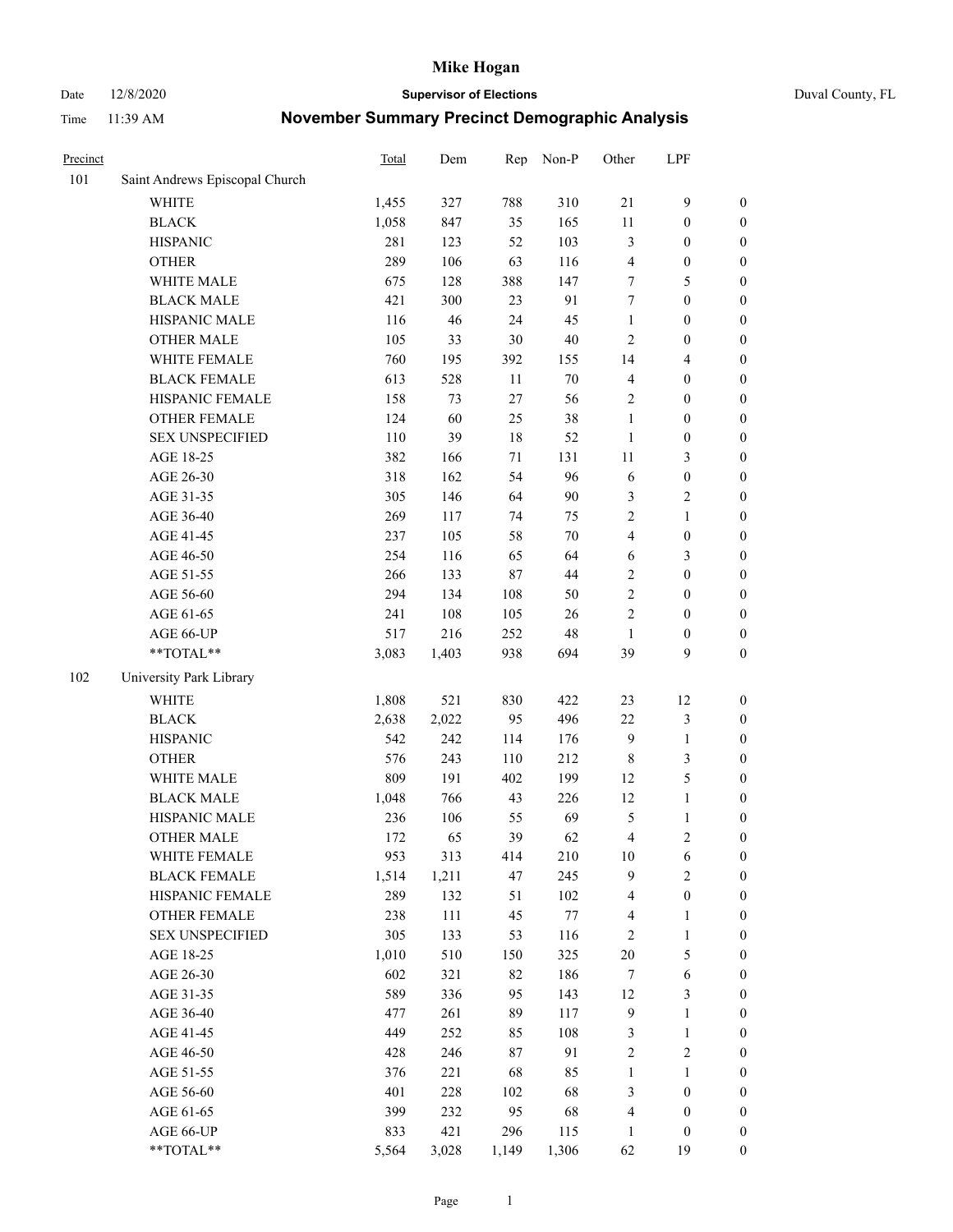Date 12/8/2020 **Supervisor of Elections** Duval County, FL

| Precinct |                            | <b>Total</b> | Dem     | Rep    | Non-P  | Other            | LPF              |                  |
|----------|----------------------------|--------------|---------|--------|--------|------------------|------------------|------------------|
| 103      | River Reach Baptist Church |              |         |        |        |                  |                  |                  |
|          | <b>WHITE</b>               | 983          | 204     | 549    | 205    | 19               | 6                | 0                |
|          | <b>BLACK</b>               | 486          | 375     | 19     | 84     | $\,$ 8 $\,$      | $\boldsymbol{0}$ | $\boldsymbol{0}$ |
|          | <b>HISPANIC</b>            | 149          | 53      | 34     | 61     | $\mathbf{1}$     | $\boldsymbol{0}$ | $\boldsymbol{0}$ |
|          | <b>OTHER</b>               | 226          | 60      | 58     | 103    | 3                | $\mathbf{2}$     | $\boldsymbol{0}$ |
|          | WHITE MALE                 | 475          | 76      | 283    | 105    | 7                | $\overline{4}$   | $\boldsymbol{0}$ |
|          | <b>BLACK MALE</b>          | 220          | 159     | 9      | 46     | 6                | $\boldsymbol{0}$ | $\boldsymbol{0}$ |
|          | HISPANIC MALE              | 63           | 21      | 17     | 25     | $\boldsymbol{0}$ | $\boldsymbol{0}$ | $\boldsymbol{0}$ |
|          | <b>OTHER MALE</b>          | 85           | 24      | 21     | 39     | $\boldsymbol{0}$ | $\mathbf{1}$     | $\boldsymbol{0}$ |
|          | WHITE FEMALE               | 494          | 124     | 259    | 97     | 12               | $\mathbf{2}$     | $\boldsymbol{0}$ |
|          | <b>BLACK FEMALE</b>        | 258          | 210     | 9      | 37     | $\sqrt{2}$       | $\boldsymbol{0}$ | 0                |
|          | HISPANIC FEMALE            | 82           | 30      | 17     | 34     | $\mathbf{1}$     | $\boldsymbol{0}$ | 0                |
|          | <b>OTHER FEMALE</b>        | 107          | 28      | 31     | 44     | 3                | $\mathbf{1}$     | $\boldsymbol{0}$ |
|          | <b>SEX UNSPECIFIED</b>     | 60           | $20\,$  | 14     | 26     | $\boldsymbol{0}$ | $\boldsymbol{0}$ | $\boldsymbol{0}$ |
|          | AGE 18-25                  | 202          | 73      | 55     | 66     | 7                | $\mathbf{1}$     | $\boldsymbol{0}$ |
|          | AGE 26-30                  | 185          | 57      | 54     | 67     | 7                | $\boldsymbol{0}$ | $\boldsymbol{0}$ |
|          | AGE 31-35                  | 198          | 75      | 60     | 59     | $\mathbf{1}$     | $\mathfrak{Z}$   | $\boldsymbol{0}$ |
|          | AGE 36-40                  | 172          | 59      | 50     | 61     | $\overline{c}$   | $\boldsymbol{0}$ | $\boldsymbol{0}$ |
|          | AGE 41-45                  | 144          | 62      | $40\,$ | 39     | $\sqrt{2}$       | $\mathbf{1}$     | $\boldsymbol{0}$ |
|          | AGE 46-50                  | 137          | 65      | 41     | $28\,$ | 3                | $\boldsymbol{0}$ | $\boldsymbol{0}$ |
|          | AGE 51-55                  | 183          | 72      | 73     | 34     | 3                | $\mathbf{1}$     | 0                |
|          | AGE 56-60                  | 179          | 57      | 82     | 39     | $\mathbf{1}$     | $\boldsymbol{0}$ | 0                |
|          | AGE 61-65                  | 113          | 45      | 51     | 13     | 3                | $\mathbf{1}$     | 0                |
|          | AGE 66-UP                  | 331          | 127     | 154    | 47     | $\sqrt{2}$       | $\mathbf{1}$     | $\boldsymbol{0}$ |
|          | $**TOTAL**$                | 1,844        | 692     | 660    | 453    | 31               | $\,$ 8 $\,$      | $\boldsymbol{0}$ |
| 104      | Arlington Christian Church |              |         |        |        |                  |                  |                  |
|          | <b>WHITE</b>               | 1,503        | 322     | 810    | 339    | 25               | $\boldsymbol{7}$ | $\boldsymbol{0}$ |
|          | <b>BLACK</b>               | 951          | 741     | 59     | 141    | $\,$ $\,$        | $\sqrt{2}$       | $\boldsymbol{0}$ |
|          | <b>HISPANIC</b>            | 337          | 127     | 82     | 121    | $\overline{4}$   | 3                | $\boldsymbol{0}$ |
|          | <b>OTHER</b>               | 335          | 109     | 97     | 126    | 3                | $\boldsymbol{0}$ | $\boldsymbol{0}$ |
|          | WHITE MALE                 | 728          | 134     | 397    | 178    | 12               | $\boldsymbol{7}$ | $\boldsymbol{0}$ |
|          | <b>BLACK MALE</b>          | 405          | 292     | 29     | $78\,$ | $\overline{4}$   | $\sqrt{2}$       | $\boldsymbol{0}$ |
|          | HISPANIC MALE              | 144          | 45      | 36     | 60     | 2                | $\mathbf{1}$     | $\boldsymbol{0}$ |
|          | <b>OTHER MALE</b>          | 127          | 33      | 46     | 46     | $\sqrt{2}$       | $\boldsymbol{0}$ | $\boldsymbol{0}$ |
|          | WHITE FEMALE               | 747          | 184     | 395    | 155    | 13               | $\boldsymbol{0}$ | 0                |
|          | <b>BLACK FEMALE</b>        | 531          | 438     | $30\,$ | 59     | 4                | $\boldsymbol{0}$ | $\boldsymbol{0}$ |
|          | HISPANIC FEMALE            | 184          | $77 \,$ | 42     | 61     | $\sqrt{2}$       | $\sqrt{2}$       | $\overline{0}$   |
|          | OTHER FEMALE               | 158          | 61      | 43     | 54     | $\boldsymbol{0}$ | $\boldsymbol{0}$ | $\overline{0}$   |
|          | <b>SEX UNSPECIFIED</b>     | 102          | 35      | $30\,$ | 36     | $\mathbf{1}$     | $\boldsymbol{0}$ | 0                |
|          | AGE 18-25                  | 361          | 157     | 77     | 118    | 7                | $\sqrt{2}$       | 0                |
|          | AGE 26-30                  | 317          | 126     | $78\,$ | 105    | 6                | $\sqrt{2}$       | 0                |
|          | AGE 31-35                  | 330          | 138     | 82     | 99     | $\,$ 8 $\,$      | $\mathfrak{Z}$   | 0                |
|          | AGE 36-40                  | 297          | 105     | 86     | 101    | 3                | $\sqrt{2}$       | 0                |
|          | AGE 41-45                  | 251          | 113     | 74     | 62     | $\sqrt{2}$       | $\boldsymbol{0}$ | 0                |
|          | AGE 46-50                  | 271          | 111     | 93     | 60     | $\boldsymbol{7}$ | $\boldsymbol{0}$ | 0                |
|          | AGE 51-55                  | 242          | 98      | 95     | 47     | $\sqrt{2}$       | $\boldsymbol{0}$ | $\boldsymbol{0}$ |
|          | AGE 56-60                  | 276          | 125     | 115    | 34     | $\sqrt{2}$       | $\boldsymbol{0}$ | $\boldsymbol{0}$ |
|          | AGE 61-65                  | 255          | 100     | 109    | 43     | $\overline{c}$   | $\mathbf{1}$     | $\boldsymbol{0}$ |
|          | AGE 66-UP                  | 526          | 226     | 239    | 58     | $\mathbf{1}$     | $\sqrt{2}$       | $\boldsymbol{0}$ |
|          | **TOTAL**                  | 3,126        | 1,299   | 1,048  | 727    | $40\,$           | 12               | $\boldsymbol{0}$ |
|          |                            |              |         |        |        |                  |                  |                  |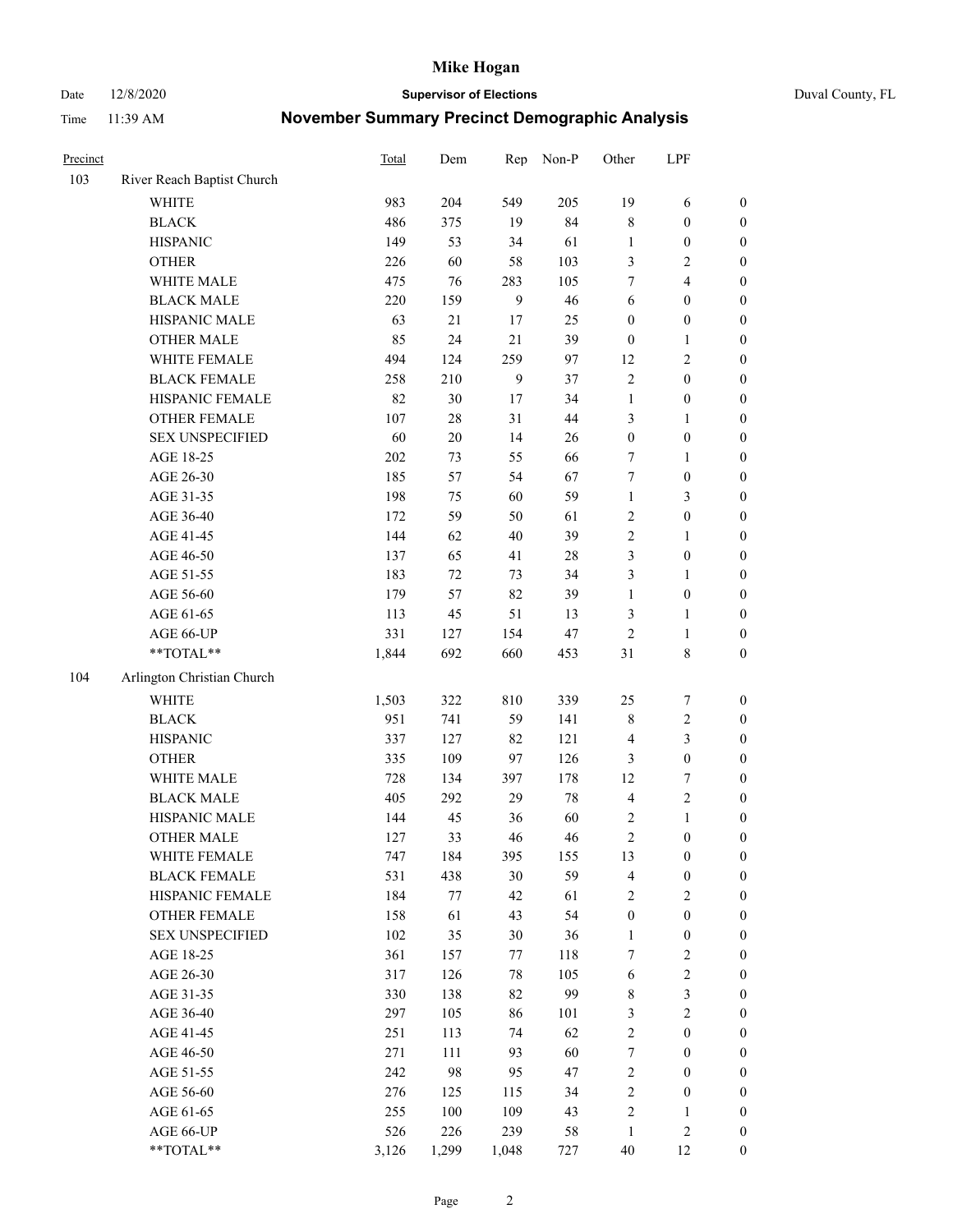Date 12/8/2020 **Supervisor of Elections** Duval County, FL

| Precinct |                               | Total | Dem   | Rep    | Non-P   | Other            | LPF                     |                  |
|----------|-------------------------------|-------|-------|--------|---------|------------------|-------------------------|------------------|
| 105      | Terry Parker Baptist Church   |       |       |        |         |                  |                         |                  |
|          | <b>WHITE</b>                  | 2,540 | 596   | 1,346  | 552     | 32               | 14                      | $\boldsymbol{0}$ |
|          | <b>BLACK</b>                  | 1,193 | 918   | 64     | 199     | $10\,$           | $\sqrt{2}$              | $\boldsymbol{0}$ |
|          | <b>HISPANIC</b>               | 386   | 138   | 108    | 137     | 3                | $\boldsymbol{0}$        | $\boldsymbol{0}$ |
|          | <b>OTHER</b>                  | 414   | 126   | 114    | 170     | $\mathbf{1}$     | $\mathfrak{Z}$          | $\boldsymbol{0}$ |
|          | WHITE MALE                    | 1,166 | 220   | 625    | 293     | 17               | 11                      | $\boldsymbol{0}$ |
|          | <b>BLACK MALE</b>             | 518   | 376   | 34     | 101     | 6                | $\mathbf{1}$            | $\boldsymbol{0}$ |
|          | HISPANIC MALE                 | 154   | 47    | 50     | 55      | $\overline{c}$   | $\boldsymbol{0}$        | $\boldsymbol{0}$ |
|          | <b>OTHER MALE</b>             | 163   | 39    | 53     | $70\,$  | $\boldsymbol{0}$ | $\mathbf{1}$            | $\boldsymbol{0}$ |
|          | WHITE FEMALE                  | 1,335 | 367   | 698    | 252     | 15               | $\mathfrak{Z}$          | $\boldsymbol{0}$ |
|          | <b>BLACK FEMALE</b>           | 643   | 523   | $28\,$ | 87      | $\overline{4}$   | $\mathbf{1}$            | $\boldsymbol{0}$ |
|          | HISPANIC FEMALE               | 221   | 87    | 56     | $77 \,$ | $\mathbf{1}$     | $\boldsymbol{0}$        | 0                |
|          | OTHER FEMALE                  | 169   | 65    | $48\,$ | 53      | $\mathbf{1}$     | $\sqrt{2}$              | $\boldsymbol{0}$ |
|          | <b>SEX UNSPECIFIED</b>        | 164   | 54    | $40\,$ | $70\,$  | $\boldsymbol{0}$ | $\boldsymbol{0}$        | $\boldsymbol{0}$ |
|          | AGE 18-25                     | 557   | 225   | 132    | 191     | 6                | $\mathfrak{Z}$          | $\boldsymbol{0}$ |
|          | AGE 26-30                     | 415   | 147   | 108    | 150     | 9                | $\mathbf{1}$            | $\boldsymbol{0}$ |
|          | AGE 31-35                     | 446   | 160   | 118    | 156     | 5                | $\boldsymbol{7}$        | $\boldsymbol{0}$ |
|          | AGE 36-40                     | 397   | 159   | 101    | 129     | 4                | $\overline{\mathbf{4}}$ | $\boldsymbol{0}$ |
|          | AGE 41-45                     | 337   | 126   | 120    | $87\,$  | $\sqrt{2}$       | $\sqrt{2}$              | $\boldsymbol{0}$ |
|          | AGE 46-50                     | 324   | 117   | 121    | 82      | $\overline{c}$   | $\overline{2}$          | $\boldsymbol{0}$ |
|          | AGE 51-55                     | 357   | 133   | 163    | 55      | 6                | $\boldsymbol{0}$        | $\boldsymbol{0}$ |
|          | AGE 56-60                     | 435   | 174   | 182    | 75      | 4                | $\boldsymbol{0}$        | 0                |
|          | AGE 61-65                     | 398   | 171   | 169    | 54      | 4                | $\boldsymbol{0}$        | $\boldsymbol{0}$ |
|          | AGE 66-UP                     | 867   | 366   | 418    | 79      | $\overline{4}$   | $\boldsymbol{0}$        | $\boldsymbol{0}$ |
|          | $**TOTAL**$                   | 4,533 | 1,778 | 1,632  | 1,058   | 46               | 19                      | $\boldsymbol{0}$ |
| 106      | Blue Cypress Community Center |       |       |        |         |                  |                         |                  |
|          | <b>WHITE</b>                  | 2,390 | 574   | 1,324  | 452     | $27\,$           | 13                      | $\boldsymbol{0}$ |
|          | <b>BLACK</b>                  | 2,087 | 1,702 | 77     | 291     | 15               | $\sqrt{2}$              | $\boldsymbol{0}$ |
|          | <b>HISPANIC</b>               | 287   | 106   | $72\,$ | 105     | 3                | $\mathbf{1}$            | $\boldsymbol{0}$ |
|          | <b>OTHER</b>                  | 472   | 143   | 139    | 183     | 5                | $\sqrt{2}$              | $\boldsymbol{0}$ |
|          | WHITE MALE                    | 1,119 | 230   | 656    | 215     | 10               | $\,$ 8 $\,$             | $\boldsymbol{0}$ |
|          | <b>BLACK MALE</b>             | 770   | 590   | 37     | 134     | $\,$ 8 $\,$      | $\mathbf{1}$            | $\boldsymbol{0}$ |
|          | HISPANIC MALE                 | 132   | 46    | 34     | 48      | $\mathfrak{Z}$   | 1                       | $\boldsymbol{0}$ |
|          | <b>OTHER MALE</b>             | 167   | 48    | 61     | 56      | $\mathbf{1}$     | $\mathbf{1}$            | $\boldsymbol{0}$ |
|          | WHITE FEMALE                  | 1,234 | 334   | 649    | 230     | 16               | 5                       | 0                |
|          | <b>BLACK FEMALE</b>           | 1,279 | 1,082 | 38     | 152     | 6                | $\mathbf{1}$            | $\boldsymbol{0}$ |
|          | HISPANIC FEMALE               | 150   | 58    | 38     | 54      | $\boldsymbol{0}$ | $\boldsymbol{0}$        | $\overline{0}$   |
|          | OTHER FEMALE                  | 226   | 72    | 68     | 82      | $\overline{4}$   | $\boldsymbol{0}$        | 0                |
|          | <b>SEX UNSPECIFIED</b>        | 159   | 65    | 31     | 60      | 2                | $\mathbf{1}$            | 0                |
|          | AGE 18-25                     | 655   | 327   | 137    | 175     | 12               | $\overline{\mathbf{4}}$ | 0                |
|          | AGE 26-30                     | 568   | 288   | 111    | 161     | 5                | $\mathfrak{Z}$          | 0                |
|          | AGE 31-35                     | 524   | 272   | 114    | 129     | 7                | $\sqrt{2}$              | 0                |
|          | AGE 36-40                     | 454   | 224   | 98     | 126     | 5                | $\mathbf{1}$            | 0                |
|          | AGE 41-45                     | 399   | 211   | 88     | 96      | $\mathbf{1}$     | $\mathfrak{Z}$          | 0                |
|          | AGE 46-50                     | 378   | 182   | 123    | 66      | 6                | $\mathbf{1}$            | 0                |
|          | AGE 51-55                     | 379   | 185   | 129    | 60      | 3                | $\sqrt{2}$              | 0                |
|          | AGE 56-60                     | 466   | 216   | 178    | 65      | 5                | $\sqrt{2}$              | 0                |
|          | AGE 61-65                     | 409   | 187   | 167    | 54      | $\mathbf{1}$     | $\boldsymbol{0}$        | $\boldsymbol{0}$ |
|          | AGE 66-UP                     | 1,004 | 433   | 467    | 99      | 5                | $\boldsymbol{0}$        | 0                |
|          | **TOTAL**                     | 5,236 | 2,525 | 1,612  | 1,031   | 50               | 18                      | $\boldsymbol{0}$ |
|          |                               |       |       |        |         |                  |                         |                  |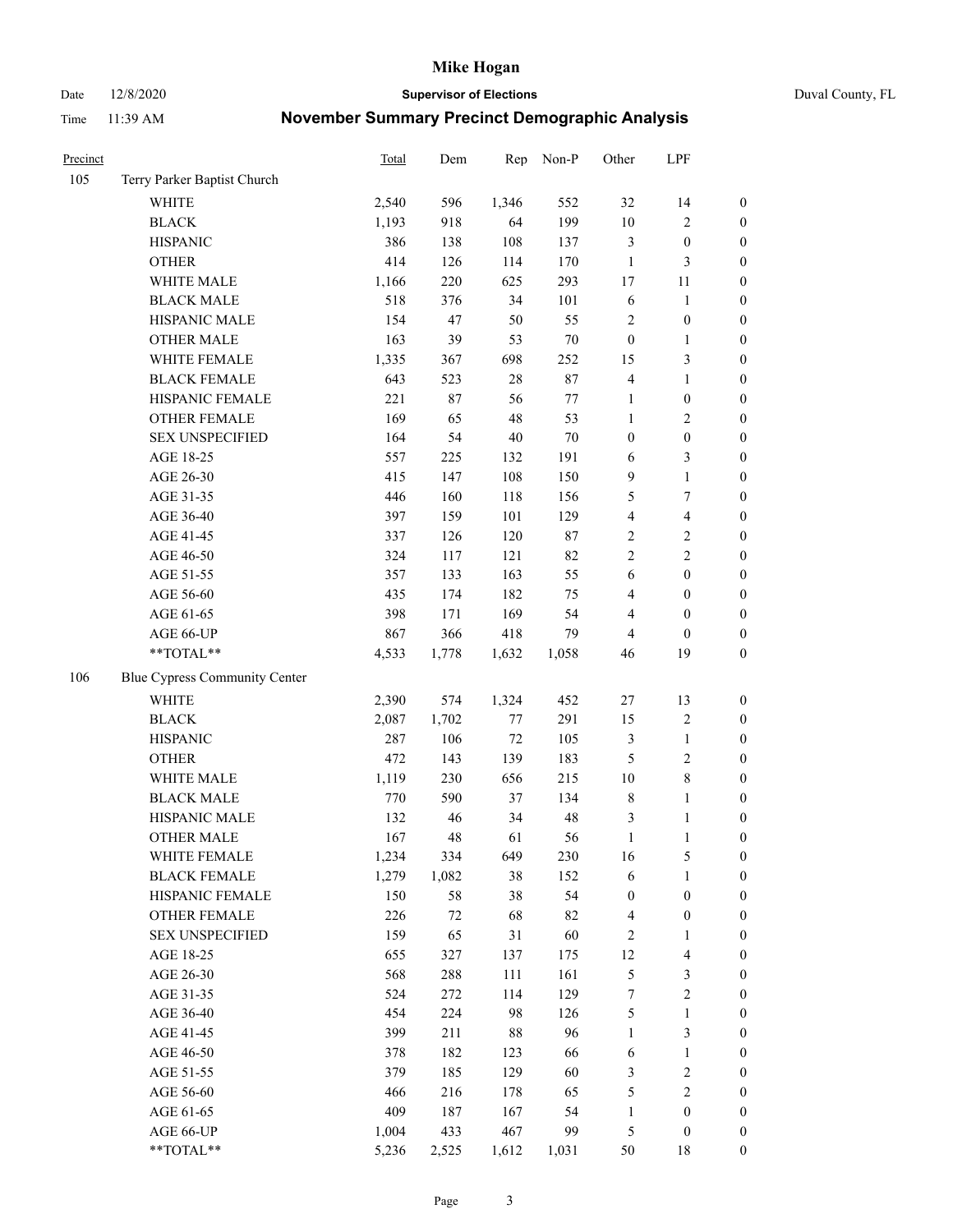Date 12/8/2020 **Supervisor of Elections** Duval County, FL

| 107 | Arlington Baptist Church<br><b>WHITE</b> |        |             |             |           |                  |                                         |                       |
|-----|------------------------------------------|--------|-------------|-------------|-----------|------------------|-----------------------------------------|-----------------------|
|     |                                          |        |             |             |           |                  |                                         |                       |
|     |                                          | 647    | 201         | 287         | 149       | 9                | $\mathbf{1}$                            | 0                     |
|     | <b>BLACK</b>                             | 812    | 632         | 35          | 139       | 4                | $\sqrt{2}$                              | 0                     |
|     | <b>HISPANIC</b>                          | 114    | 55          | 21          | 36        | 2                | $\boldsymbol{0}$                        | $\boldsymbol{0}$      |
|     | <b>OTHER</b>                             | 169    | 71          | 29          | 66        | 2                | 1                                       | $\boldsymbol{0}$      |
|     | WHITE MALE                               | 314    | 89          | 144         | 77        | 4                | $\boldsymbol{0}$                        | $\boldsymbol{0}$      |
|     | <b>BLACK MALE</b>                        | 326    | 244         | 18          | 61        | $\overline{c}$   | $\mathbf{1}$                            | $\boldsymbol{0}$      |
|     | HISPANIC MALE                            | 46     | 22          | 9           | 15        | $\boldsymbol{0}$ | $\boldsymbol{0}$                        | $\boldsymbol{0}$      |
|     | <b>OTHER MALE</b>                        | 57     | 19          | 17          | $20\,$    | $\boldsymbol{0}$ | $\mathbf{1}$                            | $\boldsymbol{0}$      |
|     | WHITE FEMALE                             | 326    | 110         | 139         | $71\,$    | 5                | $\mathbf{1}$                            | $\boldsymbol{0}$      |
|     | <b>BLACK FEMALE</b>                      | 470    | 377         | 16          | 74        | $\sqrt{2}$       | $\mathbf{1}$                            | 0                     |
|     | HISPANIC FEMALE                          | 66     | 33          | 11          | 20        | $\sqrt{2}$       | $\boldsymbol{0}$                        | 0                     |
|     | <b>OTHER FEMALE</b>                      | 78     | 38          | 10          | $28\,$    | $\overline{c}$   | $\boldsymbol{0}$                        | $\boldsymbol{0}$      |
|     | <b>SEX UNSPECIFIED</b>                   | 59     | 27          | $\,$ 8 $\,$ | 24        | $\boldsymbol{0}$ | $\boldsymbol{0}$                        | $\boldsymbol{0}$      |
|     | AGE 18-25                                | 190    | 109         | $27\,$      | 53        | 1                | $\boldsymbol{0}$                        | $\boldsymbol{0}$      |
|     | AGE 26-30                                | 172    | 92          | 24          | 55        | $\mathbf{1}$     | $\boldsymbol{0}$                        | $\boldsymbol{0}$      |
|     | AGE 31-35                                | 196    | 119         | 17          | 58        | $\sqrt{2}$       | $\boldsymbol{0}$                        | $\boldsymbol{0}$      |
|     | AGE 36-40                                | 134    | $8\sqrt{1}$ | 18          | 32        | 3                | $\boldsymbol{0}$                        | $\boldsymbol{0}$      |
|     | AGE 41-45                                | 131    | 63          | 29          | 36        | 3                | $\boldsymbol{0}$                        | $\boldsymbol{0}$      |
|     | AGE 46-50                                | 135    | 79          | 24          | 30        | $\mathbf{1}$     | $\mathbf{1}$                            | $\boldsymbol{0}$      |
|     | AGE 51-55                                | 147    | 81          | 36          | 26        | $\sqrt{2}$       | $\sqrt{2}$                              | $\boldsymbol{0}$      |
|     | AGE 56-60                                | 155    | 93          | 37          | 24        | $\mathbf{1}$     | $\boldsymbol{0}$                        |                       |
|     | AGE 61-65                                | 159    | 85          | 43          | 29        | $\mathbf{2}$     | $\boldsymbol{0}$                        | 0<br>$\boldsymbol{0}$ |
|     | AGE 66-UP                                | 323    |             |             |           | $\mathbf{1}$     |                                         | $\boldsymbol{0}$      |
|     | **TOTAL**                                | 1,742  | 157<br>959  | 117<br>372  | 47<br>390 | $17$             | $\mathbf{1}$<br>$\overline{\mathbf{4}}$ | $\boldsymbol{0}$      |
|     |                                          |        |             |             |           |                  |                                         |                       |
| 108 | The Central Church of the Nazarene       |        |             |             |           |                  |                                         |                       |
|     | <b>WHITE</b>                             | 1,511  | 359         | 788         | 337       | 21               | 6                                       | $\boldsymbol{0}$      |
|     | <b>BLACK</b>                             | 573    | 462         | $22\,$      | 84        | 4                | $\mathbf{1}$                            | $\boldsymbol{0}$      |
|     | <b>HISPANIC</b>                          | 201    | 83          | 45          | 72        | $\mathbf{1}$     | $\boldsymbol{0}$                        | $\boldsymbol{0}$      |
|     | <b>OTHER</b>                             | 200    | 82          | 47          | $70\,$    | $\mathbf{1}$     | $\boldsymbol{0}$                        | $\boldsymbol{0}$      |
|     | WHITE MALE                               | 686    | 137         | 376         | 164       | 5                | $\overline{\mathbf{4}}$                 | $\boldsymbol{0}$      |
|     | <b>BLACK MALE</b>                        | 238    | 178         | 16          | 41        | $\overline{c}$   | $\mathbf{1}$                            | $\boldsymbol{0}$      |
|     | HISPANIC MALE                            | 94     | 34          | 25          | 35        | $\boldsymbol{0}$ | $\boldsymbol{0}$                        | $\boldsymbol{0}$      |
|     | <b>OTHER MALE</b>                        | 69     | 27          | 22          | 20        | $\boldsymbol{0}$ | $\boldsymbol{0}$                        | $\boldsymbol{0}$      |
|     | WHITE FEMALE                             | 815    | 220         | 408         | 169       | 16               | 2                                       | 0                     |
|     | <b>BLACK FEMALE</b>                      | 317    | 269         | 6           | 40        | 2                | $\boldsymbol{0}$                        | $\boldsymbol{0}$      |
|     | HISPANIC FEMALE                          | 103    | 48          | 20          | 34        | $\mathbf{1}$     | $\boldsymbol{0}$                        | $\overline{0}$        |
|     | OTHER FEMALE                             | 83     | 38          | 17          | 27        | $\mathbf{1}$     | $\boldsymbol{0}$                        | $\overline{0}$        |
|     | <b>SEX UNSPECIFIED</b>                   | $80\,$ | 35          | 12          | 33        | $\boldsymbol{0}$ | $\boldsymbol{0}$                        | 0                     |
|     | AGE 18-25                                | 273    | 116         | 63          | $88\,$    | 5                | $\mathbf{1}$                            | $\theta$              |
|     | AGE 26-30                                | 221    | 90          | 45          | 81        | $\overline{4}$   | $\mathbf{1}$                            | 0                     |
|     | AGE 31-35                                | 239    | 107         | 68          | 59        | 5                | $\boldsymbol{0}$                        | 0                     |
|     | AGE 36-40                                | 214    | 82          | 61          | 67        | 3                | $\mathbf{1}$                            | 0                     |
|     | AGE 41-45                                | 174    | 65          | 49          | 57        | 2                | $\mathbf{1}$                            | 0                     |
|     | AGE 46-50                                | 179    | 68          | 68          | 40        | 3                | $\boldsymbol{0}$                        | 0                     |
|     | AGE 51-55                                | 203    | 84          | $87\,$      | 31        | $\mathbf{1}$     | $\boldsymbol{0}$                        | 0                     |
|     | AGE 56-60                                | 299    | 124         | 130         | 41        | $\mathfrak{2}$   | $\overline{2}$                          | $\overline{0}$        |
|     | AGE 61-65                                | 219    | 83          | 91          | 45        | $\boldsymbol{0}$ | $\boldsymbol{0}$                        | $\overline{0}$        |
|     | AGE 66-UP                                | 464    | 167         | 240         | 54        | 2                | $\mathbf{1}$                            | $\boldsymbol{0}$      |
|     | **TOTAL**                                | 2,485  | 986         | 902         | 563       | 27               | 7                                       | $\boldsymbol{0}$      |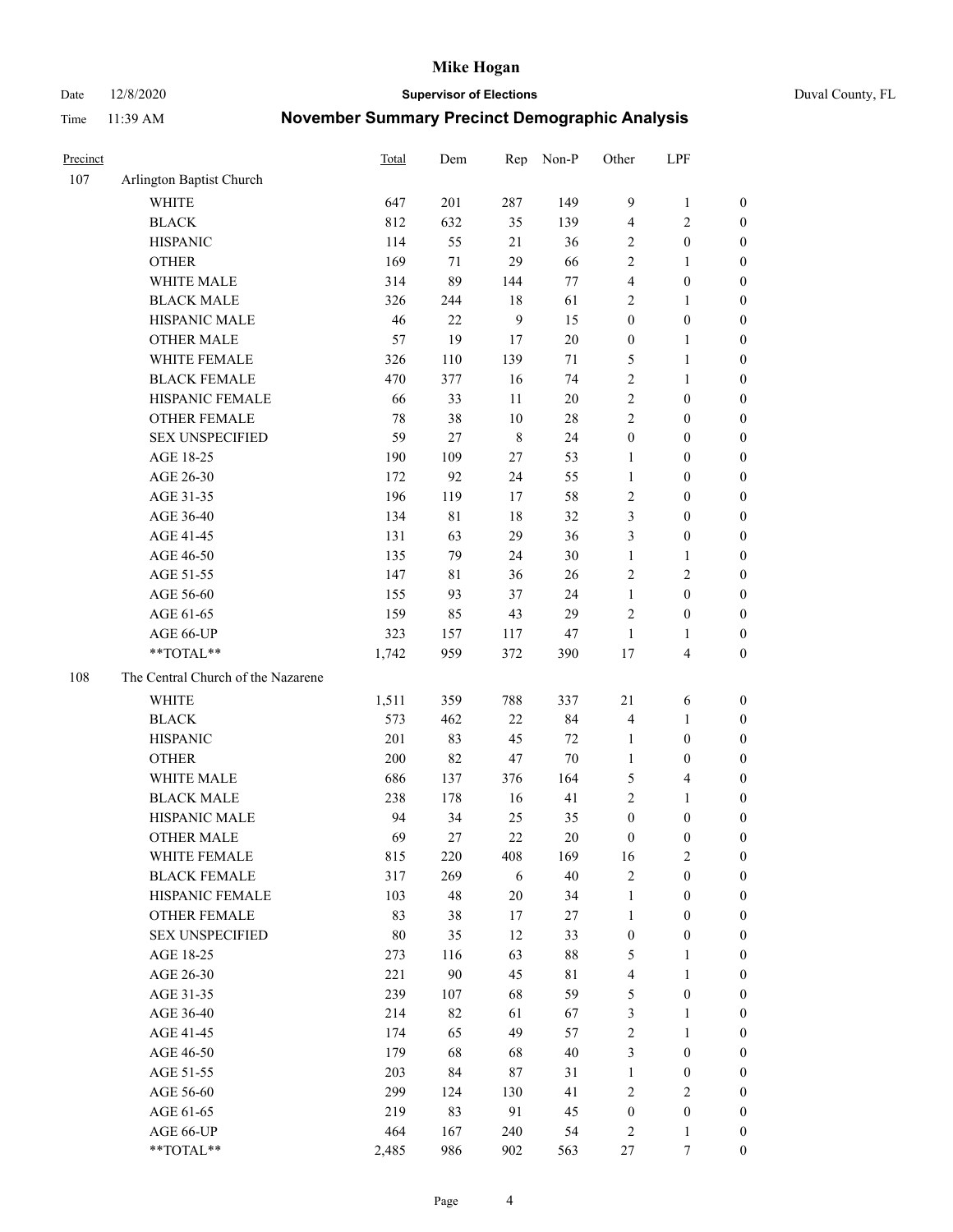Date 12/8/2020 **Supervisor of Elections** Duval County, FL

| Precinct |                                 | Total | Dem    | Rep              | Non-P       | Other            | LPF                     |                  |
|----------|---------------------------------|-------|--------|------------------|-------------|------------------|-------------------------|------------------|
| 109      | Arlington Congregational Church |       |        |                  |             |                  |                         |                  |
|          | <b>WHITE</b>                    | 892   | 234    | 475              | 164         | 12               | $\boldsymbol{7}$        | 0                |
|          | <b>BLACK</b>                    | 477   | 354    | 20               | 94          | $\,$ $\,$        | $\mathbf{1}$            | $\boldsymbol{0}$ |
|          | <b>HISPANIC</b>                 | 113   | 55     | 24               | 31          | $\sqrt{2}$       | $\mathbf{1}$            | $\boldsymbol{0}$ |
|          | <b>OTHER</b>                    | 118   | 49     | $27\,$           | 40          | $\mathfrak{2}$   | $\boldsymbol{0}$        | $\boldsymbol{0}$ |
|          | WHITE MALE                      | 426   | 92     | 236              | 89          | 4                | 5                       | $\boldsymbol{0}$ |
|          | <b>BLACK MALE</b>               | 207   | 145    | 11               | 44          | 6                | $\mathbf{1}$            | $\boldsymbol{0}$ |
|          | HISPANIC MALE                   | 45    | $21\,$ | 9                | 14          | $\boldsymbol{0}$ | $\mathbf{1}$            | $\boldsymbol{0}$ |
|          | <b>OTHER MALE</b>               | 39    | 11     | 11               | 16          | $\mathbf{1}$     | $\boldsymbol{0}$        | $\boldsymbol{0}$ |
|          | WHITE FEMALE                    | 459   | 141    | 234              | 74          | 8                | $\overline{2}$          | $\boldsymbol{0}$ |
|          | <b>BLACK FEMALE</b>             | 259   | 203    | $\,$ 8 $\,$      | 46          | 2                | $\boldsymbol{0}$        | $\boldsymbol{0}$ |
|          | HISPANIC FEMALE                 | 62    | 32     | 14               | 14          | $\sqrt{2}$       | $\boldsymbol{0}$        | $\boldsymbol{0}$ |
|          | OTHER FEMALE                    | 57    | 34     | 11               | 11          | 1                | $\boldsymbol{0}$        | $\boldsymbol{0}$ |
|          | <b>SEX UNSPECIFIED</b>          | 46    | 13     | 12               | 21          | $\boldsymbol{0}$ | $\boldsymbol{0}$        | $\boldsymbol{0}$ |
|          | AGE 18-25                       | 193   | 82     | 46               | 60          | 2                | $\mathfrak{Z}$          | $\boldsymbol{0}$ |
|          | AGE 26-30                       | 191   | 87     | 47               | 51          | 6                | $\boldsymbol{0}$        | $\boldsymbol{0}$ |
|          | AGE 31-35                       | 202   | 90     | 44               | 63          | 3                | $\sqrt{2}$              | $\boldsymbol{0}$ |
|          | AGE 36-40                       | 121   | 65     | 31               | 22          | $\overline{c}$   | $\mathbf{1}$            | $\boldsymbol{0}$ |
|          | AGE 41-45                       | 112   | 62     | 25               | 22          | 3                | $\boldsymbol{0}$        | $\boldsymbol{0}$ |
|          | AGE 46-50                       | 102   | 41     | 28               | 31          | $\sqrt{2}$       | $\boldsymbol{0}$        | $\boldsymbol{0}$ |
|          | AGE 51-55                       | 131   | 53     | 55               | 19          | $\sqrt{2}$       | $\sqrt{2}$              | $\boldsymbol{0}$ |
|          | AGE 56-60                       | 115   | 43     | 57               | 14          | $\mathbf{1}$     | $\boldsymbol{0}$        | 0                |
|          | AGE 61-65                       | 135   | 51     | 65               | 17          | $\mathfrak{2}$   | $\boldsymbol{0}$        | 0                |
|          | AGE 66-UP                       | 298   | 118    | 148              | 30          | $\mathbf{1}$     | $\mathbf{1}$            | $\boldsymbol{0}$ |
|          | **TOTAL**                       | 1,600 | 692    | 546              | 329         | 24               | $\boldsymbol{9}$        | $\boldsymbol{0}$ |
| 110      | St. Pauls Episcopal Church      |       |        |                  |             |                  |                         |                  |
|          | <b>WHITE</b>                    | 1,778 | 473    | 979              | 296         | 19               | 11                      | $\boldsymbol{0}$ |
|          | <b>BLACK</b>                    | 239   | 172    | 12               | 52          | 3                | $\boldsymbol{0}$        | $\boldsymbol{0}$ |
|          | <b>HISPANIC</b>                 | 108   | 42     | 37               | 27          | 2                | $\boldsymbol{0}$        | $\boldsymbol{0}$ |
|          | <b>OTHER</b>                    | 175   | 53     | 55               | 63          | 3                | $\mathbf{1}$            | $\boldsymbol{0}$ |
|          | WHITE MALE                      | 831   | 185    | 476              | 156         | 9                | $\mathfrak{S}$          | $\boldsymbol{0}$ |
|          | <b>BLACK MALE</b>               | 105   | $70\,$ | $\boldsymbol{7}$ | 26          | $\mathbf{2}$     | $\boldsymbol{0}$        | $\boldsymbol{0}$ |
|          | HISPANIC MALE                   | 48    | 19     | $21\,$           | $\,$ 8 $\,$ | $\boldsymbol{0}$ | $\boldsymbol{0}$        | $\boldsymbol{0}$ |
|          | <b>OTHER MALE</b>               | 57    | 18     | 21               | 16          | $\mathbf{1}$     | 1                       | $\boldsymbol{0}$ |
|          | WHITE FEMALE                    | 925   | 278    | 494              | 137         | 10               | 6                       | 0                |
|          | <b>BLACK FEMALE</b>             | 128   | 99     | 5                | 23          | $\mathbf{1}$     | $\boldsymbol{0}$        | $\boldsymbol{0}$ |
|          | HISPANIC FEMALE                 | 59    | 23     | 16               | $18\,$      | $\sqrt{2}$       | $\boldsymbol{0}$        | $\overline{0}$   |
|          | OTHER FEMALE                    | 84    | $28\,$ | 26               | 29          | $\mathbf{1}$     | $\boldsymbol{0}$        | $\overline{0}$   |
|          | <b>SEX UNSPECIFIED</b>          | 63    | $20\,$ | 17               | 25          | $\mathbf{1}$     | $\boldsymbol{0}$        | 0                |
|          | AGE 18-25                       | 196   | 55     | 80               | 58          | 3                | $\boldsymbol{0}$        | $\theta$         |
|          | AGE 26-30                       | 172   | 61     | 67               | 43          | $\mathbf{1}$     | $\boldsymbol{0}$        | 0                |
|          | AGE 31-35                       | 205   | 57     | 83               | 55          | 6                | $\overline{\mathbf{4}}$ | 0                |
|          | AGE 36-40                       | 175   | 53     | 68               | 47          | 4                | $\mathfrak{Z}$          | 0                |
|          | AGE 41-45                       | 151   | 38     | 69               | 41          | 3                | $\boldsymbol{0}$        | 0                |
|          | AGE 46-50                       | 182   | 55     | 91               | 32          | 2                | $\sqrt{2}$              | 0                |
|          | AGE 51-55                       | 191   | 59     | 90               | 39          | 2                | $\mathbf{1}$            | 0                |
|          | AGE 56-60                       | 220   | 66     | 113              | 38          | 3                | $\boldsymbol{0}$        | $\overline{0}$   |
|          | AGE 61-65                       | 225   | 84     | 110              | 30          | $\boldsymbol{0}$ | $\mathbf{1}$            | $\overline{0}$   |
|          | AGE 66-UP                       | 583   | 212    | 312              | 55          | 3                | $\mathbf{1}$            | $\boldsymbol{0}$ |
|          | **TOTAL**                       | 2,300 | 740    | 1,083            | 438         | 27               | 12                      | $\boldsymbol{0}$ |
|          |                                 |       |        |                  |             |                  |                         |                  |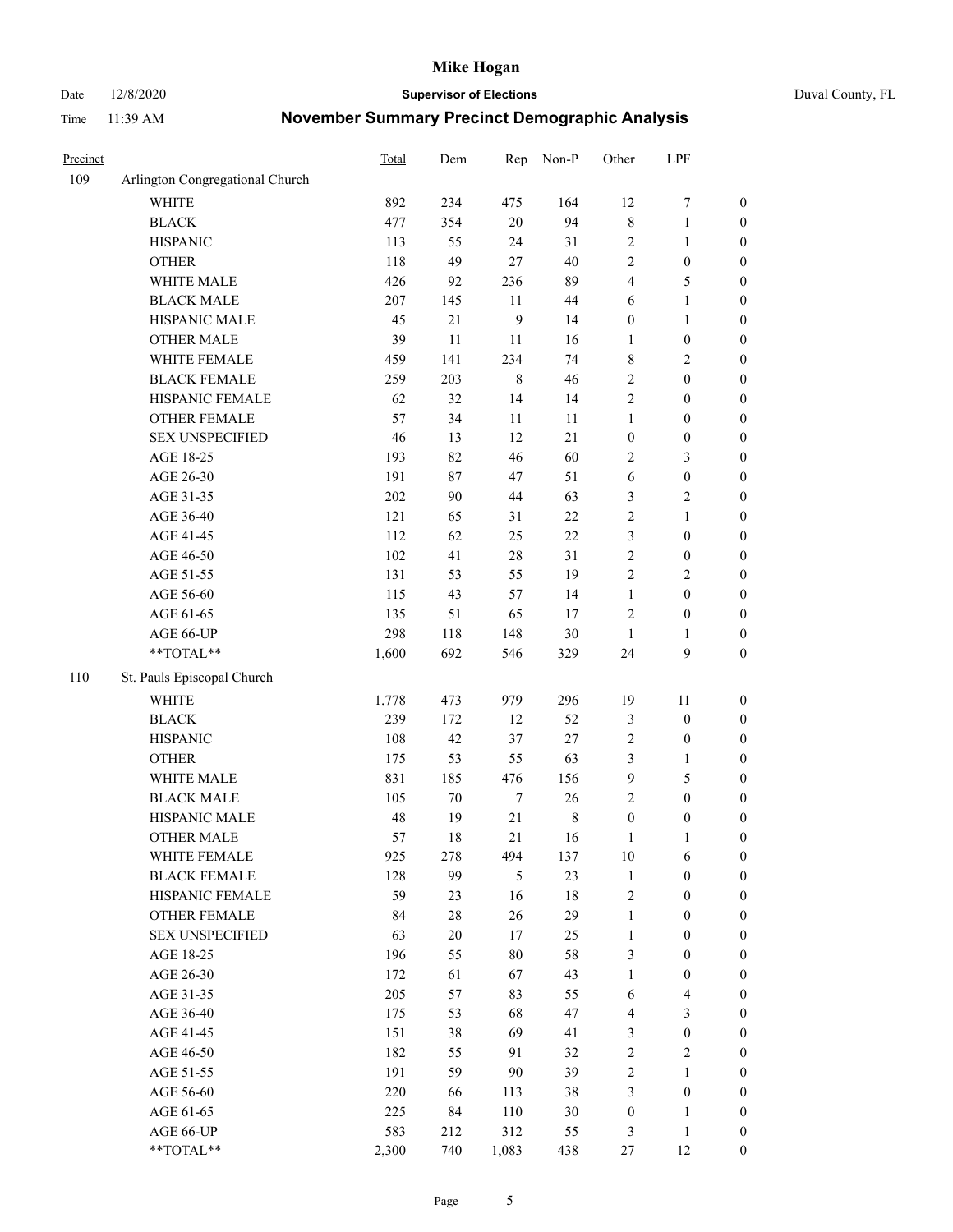Date 12/8/2020 **Supervisor of Elections** Duval County, FL

| Precinct |                                   | Total  | Dem         | Rep    | Non-P  | Other                   | LPF              |                  |
|----------|-----------------------------------|--------|-------------|--------|--------|-------------------------|------------------|------------------|
| 111      | Fort Caroline Presbyterian Church |        |             |        |        |                         |                  |                  |
|          | <b>WHITE</b>                      | 1,166  | 266         | 690    | 186    | 19                      | $\mathfrak{S}$   | 0                |
|          | <b>BLACK</b>                      | 326    | 258         | 12     | 54     | $\sqrt{2}$              | $\boldsymbol{0}$ | 0                |
|          | <b>HISPANIC</b>                   | 110    | 44          | 31     | 33     | $\mathbf{1}$            | $\mathbf{1}$     | $\boldsymbol{0}$ |
|          | <b>OTHER</b>                      | 126    | 37          | 40     | 48     | 1                       | $\boldsymbol{0}$ | $\boldsymbol{0}$ |
|          | WHITE MALE                        | 548    | 101         | 348    | 87     | 9                       | $\mathfrak{Z}$   | $\boldsymbol{0}$ |
|          | <b>BLACK MALE</b>                 | 142    | 101         | $\tau$ | 32     | 2                       | $\boldsymbol{0}$ | $\boldsymbol{0}$ |
|          | HISPANIC MALE                     | 46     | 15          | 16     | 15     | $\boldsymbol{0}$        | $\boldsymbol{0}$ | $\boldsymbol{0}$ |
|          | <b>OTHER MALE</b>                 | $44\,$ | 8           | 16     | $20\,$ | $\boldsymbol{0}$        | $\boldsymbol{0}$ | $\boldsymbol{0}$ |
|          | WHITE FEMALE                      | 605    | 163         | 335    | 95     | $10\,$                  | $\overline{2}$   | $\boldsymbol{0}$ |
|          | <b>BLACK FEMALE</b>               | 180    | 154         | 5      | 21     | $\boldsymbol{0}$        | $\boldsymbol{0}$ | 0                |
|          | HISPANIC FEMALE                   | 59     | 25          | 15     | 17     | 1                       | $\mathbf{1}$     | 0                |
|          | OTHER FEMALE                      | 66     | 26          | 16     | 23     | $\mathbf{1}$            | $\boldsymbol{0}$ | 0                |
|          | <b>SEX UNSPECIFIED</b>            | 38     | 12          | 15     | 11     | $\boldsymbol{0}$        | $\boldsymbol{0}$ | $\boldsymbol{0}$ |
|          | AGE 18-25                         | 177    | 66          | 60     | 48     | $\sqrt{2}$              | 1                | $\boldsymbol{0}$ |
|          | AGE 26-30                         | 132    | 45          | 43     | 40     | 3                       | $\mathbf{1}$     | $\boldsymbol{0}$ |
|          | AGE 31-35                         | 135    | 45          | 48     | 39     | $\sqrt{2}$              | $\mathbf{1}$     | $\boldsymbol{0}$ |
|          | AGE 36-40                         | 149    | 53          | 52     | 41     | 3                       | $\boldsymbol{0}$ | $\boldsymbol{0}$ |
|          | AGE 41-45                         | 128    | 45          | 49     | 30     | $\mathbf{1}$            | 3                | $\boldsymbol{0}$ |
|          | AGE 46-50                         | 113    | 44          | 49     | $18\,$ | 2                       | $\boldsymbol{0}$ | $\boldsymbol{0}$ |
|          | AGE 51-55                         | 142    | 47          | 73     | $20\,$ | 2                       | $\boldsymbol{0}$ | $\boldsymbol{0}$ |
|          | AGE 56-60                         | 165    | 45          | 94     | 21     | 5                       | $\boldsymbol{0}$ | 0                |
|          | AGE 61-65                         | 164    | 47          | 93     | 22     | $\mathbf{2}$            | $\boldsymbol{0}$ | 0                |
|          | AGE 66-UP                         | 423    | 168         | 212    | 42     | $\mathbf{1}$            | $\boldsymbol{0}$ | $\boldsymbol{0}$ |
|          | **TOTAL**                         | 1,728  | 605         | 773    | 321    | 23                      | 6                | $\boldsymbol{0}$ |
| 112      | Regency Square Regional Library   |        |             |        |        |                         |                  |                  |
|          | <b>WHITE</b>                      | 990    | 257         | 444    | 266    | 16                      | $\boldsymbol{7}$ | $\boldsymbol{0}$ |
|          | <b>BLACK</b>                      | 898    | 666         | 41     | 181    | 9                       | $\mathbf{1}$     | $\boldsymbol{0}$ |
|          | <b>HISPANIC</b>                   | 200    | $8\sqrt{1}$ | 34     | 82     | 3                       | $\boldsymbol{0}$ | $\boldsymbol{0}$ |
|          | <b>OTHER</b>                      | 240    | 89          | 57     | 85     | 6                       | 3                | $\boldsymbol{0}$ |
|          | WHITE MALE                        | 457    | 91          | 217    | 139    | 6                       | $\overline{4}$   | $\boldsymbol{0}$ |
|          | <b>BLACK MALE</b>                 | 361    | 253         | $20\,$ | 84     | 4                       | $\boldsymbol{0}$ | $\boldsymbol{0}$ |
|          | HISPANIC MALE                     | 74     | 26          | 14     | 32     | 2                       | $\boldsymbol{0}$ | $\boldsymbol{0}$ |
|          | <b>OTHER MALE</b>                 | 86     | 28          | 21     | 32     | $\overline{c}$          | $\mathfrak{Z}$   | $\boldsymbol{0}$ |
|          | WHITE FEMALE                      | 524    | 164         | 223    | 125    | 9                       | 3                | 0                |
|          | <b>BLACK FEMALE</b>               | 520    | 403         | 20     | 91     | 5                       | $\mathbf{1}$     | $\boldsymbol{0}$ |
|          | HISPANIC FEMALE                   | 122    | 54          | 20     | 47     | $\mathbf{1}$            | $\boldsymbol{0}$ | $\overline{0}$   |
|          | OTHER FEMALE                      | 107    | 49          | 24     | 32     | $\overline{c}$          | $\boldsymbol{0}$ | $\overline{0}$   |
|          | <b>SEX UNSPECIFIED</b>            | 77     | 25          | 17     | 32     | 3                       | $\boldsymbol{0}$ | 0                |
|          | AGE 18-25                         | 330    | 147         | 54     | 117    | 9                       | $\mathfrak{Z}$   | 0                |
|          | AGE 26-30                         | 345    | 158         | 70     | 110    | 5                       | $\sqrt{2}$       | 0                |
|          | AGE 31-35                         | 240    | 125         | 36     | $78\,$ | $\mathbf{1}$            | $\boldsymbol{0}$ | 0                |
|          | AGE 36-40                         | 185    | 84          | 40     | 53     | 6                       | $\sqrt{2}$       | 0                |
|          | AGE 41-45                         | 176    | 81          | 42     | 50     | 3                       | $\boldsymbol{0}$ | 0                |
|          | AGE 46-50                         | 171    | 86          | 42     | 42     | $\boldsymbol{0}$        | $\mathbf{1}$     | 0                |
|          | AGE 51-55                         | 159    | 79          | 32     | 44     | $\overline{\mathbf{4}}$ | $\boldsymbol{0}$ | 0                |
|          | AGE 56-60                         | 167    | 88          | 42     | 33     | $\overline{c}$          | $\sqrt{2}$       | 0                |
|          | AGE 61-65                         | 157    | 69          | 58     | 29     | $\mathbf{1}$            | $\boldsymbol{0}$ | $\overline{0}$   |
|          | AGE 66-UP                         | 398    | 176         | 160    | 58     | 3                       | $\mathbf{1}$     | $\boldsymbol{0}$ |
|          | **TOTAL**                         | 2,328  | 1,093       | 576    | 614    | 34                      | 11               | $\boldsymbol{0}$ |
|          |                                   |        |             |        |        |                         |                  |                  |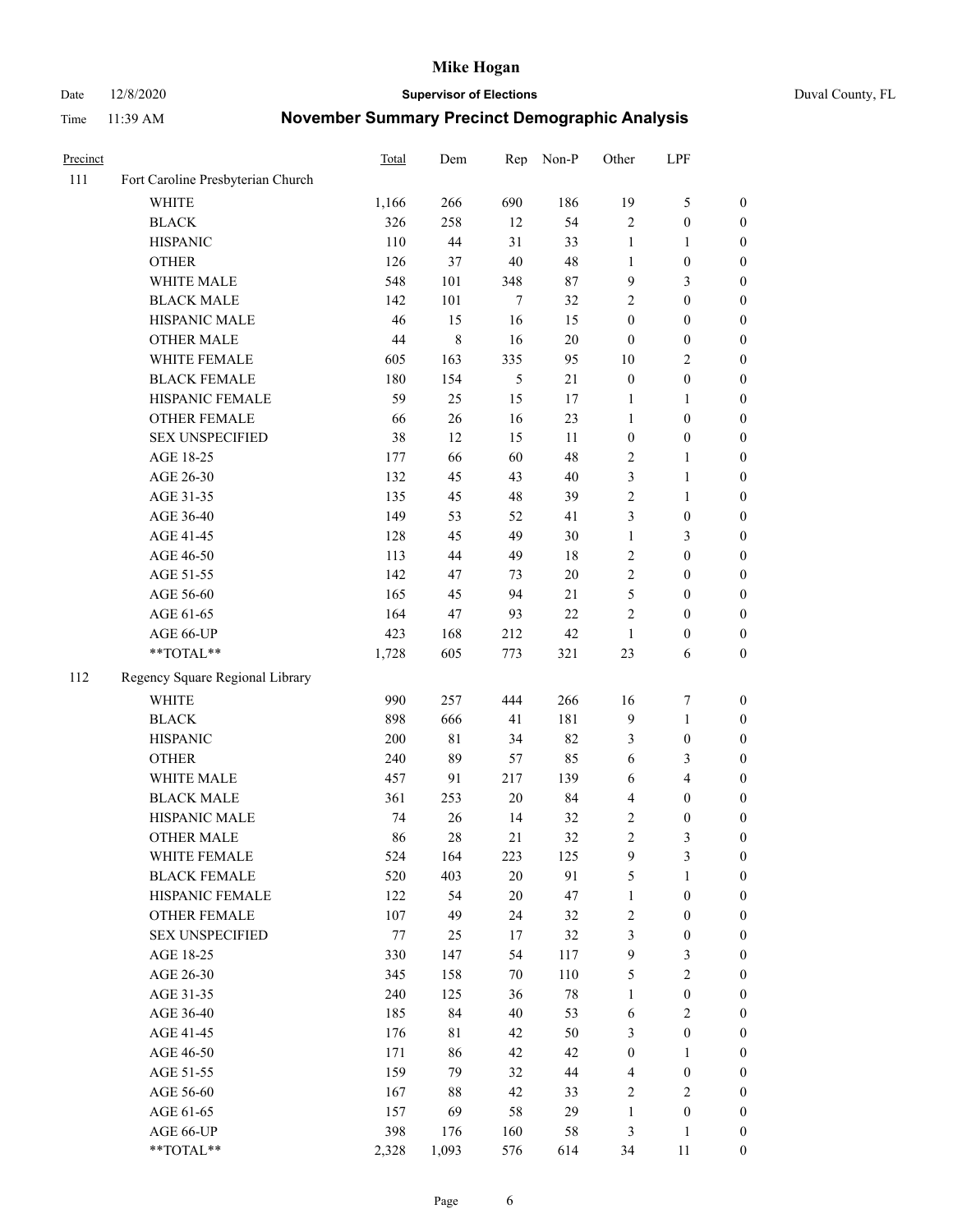Date 12/8/2020 **Supervisor of Elections** Duval County, FL

| Precinct |                                    | Total        | Dem   | Rep   | Non-P | Other            | LPF                     |                                      |
|----------|------------------------------------|--------------|-------|-------|-------|------------------|-------------------------|--------------------------------------|
| 113      | Fort Caroline Christian Church     |              |       |       |       |                  |                         |                                      |
|          | <b>WHITE</b>                       | 3,199        | 778   | 1,706 | 667   | 34               | 14                      | 0                                    |
|          | <b>BLACK</b>                       | 2,110        | 1,661 | 75    | 341   | 31               | $\sqrt{2}$              | 0                                    |
|          | <b>HISPANIC</b>                    | 484          | 197   | 111   | 170   | 5                | $\mathbf{1}$            | $\boldsymbol{0}$                     |
|          | <b>OTHER</b>                       | 648          | 216   | 139   | 280   | 9                | $\overline{\mathbf{4}}$ | $\boldsymbol{0}$                     |
|          | WHITE MALE                         | 1,457        | 301   | 801   | 327   | 18               | 10                      | $\boldsymbol{0}$                     |
|          | <b>BLACK MALE</b>                  | 851          | 647   | 44    | 145   | 15               | $\boldsymbol{0}$        | $\boldsymbol{0}$                     |
|          | HISPANIC MALE                      | 235          | 90    | 58    | 82    | $\overline{4}$   | $\mathbf{1}$            | $\boldsymbol{0}$                     |
|          | <b>OTHER MALE</b>                  | 247          | 76    | 61    | 104   | 3                | $\mathfrak{Z}$          | $\boldsymbol{0}$                     |
|          | WHITE FEMALE                       | 1,705        | 467   | 889   | 331   | 15               | $\mathfrak{Z}$          | $\boldsymbol{0}$                     |
|          | <b>BLACK FEMALE</b>                | 1,211        | 984   | 29    | 180   | 16               | $\sqrt{2}$              | 0                                    |
|          | HISPANIC FEMALE                    | 236          | 101   | 51    | 83    | $\mathbf{1}$     | $\boldsymbol{0}$        | 0                                    |
|          | OTHER FEMALE                       | 292          | 108   | 62    | 116   | 5                | $\mathbf{1}$            | 0                                    |
|          | <b>SEX UNSPECIFIED</b>             | 206          | 78    | 36    | 89    | $\sqrt{2}$       | $\mathbf{1}$            | $\boldsymbol{0}$                     |
|          | AGE 18-25                          | 825          | 348   | 190   | 257   | 23               | $\tau$                  | $\boldsymbol{0}$                     |
|          | AGE 26-30                          | 684          | 319   | 148   | 203   | 10               | $\overline{\mathbf{4}}$ | $\boldsymbol{0}$                     |
|          | AGE 31-35                          | 586          | 262   | 129   | 181   | 11               | $\mathfrak{Z}$          | $\boldsymbol{0}$                     |
|          | AGE 36-40                          | 603          | 278   | 144   | 171   | $\overline{9}$   | $\mathbf{1}$            | $\boldsymbol{0}$                     |
|          | AGE 41-45                          | 478          | 229   | 124   | 115   | $\tau$           | $\mathfrak{Z}$          | $\boldsymbol{0}$                     |
|          | AGE 46-50                          | 536          | 251   | 170   | 109   | $\overline{4}$   | $\overline{2}$          | $\boldsymbol{0}$                     |
|          | AGE 51-55                          | 585          | 261   | 198   | 121   | 5                | $\boldsymbol{0}$        | 0                                    |
|          | AGE 56-60                          | 554          | 229   | 220   | 98    | 6                | $\mathbf{1}$            | 0                                    |
|          | AGE 61-65                          | 486          | 220   | 200   | 63    | 3                | $\boldsymbol{0}$        | 0                                    |
|          | AGE 66-UP                          | 1,104        | 455   | 508   | 140   | $\mathbf{1}$     | $\boldsymbol{0}$        | $\boldsymbol{0}$                     |
|          | $**TOTAL**$                        | 6,441        | 2,852 | 2,031 | 1,458 | 79               | 21                      | $\boldsymbol{0}$                     |
| 114      | Destination Church Assembly of God |              |       |       |       |                  |                         |                                      |
|          | <b>WHITE</b>                       | 1,048        | 268   | 464   | 298   | 14               | $\overline{\mathbf{4}}$ |                                      |
|          |                                    |              | 1,041 | 54    | 234   | 12               | $\mathfrak{Z}$          | $\boldsymbol{0}$<br>$\boldsymbol{0}$ |
|          | <b>BLACK</b><br><b>HISPANIC</b>    | 1,344<br>260 | 117   | 41    | 96    | $\mathfrak{S}$   | $\mathbf{1}$            | $\boldsymbol{0}$                     |
|          | <b>OTHER</b>                       | 281          | 118   | 38    | 123   | $\overline{c}$   | $\boldsymbol{0}$        | $\boldsymbol{0}$                     |
|          | WHITE MALE                         | 521          | 113   | 242   | 156   | $\tau$           | $\mathfrak{Z}$          | $\boldsymbol{0}$                     |
|          | <b>BLACK MALE</b>                  | 473          | 339   | 24    | 104   | $\overline{4}$   | $\overline{2}$          | $\boldsymbol{0}$                     |
|          | HISPANIC MALE                      | 111          | 53    | 19    | 38    | $\mathbf{1}$     | $\boldsymbol{0}$        | 0                                    |
|          | <b>OTHER MALE</b>                  | 93           | 40    | 15    | 37    | $\mathbf{1}$     | $\boldsymbol{0}$        | $\boldsymbol{0}$                     |
|          | WHITE FEMALE                       | 507          | 152   | 211   | 136   | 7                | 1                       | 0                                    |
|          | <b>BLACK FEMALE</b>                | 827          | 666   | 27    | 125   | 8                | $\mathbf{1}$            | $\boldsymbol{0}$                     |
|          | HISPANIC FEMALE                    | 141          | 59    | 21    | 56    | 4                | $\mathbf{1}$            | $\overline{0}$                       |
|          | <b>OTHER FEMALE</b>                | 111          | 56    | 13    | 41    | $\mathbf{1}$     | $\boldsymbol{0}$        | $\overline{0}$                       |
|          | <b>SEX UNSPECIFIED</b>             | 149          | 66    | 25    | 58    | $\boldsymbol{0}$ | $\boldsymbol{0}$        | 0                                    |
|          | AGE 18-25                          | 467          | 235   | 54    | 170   | 7                | $\mathbf{1}$            | $\theta$                             |
|          | AGE 26-30                          | 374          | 206   | 51    | 107   | 6                | $\overline{4}$          | 0                                    |
|          | AGE 31-35                          | 398          | 212   | 55    | 129   | $\sqrt{2}$       | $\boldsymbol{0}$        | 0                                    |
|          | AGE 36-40                          | 270          | 144   | 41    | 79    | 5                | $\mathbf{1}$            | 0                                    |
|          | AGE 41-45                          | 222          | 125   | 48    | 42    | 6                | $\mathbf{1}$            | 0                                    |
|          | AGE 46-50                          | 237          | 125   | 57    | 51    | 3                | $\mathbf{1}$            | 0                                    |
|          | AGE 51-55                          | 232          | 114   | 67    | 49    | $\sqrt{2}$       | $\boldsymbol{0}$        | 0                                    |
|          | AGE 56-60                          | 231          | 113   | 65    | 51    | $\overline{c}$   | $\boldsymbol{0}$        | $\overline{0}$                       |
|          | AGE 61-65                          | 185          | 106   | 50    | 29    | $\boldsymbol{0}$ | $\boldsymbol{0}$        | $\overline{0}$                       |
|          | AGE 66-UP                          | 317          | 164   | 109   | 44    | $\boldsymbol{0}$ | $\boldsymbol{0}$        | $\boldsymbol{0}$                     |
|          | **TOTAL**                          | 2,933        | 1,544 | 597   | 751   | 33               | 8                       | $\boldsymbol{0}$                     |
|          |                                    |              |       |       |       |                  |                         |                                      |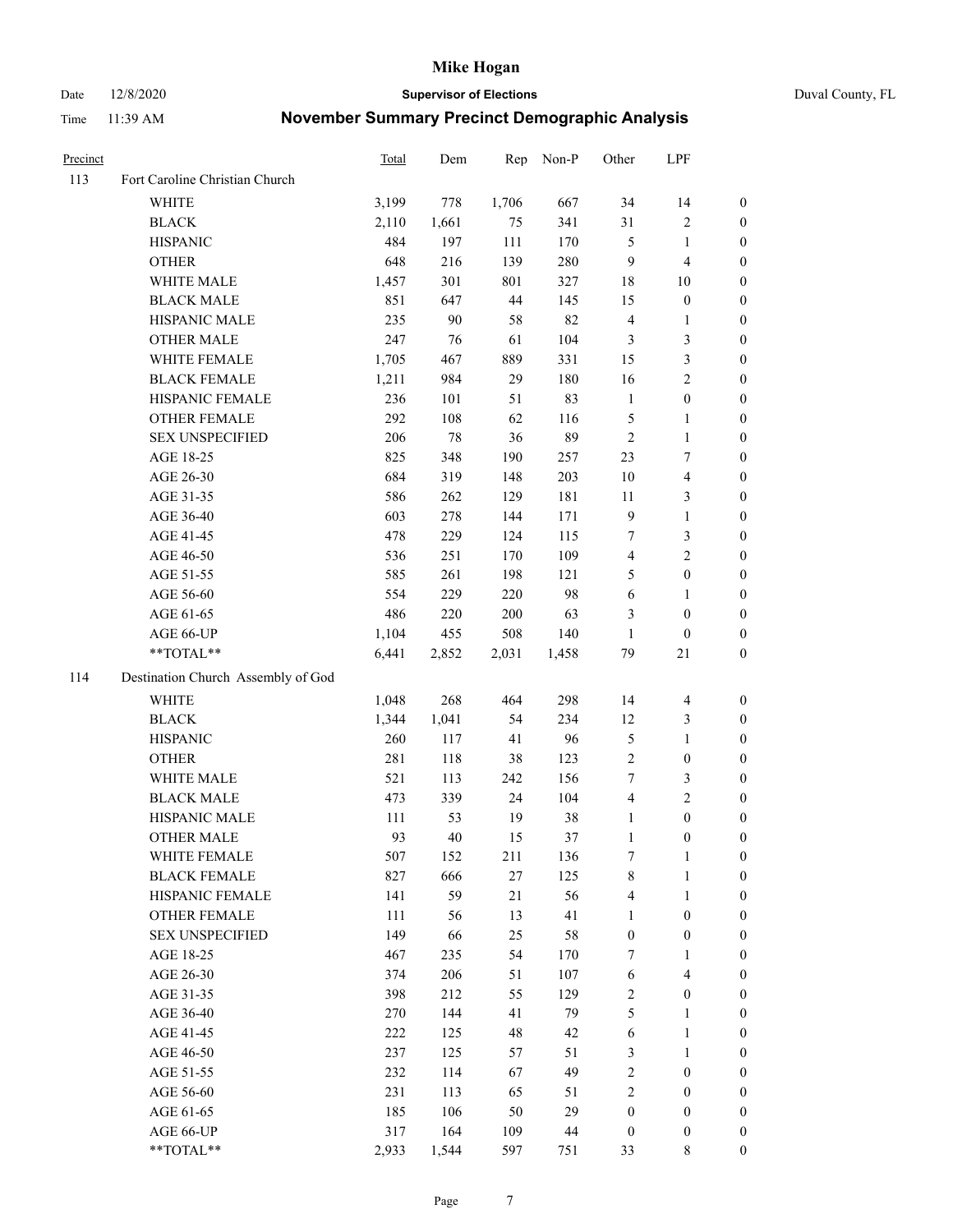Date 12/8/2020 **Supervisor of Elections** Duval County, FL

| Precinct |                        | Total | Dem    | Rep   | Non-P  | Other                   | LPF                     |                  |
|----------|------------------------|-------|--------|-------|--------|-------------------------|-------------------------|------------------|
| 201      | New Berlin Elementary  |       |        |       |        |                         |                         |                  |
|          | <b>WHITE</b>           | 2,106 | 352    | 1,324 | 391    | 25                      | 14                      | 0                |
|          | <b>BLACK</b>           | 1,004 | 759    | 44    | 179    | $20\,$                  | $\sqrt{2}$              | 0                |
|          | <b>HISPANIC</b>        | 290   | 86     | 83    | 116    | $\overline{\mathbf{4}}$ | $\mathbf{1}$            | $\boldsymbol{0}$ |
|          | <b>OTHER</b>           | 352   | 115    | 115   | 116    | 5                       | $\mathbf{1}$            | $\boldsymbol{0}$ |
|          | WHITE MALE             | 1,030 | 143    | 662   | 205    | 11                      | $\mathbf{9}$            | $\boldsymbol{0}$ |
|          | <b>BLACK MALE</b>      | 457   | 317    | 27    | 100    | 12                      | $\mathbf{1}$            | $\boldsymbol{0}$ |
|          | HISPANIC MALE          | 136   | 30     | 47    | 55     | $\mathfrak{Z}$          | $\mathbf{1}$            | $\boldsymbol{0}$ |
|          | <b>OTHER MALE</b>      | 148   | 46     | 52    | 49     | $\boldsymbol{0}$        | $\mathbf{1}$            | $\boldsymbol{0}$ |
|          | WHITE FEMALE           | 1,052 | 205    | 649   | 180    | 13                      | $\mathfrak s$           | $\boldsymbol{0}$ |
|          | <b>BLACK FEMALE</b>    | 532   | 434    | 17    | $72\,$ | 8                       | $\mathbf{1}$            | 0                |
|          | HISPANIC FEMALE        | 146   | 54     | 33    | 58     | $\mathbf{1}$            | $\boldsymbol{0}$        | 0                |
|          | OTHER FEMALE           | 162   | 59     | 54    | 45     | 4                       | $\boldsymbol{0}$        | $\boldsymbol{0}$ |
|          | <b>SEX UNSPECIFIED</b> | 89    | 24     | 25    | 38     | $\sqrt{2}$              | $\boldsymbol{0}$        | $\boldsymbol{0}$ |
|          | AGE 18-25              | 422   | 153    | 128   | 129    | $10\,$                  | $\sqrt{2}$              | $\boldsymbol{0}$ |
|          | AGE 26-30              | 403   | 133    | 148   | 113    | 5                       | $\overline{\mathbf{4}}$ | $\boldsymbol{0}$ |
|          | AGE 31-35              | 419   | 131    | 177   | 98     | 9                       | $\overline{\mathbf{4}}$ | $\boldsymbol{0}$ |
|          | AGE 36-40              | 431   | 160    | 127   | 128    | 11                      | $\mathfrak{S}$          | $\boldsymbol{0}$ |
|          | AGE 41-45              | 331   | 108    | 143   | $78\,$ | $\sqrt{2}$              | $\boldsymbol{0}$        | $\boldsymbol{0}$ |
|          | AGE 46-50              | 370   | 134    | 158   | 73     | 4                       | $\mathbf{1}$            | $\boldsymbol{0}$ |
|          | AGE 51-55              | 329   | 136    | 139   | 53     | $\mathbf{1}$            | $\boldsymbol{0}$        | $\boldsymbol{0}$ |
|          | AGE 56-60              | 316   | 116    | 152   | 39     | 8                       | 1                       | 0                |
|          | AGE 61-65              | 261   | $87\,$ | 135   | 38     | $\mathbf{1}$            | $\boldsymbol{0}$        | $\boldsymbol{0}$ |
|          | AGE 66-UP              | 470   | 154    | 259   | 53     | 3                       | $\mathbf{1}$            | $\boldsymbol{0}$ |
|          | **TOTAL**              | 3,752 | 1,312  | 1,566 | 802    | 54                      | $18\,$                  | $\boldsymbol{0}$ |
| 202      | Faith Bridge Church    |       |        |       |        |                         |                         |                  |
|          | <b>WHITE</b>           | 3,686 | 749    | 2,043 | 818    | 57                      | 19                      | $\boldsymbol{0}$ |
|          | <b>BLACK</b>           | 881   | 651    | 59    | 161    | $10\,$                  | $\boldsymbol{0}$        | $\boldsymbol{0}$ |
|          | <b>HISPANIC</b>        | 440   | 149    | 126   | 157    | 5                       | $\mathfrak{Z}$          | $\boldsymbol{0}$ |
|          | <b>OTHER</b>           | 1,028 | 270    | 337   | 406    | 14                      | $\mathbf{1}$            | $\boldsymbol{0}$ |
|          | WHITE MALE             | 1,769 | 297    | 1,007 | 429    | 24                      | 12                      | $\boldsymbol{0}$ |
|          | <b>BLACK MALE</b>      | 415   | 281    | 35    | 95     | $\overline{\mathbf{4}}$ | $\boldsymbol{0}$        | $\boldsymbol{0}$ |
|          | HISPANIC MALE          | 205   | 58     | 63    | 79     | $\overline{\mathbf{4}}$ | 1                       | 0                |
|          | <b>OTHER MALE</b>      | 428   | 113    | 147   | 162    | 5                       | $\mathbf{1}$            | $\boldsymbol{0}$ |
|          | WHITE FEMALE           | 1,876 | 443    | 1,014 | 379    | 33                      | 7                       | 0                |
|          | <b>BLACK FEMALE</b>    | 447   | 354    | 24    | 64     | 5                       | $\boldsymbol{0}$        | $\boldsymbol{0}$ |
|          | HISPANIC FEMALE        | 224   | $88\,$ | 61    | $72\,$ | $\mathbf{1}$            | $\sqrt{2}$              | $\overline{0}$   |
|          | <b>OTHER FEMALE</b>    | 491   | 134    | 164   | 185    | $\,$ 8 $\,$             | $\boldsymbol{0}$        | $\overline{0}$   |
|          | <b>SEX UNSPECIFIED</b> | 180   | 51     | 50    | 77     | 2                       | $\boldsymbol{0}$        | 0                |
|          | AGE 18-25              | 818   | 271    | 293   | 220    | 29                      | $\mathfrak{S}$          | 0                |
|          | AGE 26-30              | 593   | 179    | 224   | 175    | 11                      | $\overline{\mathbf{4}}$ | 0                |
|          | AGE 31-35              | 710   | 189    | 267   | 239    | 11                      | $\overline{\mathbf{4}}$ | 0                |
|          | AGE 36-40              | 588   | 163    | 235   | 180    | 7                       | $\mathfrak{Z}$          | 0                |
|          | AGE 41-45              | 536   | 161    | 200   | 162    | 11                      | $\sqrt{2}$              | 0                |
|          | AGE 46-50              | 579   | 166    | 279   | 130    | 2                       | $\sqrt{2}$              | 0                |
|          | AGE 51-55              | 512   | 152    | 244   | 111    | 3                       | $\sqrt{2}$              | 0                |
|          | AGE 56-60              | 514   | 142    | 266   | 101    | 5                       | $\boldsymbol{0}$        | 0                |
|          | AGE 61-65              | 380   | 133    | 171   | $72\,$ | 4                       | $\boldsymbol{0}$        | $\boldsymbol{0}$ |
|          | AGE 66-UP              | 805   | 263    | 386   | 152    | 3                       | $\mathbf{1}$            | 0                |
|          | **TOTAL**              | 6,035 | 1,819  | 2,565 | 1,542  | 86                      | 23                      | $\boldsymbol{0}$ |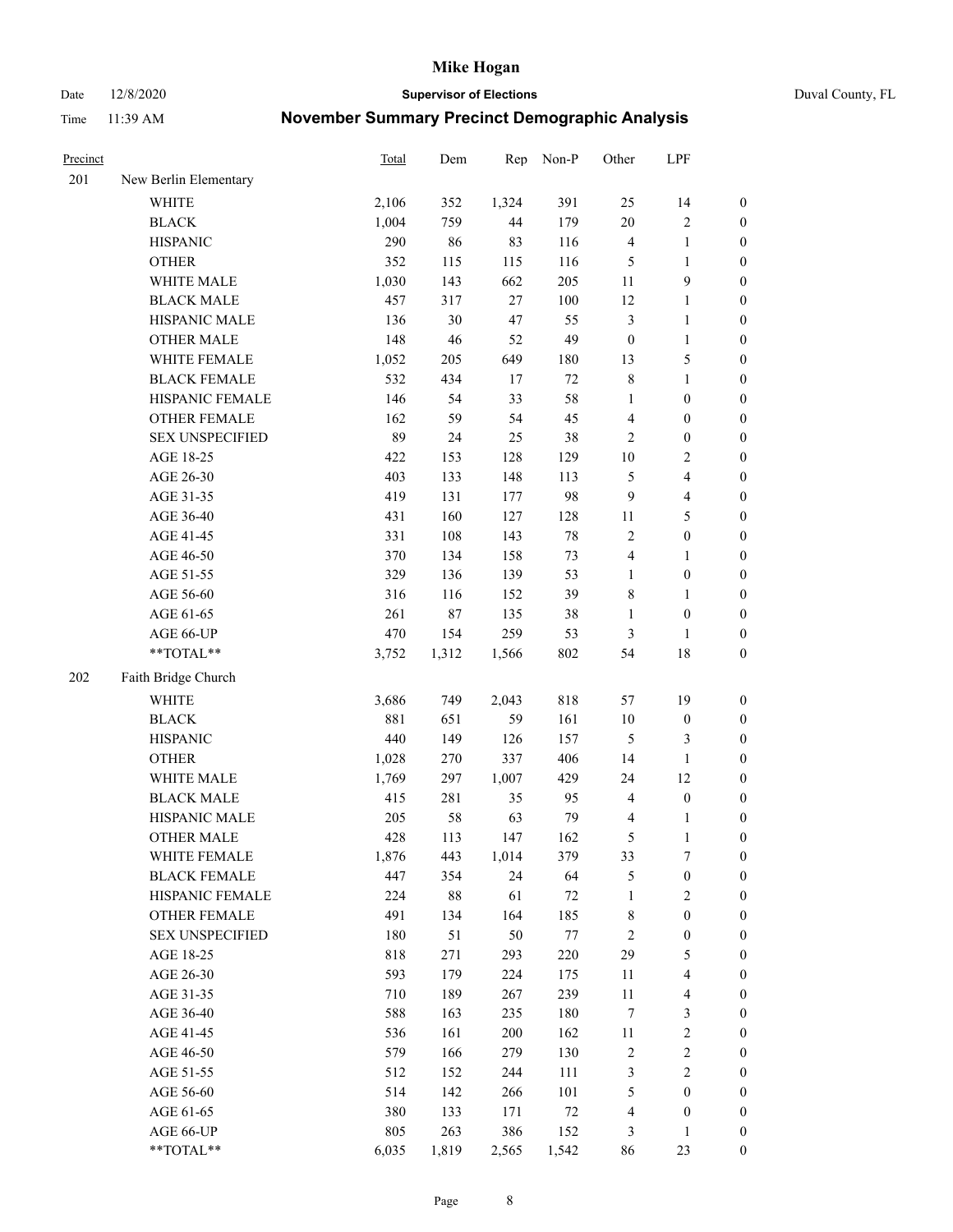#### Date 12/8/2020 **Supervisor of Elections** Duval County, FL

| Precinct |                                       | Total | Dem   | Rep          | Non-P  | Other                   | LPF                     |                  |
|----------|---------------------------------------|-------|-------|--------------|--------|-------------------------|-------------------------|------------------|
| 203      | Faith Chapel Free Will Baptist Church |       |       |              |        |                         |                         |                  |
|          | <b>WHITE</b>                          | 2,767 | 611   | 1,520        | 574    | 37                      | 25                      | $\boldsymbol{0}$ |
|          | <b>BLACK</b>                          | 1,405 | 1,056 | 49           | 280    | 16                      | $\overline{4}$          | $\boldsymbol{0}$ |
|          | <b>HISPANIC</b>                       | 411   | 175   | 73           | 158    | 5                       | $\boldsymbol{0}$        | $\boldsymbol{0}$ |
|          | <b>OTHER</b>                          | 492   | 154   | 129          | 194    | 10                      | $\mathfrak{S}$          | $\boldsymbol{0}$ |
|          | WHITE MALE                            | 1,329 | 259   | 739          | 294    | 19                      | $18\,$                  | $\boldsymbol{0}$ |
|          | <b>BLACK MALE</b>                     | 548   | 359   | 27           | 151    | 7                       | $\overline{\mathbf{4}}$ | $\boldsymbol{0}$ |
|          | HISPANIC MALE                         | 186   | 76    | 41           | 68     | $\mathbf{1}$            | $\boldsymbol{0}$        | $\boldsymbol{0}$ |
|          | <b>OTHER MALE</b>                     | 181   | 56    | 57           | 62     | 4                       | $\overline{2}$          | $\boldsymbol{0}$ |
|          | WHITE FEMALE                          | 1,402 | 340   | 764          | 273    | 18                      | $\boldsymbol{7}$        | $\boldsymbol{0}$ |
|          | <b>BLACK FEMALE</b>                   | 834   | 684   | 22           | 119    | $\overline{9}$          | $\boldsymbol{0}$        | 0                |
|          | HISPANIC FEMALE                       | 212   | 94    | 29           | 85     | 4                       | $\boldsymbol{0}$        | $\boldsymbol{0}$ |
|          | OTHER FEMALE                          | 242   | 81    | 59           | 93     | 6                       | $\mathfrak{Z}$          | $\boldsymbol{0}$ |
|          | <b>SEX UNSPECIFIED</b>                | 141   | 47    | 33           | 61     | $\boldsymbol{0}$        | $\boldsymbol{0}$        | $\boldsymbol{0}$ |
|          | AGE 18-25                             | 629   | 249   | 157          | 202    | 15                      | 6                       | $\boldsymbol{0}$ |
|          | AGE 26-30                             | 596   | 265   | 132          | 182    | 13                      | $\overline{\mathbf{4}}$ | $\boldsymbol{0}$ |
|          | AGE 31-35                             | 548   | 224   | 140          | 169    | $\,$ $\,$               | $\boldsymbol{7}$        | $\boldsymbol{0}$ |
|          | AGE 36-40                             | 500   | 188   | 139          | 165    | $\overline{c}$          | $\sqrt{6}$              | $\boldsymbol{0}$ |
|          | AGE 41-45                             | 419   | 163   | 136          | 110    | 5                       | $\mathfrak s$           | $\boldsymbol{0}$ |
|          | AGE 46-50                             | 387   | 145   | 153          | $78\,$ | 8                       | $\mathfrak{Z}$          | $\boldsymbol{0}$ |
|          | AGE 51-55                             | 403   | 143   | 175          | 77     | 8                       | $\boldsymbol{0}$        | 0                |
|          | AGE 56-60                             | 421   | 142   | 193          | 82     | 3                       | $\mathbf{1}$            | 0                |
|          | AGE 61-65                             | 379   | 137   | 186          | 51     | 4                       | $\mathbf{1}$            | $\boldsymbol{0}$ |
|          | AGE 66-UP                             | 793   | 340   | 360          | 90     | 2                       | $\mathbf{1}$            | $\boldsymbol{0}$ |
|          | $**TOTAL**$                           | 5,075 | 1,996 | 1,771        | 1,206  | 68                      | 34                      | $\boldsymbol{0}$ |
| 204      | Cedar Bay Baptist Church              |       |       |              |        |                         |                         |                  |
|          | <b>WHITE</b>                          | 2,140 | 419   | 1,350        | 333    | 30                      | $\,$ 8 $\,$             | $\boldsymbol{0}$ |
|          | <b>BLACK</b>                          | 330   | 256   | 15           | 55     | 3                       | $\mathbf{1}$            | $\boldsymbol{0}$ |
|          | <b>HISPANIC</b>                       | 92    | 30    | 41           | 21     | $\boldsymbol{0}$        | $\boldsymbol{0}$        | $\boldsymbol{0}$ |
|          | <b>OTHER</b>                          | 166   | 34    | 64           | 65     | 3                       | $\boldsymbol{0}$        | $\boldsymbol{0}$ |
|          | WHITE MALE                            | 956   | 154   | 618          | 167    | 13                      | $\overline{\mathbf{4}}$ | $\boldsymbol{0}$ |
|          | <b>BLACK MALE</b>                     | 144   | 101   | $\mathbf{9}$ | 32     | $\mathbf{1}$            | $\mathbf{1}$            | $\boldsymbol{0}$ |
|          | HISPANIC MALE                         | 52    | 17    | 24           | 11     | $\boldsymbol{0}$        | $\boldsymbol{0}$        | 0                |
|          | <b>OTHER MALE</b>                     | 65    | 9     | 23           | 32     | $\mathbf{1}$            | $\boldsymbol{0}$        | $\boldsymbol{0}$ |
|          | WHITE FEMALE                          | 1,167 | 262   | 724          | 161    | 17                      | 3                       | $\overline{0}$   |
|          | <b>BLACK FEMALE</b>                   | 185   | 154   | 6            | 23     | $\mathbf{2}$            | $\boldsymbol{0}$        | $\boldsymbol{0}$ |
|          | HISPANIC FEMALE                       | 40    | 13    | $17\,$       | $10\,$ | $\boldsymbol{0}$        | $\boldsymbol{0}$        | $\overline{0}$   |
|          | <b>OTHER FEMALE</b>                   | 62    | 17    | $27\,$       | 16     | $\overline{c}$          | $\boldsymbol{0}$        | 0                |
|          | <b>SEX UNSPECIFIED</b>                | 57    | 12    | $22\,$       | $22\,$ | $\boldsymbol{0}$        | $\mathbf{1}$            | 0                |
|          | AGE 18-25                             | 279   | 77    | 123          | $72\,$ | 7                       | $\boldsymbol{0}$        | 0                |
|          | AGE 26-30                             | 262   | 64    | 108          | 81     | 6                       | $\mathfrak{Z}$          | 0                |
|          | AGE 31-35                             | 247   | 67    | 114          | 58     | $\overline{\mathbf{4}}$ | $\overline{4}$          | 0                |
|          | AGE 36-40                             | 224   | 64    | 112          | 46     | 2                       | $\boldsymbol{0}$        | 0                |
|          | AGE 41-45                             | 203   | 53    | $87\,$       | 61     | $\sqrt{2}$              | $\boldsymbol{0}$        | 0                |
|          | AGE 46-50                             | 206   | 65    | 101          | 36     | 4                       | $\boldsymbol{0}$        | 0                |
|          | AGE 51-55                             | 211   | 54    | 127          | $27\,$ | $\mathbf{2}$            | $\mathbf{1}$            | $\boldsymbol{0}$ |
|          | AGE 56-60                             | 257   | 59    | 158          | 34     | 6                       | $\boldsymbol{0}$        | $\boldsymbol{0}$ |
|          | AGE 61-65                             | 221   | 54    | 148          | 18     | $\mathbf{1}$            | $\boldsymbol{0}$        | 0                |
|          | AGE 66-UP                             | 618   | 182   | 392          | 41     | $\overline{c}$          | $\mathbf{1}$            | 0                |
|          | **TOTAL**                             | 2,728 | 739   | 1,470        | 474    | 36                      | $\mathbf{9}$            | $\boldsymbol{0}$ |
|          |                                       |       |       |              |        |                         |                         |                  |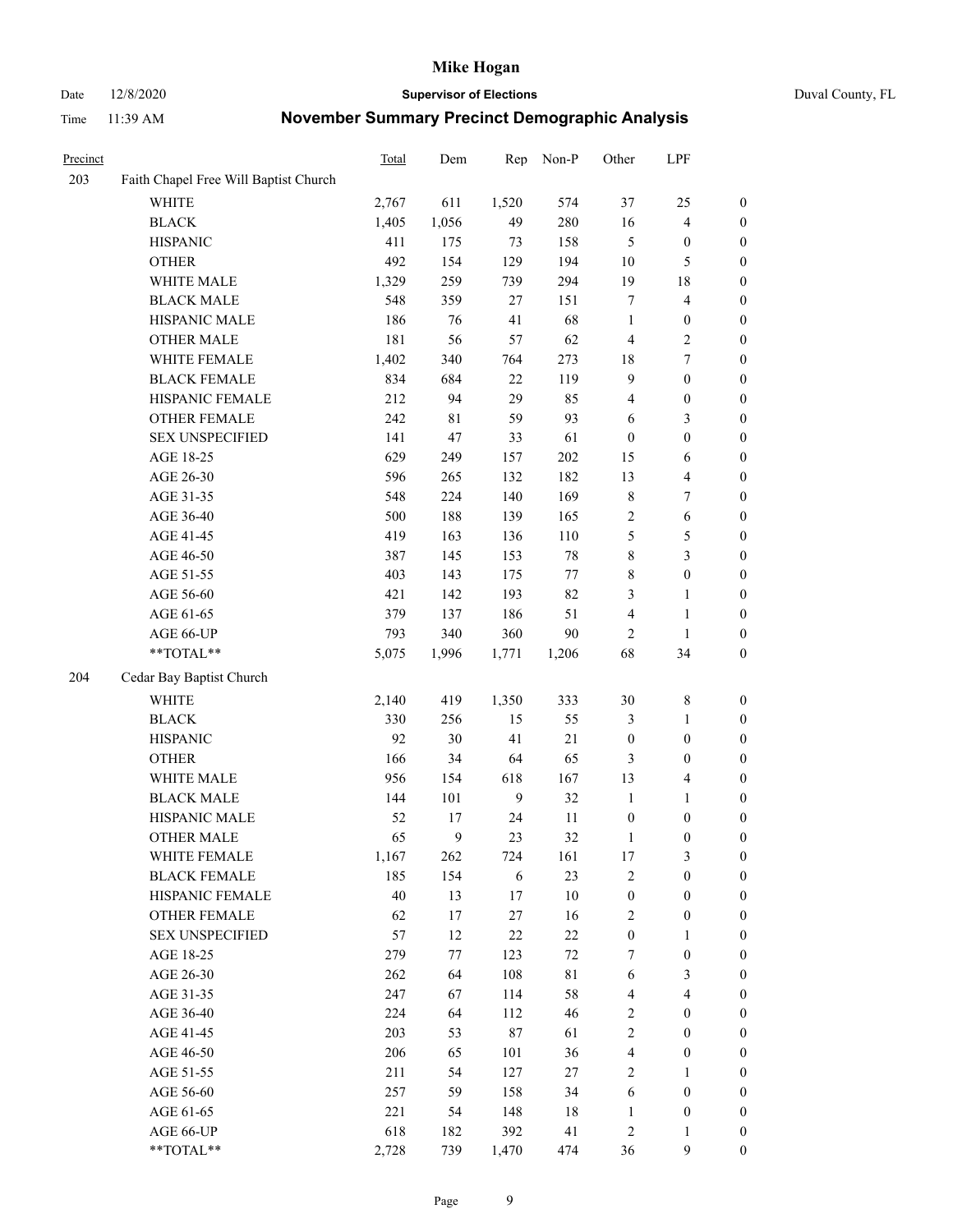Date 12/8/2020 **Supervisor of Elections** Duval County, FL

| Precinct |                               | Total  | Dem   | Rep   | Non-P  | Other            | LPF                     |                  |
|----------|-------------------------------|--------|-------|-------|--------|------------------|-------------------------|------------------|
| 205      | Dunns Creek Baptist Church    |        |       |       |        |                  |                         |                  |
|          | WHITE                         | 5,511  | 983   | 3,300 | 1,109  | $80\,$           | 39                      | $\boldsymbol{0}$ |
|          | <b>BLACK</b>                  | 2,647  | 2,081 | 112   | 417    | 34               | 3                       | $\boldsymbol{0}$ |
|          | <b>HISPANIC</b>               | 599    | 216   | 166   | 210    | $\tau$           | $\boldsymbol{0}$        | $\boldsymbol{0}$ |
|          | <b>OTHER</b>                  | 833    | 236   | 271   | 310    | 11               | 5                       | $\boldsymbol{0}$ |
|          | WHITE MALE                    | 2,598  | 377   | 1,595 | 567    | 35               | 24                      | $\boldsymbol{0}$ |
|          | <b>BLACK MALE</b>             | 1,173  | 864   | 66    | 226    | 14               | $\mathfrak{Z}$          | $\boldsymbol{0}$ |
|          | HISPANIC MALE                 | 288    | 90    | 93    | 101    | 4                | $\boldsymbol{0}$        | $\boldsymbol{0}$ |
|          | <b>OTHER MALE</b>             | 319    | 86    | 107   | 119    | 3                | $\overline{4}$          | $\boldsymbol{0}$ |
|          | WHITE FEMALE                  | 2,848  | 598   | 1,664 | 527    | 44               | 15                      | $\boldsymbol{0}$ |
|          | <b>BLACK FEMALE</b>           | 1,443  | 1,195 | 46    | 182    | $20\,$           | $\boldsymbol{0}$        | $\boldsymbol{0}$ |
|          | HISPANIC FEMALE               | 304    | 123   | 70    | 108    | 3                | $\boldsymbol{0}$        | 0                |
|          | OTHER FEMALE                  | 375    | 119   | 125   | 125    | 5                | $\mathbf{1}$            | $\boldsymbol{0}$ |
|          | <b>SEX UNSPECIFIED</b>        | 242    | 64    | 83    | 91     | $\overline{4}$   | $\boldsymbol{0}$        | $\boldsymbol{0}$ |
|          | AGE 18-25                     | 1,144  | 427   | 355   | 324    | 34               | $\overline{\mathbf{4}}$ | $\boldsymbol{0}$ |
|          | AGE 26-30                     | 890    | 304   | 293   | 267    | 15               | 11                      | $\boldsymbol{0}$ |
|          | AGE 31-35                     | 1,052  | 313   | 385   | 327    | 19               | $\,8\,$                 | $\boldsymbol{0}$ |
|          | AGE 36-40                     | 966    | 353   | 337   | 255    | 12               | $\mathbf{9}$            | $\boldsymbol{0}$ |
|          | AGE 41-45                     | 893    | 344   | 319   | 210    | 13               | $\boldsymbol{7}$        | $\boldsymbol{0}$ |
|          | AGE 46-50                     | 920    | 395   | 341   | 174    | 6                | $\overline{4}$          | $\boldsymbol{0}$ |
|          | AGE 51-55                     | 898    | 321   | 406   | 158    | 11               | $\sqrt{2}$              | $\boldsymbol{0}$ |
|          | AGE 56-60                     | 830    | 317   | 389   | 117    | 6                | $\mathbf{1}$            | 0                |
|          | AGE 61-65                     | 643    | 233   | 333   | $72\,$ | 5                | $\boldsymbol{0}$        | $\boldsymbol{0}$ |
|          | AGE 66-UP                     | 1,354  | 509   | 691   | 142    | 11               | $\mathbf{1}$            | $\boldsymbol{0}$ |
|          | **TOTAL**                     | 9,590  | 3,516 | 3,849 | 2,046  | 132              | 47                      | $\boldsymbol{0}$ |
| 206      | Resurrection Episcopal Church |        |       |       |        |                  |                         |                  |
|          | <b>WHITE</b>                  | 4,004  | 728   | 2,608 | 606    | 50               | 12                      | $\boldsymbol{0}$ |
|          | <b>BLACK</b>                  | 320    | 250   | 20    | 48     | $\mathbf{1}$     | $\mathbf{1}$            | $\boldsymbol{0}$ |
|          | <b>HISPANIC</b>               | 183    | 51    | 77    | 53     | $\overline{c}$   | $\boldsymbol{0}$        | $\boldsymbol{0}$ |
|          | <b>OTHER</b>                  | 343    | 98    | 134   | 108    | 3                | $\boldsymbol{0}$        | $\boldsymbol{0}$ |
|          | WHITE MALE                    | 1,936  | 288   | 1,284 | 331    | 24               | $\mathbf{9}$            | $\boldsymbol{0}$ |
|          | <b>BLACK MALE</b>             | 153    | 115   | 12    | 25     | $\boldsymbol{0}$ | $\mathbf{1}$            | $\boldsymbol{0}$ |
|          | HISPANIC MALE                 | $72\,$ | 13    | 31    | 27     | 1                | $\boldsymbol{0}$        | $\boldsymbol{0}$ |
|          | <b>OTHER MALE</b>             | 135    | 32    | 55    | 46     | 2                | $\boldsymbol{0}$        | $\boldsymbol{0}$ |
|          | WHITE FEMALE                  | 2,037  | 435   | 1,304 | 269    | 26               | 3                       | 0                |
|          | <b>BLACK FEMALE</b>           | 164    | 132   | 8     | 23     | $\mathbf{1}$     | $\boldsymbol{0}$        | $\boldsymbol{0}$ |
|          | HISPANIC FEMALE               | 106    | 36    | 45    | 24     | $\mathbf{1}$     | $\boldsymbol{0}$        | $\overline{0}$   |
|          | OTHER FEMALE                  | 155    | 51    | 63    | 41     | $\boldsymbol{0}$ | $\boldsymbol{0}$        | $\overline{0}$   |
|          | <b>SEX UNSPECIFIED</b>        | 92     | 25    | 37    | 29     | $\mathbf{1}$     | $\boldsymbol{0}$        | 0                |
|          | AGE 18-25                     | 455    | 113   | 211   | 119    | $10\,$           | $\sqrt{2}$              | 0                |
|          | AGE 26-30                     | 349    | 99    | 164   | 77     | $\,$ 8 $\,$      | $\mathbf{1}$            | 0                |
|          | AGE 31-35                     | 376    | 93    | 186   | 87     | 8                | $\sqrt{2}$              | 0                |
|          | AGE 36-40                     | 371    | 83    | 192   | 87     | 7                | $\sqrt{2}$              | 0                |
|          | AGE 41-45                     | 325    | 74    | 166   | 83     | 2                | $\boldsymbol{0}$        | 0                |
|          | AGE 46-50                     | 341    | 77    | 188   | 67     | $\sqrt{6}$       | 3                       | 0                |
|          | AGE 51-55                     | 466    | 91    | 299   | 73     | $\sqrt{2}$       | $\mathbf{1}$            | $\boldsymbol{0}$ |
|          | AGE 56-60                     | 541    | 121   | 363   | 54     | $\sqrt{2}$       | $\mathbf{1}$            | 0                |
|          | AGE 61-65                     | 449    | 96    | 298   | 54     | $\mathbf{1}$     | $\boldsymbol{0}$        | 0                |
|          | AGE 66-UP                     | 1,177  | 280   | 772   | 114    | $10\,$           | $\mathbf{1}$            | 0                |
|          | **TOTAL**                     | 4,850  | 1,127 | 2,839 | 815    | 56               | 13                      | $\boldsymbol{0}$ |
|          |                               |        |       |       |        |                  |                         |                  |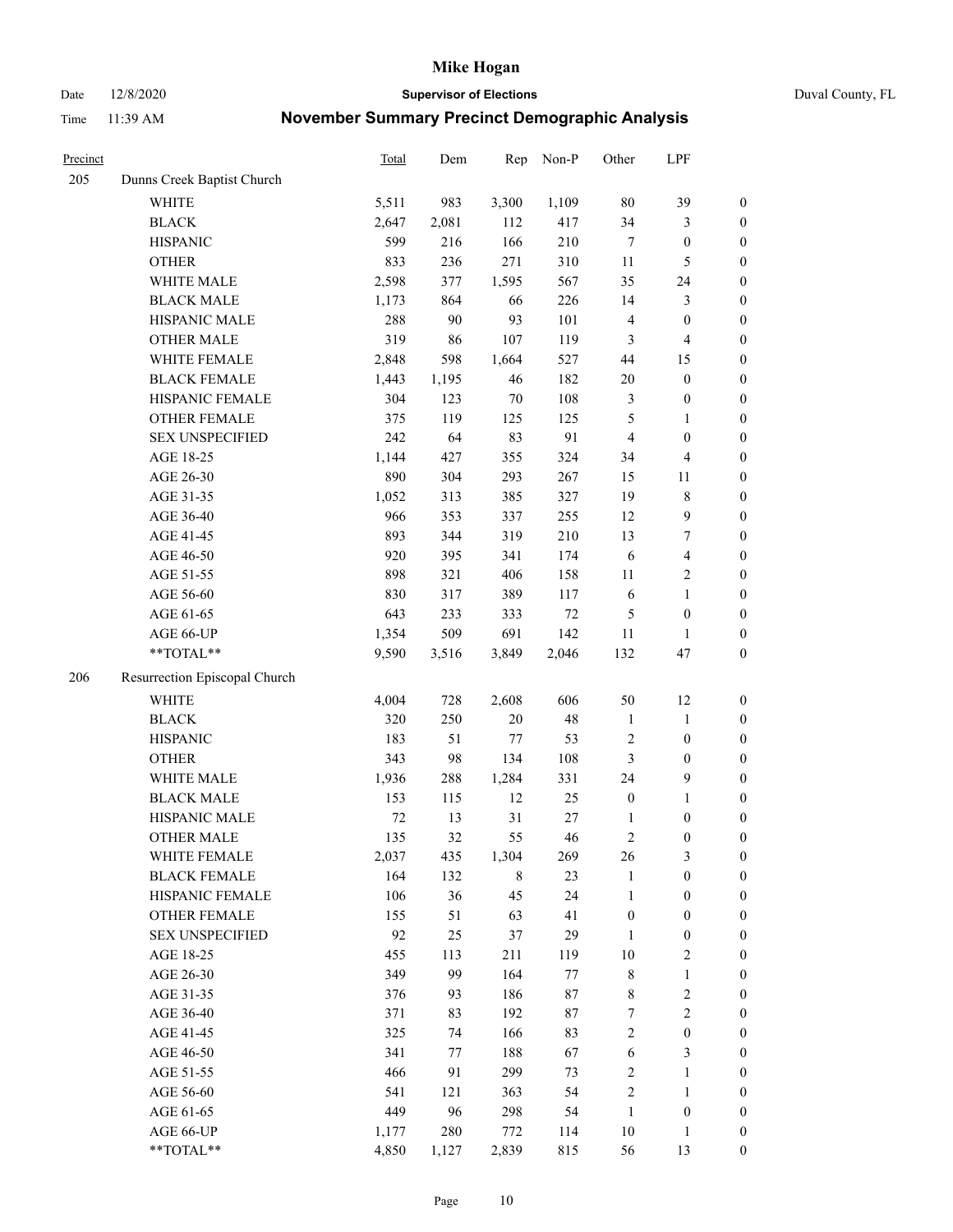Date 12/8/2020 **Supervisor of Elections** Duval County, FL

| Precinct |                                   | Total | Dem                      | Rep    | Non-P            | Other            | LPF                     |                  |
|----------|-----------------------------------|-------|--------------------------|--------|------------------|------------------|-------------------------|------------------|
| 207      | Police Athletic League            |       |                          |        |                  |                  |                         |                  |
|          | <b>WHITE</b>                      | 3,685 | 768                      | 2,055  | 795              | 50               | 17                      | 0                |
|          | <b>BLACK</b>                      | 1,150 | 910                      | 28     | 200              | 11               | $\mathbf{1}$            | $\boldsymbol{0}$ |
|          | <b>HISPANIC</b>                   | 455   | 168                      | 114    | 169              | 3                | $\mathbf{1}$            | $\boldsymbol{0}$ |
|          | <b>OTHER</b>                      | 589   | 162                      | 195    | 222              | 8                | $\mathfrak{2}$          | $\boldsymbol{0}$ |
|          | WHITE MALE                        | 1,734 | 298                      | 1,027  | 374              | 27               | $\,$ 8 $\,$             | $\boldsymbol{0}$ |
|          | <b>BLACK MALE</b>                 | 483   | 353                      | 16     | 107              | 6                | $\mathbf{1}$            | $\boldsymbol{0}$ |
|          | HISPANIC MALE                     | 194   | 59                       | 55     | $78\,$           | $\mathbf{1}$     | $\mathbf{1}$            | $\boldsymbol{0}$ |
|          | <b>OTHER MALE</b>                 | 246   | 57                       | 89     | 95               | 4                | $\mathbf{1}$            | $\boldsymbol{0}$ |
|          | WHITE FEMALE                      | 1,916 | 464                      | 1,014  | 406              | 23               | $\mathbf{9}$            | $\boldsymbol{0}$ |
|          | <b>BLACK FEMALE</b>               | 651   | 545                      | 11     | 90               | 5                | $\boldsymbol{0}$        | $\boldsymbol{0}$ |
|          | HISPANIC FEMALE                   | 248   | 104                      | 58     | 84               | $\overline{2}$   | $\boldsymbol{0}$        | $\boldsymbol{0}$ |
|          | <b>OTHER FEMALE</b>               | 260   | 89                       | 82     | 85               | 4                | $\boldsymbol{0}$        | $\boldsymbol{0}$ |
|          | <b>SEX UNSPECIFIED</b>            | 147   | 39                       | 40     | 67               | $\boldsymbol{0}$ | $\mathbf{1}$            | $\boldsymbol{0}$ |
|          | AGE 18-25                         | 578   | 206                      | 155    | 197              | 17               | $\mathfrak{Z}$          | $\boldsymbol{0}$ |
|          | AGE 26-30                         | 589   | 197                      | 189    | 185              | 14               | $\overline{\mathbf{4}}$ | $\boldsymbol{0}$ |
|          | AGE 31-35                         | 626   | 212                      | 195    | 208              | 4                | $\boldsymbol{7}$        | $\boldsymbol{0}$ |
|          | AGE 36-40                         | 565   | 188                      | 197    | 172              | 5                | $\mathfrak{Z}$          | $\boldsymbol{0}$ |
|          | AGE 41-45                         | 463   | 174                      | 152    | 129              | 8                | $\boldsymbol{0}$        | $\boldsymbol{0}$ |
|          | AGE 46-50                         | 421   | 144                      | 168    | 101              | 6                | $\overline{2}$          | $\boldsymbol{0}$ |
|          | AGE 51-55                         | 487   | 173                      | 204    | 106              | 3                | $\mathbf{1}$            | $\boldsymbol{0}$ |
|          | AGE 56-60                         | 545   | 190                      | 272    | 79               | 3                | $\mathbf{1}$            | 0                |
|          | AGE 61-65                         | 500   | 182                      | 233    | $8\sqrt{1}$      | 4                | $\boldsymbol{0}$        | $\boldsymbol{0}$ |
|          | AGE 66-UP                         | 1,105 | 342                      | 627    | 128              | 8                | $\boldsymbol{0}$        | $\boldsymbol{0}$ |
|          | **TOTAL**                         | 5,879 | 2,008                    | 2,392  | 1,386            | $72\,$           | $21\,$                  | $\boldsymbol{0}$ |
| 208      | Christ's Church River City Campus |       |                          |        |                  |                  |                         |                  |
|          | <b>WHITE</b>                      | 2,007 | 290                      | 1,410  | 287              | 15               | $\mathfrak{S}$          | $\boldsymbol{0}$ |
|          | <b>BLACK</b>                      | 184   | 135                      | 16     | 29               | 4                | $\boldsymbol{0}$        | $\boldsymbol{0}$ |
|          | <b>HISPANIC</b>                   | 57    | 10                       | 31     | 15               | $\mathbf{1}$     | $\boldsymbol{0}$        | $\boldsymbol{0}$ |
|          | <b>OTHER</b>                      | 104   | 30                       | 42     | 30               | 2                | $\boldsymbol{0}$        | $\boldsymbol{0}$ |
|          | WHITE MALE                        | 966   | 122                      | 684    | 150              | 8                | $\overline{2}$          | $\boldsymbol{0}$ |
|          | <b>BLACK MALE</b>                 | 91    | 56                       | 9      | 22               | 4                | $\boldsymbol{0}$        | $\boldsymbol{0}$ |
|          | HISPANIC MALE                     | 28    | $\overline{\mathcal{L}}$ | 18     | $\sqrt{6}$       | $\boldsymbol{0}$ | $\boldsymbol{0}$        | $\boldsymbol{0}$ |
|          | <b>OTHER MALE</b>                 | 31    | 9                        | 12     | $10\,$           | $\boldsymbol{0}$ | $\boldsymbol{0}$        | $\boldsymbol{0}$ |
|          | WHITE FEMALE                      | 1,013 | 165                      | 706    | 133              | 6                | 3                       | 0                |
|          | <b>BLACK FEMALE</b>               | 91    | 78                       | $\tau$ | 6                | $\boldsymbol{0}$ | $\boldsymbol{0}$        | $\boldsymbol{0}$ |
|          | HISPANIC FEMALE                   | 27    | 6                        | 12     | $\boldsymbol{9}$ | $\boldsymbol{0}$ | $\boldsymbol{0}$        | $\overline{0}$   |
|          | OTHER FEMALE                      | 45    | 16                       | 20     | 9                | $\boldsymbol{0}$ | $\boldsymbol{0}$        | $\overline{0}$   |
|          | <b>SEX UNSPECIFIED</b>            | 60    | 9                        | 31     | 16               | 4                | $\boldsymbol{0}$        | 0                |
|          | AGE 18-25                         | 213   | 40                       | 118    | 50               | 5                | $\boldsymbol{0}$        | $\theta$         |
|          | AGE 26-30                         | 132   | 32                       | 65     | 31               | 3                | $\mathbf{1}$            | 0                |
|          | AGE 31-35                         | 125   | 22                       | 68     | 35               | $\boldsymbol{0}$ | $\boldsymbol{0}$        | 0                |
|          | AGE 36-40                         | 166   | $18\,$                   | 104    | 40               | 1                | $\mathfrak{Z}$          | 0                |
|          | AGE 41-45                         | 159   | 33                       | 98     | 26               | 2                | $\boldsymbol{0}$        | 0                |
|          | AGE 46-50                         | 183   | 29                       | 127    | 25               | 2                | $\boldsymbol{0}$        | 0                |
|          | AGE 51-55                         | 244   | 50                       | 161    | 29               | $\overline{4}$   | $\boldsymbol{0}$        | 0                |
|          | AGE 56-60                         | 274   | 61                       | 169    | 41               | 3                | $\boldsymbol{0}$        | $\overline{0}$   |
|          | AGE 61-65                         | 276   | 58                       | 184    | 31               | 2                | 1                       | $\overline{0}$   |
|          | AGE 66-UP                         | 580   | 122                      | 405    | 53               | $\boldsymbol{0}$ | $\boldsymbol{0}$        | 0                |
|          | **TOTAL**                         | 2,352 | 465                      | 1,499  | 361              | $22\,$           | $\mathfrak{S}$          | $\boldsymbol{0}$ |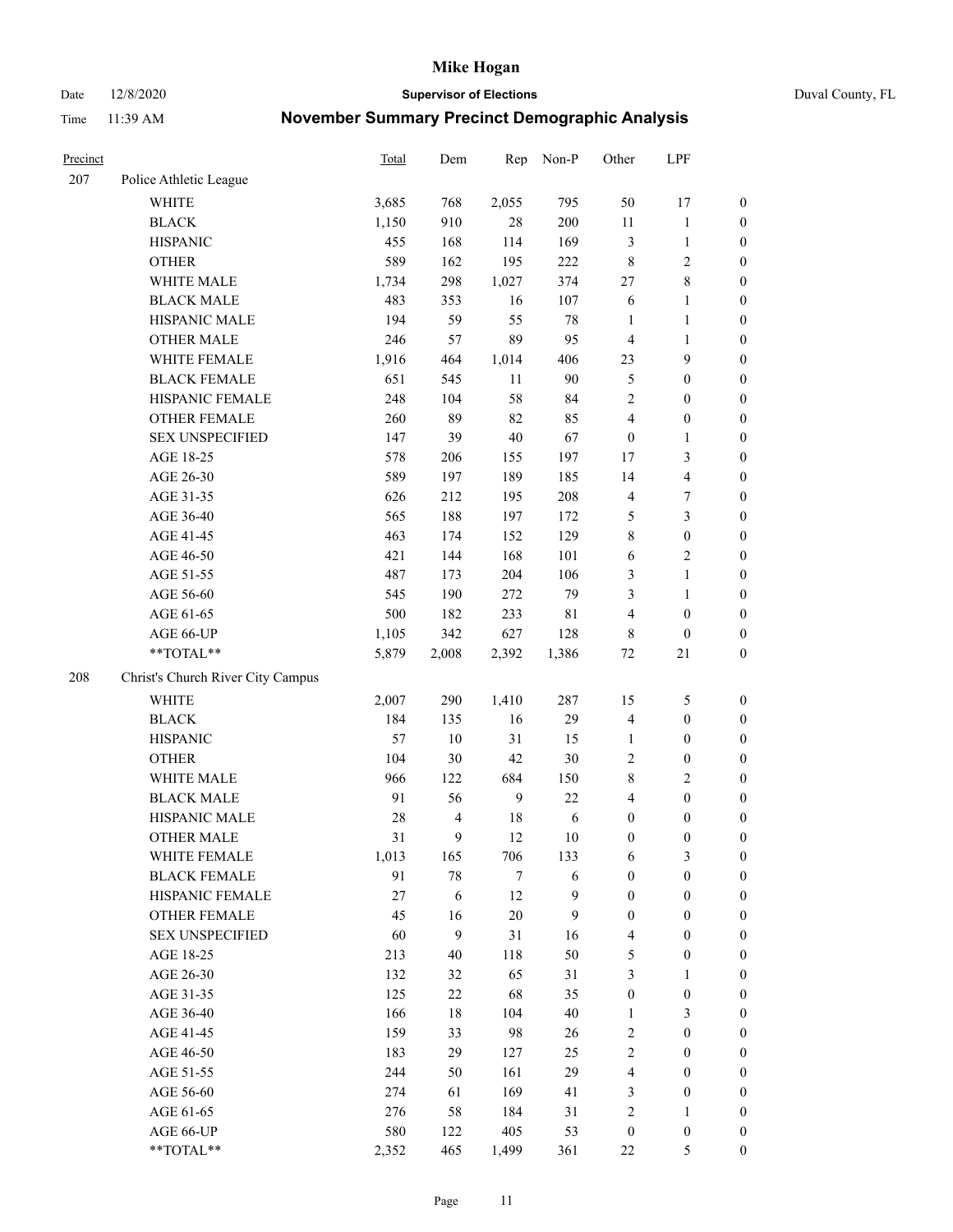Date 12/8/2020 **Supervisor of Elections** Duval County, FL

| Precinct |                            | <b>Total</b> | Dem    | Rep              | Non-P          | Other            | LPF              |                  |
|----------|----------------------------|--------------|--------|------------------|----------------|------------------|------------------|------------------|
| 209      | Monument Pointe Fellowship |              |        |                  |                |                  |                  |                  |
|          | <b>WHITE</b>               | 2,257        | 451    | 1,399            | 370            | 26               | 11               | 0                |
|          | <b>BLACK</b>               | 133          | 98     | 17               | $18\,$         | $\boldsymbol{0}$ | $\boldsymbol{0}$ | 0                |
|          | <b>HISPANIC</b>            | 99           | 43     | 33               | 22             | $\mathbf{1}$     | $\boldsymbol{0}$ | $\boldsymbol{0}$ |
|          | <b>OTHER</b>               | 189          | 33     | 91               | 60             | 4                | 1                | $\boldsymbol{0}$ |
|          | WHITE MALE                 | 1,113        | 178    | 715              | 195            | 15               | $10\,$           | $\boldsymbol{0}$ |
|          | <b>BLACK MALE</b>          | 73           | 48     | 12               | 13             | $\boldsymbol{0}$ | $\boldsymbol{0}$ | $\boldsymbol{0}$ |
|          | HISPANIC MALE              | 47           | 15     | $17\,$           | 14             | $\mathbf{1}$     | $\boldsymbol{0}$ | $\boldsymbol{0}$ |
|          | <b>OTHER MALE</b>          | 64           | 9      | 28               | 26             | $\mathbf{1}$     | $\boldsymbol{0}$ | $\boldsymbol{0}$ |
|          | WHITE FEMALE               | 1,117        | 268    | 667              | 170            | 11               | $\mathbf{1}$     | $\boldsymbol{0}$ |
|          | <b>BLACK FEMALE</b>        | 60           | 50     | $\mathfrak{S}$   | $\mathfrak{S}$ | $\boldsymbol{0}$ | $\boldsymbol{0}$ | 0                |
|          | HISPANIC FEMALE            | 51           | $28\,$ | 16               | $\tau$         | $\boldsymbol{0}$ | $\boldsymbol{0}$ | 0                |
|          | <b>OTHER FEMALE</b>        | 88           | $20\,$ | 49               | 15             | 3                | $\mathbf{1}$     | $\boldsymbol{0}$ |
|          | <b>SEX UNSPECIFIED</b>     | 65           | 9      | 31               | 25             | $\boldsymbol{0}$ | $\boldsymbol{0}$ | $\boldsymbol{0}$ |
|          | AGE 18-25                  | 235          | 59     | 115              | 54             | 6                | 1                | $\boldsymbol{0}$ |
|          | AGE 26-30                  | 189          | 54     | 80               | 50             | 4                | $\mathbf{1}$     | $\boldsymbol{0}$ |
|          | AGE 31-35                  | 240          | 43     | 120              | 73             | 4                | $\boldsymbol{0}$ | $\boldsymbol{0}$ |
|          | AGE 36-40                  | 230          | 46     | 113              | 62             | 3                | 6                | $\boldsymbol{0}$ |
|          | AGE 41-45                  | 177          | 34     | 97               | 45             | $\mathbf{1}$     | $\boldsymbol{0}$ | $\boldsymbol{0}$ |
|          | AGE 46-50                  | 197          | 33     | 123              | 35             | 5                | $\mathbf{1}$     | $\boldsymbol{0}$ |
|          | AGE 51-55                  | 218          | 52     | 129              | 33             | 3                | $\mathbf{1}$     | 0                |
|          | AGE 56-60                  | 270          | 52     | 184              | 32             | $\mathbf{1}$     | $\mathbf{1}$     | 0                |
|          | AGE 61-65                  | 294          | 78     | 188              | 23             | 4                | $\mathbf{1}$     | 0                |
|          | AGE 66-UP                  | 628          | 174    | 391              | 63             | $\boldsymbol{0}$ | $\boldsymbol{0}$ | $\boldsymbol{0}$ |
|          | **TOTAL**                  | 2,678        | 625    | 1,540            | 470            | 31               | 12               | $\boldsymbol{0}$ |
| 210      |                            |              |        |                  |                |                  |                  |                  |
|          | Sisters Creek Marina       |              |        |                  |                |                  |                  |                  |
|          | <b>WHITE</b>               | 1,320        | 235    | 875              | 183            | 16               | 11               | $\boldsymbol{0}$ |
|          | <b>BLACK</b>               | 72           | 59     | $\sqrt{2}$       | $10\,$         | $\mathbf{1}$     | $\boldsymbol{0}$ | $\boldsymbol{0}$ |
|          | <b>HISPANIC</b>            | 45           | 12     | 16               | 17             | $\boldsymbol{0}$ | $\boldsymbol{0}$ | $\boldsymbol{0}$ |
|          | <b>OTHER</b>               | 94           | 24     | 47               | 22             | 1                | $\boldsymbol{0}$ | $\boldsymbol{0}$ |
|          | WHITE MALE                 | 662          | 105    | 449              | 96             | 7                | $\mathfrak{S}$   | $\boldsymbol{0}$ |
|          | <b>BLACK MALE</b>          | 38           | 30     | $\boldsymbol{0}$ | $\,$ 8 $\,$    | $\boldsymbol{0}$ | $\boldsymbol{0}$ | $\boldsymbol{0}$ |
|          | HISPANIC MALE              | $21\,$       | 3      | $\,$ 8 $\,$      | $10\,$         | $\boldsymbol{0}$ | $\boldsymbol{0}$ | $\boldsymbol{0}$ |
|          | OTHER MALE                 | 42           | 9      | 23               | $10\,$         | $\boldsymbol{0}$ | $\boldsymbol{0}$ | $\boldsymbol{0}$ |
|          | WHITE FEMALE               | 641          | 126    | 418              | 82             | 9                | 6                | 0                |
|          | <b>BLACK FEMALE</b>        | 33           | $28\,$ | $\sqrt{2}$       | $\sqrt{2}$     | $\mathbf{1}$     | $\boldsymbol{0}$ | $\overline{0}$   |
|          | HISPANIC FEMALE            | 23           | 8      | $\,$ 8 $\,$      | 7              | $\boldsymbol{0}$ | $\boldsymbol{0}$ | $\overline{0}$   |
|          | OTHER FEMALE               | 42           | 15     | 18               | $\,$ 8 $\,$    | 1                | $\boldsymbol{0}$ | $\overline{0}$   |
|          | <b>SEX UNSPECIFIED</b>     | 29           | 6      | 14               | 9              | $\boldsymbol{0}$ | $\boldsymbol{0}$ | 0                |
|          | AGE 18-25                  | 118          | 25     | 68               | 23             | $\mathbf{1}$     | $\mathbf{1}$     | $\theta$         |
|          | AGE 26-30                  | $8\sqrt{1}$  | $18\,$ | 41               | 19             | 3                | $\boldsymbol{0}$ | 0                |
|          | AGE 31-35                  | 89           | $10\,$ | 53               | $22\,$         | $\overline{c}$   | $\sqrt{2}$       | 0                |
|          | AGE 36-40                  | 78           | 12     | 40               | 23             | 3                | $\boldsymbol{0}$ | 0                |
|          | AGE 41-45                  | 101          | 20     | 60               | 16             | $\mathbf{1}$     | $\overline{4}$   | 0                |
|          | AGE 46-50                  | 106          | 17     | 71               | 14             | 2                | $\sqrt{2}$       | 0                |
|          | AGE 51-55                  | 139          | 18     | 100              | 19             | $\overline{c}$   | $\boldsymbol{0}$ | $\overline{0}$   |
|          | AGE 56-60                  | 178          | 35     | 122              | 18             | 3                | $\boldsymbol{0}$ | $\overline{0}$   |
|          | AGE 61-65                  | 211          | 53     | 123              | 34             | $\boldsymbol{0}$ | $\mathbf{1}$     | $\overline{0}$   |
|          | AGE 66-UP                  | 430          | 122    | 262              | 44             | $\mathbf{1}$     | $\mathbf{1}$     | $\boldsymbol{0}$ |
|          | **TOTAL**                  | 1,531        | 330    | 940              | 232            | 18               | 11               | $\boldsymbol{0}$ |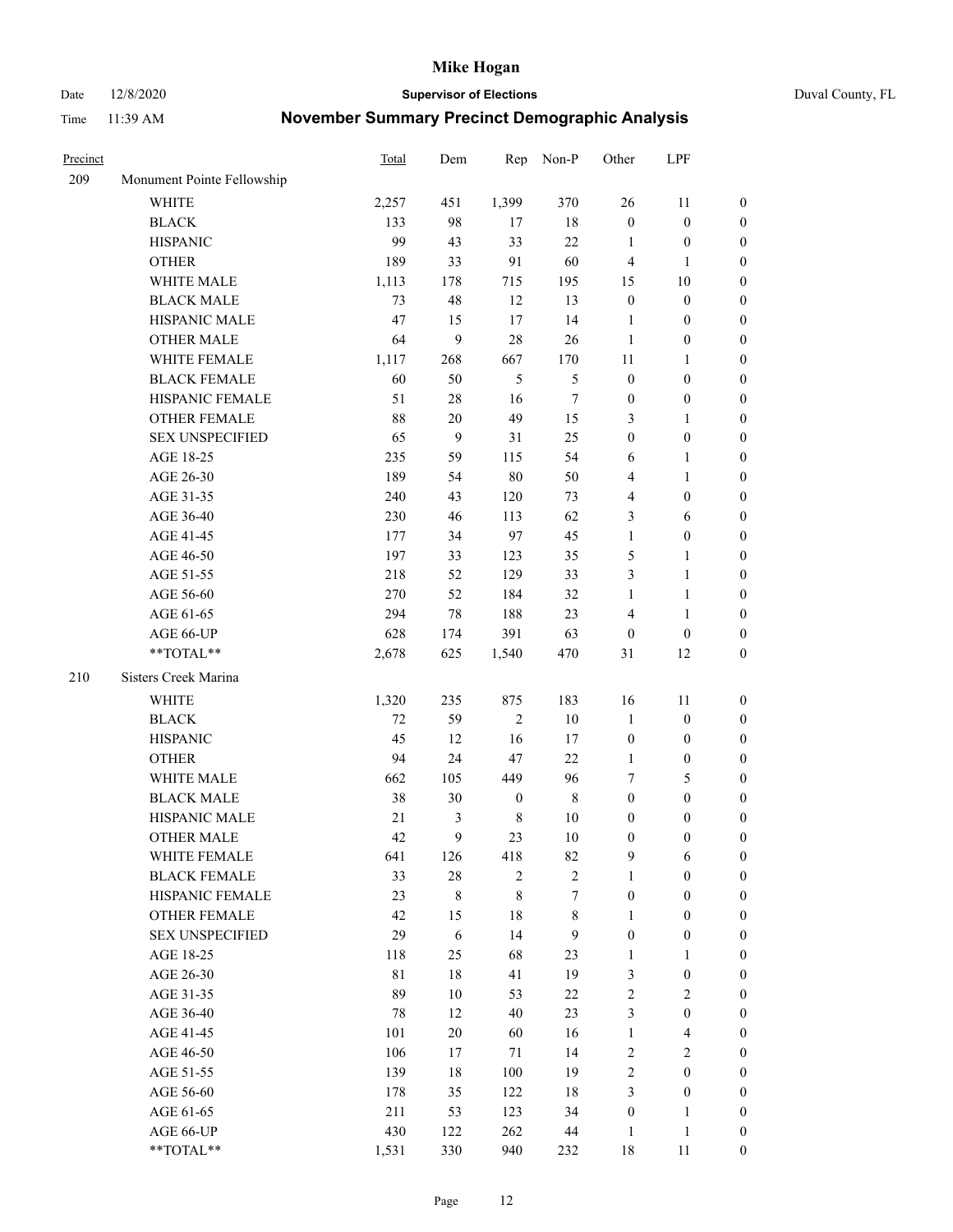Date 12/8/2020 **Supervisor of Elections** Duval County, FL

| Precinct |                                       | Total          | Dem                     | Rep              | Non-P                    | Other            | LPF              |                  |
|----------|---------------------------------------|----------------|-------------------------|------------------|--------------------------|------------------|------------------|------------------|
| 211      | Spirit of Life Lutheran Church        |                |                         |                  |                          |                  |                  |                  |
|          | <b>WHITE</b>                          | 3,288          | 561                     | 1,982            | 696                      | 36               | 13               | 0                |
|          | <b>BLACK</b>                          | 1,473          | 1,111                   | 72               | 269                      | $20\,$           | $\mathbf{1}$     | 0                |
|          | <b>HISPANIC</b>                       | 340            | 131                     | 95               | 112                      | $\sqrt{2}$       | $\boldsymbol{0}$ | $\boldsymbol{0}$ |
|          | <b>OTHER</b>                          | 527            | 139                     | 168              | 213                      | $\overline{2}$   | $\mathfrak{S}$   | $\boldsymbol{0}$ |
|          | WHITE MALE                            | 1,604          | 224                     | 995              | 360                      | 14               | 11               | $\boldsymbol{0}$ |
|          | <b>BLACK MALE</b>                     | 668            | 468                     | 38               | 148                      | 13               | $\mathbf{1}$     | $\boldsymbol{0}$ |
|          | HISPANIC MALE                         | 172            | 66                      | 52               | 54                       | $\boldsymbol{0}$ | $\boldsymbol{0}$ | $\boldsymbol{0}$ |
|          | <b>OTHER MALE</b>                     | 216            | 55                      | 76               | 81                       | $\mathbf{1}$     | $\mathfrak{Z}$   | $\boldsymbol{0}$ |
|          | WHITE FEMALE                          | 1,644          | 331                     | 963              | 326                      | 22               | $\overline{2}$   | $\boldsymbol{0}$ |
|          | <b>BLACK FEMALE</b>                   | 779            | 621                     | 34               | 117                      | 7                | $\boldsymbol{0}$ | 0                |
|          | HISPANIC FEMALE                       | 165            | 62                      | 43               | 58                       | $\mathbf{2}$     | $\boldsymbol{0}$ | 0                |
|          | <b>OTHER FEMALE</b>                   | 220            | 70                      | 69               | $80\,$                   | $\boldsymbol{0}$ | $\mathbf{1}$     | 0                |
|          | <b>SEX UNSPECIFIED</b>                | 160            | 45                      | $47\,$           | 66                       | $\mathbf{1}$     | $\mathbf{1}$     | $\boldsymbol{0}$ |
|          | AGE 18-25                             | 685            | 226                     | 217              | 227                      | 10               | $\mathfrak{S}$   | $\boldsymbol{0}$ |
|          | AGE 26-30                             | 487            | 173                     | 157              | 147                      | 8                | $\sqrt{2}$       | $\boldsymbol{0}$ |
|          | AGE 31-35                             | 612            | 196                     | 232              | 170                      | 9                | $\mathfrak s$    | $\boldsymbol{0}$ |
|          | AGE 36-40                             | 654            | 225                     | 234              | 184                      | 6                | $\mathfrak s$    | $\boldsymbol{0}$ |
|          | AGE 41-45                             | 605            | 210                     | 233              | 155                      | 6                | $\mathbf{1}$     | $\boldsymbol{0}$ |
|          | AGE 46-50                             | 614            | 264                     | 228              | 118                      | 4                | $\boldsymbol{0}$ | $\boldsymbol{0}$ |
|          | AGE 51-55                             | 515            | 195                     | 216              | 96                       | 8                | $\boldsymbol{0}$ | 0                |
|          | AGE 56-60                             | 442            | 139                     | 232              | 67                       | 4                | $\boldsymbol{0}$ | 0                |
|          | AGE 61-65                             | 350            | 106                     | 196              | 46                       | $\overline{2}$   | $\boldsymbol{0}$ | 0                |
|          | AGE 66-UP                             | 664            | 208                     | 372              | 80                       | 3                | $\mathbf{1}$     | $\boldsymbol{0}$ |
|          | $**TOTAL**$                           | 5,628          | 1,942                   | 2,317            | 1,290                    | 60               | 19               | $\boldsymbol{0}$ |
| 212      | Black Hammock Island Community Center |                |                         |                  |                          |                  |                  |                  |
|          | <b>WHITE</b>                          | 713            | 119                     | 474              | 113                      | 7                | $\boldsymbol{0}$ | $\boldsymbol{0}$ |
|          | <b>BLACK</b>                          | $\sqrt{6}$     | 5                       | $\boldsymbol{0}$ | $\mathbf{1}$             | $\boldsymbol{0}$ | $\boldsymbol{0}$ | $\boldsymbol{0}$ |
|          | <b>HISPANIC</b>                       | 5              | 3                       | $\overline{2}$   | $\boldsymbol{0}$         | $\boldsymbol{0}$ | $\boldsymbol{0}$ | $\boldsymbol{0}$ |
|          | <b>OTHER</b>                          | 27             | 4                       | 12               | 11                       | $\boldsymbol{0}$ | $\boldsymbol{0}$ | $\boldsymbol{0}$ |
|          | WHITE MALE                            | 347            | 45                      | 239              | 60                       | 3                | $\boldsymbol{0}$ | $\boldsymbol{0}$ |
|          | <b>BLACK MALE</b>                     | $\overline{4}$ | $\overline{\mathbf{4}}$ | $\boldsymbol{0}$ | $\boldsymbol{0}$         | $\boldsymbol{0}$ | $\boldsymbol{0}$ | $\boldsymbol{0}$ |
|          | HISPANIC MALE                         | $\mathfrak{Z}$ | $\overline{c}$          | $\mathbf{1}$     | $\boldsymbol{0}$         | $\boldsymbol{0}$ | $\boldsymbol{0}$ | 0                |
|          | <b>OTHER MALE</b>                     | 11             | $\mathbf{1}$            | 6                | $\overline{\mathcal{L}}$ | $\boldsymbol{0}$ | $\boldsymbol{0}$ | $\boldsymbol{0}$ |
|          | WHITE FEMALE                          | 354            | 73                      | 225              | 52                       | 4                | $\boldsymbol{0}$ | 0                |
|          | <b>BLACK FEMALE</b>                   | $\overline{c}$ | $\mathbf{1}$            | $\boldsymbol{0}$ | 1                        | $\boldsymbol{0}$ | $\boldsymbol{0}$ | $\overline{0}$   |
|          | HISPANIC FEMALE                       | 1              | $\mathbf{1}$            | $\boldsymbol{0}$ | $\boldsymbol{0}$         | $\boldsymbol{0}$ | $\boldsymbol{0}$ | $\overline{0}$   |
|          | <b>OTHER FEMALE</b>                   | $\,$ 8 $\,$    | 3                       | 3                | 2                        | $\boldsymbol{0}$ | $\boldsymbol{0}$ | $\overline{0}$   |
|          | <b>SEX UNSPECIFIED</b>                | 21             | $\mathbf{1}$            | 14               | 6                        | $\boldsymbol{0}$ | $\boldsymbol{0}$ | $\overline{0}$   |
|          | AGE 18-25                             | 63             | 6                       | 37               | 19                       | 1                | $\boldsymbol{0}$ | $\theta$         |
|          | AGE 26-30                             | 50             | 3                       | 32               | 15                       | $\boldsymbol{0}$ | $\boldsymbol{0}$ | $\overline{0}$   |
|          | AGE 31-35                             | 63             | 9                       | 39               | 15                       | $\boldsymbol{0}$ | $\boldsymbol{0}$ | $\overline{0}$   |
|          | AGE 36-40                             | 42             | 6                       | 25               | 11                       | $\boldsymbol{0}$ | $\boldsymbol{0}$ | 0                |
|          | AGE 41-45                             | 36             | 6                       | 22               | $\,$ 8 $\,$              | $\boldsymbol{0}$ | $\boldsymbol{0}$ | 0                |
|          | AGE 46-50                             | 67             | 9                       | 40               | 16                       | $\overline{2}$   | $\boldsymbol{0}$ | $\overline{0}$   |
|          | AGE 51-55                             | 83             | 17                      | 56               | 10                       | $\boldsymbol{0}$ | $\boldsymbol{0}$ | $\overline{0}$   |
|          | AGE 56-60                             | 106            | 17                      | 78               | 11                       | $\boldsymbol{0}$ | $\boldsymbol{0}$ | $\overline{0}$   |
|          | AGE 61-65                             | 98             | 26                      | 65               | 5                        | 2                | $\boldsymbol{0}$ | $\overline{0}$   |
|          | AGE 66-UP                             | 143            | 32                      | 94               | 15                       | $\mathbf{2}$     | $\boldsymbol{0}$ | $\boldsymbol{0}$ |
|          | **TOTAL**                             | 751            | 131                     | 488              | 125                      | $\boldsymbol{7}$ | $\boldsymbol{0}$ | $\boldsymbol{0}$ |
|          |                                       |                |                         |                  |                          |                  |                  |                  |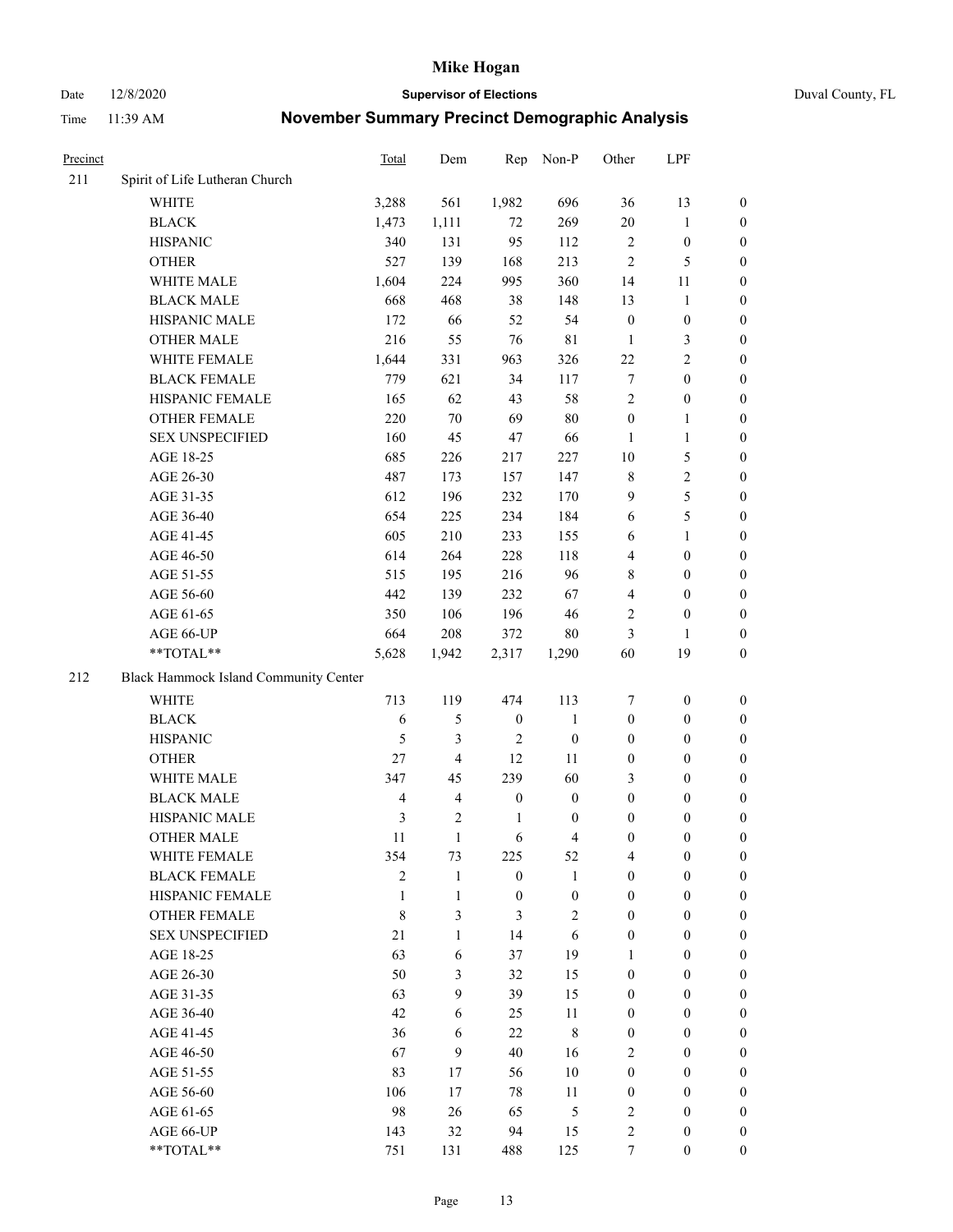Date 12/8/2020 **Supervisor of Elections** Duval County, FL

| Precinct |                                     | Total  | Dem            | Rep                     | Non-P          | Other            | LPF              |                  |
|----------|-------------------------------------|--------|----------------|-------------------------|----------------|------------------|------------------|------------------|
| 213      | Hidden Hills Country Club           |        |                |                         |                |                  |                  |                  |
|          | <b>WHITE</b>                        | 992    | 183            | 667                     | 131            | $10\,$           | $\mathbf{1}$     | 0                |
|          | <b>BLACK</b>                        | 201    | 166            | 13                      | $20\,$         | $\sqrt{2}$       | $\boldsymbol{0}$ | 0                |
|          | <b>HISPANIC</b>                     | 52     | 16             | 24                      | $10\,$         | $\sqrt{2}$       | $\boldsymbol{0}$ | $\boldsymbol{0}$ |
|          | <b>OTHER</b>                        | 132    | 29             | 69                      | 34             | $\boldsymbol{0}$ | $\boldsymbol{0}$ | $\boldsymbol{0}$ |
|          | WHITE MALE                          | 486    | $8\sqrt{1}$    | 335                     | 64             | 6                | $\boldsymbol{0}$ | $\boldsymbol{0}$ |
|          | <b>BLACK MALE</b>                   | 92     | 70             | 9                       | 12             | $\mathbf{1}$     | $\boldsymbol{0}$ | $\boldsymbol{0}$ |
|          | HISPANIC MALE                       | 24     | $\,8\,$        | $10\,$                  | $\mathfrak{S}$ | $\mathbf{1}$     | $\boldsymbol{0}$ | $\boldsymbol{0}$ |
|          | <b>OTHER MALE</b>                   | 51     | $11\,$         | $27\,$                  | 13             | $\boldsymbol{0}$ | $\boldsymbol{0}$ | $\boldsymbol{0}$ |
|          | WHITE FEMALE                        | 500    | 102            | 329                     | 64             | 4                | 1                | $\boldsymbol{0}$ |
|          | <b>BLACK FEMALE</b>                 | 104    | 92             | $\overline{\mathbf{4}}$ | $\tau$         | $\mathbf{1}$     | $\boldsymbol{0}$ | $\boldsymbol{0}$ |
|          | HISPANIC FEMALE                     | 27     | $\,8\,$        | 13                      | $\mathfrak{S}$ | $\mathbf{1}$     | $\boldsymbol{0}$ | 0                |
|          | OTHER FEMALE                        | 60     | 13             | 33                      | 14             | $\boldsymbol{0}$ | $\boldsymbol{0}$ | 0                |
|          | <b>SEX UNSPECIFIED</b>              | 33     | 9              | 13                      | $11\,$         | $\boldsymbol{0}$ | $\boldsymbol{0}$ | $\boldsymbol{0}$ |
|          | AGE 18-25                           | 138    | 47             | 59                      | 29             | 3                | $\boldsymbol{0}$ | $\boldsymbol{0}$ |
|          | AGE 26-30                           | 74     | 26             | $28\,$                  | 16             | 3                | $\mathbf{1}$     | $\boldsymbol{0}$ |
|          | AGE 31-35                           | 59     | 17             | 32                      | $10\,$         | $\boldsymbol{0}$ | $\boldsymbol{0}$ | $\boldsymbol{0}$ |
|          | AGE 36-40                           | 50     | 13             | $20\,$                  | 15             | $\mathbf{2}$     | $\boldsymbol{0}$ | $\boldsymbol{0}$ |
|          | AGE 41-45                           | 85     | 32             | 37                      | 16             | $\boldsymbol{0}$ | $\boldsymbol{0}$ | $\boldsymbol{0}$ |
|          | AGE 46-50                           | 116    | 36             | 55                      | 24             | $\mathbf{1}$     | $\boldsymbol{0}$ | $\boldsymbol{0}$ |
|          | AGE 51-55                           | 138    | $40\,$         | 75                      | 23             | $\boldsymbol{0}$ | $\boldsymbol{0}$ | 0                |
|          | AGE 56-60                           | 154    | 30             | 105                     | 17             | $\sqrt{2}$       | $\boldsymbol{0}$ | 0                |
|          | AGE 61-65                           | 161    | 51             | 96                      | 13             | $\mathbf{1}$     | $\boldsymbol{0}$ | 0                |
|          | AGE 66-UP                           | 402    | 102            | 266                     | 32             | $\sqrt{2}$       | $\boldsymbol{0}$ | $\boldsymbol{0}$ |
|          | **TOTAL**                           | 1,377  | 394            | 773                     | 195            | 14               | $\mathbf{1}$     | $\boldsymbol{0}$ |
| 301      | Queen's Harbor Yacht & Country Club |        |                |                         |                |                  |                  |                  |
|          | <b>WHITE</b>                        | 1,786  | 295            | 1,203                   | 261            | 24               | 3                | $\boldsymbol{0}$ |
|          | <b>BLACK</b>                        | 142    | 109            | 11                      | 21             | $\mathbf{1}$     | $\boldsymbol{0}$ | $\boldsymbol{0}$ |
|          | <b>HISPANIC</b>                     | 58     | 11             | 32                      | 15             | $\boldsymbol{0}$ | $\boldsymbol{0}$ | $\boldsymbol{0}$ |
|          | <b>OTHER</b>                        | 183    | 39             | $8\sqrt{1}$             | 60             | $\mathfrak{2}$   | $\mathbf{1}$     | $\boldsymbol{0}$ |
|          | WHITE MALE                          | 894    | 119            | 622                     | 137            | 14               | $\overline{c}$   | $\boldsymbol{0}$ |
|          | <b>BLACK MALE</b>                   | 69     | 50             | 9                       | $10\,$         | $\boldsymbol{0}$ | $\boldsymbol{0}$ | $\boldsymbol{0}$ |
|          | HISPANIC MALE                       | 23     | $\overline{4}$ | 13                      | 6              | $\boldsymbol{0}$ | $\boldsymbol{0}$ | 0                |
|          | <b>OTHER MALE</b>                   | 63     | $\overline{9}$ | 28                      | 25             | $\boldsymbol{0}$ | 1                | $\boldsymbol{0}$ |
|          | WHITE FEMALE                        | 872    | 173            | 573                     | 115            | 10               | $\mathbf{1}$     | 0                |
|          | <b>BLACK FEMALE</b>                 | $72\,$ | 59             | $\overline{2}$          | $10\,$         | $\mathbf{1}$     | $\boldsymbol{0}$ | 0                |
|          | HISPANIC FEMALE                     | 33     | $\tau$         | 19                      | 7              | $\boldsymbol{0}$ | $\boldsymbol{0}$ | $\overline{0}$   |
|          | OTHER FEMALE                        | 89     | 22             | 40                      | 25             | $\overline{c}$   | $\boldsymbol{0}$ | $\overline{0}$   |
|          | <b>SEX UNSPECIFIED</b>              | 54     | 11             | 21                      | $22\,$         | $\boldsymbol{0}$ | $\boldsymbol{0}$ | 0                |
|          | AGE 18-25                           | 218    | 62             | 108                     | 39             | 8                | $\mathbf{1}$     | 0                |
|          | AGE 26-30                           | 94     | 29             | 47                      | 16             | $\mathbf{1}$     | $\mathbf{1}$     | 0                |
|          | AGE 31-35                           | 71     | 12             | 39                      | $20\,$         | $\boldsymbol{0}$ | $\boldsymbol{0}$ | 0                |
|          | AGE 36-40                           | 96     | 21             | 46                      | 29             | $\boldsymbol{0}$ | $\boldsymbol{0}$ | 0                |
|          | AGE 41-45                           | 120    | 24             | 63                      | 33             | $\boldsymbol{0}$ | $\boldsymbol{0}$ | 0                |
|          | AGE 46-50                           | 179    | 42             | 95                      | 38             | 3                | 1                | $\boldsymbol{0}$ |
|          | AGE 51-55                           | 192    | 41             | 123                     | 24             | 4                | $\boldsymbol{0}$ | $\overline{0}$   |
|          | AGE 56-60                           | 237    | 35             | 167                     | 35             | $\boldsymbol{0}$ | $\boldsymbol{0}$ | $\overline{0}$   |
|          | AGE 61-65                           | 247    | 49             | 144                     | 44             | $10\,$           | $\boldsymbol{0}$ | $\overline{0}$   |
|          | AGE 66-UP                           | 715    | 139            | 495                     | 79             | $\mathbf{1}$     | $\mathbf{1}$     | 0                |
|          | **TOTAL**                           | 2,169  | 454            | 1,327                   | 357            | 27               | $\overline{4}$   | $\overline{0}$   |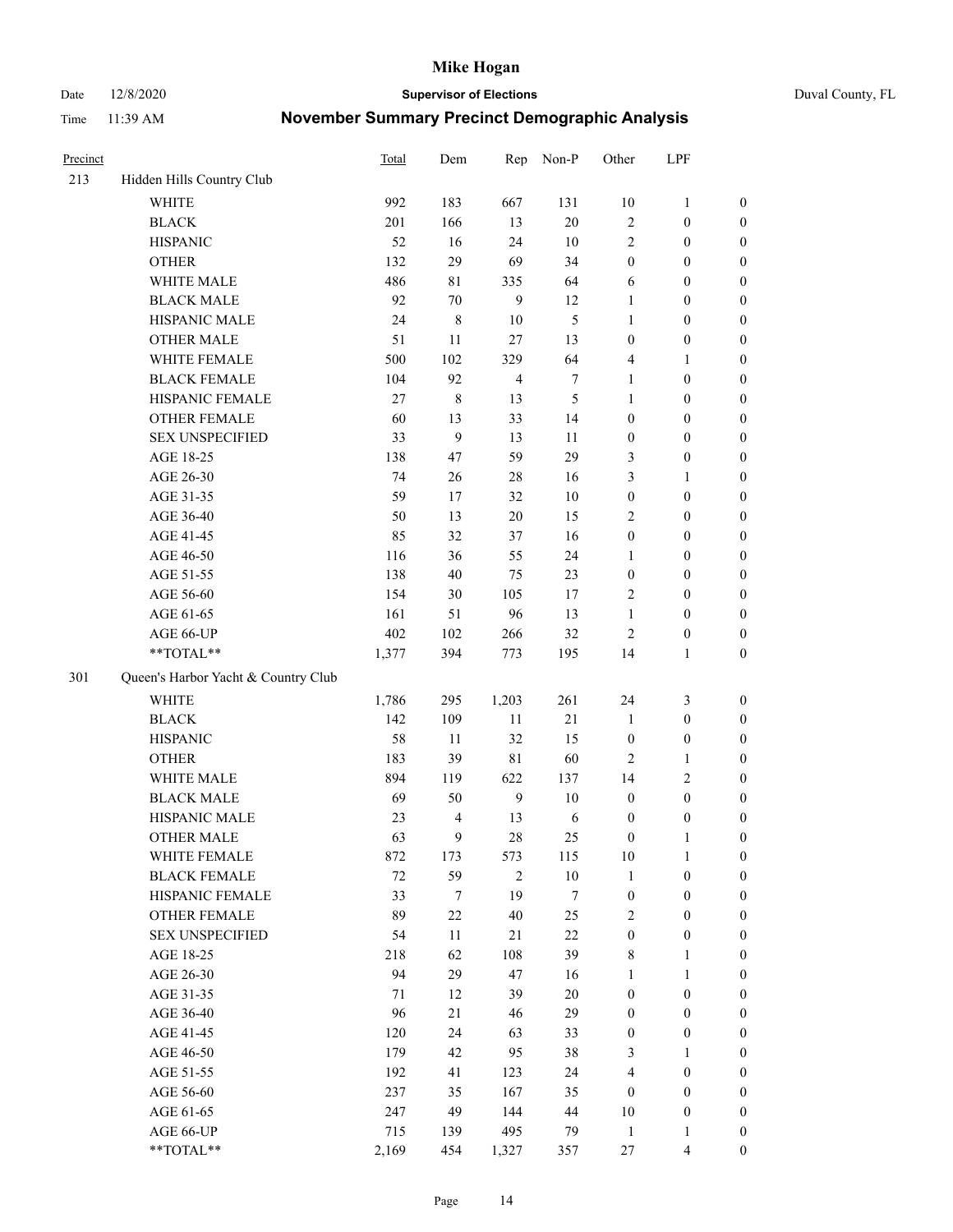Date 12/8/2020 **Supervisor of Elections** Duval County, FL

| Precinct |                                       | Total   | Dem         | Rep            | Non-P  | Other            | LPF              |                  |
|----------|---------------------------------------|---------|-------------|----------------|--------|------------------|------------------|------------------|
| 302      | Abess Elementary                      |         |             |                |        |                  |                  |                  |
|          | <b>WHITE</b>                          | 1,731   | 395         | 895            | 414    | 17               | $10\,$           | 0                |
|          | <b>BLACK</b>                          | 254     | 184         | 17             | 51     | $\sqrt{2}$       | $\boldsymbol{0}$ | 0                |
|          | <b>HISPANIC</b>                       | 170     | 51          | 56             | 59     | 3                | $\mathbf{1}$     | $\boldsymbol{0}$ |
|          | <b>OTHER</b>                          | 326     | $78\,$      | 133            | 110    | 5                | $\boldsymbol{0}$ | $\boldsymbol{0}$ |
|          | WHITE MALE                            | 858     | 154         | 481            | 206    | 9                | $\,$ 8 $\,$      | $\boldsymbol{0}$ |
|          | <b>BLACK MALE</b>                     | 120     | 79          | 11             | 28     | $\overline{c}$   | $\boldsymbol{0}$ | $\boldsymbol{0}$ |
|          | HISPANIC MALE                         | $87\,$  | 21          | 25             | 39     | $\mathbf{1}$     | $\mathbf{1}$     | $\boldsymbol{0}$ |
|          | <b>OTHER MALE</b>                     | 130     | 32          | 52             | 43     | 3                | $\boldsymbol{0}$ | $\boldsymbol{0}$ |
|          | WHITE FEMALE                          | 854     | 236         | 408            | 201    | 7                | $\overline{2}$   | $\boldsymbol{0}$ |
|          | <b>BLACK FEMALE</b>                   | 131     | 103         | 6              | $22\,$ | $\boldsymbol{0}$ | $\boldsymbol{0}$ | 0                |
|          | HISPANIC FEMALE                       | 79      | 27          | 31             | 19     | $\mathfrak{2}$   | $\boldsymbol{0}$ | 0                |
|          | OTHER FEMALE                          | 149     | 32          | 69             | 46     | $\overline{c}$   | $\boldsymbol{0}$ | $\boldsymbol{0}$ |
|          | <b>SEX UNSPECIFIED</b>                | 73      | 24          | 18             | 30     | $\mathbf{1}$     | $\boldsymbol{0}$ | $\boldsymbol{0}$ |
|          | AGE 18-25                             | 240     | 75          | 74             | 87     | 3                | $\mathbf{1}$     | $\boldsymbol{0}$ |
|          | AGE 26-30                             | 258     | $8\sqrt{1}$ | 88             | 83     | 3                | $\mathfrak{Z}$   | $\boldsymbol{0}$ |
|          | AGE 31-35                             | 256     | 54          | 104            | 92     | 4                | $\sqrt{2}$       | $\boldsymbol{0}$ |
|          | AGE 36-40                             | 208     | 51          | 89             | 61     | 5                | $\sqrt{2}$       | $\boldsymbol{0}$ |
|          | AGE 41-45                             | 244     | 75          | 94             | $70\,$ | $\overline{4}$   | $\mathbf{1}$     | $\boldsymbol{0}$ |
|          | AGE 46-50                             | 202     | 47          | 105            | 47     | 3                | $\boldsymbol{0}$ | $\boldsymbol{0}$ |
|          | AGE 51-55                             | 178     | 50          | $8\sqrt{1}$    | 46     | $\mathbf{1}$     | $\boldsymbol{0}$ | 0                |
|          | AGE 56-60                             | 224     | 64          | 114            | 45     | $\boldsymbol{0}$ | $\mathbf{1}$     | 0                |
|          | AGE 61-65                             | 234     | 74          | 121            | 37     | 2                | $\boldsymbol{0}$ | 0                |
|          | AGE 66-UP                             | 437     | 137         | 231            | 66     | $\sqrt{2}$       | $\mathbf{1}$     | $\boldsymbol{0}$ |
|          | **TOTAL**                             | 2,481   | 708         | 1,101          | 634    | $27\,$           | 11               | $\boldsymbol{0}$ |
| 303      | Isle of Faith United Methodist Church |         |             |                |        |                  |                  |                  |
|          | <b>WHITE</b>                          | 2,900   | 652         | 1,596          | 604    | 34               | 14               | $\boldsymbol{0}$ |
|          | <b>BLACK</b>                          | 158     | 117         | $\overline{9}$ | 29     | 3                | $\boldsymbol{0}$ | $\boldsymbol{0}$ |
|          | <b>HISPANIC</b>                       | 147     | 45          | 57             | 43     | $\mathbf{1}$     | $\mathbf{1}$     | $\boldsymbol{0}$ |
|          | <b>OTHER</b>                          | 292     | $78\,$      | 114            | 98     | $\mathfrak{2}$   | $\boldsymbol{0}$ | $\boldsymbol{0}$ |
|          | WHITE MALE                            | 1,367   | 250         | 793            | 294    | 21               | 9                | $\boldsymbol{0}$ |
|          | <b>BLACK MALE</b>                     | $80\,$  | 50          | $\overline{4}$ | 24     | $\mathbf{2}$     | $\boldsymbol{0}$ | $\boldsymbol{0}$ |
|          | HISPANIC MALE                         | 65      | 16          | 25             | 22     | $\mathbf{1}$     | 1                | 0                |
|          | <b>OTHER MALE</b>                     | 108     | 27          | 39             | 42     | $\boldsymbol{0}$ | $\boldsymbol{0}$ | 0                |
|          | WHITE FEMALE                          | 1,495   | 394         | 787            | 296    | 13               | 5                | 0                |
|          | <b>BLACK FEMALE</b>                   | 74      | 63          | $\mathfrak s$  | 5      | $\mathbf{1}$     | $\boldsymbol{0}$ | $\boldsymbol{0}$ |
|          | HISPANIC FEMALE                       | $77 \,$ | $28\,$      | 31             | $18\,$ | $\boldsymbol{0}$ | $\boldsymbol{0}$ | $\overline{0}$   |
|          | <b>OTHER FEMALE</b>                   | 139     | 42          | 56             | 39     | 2                | $\boldsymbol{0}$ | $\overline{0}$   |
|          | <b>SEX UNSPECIFIED</b>                | 92      | 22          | 36             | 34     | $\boldsymbol{0}$ | $\boldsymbol{0}$ | 0                |
|          | AGE 18-25                             | 358     | 99          | 153            | 99     | 6                | $\mathbf{1}$     | $\overline{0}$   |
|          | AGE 26-30                             | 323     | 102         | 140            | 73     | 6                | $\overline{2}$   | 0                |
|          | AGE 31-35                             | 299     | 74          | 121            | 102    | 2                | $\boldsymbol{0}$ | 0                |
|          | AGE 36-40                             | 327     | 73          | 127            | 120    | 5                | $\sqrt{2}$       | 0                |
|          | AGE 41-45                             | 284     | 72          | 130            | 75     | 2                | 5                | 0                |
|          | AGE 46-50                             | 280     | 63          | 142            | 68     | 4                | $\mathfrak{Z}$   | 0                |
|          | AGE 51-55                             | 270     | 57          | 160            | 46     | 5                | $\overline{2}$   | $\overline{0}$   |
|          | AGE 56-60                             | 322     | 75          | 202            | 42     | 3                | $\boldsymbol{0}$ | $\overline{0}$   |
|          | AGE 61-65                             | 306     | 66          | 182            | 56     | $\overline{c}$   | $\boldsymbol{0}$ | $\overline{0}$   |
|          | AGE 66-UP                             | 728     | 211         | 419            | 93     | 5                | $\boldsymbol{0}$ | 0                |
|          | **TOTAL**                             | 3,497   | 892         | 1,776          | 774    | 40               | 15               | $\boldsymbol{0}$ |
|          |                                       |         |             |                |        |                  |                  |                  |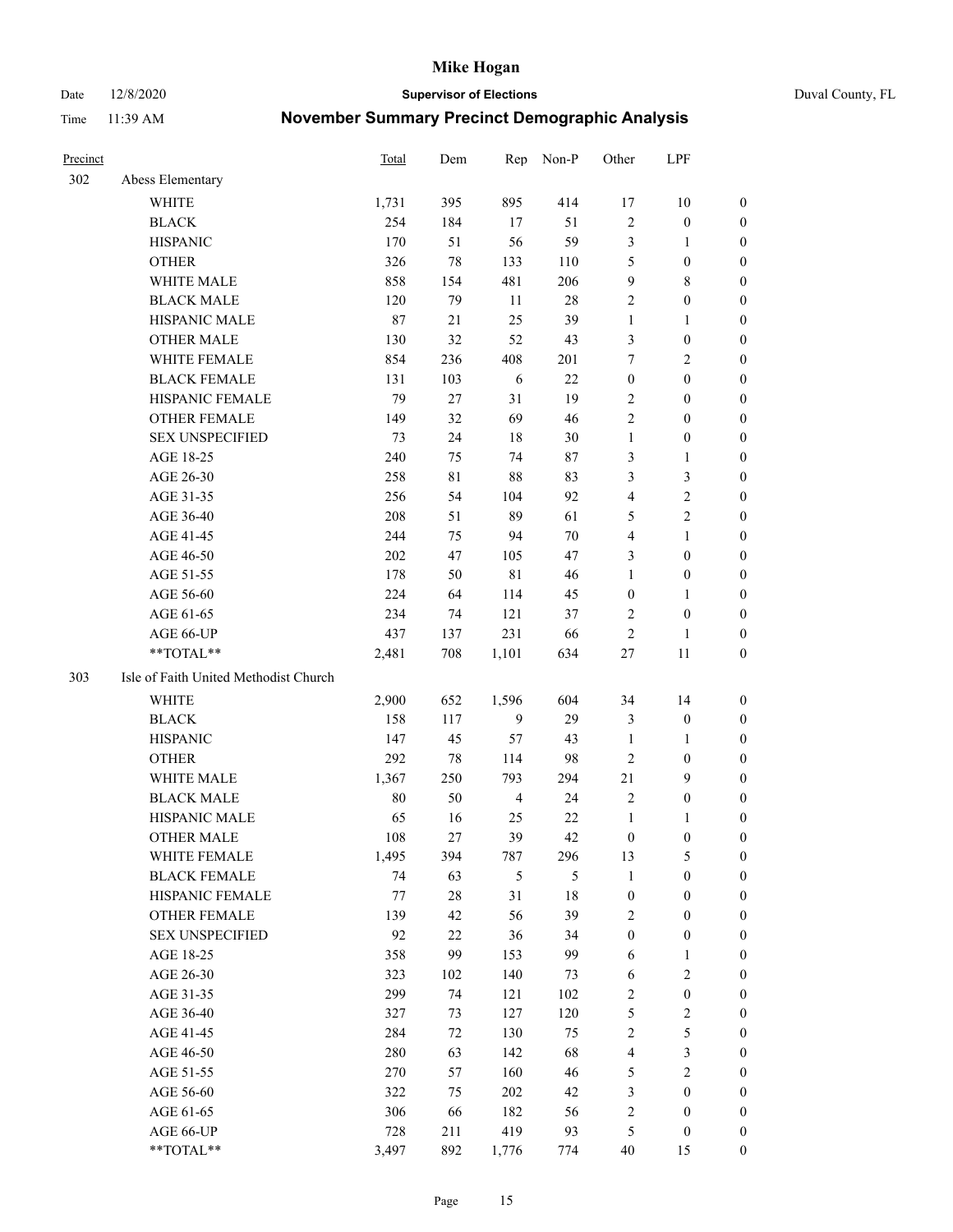Date 12/8/2020 **Supervisor of Elections** Duval County, FL

| Precinct |                                    | Total   | Dem       | Rep            | Non-P        | Other            | LPF                     |                  |
|----------|------------------------------------|---------|-----------|----------------|--------------|------------------|-------------------------|------------------|
| 304      | Jacksonville Golf and Country Club |         |           |                |              |                  |                         |                  |
|          | <b>WHITE</b>                       | 1,847   | 297       | 1,204          | 323          | 20               | $\mathfrak{Z}$          | 0                |
|          | <b>BLACK</b>                       | 58      | 39        | 10             | 9            | $\boldsymbol{0}$ | $\boldsymbol{0}$        | 0                |
|          | <b>HISPANIC</b>                    | 58      | 13        | 28             | 15           | $\overline{2}$   | $\boldsymbol{0}$        | $\boldsymbol{0}$ |
|          | <b>OTHER</b>                       | 179     | 32        | 63             | 84           | $\boldsymbol{0}$ | $\boldsymbol{0}$        | $\boldsymbol{0}$ |
|          | WHITE MALE                         | 899     | 102       | 625            | 164          | 7                | $\mathbf{1}$            | $\boldsymbol{0}$ |
|          | <b>BLACK MALE</b>                  | 28      | 15        | 6              | 7            | $\boldsymbol{0}$ | $\boldsymbol{0}$        | $\boldsymbol{0}$ |
|          | HISPANIC MALE                      | 29      | $\,$ $\,$ | 12             | $\,$ 8 $\,$  | $\mathbf{1}$     | $\boldsymbol{0}$        | $\boldsymbol{0}$ |
|          | <b>OTHER MALE</b>                  | 74      | 12        | 29             | 33           | $\boldsymbol{0}$ | $\boldsymbol{0}$        | $\boldsymbol{0}$ |
|          | WHITE FEMALE                       | 931     | 191       | 571            | 156          | 11               | $\mathbf{2}$            | $\boldsymbol{0}$ |
|          | <b>BLACK FEMALE</b>                | 29      | 24        | $\overline{4}$ | $\mathbf{1}$ | $\boldsymbol{0}$ | $\boldsymbol{0}$        | 0                |
|          | HISPANIC FEMALE                    | 27      | 5         | 16             | 6            | $\boldsymbol{0}$ | $\boldsymbol{0}$        | 0                |
|          | <b>OTHER FEMALE</b>                | $77 \,$ | 16        | 24             | 37           | $\boldsymbol{0}$ | $\boldsymbol{0}$        | 0                |
|          | <b>SEX UNSPECIFIED</b>             | 48      | 8         | 18             | 19           | 3                | $\boldsymbol{0}$        | $\boldsymbol{0}$ |
|          | AGE 18-25                          | 242     | 54        | 133            | 50           | 5                | $\boldsymbol{0}$        | $\boldsymbol{0}$ |
|          | AGE 26-30                          | 109     | 23        | 51             | 33           | 2                | $\boldsymbol{0}$        | $\boldsymbol{0}$ |
|          | AGE 31-35                          | 88      | 12        | 55             | 20           | $\mathbf{1}$     | $\boldsymbol{0}$        | $\boldsymbol{0}$ |
|          | AGE 36-40                          | 139     | 26        | 75             | 36           | 2                | $\boldsymbol{0}$        | $\boldsymbol{0}$ |
|          | AGE 41-45                          | 129     | 21        | 71             | 35           | $\mathfrak{2}$   | $\boldsymbol{0}$        | $\boldsymbol{0}$ |
|          | AGE 46-50                          | 172     | 30        | 98             | 43           | $\boldsymbol{0}$ | $\mathbf{1}$            | $\boldsymbol{0}$ |
|          | AGE 51-55                          | 197     | 26        | 141            | $28\,$       | 1                | $\mathbf{1}$            | 0                |
|          | AGE 56-60                          | 245     | 41        | 152            | 49           | 3                | $\boldsymbol{0}$        | 0                |
|          | AGE 61-65                          | 244     | 37        | 161            | 43           | $\overline{c}$   | $\mathbf{1}$            | 0                |
|          | AGE 66-UP                          | 577     | 111       | 368            | 94           | $\overline{4}$   | $\boldsymbol{0}$        | $\boldsymbol{0}$ |
|          | **TOTAL**                          | 2,142   | 381       | 1,305          | 431          | 22               | $\mathfrak{Z}$          | $\boldsymbol{0}$ |
| 305      | Chets Creek Church                 |         |           |                |              |                  |                         |                  |
|          |                                    |         |           |                |              |                  |                         |                  |
|          | <b>WHITE</b>                       | 4,528   | 1,044     | 2,388          | 985          | 78               | 33                      | $\boldsymbol{0}$ |
|          | <b>BLACK</b>                       | 401     | 283       | $28\,$         | 83           | 6                | $\mathbf{1}$            | $\boldsymbol{0}$ |
|          | <b>HISPANIC</b>                    | 332     | 117       | 95             | 112          | 6                | $\sqrt{2}$              | $\boldsymbol{0}$ |
|          | <b>OTHER</b>                       | 568     | 164       | 184            | 209          | $\,$ 8 $\,$      | $\mathfrak{Z}$          | $\boldsymbol{0}$ |
|          | WHITE MALE                         | 2,083   | 375       | 1,158          | 494          | 33               | 23                      | $\boldsymbol{0}$ |
|          | <b>BLACK MALE</b>                  | 190     | 123       | $20\,$         | 43           | $\mathfrak{Z}$   | $\mathbf{1}$            | $\boldsymbol{0}$ |
|          | HISPANIC MALE                      | 147     | 47        | 43             | 54           | 3                | $\boldsymbol{0}$        | 0                |
|          | <b>OTHER MALE</b>                  | 199     | 56        | 65             | 75           | $\overline{c}$   | $\mathbf{1}$            | $\boldsymbol{0}$ |
|          | WHITE FEMALE                       | 2,393   | 656       | 1,208          | 477          | 44               | 8                       | 0                |
|          | <b>BLACK FEMALE</b>                | 205     | 155       | 8              | 39           | 3                | $\boldsymbol{0}$        | $\boldsymbol{0}$ |
|          | HISPANIC FEMALE                    | 181     | $70\,$    | 51             | 56           | $\mathfrak{Z}$   | $\mathbf{1}$            | $\boldsymbol{0}$ |
|          | OTHER FEMALE                       | 258     | 86        | 82             | 84           | 5                | $\mathbf{1}$            | $\overline{0}$   |
|          | <b>SEX UNSPECIFIED</b>             | 173     | $40\,$    | 60             | 67           | 2                | $\overline{\mathbf{4}}$ | 0                |
|          | AGE 18-25                          | 737     | 215       | 268            | 215          | 28               | $11\,$                  | 0                |
|          | AGE 26-30                          | 630     | 189       | 269            | 158          | $\mathbf{9}$     | $\mathfrak s$           | 0                |
|          | AGE 31-35                          | 555     | 166       | 199            | 177          | $\,$ 8 $\,$      | $\mathfrak s$           | 0                |
|          | AGE 36-40                          | 482     | 141       | 180            | 154          | 5                | $\sqrt{2}$              | 0                |
|          | AGE 41-45                          | 470     | 133       | 198            | 128          | $\mathfrak{S}$   | $\sqrt{6}$              | 0                |
|          | AGE 46-50                          | 511     | 121       | 239            | 134          | 14               | $\mathfrak{Z}$          | 0                |
|          | AGE 51-55                          | 505     | 107       | 294            | 95           | $\tau$           | $\sqrt{2}$              | 0                |
|          | AGE 56-60                          | 444     | 112       | 231            | 85           | 14               | $\sqrt{2}$              | 0                |
|          | AGE 61-65                          | 414     | 126       | 215            | 67           | 4                | $\sqrt{2}$              | $\boldsymbol{0}$ |
|          | AGE 66-UP                          | 1,081   | 298       | 602            | 176          | $\overline{4}$   | $\mathbf{1}$            | $\boldsymbol{0}$ |
|          | **TOTAL**                          | 5,829   | 1,608     | 2,695          | 1,389        | 98               | 39                      | $\boldsymbol{0}$ |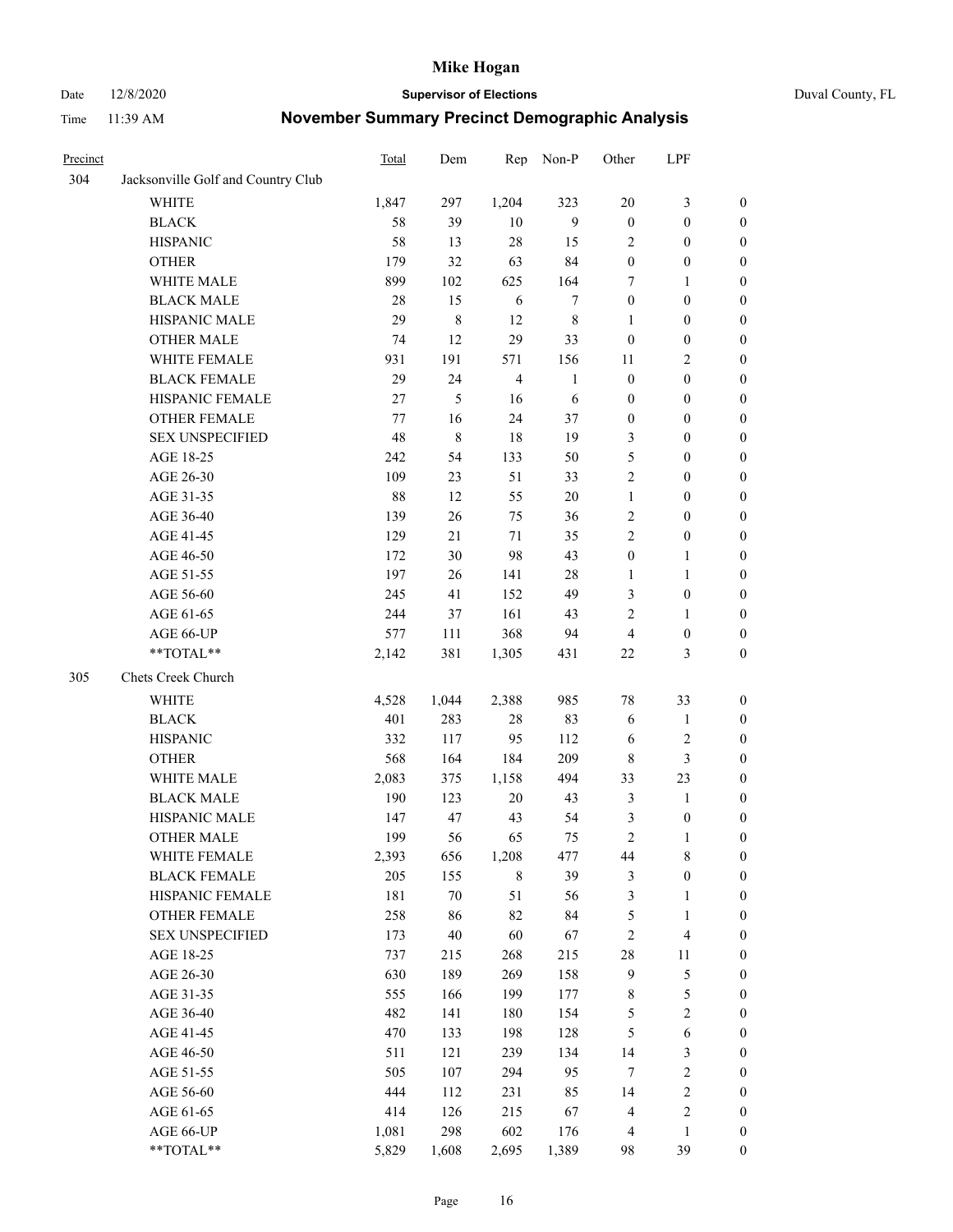Date 12/8/2020 **Supervisor of Elections** Duval County, FL

| Precinct |                              | Total | Dem     | Rep    | Non-P  | Other            | LPF                     |                  |
|----------|------------------------------|-------|---------|--------|--------|------------------|-------------------------|------------------|
| 306      | East Pointe Baptist Church   |       |         |        |        |                  |                         |                  |
|          | <b>WHITE</b>                 | 2,375 | 574     | 1,138  | 615    | 31               | 17                      | $\boldsymbol{0}$ |
|          | <b>BLACK</b>                 | 802   | 579     | 35     | 181    | 5                | $\sqrt{2}$              | $\boldsymbol{0}$ |
|          | <b>HISPANIC</b>              | 441   | 142     | 126    | 164    | 9                | $\boldsymbol{0}$        | $\boldsymbol{0}$ |
|          | <b>OTHER</b>                 | 1,089 | 312     | 334    | 425    | 16               | $\mathfrak{2}$          | $\boldsymbol{0}$ |
|          | WHITE MALE                   | 1,136 | 236     | 576    | 300    | 12               | 12                      | $\boldsymbol{0}$ |
|          | <b>BLACK MALE</b>            | 381   | 258     | 24     | 94     | $\overline{4}$   | $\mathbf{1}$            | $\boldsymbol{0}$ |
|          | HISPANIC MALE                | 201   | 49      | 67     | 78     | 7                | $\boldsymbol{0}$        | $\boldsymbol{0}$ |
|          | <b>OTHER MALE</b>            | 482   | 129     | 152    | 191    | 8                | $\overline{2}$          | $\boldsymbol{0}$ |
|          | WHITE FEMALE                 | 1,205 | 332     | 546    | 303    | 19               | $\mathfrak s$           | $\boldsymbol{0}$ |
|          | <b>BLACK FEMALE</b>          | 408   | 311     | 11     | 84     | $\mathbf{1}$     | $\mathbf{1}$            | $\boldsymbol{0}$ |
|          | HISPANIC FEMALE              | 223   | 88      | 55     | $78\,$ | 2                | $\boldsymbol{0}$        | 0                |
|          | OTHER FEMALE                 | 500   | 157     | 163    | 174    | $\sqrt{6}$       | $\boldsymbol{0}$        | $\boldsymbol{0}$ |
|          | <b>SEX UNSPECIFIED</b>       | 171   | 47      | 39     | 83     | $\sqrt{2}$       | $\boldsymbol{0}$        | $\boldsymbol{0}$ |
|          | AGE 18-25                    | 627   | 221     | 151    | 235    | $17$             | $\mathfrak{Z}$          | $\boldsymbol{0}$ |
|          | AGE 26-30                    | 477   | 148     | 152    | 165    | $\mathbf{9}$     | $\mathfrak{Z}$          | $\boldsymbol{0}$ |
|          | AGE 31-35                    | 500   | 179     | 157    | 154    | 5                | $\mathfrak s$           | $\boldsymbol{0}$ |
|          | AGE 36-40                    | 508   | 157     | 162    | 174    | 11               | $\overline{\mathbf{4}}$ | $\boldsymbol{0}$ |
|          | AGE 41-45                    | 462   | 152     | 160    | 145    | $\overline{4}$   | $\mathbf{1}$            | $\boldsymbol{0}$ |
|          | AGE 46-50                    | 461   | 168     | 167    | 120    | 5                | $\mathbf{1}$            | $\boldsymbol{0}$ |
|          | AGE 51-55                    | 395   | 153     | 149    | 89     | $\sqrt{2}$       | $\sqrt{2}$              | $\boldsymbol{0}$ |
|          | AGE 56-60                    | 407   | 131     | 165    | 108    | 3                | $\boldsymbol{0}$        | 0                |
|          | AGE 61-65                    | 299   | 97      | 127    | $72\,$ | $\mathbf{1}$     | $\mathfrak{2}$          | $\boldsymbol{0}$ |
|          | AGE 66-UP                    | 571   | 201     | 243    | 123    | $\overline{4}$   | $\boldsymbol{0}$        | $\boldsymbol{0}$ |
|          | $**TOTAL**$                  | 4,707 | 1,607   | 1,633  | 1,385  | 61               | 21                      | $\boldsymbol{0}$ |
| 307      | Pablo Creek Regional Library |       |         |        |        |                  |                         |                  |
|          | <b>WHITE</b>                 | 2,103 | 471     | 1,003  | 568    | 45               | 16                      | $\boldsymbol{0}$ |
|          | <b>BLACK</b>                 | 324   | 212     | $28\,$ | 79     | 5                | $\boldsymbol{0}$        | $\boldsymbol{0}$ |
|          | <b>HISPANIC</b>              | 390   | 152     | 83     | 147    | 6                | $\mathfrak{2}$          | $\boldsymbol{0}$ |
|          | <b>OTHER</b>                 | 331   | 83      | 96     | 143    | 9                | $\boldsymbol{0}$        | $\boldsymbol{0}$ |
|          | WHITE MALE                   | 961   | 167     | 491    | 274    | 18               | 11                      | $\boldsymbol{0}$ |
|          | <b>BLACK MALE</b>            | 162   | $100\,$ | 18     | 40     | $\overline{4}$   | $\boldsymbol{0}$        | $\boldsymbol{0}$ |
|          | HISPANIC MALE                | 177   | 65      | 41     | 66     | 3                | $\sqrt{2}$              | $\boldsymbol{0}$ |
|          | <b>OTHER MALE</b>            | 125   | 32      | 41     | 49     | $\mathfrak{Z}$   | $\boldsymbol{0}$        | $\boldsymbol{0}$ |
|          | WHITE FEMALE                 | 1,114 | 298     | 495    | 289    | 27               | 5                       | 0                |
|          | <b>BLACK FEMALE</b>          | 158   | 109     | 10     | 38     | $\mathbf{1}$     | $\boldsymbol{0}$        | $\boldsymbol{0}$ |
|          | HISPANIC FEMALE              | 206   | 84      | 40     | 79     | 3                | $\boldsymbol{0}$        | $\overline{0}$   |
|          | <b>OTHER FEMALE</b>          | 160   | 42      | 49     | 63     | 6                | $\boldsymbol{0}$        | $\overline{0}$   |
|          | <b>SEX UNSPECIFIED</b>       | 85    | 21      | 25     | 39     | $\boldsymbol{0}$ | $\boldsymbol{0}$        | 0                |
|          | AGE 18-25                    | 451   | 136     | 125    | 171    | 18               | $\mathbf{1}$            | $\overline{0}$   |
|          | AGE 26-30                    | 409   | 119     | 123    | 152    | $\overline{9}$   | 6                       | 0                |
|          | AGE 31-35                    | 376   | 112     | 117    | 130    | 11               | 6                       | 0                |
|          | AGE 36-40                    | 292   | 82      | 95     | 110    | $\mathfrak{Z}$   | $\sqrt{2}$              | 0                |
|          | AGE 41-45                    | 240   | 79      | 85     | $70\,$ | $\mathfrak{S}$   | $\mathbf{1}$            | 0                |
|          | AGE 46-50                    | 261   | 69      | 119    | 71     | $\overline{c}$   | $\boldsymbol{0}$        | 0                |
|          | AGE 51-55                    | 232   | 68      | 96     | 63     | 4                | $\mathbf{1}$            | 0                |
|          | AGE 56-60                    | 277   | 67      | 145    | 63     | $\overline{2}$   | $\boldsymbol{0}$        | $\boldsymbol{0}$ |
|          | AGE 61-65                    | 208   | 62      | 97     | 42     | 6                | 1                       | $\boldsymbol{0}$ |
|          | AGE 66-UP                    | 402   | 124     | 208    | 65     | 5                | $\boldsymbol{0}$        | 0                |
|          | **TOTAL**                    | 3,148 | 918     | 1,210  | 937    | 65               | 18                      | $\boldsymbol{0}$ |
|          |                              |       |         |        |        |                  |                         |                  |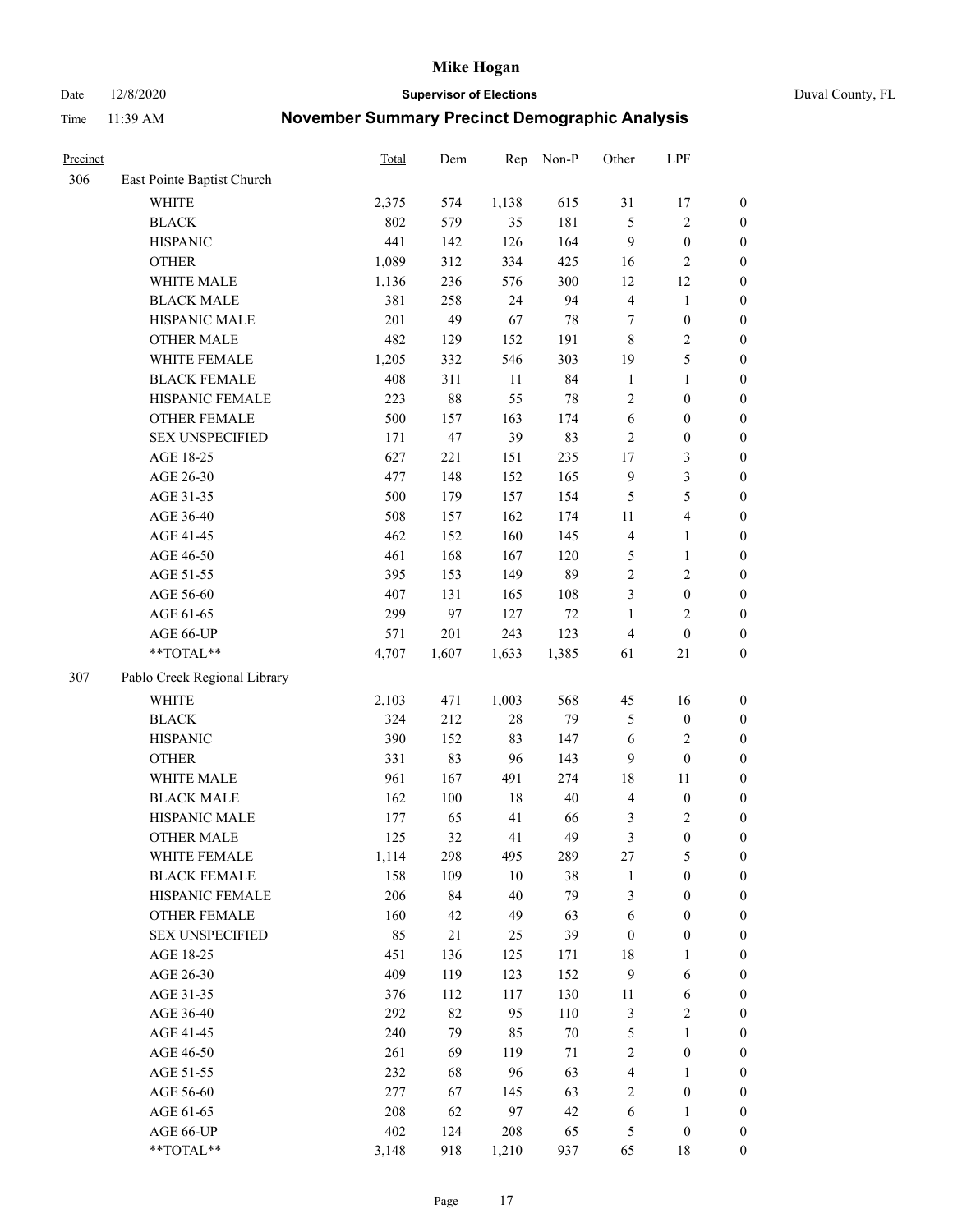Date 12/8/2020 **Supervisor of Elections** Duval County, FL

| Precinct |                            | Total | Dem    | Rep            | Non-P  | Other                   | LPF                     |                  |
|----------|----------------------------|-------|--------|----------------|--------|-------------------------|-------------------------|------------------|
| 308      | The Woods Community Center |       |        |                |        |                         |                         |                  |
|          | <b>WHITE</b>               | 1,485 | 321    | 851            | 284    | 15                      | 14                      | $\boldsymbol{0}$ |
|          | <b>BLACK</b>               | 97    | 71     | 9              | 16     | $\mathbf{1}$            | $\boldsymbol{0}$        | $\boldsymbol{0}$ |
|          | <b>HISPANIC</b>            | 72    | 24     | $30\,$         | 17     | $\mathbf{1}$            | $\boldsymbol{0}$        | $\boldsymbol{0}$ |
|          | <b>OTHER</b>               | 144   | 33     | $46\,$         | 59     | 3                       | 3                       | $\boldsymbol{0}$ |
|          | WHITE MALE                 | 709   | 129    | 417            | 147    | 7                       | 9                       | $\boldsymbol{0}$ |
|          | <b>BLACK MALE</b>          | 50    | 37     | 5              | $8\,$  | $\boldsymbol{0}$        | $\boldsymbol{0}$        | $\boldsymbol{0}$ |
|          | HISPANIC MALE              | 27    | 9      | 12             | 5      | $\mathbf{1}$            | $\boldsymbol{0}$        | $\boldsymbol{0}$ |
|          | <b>OTHER MALE</b>          | 57    | $10\,$ | 24             | 19     | $\mathfrak{2}$          | $\overline{2}$          | $\boldsymbol{0}$ |
|          | WHITE FEMALE               | 761   | 190    | 429            | 130    | 7                       | 5                       | $\boldsymbol{0}$ |
|          | <b>BLACK FEMALE</b>        | 44    | 33     | $\mathfrak{Z}$ | $\tau$ | $\mathbf{1}$            | $\boldsymbol{0}$        | $\boldsymbol{0}$ |
|          | HISPANIC FEMALE            | 44    | 15     | 17             | 12     | $\boldsymbol{0}$        | $\boldsymbol{0}$        | 0                |
|          | <b>OTHER FEMALE</b>        | 67    | 21     | $18\,$         | 27     | $\boldsymbol{0}$        | $\mathbf{1}$            | $\boldsymbol{0}$ |
|          | <b>SEX UNSPECIFIED</b>     | 39    | 5      | 11             | 21     | $\mathfrak{2}$          | $\boldsymbol{0}$        | $\boldsymbol{0}$ |
|          | AGE 18-25                  | 175   | 50     | 61             | 57     | 4                       | $\mathfrak{Z}$          | $\boldsymbol{0}$ |
|          | AGE 26-30                  | 103   | 25     | 49             | 25     | $\overline{c}$          | $\sqrt{2}$              | $\boldsymbol{0}$ |
|          | AGE 31-35                  | 160   | 40     | $77\,$         | 40     | $\mathbf{1}$            | $\sqrt{2}$              | $\boldsymbol{0}$ |
|          | AGE 36-40                  | 186   | 29     | 109            | $40\,$ | 3                       | $\mathfrak s$           | $\boldsymbol{0}$ |
|          | AGE 41-45                  | 178   | 47     | 84             | $44\,$ | $\overline{c}$          | $\mathbf{1}$            | $\boldsymbol{0}$ |
|          | AGE 46-50                  | 159   | 32     | $80\,$         | 44     | $\mathbf{1}$            | $\overline{c}$          | $\boldsymbol{0}$ |
|          | AGE 51-55                  | 143   | 27     | 83             | 31     | $\mathbf{1}$            | $\mathbf{1}$            | $\boldsymbol{0}$ |
|          | AGE 56-60                  | 158   | 39     | 99             | 19     | $\mathbf{1}$            | $\boldsymbol{0}$        | 0                |
|          | AGE 61-65                  | 137   | 37     | 75             | 23     | $\mathbf{1}$            | $\mathbf{1}$            | 0                |
|          | AGE 66-UP                  | 399   | 123    | 219            | 53     | $\overline{4}$          | $\boldsymbol{0}$        | $\boldsymbol{0}$ |
|          | $**TOTAL**$                | 1,798 | 449    | 936            | 376    | $20\,$                  | 17                      | $\boldsymbol{0}$ |
| 309      | Watson Realty Corporation  |       |        |                |        |                         |                         |                  |
|          | <b>WHITE</b>               | 2,242 | 495    | 1,133          | 567    | 30                      | 17                      | $\boldsymbol{0}$ |
|          | <b>BLACK</b>               | 545   | 423    | 23             | 94     | 4                       | $\mathbf{1}$            | $\boldsymbol{0}$ |
|          | <b>HISPANIC</b>            | 272   | 108    | 76             | 84     | $\overline{4}$          | $\boldsymbol{0}$        | $\boldsymbol{0}$ |
|          | <b>OTHER</b>               | 498   | 167    | 151            | 174    | 6                       | $\boldsymbol{0}$        | $\boldsymbol{0}$ |
|          | WHITE MALE                 | 1,025 | 168    | 562            | 266    | 14                      | 15                      | $\boldsymbol{0}$ |
|          | <b>BLACK MALE</b>          | 229   | 166    | 12             | 48     | $\overline{2}$          | $\mathbf{1}$            | $\boldsymbol{0}$ |
|          | HISPANIC MALE              | 110   | 39     | 34             | 35     | $\overline{c}$          | $\boldsymbol{0}$        | $\boldsymbol{0}$ |
|          | <b>OTHER MALE</b>          | 216   | 64     | 65             | 85     | $\overline{c}$          | $\boldsymbol{0}$        | $\boldsymbol{0}$ |
|          | WHITE FEMALE               | 1,185 | 319    | 559            | 291    | 15                      | 1                       | 0                |
|          | <b>BLACK FEMALE</b>        | 314   | 256    | 11             | 45     | $\sqrt{2}$              | $\boldsymbol{0}$        | $\boldsymbol{0}$ |
|          | HISPANIC FEMALE            | 156   | 67     | $40\,$         | 47     | $\sqrt{2}$              | $\boldsymbol{0}$        | $\overline{0}$   |
|          | OTHER FEMALE               | 225   | 84     | 74             | 65     | $\boldsymbol{2}$        | $\boldsymbol{0}$        | $\overline{0}$   |
|          | <b>SEX UNSPECIFIED</b>     | 97    | 30     | 26             | 37     | 3                       | $\mathbf{1}$            | 0                |
|          | AGE 18-25                  | 429   | 151    | 132            | 137    | 8                       | $\mathbf{1}$            | 0                |
|          | AGE 26-30                  | 371   | 137    | 114            | 111    | 6                       | $\mathfrak{Z}$          | 0                |
|          | AGE 31-35                  | 392   | 142    | 109            | 130    | 7                       | $\overline{\mathbf{4}}$ | 0                |
|          | AGE 36-40                  | 369   | 112    | 137            | 109    | 4                       | 7                       | 0                |
|          | AGE 41-45                  | 275   | 106    | 73             | 92     | $\overline{\mathbf{4}}$ | $\boldsymbol{0}$        | 0                |
|          | AGE 46-50                  | 233   | 69     | 106            | 52     | 5                       | $\mathbf{1}$            | 0                |
|          | AGE 51-55                  | 277   | 88     | 134            | 55     | $\boldsymbol{0}$        | $\boldsymbol{0}$        | 0                |
|          | AGE 56-60                  | 292   | 76     | 144            | 71     | 1                       | $\boldsymbol{0}$        | $\boldsymbol{0}$ |
|          | AGE 61-65                  | 325   | 110    | 157            | 55     | $\overline{c}$          | 1                       | $\boldsymbol{0}$ |
|          | AGE 66-UP                  | 594   | 202    | 277            | 107    | 7                       | $\mathbf{1}$            | $\boldsymbol{0}$ |
|          | **TOTAL**                  | 3,557 | 1,193  | 1,383          | 919    | 44                      | 18                      | $\boldsymbol{0}$ |
|          |                            |       |        |                |        |                         |                         |                  |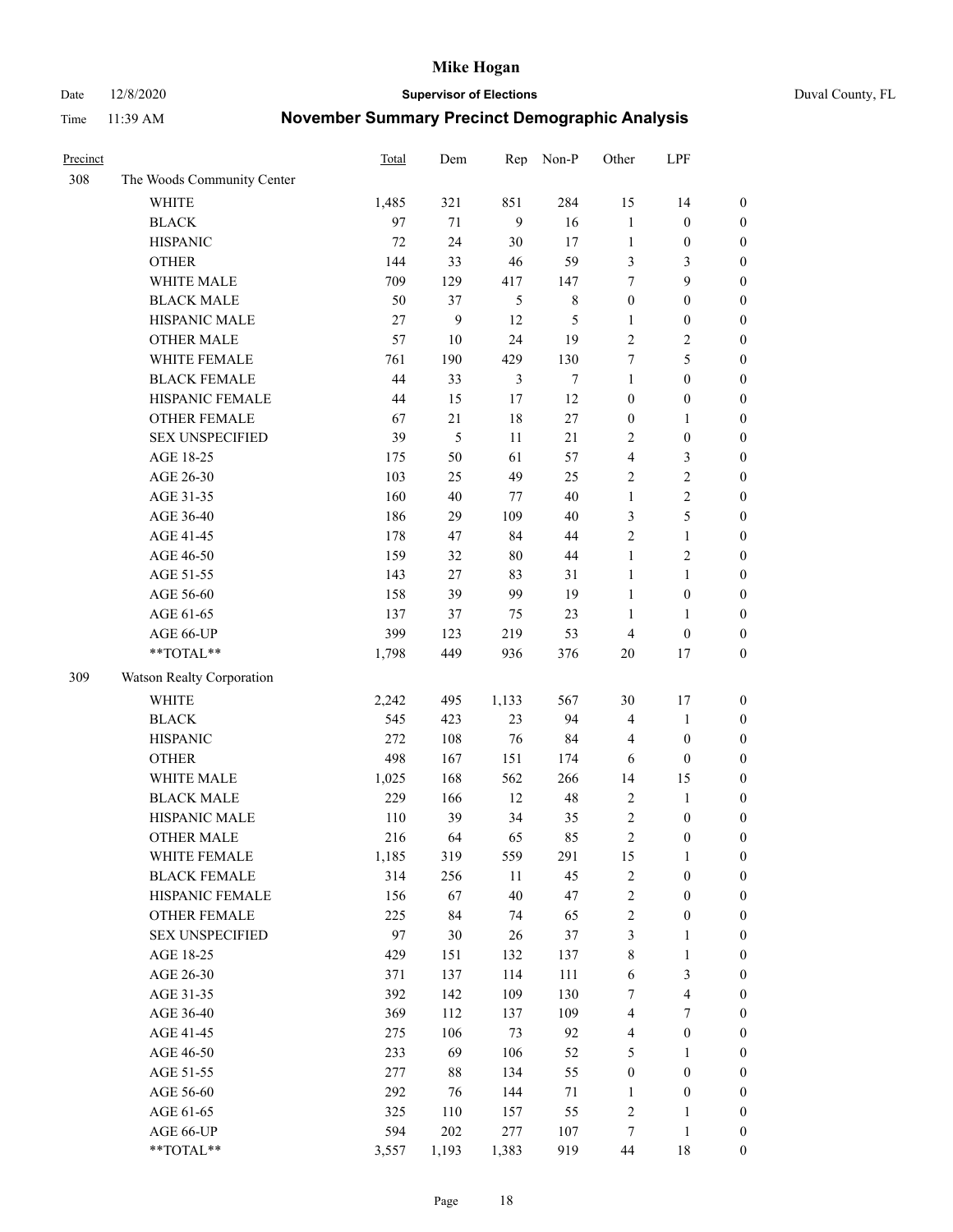Date 12/8/2020 **Supervisor of Elections** Duval County, FL

| <b>Precinct</b> |                                       | Total | Dem          | Rep            | Non-P   | Other            | LPF              |                  |
|-----------------|---------------------------------------|-------|--------------|----------------|---------|------------------|------------------|------------------|
| 310             | Fire Station #59                      |       |              |                |         |                  |                  |                  |
|                 | WHITE                                 | 2,584 | 515          | 1,549          | 485     | 27               | $8\,$            | 0                |
|                 | <b>BLACK</b>                          | 96    | 73           | 6              | 16      | $\mathbf{1}$     | $\boldsymbol{0}$ | 0                |
|                 | <b>HISPANIC</b>                       | 102   | 24           | 36             | 42      | $\boldsymbol{0}$ | $\boldsymbol{0}$ | 0                |
|                 | <b>OTHER</b>                          | 219   | 72           | 76             | 64      | $\overline{4}$   | 3                | $\boldsymbol{0}$ |
|                 | WHITE MALE                            | 1,151 | 176          | 709            | 248     | 12               | 6                | $\boldsymbol{0}$ |
|                 | <b>BLACK MALE</b>                     | 45    | 34           | $\overline{2}$ | $\,8\,$ | $\mathbf{1}$     | $\boldsymbol{0}$ | 0                |
|                 | HISPANIC MALE                         | 40    | $\mathbf{9}$ | 16             | 15      | $\boldsymbol{0}$ | $\boldsymbol{0}$ | 0                |
|                 | <b>OTHER MALE</b>                     | 78    | 21           | 32             | 22      | $\mathbf{2}$     | $\mathbf{1}$     | $\boldsymbol{0}$ |
|                 | WHITE FEMALE                          | 1,412 | 331          | 830            | 234     | 15               | $\mathbf{2}$     | 0                |
|                 | <b>BLACK FEMALE</b>                   | 50    | 38           | $\overline{4}$ | $8\,$   | $\boldsymbol{0}$ | $\boldsymbol{0}$ | 0                |
|                 | HISPANIC FEMALE                       | 62    | 15           | 20             | 27      | $\boldsymbol{0}$ | $\boldsymbol{0}$ | 0                |
|                 | OTHER FEMALE                          | 115   | 47           | 35             | 29      | $\overline{2}$   | $\sqrt{2}$       | 0                |
|                 | <b>SEX UNSPECIFIED</b>                | 48    | 13           | 19             | 16      | $\boldsymbol{0}$ | $\boldsymbol{0}$ | $\boldsymbol{0}$ |
|                 | AGE 18-25                             | 170   | 46           | 71             | 47      | 5                | $\mathbf{1}$     | $\boldsymbol{0}$ |
|                 | AGE 26-30                             | 125   | 27           | 59             | 36      | $\overline{c}$   | $\mathbf{1}$     | $\boldsymbol{0}$ |
|                 | AGE 31-35                             | 202   | 37           | 98             | 61      | 3                | $\mathfrak{Z}$   | $\boldsymbol{0}$ |
|                 | AGE 36-40                             | 288   | 69           | 129            | 84      | 5                | $\mathbf{1}$     | $\boldsymbol{0}$ |
|                 | AGE 41-45                             | 239   | 56           | 118            | 61      | 3                | $\mathbf{1}$     | $\boldsymbol{0}$ |
|                 | AGE 46-50                             | 231   | 57           | 124            | 49      | $\mathbf{1}$     | $\boldsymbol{0}$ | 0                |
|                 | AGE 51-55                             | 211   | 30           | 129            | 49      | $\mathbf{1}$     | $\sqrt{2}$       | 0                |
|                 | AGE 56-60                             | 209   | 36           | 132            | 40      | $\boldsymbol{0}$ | $\mathbf{1}$     | 0                |
|                 | AGE 61-65                             | 180   | 50           | 108            | 21      | $\mathbf{1}$     | $\boldsymbol{0}$ | 0                |
|                 | AGE 66-UP                             | 1,146 | 276          | 699            | 159     | 11               | 1                | 0                |
|                 | $**TOTAL**$                           | 3,001 | 684          | 1,667          | 607     | 32               | 11               | $\boldsymbol{0}$ |
| 311             | Isle of Faith United Methodist Church |       |              |                |         |                  |                  |                  |
|                 | <b>WHITE</b>                          | 2,525 | 507          | 1,462          | 517     | 23               | 16               | $\boldsymbol{0}$ |
|                 | <b>BLACK</b>                          | 106   | 81           | 6              | 17      | $\overline{c}$   | $\boldsymbol{0}$ | $\boldsymbol{0}$ |
|                 | <b>HISPANIC</b>                       | 96    | 31           | 36             | 28      | $\mathbf{1}$     | $\boldsymbol{0}$ | 0                |
|                 | <b>OTHER</b>                          | 214   | 67           | 83             | 61      | $\overline{c}$   | $\mathbf{1}$     | $\boldsymbol{0}$ |
|                 | WHITE MALE                            | 1,182 | 171          | 719            | 266     | 14               | 12               | 0                |
|                 | <b>BLACK MALE</b>                     | 50    | 36           | $\overline{4}$ | $10\,$  | $\boldsymbol{0}$ | $\boldsymbol{0}$ | 0                |
|                 | HISPANIC MALE                         | 43    | 14           | 14             | 15      | $\boldsymbol{0}$ | $\boldsymbol{0}$ | 0                |
|                 | <b>OTHER MALE</b>                     | 82    | 26           | 34             | 21      | 1                | $\boldsymbol{0}$ | 0                |
|                 | WHITE FEMALE                          | 1,322 | 331          | 732            | 247     | 8                | 4                | 0                |
|                 | <b>BLACK FEMALE</b>                   | 54    | 43           | $\mathbf{2}$   | 7       | $\sqrt{2}$       | $\boldsymbol{0}$ | $\overline{0}$   |
|                 | HISPANIC FEMALE                       | 51    | 16           | $22\,$         | 12      | $\mathbf{1}$     | $\boldsymbol{0}$ | $\overline{0}$   |
|                 | OTHER FEMALE                          | 95    | 31           | 37             | 26      | $\mathbf{1}$     | $\boldsymbol{0}$ | $\overline{0}$   |
|                 | <b>SEX UNSPECIFIED</b>                | 62    | 18           | 23             | 19      | $\mathbf{1}$     | $\mathbf{1}$     | 0                |
|                 | AGE 18-25                             | 287   | 72           | 135            | $70\,$  | 5                | $\mathfrak s$    | 0                |
|                 | AGE 26-30                             | 303   | 67           | 137            | 90      | 6                | $\mathfrak{Z}$   | 0                |
|                 | AGE 31-35                             | 247   | 62           | 102            | $80\,$  | $\mathbf{1}$     | $\sqrt{2}$       | 0                |
|                 | AGE 36-40                             | 259   | 63           | 116            | 73      | 5                | $\sqrt{2}$       | 0                |
|                 | AGE 41-45                             | 191   | 46           | 93             | 50      | $\mathbf{1}$     | $\mathbf{1}$     | 0                |
|                 | AGE 46-50                             | 201   | 41           | 118            | 40      | $\mathbf{1}$     | $\mathbf{1}$     | 0                |
|                 | AGE 51-55                             | 241   | 52           | 131            | 54      | $\sqrt{2}$       | $\overline{2}$   | 0                |
|                 | AGE 56-60                             | 285   | 55           | 185            | 41      | 3                | 1                | 0                |
|                 | AGE 61-65                             | 264   | 57           | 163            | 43      | $\mathbf{1}$     | $\boldsymbol{0}$ | $\overline{0}$   |
|                 | AGE 66-UP                             | 663   | 171          | 407            | 82      | 3                | $\boldsymbol{0}$ | 0                |
|                 | **TOTAL**                             | 2,941 | 686          | 1,587          | 623     | 28               | 17               | $\boldsymbol{0}$ |
|                 |                                       |       |              |                |         |                  |                  |                  |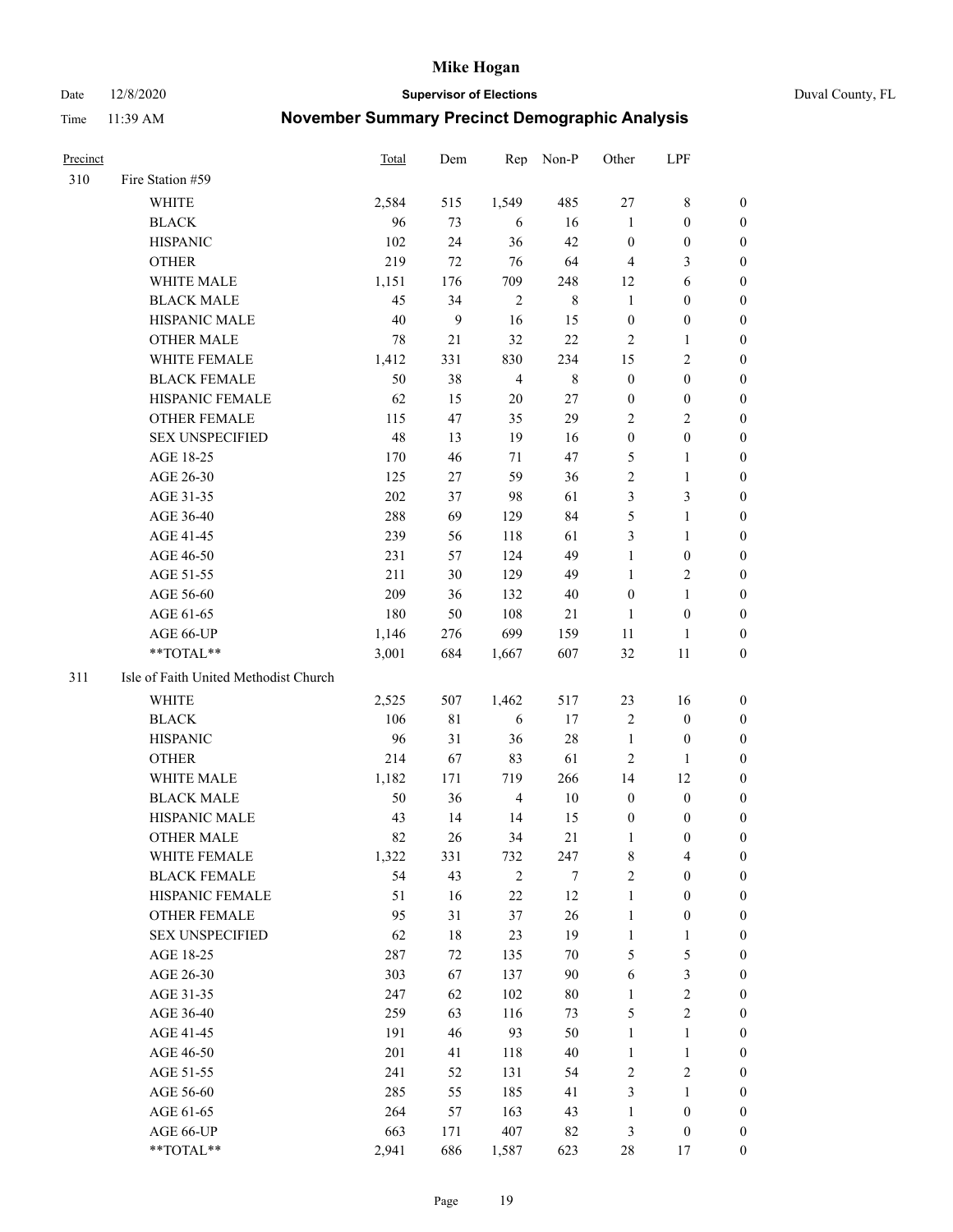Date 12/8/2020 **Supervisor of Elections** Duval County, FL

| Precinct |                              | Total | Dem   | Rep    | Non-P | Other            | LPF              |                  |
|----------|------------------------------|-------|-------|--------|-------|------------------|------------------|------------------|
| 312      | Pablo Creek Regional Library |       |       |        |       |                  |                  |                  |
|          | <b>WHITE</b>                 | 6,339 | 1,355 | 3,429  | 1,418 | 97               | $40\,$           | 0                |
|          | <b>BLACK</b>                 | 862   | 619   | $40\,$ | 187   | 15               | $\mathbf{1}$     | $\boldsymbol{0}$ |
|          | <b>HISPANIC</b>              | 664   | 238   | 174    | 235   | 16               | $\mathbf{1}$     | $\boldsymbol{0}$ |
|          | <b>OTHER</b>                 | 1,460 | 430   | 434    | 580   | $\,$ 8 $\,$      | 8                | $\boldsymbol{0}$ |
|          | WHITE MALE                   | 2,936 | 497   | 1,697  | 671   | 42               | 29               | $\boldsymbol{0}$ |
|          | <b>BLACK MALE</b>            | 403   | 264   | 22     | 106   | 10               | $\mathbf{1}$     | $\boldsymbol{0}$ |
|          | HISPANIC MALE                | 292   | 87    | $78\,$ | 117   | $\mathbf{9}$     | $\mathbf{1}$     | $\boldsymbol{0}$ |
|          | <b>OTHER MALE</b>            | 584   | 164   | 171    | 240   | $\overline{4}$   | $\mathfrak{S}$   | $\boldsymbol{0}$ |
|          | WHITE FEMALE                 | 3,330 | 839   | 1,697  | 729   | 54               | $11\,$           | $\boldsymbol{0}$ |
|          | <b>BLACK FEMALE</b>          | 445   | 346   | 16     | 78    | 5                | $\boldsymbol{0}$ | $\boldsymbol{0}$ |
|          | HISPANIC FEMALE              | 357   | 148   | 91     | 111   | $\boldsymbol{7}$ | $\boldsymbol{0}$ | 0                |
|          | OTHER FEMALE                 | 691   | 221   | 216    | 249   | 3                | $\sqrt{2}$       | $\boldsymbol{0}$ |
|          | <b>SEX UNSPECIFIED</b>       | 287   | 76    | 89     | 119   | $\sqrt{2}$       | $\mathbf{1}$     | $\boldsymbol{0}$ |
|          | AGE 18-25                    | 1,096 | 368   | 354    | 337   | $27\,$           | $10\,$           | $\boldsymbol{0}$ |
|          | AGE 26-30                    | 992   | 255   | 380    | 330   | $17$             | $10\,$           | $\boldsymbol{0}$ |
|          | AGE 31-35                    | 887   | 243   | 324    | 301   | 11               | $\,8\,$          | $\boldsymbol{0}$ |
|          | AGE 36-40                    | 843   | 244   | 326    | 246   | 19               | $8\,$            | $\boldsymbol{0}$ |
|          | AGE 41-45                    | 770   | 215   | 299    | 245   | $\boldsymbol{7}$ | $\overline{4}$   | $\boldsymbol{0}$ |
|          | AGE 46-50                    | 844   | 248   | 372    | 210   | 12               | $\sqrt{2}$       | $\boldsymbol{0}$ |
|          | AGE 51-55                    | 833   | 219   | 422    | 185   | $\mathfrak{S}$   | $\sqrt{2}$       | $\boldsymbol{0}$ |
|          | AGE 56-60                    | 801   | 190   | 420    | 173   | 14               | $\overline{4}$   | 0                |
|          | AGE 61-65                    | 720   | 217   | 352    | 138   | 12               | $\mathbf{1}$     | 0                |
|          | AGE 66-UP                    | 1,539 | 443   | 828    | 255   | 12               | $\mathbf{1}$     | $\boldsymbol{0}$ |
|          | $**TOTAL**$                  | 9,325 | 2,642 | 4,077  | 2,420 | 136              | $50\,$           | $\boldsymbol{0}$ |
| 313      | Coastal Baptist Church       |       |       |        |       |                  |                  |                  |
|          | <b>WHITE</b>                 | 3,032 | 636   | 1,671  | 686   | $27\,$           | 12               | $\boldsymbol{0}$ |
|          | <b>BLACK</b>                 | 800   | 617   | 38     | 143   | 2                | $\boldsymbol{0}$ | $\boldsymbol{0}$ |
|          | <b>HISPANIC</b>              | 402   | 151   | 126    | 120   | 5                | $\boldsymbol{0}$ | $\boldsymbol{0}$ |
|          | <b>OTHER</b>                 | 1,038 | 249   | 373    | 404   | 9                | $\mathfrak{Z}$   | $\boldsymbol{0}$ |
|          | WHITE MALE                   | 1,489 | 246   | 884    | 340   | $11\,$           | $8\,$            | $\boldsymbol{0}$ |
|          | <b>BLACK MALE</b>            | 374   | 263   | $20\,$ | 89    | $\mathbf{2}$     | $\boldsymbol{0}$ | $\boldsymbol{0}$ |
|          | HISPANIC MALE                | 174   | 50    | 67     | 57    | $\boldsymbol{0}$ | $\boldsymbol{0}$ | $\boldsymbol{0}$ |
|          | <b>OTHER MALE</b>            | 423   | 95    | 152    | 172   | 3                | $\mathbf{1}$     | $\boldsymbol{0}$ |
|          | WHITE FEMALE                 | 1,501 | 388   | 766    | 328   | 15               | 4                | 0                |
|          | <b>BLACK FEMALE</b>          | 409   | 345   | 17     | 47    | $\boldsymbol{0}$ | $\boldsymbol{0}$ | $\boldsymbol{0}$ |
|          | HISPANIC FEMALE              | 221   | 98    | 59     | 59    | 5                | $\boldsymbol{0}$ | $\overline{0}$   |
|          | <b>OTHER FEMALE</b>          | 501   | 127   | 197    | 170   | 5                | $\sqrt{2}$       | $\overline{0}$   |
|          | <b>SEX UNSPECIFIED</b>       | 179   | 41    | 46     | 90    | 2                | $\boldsymbol{0}$ | 0                |
|          | AGE 18-25                    | 600   | 201   | 194    | 193   | $11\,$           | $\mathbf{1}$     | 0                |
|          | AGE 26-30                    | 528   | 165   | 187    | 164   | $\overline{9}$   | $\mathfrak{Z}$   | 0                |
|          | AGE 31-35                    | 545   | 156   | 218    | 167   | 3                | $\mathbf{1}$     | 0                |
|          | AGE 36-40                    | 586   | 167   | 242    | 172   | 3                | $\sqrt{2}$       | 0                |
|          | AGE 41-45                    | 469   | 148   | 166    | 147   | 3                | $\mathfrak{S}$   | 0                |
|          | AGE 46-50                    | 418   | 118   | 191    | 106   | 2                | $\mathbf{1}$     | 0                |
|          | AGE 51-55                    | 466   | 155   | 202    | 105   | $\sqrt{2}$       | $\sqrt{2}$       | 0                |
|          | AGE 56-60                    | 522   | 168   | 241    | 109   | 4                | $\boldsymbol{0}$ | $\overline{0}$   |
|          | AGE 61-65                    | 441   | 148   | 205    | 86    | 2                | $\boldsymbol{0}$ | $\overline{0}$   |
|          | AGE 66-UP                    | 697   | 227   | 362    | 104   | $\overline{4}$   | $\boldsymbol{0}$ | 0                |
|          | **TOTAL**                    | 5,272 | 1,653 | 2,208  | 1,353 | 43               | 15               | $\boldsymbol{0}$ |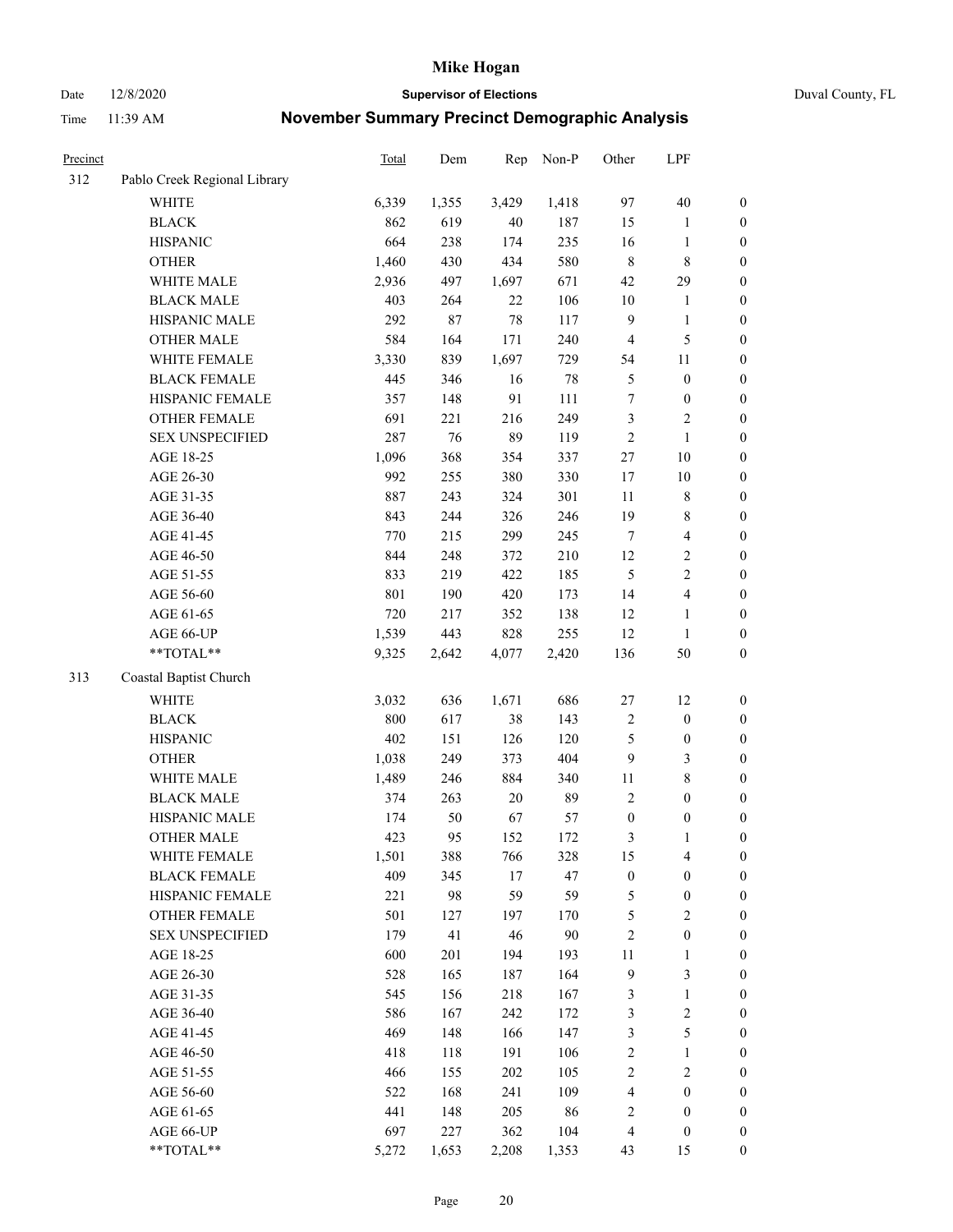Date 12/8/2020 **Supervisor of Elections** Duval County, FL

| Precinct |                                   | Total | Dem            | Rep           | Non-P  | Other            | LPF                     |                  |
|----------|-----------------------------------|-------|----------------|---------------|--------|------------------|-------------------------|------------------|
| 315      | Lighthouse Church of the Nazarene |       |                |               |        |                  |                         |                  |
|          | <b>WHITE</b>                      | 1,281 | 241            | 716           | 305    | 15               | $\overline{\mathbf{4}}$ | 0                |
|          | <b>BLACK</b>                      | 264   | 215            | 17            | 31     | $\mathbf{1}$     | $\boldsymbol{0}$        | 0                |
|          | <b>HISPANIC</b>                   | 119   | 29             | 46            | 44     | $\boldsymbol{0}$ | $\boldsymbol{0}$        | $\boldsymbol{0}$ |
|          | <b>OTHER</b>                      | 235   | 59             | 72            | 100    | 4                | $\boldsymbol{0}$        | $\boldsymbol{0}$ |
|          | WHITE MALE                        | 628   | 86             | 366           | 166    | 6                | $\overline{4}$          | $\boldsymbol{0}$ |
|          | <b>BLACK MALE</b>                 | 127   | 96             | 11            | 19     | $\mathbf{1}$     | $\boldsymbol{0}$        | $\boldsymbol{0}$ |
|          | HISPANIC MALE                     | 52    | 10             | 22            | $20\,$ | $\boldsymbol{0}$ | $\boldsymbol{0}$        | $\boldsymbol{0}$ |
|          | <b>OTHER MALE</b>                 | 98    | 23             | 31            | 43     | $\mathbf{1}$     | $\boldsymbol{0}$        | $\boldsymbol{0}$ |
|          | WHITE FEMALE                      | 633   | 152            | 336           | 136    | 9                | $\boldsymbol{0}$        | $\boldsymbol{0}$ |
|          | <b>BLACK FEMALE</b>               | 134   | 117            | 5             | 12     | $\boldsymbol{0}$ | $\boldsymbol{0}$        | 0                |
|          | HISPANIC FEMALE                   | 64    | 18             | 23            | 23     | 0                | $\boldsymbol{0}$        | 0                |
|          | <b>OTHER FEMALE</b>               | 106   | 26             | 36            | 41     | 3                | $\boldsymbol{0}$        | $\boldsymbol{0}$ |
|          | <b>SEX UNSPECIFIED</b>            | 57    | 16             | 21            | $20\,$ | $\boldsymbol{0}$ | $\boldsymbol{0}$        | $\boldsymbol{0}$ |
|          | AGE 18-25                         | 193   | 59             | 64            | 68     | $\sqrt{2}$       | $\boldsymbol{0}$        | $\boldsymbol{0}$ |
|          | AGE 26-30                         | 174   | 47             | 68            | 55     | 3                | $\mathbf{1}$            | $\boldsymbol{0}$ |
|          | AGE 31-35                         | 188   | 57             | 70            | 58     | 3                | $\boldsymbol{0}$        | $\boldsymbol{0}$ |
|          | AGE 36-40                         | 186   | 50             | 71            | 62     | $\overline{c}$   | $\mathbf{1}$            | $\boldsymbol{0}$ |
|          | AGE 41-45                         | 162   | 36             | 75            | 48     | 3                | $\boldsymbol{0}$        | $\boldsymbol{0}$ |
|          | AGE 46-50                         | 151   | 43             | 76            | 29     | $\mathbf{1}$     | $\overline{2}$          | $\boldsymbol{0}$ |
|          | AGE 51-55                         | 165   | 45             | 81            | 36     | 3                | $\boldsymbol{0}$        | $\boldsymbol{0}$ |
|          | AGE 56-60                         | 211   | 60             | 110           | 40     | $\mathbf{1}$     | $\boldsymbol{0}$        | 0                |
|          | AGE 61-65                         | 184   | 58             | 91            | 33     | $\mathbf{2}$     | $\boldsymbol{0}$        | 0                |
|          | AGE 66-UP                         | 285   | 89             | 145           | 51     | $\boldsymbol{0}$ | $\boldsymbol{0}$        | $\boldsymbol{0}$ |
|          | **TOTAL**                         | 1,899 | 544            | 851           | 480    | $20\,$           | $\overline{\mathbf{4}}$ | $\boldsymbol{0}$ |
| 401      | Glendale Community Church         |       |                |               |        |                  |                         |                  |
|          | <b>WHITE</b>                      | 1,096 | 265            | 613           | 194    | 18               | 6                       | $\boldsymbol{0}$ |
|          | <b>BLACK</b>                      | 253   | 192            | 13            | 46     | 2                | $\boldsymbol{0}$        | $\boldsymbol{0}$ |
|          | <b>HISPANIC</b>                   | 96    | 33             | 25            | 38     | $\boldsymbol{0}$ | $\boldsymbol{0}$        | $\boldsymbol{0}$ |
|          | <b>OTHER</b>                      | 104   | 23             | 33            | 46     | $\mathbf{1}$     | $\mathbf{1}$            | $\boldsymbol{0}$ |
|          | WHITE MALE                        | 517   | 115            | 288           | 102    | 8                | $\overline{4}$          | $\boldsymbol{0}$ |
|          | <b>BLACK MALE</b>                 | 102   | 70             | $\mathfrak s$ | 26     | $\mathbf{1}$     | $\boldsymbol{0}$        | $\boldsymbol{0}$ |
|          | HISPANIC MALE                     | 50    | $18\,$         | 11            | 21     | $\boldsymbol{0}$ | $\boldsymbol{0}$        | 0                |
|          | <b>OTHER MALE</b>                 | 38    | $\overline{4}$ | 14            | 18     | $\mathbf{1}$     | 1                       | $\boldsymbol{0}$ |
|          | WHITE FEMALE                      | 567   | 148            | 320           | 87     | 10               | 2                       | 0                |
|          | <b>BLACK FEMALE</b>               | 147   | 119            | $\,$ 8 $\,$   | 19     | $\mathbf{1}$     | $\boldsymbol{0}$        | $\boldsymbol{0}$ |
|          | HISPANIC FEMALE                   | 43    | 13             | 14            | 16     | $\boldsymbol{0}$ | $\boldsymbol{0}$        | $\overline{0}$   |
|          | OTHER FEMALE                      | 48    | 15             | 18            | 15     | $\boldsymbol{0}$ | $\boldsymbol{0}$        | $\overline{0}$   |
|          | <b>SEX UNSPECIFIED</b>            | 37    | 11             | 6             | $20\,$ | $\boldsymbol{0}$ | $\boldsymbol{0}$        | 0                |
|          | AGE 18-25                         | 187   | 64             | 51            | 65     | 6                | $\mathbf{1}$            | $\theta$         |
|          | AGE 26-30                         | 134   | 46             | 47            | 37     | $\mathbf{1}$     | $\mathfrak{Z}$          | 0                |
|          | AGE 31-35                         | 140   | 57             | 38            | 42     | 2                | $\mathbf{1}$            | 0                |
|          | AGE 36-40                         | 121   | 35             | 42            | 39     | 5                | $\boldsymbol{0}$        | 0                |
|          | AGE 41-45                         | 103   | 32             | 37            | 33     | $\boldsymbol{0}$ | $\mathbf{1}$            | 0                |
|          | AGE 46-50                         | 121   | 34             | 60            | 25     | 2                | $\boldsymbol{0}$        | 0                |
|          | AGE 51-55                         | 117   | 42             | 52            | 22     | $\mathbf{1}$     | $\boldsymbol{0}$        | 0                |
|          | AGE 56-60                         | 139   | 35             | 85            | $18\,$ | $\mathbf{1}$     | $\boldsymbol{0}$        | $\overline{0}$   |
|          | AGE 61-65                         | 137   | 42             | 79            | 12     | 3                | $\mathbf{1}$            | $\overline{0}$   |
|          | AGE 66-UP                         | 350   | 126            | 193           | 31     | $\boldsymbol{0}$ | $\boldsymbol{0}$        | $\boldsymbol{0}$ |
|          | **TOTAL**                         | 1,549 | 513            | 684           | 324    | 21               | 7                       | $\boldsymbol{0}$ |
|          |                                   |       |                |               |        |                  |                         |                  |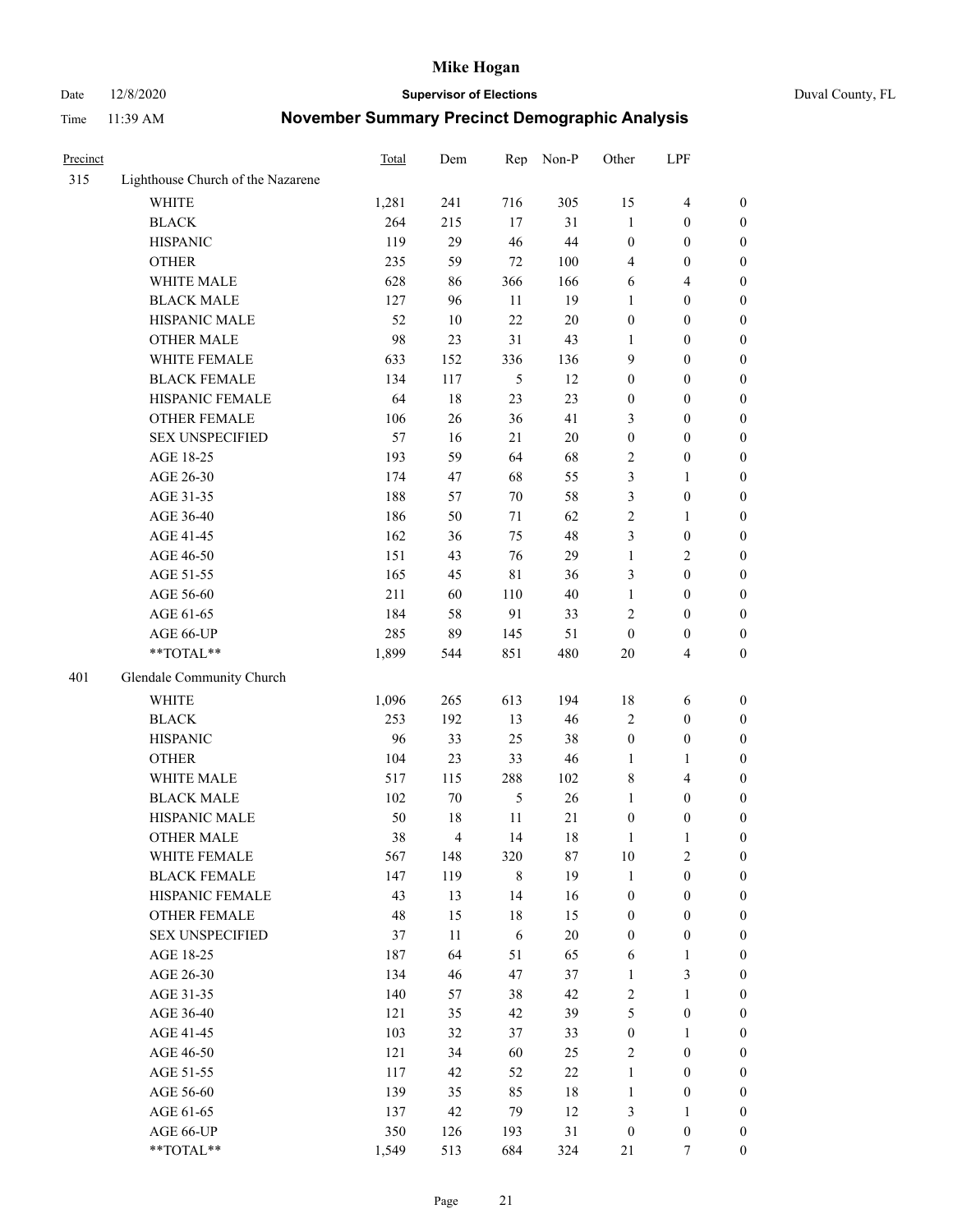Date 12/8/2020 **Supervisor of Elections** Duval County, FL

| Precinct |                                       | Total | Dem   | Rep     | Non-P | Other            | LPF                     |                  |
|----------|---------------------------------------|-------|-------|---------|-------|------------------|-------------------------|------------------|
| 402      | Iglesia Pentecostal Presencia De Dios |       |       |         |       |                  |                         |                  |
|          | <b>WHITE</b>                          | 2,414 | 564   | 1,174   | 621   | 38               | 17                      | 0                |
|          | <b>BLACK</b>                          | 872   | 667   | 46      | 148   | 11               | $\boldsymbol{0}$        | $\boldsymbol{0}$ |
|          | <b>HISPANIC</b>                       | 513   | 201   | 121     | 182   | 8                | 1                       | 0                |
|          | <b>OTHER</b>                          | 676   | 203   | 188     | 278   | 6                | $\mathbf{1}$            | $\boldsymbol{0}$ |
|          | WHITE MALE                            | 1,127 | 204   | 577     | 313   | 21               | 12                      | $\boldsymbol{0}$ |
|          | <b>BLACK MALE</b>                     | 368   | 257   | 21      | 85    | 5                | $\boldsymbol{0}$        | $\boldsymbol{0}$ |
|          | HISPANIC MALE                         | 226   | 71    | $71\,$  | 78    | 5                | $\mathbf{1}$            | $\boldsymbol{0}$ |
|          | <b>OTHER MALE</b>                     | 263   | 77    | 74      | 111   | $\mathbf{1}$     | $\boldsymbol{0}$        | 0                |
|          | <b>WHITE FEMALE</b>                   | 1,253 | 357   | 574     | 300   | 17               | $\mathfrak{S}$          | 0                |
|          | <b>BLACK FEMALE</b>                   | 493   | 400   | 25      | 62    | 6                | $\boldsymbol{0}$        | 0                |
|          | HISPANIC FEMALE                       | 273   | 122   | 49      | 99    | 3                | $\boldsymbol{0}$        | 0                |
|          | OTHER FEMALE                          | 319   | 105   | 98      | 113   | 2                | $\mathbf{1}$            | $\boldsymbol{0}$ |
|          | <b>SEX UNSPECIFIED</b>                | 153   | 42    | $40\,$  | 68    | 3                | $\boldsymbol{0}$        | $\boldsymbol{0}$ |
|          | AGE 18-25                             | 500   | 185   | 113     | 182   | 19               | $\mathbf{1}$            | $\boldsymbol{0}$ |
|          | AGE 26-30                             | 507   | 166   | 131     | 193   | 12               | $\mathfrak{S}$          | $\boldsymbol{0}$ |
|          | AGE 31-35                             | 440   | 163   | 112     | 157   | 5                | $\mathfrak{Z}$          | $\boldsymbol{0}$ |
|          | AGE 36-40                             | 406   | 161   | 115     | 126   | 4                | $\boldsymbol{0}$        | $\overline{0}$   |
|          | AGE 41-45                             | 372   | 140   | 114     | 109   | 7                | $\mathfrak{2}$          | 0                |
|          | AGE 46-50                             | 353   | 122   | 130     | 95    | 5                | $\mathbf{1}$            | 0                |
|          | AGE 51-55                             | 345   | 135   | 131     | 77    | $\mathbf{1}$     | $\mathbf{1}$            | 0                |
|          | AGE 56-60                             | 457   | 160   | 196     | 98    | 3                | $\boldsymbol{0}$        | 0                |
|          | AGE 61-65                             | 342   | 126   | 136     | 76    | 3                | $\mathbf{1}$            | 0                |
|          | AGE 66-UP                             | 753   | 277   | 351     | 116   | 4                | $\mathfrak{S}$          | $\boldsymbol{0}$ |
|          | **TOTAL**                             | 4,475 | 1,635 | 1,529   | 1,229 | 63               | 19                      | $\boldsymbol{0}$ |
| 403      | Restoration Church                    |       |       |         |       |                  |                         |                  |
|          | WHITE                                 | 3,328 | 853   | 1,643   | 775   | 45               | 12                      | $\boldsymbol{0}$ |
|          | <b>BLACK</b>                          | 1,511 | 1,175 | 63      | 256   | 16               | $\mathbf{1}$            | $\boldsymbol{0}$ |
|          | <b>HISPANIC</b>                       | 722   | 277   | 168     | 266   | 7                | $\overline{\mathbf{4}}$ | $\boldsymbol{0}$ |
|          | <b>OTHER</b>                          | 832   | 300   | 183     | 340   | 7                | $\sqrt{2}$              | $\overline{0}$   |
|          | WHITE MALE                            | 1,561 | 331   | 841     | 360   | $20\,$           | $\boldsymbol{9}$        | $\overline{0}$   |
|          | <b>BLACK MALE</b>                     | 584   | 410   | 32      | 132   | $\overline{9}$   | $\mathbf{1}$            | 0                |
|          | HISPANIC MALE                         | 305   | 105   | 85      | 112   | 2                | $\mathbf{1}$            | 0                |
|          | <b>OTHER MALE</b>                     | 336   | 123   | 75      | 130   | 6                | $\sqrt{2}$              | $\boldsymbol{0}$ |
|          | WHITE FEMALE                          | 1,733 | 514   | 789     | 403   | 24               | 3                       | $\boldsymbol{0}$ |
|          | <b>BLACK FEMALE</b>                   | 905   | 749   | 31      | 119   | 6                | $\boldsymbol{0}$        | $\boldsymbol{0}$ |
|          | HISPANIC FEMALE                       | 394   | 167   | $77 \,$ | 142   | 5                | $\mathfrak{Z}$          | $\overline{0}$   |
|          | <b>OTHER FEMALE</b>                   | 359   | 140   | 90      | 128   | $\mathbf{1}$     | $\boldsymbol{0}$        | 0                |
|          | <b>SEX UNSPECIFIED</b>                | 216   | 66    | 37      | 111   | $\sqrt{2}$       | $\boldsymbol{0}$        | 0                |
|          | AGE 18-25                             | 744   | 297   | 163     | 256   | $26\,$           | $\sqrt{2}$              | 0                |
|          | AGE 26-30                             | 664   | 272   | 156     | 223   | 12               | $\mathbf{1}$            | 0                |
|          | AGE 31-35                             | 575   | 226   | 151     | 191   | 7                | $\boldsymbol{0}$        | 0                |
|          | AGE 36-40                             | 590   | 243   | 147     | 190   | 6                | $\overline{4}$          | 0                |
|          | AGE 41-45                             | 508   | 223   | 119     | 161   | $\sqrt{2}$       | $\mathfrak{Z}$          | 0                |
|          | AGE 46-50                             | 501   | 190   | 172     | 130   | 5                | $\overline{\mathbf{4}}$ | 0                |
|          | AGE 51-55                             | 520   | 214   | 201     | 104   | $\boldsymbol{0}$ | $\mathbf{1}$            | $\boldsymbol{0}$ |
|          | AGE 56-60                             | 617   | 239   | 255     | 114   | 6                | $\mathfrak{Z}$          | $\boldsymbol{0}$ |
|          | AGE 61-65                             | 562   | 218   | 237     | 103   | 3                | $\mathbf{1}$            | 0                |
|          | AGE 66-UP                             | 1,112 | 483   | 456     | 165   | $\,$ 8 $\,$      | $\boldsymbol{0}$        | 0                |
|          | **TOTAL**                             | 6,393 | 2,605 | 2,057   | 1,637 | 75               | 19                      | $\boldsymbol{0}$ |
|          |                                       |       |       |         |       |                  |                         |                  |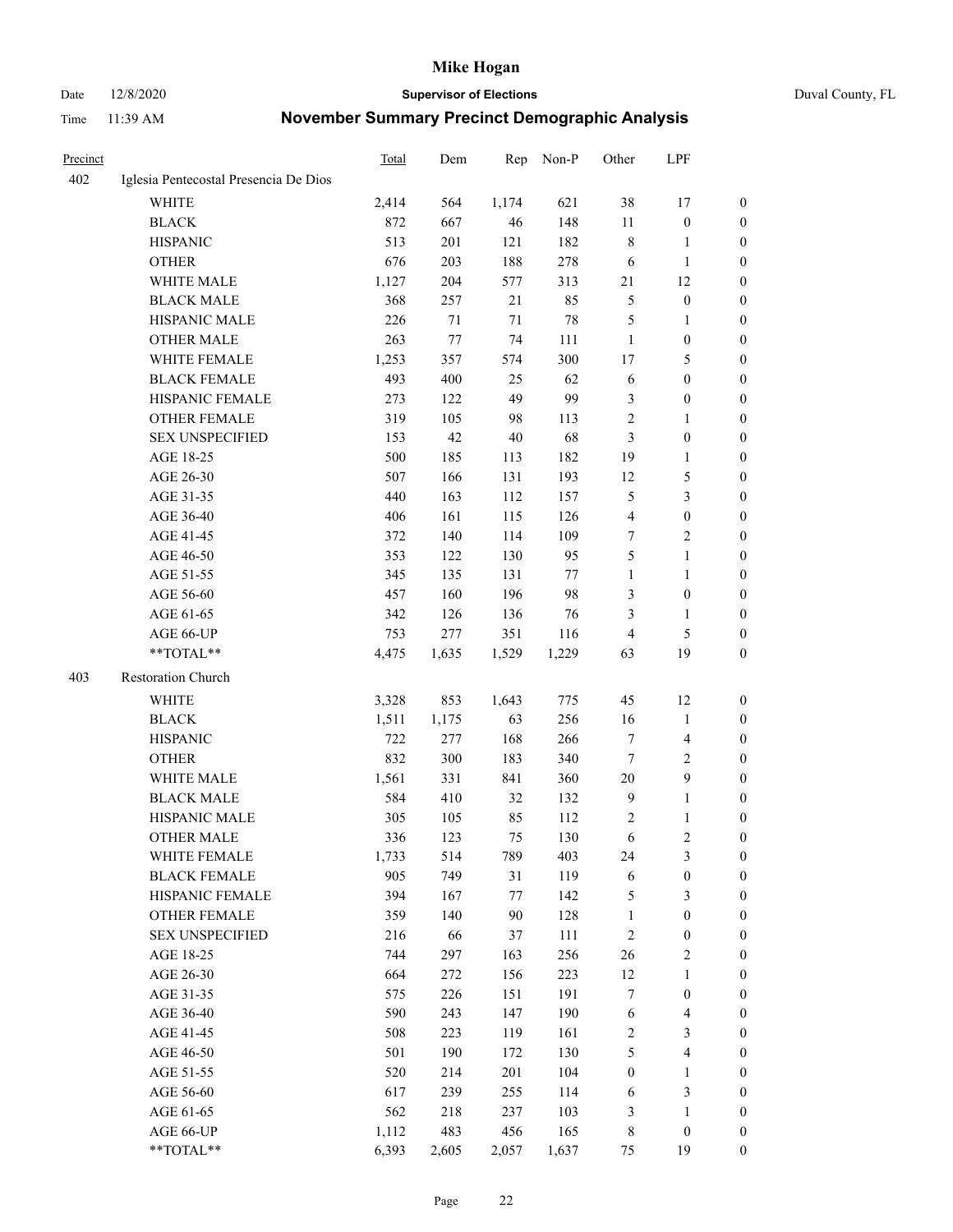Date 12/8/2020 **Supervisor of Elections** Duval County, FL

| Precinct |                                   | <b>Total</b> | Dem    | Rep            | Non-P  | Other            | LPF                     |                  |
|----------|-----------------------------------|--------------|--------|----------------|--------|------------------|-------------------------|------------------|
| 404      | Holiday Hill Baptist Church       |              |        |                |        |                  |                         |                  |
|          | <b>WHITE</b>                      | 2,494        | 581    | 1,472          | 399    | 25               | 17                      | 0                |
|          | <b>BLACK</b>                      | 196          | 161    | 9              | 24     | $\sqrt{2}$       | $\boldsymbol{0}$        | $\boldsymbol{0}$ |
|          | <b>HISPANIC</b>                   | 118          | 42     | 39             | 35     | $\sqrt{2}$       | $\boldsymbol{0}$        | $\boldsymbol{0}$ |
|          | <b>OTHER</b>                      | 213          | 63     | 62             | 85     | $\mathbf{1}$     | $\mathbf{2}$            | $\boldsymbol{0}$ |
|          | WHITE MALE                        | 1,159        | 233    | 695            | 208    | 13               | 10                      | $\boldsymbol{0}$ |
|          | <b>BLACK MALE</b>                 | 101          | 79     | $\overline{4}$ | 16     | $\sqrt{2}$       | $\boldsymbol{0}$        | $\boldsymbol{0}$ |
|          | HISPANIC MALE                     | 63           | 21     | 20             | $20\,$ | $\mathfrak{2}$   | $\boldsymbol{0}$        | $\boldsymbol{0}$ |
|          | <b>OTHER MALE</b>                 | 79           | 16     | 23             | 37     | $\mathbf{1}$     | $\overline{2}$          | $\boldsymbol{0}$ |
|          | WHITE FEMALE                      | 1,303        | 342    | 759            | 183    | 12               | $\boldsymbol{7}$        | $\boldsymbol{0}$ |
|          | <b>BLACK FEMALE</b>               | 91           | 79     | 5              | $\tau$ | $\boldsymbol{0}$ | $\boldsymbol{0}$        | $\boldsymbol{0}$ |
|          | HISPANIC FEMALE                   | 53           | 21     | 18             | 14     | $\boldsymbol{0}$ | $\boldsymbol{0}$        | 0                |
|          | <b>OTHER FEMALE</b>               | 85           | 36     | 23             | 26     | $\boldsymbol{0}$ | $\boldsymbol{0}$        | $\boldsymbol{0}$ |
|          | <b>SEX UNSPECIFIED</b>            | 87           | $20\,$ | 35             | 32     | $\boldsymbol{0}$ | $\boldsymbol{0}$        | $\boldsymbol{0}$ |
|          | AGE 18-25                         | 280          | 75     | 112            | 86     | 4                | $\mathfrak{Z}$          | $\boldsymbol{0}$ |
|          | AGE 26-30                         | 239          | 60     | 110            | 63     | 3                | $\mathfrak{Z}$          | $\boldsymbol{0}$ |
|          | AGE 31-35                         | 274          | 75     | 114            | 77     | 3                | $\mathfrak s$           | $\boldsymbol{0}$ |
|          | AGE 36-40                         | 257          | 79     | 119            | 54     | 4                | $\mathbf{1}$            | $\boldsymbol{0}$ |
|          | AGE 41-45                         | 208          | 59     | 95             | 43     | 8                | $\mathfrak{Z}$          | $\boldsymbol{0}$ |
|          | AGE 46-50                         | 229          | 63     | 116            | 48     | $\overline{c}$   | $\boldsymbol{0}$        | $\boldsymbol{0}$ |
|          | AGE 51-55                         | 221          | 46     | 136            | 36     | 3                | $\boldsymbol{0}$        | $\boldsymbol{0}$ |
|          | AGE 56-60                         | 268          | 70     | 148            | 44     | 3                | $\mathfrak{Z}$          | 0                |
|          | AGE 61-65                         | 293          | 80     | 179            | 33     | $\boldsymbol{0}$ | $\mathbf{1}$            | 0                |
|          | AGE 66-UP                         | 752          | 240    | 453            | 59     | $\boldsymbol{0}$ | $\boldsymbol{0}$        | $\boldsymbol{0}$ |
|          | $**TOTAL**$                       | 3,021        | 847    | 1,582          | 543    | 30               | 19                      | $\boldsymbol{0}$ |
| 405      | Harvest Time Christian Fellowship |              |        |                |        |                  |                         |                  |
|          | <b>WHITE</b>                      | 1,048        | 309    | 481            | 230    | $20\,$           | $\,$ 8 $\,$             | $\boldsymbol{0}$ |
|          | <b>BLACK</b>                      | 651          | 495    | 24             | 127    | $\boldsymbol{2}$ | $\mathfrak{Z}$          | $\boldsymbol{0}$ |
|          | <b>HISPANIC</b>                   | 221          | 92     | 49             | 74     | 5                | $\mathbf{1}$            | $\boldsymbol{0}$ |
|          | <b>OTHER</b>                      | 206          | $70\,$ | 51             | 85     | $\boldsymbol{0}$ | $\boldsymbol{0}$        | $\boldsymbol{0}$ |
|          | WHITE MALE                        | 493          | 121    | 247            | 107    | 13               | $\mathfrak{S}$          | $\boldsymbol{0}$ |
|          | <b>BLACK MALE</b>                 | 272          | 194    | 17             | 59     | $\mathbf{1}$     | $\mathbf{1}$            | $\boldsymbol{0}$ |
|          | HISPANIC MALE                     | 89           | 40     | 17             | 30     | $\mathbf{1}$     | 1                       | 0                |
|          | <b>OTHER MALE</b>                 | 73           | 22     | 15             | 36     | $\boldsymbol{0}$ | $\boldsymbol{0}$        | $\boldsymbol{0}$ |
|          | WHITE FEMALE                      | 538          | 182    | 227            | 119    | 7                | 3                       | 0                |
|          | <b>BLACK FEMALE</b>               | 360          | 289    | 7              | 61     | $\mathbf{1}$     | $\sqrt{2}$              | $\overline{0}$   |
|          | HISPANIC FEMALE                   | 126          | 51     | $28\,$         | 43     | 4                | $\boldsymbol{0}$        | $\overline{0}$   |
|          | OTHER FEMALE                      | 98           | 40     | $27\,$         | 31     | $\boldsymbol{0}$ | $\boldsymbol{0}$        | $\overline{0}$   |
|          | <b>SEX UNSPECIFIED</b>            | 77           | 27     | $20\,$         | 30     | $\boldsymbol{0}$ | $\boldsymbol{0}$        | 0                |
|          | AGE 18-25                         | 288          | 129    | 43             | 110    | 6                | $\boldsymbol{0}$        | 0                |
|          | AGE 26-30                         | 245          | 115    | 51             | 76     | $\mathbf{1}$     | $\sqrt{2}$              | 0                |
|          | AGE 31-35                         | 252          | 116    | 56             | 69     | 6                | $\mathfrak s$           | 0                |
|          | AGE 36-40                         | 196          | 88     | 50             | 53     | $\mathbf{1}$     | $\overline{\mathbf{4}}$ | 0                |
|          | AGE 41-45                         | 169          | 79     | 41             | 44     | 5                | $\boldsymbol{0}$        | 0                |
|          | AGE 46-50                         | 158          | 65     | 47             | 44     | $\sqrt{2}$       | $\boldsymbol{0}$        | 0                |
|          | AGE 51-55                         | 171          | 90     | 47             | 33     | $\mathbf{1}$     | $\boldsymbol{0}$        | 0                |
|          | AGE 56-60                         | 207          | 96     | 83             | 26     | $\mathbf{1}$     | $\mathbf{1}$            | 0                |
|          | AGE 61-65                         | 157          | 59     | 78             | $20\,$ | $\boldsymbol{0}$ | $\boldsymbol{0}$        | $\overline{0}$   |
|          | AGE 66-UP                         | 283          | 129    | 109            | 41     | $\overline{4}$   | $\boldsymbol{0}$        | 0                |
|          | **TOTAL**                         | 2,126        | 966    | 605            | 516    | 27               | 12                      | $\boldsymbol{0}$ |
|          |                                   |              |        |                |        |                  |                         |                  |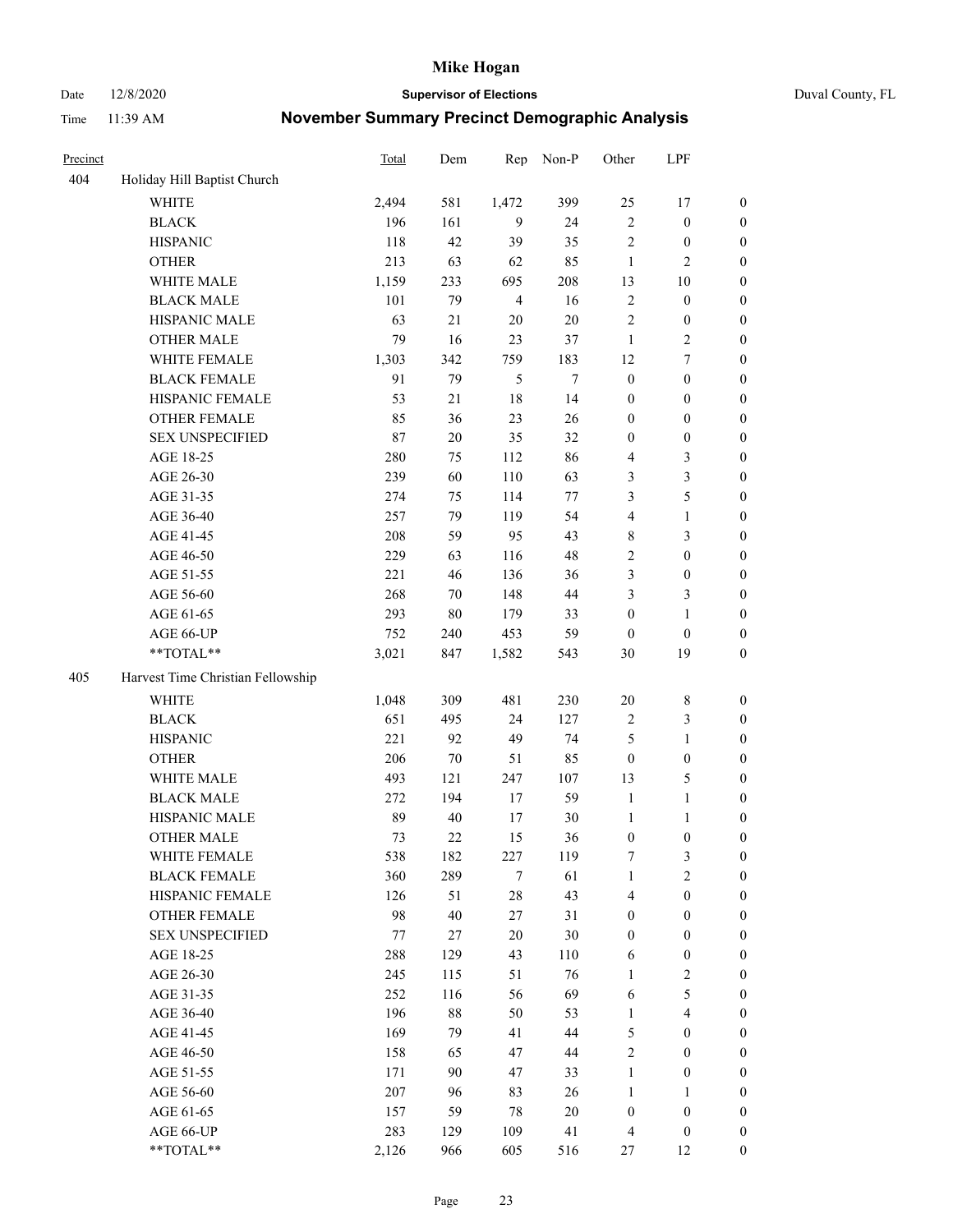Date 12/8/2020 **Supervisor of Elections** Duval County, FL

| Precinct |                                        | Total        | Dem       | Rep         | Non-P      | Other            | LPF                        |                                      |
|----------|----------------------------------------|--------------|-----------|-------------|------------|------------------|----------------------------|--------------------------------------|
| 407      | Southpoint Baptist Church              |              |           |             |            |                  |                            |                                      |
|          | <b>WHITE</b>                           | 4,116        | 1,009     | 2,116       | 878        | 78               | 35                         | 0                                    |
|          | <b>BLACK</b>                           | 1,067        | 824       | 44          | 176        | 21               | $\sqrt{2}$                 | 0                                    |
|          | <b>HISPANIC</b>                        | 433          | 171       | 98          | 156        | $\tau$           | $\mathbf{1}$               | $\boldsymbol{0}$                     |
|          | <b>OTHER</b>                           | 974          | 351       | 212         | 396        | 11               | $\overline{\mathbf{4}}$    | $\boldsymbol{0}$                     |
|          | WHITE MALE                             | 1,930        | 383       | 1,030       | 458        | 36               | 23                         | $\boldsymbol{0}$                     |
|          | <b>BLACK MALE</b>                      | 430          | 317       | 17          | 85         | 10               | $\mathbf{1}$               | $\boldsymbol{0}$                     |
|          | HISPANIC MALE                          | 177          | 65        | 44          | 65         | 3                | $\boldsymbol{0}$           | $\boldsymbol{0}$                     |
|          | <b>OTHER MALE</b>                      | 403          | 132       | $87\,$      | 176        | 6                | $\mathbf{2}$               | $\boldsymbol{0}$                     |
|          | WHITE FEMALE                           | 2,139        | 611       | 1,070       | 406        | 41               | 11                         | $\boldsymbol{0}$                     |
|          | <b>BLACK FEMALE</b>                    | 625          | 498       | 26          | 89         | 11               | $\mathbf{1}$               | 0                                    |
|          | HISPANIC FEMALE                        | 251          | 103       | 53          | 90         | $\overline{4}$   | $\mathbf{1}$               | 0                                    |
|          | OTHER FEMALE                           | 427          | 178       | 100         | 144        | 5                | $\boldsymbol{0}$           | $\boldsymbol{0}$                     |
|          | <b>SEX UNSPECIFIED</b>                 | 208          | 68        | 43          | 93         | $\mathbf{1}$     | 3                          | $\boldsymbol{0}$                     |
|          | AGE 18-25                              | 819          | 322       | 237         | 233        | 21               | 6                          | $\boldsymbol{0}$                     |
|          | AGE 26-30                              | 949          | 359       | 285         | 273        | 23               | 9                          | $\boldsymbol{0}$                     |
|          | AGE 31-35                              | 799          | 311       | 218         | 246        | $20\,$           | $\overline{\mathbf{4}}$    | $\boldsymbol{0}$                     |
|          | AGE 36-40                              | 624          | 223       | 193         | 182        | 21               | $\mathfrak{S}$             | $\boldsymbol{0}$                     |
|          | AGE 41-45                              | 511          | 183       | 159         | 155        | $\boldsymbol{7}$ | $\boldsymbol{7}$           | $\boldsymbol{0}$                     |
|          | AGE 46-50                              | 473          | 160       | 190         | 115        | 5                | $\mathfrak{Z}$             | $\boldsymbol{0}$                     |
|          | AGE 51-55                              | 475          | 161       | 206         | 102        | $\overline{4}$   | $\boldsymbol{2}$           | $\boldsymbol{0}$                     |
|          | AGE 56-60                              | 457          | 133       | 230         | 86         | 5                | $\mathfrak{Z}$             | 0                                    |
|          | AGE 61-65                              | 402          | 138       | 190         | 67         | 4                | $\mathfrak{Z}$             | $\boldsymbol{0}$                     |
|          | AGE 66-UP                              | 1,081        | 365       | 562         | 147        | 7                | $\boldsymbol{0}$           | $\boldsymbol{0}$                     |
|          | **TOTAL**                              | 6,590        | 2,355     | 2,470       | 1,606      | 117              | 42                         | $\boldsymbol{0}$                     |
| 408      | Dean Road Church of Christ             |              |           |             |            |                  |                            |                                      |
|          | <b>WHITE</b>                           |              | 672       |             | 600        | 33               |                            |                                      |
|          | <b>BLACK</b>                           | 3,053<br>581 | 447       | 1,734<br>23 | 103        | 6                | 14                         | $\boldsymbol{0}$                     |
|          | <b>HISPANIC</b>                        | 308          |           | 74          |            |                  | $\sqrt{2}$<br>$\mathbf{2}$ | $\boldsymbol{0}$<br>$\boldsymbol{0}$ |
|          |                                        | 425          | 114       |             | 115<br>151 | 3<br>6           |                            |                                      |
|          | <b>OTHER</b>                           |              | 120       | 147         |            |                  | $\mathbf{1}$               | $\boldsymbol{0}$                     |
|          | WHITE MALE<br><b>BLACK MALE</b>        | 1,433        | 260       | 830         | 317        | 15               | 11                         | $\boldsymbol{0}$                     |
|          |                                        | 210          | 146       | 12          | 48         | $\mathfrak{Z}$   | $\mathbf{1}$               | $\boldsymbol{0}$                     |
|          | HISPANIC MALE                          | 140<br>160   | 48        | 34<br>60    | 56<br>66   | $\mathbf{1}$     | 1<br>$\boldsymbol{0}$      | 0                                    |
|          | <b>OTHER MALE</b>                      |              | 33        |             |            | $\mathbf{1}$     |                            | $\boldsymbol{0}$                     |
|          | WHITE FEMALE                           | 1,580        | 404       | 886         | 269        | 18               | 3                          | 0                                    |
|          | <b>BLACK FEMALE</b><br>HISPANIC FEMALE | 357<br>158   | 291<br>64 | 10<br>38    | 52<br>53   | 3<br>$\sqrt{2}$  | $\mathbf{1}$               | $\boldsymbol{0}$<br>$\overline{0}$   |
|          |                                        |              |           |             |            |                  | $\mathbf{1}$               |                                      |
|          | OTHER FEMALE                           | 191          | 64        | $70\,$      | 53         | 4                | $\boldsymbol{0}$           | $\overline{0}$                       |
|          | <b>SEX UNSPECIFIED</b>                 | 138          | 43        | 38          | 55         | $\mathbf{1}$     | $\mathbf{1}$<br>$\sqrt{2}$ | 0                                    |
|          | AGE 18-25                              | 432          | 145       | 121         | 152        | 12               |                            | 0                                    |
|          | AGE 26-30                              | 386          | 118       | 136         | 119        | 9                | $\overline{\mathbf{4}}$    | 0                                    |
|          | AGE 31-35                              | 422          | 140       | 149         | 128        | 4                | $\mathbf{1}$               | 0                                    |
|          | AGE 36-40                              | 360          | 106       | 140         | 107        | 5                | $\sqrt{2}$                 | 0                                    |
|          | AGE 41-45                              | 302          | 90        | 129         | 74         | $\overline{4}$   | 5                          | 0                                    |
|          | AGE 46-50                              | 315          | 90        | 151         | 68         | 4                | $\sqrt{2}$                 | 0                                    |
|          | AGE 51-55                              | 344          | 90        | 173         | 76         | 3                | $\overline{2}$             | $\overline{0}$                       |
|          | AGE 56-60                              | 413          | 99        | 227         | 87         | $\boldsymbol{0}$ | $\boldsymbol{0}$           | $\overline{0}$                       |
|          | AGE 61-65                              | 428          | 120       | 235         | 72         | 1                | $\boldsymbol{0}$           | $\boldsymbol{0}$                     |
|          | AGE 66-UP                              | 965          | 355       | 517         | 86         | 6                | $\mathbf{1}$               | 0                                    |
|          | **TOTAL**                              | 4,367        | 1,353     | 1,978       | 969        | 48               | 19                         | $\boldsymbol{0}$                     |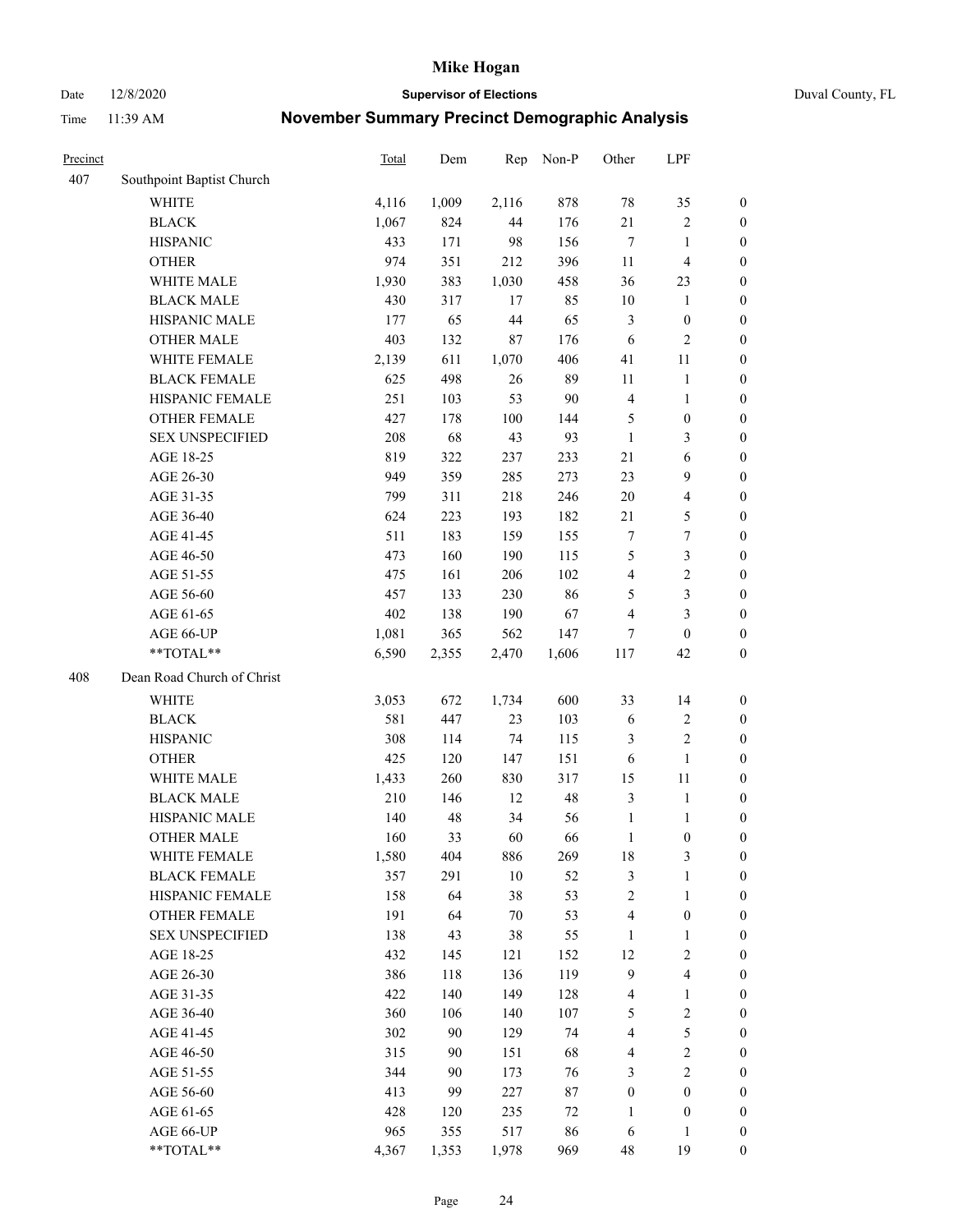#### Date 12/8/2020 **Supervisor of Elections** Duval County, FL

| Precinct |                                        | Total | Dem    |             | Rep Non-P | Other            | LPF                     |                  |
|----------|----------------------------------------|-------|--------|-------------|-----------|------------------|-------------------------|------------------|
| 409      | Ramallah American Club of Jacksonville |       |        |             |           |                  |                         |                  |
|          | <b>WHITE</b>                           | 1,851 | 513    | 928         | 377       | $20\,$           | 13                      | 0                |
|          | <b>BLACK</b>                           | 711   | 550    | 25          | 131       | 5                | $\boldsymbol{0}$        | $\boldsymbol{0}$ |
|          | <b>HISPANIC</b>                        | 290   | 121    | 59          | 101       | 6                | $\mathfrak{Z}$          | $\boldsymbol{0}$ |
|          | <b>OTHER</b>                           | 415   | 113    | 110         | 185       | 5                | $\sqrt{2}$              | $\boldsymbol{0}$ |
|          | WHITE MALE                             | 834   | 201    | 434         | 182       | 10               | $\tau$                  | $\boldsymbol{0}$ |
|          | <b>BLACK MALE</b>                      | 295   | 211    | 13          | 68        | 3                | $\boldsymbol{0}$        | $\boldsymbol{0}$ |
|          | HISPANIC MALE                          | 106   | 41     | 28          | 34        | $\mathbf{1}$     | $\sqrt{2}$              | $\boldsymbol{0}$ |
|          | <b>OTHER MALE</b>                      | 160   | 43     | 44          | 68        | 3                | $\sqrt{2}$              | $\boldsymbol{0}$ |
|          | WHITE FEMALE                           | 997   | 308    | 485         | 189       | $10\,$           | 5                       | $\boldsymbol{0}$ |
|          | <b>BLACK FEMALE</b>                    | 399   | 327    | 11          | 59        | $\sqrt{2}$       | $\boldsymbol{0}$        | 0                |
|          | HISPANIC FEMALE                        | 181   | $78\,$ | 30          | 67        | 5                | $\mathbf{1}$            | $\boldsymbol{0}$ |
|          | OTHER FEMALE                           | 178   | 58     | 49          | 69        | $\mathbf{2}$     | $\boldsymbol{0}$        | $\boldsymbol{0}$ |
|          | <b>SEX UNSPECIFIED</b>                 | 117   | 30     | 28          | 58        | $\boldsymbol{0}$ | $\mathbf{1}$            | $\boldsymbol{0}$ |
|          | AGE 18-25                              | 332   | 144    | 70          | 111       | 4                | $\mathfrak{Z}$          | $\boldsymbol{0}$ |
|          | AGE 26-30                              | 339   | 140    | 67          | 123       | 5                | $\overline{\mathbf{4}}$ | $\boldsymbol{0}$ |
|          | AGE 31-35                              | 279   | 95     | 78          | 94        | $\tau$           | $\mathfrak s$           | $\boldsymbol{0}$ |
|          | AGE 36-40                              | 278   | 107    | $8\sqrt{1}$ | 81        | $\tau$           | $\sqrt{2}$              | $\overline{0}$   |
|          | AGE 41-45                              | 222   | 98     | 60          | 59        | 3                | $\sqrt{2}$              | $\overline{0}$   |
|          | AGE 46-50                              | 244   | 105    | 77          | 57        | 3                | $\overline{2}$          | $\boldsymbol{0}$ |
|          | AGE 51-55                              | 250   | 87     | 112         | 50        | $\mathbf{1}$     | $\boldsymbol{0}$        | 0                |
|          | AGE 56-60                              | 286   | 114    | 107         | 63        | 2                | $\boldsymbol{0}$        | 0                |
|          | AGE 61-65                              | 280   | 104    | 131         | 45        | $\boldsymbol{0}$ | $\boldsymbol{0}$        | $\boldsymbol{0}$ |
|          | AGE 66-UP                              | 757   | 303    | 339         | 111       | 4                | $\boldsymbol{0}$        | $\boldsymbol{0}$ |
|          | **TOTAL**                              | 3,267 | 1,297  | 1,122       | 794       | 36               | 18                      | $\boldsymbol{0}$ |
| 410      | St. Barnabas Anglican Church           |       |        |             |           |                  |                         |                  |
|          | <b>WHITE</b>                           | 2,588 | 617    | 1,324       | 589       | 39               | 19                      | $\boldsymbol{0}$ |
|          | <b>BLACK</b>                           | 900   | 671    | 51          | 165       | 12               | $\mathbf{1}$            | $\boldsymbol{0}$ |
|          | <b>HISPANIC</b>                        | 458   | 194    | 94          | 164       | 6                | $\boldsymbol{0}$        | $\boldsymbol{0}$ |
|          | <b>OTHER</b>                           | 797   | 223    | 248         | 315       | 7                | $\overline{4}$          | $\overline{0}$   |
|          | WHITE MALE                             | 1,242 | 256    | 674         | 284       | $17\,$           | 11                      | $\boldsymbol{0}$ |
|          | <b>BLACK MALE</b>                      | 376   | 266    | 27          | 75        | 7                | $\mathbf{1}$            | 0                |
|          | HISPANIC MALE                          | 207   | 73     | 49          | 82        | 3                | $\boldsymbol{0}$        | 0                |
|          | <b>OTHER MALE</b>                      | 328   | 84     | 111         | 132       | $\mathbf{1}$     | $\boldsymbol{0}$        | $\boldsymbol{0}$ |
|          | WHITE FEMALE                           | 1,295 | 348    | 626         | 291       | 22               | 8                       | $\boldsymbol{0}$ |
|          | <b>BLACK FEMALE</b>                    | 505   | 389    | 22          | 89        | 5                | $\boldsymbol{0}$        | $\boldsymbol{0}$ |
|          | HISPANIC FEMALE                        | 237   | 114    | 41          | 79        | 3                | $\boldsymbol{0}$        | $\overline{0}$   |
|          | <b>OTHER FEMALE</b>                    | 348   | 102    | 114         | 123       | 5                | $\overline{\mathbf{4}}$ | $\overline{0}$   |
|          | <b>SEX UNSPECIFIED</b>                 | 205   | 73     | 53          | $78\,$    | $\mathbf{1}$     | $\boldsymbol{0}$        | 0                |
|          | AGE 18-25                              | 603   | 229    | 152         | 209       | $10\,$           | $\mathfrak{Z}$          | $\overline{0}$   |
|          | AGE 26-30                              | 470   | 176    | 118         | 165       | 7                | $\overline{\mathbf{4}}$ | 0                |
|          | AGE 31-35                              | 435   | 161    | 139         | 122       | $10\,$           | $\mathfrak{Z}$          | 0                |
|          | AGE 36-40                              | 414   | 150    | 119         | 134       | $\tau$           | $\overline{\mathbf{4}}$ | 0                |
|          | AGE 41-45                              | 325   | 114    | 96          | 108       | 6                | $\mathbf{1}$            | 0                |
|          | AGE 46-50                              | 386   | 133    | 143         | 100       | 4                | 6                       | 0                |
|          | AGE 51-55                              | 407   | 142    | 167         | 93        | 4                | $\mathbf{1}$            | $\boldsymbol{0}$ |
|          | AGE 56-60                              | 458   | 148    | 201         | 103       | 6                | $\boldsymbol{0}$        | $\boldsymbol{0}$ |
|          | AGE 61-65                              | 403   | 131    | 181         | 84        | 6                | $\mathbf{1}$            | $\boldsymbol{0}$ |
|          | AGE 66-UP                              | 842   | 321    | 401         | 115       | 4                | $\mathbf{1}$            | 0                |
|          | **TOTAL**                              | 4,743 | 1,705  | 1,717       | 1,233     | 64               | 24                      | $\boldsymbol{0}$ |
|          |                                        |       |        |             |           |                  |                         |                  |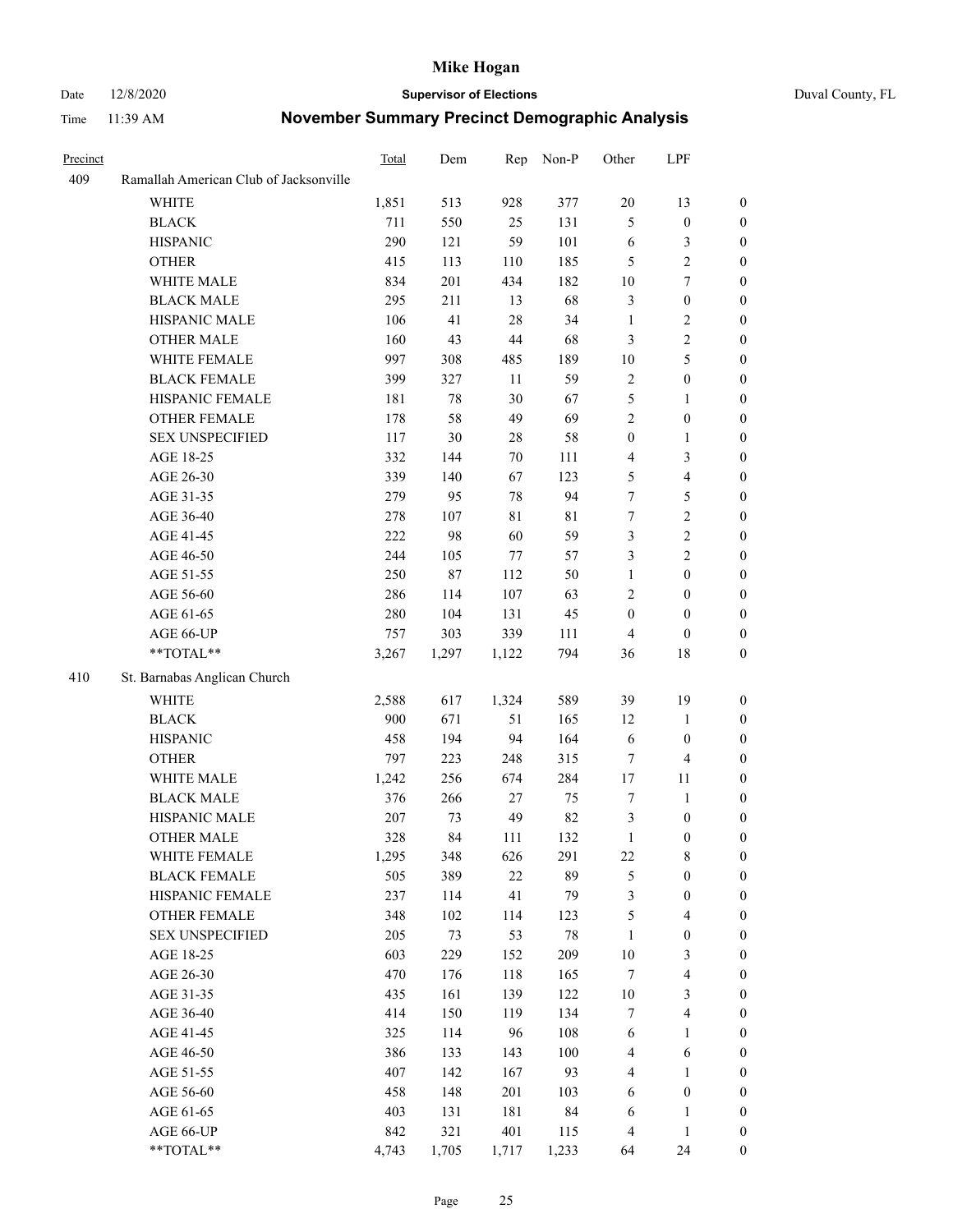Date 12/8/2020 **Supervisor of Elections** Duval County, FL

| Precinct |                             | <b>Total</b> | Dem   | Rep    | Non-P       | Other                   | LPF                     |                  |
|----------|-----------------------------|--------------|-------|--------|-------------|-------------------------|-------------------------|------------------|
| 411      | Windy Hill Community Center |              |       |        |             |                         |                         |                  |
|          | <b>WHITE</b>                | 3,209        | 795   | 1,499  | 836         | 60                      | 19                      | 0                |
|          | <b>BLACK</b>                | 783          | 569   | 34     | 169         | $11\,$                  | $\boldsymbol{0}$        | $\boldsymbol{0}$ |
|          | <b>HISPANIC</b>             | 732          | 299   | 150    | 272         | 8                       | 3                       | $\boldsymbol{0}$ |
|          | <b>OTHER</b>                | 680          | 226   | 166    | 277         | 8                       | $\mathfrak{Z}$          | $\boldsymbol{0}$ |
|          | WHITE MALE                  | 1,541        | 307   | 774    | 421         | 27                      | 12                      | $\boldsymbol{0}$ |
|          | <b>BLACK MALE</b>           | 311          | 197   | 23     | 86          | 5                       | $\boldsymbol{0}$        | $\boldsymbol{0}$ |
|          | HISPANIC MALE               | 329          | 126   | 75     | 124         | 3                       | $\mathbf{1}$            | $\boldsymbol{0}$ |
|          | <b>OTHER MALE</b>           | 268          | 83    | $80\,$ | 99          | 3                       | $\mathfrak{Z}$          | $\boldsymbol{0}$ |
|          | WHITE FEMALE                | 1,617        | 478   | 703    | 396         | 33                      | $\boldsymbol{7}$        | $\boldsymbol{0}$ |
|          | <b>BLACK FEMALE</b>         | 463          | 367   | 11     | $80\,$      | 5                       | $\boldsymbol{0}$        | $\boldsymbol{0}$ |
|          | HISPANIC FEMALE             | 386          | 167   | 72     | 141         | $\overline{\mathbf{4}}$ | $\sqrt{2}$              | $\boldsymbol{0}$ |
|          | <b>OTHER FEMALE</b>         | 310          | 117   | 62     | 126         | 5                       | $\boldsymbol{0}$        | $\boldsymbol{0}$ |
|          | <b>SEX UNSPECIFIED</b>      | 179          | 47    | 49     | $8\sqrt{1}$ | $\mathfrak{2}$          | $\boldsymbol{0}$        | $\boldsymbol{0}$ |
|          | AGE 18-25                   | 753          | 289   | 174    | 263         | $22\,$                  | $\mathfrak{S}$          | $\boldsymbol{0}$ |
|          | AGE 26-30                   | 696          | 235   | 192    | 252         | 14                      | $\mathfrak{Z}$          | $\boldsymbol{0}$ |
|          | AGE 31-35                   | 637          | 225   | 189    | 206         | 11                      | 6                       | $\boldsymbol{0}$ |
|          | AGE 36-40                   | 453          | 157   | 129    | 153         | $10\,$                  | $\overline{\mathbf{4}}$ | $\boldsymbol{0}$ |
|          | AGE 41-45                   | 406          | 148   | 112    | 134         | 8                       | $\overline{4}$          | $\boldsymbol{0}$ |
|          | AGE 46-50                   | 397          | 135   | 147    | 108         | $\sqrt{6}$              | $\mathbf{1}$            | $\boldsymbol{0}$ |
|          | AGE 51-55                   | 400          | 127   | 153    | 110         | $\mathbf{9}$            | $\mathbf{1}$            | $\boldsymbol{0}$ |
|          | AGE 56-60                   | 474          | 166   | 182    | 123         | 3                       | $\boldsymbol{0}$        | 0                |
|          | AGE 61-65                   | 402          | 129   | 184    | 85          | 3                       | $\mathbf{1}$            | $\boldsymbol{0}$ |
|          | AGE 66-UP                   | 786          | 278   | 387    | 120         | $\mathbf{1}$            | $\boldsymbol{0}$        | $\boldsymbol{0}$ |
|          | **TOTAL**                   | 5,404        | 1,889 | 1,849  | 1,554       | $87\,$                  | 25                      | $\boldsymbol{0}$ |
| 412      |                             |              |       |        |             |                         |                         |                  |
|          | CrossRoad Church, UMC       |              |       |        |             |                         |                         |                  |
|          | WHITE                       | 2,447        | 671   | 1,038  | 649         | 65                      | 24                      | $\boldsymbol{0}$ |
|          | <b>BLACK</b>                | 645          | 471   | 25     | 137         | $11\,$                  | $\mathbf{1}$            | $\boldsymbol{0}$ |
|          | <b>HISPANIC</b>             | 348          | 120   | 100    | 121         | 7                       | $\boldsymbol{0}$        | $\boldsymbol{0}$ |
|          | <b>OTHER</b>                | 477          | 178   | 94     | 191         | 13                      | $\mathbf{1}$            | $\boldsymbol{0}$ |
|          | WHITE MALE                  | 1,160        | 272   | 505    | 332         | 34                      | 17                      | $\boldsymbol{0}$ |
|          | <b>BLACK MALE</b>           | 270          | 173   | 15     | 74          | $\tau$                  | $\mathbf{1}$            | $\boldsymbol{0}$ |
|          | HISPANIC MALE               | 171          | 55    | 57     | 56          | 3                       | $\boldsymbol{0}$        | 0                |
|          | <b>OTHER MALE</b>           | 184          | 55    | 44     | 78          | $\boldsymbol{7}$        | $\boldsymbol{0}$        | $\boldsymbol{0}$ |
|          | WHITE FEMALE                | 1,258        | 386   | 528    | 308         | 29                      | 7                       | 0                |
|          | <b>BLACK FEMALE</b>         | 361          | 286   | $10\,$ | 61          | 4                       | $\boldsymbol{0}$        | $\boldsymbol{0}$ |
|          | HISPANIC FEMALE             | 168          | 62    | 42     | 60          | 4                       | $\boldsymbol{0}$        | $\overline{0}$   |
|          | <b>OTHER FEMALE</b>         | 227          | 99    | 42     | $8\sqrt{1}$ | 4                       | $\mathbf{1}$            | $\overline{0}$   |
|          | <b>SEX UNSPECIFIED</b>      | 118          | 52    | 14     | 48          | 4                       | $\boldsymbol{0}$        | 0                |
|          | AGE 18-25                   | 742          | 283   | 209    | 226         | 18                      | 6                       | 0                |
|          | AGE 26-30                   | 768          | 291   | 230    | 217         | 24                      | 6                       | 0                |
|          | AGE 31-35                   | 481          | 165   | 144    | 156         | 13                      | $\mathfrak{Z}$          | 0                |
|          | AGE 36-40                   | 345          | 118   | 98     | 113         | $\overline{9}$          | $\boldsymbol{7}$        | 0                |
|          | AGE 41-45                   | 279          | 112   | 83     | $8\sqrt{1}$ | 3                       | $\boldsymbol{0}$        | 0                |
|          | AGE 46-50                   | 277          | 118   | $71\,$ | 74          | 11                      | 3                       | 0                |
|          | AGE 51-55                   | 257          | 89    | 108    | 54          | 5                       | $\mathbf{1}$            | 0                |
|          | AGE 56-60                   | 228          | 76    | 89     | 56          | 7                       | $\boldsymbol{0}$        | $\overline{0}$   |
|          | AGE 61-65                   | 191          | 69    | 73     | 46          | 3                       | $\boldsymbol{0}$        | $\overline{0}$   |
|          | AGE 66-UP                   | 349          | 119   | 152    | 75          | 3                       | $\boldsymbol{0}$        | 0                |
|          | **TOTAL**                   | 3,917        | 1,440 | 1,257  | 1,098       | 96                      | 26                      | $\boldsymbol{0}$ |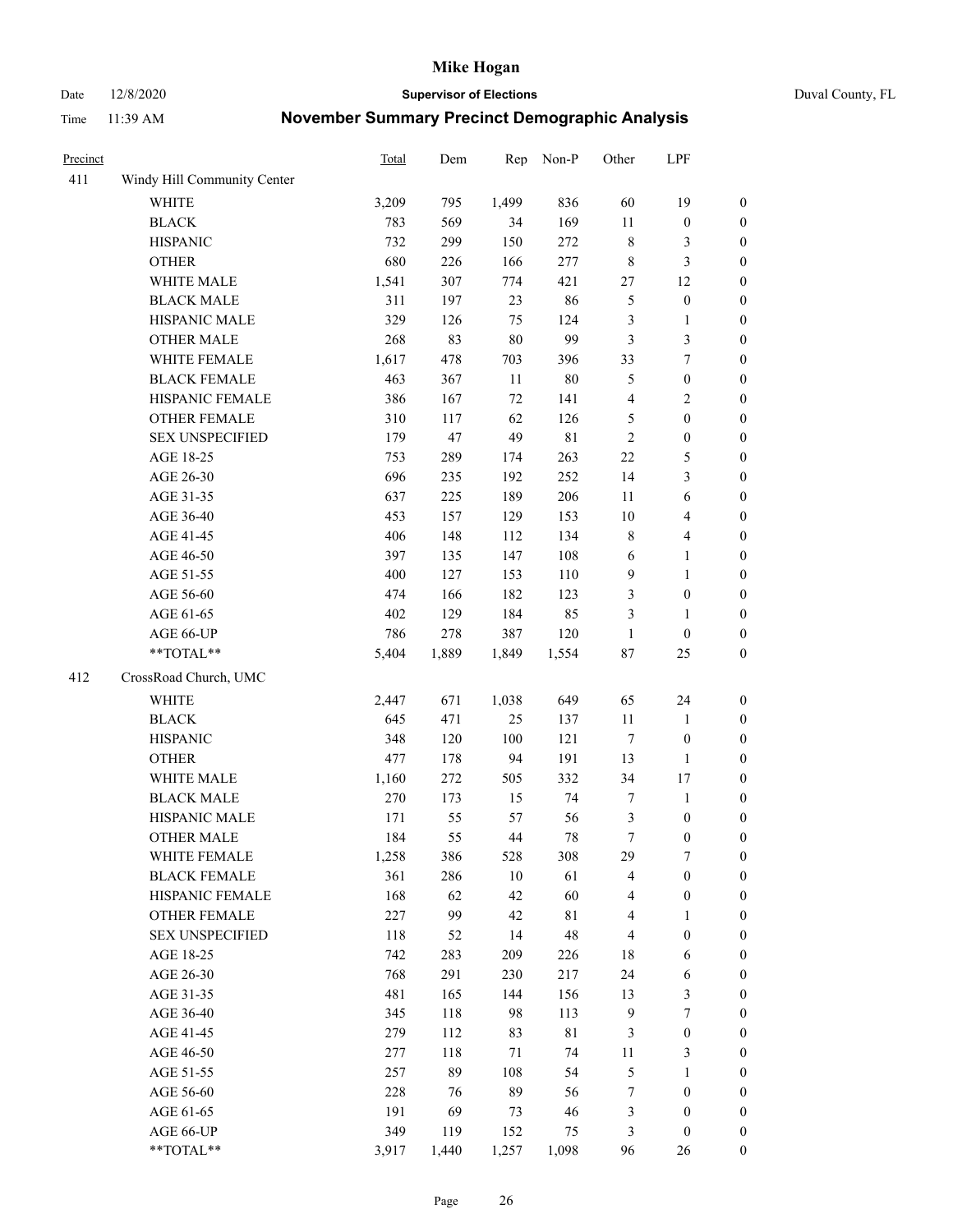Date 12/8/2020 **Supervisor of Elections** Duval County, FL

| Precinct |                                     | Total    | Dem              | Rep              | Non-P            | Other                            | LPF                                  |                                    |
|----------|-------------------------------------|----------|------------------|------------------|------------------|----------------------------------|--------------------------------------|------------------------------------|
| 501      | <b>Balis Community Center</b>       |          |                  |                  |                  |                                  |                                      |                                    |
|          | <b>WHITE</b>                        | 2,774    | 893              | 1,271            | 547              | $40\,$                           | 23                                   | 0                                  |
|          | <b>BLACK</b>                        | 235      | 158              | 16               | 54               | $\mathfrak{S}$                   | $\sqrt{2}$                           | 0                                  |
|          | <b>HISPANIC</b>                     | 140      | 49               | 45               | 43               | 3                                | $\boldsymbol{0}$                     | $\boldsymbol{0}$                   |
|          | <b>OTHER</b>                        | 304      | 100              | $78\,$           | 120              | 3                                | $\mathfrak{Z}$                       | $\boldsymbol{0}$                   |
|          | WHITE MALE                          | 1,323    | 381              | 623              | 287              | 15                               | 17                                   | $\boldsymbol{0}$                   |
|          | <b>BLACK MALE</b>                   | 109      | 71               | $\,8\,$          | 26               | 3                                | $\mathbf{1}$                         | $\boldsymbol{0}$                   |
|          | HISPANIC MALE                       | 65       | 22               | 19               | 24               | $\boldsymbol{0}$                 | $\boldsymbol{0}$                     | $\boldsymbol{0}$                   |
|          | OTHER MALE                          | 110      | 25               | 32               | 51               | $\mathbf{1}$                     | $\mathbf{1}$                         | $\boldsymbol{0}$                   |
|          | WHITE FEMALE                        | 1,411    | 501              | 633              | 246              | 25                               | 6                                    | $\boldsymbol{0}$                   |
|          | <b>BLACK FEMALE</b>                 | 123      | 85               | $\,$ 8 $\,$      | 27               | $\overline{c}$                   | $\mathbf{1}$                         | 0                                  |
|          | HISPANIC FEMALE                     | $72\,$   | 26               | 25               | 18               | 3                                | $\boldsymbol{0}$                     | 0                                  |
|          | <b>OTHER FEMALE</b>                 | 141      | 57               | 37               | 46               | $\boldsymbol{0}$                 | $\mathbf{1}$                         | 0                                  |
|          | <b>SEX UNSPECIFIED</b>              | 99       | 32               | 25               | 39               | $\mathbf{2}$                     | $\mathbf{1}$                         | $\boldsymbol{0}$                   |
|          | AGE 18-25                           | 309      | 122              | 96               | 81               | 8                                | $\sqrt{2}$                           | $\boldsymbol{0}$                   |
|          | AGE 26-30                           | 374      | 137              | 116              | 108              | 7                                | 6                                    | $\boldsymbol{0}$                   |
|          | AGE 31-35                           | 431      | 160              | 144              | 110              | 10                               | $\boldsymbol{7}$                     | $\boldsymbol{0}$                   |
|          | AGE 36-40                           | 281      | 96               | 83               | 95               | 3                                | $\overline{\mathbf{4}}$              | $\boldsymbol{0}$                   |
|          | AGE 41-45                           | 235      | 72               | $87\,$           | 69               | $\overline{4}$                   | $\mathfrak{Z}$                       | $\boldsymbol{0}$                   |
|          | AGE 46-50                           | 262      | $78\,$           | 109              | 67               | 5                                | $\mathfrak{Z}$                       | $\boldsymbol{0}$                   |
|          | AGE 51-55                           | 244      | 65               | 128              | 48               | 3                                | $\boldsymbol{0}$                     | $\boldsymbol{0}$                   |
|          | AGE 56-60                           | 291      | 98               | 141              | 48               | $\overline{c}$                   | $\overline{2}$                       | 0                                  |
|          | AGE 61-65                           | 294      | 105              | 137              | 46               | 6                                | $\boldsymbol{0}$                     | 0                                  |
|          | AGE 66-UP                           | 732      | 267              | 369              | 92               | 3                                | $\mathbf{1}$                         | $\boldsymbol{0}$                   |
|          | $**TOTAL**$                         | 3,453    | 1,200            | 1,410            | 764              | 51                               | $28\,$                               | $\boldsymbol{0}$                   |
| 502      | St. Nicholas Park Christian Church  |          |                  |                  |                  |                                  |                                      |                                    |
|          | <b>WHITE</b>                        |          | 297              |                  | 151              |                                  |                                      |                                    |
|          |                                     | 967      |                  | 503              |                  | 11                               | 5                                    | $\boldsymbol{0}$                   |
|          | <b>BLACK</b>                        | 54       | 36               | $\mathfrak{S}$   | 12               | $\mathbf{1}$                     | $\boldsymbol{0}$                     | $\boldsymbol{0}$                   |
|          | <b>HISPANIC</b>                     | 42       | 15               | 12               | 11               | 3                                | $\mathbf{1}$                         | $\boldsymbol{0}$                   |
|          | <b>OTHER</b>                        | 82       | 21               | $30\,$           | 30               | $\mathbf{1}$                     | $\boldsymbol{0}$                     | $\boldsymbol{0}$                   |
|          | WHITE MALE                          | 441      | 125              | 226              | $80\,$           | 5                                | $\mathfrak{S}$                       | $\boldsymbol{0}$                   |
|          | <b>BLACK MALE</b>                   | 19       | $10\,$           | $\sqrt{2}$       | 6                | $\mathbf{1}$                     | $\boldsymbol{0}$                     | $\boldsymbol{0}$                   |
|          | HISPANIC MALE                       | 20<br>33 | $\tau$<br>$10\,$ | $\tau$<br>$10\,$ | 5<br>12          | $\mathbf{1}$                     | $\boldsymbol{0}$<br>$\boldsymbol{0}$ | 0                                  |
|          | <b>OTHER MALE</b>                   |          |                  |                  |                  | $\mathbf{1}$                     |                                      | 0                                  |
|          | WHITE FEMALE<br><b>BLACK FEMALE</b> | 515      | 169<br>26        | 272              | 68               | 6                                | $\boldsymbol{0}$                     | 0                                  |
|          | HISPANIC FEMALE                     | 35<br>22 | $\,$ $\,$        | 3<br>5           | 6                | $\boldsymbol{0}$<br>$\mathbf{2}$ | $\boldsymbol{0}$<br>$\mathbf{1}$     | $\boldsymbol{0}$<br>$\overline{0}$ |
|          | <b>OTHER FEMALE</b>                 | 29       | 7                | 14               | 6<br>$\,$ 8 $\,$ | $\boldsymbol{0}$                 | $\boldsymbol{0}$                     | $\overline{0}$                     |
|          | <b>SEX UNSPECIFIED</b>              | 31       | $\tau$           | 11               | 13               | $\boldsymbol{0}$                 | $\boldsymbol{0}$                     | $\overline{0}$                     |
|          | AGE 18-25                           | 95       | 34               | 34               | 24               | 3                                | $\boldsymbol{0}$                     | $\theta$                           |
|          | AGE 26-30                           | 121      |                  | 62               | 19               | $\sqrt{2}$                       | $\mathbf{1}$                         | 0                                  |
|          | AGE 31-35                           | 129      | 37<br>44         | 56               | 26               | $\overline{c}$                   | $\mathbf{1}$                         | 0                                  |
|          | AGE 36-40                           | 132      | 42               | 49               | 38               | $\mathbf{1}$                     | $\sqrt{2}$                           | 0                                  |
|          | AGE 41-45                           | 49       | 13               | 21               | 13               | $\mathbf{2}$                     | $\boldsymbol{0}$                     | 0                                  |
|          | AGE 46-50                           | 84       | 22               | 44               | $18\,$           | $\boldsymbol{0}$                 | $\boldsymbol{0}$                     | 0                                  |
|          | AGE 51-55                           | 89       | 32               | 46               | 11               | $\boldsymbol{0}$                 | $\boldsymbol{0}$                     | $\overline{0}$                     |
|          | AGE 56-60                           | 95       | 26               | 53               | 11               | 4                                | $\mathbf{1}$                         | $\overline{0}$                     |
|          | AGE 61-65                           | 97       | 24               | 59               | 13               | $\mathbf{1}$                     | $\boldsymbol{0}$                     | $\overline{0}$                     |
|          | AGE 66-UP                           | 254      | 95               | 126              | 31               | $\mathbf{1}$                     | $\mathbf{1}$                         | $\boldsymbol{0}$                   |
|          | **TOTAL**                           | 1,145    | 369              | 550              | 204              | 16                               | 6                                    | $\boldsymbol{0}$                   |
|          |                                     |          |                  |                  |                  |                                  |                                      |                                    |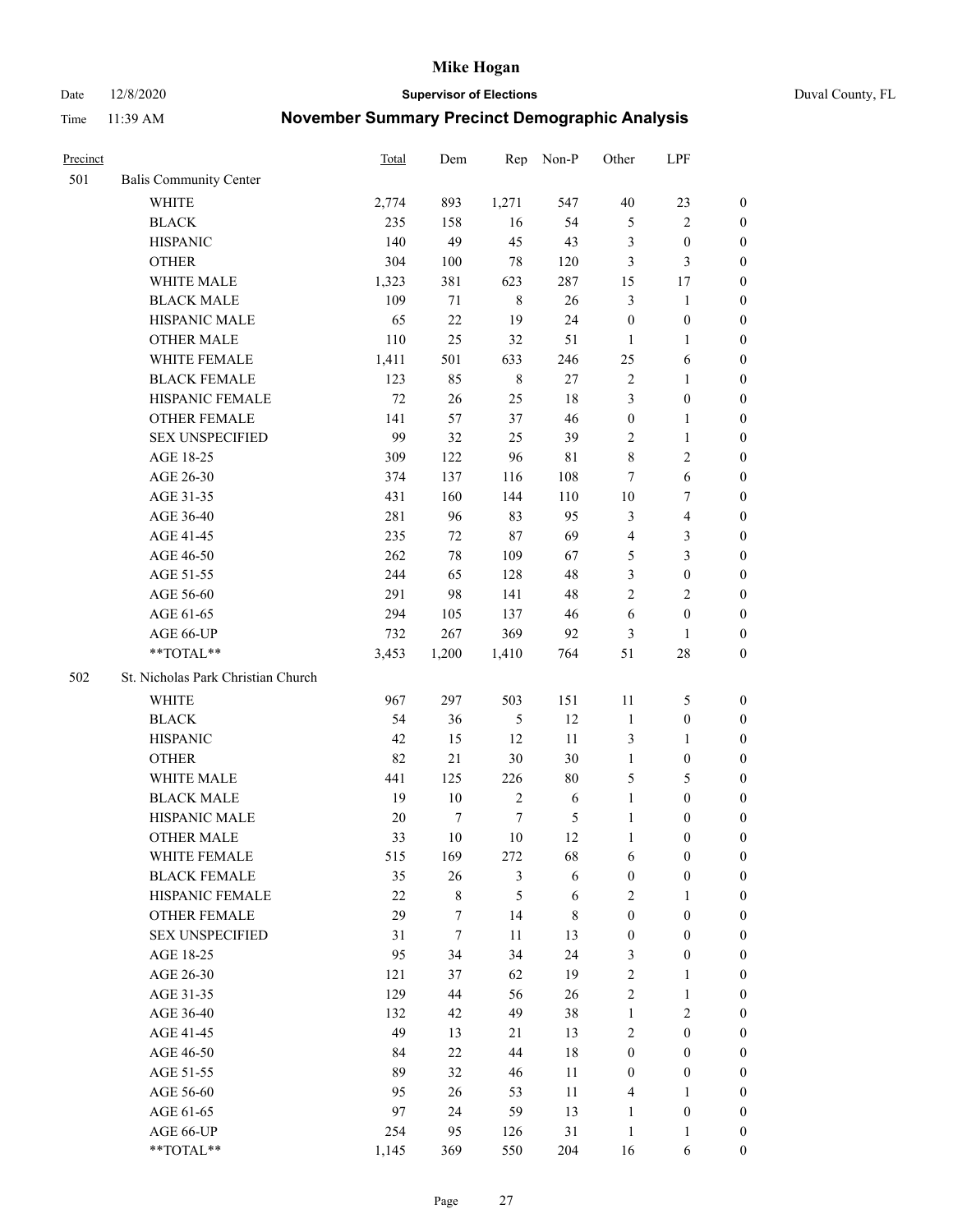Date 12/8/2020 **Supervisor of Elections** Duval County, FL

| Precinct |                                   | Total  | Dem    | Rep            | Non-P        | Other            | LPF                     |                  |
|----------|-----------------------------------|--------|--------|----------------|--------------|------------------|-------------------------|------------------|
| 503      | Jacksonville Community Church     |        |        |                |              |                  |                         |                  |
|          | <b>WHITE</b>                      | 1,297  | 379    | 554            | 333          | 23               | $8\,$                   | 0                |
|          | <b>BLACK</b>                      | 1,023  | 783    | 39             | 191          | 9                | $\mathbf{1}$            | 0                |
|          | <b>HISPANIC</b>                   | 351    | 150    | 65             | 130          | 6                | $\boldsymbol{0}$        | $\boldsymbol{0}$ |
|          | <b>OTHER</b>                      | 310    | 122    | 59             | 122          | 5                | $\sqrt{2}$              | $\boldsymbol{0}$ |
|          | WHITE MALE                        | 548    | 137    | 230            | 164          | 10               | $\tau$                  | $\boldsymbol{0}$ |
|          | <b>BLACK MALE</b>                 | 421    | 293    | 24             | 99           | 5                | $\boldsymbol{0}$        | $\boldsymbol{0}$ |
|          | HISPANIC MALE                     | 146    | 61     | 31             | 51           | 3                | $\boldsymbol{0}$        | $\boldsymbol{0}$ |
|          | <b>OTHER MALE</b>                 | 126    | 45     | 38             | 41           | $\boldsymbol{0}$ | $\overline{2}$          | $\boldsymbol{0}$ |
|          | WHITE FEMALE                      | 718    | 228    | 316            | 160          | 13               | $\mathbf{1}$            | $\boldsymbol{0}$ |
|          | <b>BLACK FEMALE</b>               | 579    | 472    | 14             | $88\,$       | $\overline{4}$   | $\mathbf{1}$            | 0                |
|          | HISPANIC FEMALE                   | 198    | 88     | 33             | 74           | 3                | $\boldsymbol{0}$        | 0                |
|          | <b>OTHER FEMALE</b>               | 118    | 58     | 16             | 39           | 5                | $\boldsymbol{0}$        | 0                |
|          | <b>SEX UNSPECIFIED</b>            | 127    | 52     | 15             | 60           | $\boldsymbol{0}$ | $\boldsymbol{0}$        | $\boldsymbol{0}$ |
|          | AGE 18-25                         | 367    | 201    | 47             | 108          | $10\,$           | $\mathbf{1}$            | $\boldsymbol{0}$ |
|          | AGE 26-30                         | 344    | 158    | 51             | 126          | 5                | $\overline{\mathbf{4}}$ | $\boldsymbol{0}$ |
|          | AGE 31-35                         | 323    | 157    | 48             | 110          | 6                | $\sqrt{2}$              | $\boldsymbol{0}$ |
|          | AGE 36-40                         | 269    | 124    | 46             | 91           | 8                | $\boldsymbol{0}$        | $\boldsymbol{0}$ |
|          | AGE 41-45                         | 206    | 96     | 51             | 56           | $\sqrt{2}$       | $\mathbf{1}$            | $\boldsymbol{0}$ |
|          | AGE 46-50                         | 203    | 100    | 42             | 57           | 3                | $\mathbf{1}$            | $\boldsymbol{0}$ |
|          | AGE 51-55                         | 210    | 106    | 47             | 55           | $\sqrt{2}$       | $\boldsymbol{0}$        | 0                |
|          | AGE 56-60                         | 219    | 116    | 52             | 48           | 3                | $\boldsymbol{0}$        | 0                |
|          | AGE 61-65                         | 219    | 118    | 69             | 30           | $\mathbf{1}$     | $\mathbf{1}$            | 0                |
|          | AGE 66-UP                         | 621    | 258    | 264            | 95           | 3                | $\mathbf{1}$            | $\boldsymbol{0}$ |
|          | **TOTAL**                         | 2,981  | 1,434  | 717            | 776          | 43               | $11\,$                  | $\boldsymbol{0}$ |
| 504      | Southside United Methodist Church |        |        |                |              |                  |                         |                  |
|          | <b>WHITE</b>                      | 1,634  | 478    | 879            | 255          | 14               | $\,$ 8 $\,$             | $\boldsymbol{0}$ |
|          | <b>BLACK</b>                      | 66     | 48     | 6              | 11           | $\mathbf{1}$     | $\boldsymbol{0}$        | $\boldsymbol{0}$ |
|          | <b>HISPANIC</b>                   | 59     | 17     | 23             | 19           | $\boldsymbol{0}$ | $\boldsymbol{0}$        | $\boldsymbol{0}$ |
|          | <b>OTHER</b>                      | 106    | 38     | 36             | 30           | $\mathbf{1}$     | $\mathbf{1}$            | $\boldsymbol{0}$ |
|          | WHITE MALE                        | 778    | 201    | 427            | 141          | 3                | 6                       | $\boldsymbol{0}$ |
|          | <b>BLACK MALE</b>                 | $27\,$ | 16     | $\overline{4}$ | 7            | $\boldsymbol{0}$ | $\boldsymbol{0}$        | 0                |
|          | HISPANIC MALE                     | 28     | $11\,$ | $\,$ 8 $\,$    | $\mathbf{9}$ | $\boldsymbol{0}$ | $\boldsymbol{0}$        | 0                |
|          | <b>OTHER MALE</b>                 | 46     | 13     | 18             | 14           | $\boldsymbol{0}$ | $\mathbf{1}$            | 0                |
|          | WHITE FEMALE                      | 839    | 273    | 442            | 111          | 11               | 2                       | 0                |
|          | <b>BLACK FEMALE</b>               | 35     | 29     | $\overline{2}$ | 3            | $\mathbf{1}$     | $\boldsymbol{0}$        | $\overline{0}$   |
|          | HISPANIC FEMALE                   | 28     | 5      | 14             | 9            | $\boldsymbol{0}$ | $\boldsymbol{0}$        | $\overline{0}$   |
|          | OTHER FEMALE                      | 38     | 18     | 12             | 7            | 1                | $\boldsymbol{0}$        | $\overline{0}$   |
|          | <b>SEX UNSPECIFIED</b>            | 46     | 15     | 17             | 14           | $\boldsymbol{0}$ | $\boldsymbol{0}$        | 0                |
|          | AGE 18-25                         | 178    | 57     | 77             | 38           | 6                | $\boldsymbol{0}$        | 0                |
|          | AGE 26-30                         | 151    | 52     | 64             | 30           | $\mathbf{2}$     | $\mathfrak{Z}$          | 0                |
|          | AGE 31-35                         | 185    | 51     | 76             | 53           | $\overline{c}$   | $\mathfrak{Z}$          | 0                |
|          | AGE 36-40                         | 179    | 62     | 86             | 29           | $\mathbf{1}$     | $\mathbf{1}$            | 0                |
|          | AGE 41-45                         | 160    | 50     | 72             | 36           | $\mathfrak{2}$   | $\boldsymbol{0}$        | 0                |
|          | AGE 46-50                         | 158    | 36     | 90             | 32           | $\boldsymbol{0}$ | $\boldsymbol{0}$        | 0                |
|          | AGE 51-55                         | 158    | 51     | 87             | 17           | $\mathbf{1}$     | $\overline{2}$          | 0                |
|          | AGE 56-60                         | 155    | 50     | 86             | 18           | $\mathbf{1}$     | $\boldsymbol{0}$        | $\overline{0}$   |
|          | AGE 61-65                         | 161    | 45     | 93             | 23           | $\boldsymbol{0}$ | $\boldsymbol{0}$        | $\overline{0}$   |
|          | AGE 66-UP                         | 380    | 127    | 213            | 39           | $\mathbf{1}$     | $\boldsymbol{0}$        | $\boldsymbol{0}$ |
|          | **TOTAL**                         | 1,865  | 581    | 944            | 315          | 16               | 9                       | $\boldsymbol{0}$ |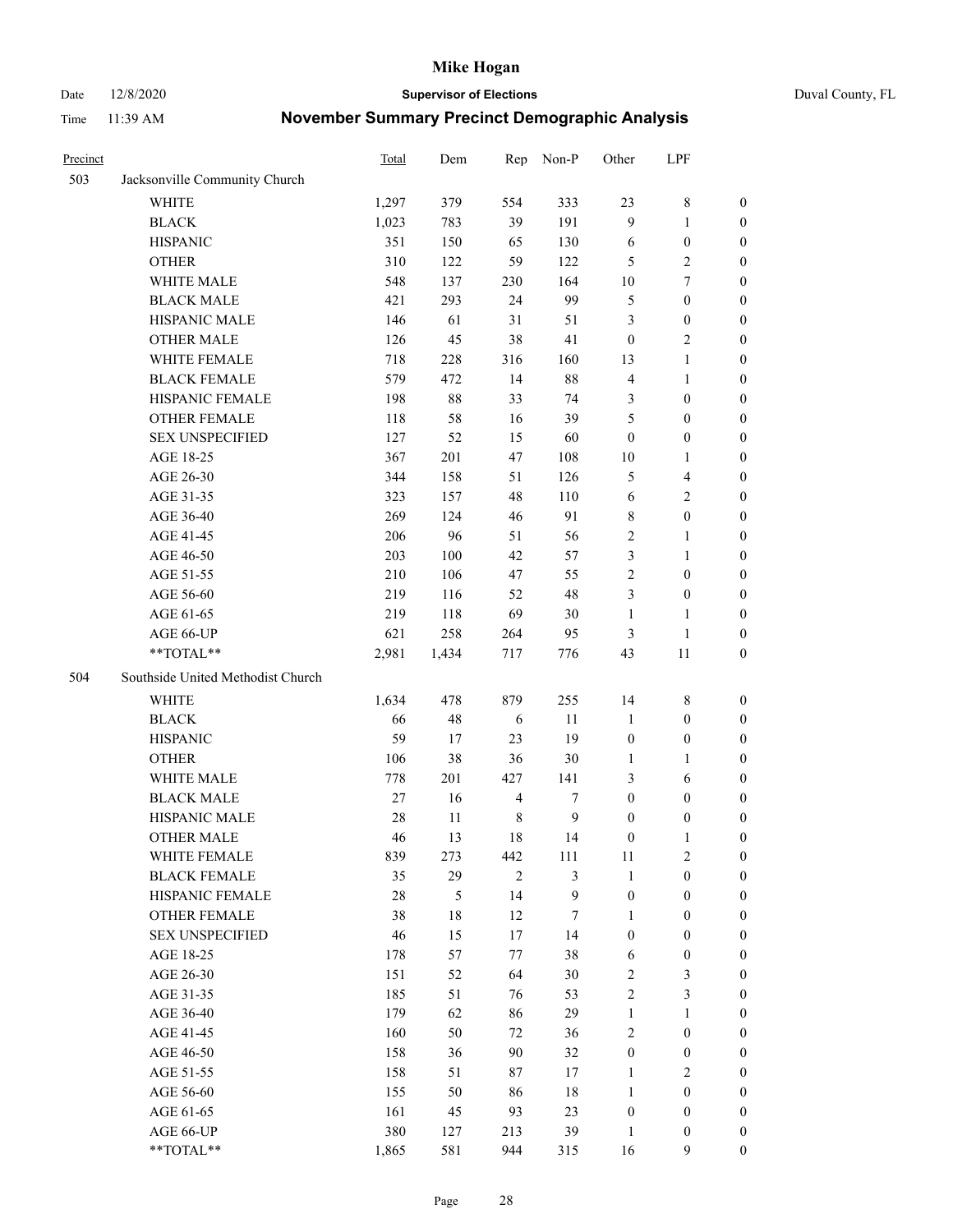Date 12/8/2020 **Supervisor of Elections** Duval County, FL

| <b>Precinct</b> |                                           | <b>Total</b> | Dem          | Rep              | Non-P        | Other            | LPF                     |                  |
|-----------------|-------------------------------------------|--------------|--------------|------------------|--------------|------------------|-------------------------|------------------|
| 505             | Saint Mark's Lutheran Church - ELCA       |              |              |                  |              |                  |                         |                  |
|                 | <b>WHITE</b>                              | 2,252        | 581          | 1,336            | 300          | 25               | 10                      | 0                |
|                 | <b>BLACK</b>                              | 19           | $\,$ 8 $\,$  | 1                | 10           | $\boldsymbol{0}$ | $\boldsymbol{0}$        | 0                |
|                 | <b>HISPANIC</b>                           | 74           | 22           | 30               | 22           | $\boldsymbol{0}$ | $\boldsymbol{0}$        | 0                |
|                 | <b>OTHER</b>                              | 145          | 54           | 45               | 43           | 2                | $\mathbf{1}$            | 0                |
|                 | WHITE MALE                                | 1,043        | 219          | 647              | 161          | 9                | $\tau$                  | $\boldsymbol{0}$ |
|                 | <b>BLACK MALE</b>                         | 11           | 5            | $\mathbf{1}$     | 5            | $\boldsymbol{0}$ | $\boldsymbol{0}$        | 0                |
|                 | HISPANIC MALE                             | 38           | 13           | 16               | $\mathbf{9}$ | $\boldsymbol{0}$ | $\boldsymbol{0}$        | 0                |
|                 | <b>OTHER MALE</b>                         | 63           | 21           | 21               | 20           | $\boldsymbol{0}$ | $\mathbf{1}$            | 0                |
|                 | WHITE FEMALE                              | 1,184        | 356          | 675              | 134          | 16               | $\mathfrak{Z}$          | 0                |
|                 | <b>BLACK FEMALE</b>                       | $\,$ 8 $\,$  | 3            | $\boldsymbol{0}$ | 5            | $\boldsymbol{0}$ | $\boldsymbol{0}$        | 0                |
|                 | HISPANIC FEMALE                           | 34           | $\mathbf{9}$ | 13               | 12           | $\boldsymbol{0}$ | $\boldsymbol{0}$        | 0                |
|                 | OTHER FEMALE                              | 63           | 26           | 19               | 17           | 1                | $\boldsymbol{0}$        | 0                |
|                 | <b>SEX UNSPECIFIED</b>                    | 46           | 13           | $20\,$           | 12           | $\mathbf{1}$     | $\boldsymbol{0}$        | 0                |
|                 | AGE 18-25                                 | 253          | 63           | 140              | 39           | 9                | $\sqrt{2}$              | 0                |
|                 | AGE 26-30                                 | 159          | 29           | $87\,$           | 39           | 3                | $\mathbf{1}$            | $\boldsymbol{0}$ |
|                 | AGE 31-35                                 | 234          | 78           | 112              | 40           | $\sqrt{2}$       | $\sqrt{2}$              | 0                |
|                 | AGE 36-40                                 | 249          | 77           | 120              | 49           | $\mathbf{1}$     | $\sqrt{2}$              | $\boldsymbol{0}$ |
|                 | AGE 41-45                                 | 203          | 36           | 98               | 62           | 4                | $\mathfrak{Z}$          | $\boldsymbol{0}$ |
|                 | AGE 46-50                                 | 213          | 64           | 114              | 33           | 1                | $\mathbf{1}$            | $\boldsymbol{0}$ |
|                 | AGE 51-55                                 | 213          | 51           | 131              | 29           | 2                | $\boldsymbol{0}$        | 0                |
|                 | AGE 56-60                                 | 214          | 37           | 145              | 30           | $\mathbf{2}$     | $\boldsymbol{0}$        | 0                |
|                 | AGE 61-65                                 | 185          | 45           | 124              | 15           | $\mathbf{1}$     | $\boldsymbol{0}$        | 0                |
|                 | AGE 66-UP                                 | 567          | 185          | 341              | 39           | $\overline{c}$   | $\boldsymbol{0}$        | 0                |
|                 | **TOTAL**                                 | 2,490        | 665          | 1,412            | 375          | 27               | 11                      | $\boldsymbol{0}$ |
| 506             | St. John the Divine Greek Orthodox Church |              |              |                  |              |                  |                         |                  |
|                 | <b>WHITE</b>                              | 2,233        | 696          | 995              | 504          | 32               | 6                       | $\boldsymbol{0}$ |
|                 | <b>BLACK</b>                              | 1,390        | 1,123        | 50               | 205          | $11\,$           | $\mathbf{1}$            | $\boldsymbol{0}$ |
|                 | <b>HISPANIC</b>                           | 320          | 142          | 65               | 107          | 5                | $\mathbf{1}$            | $\boldsymbol{0}$ |
|                 | <b>OTHER</b>                              | 433          | 143          | 114              | 168          | 6                | $\mathbf{2}$            | $\boldsymbol{0}$ |
|                 | WHITE MALE                                | 1,023        | 272          | 492              | 241          | 12               | $\sqrt{6}$              | 0                |
|                 | <b>BLACK MALE</b>                         | 548          | 414          | 21               | 108          | $\overline{4}$   | $\mathbf{1}$            | 0                |
|                 | HISPANIC MALE                             | 151          | 65           | 41               | 43           | 2                | $\boldsymbol{0}$        | 0                |
|                 | <b>OTHER MALE</b>                         | 149          | 44           | $40\,$           | 60           | 4                | 1                       | 0                |
|                 | WHITE FEMALE                              | 1,178        | 413          | 491              | 255          | 19               | $\boldsymbol{0}$        | 0                |
|                 | <b>BLACK FEMALE</b>                       | 812          | 687          | 27               | 91           | 7                | $\boldsymbol{0}$        | $\boldsymbol{0}$ |
|                 | HISPANIC FEMALE                           | 160          | $72\,$       | 23               | 61           | $\mathfrak{Z}$   | $\mathbf{1}$            | $\boldsymbol{0}$ |
|                 | OTHER FEMALE                              | 188          | 67           | 55               | 63           | 2                | $\mathbf{1}$            | $\overline{0}$   |
|                 | <b>SEX UNSPECIFIED</b>                    | 167          | $70\,$       | 34               | 62           | $\mathbf{1}$     | $\boldsymbol{0}$        | 0                |
|                 | AGE 18-25                                 | 479          | 219          | 90               | 152          | 15               | $\mathfrak{Z}$          | 0                |
|                 | AGE 26-30                                 | 533          | 234          | 97               | 190          | $\,$ 8 $\,$      | $\overline{\mathbf{4}}$ | 0                |
|                 | AGE 31-35                                 | 448          | 223          | 89               | 122          | $11\,$           | $\mathfrak{Z}$          | 0                |
|                 | AGE 36-40                                 | 399          | 198          | 98               | 102          | $\mathbf{1}$     | $\boldsymbol{0}$        | 0                |
|                 | AGE 41-45                                 | 331          | 164          | 93               | $72\,$       | $\sqrt{2}$       | $\boldsymbol{0}$        | 0                |
|                 | AGE 46-50                                 | 365          | 156          | 119              | $87\,$       | 3                | $\boldsymbol{0}$        | 0                |
|                 | AGE 51-55                                 | 376          | 162          | 132              | $80\,$       | $\sqrt{2}$       | $\boldsymbol{0}$        | $\boldsymbol{0}$ |
|                 | AGE 56-60                                 | 402          | 193          | 143              | 61           | 5                | $\boldsymbol{0}$        | $\boldsymbol{0}$ |
|                 | AGE 61-65                                 | 364          | 208          | 117              | 36           | 3                | $\boldsymbol{0}$        | $\boldsymbol{0}$ |
|                 | AGE 66-UP                                 | 679          | 347          | 246              | 82           | $\overline{4}$   | $\boldsymbol{0}$        | 0                |
|                 | **TOTAL**                                 | 4,376        | 2,104        | 1,224            | 984          | 54               | 10                      | $\boldsymbol{0}$ |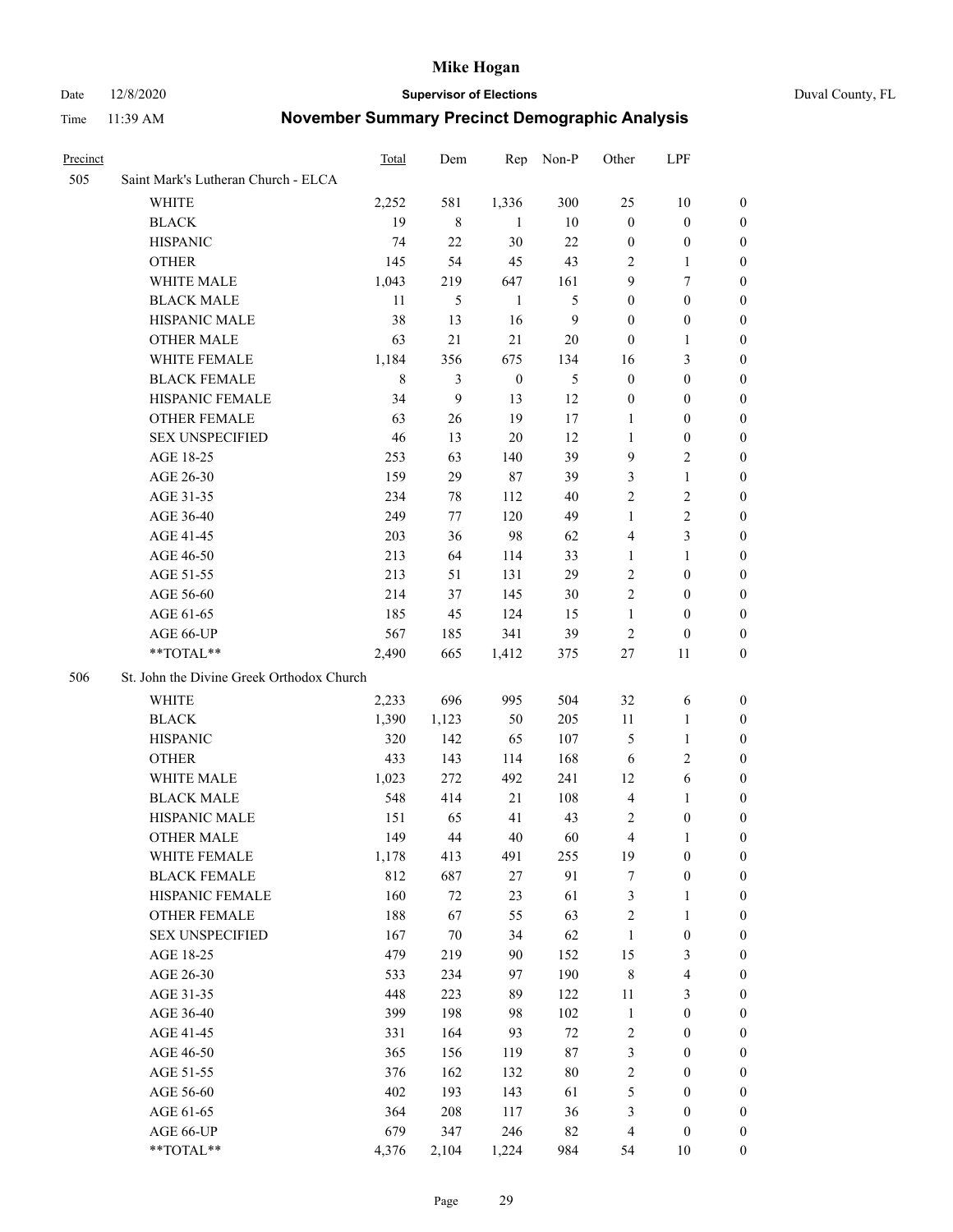Date 12/8/2020 **Supervisor of Elections** Duval County, FL

| Precinct |                                 | Total | Dem    | Rep             | Non-P     | Other            | LPF                          |                                      |
|----------|---------------------------------|-------|--------|-----------------|-----------|------------------|------------------------------|--------------------------------------|
| 507      | Hendricks Avenue Baptist Church |       |        |                 |           |                  |                              |                                      |
|          | <b>WHITE</b>                    | 982   | 283    | 486             | 189       | 10               | 14                           | 0                                    |
|          | <b>BLACK</b>                    | 754   | 632    | 25              | 92        | $\overline{4}$   | $\mathbf{1}$                 | 0                                    |
|          | <b>HISPANIC</b>                 | 72    | 35     | $7\phantom{.0}$ | 29        | $\mathbf{1}$     | $\boldsymbol{0}$             | $\boldsymbol{0}$                     |
|          | <b>OTHER</b>                    | 165   | 49     | 43              | 67        | 3                | 3                            | $\boldsymbol{0}$                     |
|          | WHITE MALE                      | 440   | 96     | 244             | $88\,$    | 6                | 6                            | $\boldsymbol{0}$                     |
|          | <b>BLACK MALE</b>               | 326   | 257    | 16              | 50        | $\overline{c}$   | $\mathbf{1}$                 | $\boldsymbol{0}$                     |
|          | HISPANIC MALE                   | 34    | 12     | $\sqrt{5}$      | 17        | $\boldsymbol{0}$ | $\boldsymbol{0}$             | $\boldsymbol{0}$                     |
|          | <b>OTHER MALE</b>               | 62    | 17     | 21              | 22        | $\mathbf{1}$     | $\mathbf{1}$                 | $\boldsymbol{0}$                     |
|          | WHITE FEMALE                    | 532   | 182    | 240             | 98        | 4                | $\,$ 8 $\,$                  | $\boldsymbol{0}$                     |
|          | <b>BLACK FEMALE</b>             | 410   | 361    | $\overline{9}$  | 39        | $\mathbf{1}$     | $\boldsymbol{0}$             | $\boldsymbol{0}$                     |
|          | HISPANIC FEMALE                 | 31    | 18     | $\overline{2}$  | 10        | $\mathbf{1}$     | $\boldsymbol{0}$             | 0                                    |
|          | <b>OTHER FEMALE</b>             | 73    | 26     | 13              | 30        | $\mathbf{2}$     | $\sqrt{2}$                   | $\boldsymbol{0}$                     |
|          | <b>SEX UNSPECIFIED</b>          | 65    | 30     | 11              | 23        | $\mathbf{1}$     | $\boldsymbol{0}$             | $\boldsymbol{0}$                     |
|          | AGE 18-25                       | 192   | 93     | 41              | 51        | 3                | $\overline{\mathbf{4}}$      | $\boldsymbol{0}$                     |
|          | AGE 26-30                       | 203   | 106    | 43              | 50        | 3                | $\mathbf{1}$                 | $\boldsymbol{0}$                     |
|          | AGE 31-35                       | 208   | 93     | 54              | 57        | 3                | $\mathbf{1}$                 | $\boldsymbol{0}$                     |
|          | AGE 36-40                       | 175   | 84     | 42              | 39        | $\mathbf{1}$     | $\mathbf{9}$                 | $\boldsymbol{0}$                     |
|          | AGE 41-45                       | 133   | 61     | 27              | $44\,$    | $\boldsymbol{0}$ | $\mathbf{1}$                 | $\boldsymbol{0}$                     |
|          | AGE 46-50                       | 141   | 61     | 58              | 21        | $\mathbf{1}$     | $\boldsymbol{0}$             | $\boldsymbol{0}$                     |
|          | AGE 51-55                       | 143   | 68     | 44              | 29        | 2                | $\boldsymbol{0}$             | 0                                    |
|          | AGE 56-60                       | 213   | 107    | 71              | 33        | $\mathbf{1}$     |                              |                                      |
|          | AGE 61-65                       | 181   | 95     | 55              | $28\,$    | $\overline{c}$   | $\mathbf{1}$<br>$\mathbf{1}$ | 0<br>0                               |
|          | AGE 66-UP                       | 384   | 231    |                 |           | $\mathfrak{2}$   | $\boldsymbol{0}$             |                                      |
|          | $**TOTAL**$                     | 1,973 | 999    | 126<br>561      | 25<br>377 | 18               | $18\,$                       | $\boldsymbol{0}$<br>$\boldsymbol{0}$ |
|          |                                 |       |        |                 |           |                  |                              |                                      |
| 508      | San Jose Church of Christ       |       |        |                 |           |                  |                              |                                      |
|          | <b>WHITE</b>                    | 4,212 | 1,285  | 2,126           | 730       | 42               | 29                           | $\boldsymbol{0}$                     |
|          | <b>BLACK</b>                    | 265   | 178    | 11              | $72\,$    | 4                | $\boldsymbol{0}$             | $\boldsymbol{0}$                     |
|          | <b>HISPANIC</b>                 | 281   | 102    | $80\,$          | 94        | $\overline{4}$   | $\mathbf{1}$                 | $\boldsymbol{0}$                     |
|          | <b>OTHER</b>                    | 351   | 97     | 116             | 130       | $\,$ 8 $\,$      | $\boldsymbol{0}$             | $\boldsymbol{0}$                     |
|          | WHITE MALE                      | 1,961 | 531    | 1,034           | 354       | 23               | 19                           | $\boldsymbol{0}$                     |
|          | <b>BLACK MALE</b>               | 118   | 73     | 6               | 38        | $\mathbf{1}$     | $\boldsymbol{0}$             | $\boldsymbol{0}$                     |
|          | HISPANIC MALE                   | 128   | 43     | 41              | 43        | $\boldsymbol{0}$ | 1                            | 0                                    |
|          | <b>OTHER MALE</b>               | 136   | 33     | 52              | 50        | $\mathbf{1}$     | $\boldsymbol{0}$             | $\boldsymbol{0}$                     |
|          | WHITE FEMALE                    | 2,215 | 745    | 1,076           | 366       | 19               | 9                            | 0                                    |
|          | <b>BLACK FEMALE</b>             | 145   | 104    | 5               | 33        | 3                | $\boldsymbol{0}$             | $\boldsymbol{0}$                     |
|          | HISPANIC FEMALE                 | 147   | 59     | 36              | 48        | 4                | $\boldsymbol{0}$             | $\overline{0}$                       |
|          | OTHER FEMALE                    | 159   | 52     | 48              | 52        | 7                | $\boldsymbol{0}$             | $\overline{0}$                       |
|          | <b>SEX UNSPECIFIED</b>          | 100   | $22\,$ | 35              | 42        | $\boldsymbol{0}$ | $\mathbf{1}$                 | 0                                    |
|          | AGE 18-25                       | 465   | 137    | 170             | 144       | 10               | $\overline{\mathbf{4}}$      | 0                                    |
|          | AGE 26-30                       | 409   | 125    | 156             | 111       | $10\,$           | $\boldsymbol{7}$             | 0                                    |
|          | AGE 31-35                       | 508   | 172    | 182             | 139       | $\overline{9}$   | 6                            | 0                                    |
|          | AGE 36-40                       | 359   | 127    | 133             | 96        | $\mathbf{1}$     | $\sqrt{2}$                   | 0                                    |
|          | AGE 41-45                       | 346   | 113    | 147             | 75        | $\overline{9}$   | $\sqrt{2}$                   | 0                                    |
|          | AGE 46-50                       | 389   | 124    | 159             | 99        | 3                | $\overline{\mathbf{4}}$      | 0                                    |
|          | AGE 51-55                       | 393   | 85     | 222             | 84        | $\mathbf{1}$     | $\mathbf{1}$                 | 0                                    |
|          | AGE 56-60                       | 458   | 143    | 231             | $77\,$    | 5                | $\sqrt{2}$                   | $\boldsymbol{0}$                     |
|          | AGE 61-65                       | 481   | 157    | 252             | 66        | 5                | $\mathbf{1}$                 | $\boldsymbol{0}$                     |
|          | AGE 66-UP                       | 1,301 | 479    | 681             | 135       | 5                | $\mathbf{1}$                 | $\boldsymbol{0}$                     |
|          | **TOTAL**                       | 5,109 | 1,662  | 2,333           | 1,026     | 58               | $30\,$                       | $\boldsymbol{0}$                     |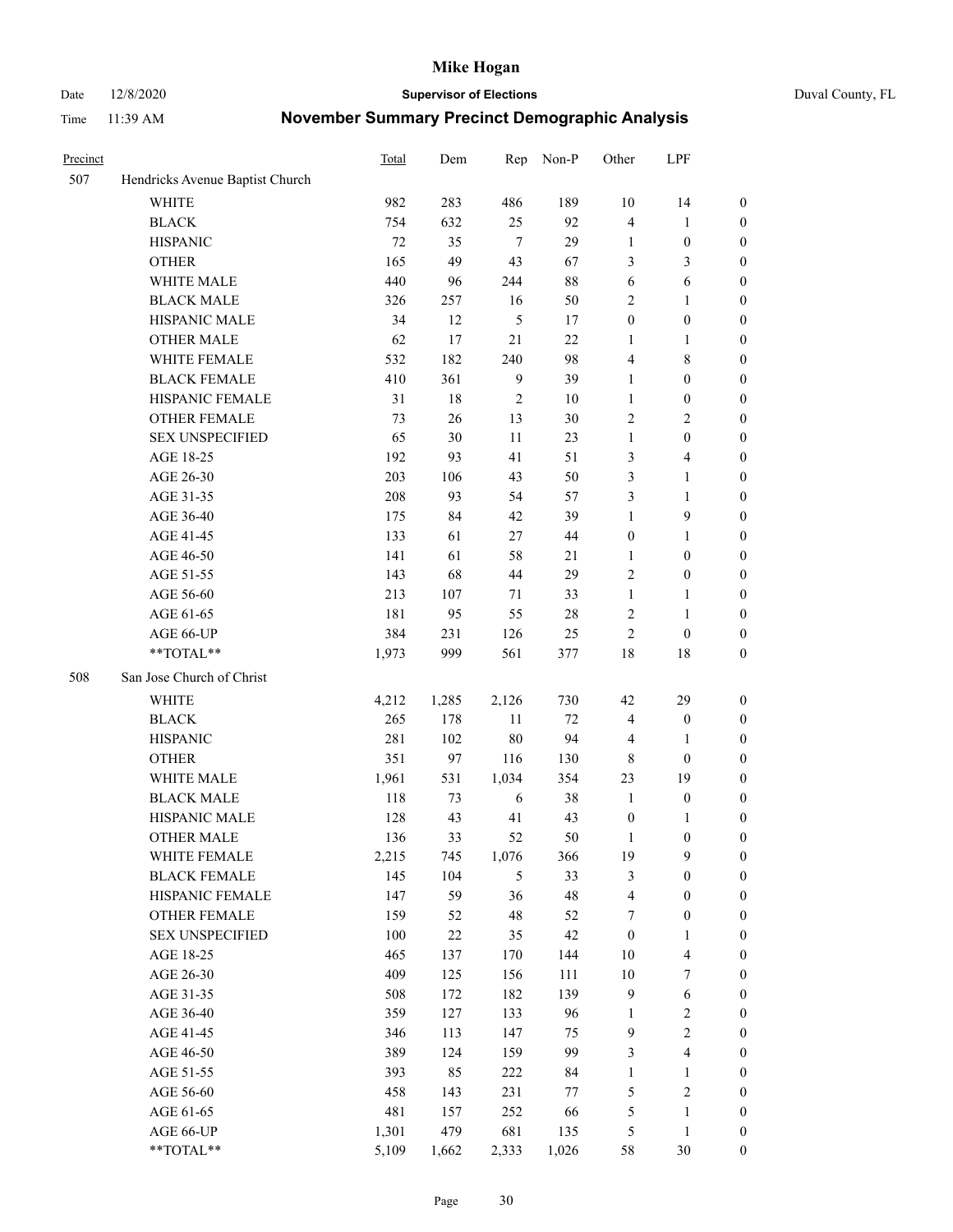Date 12/8/2020 **Supervisor of Elections** Duval County, FL

| Precinct |                           | Total | Dem    | Rep    | Non-P  | Other                   | LPF                     |                  |
|----------|---------------------------|-------|--------|--------|--------|-------------------------|-------------------------|------------------|
| 509      | Christ the Messiah Church |       |        |        |        |                         |                         |                  |
|          | WHITE                     | 3,500 | 971    | 1,950  | 536    | 28                      | 15                      | 0                |
|          | <b>BLACK</b>              | 382   | 272    | $20\,$ | $87\,$ | 3                       | $\boldsymbol{0}$        | 0                |
|          | <b>HISPANIC</b>           | 221   | 78     | 73     | 66     | 3                       | $\mathbf{1}$            | $\boldsymbol{0}$ |
|          | <b>OTHER</b>              | 322   | 96     | 119    | 103    | 3                       | 1                       | $\boldsymbol{0}$ |
|          | WHITE MALE                | 1,607 | 379    | 928    | 283    | 9                       | $8\,$                   | $\boldsymbol{0}$ |
|          | <b>BLACK MALE</b>         | 153   | 98     | 10     | $44\,$ | $\mathbf{1}$            | $\boldsymbol{0}$        | $\boldsymbol{0}$ |
|          | HISPANIC MALE             | 104   | 38     | 37     | $28\,$ | $\mathbf{1}$            | $\boldsymbol{0}$        | $\boldsymbol{0}$ |
|          | <b>OTHER MALE</b>         | 128   | 30     | 60     | 38     | $\boldsymbol{0}$        | $\boldsymbol{0}$        | $\boldsymbol{0}$ |
|          | WHITE FEMALE              | 1,858 | 584    | 1,005  | 245    | 19                      | 5                       | $\boldsymbol{0}$ |
|          | <b>BLACK FEMALE</b>       | 223   | 171    | $10\,$ | 40     | $\sqrt{2}$              | $\boldsymbol{0}$        | 0                |
|          | HISPANIC FEMALE           | 115   | 40     | 35     | 37     | $\sqrt{2}$              | $\mathbf{1}$            | 0                |
|          | OTHER FEMALE              | 143   | 58     | 46     | 38     | $\mathbf{1}$            | $\boldsymbol{0}$        | 0                |
|          | <b>SEX UNSPECIFIED</b>    | 94    | 19     | 31     | 39     | $\sqrt{2}$              | 3                       | $\boldsymbol{0}$ |
|          | AGE 18-25                 | 423   | 135    | 159    | 115    | 12                      | $\sqrt{2}$              | $\boldsymbol{0}$ |
|          | AGE 26-30                 | 358   | 101    | 142    | 106    | 6                       | $\mathfrak{Z}$          | $\boldsymbol{0}$ |
|          | AGE 31-35                 | 346   | 121    | 131    | 91     | $\mathbf{1}$            | $\sqrt{2}$              | $\boldsymbol{0}$ |
|          | AGE 36-40                 | 335   | 111    | 122    | 94     | 4                       | $\overline{\mathbf{4}}$ | $\boldsymbol{0}$ |
|          | AGE 41-45                 | 285   | 98     | 116    | 68     | $\overline{c}$          | $\mathbf{1}$            | $\boldsymbol{0}$ |
|          | AGE 46-50                 | 325   | 120    | 140    | 62     | 3                       | $\boldsymbol{0}$        | $\boldsymbol{0}$ |
|          | AGE 51-55                 | 337   | 96     | 180    | 58     | $\boldsymbol{0}$        | $\mathfrak{Z}$          | 0                |
|          | AGE 56-60                 | 357   | 100    | 206    | 49     | $\mathbf{1}$            | $\mathbf{1}$            | 0                |
|          | AGE 61-65                 | 388   | 130    | 214    | 42     | $\mathfrak{2}$          | $\boldsymbol{0}$        | 0                |
|          | AGE 66-UP                 | 1,271 | 405    | 752    | 107    | 6                       | $\mathbf{1}$            | $\boldsymbol{0}$ |
|          | **TOTAL**                 | 4,425 | 1,417  | 2,162  | 792    | 37                      | $17\,$                  | $\boldsymbol{0}$ |
| 510      | Wayman Chapel AME Church  |       |        |        |        |                         |                         |                  |
|          | <b>WHITE</b>              | 2,741 | 728    | 1,470  | 503    | 25                      | 15                      | $\boldsymbol{0}$ |
|          | <b>BLACK</b>              | 412   | 309    | 20     | 79     | 3                       | $\mathbf{1}$            | $\boldsymbol{0}$ |
|          | <b>HISPANIC</b>           | 226   | 85     | 59     | $80\,$ | $\mathbf{1}$            | $\mathbf{1}$            | $\boldsymbol{0}$ |
|          | <b>OTHER</b>              | 265   | 62     | 92     | 106    | 4                       | $\mathbf{1}$            | $\boldsymbol{0}$ |
|          | WHITE MALE                | 1,278 | 285    | 715    | 257    | 14                      | $\tau$                  | $\boldsymbol{0}$ |
|          | <b>BLACK MALE</b>         | 166   | 116    | $11\,$ | 36     | 3                       | $\boldsymbol{0}$        | $\boldsymbol{0}$ |
|          | HISPANIC MALE             | 115   | 41     | 32     | 40     | $\mathbf{1}$            | $\mathbf{1}$            | 0                |
|          | <b>OTHER MALE</b>         | 98    | $20\,$ | 40     | 36     | 2                       | $\boldsymbol{0}$        | 0                |
|          | WHITE FEMALE              | 1,441 | 438    | 746    | 238    | 11                      | 8                       | 0                |
|          | <b>BLACK FEMALE</b>       | 242   | 190    | 9      | 42     | $\boldsymbol{0}$        | $\mathbf{1}$            | $\boldsymbol{0}$ |
|          | HISPANIC FEMALE           | 108   | 42     | 27     | 39     | $\boldsymbol{0}$        | $\boldsymbol{0}$        | $\overline{0}$   |
|          | OTHER FEMALE              | 114   | 25     | 41     | 45     | $\sqrt{2}$              | $\mathbf{1}$            | $\overline{0}$   |
|          | <b>SEX UNSPECIFIED</b>    | 82    | 27     | 20     | 35     | $\boldsymbol{0}$        | $\boldsymbol{0}$        | 0                |
|          | AGE 18-25                 | 370   | 118    | 134    | 110    | 7                       | $\mathbf{1}$            | 0                |
|          | AGE 26-30                 | 332   | 121    | 110    | 96     | $\overline{c}$          | $\mathfrak{Z}$          | 0                |
|          | AGE 31-35                 | 316   | 119    | 98     | 91     | 6                       | $\sqrt{2}$              | 0                |
|          | AGE 36-40                 | 256   | 72     | 92     | 87     | 3                       | $\sqrt{2}$              | 0                |
|          | AGE 41-45                 | 226   | 65     | 79     | 76     | $\overline{\mathbf{4}}$ | $\sqrt{2}$              | 0                |
|          | AGE 46-50                 | 253   | 77     | 98     | 73     | 2                       | $\mathfrak{Z}$          | 0                |
|          | AGE 51-55                 | 252   | 86     | 111    | 51     | $\mathbf{1}$            | $\mathfrak{Z}$          | $\boldsymbol{0}$ |
|          | AGE 56-60                 | 325   | 103    | 171    | 46     | 4                       | 1                       | $\boldsymbol{0}$ |
|          | AGE 61-65                 | 374   | 117    | 211    | 44     | 2                       | $\boldsymbol{0}$        | $\boldsymbol{0}$ |
|          | AGE 66-UP                 | 940   | 306    | 537    | 94     | 2                       | $\mathbf{1}$            | 0                |
|          | **TOTAL**                 | 3,644 | 1,184  | 1,641  | 768    | 33                      | 18                      | $\boldsymbol{0}$ |
|          |                           |       |        |        |        |                         |                         |                  |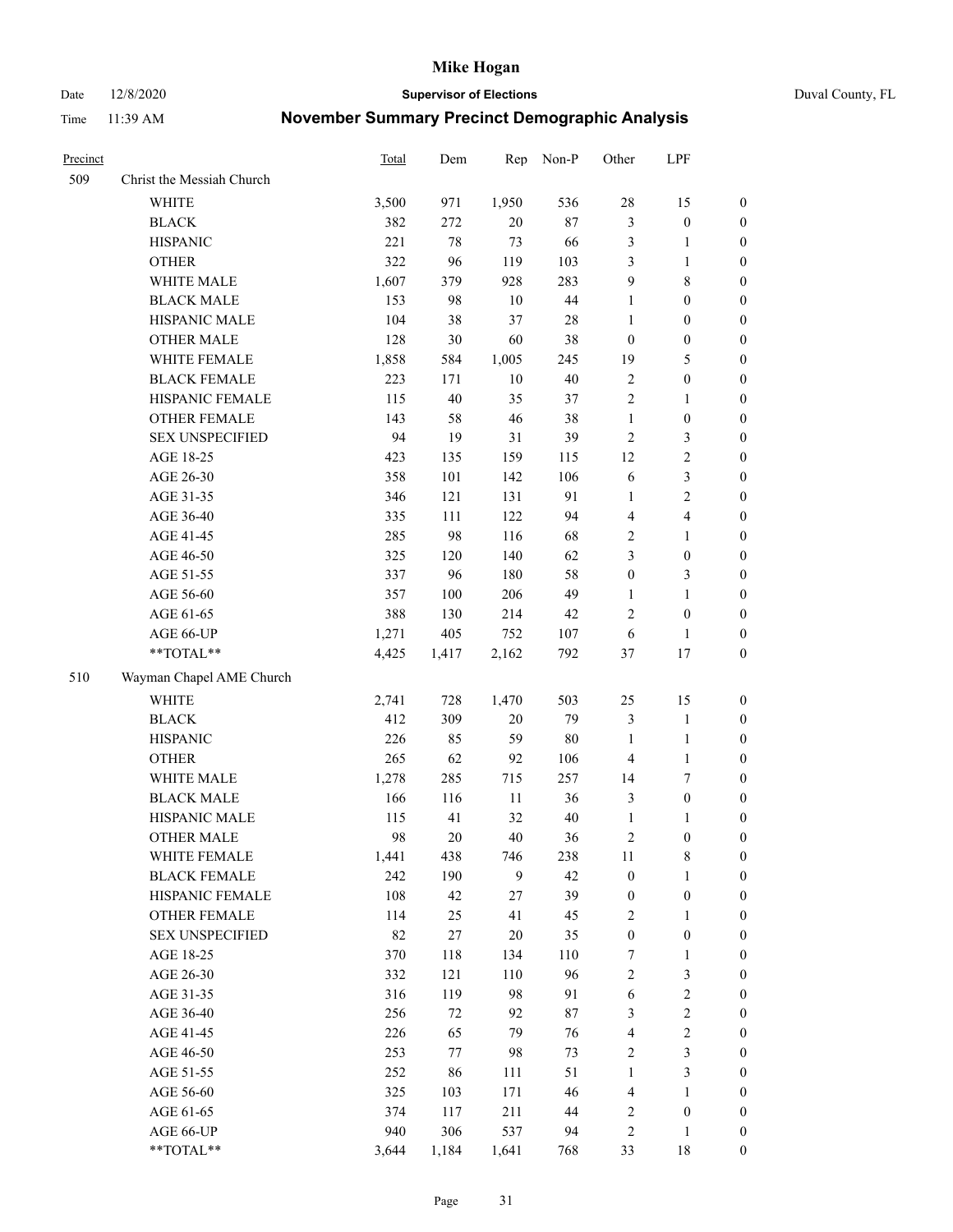Date 12/8/2020 **Supervisor of Elections** Duval County, FL

| Precinct |                              | Total | Dem   | Rep         | Non-P | Other                   | LPF                     |                  |
|----------|------------------------------|-------|-------|-------------|-------|-------------------------|-------------------------|------------------|
| 511      | Cuba Hunter Community Center |       |       |             |       |                         |                         |                  |
|          | <b>WHITE</b>                 | 1,901 | 579   | 892         | 402   | 22                      | 6                       | 0                |
|          | <b>BLACK</b>                 | 815   | 652   | 37          | 122   | $\overline{4}$          | $\boldsymbol{0}$        | 0                |
|          | <b>HISPANIC</b>              | 288   | 118   | 62          | 104   | $\mathbf{1}$            | 3                       | $\boldsymbol{0}$ |
|          | <b>OTHER</b>                 | 371   | 108   | 113         | 144   | 5                       | $\mathbf{1}$            | $\boldsymbol{0}$ |
|          | WHITE MALE                   | 867   | 224   | 434         | 196   | 10                      | $\mathfrak{Z}$          | $\boldsymbol{0}$ |
|          | <b>BLACK MALE</b>            | 357   | 272   | 19          | 64    | $\sqrt{2}$              | $\boldsymbol{0}$        | $\boldsymbol{0}$ |
|          | HISPANIC MALE                | 121   | 44    | 30          | 43    | $\mathbf{1}$            | $\mathfrak{Z}$          | $\boldsymbol{0}$ |
|          | <b>OTHER MALE</b>            | 146   | 43    | 49          | 53    | $\mathbf{1}$            | $\boldsymbol{0}$        | $\boldsymbol{0}$ |
|          | WHITE FEMALE                 | 1,006 | 345   | 448         | 198   | 12                      | $\mathfrak{Z}$          | $\boldsymbol{0}$ |
|          | <b>BLACK FEMALE</b>          | 449   | 374   | 17          | 56    | $\sqrt{2}$              | $\boldsymbol{0}$        | $\boldsymbol{0}$ |
|          | HISPANIC FEMALE              | 155   | 71    | 29          | 55    | $\boldsymbol{0}$        | $\boldsymbol{0}$        | 0                |
|          | OTHER FEMALE                 | 155   | 46    | 49          | 58    | $\overline{c}$          | $\boldsymbol{0}$        | $\boldsymbol{0}$ |
|          | <b>SEX UNSPECIFIED</b>       | 118   | 38    | 29          | 48    | $\overline{2}$          | $\mathbf{1}$            | $\boldsymbol{0}$ |
|          | AGE 18-25                    | 309   | 136   | 62          | 101   | 8                       | $\sqrt{2}$              | $\boldsymbol{0}$ |
|          | AGE 26-30                    | 310   | 120   | 72          | 109   | 8                       | $\mathbf{1}$            | $\boldsymbol{0}$ |
|          | AGE 31-35                    | 305   | 122   | 87          | 94    | $\mathbf{1}$            | $\mathbf{1}$            | $\boldsymbol{0}$ |
|          | AGE 36-40                    | 248   | 96    | 76          | 73    | $\boldsymbol{0}$        | $\mathfrak{Z}$          | $\boldsymbol{0}$ |
|          | AGE 41-45                    | 229   | 85    | 66          | 75    | 3                       | $\boldsymbol{0}$        | $\boldsymbol{0}$ |
|          | AGE 46-50                    | 258   | 106   | $8\sqrt{1}$ | 67    | $\sqrt{2}$              | $\overline{2}$          | $\boldsymbol{0}$ |
|          | AGE 51-55                    | 272   | 120   | 92          | 57    | $\sqrt{2}$              | $\mathbf{1}$            | $\boldsymbol{0}$ |
|          | AGE 56-60                    | 367   | 151   | 147         | 65    | $\overline{\mathbf{4}}$ | $\boldsymbol{0}$        | 0                |
|          | AGE 61-65                    | 318   | 142   | 122         | 52    | 2                       | $\boldsymbol{0}$        | 0                |
|          | AGE 66-UP                    | 759   | 379   | 299         | 79    | $\sqrt{2}$              | $\boldsymbol{0}$        | $\boldsymbol{0}$ |
|          | **TOTAL**                    | 3,375 | 1,457 | 1,104       | 772   | 32                      | $10\,$                  | $\boldsymbol{0}$ |
| 512      | Community Hospice of NE FL   |       |       |             |       |                         |                         |                  |
|          | <b>WHITE</b>                 | 3,031 | 823   | 1,455       | 695   | $44\,$                  | 14                      | $\boldsymbol{0}$ |
|          | <b>BLACK</b>                 | 1,188 | 902   | 31          | 241   | 13                      | $\mathbf{1}$            | $\boldsymbol{0}$ |
|          | <b>HISPANIC</b>              | 494   | 209   | 107         | 173   | 5                       | $\boldsymbol{0}$        | $\boldsymbol{0}$ |
|          | <b>OTHER</b>                 | 623   | 201   | 166         | 246   | $\overline{9}$          | $\mathbf{1}$            | $\boldsymbol{0}$ |
|          | WHITE MALE                   | 1,351 | 305   | 674         | 337   | 23                      | 12                      | $\boldsymbol{0}$ |
|          | <b>BLACK MALE</b>            | 446   | 310   | 13          | 115   | 7                       | $\mathbf{1}$            | $\boldsymbol{0}$ |
|          | HISPANIC MALE                | 205   | 78    | 48          | 78    | $\mathbf{1}$            | $\boldsymbol{0}$        | 0                |
|          | <b>OTHER MALE</b>            | 231   | 74    | 64          | 89    | 4                       | $\boldsymbol{0}$        | $\boldsymbol{0}$ |
|          | WHITE FEMALE                 | 1,645 | 506   | 769         | 347   | 21                      | 2                       | 0                |
|          | <b>BLACK FEMALE</b>          | 725   | 581   | 18          | 120   | 6                       | $\boldsymbol{0}$        | $\boldsymbol{0}$ |
|          | HISPANIC FEMALE              | 275   | 125   | 54          | 92    | 4                       | $\boldsymbol{0}$        | $\overline{0}$   |
|          | OTHER FEMALE                 | 282   | 101   | 80          | 96    | 4                       | $\mathbf{1}$            | $\overline{0}$   |
|          | <b>SEX UNSPECIFIED</b>       | 176   | 55    | 39          | 81    | $\mathbf{1}$            | $\boldsymbol{0}$        | 0                |
|          | AGE 18-25                    | 606   | 247   | 138         | 204   | 13                      | $\overline{\mathbf{4}}$ | 0                |
|          | AGE 26-30                    | 610   | 249   | 131         | 215   | $11\,$                  | $\overline{\mathbf{4}}$ | 0                |
|          | AGE 31-35                    | 549   | 260   | 124         | 156   | 7                       | $\sqrt{2}$              | 0                |
|          | AGE 36-40                    | 510   | 213   | 123         | 168   | 5                       | $\mathbf{1}$            | 0                |
|          | AGE 41-45                    | 382   | 157   | 100         | 120   | $\overline{\mathbf{4}}$ | $\mathbf{1}$            | 0                |
|          | AGE 46-50                    | 383   | 148   | 134         | 97    | 4                       | $\boldsymbol{0}$        | 0                |
|          | AGE 51-55                    | 378   | 154   | 145         | 74    | 4                       | $\mathbf{1}$            | 0                |
|          | AGE 56-60                    | 463   | 162   | 201         | 89    | 10                      | $\mathbf{1}$            | 0                |
|          | AGE 61-65                    | 435   | 183   | 168         | 78    | 6                       | $\boldsymbol{0}$        | 0                |
|          | AGE 66-UP                    | 1,020 | 362   | 495         | 154   | 7                       | $\mathbf{2}$            | 0                |
|          | **TOTAL**                    | 5,336 | 2,135 | 1,759       | 1,355 | 71                      | 16                      | $\boldsymbol{0}$ |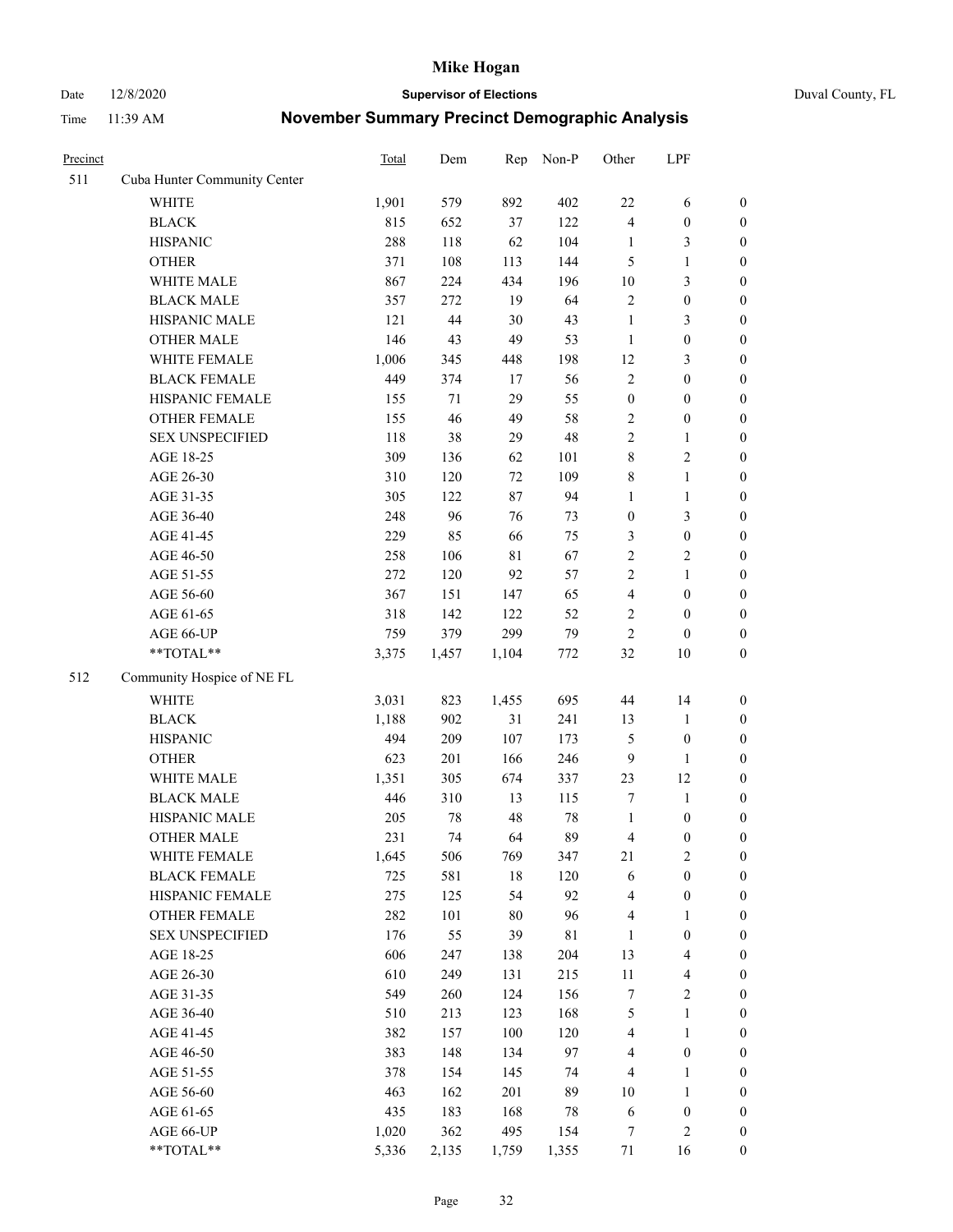Date 12/8/2020 **Supervisor of Elections** Duval County, FL

| Precinct |                          | <b>Total</b> | Dem   | Rep            | Non-P       | Other            | LPF              |                  |
|----------|--------------------------|--------------|-------|----------------|-------------|------------------|------------------|------------------|
| 513      | Englewood Baptist Church |              |       |                |             |                  |                  |                  |
|          | <b>WHITE</b>             | 1,505        | 404   | 775            | 311         | 10               | $\mathfrak{S}$   | 0                |
|          | <b>BLACK</b>             | 559          | 426   | 25             | 103         | 4                | $\mathbf{1}$     | 0                |
|          | <b>HISPANIC</b>          | 244          | 101   | 61             | 79          | 3                | $\boldsymbol{0}$ | $\boldsymbol{0}$ |
|          | <b>OTHER</b>             | 379          | 93    | 119            | 164         | 2                | 1                | $\boldsymbol{0}$ |
|          | WHITE MALE               | 697          | 163   | 372            | 154         | 5                | $\mathfrak{Z}$   | $\boldsymbol{0}$ |
|          | <b>BLACK MALE</b>        | 270          | 194   | 17             | 55          | 3                | $\mathbf{1}$     | $\boldsymbol{0}$ |
|          | HISPANIC MALE            | 116          | 42    | 33             | 39          | 2                | $\boldsymbol{0}$ | $\boldsymbol{0}$ |
|          | <b>OTHER MALE</b>        | 161          | 32    | 61             | 68          | $\boldsymbol{0}$ | $\boldsymbol{0}$ | $\boldsymbol{0}$ |
|          | WHITE FEMALE             | 778          | 233   | 390            | 148         | 5                | $\overline{2}$   | $\boldsymbol{0}$ |
|          | <b>BLACK FEMALE</b>      | 282          | 225   | $\,$ 8 $\,$    | 48          | $\mathbf{1}$     | $\boldsymbol{0}$ | $\boldsymbol{0}$ |
|          | HISPANIC FEMALE          | 116          | 52    | 26             | 38          | $\boldsymbol{0}$ | $\boldsymbol{0}$ | 0                |
|          | <b>OTHER FEMALE</b>      | 145          | 46    | 41             | 56          | $\mathbf{1}$     | $\mathbf{1}$     | $\boldsymbol{0}$ |
|          | <b>SEX UNSPECIFIED</b>   | 122          | 37    | 32             | 51          | 2                | $\boldsymbol{0}$ | $\boldsymbol{0}$ |
|          | AGE 18-25                | 259          | 118   | 56             | $8\sqrt{1}$ | 4                | $\boldsymbol{0}$ | $\boldsymbol{0}$ |
|          | AGE 26-30                | 233          | 75    | 61             | 91          | 3                | $\mathfrak{Z}$   | $\boldsymbol{0}$ |
|          | AGE 31-35                | 228          | 86    | 75             | 62          | $\overline{c}$   | $\mathfrak{Z}$   | $\boldsymbol{0}$ |
|          | AGE 36-40                | 199          | 67    | 63             | 63          | 6                | $\boldsymbol{0}$ | $\boldsymbol{0}$ |
|          | AGE 41-45                | 208          | 68    | 72             | 68          | $\boldsymbol{0}$ | $\boldsymbol{0}$ | $\boldsymbol{0}$ |
|          | AGE 46-50                | 222          | 84    | $70\,$         | 65          | 2                | 1                | $\boldsymbol{0}$ |
|          | AGE 51-55                | 214          | 83    | 82             | 49          | $\boldsymbol{0}$ | $\boldsymbol{0}$ | $\boldsymbol{0}$ |
|          | AGE 56-60                | 264          | 100   | 106            | 57          | 1                | $\boldsymbol{0}$ | 0                |
|          | AGE 61-65                | 253          | 100   | 109            | 44          | $\boldsymbol{0}$ | $\boldsymbol{0}$ | $\boldsymbol{0}$ |
|          | AGE 66-UP                | 607          | 243   | 286            | 77          | 1                | $\boldsymbol{0}$ | $\boldsymbol{0}$ |
|          | **TOTAL**                | 2,687        | 1,024 | 980            | 657         | 19               | $\tau$           | $\boldsymbol{0}$ |
| 601      | Italian American Club    |              |       |                |             |                  |                  |                  |
|          | <b>WHITE</b>             | 3,119        | 568   | 2,031          | 479         | 25               | 16               | $\boldsymbol{0}$ |
|          | <b>BLACK</b>             | 144          | 97    | 15             | 31          | $\mathbf{1}$     | $\boldsymbol{0}$ | $\boldsymbol{0}$ |
|          | <b>HISPANIC</b>          | 119          | 31    | 55             | 30          | 3                | $\boldsymbol{0}$ | $\boldsymbol{0}$ |
|          | <b>OTHER</b>             | 233          | 51    | 112            | 64          | 4                | $\mathfrak{2}$   | $\boldsymbol{0}$ |
|          | WHITE MALE               | 1,516        | 227   | 1,002          | 261         | 15               | 11               | $\boldsymbol{0}$ |
|          | <b>BLACK MALE</b>        | 66           | 38    | $10\,$         | 17          | $\mathbf{1}$     | $\boldsymbol{0}$ | $\boldsymbol{0}$ |
|          | HISPANIC MALE            | 56           | 14    | 26             | 14          | $\sqrt{2}$       | $\boldsymbol{0}$ | 0                |
|          | <b>OTHER MALE</b>        | 88           | 20    | 45             | 21          | $\boldsymbol{0}$ | $\mathfrak{2}$   | $\boldsymbol{0}$ |
|          | WHITE FEMALE             | 1,570        | 337   | 1,008          | 211         | 10               | 4                | 0                |
|          | <b>BLACK FEMALE</b>      | 77           | 59    | $\overline{4}$ | 14          | $\boldsymbol{0}$ | $\boldsymbol{0}$ | $\boldsymbol{0}$ |
|          | HISPANIC FEMALE          | 59           | 14    | 29             | 15          | 1                | $\boldsymbol{0}$ | $\overline{0}$   |
|          | OTHER FEMALE             | 114          | 27    | 56             | $27\,$      | 4                | $\boldsymbol{0}$ | $\overline{0}$   |
|          | <b>SEX UNSPECIFIED</b>   | 69           | 11    | 33             | 24          | $\boldsymbol{0}$ | $\mathbf{1}$     | 0                |
|          | AGE 18-25                | 367          | 73    | 200            | $8\sqrt{1}$ | 10               | $\mathfrak{Z}$   | 0                |
|          | AGE 26-30                | 208          | 35    | 113            | 58          | $\boldsymbol{0}$ | $\sqrt{2}$       | 0                |
|          | AGE 31-35                | 227          | 55    | 113            | 56          | 1                | $\boldsymbol{2}$ | 0                |
|          | AGE 36-40                | 271          | 58    | 137            | 71          | 3                | $\boldsymbol{2}$ | 0                |
|          | AGE 41-45                | 201          | 39    | 116            | 42          | $\overline{c}$   | $\sqrt{2}$       | 0                |
|          | AGE 46-50                | 250          | 45    | 145            | 55          | 3                | $\sqrt{2}$       | 0                |
|          | AGE 51-55                | 315          | 51    | 203            | 54          | 4                | $\mathfrak{Z}$   | $\overline{0}$   |
|          | AGE 56-60                | 383          | 67    | 265            | 48          | 3                | $\boldsymbol{0}$ | $\boldsymbol{0}$ |
|          | AGE 61-65                | 350          | 62    | 248            | 39          | $\boldsymbol{0}$ | 1                | $\boldsymbol{0}$ |
|          | AGE 66-UP                | 1,043        | 262   | 673            | 100         | 7                | $\mathbf{1}$     | 0                |
|          | **TOTAL**                | 3,615        | 747   | 2,213          | 604         | 33               | 18               | $\boldsymbol{0}$ |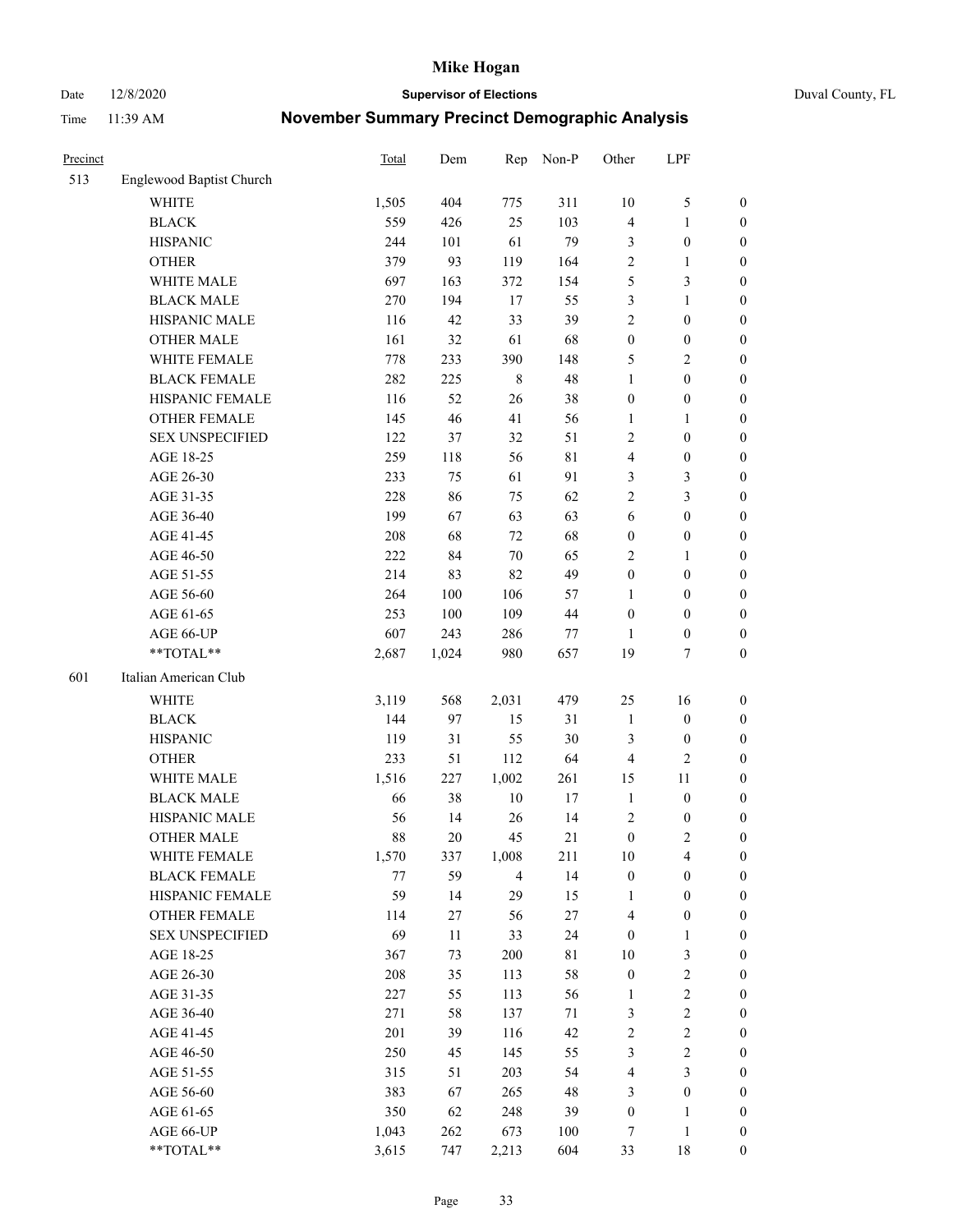Date 12/8/2020 **Supervisor of Elections** Duval County, FL

| Precinct |                           | <b>Total</b> | Dem    | Rep           | Non-P  | Other            | LPF                     |                  |
|----------|---------------------------|--------------|--------|---------------|--------|------------------|-------------------------|------------------|
| 602      | All Souls Anglican Church |              |        |               |        |                  |                         |                  |
|          | <b>WHITE</b>              | 3,410        | 767    | 1,929         | 667    | 32               | 15                      | 0                |
|          | <b>BLACK</b>              | 413          | 320    | 32            | 55     | $\sqrt{6}$       | $\boldsymbol{0}$        | 0                |
|          | <b>HISPANIC</b>           | 304          | 96     | 99            | 102    | 7                | $\boldsymbol{0}$        | $\boldsymbol{0}$ |
|          | <b>OTHER</b>              | 505          | 136    | 158           | 203    | 6                | $\mathfrak{2}$          | $\boldsymbol{0}$ |
|          | WHITE MALE                | 1,620        | 303    | 960           | 337    | 10               | $10\,$                  | $\boldsymbol{0}$ |
|          | <b>BLACK MALE</b>         | 193          | 136    | 21            | 32     | 4                | $\boldsymbol{0}$        | $\boldsymbol{0}$ |
|          | HISPANIC MALE             | 127          | 37     | 40            | 47     | 3                | $\boldsymbol{0}$        | $\boldsymbol{0}$ |
|          | <b>OTHER MALE</b>         | 220          | 51     | $70\,$        | 97     | $\mathfrak{2}$   | $\boldsymbol{0}$        | $\boldsymbol{0}$ |
|          | WHITE FEMALE              | 1,762        | 457    | 951           | 329    | 21               | $\overline{\mathbf{4}}$ | $\boldsymbol{0}$ |
|          | <b>BLACK FEMALE</b>       | 216          | 182    | $10\,$        | $22\,$ | 2                | $\boldsymbol{0}$        | $\boldsymbol{0}$ |
|          | HISPANIC FEMALE           | 176          | 59     | 59            | 54     | $\overline{4}$   | $\boldsymbol{0}$        | $\boldsymbol{0}$ |
|          | <b>OTHER FEMALE</b>       | 213          | 72     | 66            | $70\,$ | 4                | $\mathbf{1}$            | $\boldsymbol{0}$ |
|          | <b>SEX UNSPECIFIED</b>    | 105          | 22     | 41            | 39     | $\mathbf{1}$     | $\sqrt{2}$              | $\boldsymbol{0}$ |
|          | AGE 18-25                 | 500          | 141    | 191           | 153    | 9                | 6                       | $\boldsymbol{0}$ |
|          | AGE 26-30                 | 335          | 98     | 140           | 90     | 4                | $\mathfrak{Z}$          | $\boldsymbol{0}$ |
|          | AGE 31-35                 | 433          | 128    | 180           | 118    | 5                | $\sqrt{2}$              | $\boldsymbol{0}$ |
|          | AGE 36-40                 | 445          | 124    | 184           | 130    | 5                | $\overline{c}$          | $\boldsymbol{0}$ |
|          | AGE 41-45                 | 340          | 103    | 132           | 98     | 7                | $\boldsymbol{0}$        | $\boldsymbol{0}$ |
|          | AGE 46-50                 | 364          | 95     | 190           | 74     | 4                | $\mathbf{1}$            | $\boldsymbol{0}$ |
|          | AGE 51-55                 | 412          | 94     | 212           | 100    | 4                | $\sqrt{2}$              | $\boldsymbol{0}$ |
|          | AGE 56-60                 | 475          | 138    | 259           | 78     | $\boldsymbol{0}$ | $\boldsymbol{0}$        | 0                |
|          | AGE 61-65                 | 485          | 149    | 269           | 61     | 5                | $\mathbf{1}$            | $\boldsymbol{0}$ |
|          | AGE 66-UP                 | 843          | 249    | 461           | 125    | 8                | $\boldsymbol{0}$        | $\boldsymbol{0}$ |
|          | **TOTAL**                 | 4,632        | 1,319  | 2,218         | 1,027  | 51               | $17\,$                  | $\boldsymbol{0}$ |
| 603      | Mandarin Branch Library   |              |        |               |        |                  |                         |                  |
|          | WHITE                     | 3,467        | 937    | 2,000         | 491    | $28\,$           | 11                      | $\boldsymbol{0}$ |
|          | <b>BLACK</b>              | 119          | 82     | $\,$ 8 $\,$   | $28\,$ | $\mathbf{1}$     | $\boldsymbol{0}$        | $\boldsymbol{0}$ |
|          | <b>HISPANIC</b>           | 158          | 51     | 56            | 50     | $\mathbf{1}$     | $\boldsymbol{0}$        | $\boldsymbol{0}$ |
|          | <b>OTHER</b>              | 293          | 83     | 103           | 105    | $\mathbf{1}$     | $\mathbf{1}$            | $\boldsymbol{0}$ |
|          | WHITE MALE                | 1,584        | 359    | 956           | 251    | $10\,$           | $8\,$                   | $\boldsymbol{0}$ |
|          | <b>BLACK MALE</b>         | 56           | 34     | $\mathfrak s$ | 16     | $\mathbf{1}$     | $\boldsymbol{0}$        | $\boldsymbol{0}$ |
|          | HISPANIC MALE             | 69           | 21     | 24            | 23     | $\mathbf{1}$     | $\boldsymbol{0}$        | $\boldsymbol{0}$ |
|          | OTHER MALE                | 113          | 24     | 50            | 39     | $\boldsymbol{0}$ | $\boldsymbol{0}$        | $\boldsymbol{0}$ |
|          | WHITE FEMALE              | 1,860        | 572    | 1,033         | 234    | 18               | 3                       | 0                |
|          | <b>BLACK FEMALE</b>       | 62           | 47     | 3             | 12     | $\boldsymbol{0}$ | $\boldsymbol{0}$        | $\boldsymbol{0}$ |
|          | HISPANIC FEMALE           | 86           | $28\,$ | 32            | 26     | $\boldsymbol{0}$ | $\boldsymbol{0}$        | $\overline{0}$   |
|          | OTHER FEMALE              | 133          | 46     | 39            | 46     | $\mathbf{1}$     | $\mathbf{1}$            | $\overline{0}$   |
|          | <b>SEX UNSPECIFIED</b>    | 74           | $22\,$ | 25            | $27\,$ | $\boldsymbol{0}$ | $\boldsymbol{0}$        | 0                |
|          | AGE 18-25                 | 398          | 113    | 179           | 98     | 7                | $\mathbf{1}$            | 0                |
|          | AGE 26-30                 | 270          | 59     | 140           | 66     | 4                | $\mathbf{1}$            | 0                |
|          | AGE 31-35                 | 261          | 73     | 112           | 68     | $\mathbf{1}$     | $\boldsymbol{7}$        | 0                |
|          | AGE 36-40                 | 264          | 88     | 105           | 66     | 5                | $\boldsymbol{0}$        | 0                |
|          | AGE 41-45                 | 280          | 78     | 131           | 69     | $\mathbf{1}$     | $\mathbf{1}$            | 0                |
|          | AGE 46-50                 | 310          | 75     | 175           | 56     | 2                | $\sqrt{2}$              | 0                |
|          | AGE 51-55                 | 280          | 65     | 163           | 50     | $\overline{c}$   | $\boldsymbol{0}$        | 0                |
|          | AGE 56-60                 | 343          | 90     | 205           | 47     | 1                | $\boldsymbol{0}$        | $\boldsymbol{0}$ |
|          | AGE 61-65                 | 339          | 114    | 186           | 35     | 4                | $\boldsymbol{0}$        | $\boldsymbol{0}$ |
|          | AGE 66-UP                 | 1,292        | 398    | 771           | 119    | 4                | $\boldsymbol{0}$        | 0                |
|          | **TOTAL**                 | 4,037        | 1,153  | 2,167         | 674    | 31               | 12                      | $\boldsymbol{0}$ |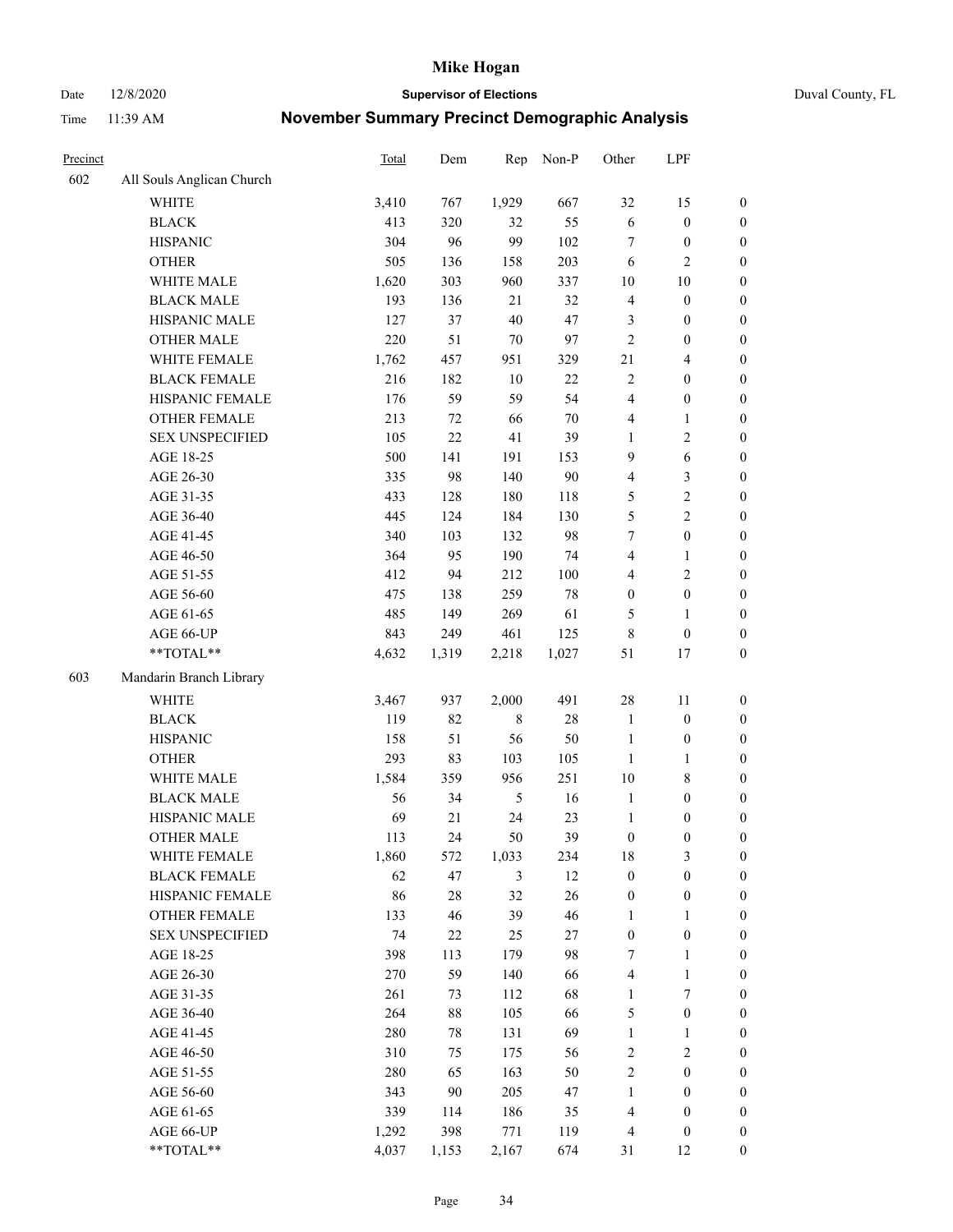Date 12/8/2020 **Supervisor of Elections** Duval County, FL

| Precinct |                                | Total       | Dem    | Rep            | Non-P       | Other            | LPF                     |                  |
|----------|--------------------------------|-------------|--------|----------------|-------------|------------------|-------------------------|------------------|
| 604      | Mandarin Presbyterian Church   |             |        |                |             |                  |                         |                  |
|          | <b>WHITE</b>                   | 1,758       | 366    | 1,090          | 289         | $\,$ 8 $\,$      | $\mathfrak{S}$          | 0                |
|          | <b>BLACK</b>                   | 32          | 18     | 4              | 9           | $\mathbf{1}$     | $\boldsymbol{0}$        | 0                |
|          | <b>HISPANIC</b>                | $8\sqrt{1}$ | 26     | 30             | 24          | $\boldsymbol{0}$ | $\mathbf{1}$            | $\boldsymbol{0}$ |
|          | <b>OTHER</b>                   | 119         | 36     | 50             | $30\,$      | 3                | $\boldsymbol{0}$        | $\boldsymbol{0}$ |
|          | WHITE MALE                     | 852         | 138    | 545            | 159         | 5                | 5                       | $\boldsymbol{0}$ |
|          | <b>BLACK MALE</b>              | 16          | 8      | $\overline{2}$ | 6           | $\boldsymbol{0}$ | $\boldsymbol{0}$        | $\boldsymbol{0}$ |
|          | HISPANIC MALE                  | 34          | 11     | 14             | $\,$ 8 $\,$ | $\boldsymbol{0}$ | $\mathbf{1}$            | $\boldsymbol{0}$ |
|          | <b>OTHER MALE</b>              | 51          | 13     | 24             | 12          | $\overline{c}$   | $\boldsymbol{0}$        | $\boldsymbol{0}$ |
|          | WHITE FEMALE                   | 889         | 223    | 537            | 126         | 3                | $\boldsymbol{0}$        | $\boldsymbol{0}$ |
|          | <b>BLACK FEMALE</b>            | 15          | 9      | $\sqrt{2}$     | 3           | $\mathbf{1}$     | $\boldsymbol{0}$        | 0                |
|          | HISPANIC FEMALE                | 47          | 15     | 16             | 16          | $\boldsymbol{0}$ | $\boldsymbol{0}$        | 0                |
|          | OTHER FEMALE                   | 52          | 19     | $20\,$         | 12          | $\mathbf{1}$     | $\boldsymbol{0}$        | 0                |
|          | <b>SEX UNSPECIFIED</b>         | 34          | $10\,$ | 14             | 10          | $\boldsymbol{0}$ | $\boldsymbol{0}$        | $\boldsymbol{0}$ |
|          | AGE 18-25                      | 164         | 40     | 72             | 49          | $\overline{c}$   | $\mathbf{1}$            | $\boldsymbol{0}$ |
|          | AGE 26-30                      | 128         | 31     | 55             | 40          | $\overline{c}$   | $\boldsymbol{0}$        | $\boldsymbol{0}$ |
|          | AGE 31-35                      | 148         | 25     | 90             | 32          | $\mathbf{1}$     | $\boldsymbol{0}$        | $\boldsymbol{0}$ |
|          | AGE 36-40                      | 127         | 25     | 69             | 31          | $\mathbf{1}$     | $\mathbf{1}$            | $\boldsymbol{0}$ |
|          | AGE 41-45                      | 138         | 26     | $78\,$         | 33          | $\mathbf{1}$     | $\boldsymbol{0}$        | $\boldsymbol{0}$ |
|          | AGE 46-50                      | 146         | 30     | 85             | 29          | $\boldsymbol{0}$ | $\mathfrak{2}$          | $\boldsymbol{0}$ |
|          | AGE 51-55                      | 154         | 32     | 89             | 31          | 2                | $\boldsymbol{0}$        | $\boldsymbol{0}$ |
|          | AGE 56-60                      | 183         | 39     | 114            | 30          | $\boldsymbol{0}$ | $\boldsymbol{0}$        | 0                |
|          | AGE 61-65                      | 196         | 52     | 127            | 17          | $\boldsymbol{0}$ | $\boldsymbol{0}$        | 0                |
|          | AGE 66-UP                      | 606         | 146    | 395            | 60          | 3                | $\overline{c}$          | 0                |
|          | **TOTAL**                      | 1,990       | 446    | 1,174          | 352         | 12               | 6                       | $\boldsymbol{0}$ |
| 605      | Episcopal Church of Our Savior |             |        |                |             |                  |                         |                  |
|          | <b>WHITE</b>                   | 3,510       | 693    | 2,223          | 545         | 28               | $21\,$                  | $\boldsymbol{0}$ |
|          | <b>BLACK</b>                   | 154         | 104    | 14             | 32          | 4                | $\boldsymbol{0}$        | $\boldsymbol{0}$ |
|          | <b>HISPANIC</b>                | 147         | 25     | 76             | 42          | 3                | $\mathbf{1}$            | $\boldsymbol{0}$ |
|          | <b>OTHER</b>                   | 276         | 75     | 112            | 84          | 3                | $\sqrt{2}$              | $\boldsymbol{0}$ |
|          | WHITE MALE                     | 1,677       | 272    | 1,103          | 278         | 13               | 11                      | $\boldsymbol{0}$ |
|          | <b>BLACK MALE</b>              | 78          | 49     | $10\,$         | $17\,$      | $\overline{2}$   | $\boldsymbol{0}$        | $\boldsymbol{0}$ |
|          | HISPANIC MALE                  | 59          | 11     | 32             | 15          | $\boldsymbol{0}$ | 1                       | 0                |
|          | <b>OTHER MALE</b>              | 96          | 27     | 36             | 32          | 1                | $\boldsymbol{0}$        | 0                |
|          | WHITE FEMALE                   | 1,796       | 416    | 1,096          | 259         | 15               | 10                      | 0                |
|          | <b>BLACK FEMALE</b>            | 74          | 54     | $\overline{4}$ | 14          | $\sqrt{2}$       | $\boldsymbol{0}$        | $\boldsymbol{0}$ |
|          | HISPANIC FEMALE                | 84          | 12     | $44\,$         | 25          | 3                | $\boldsymbol{0}$        | $\boldsymbol{0}$ |
|          | <b>OTHER FEMALE</b>            | 135         | 38     | 66             | 29          | $\boldsymbol{0}$ | $\sqrt{2}$              | $\overline{0}$   |
|          | <b>SEX UNSPECIFIED</b>         | 88          | 18     | 34             | 34          | $\overline{c}$   | $\boldsymbol{0}$        | 0                |
|          | AGE 18-25                      | 413         | 101    | 197            | 102         | $10\,$           | $\mathfrak{Z}$          | $\overline{0}$   |
|          | AGE 26-30                      | 239         | 50     | 123            | 56          | 5                | $\mathfrak s$           | 0                |
|          | AGE 31-35                      | 263         | 56     | 139            | 61          | 5                | $\sqrt{2}$              | 0                |
|          | AGE 36-40                      | 274         | 54     | 159            | 52          | 4                | 5                       | 0                |
|          | AGE 41-45                      | 233         | 42     | 131            | 54          | 3                | $\mathfrak{Z}$          | 0                |
|          | AGE 46-50                      | 320         | 57     | 180            | 76          | $\mathfrak{Z}$   | $\overline{\mathbf{4}}$ | 0                |
|          | AGE 51-55                      | 336         | 57     | 217            | 58          | 3                | $\mathbf{1}$            | $\boldsymbol{0}$ |
|          | AGE 56-60                      | 419         | 83     | 252            | 84          | $\boldsymbol{0}$ | $\boldsymbol{0}$        | $\boldsymbol{0}$ |
|          | AGE 61-65                      | 441         | 122    | 281            | 38          | $\boldsymbol{0}$ | $\boldsymbol{0}$        | $\boldsymbol{0}$ |
|          | AGE 66-UP                      | 1,149       | 275    | 746            | 122         | 5                | $\mathbf{1}$            | $\boldsymbol{0}$ |
|          | **TOTAL**                      | 4,087       | 897    | 2,425          | 703         | 38               | 24                      | $\boldsymbol{0}$ |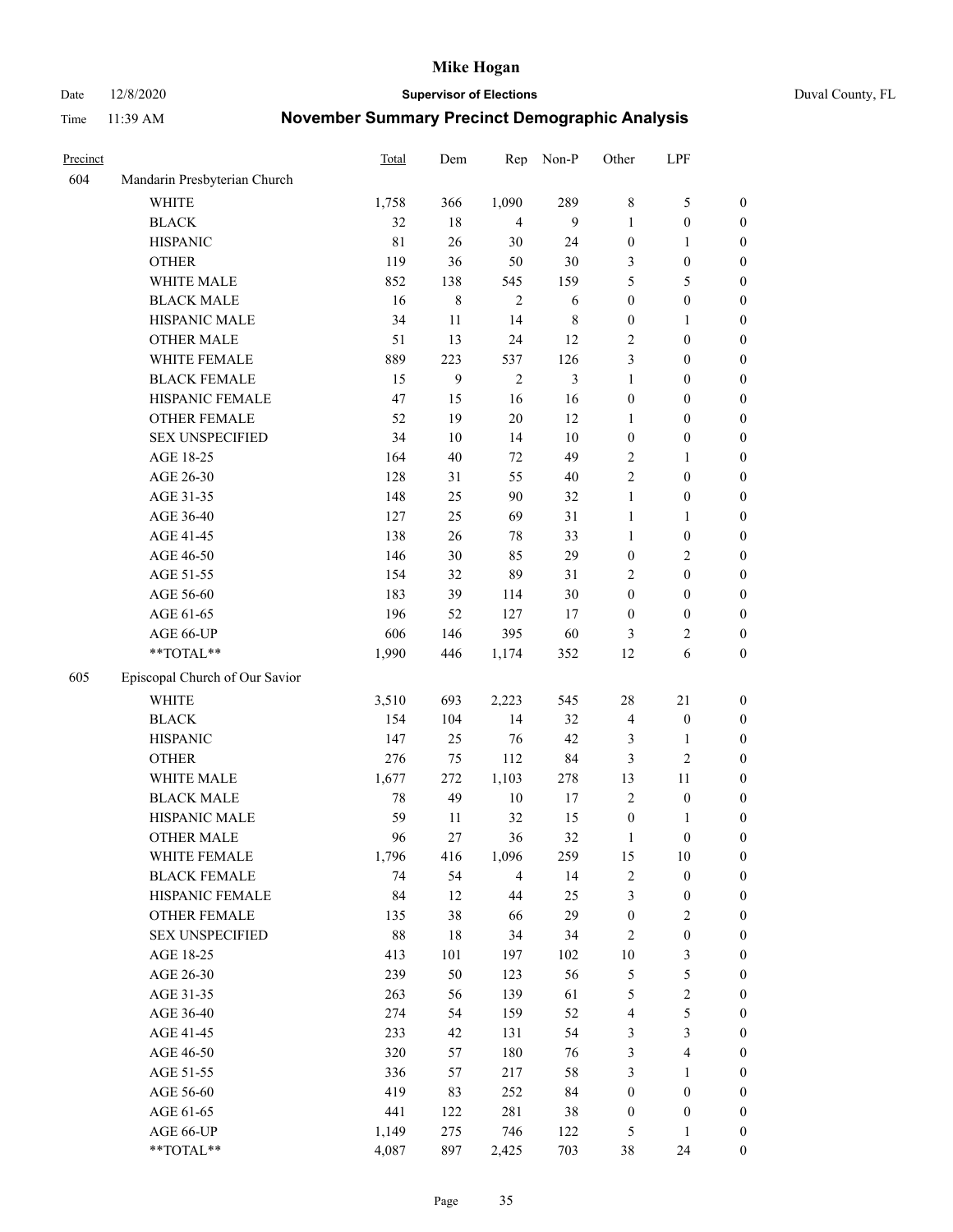Date 12/8/2020 **Supervisor of Elections** Duval County, FL

| Precinct |                                 | Total   | Dem    | Rep            | Non-P  | Other            | LPF                     |                  |
|----------|---------------------------------|---------|--------|----------------|--------|------------------|-------------------------|------------------|
| 606      | South Mandarin Regional Library |         |        |                |        |                  |                         |                  |
|          | <b>WHITE</b>                    | 4,994   | 1,036  | 3,077          | 817    | 37               | $27\,$                  | 0                |
|          | <b>BLACK</b>                    | 296     | 211    | 19             | 61     | 4                | $\mathbf{1}$            | 0                |
|          | <b>HISPANIC</b>                 | 216     | 73     | 83             | 58     | 1                | $\mathbf{1}$            | $\boldsymbol{0}$ |
|          | <b>OTHER</b>                    | 365     | 91     | 142            | 126    | 4                | $\mathfrak{2}$          | $\boldsymbol{0}$ |
|          | WHITE MALE                      | 2,384   | 401    | 1,508          | 442    | 15               | $18\,$                  | $\boldsymbol{0}$ |
|          | <b>BLACK MALE</b>               | 148     | 94     | 15             | 37     | $\sqrt{2}$       | $\boldsymbol{0}$        | $\boldsymbol{0}$ |
|          | HISPANIC MALE                   | 100     | 28     | 43             | 27     | $\mathbf{1}$     | $\mathbf{1}$            | $\boldsymbol{0}$ |
|          | <b>OTHER MALE</b>               | 142     | 29     | 63             | 48     | $\mathfrak{2}$   | $\boldsymbol{0}$        | $\boldsymbol{0}$ |
|          | WHITE FEMALE                    | 2,568   | 626    | 1,545          | 366    | $22\,$           | $\mathbf{9}$            | $\boldsymbol{0}$ |
|          | <b>BLACK FEMALE</b>             | 145     | 116    | $\overline{4}$ | $22\,$ | $\sqrt{2}$       | $\mathbf{1}$            | $\boldsymbol{0}$ |
|          | HISPANIC FEMALE                 | 109     | 43     | 38             | $28\,$ | $\boldsymbol{0}$ | $\boldsymbol{0}$        | 0                |
|          | <b>OTHER FEMALE</b>             | 167     | 55     | 58             | 50     | $\overline{2}$   | $\sqrt{2}$              | 0                |
|          | <b>SEX UNSPECIFIED</b>          | 108     | 19     | 47             | 42     | $\boldsymbol{0}$ | $\boldsymbol{0}$        | $\boldsymbol{0}$ |
|          | AGE 18-25                       | 562     | 126    | 283            | 143    | 9                | $\mathbf{1}$            | $\boldsymbol{0}$ |
|          | AGE 26-30                       | 391     | 101    | 178            | 95     | 8                | 9                       | $\boldsymbol{0}$ |
|          | AGE 31-35                       | 436     | 97     | 224            | 114    | $\mathbf{1}$     | $\boldsymbol{0}$        | $\boldsymbol{0}$ |
|          | AGE 36-40                       | 441     | 115    | 191            | 126    | 4                | $\mathfrak{S}$          | $\boldsymbol{0}$ |
|          | AGE 41-45                       | 396     | 85     | 193            | 110    | 5                | $\mathfrak{Z}$          | $\boldsymbol{0}$ |
|          | AGE 46-50                       | 423     | 105    | 222            | 91     | $\overline{c}$   | $\mathfrak{Z}$          | $\boldsymbol{0}$ |
|          | AGE 51-55                       | 513     | 96     | 333            | 76     | 5                | $\mathfrak{Z}$          | $\boldsymbol{0}$ |
|          | AGE 56-60                       | 582     | 130    | 373            | 73     | 5                | $\mathbf{1}$            | 0                |
|          | AGE 61-65                       | 558     | 137    | 344            | $71\,$ | 3                | $\mathfrak{Z}$          | 0                |
|          | AGE 66-UP                       | 1,569   | 419    | 980            | 163    | $\overline{4}$   | $\mathfrak{Z}$          | $\boldsymbol{0}$ |
|          | $**TOTAL**$                     | 5,871   | 1,411  | 3,321          | 1,062  | 46               | $31\,$                  | $\boldsymbol{0}$ |
| 607      | Mandarin Branch Library         |         |        |                |        |                  |                         |                  |
|          | <b>WHITE</b>                    | 1,633   | 380    | 888            | 318    | 31               | 16                      | $\boldsymbol{0}$ |
|          | <b>BLACK</b>                    | 265     | 198    | 14             | 48     | 5                | $\boldsymbol{0}$        | $\boldsymbol{0}$ |
|          | <b>HISPANIC</b>                 | 179     | 58     | 58             | 62     | $\mathbf{1}$     | $\boldsymbol{0}$        | $\boldsymbol{0}$ |
|          | <b>OTHER</b>                    | 153     | 43     | 54             | 48     | 5                | $\mathfrak{Z}$          | $\boldsymbol{0}$ |
|          | WHITE MALE                      | 719     | 136    | 415            | 149    | $11\,$           | $8\,$                   | $\boldsymbol{0}$ |
|          | <b>BLACK MALE</b>               | 97      | 71     | $\overline{4}$ | 20     | $\overline{c}$   | $\boldsymbol{0}$        | $\boldsymbol{0}$ |
|          | HISPANIC MALE                   | 77      | $20\,$ | 32             | 24     | $\mathbf{1}$     | $\boldsymbol{0}$        | $\boldsymbol{0}$ |
|          | <b>OTHER MALE</b>               | 61      | 16     | 21             | 21     | $\mathbf{1}$     | $\mathbf{2}$            | $\boldsymbol{0}$ |
|          | WHITE FEMALE                    | 897     | 240    | 462            | 167    | 20               | 8                       | 0                |
|          | <b>BLACK FEMALE</b>             | 162     | 124    | 9              | 26     | 3                | $\boldsymbol{0}$        | $\boldsymbol{0}$ |
|          | HISPANIC FEMALE                 | 96      | 37     | 25             | 34     | $\boldsymbol{0}$ | $\boldsymbol{0}$        | $\overline{0}$   |
|          | OTHER FEMALE                    | 63      | 19     | $28\,$         | 14     | $\boldsymbol{2}$ | $\boldsymbol{0}$        | $\overline{0}$   |
|          | <b>SEX UNSPECIFIED</b>          | 58      | 16     | $18\,$         | 21     | 2                | $\mathbf{1}$            | 0                |
|          | AGE 18-25                       | 202     | 62     | 71             | 64     | 5                | $\boldsymbol{0}$        | 0                |
|          | AGE 26-30                       | 216     | 67     | 75             | 62     | 8                | $\overline{\mathbf{4}}$ | 0                |
|          | AGE 31-35                       | $202\,$ | 63     | 67             | 59     | 8                | $\mathfrak{S}$          | 0                |
|          | AGE 36-40                       | 180     | 49     | 66             | 56     | 5                | $\overline{\mathbf{4}}$ | 0                |
|          | AGE 41-45                       | 134     | 42     | 56             | 31     | 5                | $\boldsymbol{0}$        | 0                |
|          | AGE 46-50                       | 153     | 51     | 62             | 32     | 4                | $\overline{4}$          | 0                |
|          | AGE 51-55                       | 155     | 44     | 81             | 29     | 1                | $\boldsymbol{0}$        | $\boldsymbol{0}$ |
|          | AGE 56-60                       | 169     | 40     | 91             | 34     | $\overline{c}$   | $\sqrt{2}$              | $\overline{0}$   |
|          | AGE 61-65                       | 192     | 68     | 92             | 32     | $\boldsymbol{0}$ | $\boldsymbol{0}$        | $\boldsymbol{0}$ |
|          | AGE 66-UP                       | 627     | 193    | 353            | 77     | $\overline{4}$   | $\boldsymbol{0}$        | 0                |
|          | **TOTAL**                       | 2,230   | 679    | 1,014          | 476    | 42               | 19                      | $\boldsymbol{0}$ |
|          |                                 |         |        |                |        |                  |                         |                  |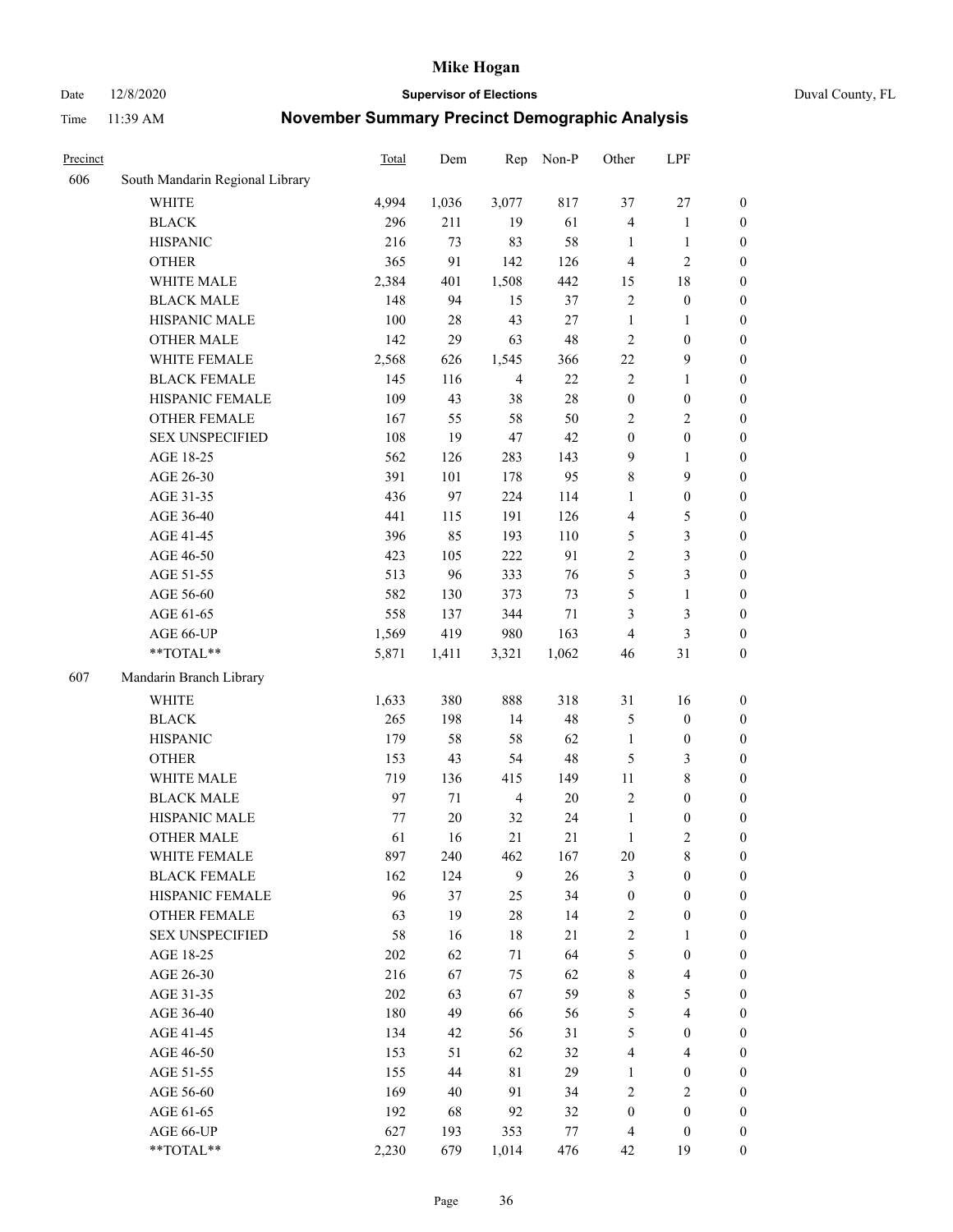Date 12/8/2020 **Supervisor of Elections** Duval County, FL

| Precinct |                                       | <b>Total</b> | Dem    | Rep            | Non-P       | Other            | LPF                     |                  |
|----------|---------------------------------------|--------------|--------|----------------|-------------|------------------|-------------------------|------------------|
| 608      | Freedom Christian Fellowship          |              |        |                |             |                  |                         |                  |
|          | <b>WHITE</b>                          | 4,978        | 1,118  | 2,704          | 1,051       | 76               | 29                      | 0                |
|          | <b>BLACK</b>                          | 665          | 468    | 37             | 152         | $\tau$           | $\mathbf{1}$            | 0                |
|          | <b>HISPANIC</b>                       | 554          | 192    | 160            | 195         | 6                | $\mathbf{1}$            | $\boldsymbol{0}$ |
|          | <b>OTHER</b>                          | 572          | 179    | 172            | 204         | 13               | $\overline{\mathbf{4}}$ | $\boldsymbol{0}$ |
|          | WHITE MALE                            | 2,271        | 405    | 1,272          | 536         | 39               | 19                      | $\boldsymbol{0}$ |
|          | <b>BLACK MALE</b>                     | 268          | 181    | 18             | 67          | 2                | $\boldsymbol{0}$        | $\boldsymbol{0}$ |
|          | HISPANIC MALE                         | 256          | 76     | $78\,$         | 99          | $\sqrt{2}$       | $\mathbf{1}$            | $\boldsymbol{0}$ |
|          | <b>OTHER MALE</b>                     | 218          | $70\,$ | 57             | 83          | 5                | $\mathfrak{Z}$          | $\boldsymbol{0}$ |
|          | WHITE FEMALE                          | 2,659        | 701    | 1,410          | 501         | 37               | $10\,$                  | $\boldsymbol{0}$ |
|          | <b>BLACK FEMALE</b>                   | 387          | 280    | 18             | 83          | 5                | $\mathbf{1}$            | 0                |
|          | HISPANIC FEMALE                       | 281          | 113    | 77             | $88\,$      | 3                | $\boldsymbol{0}$        | 0                |
|          | OTHER FEMALE                          | 269          | 89     | $90\,$         | $8\sqrt{1}$ | $\,$ 8 $\,$      | $\mathbf{1}$            | 0                |
|          | <b>SEX UNSPECIFIED</b>                | 160          | 42     | 53             | 64          | $\mathbf{1}$     | $\boldsymbol{0}$        | $\boldsymbol{0}$ |
|          | AGE 18-25                             | 748          | 217    | 264            | 240         | 23               | $\overline{\mathbf{4}}$ | $\boldsymbol{0}$ |
|          | AGE 26-30                             | 674          | 196    | 263            | 191         | 20               | $\overline{\mathbf{4}}$ | $\boldsymbol{0}$ |
|          | AGE 31-35                             | 627          | 198    | 239            | 166         | 11               | 13                      | $\boldsymbol{0}$ |
|          | AGE 36-40                             | 580          | 156    | 238            | 174         | $\overline{9}$   | $\mathfrak{Z}$          | $\boldsymbol{0}$ |
|          | AGE 41-45                             | 528          | 143    | 213            | 162         | $\tau$           | $\mathfrak{Z}$          | $\boldsymbol{0}$ |
|          | AGE 46-50                             | 531          | 138    | 240            | 144         | 8                | $\mathbf{1}$            | $\boldsymbol{0}$ |
|          | AGE 51-55                             | 544          | 131    | 279            | 124         | 7                | $\mathfrak{Z}$          | 0                |
|          | AGE 56-60                             | 568          | 142    | 317            | 104         | 5                | $\boldsymbol{0}$        | 0                |
|          | AGE 61-65                             | 509          | 142    | 267            | 92          | 5                | 3                       | 0                |
|          | AGE 66-UP                             | 1,460        | 494    | 753            | 205         | 7                | $\mathbf{1}$            | $\boldsymbol{0}$ |
|          | **TOTAL**                             | 6,769        | 1,957  | 3,073          | 1,602       | 102              | 35                      | $\boldsymbol{0}$ |
| 609      | <b>Burnett Park Recreation Center</b> |              |        |                |             |                  |                         |                  |
|          | <b>WHITE</b>                          | 1,585        | 418    | 789            | 335         | $30\,$           | 13                      | $\boldsymbol{0}$ |
|          | <b>BLACK</b>                          | 246          | 179    | 9              | 56          | 2                | $\boldsymbol{0}$        | $\boldsymbol{0}$ |
|          | <b>HISPANIC</b>                       | 197          | 75     | 50             | 69          | 2                | $\mathbf{1}$            | $\boldsymbol{0}$ |
|          | <b>OTHER</b>                          | 202          | 56     | 62             | 81          | $\mathfrak{2}$   | $\mathbf{1}$            | $\boldsymbol{0}$ |
|          | WHITE MALE                            | 713          | 167    | 369            | 159         | 9                | 9                       | $\boldsymbol{0}$ |
|          | <b>BLACK MALE</b>                     | 104          | $70\,$ | 7              | 26          | $\mathbf{1}$     | $\boldsymbol{0}$        | $\boldsymbol{0}$ |
|          | HISPANIC MALE                         | 92           | 31     | $28\,$         | 31          | 2                | $\boldsymbol{0}$        | 0                |
|          | <b>OTHER MALE</b>                     | 72           | 16     | 22             | 32          | $\mathbf{1}$     | 1                       | 0                |
|          | WHITE FEMALE                          | 849          | 242    | 412            | 170         | 21               | 4                       | 0                |
|          | <b>BLACK FEMALE</b>                   | 140          | 107    | $\overline{2}$ | 30          | $\mathbf{1}$     | $\boldsymbol{0}$        | $\boldsymbol{0}$ |
|          | HISPANIC FEMALE                       | 100          | 44     | $22\,$         | 33          | $\boldsymbol{0}$ | $\mathbf{1}$            | $\overline{0}$   |
|          | <b>OTHER FEMALE</b>                   | 99           | 35     | 29             | 35          | $\boldsymbol{0}$ | $\boldsymbol{0}$        | $\overline{0}$   |
|          | <b>SEX UNSPECIFIED</b>                | 61           | 16     | 19             | 25          | $\mathbf{1}$     | $\boldsymbol{0}$        | 0                |
|          | AGE 18-25                             | 259          | 80     | $8\sqrt{1}$    | 87          | 9                | $\sqrt{2}$              | 0                |
|          | AGE 26-30                             | 227          | 72     | 79             | $72\,$      | 3                | $\mathbf{1}$            | 0                |
|          | AGE 31-35                             | 188          | 65     | 53             | 63          | 3                | $\overline{\mathbf{4}}$ | 0                |
|          | AGE 36-40                             | 185          | 54     | 71             | 54          | $\overline{c}$   | $\overline{\mathbf{4}}$ | 0                |
|          | AGE 41-45                             | 158          | 54     | 44             | 56          | $\mathfrak{2}$   | $\overline{2}$          | 0                |
|          | AGE 46-50                             | 162          | 54     | 68             | 35          | 4                | $\mathbf{1}$            | 0                |
|          | AGE 51-55                             | 184          | 49     | 85             | 45          | $\overline{4}$   | $\mathbf{1}$            | 0                |
|          | AGE 56-60                             | 175          | 46     | 97             | 27          | 5                | $\boldsymbol{0}$        | 0                |
|          | AGE 61-65                             | 173          | 64     | 81             | 28          | $\boldsymbol{0}$ | $\boldsymbol{0}$        | $\overline{0}$   |
|          | AGE 66-UP                             | 519          | 190    | 251            | 74          | $\overline{4}$   | $\boldsymbol{0}$        | 0                |
|          | **TOTAL**                             | 2,230        | 728    | 910            | 541         | 36               | 15                      | $\boldsymbol{0}$ |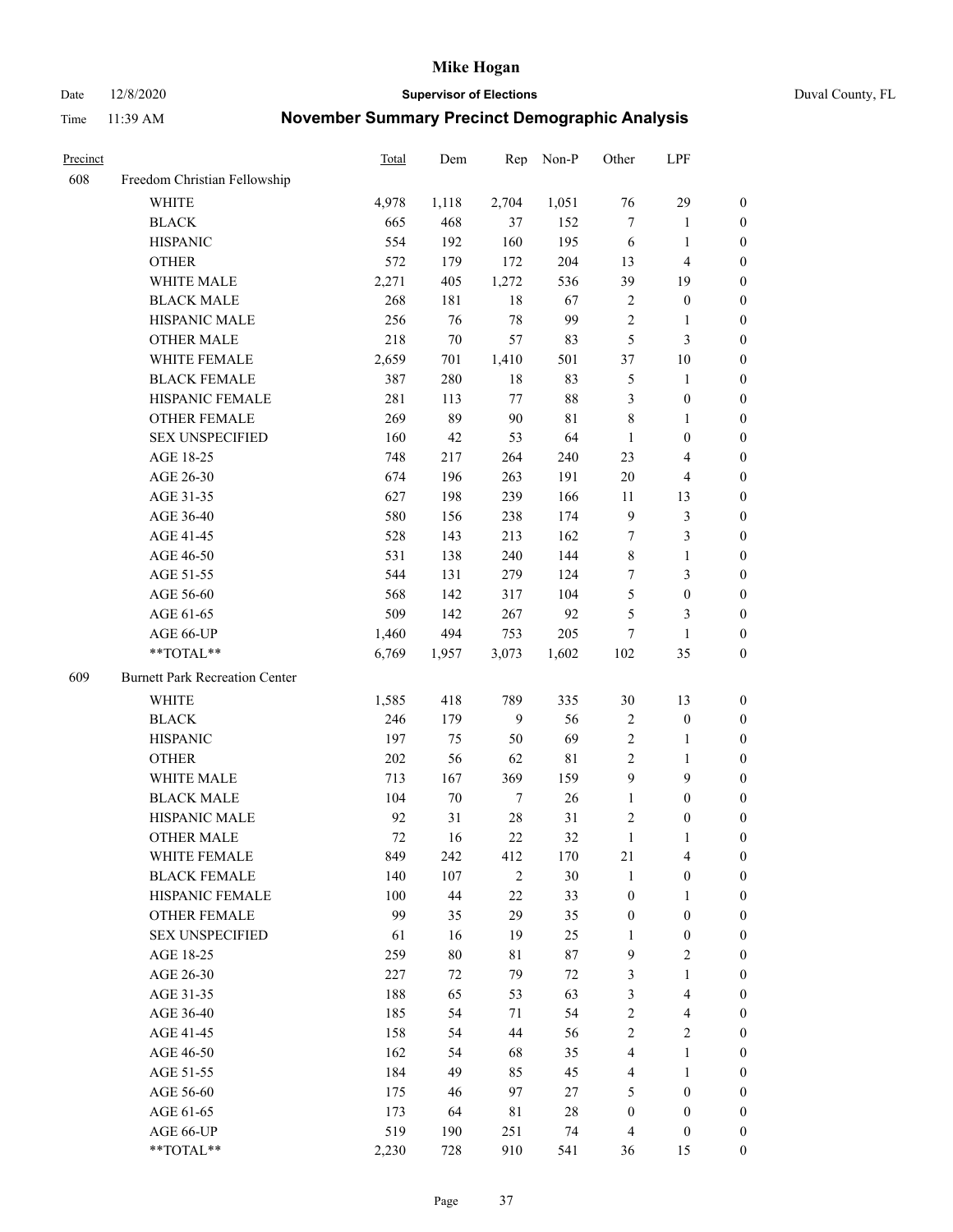Date 12/8/2020 **Supervisor of Elections** Duval County, FL

| Precinct |                        | Total | Dem    | Rep            | Non-P  | Other            | LPF                     |                  |
|----------|------------------------|-------|--------|----------------|--------|------------------|-------------------------|------------------|
| 610      | St Justin Martyr       |       |        |                |        |                  |                         |                  |
|          | <b>WHITE</b>           | 4,847 | 949    | 2,884          | 933    | 55               | 26                      | 0                |
|          | <b>BLACK</b>           | 304   | 228    | 20             | 51     | 4                | $\mathbf{1}$            | 0                |
|          | <b>HISPANIC</b>        | 275   | 93     | 96             | $80\,$ | 3                | 3                       | $\boldsymbol{0}$ |
|          | <b>OTHER</b>           | 415   | 104    | 167            | 137    | 6                | $\mathbf{1}$            | $\boldsymbol{0}$ |
|          | WHITE MALE             | 2,361 | 361    | 1,474          | 481    | 26               | 19                      | $\boldsymbol{0}$ |
|          | <b>BLACK MALE</b>      | 150   | 107    | 11             | 29     | $\sqrt{2}$       | $\mathbf{1}$            | $\boldsymbol{0}$ |
|          | HISPANIC MALE          | 129   | 35     | 53             | 38     | $\mathbf{1}$     | $\sqrt{2}$              | $\boldsymbol{0}$ |
|          | <b>OTHER MALE</b>      | 165   | 42     | 73             | 46     | 3                | $\mathbf{1}$            | $\boldsymbol{0}$ |
|          | WHITE FEMALE           | 2,435 | 577    | 1,379          | 444    | 28               | $\boldsymbol{7}$        | $\boldsymbol{0}$ |
|          | <b>BLACK FEMALE</b>    | 149   | 117    | $\mathbf{9}$   | 21     | $\sqrt{2}$       | $\boldsymbol{0}$        | 0                |
|          | HISPANIC FEMALE        | 145   | 58     | 42             | 42     | $\sqrt{2}$       | $\mathbf{1}$            | 0                |
|          | <b>OTHER FEMALE</b>    | 183   | 49     | 79             | 54     | $\mathbf{1}$     | $\boldsymbol{0}$        | $\boldsymbol{0}$ |
|          | <b>SEX UNSPECIFIED</b> | 124   | $28\,$ | 47             | 46     | 3                | $\boldsymbol{0}$        | $\boldsymbol{0}$ |
|          | AGE 18-25              | 626   | 143    | 299            | 172    | $\,$ $\,$        | $\overline{\mathbf{4}}$ | $\boldsymbol{0}$ |
|          | AGE 26-30              | 418   | 105    | 188            | 116    | 8                | $\mathbf{1}$            | $\boldsymbol{0}$ |
|          | AGE 31-35              | 505   | 96     | 247            | 144    | $\,8\,$          | $10\,$                  | $\boldsymbol{0}$ |
|          | AGE 36-40              | 473   | 106    | 220            | 132    | $10\,$           | $\mathfrak{S}$          | $\boldsymbol{0}$ |
|          | AGE 41-45              | 451   | 102    | 225            | 115    | 5                | $\overline{\mathbf{4}}$ | $\boldsymbol{0}$ |
|          | AGE 46-50              | 472   | 102    | 262            | 102    | 5                | $\mathbf{1}$            | $\boldsymbol{0}$ |
|          | AGE 51-55              | 553   | 109    | 326            | 108    | $10\,$           | $\boldsymbol{0}$        | 0                |
|          | AGE 56-60              | 590   | 123    | 369            | 96     | $\mathbf{1}$     | $\mathbf{1}$            | 0                |
|          | AGE 61-65              | 575   | 141    | 336            | 92     | $\sqrt{2}$       | $\overline{\mathbf{4}}$ | 0                |
|          | AGE 66-UP              | 1,178 | 347    | 695            | 124    | 11               | $\mathbf{1}$            | $\boldsymbol{0}$ |
|          | **TOTAL**              | 5,841 | 1,374  | 3,167          | 1,201  | 68               | $31\,$                  | $\boldsymbol{0}$ |
| 611      | Mandarin Senior Center |       |        |                |        |                  |                         |                  |
|          | <b>WHITE</b>           | 2,005 | 494    | 1,072          | 408    | 17               | 14                      | $\boldsymbol{0}$ |
|          | <b>BLACK</b>           | 208   | 157    | $11\,$         | 37     | $\boldsymbol{2}$ | $\mathbf{1}$            | $\boldsymbol{0}$ |
|          | <b>HISPANIC</b>        | 179   | 70     | 41             | 65     | 3                | $\boldsymbol{0}$        | $\boldsymbol{0}$ |
|          | <b>OTHER</b>           | 209   | 68     | 50             | $88\,$ | $\overline{c}$   | $\mathbf{1}$            | $\boldsymbol{0}$ |
|          | WHITE MALE             | 909   | 181    | 510            | 201    | 7                | $10\,$                  | $\boldsymbol{0}$ |
|          | <b>BLACK MALE</b>      | 95    | 67     | $\tau$         | $20\,$ | $\mathbf{1}$     | $\boldsymbol{0}$        | $\boldsymbol{0}$ |
|          | HISPANIC MALE          | 77    | 30     | 19             | $28\,$ | $\boldsymbol{0}$ | $\boldsymbol{0}$        | 0                |
|          | <b>OTHER MALE</b>      | 92    | 24     | 26             | 40     | $\mathbf{1}$     | $\mathbf{1}$            | $\boldsymbol{0}$ |
|          | WHITE FEMALE           | 1,082 | 310    | 555            | 203    | 10               | 4                       | 0                |
|          | <b>BLACK FEMALE</b>    | 108   | 87     | $\overline{4}$ | 15     | $\mathbf{1}$     | $\mathbf{1}$            | $\overline{0}$   |
|          | HISPANIC FEMALE        | 99    | 39     | 21             | 36     | 3                | $\boldsymbol{0}$        | $\overline{0}$   |
|          | OTHER FEMALE           | 85    | 34     | 18             | 32     | $\mathbf{1}$     | $\boldsymbol{0}$        | 0                |
|          | <b>SEX UNSPECIFIED</b> | 54    | 17     | 14             | 23     | $\boldsymbol{0}$ | $\boldsymbol{0}$        | 0                |
|          | AGE 18-25              | 242   | 65     | 84             | 85     | 7                | $\mathbf{1}$            | 0                |
|          | AGE 26-30              | 239   | 76     | 87             | 68     | 5                | $\mathfrak{Z}$          | 0                |
|          | AGE 31-35              | 254   | 86     | 87             | 76     | $\overline{c}$   | $\mathfrak{Z}$          | 0                |
|          | AGE 36-40              | 216   | 64     | 85             | 63     | 3                | $\mathbf{1}$            | 0                |
|          | AGE 41-45              | 179   | 49     | 68             | 58     | $\mathbf{1}$     | $\mathfrak{Z}$          | 0                |
|          | AGE 46-50              | 210   | 46     | 104            | 56     | $\sqrt{2}$       | $\sqrt{2}$              | 0                |
|          | AGE 51-55              | 164   | 62     | 73             | 27     | $\mathbf{1}$     | $\mathbf{1}$            | 0                |
|          | AGE 56-60              | 248   | 60     | 144            | 42     | $\mathbf{1}$     | $\mathbf{1}$            | 0                |
|          | AGE 61-65              | 246   | 89     | 120            | 36     | $\mathbf{1}$     | $\boldsymbol{0}$        | 0                |
|          | AGE 66-UP              | 603   | 192    | 322            | 87     | $\mathbf{1}$     | $\mathbf{1}$            | 0                |
|          | **TOTAL**              | 2,601 | 789    | 1,174          | 598    | 24               | 16                      | $\boldsymbol{0}$ |
|          |                        |       |        |                |        |                  |                         |                  |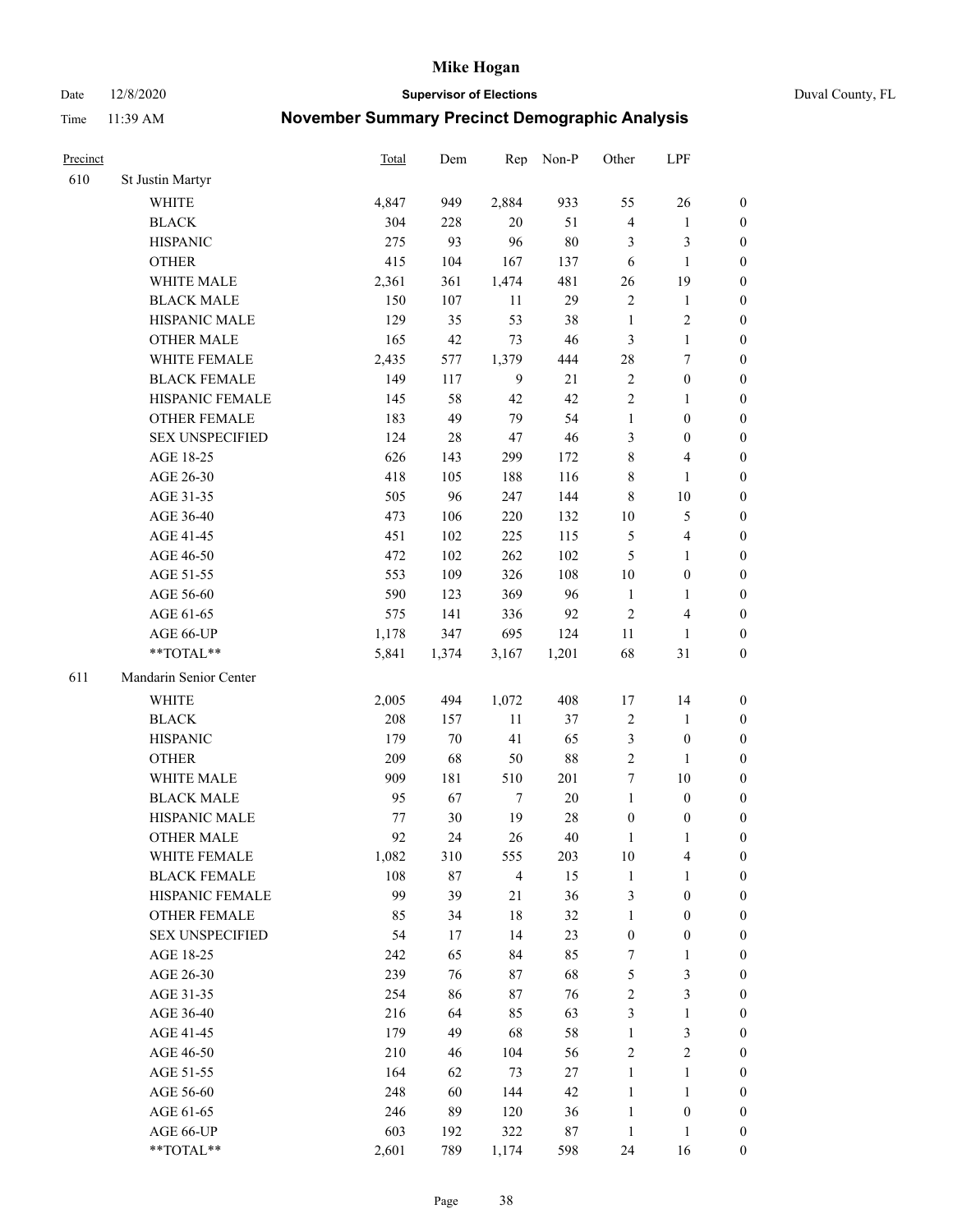Date 12/8/2020 **Supervisor of Elections** Duval County, FL

| Precinct |                           | Total   | Dem    | Rep         | Non-P  | Other            | LPF                     |                  |
|----------|---------------------------|---------|--------|-------------|--------|------------------|-------------------------|------------------|
| 612      | Mandarin Church of Christ |         |        |             |        |                  |                         |                  |
|          | <b>WHITE</b>              | 3,336   | 692    | 1,931       | 663    | 38               | 12                      | 0                |
|          | <b>BLACK</b>              | 478     | 379    | 23          | $70\,$ | $\sqrt{6}$       | $\boldsymbol{0}$        | 0                |
|          | <b>HISPANIC</b>           | 311     | 97     | 106         | 101    | 5                | $\sqrt{2}$              | $\boldsymbol{0}$ |
|          | <b>OTHER</b>              | 797     | 222    | 243         | 324    | 7                | 1                       | $\boldsymbol{0}$ |
|          | WHITE MALE                | 1,607   | 288    | 951         | 344    | 15               | 9                       | $\boldsymbol{0}$ |
|          | <b>BLACK MALE</b>         | 229     | 167    | 15          | 42     | 5                | $\boldsymbol{0}$        | $\boldsymbol{0}$ |
|          | HISPANIC MALE             | 151     | $40\,$ | 54          | 53     | $\sqrt{2}$       | $\sqrt{2}$              | $\boldsymbol{0}$ |
|          | <b>OTHER MALE</b>         | 324     | 76     | 110         | 136    | $\mathbf{2}$     | $\boldsymbol{0}$        | $\boldsymbol{0}$ |
|          | WHITE FEMALE              | 1,698   | 401    | 959         | 312    | 23               | $\mathfrak{Z}$          | $\boldsymbol{0}$ |
|          | <b>BLACK FEMALE</b>       | 245     | 209    | $\,$ 8 $\,$ | 27     | $\mathbf{1}$     | $\boldsymbol{0}$        | 0                |
|          | HISPANIC FEMALE           | 156     | 56     | 51          | 46     | 3                | $\boldsymbol{0}$        | 0                |
|          | OTHER FEMALE              | 387     | 133    | 108         | 141    | 5                | $\boldsymbol{0}$        | $\boldsymbol{0}$ |
|          | <b>SEX UNSPECIFIED</b>    | 125     | $20\,$ | 47          | 57     | $\boldsymbol{0}$ | $\mathbf{1}$            | $\boldsymbol{0}$ |
|          | AGE 18-25                 | 607     | 200    | 206         | 178    | 21               | $\sqrt{2}$              | $\boldsymbol{0}$ |
|          | AGE 26-30                 | 357     | 108    | 141         | 101    | 3                | $\overline{\mathbf{4}}$ | $\boldsymbol{0}$ |
|          | AGE 31-35                 | 386     | 106    | 160         | 116    | 3                | $\mathbf{1}$            | $\boldsymbol{0}$ |
|          | AGE 36-40                 | 423     | 107    | 175         | 131    | $\sqrt{6}$       | $\overline{\mathbf{4}}$ | $\boldsymbol{0}$ |
|          | AGE 41-45                 | 407     | 120    | 155         | 126    | 5                | $\mathbf{1}$            | $\boldsymbol{0}$ |
|          | AGE 46-50                 | 479     | 134    | 224         | 117    | $\overline{4}$   | $\boldsymbol{0}$        | $\boldsymbol{0}$ |
|          | AGE 51-55                 | 515     | 135    | 259         | 116    | $\overline{4}$   | $\mathbf{1}$            | 0                |
|          | AGE 56-60                 | 480     | 122    | 264         | 92     | $\mathbf{1}$     | $\mathbf{1}$            | 0                |
|          | AGE 61-65                 | 411     | 107    | 219         | 79     | 5                | $\mathbf{1}$            | 0                |
|          | AGE 66-UP                 | 857     | 251    | 500         | 102    | $\overline{4}$   | $\boldsymbol{0}$        | $\boldsymbol{0}$ |
|          | **TOTAL**                 | 4,922   | 1,390  | 2,303       | 1,158  | 56               | 15                      | $\boldsymbol{0}$ |
| 613      | Mandarin Moose Lodge #42  |         |        |             |        |                  |                         |                  |
|          | <b>WHITE</b>              | 2,541   | 528    | 1,400       | 564    | 33               | 16                      | $\boldsymbol{0}$ |
|          | <b>BLACK</b>              | 347     | 258    | 14          | 68     | 7                | $\boldsymbol{0}$        | $\boldsymbol{0}$ |
|          | <b>HISPANIC</b>           | 245     | $90\,$ | 61          | 91     | 3                | $\boldsymbol{0}$        | $\boldsymbol{0}$ |
|          | <b>OTHER</b>              | 319     | 101    | 91          | 119    | $\,$ 8 $\,$      | $\boldsymbol{0}$        | $\boldsymbol{0}$ |
|          | WHITE MALE                | 1,208   | 207    | 678         | 295    | 18               | $10\,$                  | $\boldsymbol{0}$ |
|          | <b>BLACK MALE</b>         | 166     | 109    | $\,$ 8 $\,$ | 43     | $\sqrt{6}$       | $\boldsymbol{0}$        | $\boldsymbol{0}$ |
|          | HISPANIC MALE             | $111\,$ | 40     | 30          | 39     | $\overline{c}$   | $\boldsymbol{0}$        | 0                |
|          | <b>OTHER MALE</b>         | 130     | 38     | 34          | 55     | 3                | $\boldsymbol{0}$        | $\boldsymbol{0}$ |
|          | WHITE FEMALE              | 1,309   | 318    | 708         | 262    | 15               | 6                       | 0                |
|          | <b>BLACK FEMALE</b>       | 178     | 147    | 6           | 24     | $\mathbf{1}$     | $\boldsymbol{0}$        | $\boldsymbol{0}$ |
|          | HISPANIC FEMALE           | 128     | 49     | 29          | 49     | $\mathbf{1}$     | $\boldsymbol{0}$        | $\overline{0}$   |
|          | OTHER FEMALE              | 143     | 55     | 44          | 42     | $\sqrt{2}$       | $\boldsymbol{0}$        | $\overline{0}$   |
|          | <b>SEX UNSPECIFIED</b>    | 79      | 14     | 29          | 33     | 3                | $\boldsymbol{0}$        | 0                |
|          | AGE 18-25                 | 401     | 108    | 150         | 128    | 12               | $\mathfrak{Z}$          | 0                |
|          | AGE 26-30                 | 333     | 77     | 117         | 127    | $\,$ 8 $\,$      | $\overline{\mathbf{4}}$ | 0                |
|          | AGE 31-35                 | 337     | 100    | 120         | 111    | 5                | $\mathbf{1}$            | 0                |
|          | AGE 36-40                 | 303     | 82     | 125         | 85     | $\,$ 8 $\,$      | $\mathfrak{Z}$          | 0                |
|          | AGE 41-45                 | 284     | 78     | 119         | 83     | 3                | $\mathbf{1}$            | 0                |
|          | AGE 46-50                 | 289     | 71     | 138         | 76     | 3                | $\mathbf{1}$            | 0                |
|          | AGE 51-55                 | 275     | 70     | 134         | 64     | 6                | $\mathbf{1}$            | 0                |
|          | AGE 56-60                 | 292     | 89     | 153         | 47     | 3                | $\boldsymbol{0}$        | 0                |
|          | AGE 61-65                 | 274     | 85     | 142         | 45     | $\overline{c}$   | $\boldsymbol{0}$        | 0                |
|          | AGE 66-UP                 | 664     | 217    | 368         | 76     | $\mathbf{1}$     | $\mathfrak{2}$          | 0                |
|          | **TOTAL**                 | 3,452   | 977    | 1,566       | 842    | 51               | 16                      | $\boldsymbol{0}$ |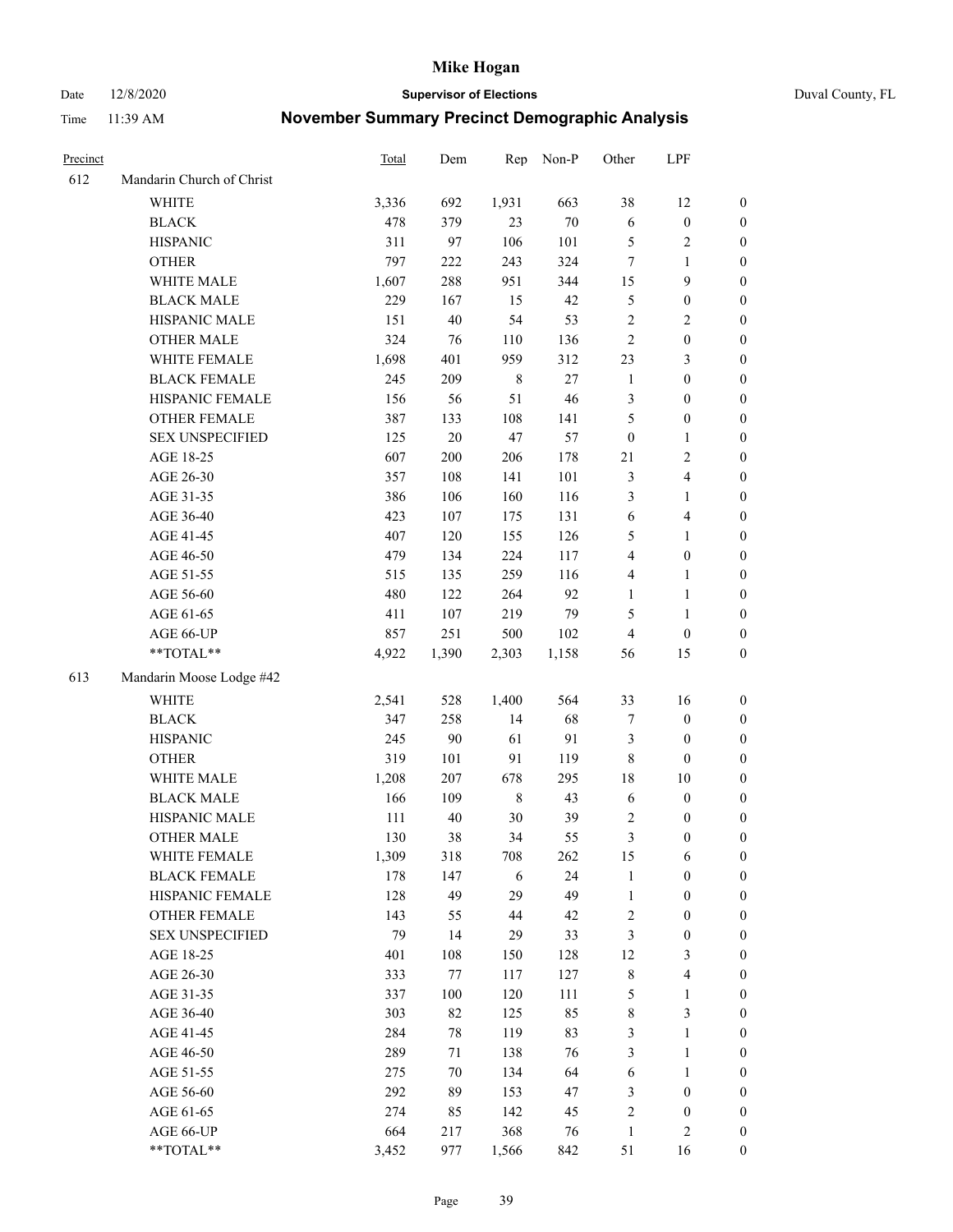Date 12/8/2020 **Supervisor of Elections** Duval County, FL

| Precinct |                                 | <b>Total</b> | Dem    | Rep            | Non-P                   | Other            | LPF              |                  |
|----------|---------------------------------|--------------|--------|----------------|-------------------------|------------------|------------------|------------------|
| 614      | Mandarin Senior Center          |              |        |                |                         |                  |                  |                  |
|          | <b>WHITE</b>                    | 1,304        | 254    | 759            | 269                     | 17               | $\mathfrak s$    | 0                |
|          | <b>BLACK</b>                    | 208          | 169    | 5              | 31                      | $\sqrt{2}$       | $\mathbf{1}$     | $\boldsymbol{0}$ |
|          | <b>HISPANIC</b>                 | 146          | 53     | 43             | 48                      | $\overline{c}$   | $\boldsymbol{0}$ | $\boldsymbol{0}$ |
|          | <b>OTHER</b>                    | 299          | 75     | 102            | 115                     | 5                | $\sqrt{2}$       | $\boldsymbol{0}$ |
|          | WHITE MALE                      | 640          | 96     | 384            | 152                     | 6                | $\sqrt{2}$       | $\boldsymbol{0}$ |
|          | <b>BLACK MALE</b>               | 97           | 76     | $\sqrt{2}$     | 17                      | 2                | $\boldsymbol{0}$ | $\boldsymbol{0}$ |
|          | HISPANIC MALE                   | 63           | 18     | 25             | 18                      | $\overline{c}$   | $\boldsymbol{0}$ | $\boldsymbol{0}$ |
|          | <b>OTHER MALE</b>               | 138          | 35     | 54             | 47                      | $\mathbf{2}$     | $\boldsymbol{0}$ | $\boldsymbol{0}$ |
|          | WHITE FEMALE                    | 655          | 157    | 370            | 114                     | 11               | $\mathfrak{Z}$   | $\boldsymbol{0}$ |
|          | <b>BLACK FEMALE</b>             | 108          | 91     | 3              | 13                      | $\boldsymbol{0}$ | $\mathbf{1}$     | $\boldsymbol{0}$ |
|          | HISPANIC FEMALE                 | 81           | 35     | 17             | 29                      | $\boldsymbol{0}$ | $\boldsymbol{0}$ | 0                |
|          | <b>OTHER FEMALE</b>             | 132          | 36     | 41             | 52                      | $\mathbf{1}$     | $\sqrt{2}$       | $\boldsymbol{0}$ |
|          | <b>SEX UNSPECIFIED</b>          | 43           | $\tau$ | 13             | 21                      | $\overline{c}$   | $\boldsymbol{0}$ | $\boldsymbol{0}$ |
|          | AGE 18-25                       | 159          | 44     | 61             | 52                      | $\mathbf{1}$     | $\mathbf{1}$     | $\boldsymbol{0}$ |
|          | AGE 26-30                       | 185          | 43     | 89             | 49                      | 3                | $\mathbf{1}$     | $\boldsymbol{0}$ |
|          | AGE 31-35                       | 238          | 81     | 78             | 73                      | 5                | $\mathbf{1}$     | $\boldsymbol{0}$ |
|          | AGE 36-40                       | 214          | 46     | 102            | 60                      | 4                | $\sqrt{2}$       | $\boldsymbol{0}$ |
|          | AGE 41-45                       | 200          | 51     | 79             | 63                      | 5                | $\overline{c}$   | $\boldsymbol{0}$ |
|          | AGE 46-50                       | 151          | 50     | $71\,$         | $28\,$                  | $\mathbf{1}$     | $\mathbf{1}$     | $\boldsymbol{0}$ |
|          | AGE 51-55                       | 183          | 49     | 99             | 35                      | $\boldsymbol{0}$ | $\boldsymbol{0}$ | $\boldsymbol{0}$ |
|          | AGE 56-60                       | 180          | 55     | 86             | 37                      | $\overline{2}$   | $\boldsymbol{0}$ | 0                |
|          | AGE 61-65                       | 139          | $28\,$ | 86             | 24                      | $\mathbf{1}$     | $\boldsymbol{0}$ | 0                |
|          | AGE 66-UP                       | 308          | 104    | 158            | 42                      | 4                | $\boldsymbol{0}$ | $\boldsymbol{0}$ |
|          | $**TOTAL**$                     | 1,957        | 551    | 909            | 463                     | 26               | $\,$ 8 $\,$      | $\boldsymbol{0}$ |
| 701      | Charlie T. Joseph Senior Center |              |        |                |                         |                  |                  |                  |
|          | <b>WHITE</b>                    | 471          | 127    | 241            | 93                      | 7                | $\mathfrak{Z}$   | $\boldsymbol{0}$ |
|          | <b>BLACK</b>                    | 695          | 577    | 24             | $88\,$                  | 5                | $\mathbf{1}$     | $\boldsymbol{0}$ |
|          | <b>HISPANIC</b>                 | 34           | 17     | 8              | 7                       | $\mathbf{1}$     | $\mathbf{1}$     | $\boldsymbol{0}$ |
|          | <b>OTHER</b>                    | 74           | 37     | $11\,$         | 25                      | $\mathbf{1}$     | $\boldsymbol{0}$ | $\boldsymbol{0}$ |
|          | WHITE MALE                      | 217          | 49     | 123            | 43                      | $\overline{c}$   | $\boldsymbol{0}$ | $\boldsymbol{0}$ |
|          | <b>BLACK MALE</b>               | 270          | 219    | 13             | 35                      | $\overline{c}$   | $\mathbf{1}$     | $\boldsymbol{0}$ |
|          | HISPANIC MALE                   | 19           | 9      | $\mathfrak{S}$ | $\overline{\mathbf{4}}$ | $\boldsymbol{0}$ | 1                | 0                |
|          | <b>OTHER MALE</b>               | 19           | 9      | 3              | $\tau$                  | $\boldsymbol{0}$ | $\boldsymbol{0}$ | $\boldsymbol{0}$ |
|          | WHITE FEMALE                    | 245          | 77     | 114            | 46                      | 5                | 3                | 0                |
|          | <b>BLACK FEMALE</b>             | 411          | 349    | $10\,$         | 50                      | $\overline{c}$   | $\boldsymbol{0}$ | $\overline{0}$   |
|          | HISPANIC FEMALE                 | 13           | 6      | 3              | $\mathfrak{Z}$          | $\mathbf{1}$     | $\boldsymbol{0}$ | $\overline{0}$   |
|          | <b>OTHER FEMALE</b>             | 37           | $22\,$ | 5              | 9                       | $\mathbf{1}$     | $\boldsymbol{0}$ | $\overline{0}$   |
|          | <b>SEX UNSPECIFIED</b>          | 43           | 18     | 8              | 16                      | $\mathbf{1}$     | $\boldsymbol{0}$ | 0                |
|          | AGE 18-25                       | 155          | 85     | $20\,$         | 45                      | 5                | $\boldsymbol{0}$ | $\theta$         |
|          | AGE 26-30                       | 97           | 61     | $\mathbf{9}$   | $26\,$                  | $\boldsymbol{0}$ | $\mathbf{1}$     | 0                |
|          | AGE 31-35                       | 124          | 75     | 12             | 33                      | 4                | $\boldsymbol{0}$ | 0                |
|          | AGE 36-40                       | 87           | 57     | 16             | 13                      | $\boldsymbol{0}$ | $\mathbf{1}$     | 0                |
|          | AGE 41-45                       | 94           | 56     | 16             | $20\,$                  | $\mathbf{1}$     | $\mathbf{1}$     | 0                |
|          | AGE 46-50                       | 107          | 61     | 27             | 17                      | $\boldsymbol{0}$ | $\sqrt{2}$       | 0                |
|          | AGE 51-55                       | 116          | 72     | 33             | 11                      | $\boldsymbol{0}$ | $\boldsymbol{0}$ | $\overline{0}$   |
|          | AGE 56-60                       | 133          | 79     | 38             | 16                      | $\boldsymbol{0}$ | $\boldsymbol{0}$ | $\overline{0}$   |
|          | AGE 61-65                       | 121          | $80\,$ | 30             | $10\,$                  | 1                | $\boldsymbol{0}$ | $\overline{0}$   |
|          | AGE 66-UP                       | 240          | 132    | 83             | $22\,$                  | 3                | $\boldsymbol{0}$ | 0                |
|          | **TOTAL**                       | 1,274        | 758    | 284            | 213                     | 14               | $\mathfrak s$    | $\boldsymbol{0}$ |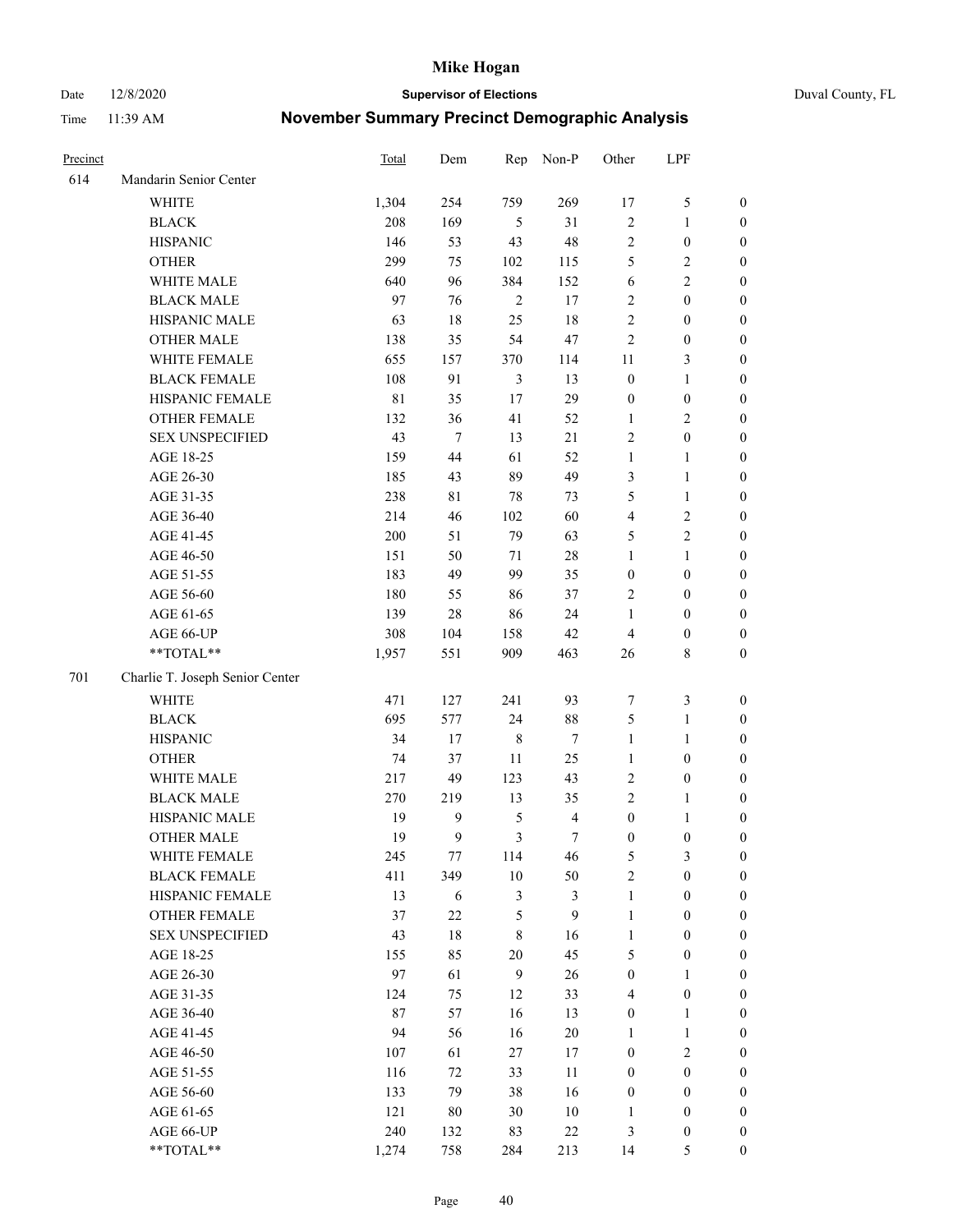Date 12/8/2020 **Supervisor of Elections** Duval County, FL

| Precinct |                                 | <b>Total</b> | Dem         | Rep            | Non-P          | Other                    | LPF                     |                  |
|----------|---------------------------------|--------------|-------------|----------------|----------------|--------------------------|-------------------------|------------------|
| 702      | Unity Missionary Baptist Church |              |             |                |                |                          |                         |                  |
|          | <b>WHITE</b>                    | 247          | 85          | 90             | 66             | 6                        | $\boldsymbol{0}$        | 0                |
|          | <b>BLACK</b>                    | 907          | 794         | 21             | $88\,$         | 3                        | $\mathbf{1}$            | $\boldsymbol{0}$ |
|          | <b>HISPANIC</b>                 | 31           | 12          | $\tau$         | 12             | $\boldsymbol{0}$         | $\boldsymbol{0}$        | $\boldsymbol{0}$ |
|          | <b>OTHER</b>                    | 83           | 38          | $\tau$         | 36             | 2                        | $\boldsymbol{0}$        | $\boldsymbol{0}$ |
|          | WHITE MALE                      | 114          | 40          | 43             | 30             | $\mathbf{1}$             | $\boldsymbol{0}$        | $\boldsymbol{0}$ |
|          | <b>BLACK MALE</b>               | 353          | 302         | 10             | $40\,$         | $\mathbf{1}$             | $\boldsymbol{0}$        | $\boldsymbol{0}$ |
|          | HISPANIC MALE                   | 15           | 3           | $\overline{4}$ | $\,$ 8 $\,$    | $\boldsymbol{0}$         | $\boldsymbol{0}$        | $\boldsymbol{0}$ |
|          | <b>OTHER MALE</b>               | 32           | 13          | $\mathfrak{Z}$ | 16             | $\boldsymbol{0}$         | $\boldsymbol{0}$        | $\boldsymbol{0}$ |
|          | WHITE FEMALE                    | 128          | 45          | 44             | 34             | 5                        | $\boldsymbol{0}$        | $\boldsymbol{0}$ |
|          | <b>BLACK FEMALE</b>             | 529          | 472         | 11             | 43             | 2                        | $\mathbf{1}$            | $\boldsymbol{0}$ |
|          | HISPANIC FEMALE                 | 15           | $\,$ 8 $\,$ | $\mathfrak{Z}$ | $\overline{4}$ | $\boldsymbol{0}$         | $\boldsymbol{0}$        | $\boldsymbol{0}$ |
|          | <b>OTHER FEMALE</b>             | 32           | $18\,$      | $\sqrt{2}$     | 10             | 2                        | $\boldsymbol{0}$        | $\boldsymbol{0}$ |
|          | <b>SEX UNSPECIFIED</b>          | 50           | 28          | 5              | 17             | $\boldsymbol{0}$         | $\boldsymbol{0}$        | $\boldsymbol{0}$ |
|          | AGE 18-25                       | 117          | 69          | 5              | 38             | 4                        | 1                       | $\boldsymbol{0}$ |
|          | AGE 26-30                       | 84           | 58          | 9              | 17             | $\boldsymbol{0}$         | $\boldsymbol{0}$        | $\boldsymbol{0}$ |
|          | AGE 31-35                       | 112          | 75          | 3              | 33             | $\mathbf{1}$             | $\boldsymbol{0}$        | $\boldsymbol{0}$ |
|          | AGE 36-40                       | 101          | 73          | 6              | 21             | $\mathbf{1}$             | $\boldsymbol{0}$        | $\boldsymbol{0}$ |
|          | AGE 41-45                       | 67           | 53          | $\overline{4}$ | $10\,$         | $\boldsymbol{0}$         | $\boldsymbol{0}$        | $\boldsymbol{0}$ |
|          | AGE 46-50                       | 88           | 60          | 12             | 14             | 2                        | $\boldsymbol{0}$        | $\boldsymbol{0}$ |
|          | AGE 51-55                       | 90           | 62          | 11             | 16             | $\mathbf{1}$             | $\boldsymbol{0}$        | $\boldsymbol{0}$ |
|          | AGE 56-60                       | 153          | 103         | 27             | 21             | $\overline{2}$           | $\boldsymbol{0}$        | $\boldsymbol{0}$ |
|          | AGE 61-65                       | 140          | 110         | 16             | 14             | $\boldsymbol{0}$         | $\boldsymbol{0}$        | $\boldsymbol{0}$ |
|          | AGE 66-UP                       | 316          | 266         | 32             | 18             | $\boldsymbol{0}$         | $\boldsymbol{0}$        | $\boldsymbol{0}$ |
|          | **TOTAL**                       | 1,268        | 929         | 125            | 202            | 11                       | $\mathbf{1}$            | $\boldsymbol{0}$ |
| 703      | Oceanway Community Center       |              |             |                |                |                          |                         |                  |
|          | WHITE                           | 5,139        | 969         | 2,843          | 1,178          | 106                      | 43                      | $\boldsymbol{0}$ |
|          | <b>BLACK</b>                    | 2,865        | 2,230       | 92             | 520            | 23                       | $\boldsymbol{0}$        | $\boldsymbol{0}$ |
|          | <b>HISPANIC</b>                 | 552          | 199         | 124            | 215            | 10                       | $\overline{\mathbf{4}}$ | $\boldsymbol{0}$ |
|          | <b>OTHER</b>                    | 709          | 214         | 200            | 280            | $\overline{9}$           | 6                       | $\boldsymbol{0}$ |
|          | WHITE MALE                      | 2,492        | 394         | 1,415          | 604            | 50                       | 29                      | $\boldsymbol{0}$ |
|          | <b>BLACK MALE</b>               | 1,191        | 859         | 55             | 264            | 13                       | $\boldsymbol{0}$        | $\boldsymbol{0}$ |
|          | HISPANIC MALE                   | 255          | $80\,$      | 65             | 102            | 5                        | 3                       | $\boldsymbol{0}$ |
|          | <b>OTHER MALE</b>               | 235          | 65          | 71             | 94             | 3                        | $\overline{c}$          | $\boldsymbol{0}$ |
|          | WHITE FEMALE                    | 2,587        | 566         | 1,390          | 561            | 56                       | 14                      | 0                |
|          | <b>BLACK FEMALE</b>             | 1,637        | 1,348       | 35             | 245            | 9                        | $\boldsymbol{0}$        | $\boldsymbol{0}$ |
|          | HISPANIC FEMALE                 | 293          | 119         | 58             | $110\,$        | 5                        | $\mathbf{1}$            | $\boldsymbol{0}$ |
|          | <b>OTHER FEMALE</b>             | 338          | 114         | 99             | 118            | $\overline{\mathcal{A}}$ | $\mathfrak{Z}$          | $\overline{0}$   |
|          | <b>SEX UNSPECIFIED</b>          | 237          | 67          | 71             | 95             | 3                        | $\mathbf{1}$            | 0                |
|          | AGE 18-25                       | 1,155        | 430         | 286            | 401            | $25\,$                   | 13                      | 0                |
|          | AGE 26-30                       | 982          | 343         | 291            | 314            | $22\,$                   | 12                      | 0                |
|          | AGE 31-35                       | 929          | 315         | 296            | 290            | 17                       | 11                      | 0                |
|          | AGE 36-40                       | 925          | 368         | 291            | 249            | 13                       | $\overline{\mathbf{4}}$ | 0                |
|          | AGE 41-45                       | 837          | 350         | 246            | 222            | 13                       | 6                       | 0                |
|          | AGE 46-50                       | 927          | 388         | 324            | 198            | 14                       | 3                       | 0                |
|          | AGE 51-55                       | 871          | 378         | 316            | 167            | 10                       | $\boldsymbol{0}$        | 0                |
|          | AGE 56-60                       | 780          | 285         | 346            | 133            | 14                       | $\sqrt{2}$              | 0                |
|          | AGE 61-65                       | 576          | 230         | 251            | 89             | 5                        | $\mathbf{1}$            | $\boldsymbol{0}$ |
|          | AGE 66-UP                       | 1,283        | 525         | 612            | 130            | 15                       | $\mathbf{1}$            | 0                |
|          | **TOTAL**                       | 9,265        | 3,612       | 3,259          | 2,193          | 148                      | 53                      | $\boldsymbol{0}$ |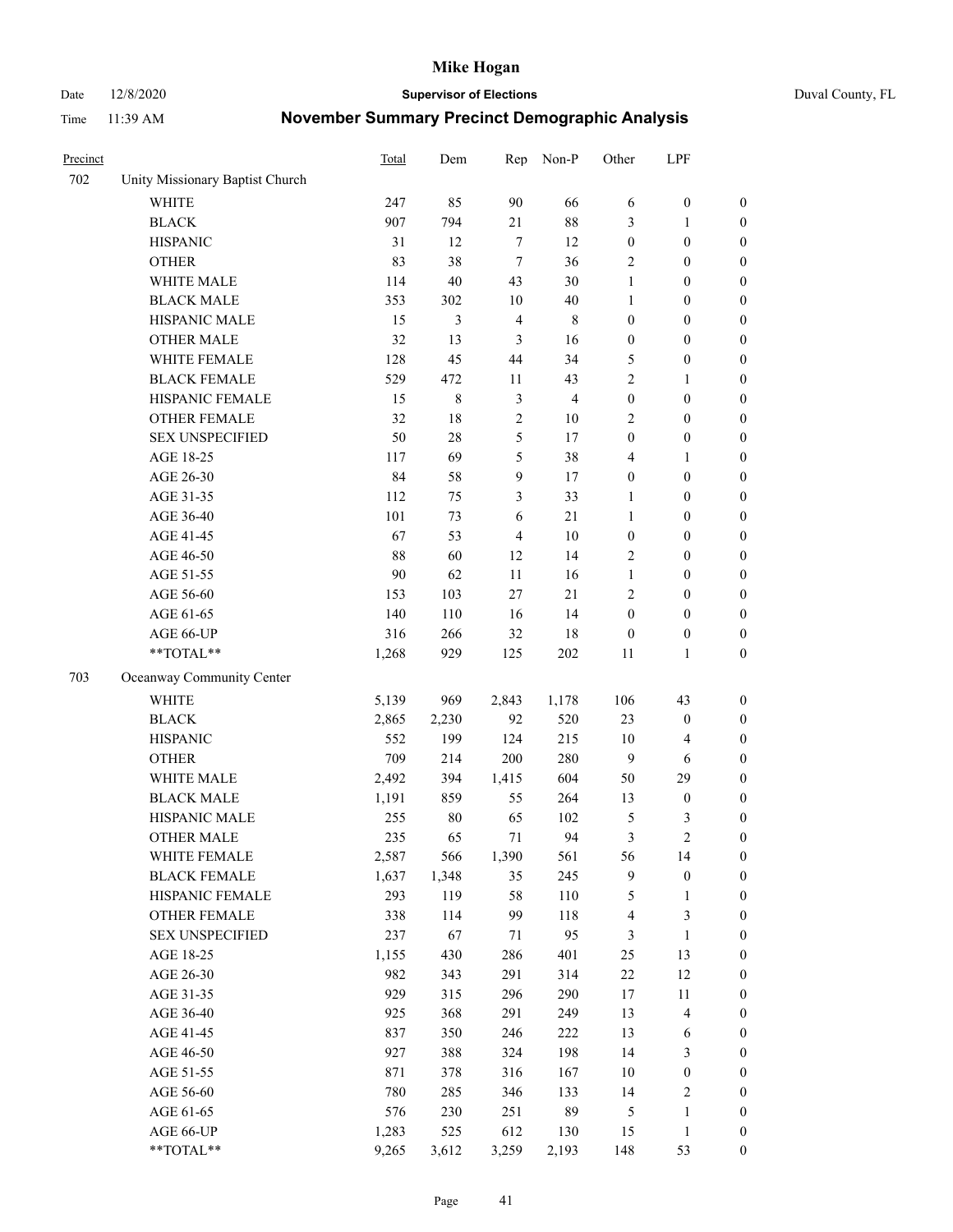Date 12/8/2020 **Supervisor of Elections** Duval County, FL

| Precinct |                                     | Total | Dem    | Rep    | Non-P  | Other                   | LPF                     |                  |
|----------|-------------------------------------|-------|--------|--------|--------|-------------------------|-------------------------|------------------|
| 704      | Westside Church of Christ           |       |        |        |        |                         |                         |                  |
|          | <b>WHITE</b>                        | 1,316 | 661    | 329    | 284    | 24                      | 18                      | 0                |
|          | <b>BLACK</b>                        | 1,539 | 1,245  | 65     | 214    | 15                      | $\boldsymbol{0}$        | 0                |
|          | <b>HISPANIC</b>                     | 116   | 58     | $21\,$ | 36     | $\mathbf{1}$            | $\boldsymbol{0}$        | 0                |
|          | <b>OTHER</b>                        | 288   | 143    | 23     | 115    | 4                       | 3                       | $\boldsymbol{0}$ |
|          | WHITE MALE                          | 667   | 304    | 186    | 153    | 10                      | 14                      | $\boldsymbol{0}$ |
|          | <b>BLACK MALE</b>                   | 649   | 507    | 34     | 99     | $\mathbf{9}$            | $\boldsymbol{0}$        | $\boldsymbol{0}$ |
|          | HISPANIC MALE                       | 58    | 26     | 11     | $21\,$ | $\boldsymbol{0}$        | $\boldsymbol{0}$        | $\boldsymbol{0}$ |
|          | <b>OTHER MALE</b>                   | 99    | 44     | $\tau$ | 46     | $\mathbf{1}$            | $\mathbf{1}$            | $\boldsymbol{0}$ |
|          | WHITE FEMALE                        | 635   | 352    | 139    | 127    | 13                      | $\overline{\mathbf{4}}$ | $\boldsymbol{0}$ |
|          | <b>BLACK FEMALE</b>                 | 854   | 711    | 31     | 106    | 6                       | $\boldsymbol{0}$        | 0                |
|          | HISPANIC FEMALE                     | 55    | 30     | 10     | 14     | $\mathbf{1}$            | $\boldsymbol{0}$        | 0                |
|          | OTHER FEMALE                        | 130   | $78\,$ | 11     | 37     | $\sqrt{2}$              | $\overline{c}$          | 0                |
|          | <b>SEX UNSPECIFIED</b>              | 112   | 55     | 9      | 46     | $\sqrt{2}$              | $\boldsymbol{0}$        | $\boldsymbol{0}$ |
|          | AGE 18-25                           | 375   | 217    | 25     | 123    | 8                       | $\sqrt{2}$              | $\boldsymbol{0}$ |
|          | AGE 26-30                           | 315   | 184    | 42     | 82     | 5                       | $\sqrt{2}$              | $\boldsymbol{0}$ |
|          | AGE 31-35                           | 424   | 256    | 54     | 100    | 9                       | $\mathfrak s$           | $\boldsymbol{0}$ |
|          | AGE 36-40                           | 360   | 241    | 40     | 74     | 2                       | $\mathfrak{Z}$          | $\boldsymbol{0}$ |
|          | AGE 41-45                           | 288   | 176    | 38     | 67     | $\overline{4}$          | $\mathfrak{Z}$          | $\boldsymbol{0}$ |
|          | AGE 46-50                           | 283   | 171    | 45     | 62     | $\overline{\mathbf{4}}$ | $\mathbf{1}$            | $\boldsymbol{0}$ |
|          | AGE 51-55                           | 232   | 161    | 41     | 27     | $\overline{c}$          | $\mathbf{1}$            | 0                |
|          | AGE 56-60                           | 248   | 167    | 33     | 42     | $\overline{\mathbf{4}}$ | $\sqrt{2}$              | 0                |
|          | AGE 61-65                           | 245   | 159    | 50     | 31     | 4                       | $\mathbf{1}$            | 0                |
|          | AGE 66-UP                           | 489   | 375    | $70\,$ | 41     | $\overline{2}$          | $\mathbf{1}$            | 0                |
|          | **TOTAL**                           | 3,259 | 2,107  | 438    | 649    | 44                      | $21\,$                  | $\boldsymbol{0}$ |
| 705      | Garden City United Methodist Church |       |        |        |        |                         |                         |                  |
|          | <b>WHITE</b>                        | 2,016 | 355    | 1,211  | 410    | 29                      | 11                      | $\boldsymbol{0}$ |
|          | <b>BLACK</b>                        | 2,678 | 2,275  | 73     | 313    | 17                      | $\boldsymbol{0}$        | $\boldsymbol{0}$ |
|          | <b>HISPANIC</b>                     | 217   | 105    | 33     | 75     | 3                       | $\mathbf{1}$            | $\boldsymbol{0}$ |
|          | <b>OTHER</b>                        | 329   | 135    | 65     | 118    | 7                       | $\overline{\mathbf{4}}$ | $\boldsymbol{0}$ |
|          | WHITE MALE                          | 956   | 136    | 599    | 201    | 13                      | $\boldsymbol{7}$        | $\boldsymbol{0}$ |
|          | <b>BLACK MALE</b>                   | 1,102 | 893    | 39     | 162    | $\,$ 8 $\,$             | $\boldsymbol{0}$        | $\boldsymbol{0}$ |
|          | HISPANIC MALE                       | 90    | $40\,$ | 16     | 32     | $\overline{c}$          | $\boldsymbol{0}$        | 0                |
|          | <b>OTHER MALE</b>                   | 119   | 52     | 26     | 34     | $\mathfrak s$           | $\mathfrak{2}$          | 0                |
|          | WHITE FEMALE                        | 1,041 | 214    | 602    | 205    | 16                      | 4                       | 0                |
|          | <b>BLACK FEMALE</b>                 | 1,543 | 1,358  | 34     | 142    | 9                       | $\boldsymbol{0}$        | $\boldsymbol{0}$ |
|          | HISPANIC FEMALE                     | 122   | 63     | 15     | 42     | $\mathbf{1}$            | $\mathbf{1}$            | $\boldsymbol{0}$ |
|          | OTHER FEMALE                        | 119   | 53     | $27\,$ | 36     | 2                       | $\mathbf{1}$            | $\overline{0}$   |
|          | <b>SEX UNSPECIFIED</b>              | 148   | 61     | 24     | 62     | $\boldsymbol{0}$        | $\mathbf{1}$            | 0                |
|          | AGE 18-25                           | 679   | 310    | 139    | 211    | 13                      | 6                       | 0                |
|          | AGE 26-30                           | 490   | 232    | 119    | 134    | 5                       | $\boldsymbol{0}$        | 0                |
|          | AGE 31-35                           | 500   | 267    | 105    | 118    | 7                       | $\mathfrak{Z}$          | 0                |
|          | AGE 36-40                           | 490   | 295    | 94     | 94     | 6                       | $\mathbf{1}$            | 0                |
|          | AGE 41-45                           | 453   | 285    | 86     | 71     | $\mathbf{9}$            | $\sqrt{2}$              | 0                |
|          | AGE 46-50                           | 479   | 267    | 137    | $72\,$ | 2                       | $\mathbf{1}$            | 0                |
|          | AGE 51-55                           | 461   | 257    | 144    | 55     | 4                       | $\mathbf{1}$            | 0                |
|          | AGE 56-60                           | 453   | 260    | 145    | 46     | 1                       | $\mathbf{1}$            | 0                |
|          | AGE 61-65                           | 409   | 226    | 138    | 41     | 3                       | $\mathbf{1}$            | $\boldsymbol{0}$ |
|          | AGE 66-UP                           | 826   | 471    | 275    | 74     | 6                       | $\boldsymbol{0}$        | $\boldsymbol{0}$ |
|          | **TOTAL**                           | 5,240 | 2,870  | 1,382  | 916    | 56                      | 16                      | $\boldsymbol{0}$ |
|          |                                     |       |        |        |        |                         |                         |                  |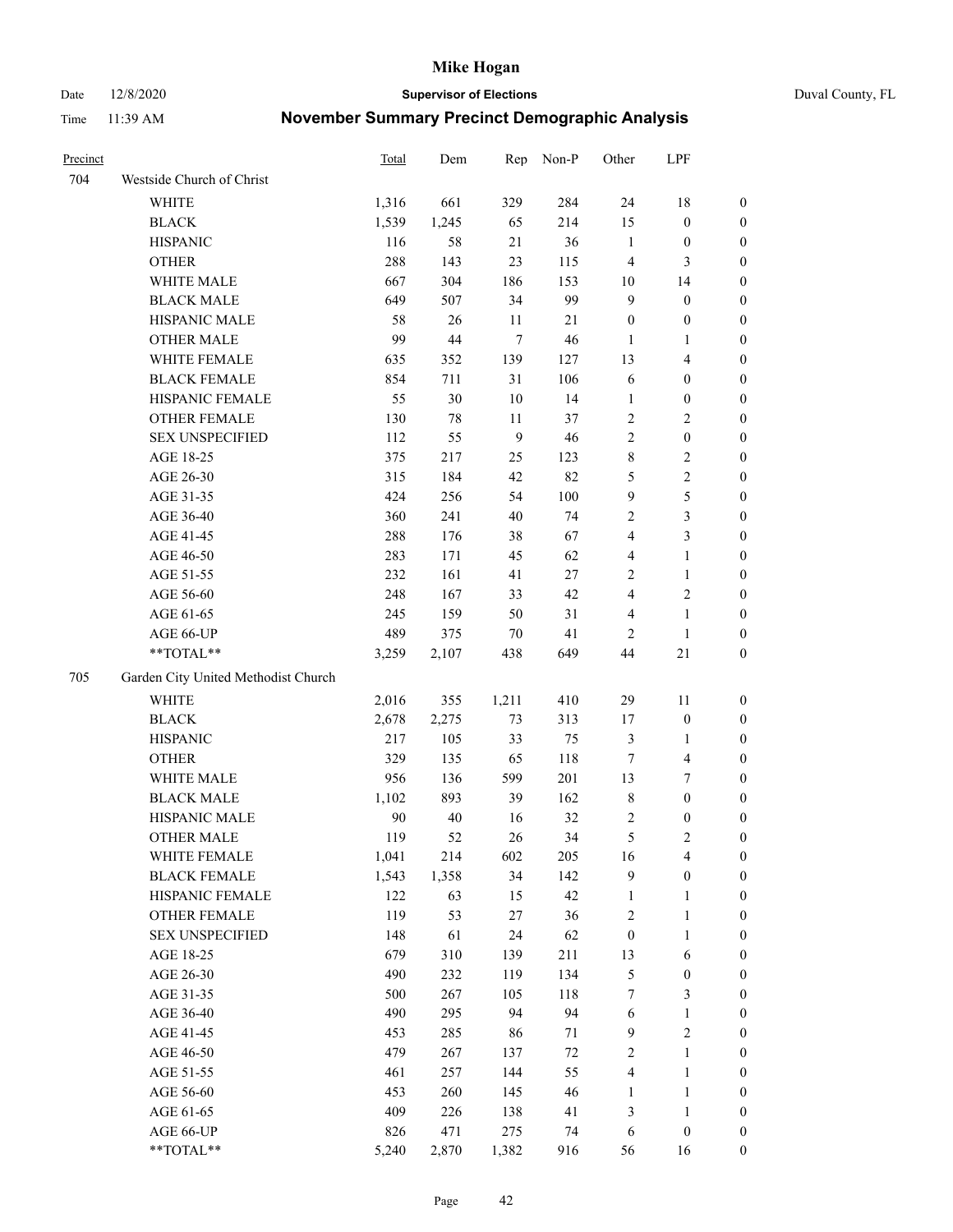Date 12/8/2020 **Supervisor of Elections** Duval County, FL

| Precinct |                             | Total | Dem            | Rep              | Non-P          | Other            | LPF              |                  |
|----------|-----------------------------|-------|----------------|------------------|----------------|------------------|------------------|------------------|
| 706      | Long Branch Senior Center   |       |                |                  |                |                  |                  |                  |
|          | <b>WHITE</b>                | 37    | 13             | 10               | 14             | $\boldsymbol{0}$ | $\boldsymbol{0}$ | $\boldsymbol{0}$ |
|          | <b>BLACK</b>                | 1,097 | 966            | 23               | 102            | 4                | $\overline{c}$   | $\boldsymbol{0}$ |
|          | <b>HISPANIC</b>             | 12    | $\,8\,$        | $\mathbf{1}$     | 3              | $\boldsymbol{0}$ | $\boldsymbol{0}$ | $\boldsymbol{0}$ |
|          | <b>OTHER</b>                | 82    | 38             | $\mathbf{1}$     | 42             | $\boldsymbol{0}$ | 1                | $\boldsymbol{0}$ |
|          | WHITE MALE                  | 16    | 3              | 6                | 7              | $\boldsymbol{0}$ | $\boldsymbol{0}$ | $\boldsymbol{0}$ |
|          | <b>BLACK MALE</b>           | 436   | 380            | 13               | 41             | 1                | 1                | $\boldsymbol{0}$ |
|          | HISPANIC MALE               | 5     | $\overline{c}$ | $\mathbf{1}$     | $\mathfrak{2}$ | $\boldsymbol{0}$ | $\boldsymbol{0}$ | $\boldsymbol{0}$ |
|          | <b>OTHER MALE</b>           | 21    | 7              | $\boldsymbol{0}$ | 13             | $\boldsymbol{0}$ | $\mathbf{1}$     | $\boldsymbol{0}$ |
|          | WHITE FEMALE                | 21    | $10\,$         | $\overline{4}$   | $\tau$         | $\boldsymbol{0}$ | $\boldsymbol{0}$ | $\boldsymbol{0}$ |
|          | <b>BLACK FEMALE</b>         | 633   | 561            | 10               | 58             | 3                | $\mathbf{1}$     | $\boldsymbol{0}$ |
|          | HISPANIC FEMALE             | 6     | 5              | $\boldsymbol{0}$ | $\mathbf{1}$   | $\boldsymbol{0}$ | $\boldsymbol{0}$ | 0                |
|          | <b>OTHER FEMALE</b>         | 31    | 22             | $\mathbf{0}$     | 9              | $\boldsymbol{0}$ | $\boldsymbol{0}$ | $\boldsymbol{0}$ |
|          | <b>SEX UNSPECIFIED</b>      | 59    | 35             | $\mathbf{1}$     | 23             | $\boldsymbol{0}$ | $\boldsymbol{0}$ | $\boldsymbol{0}$ |
|          | AGE 18-25                   | 148   | 104            | 3                | 41             | $\boldsymbol{0}$ | $\boldsymbol{0}$ | $\boldsymbol{0}$ |
|          | AGE 26-30                   | 131   | 103            | 5                | 23             | $\boldsymbol{0}$ | $\boldsymbol{0}$ | $\boldsymbol{0}$ |
|          | AGE 31-35                   | 102   | 80             | $\sqrt{2}$       | 17             | $\mathbf{1}$     | $\sqrt{2}$       | $\boldsymbol{0}$ |
|          | AGE 36-40                   | 99    | 76             | 6                | 15             | 2                | $\boldsymbol{0}$ | $\boldsymbol{0}$ |
|          | AGE 41-45                   | 93    | 76             | $\overline{4}$   | 13             | $\boldsymbol{0}$ | $\boldsymbol{0}$ | $\boldsymbol{0}$ |
|          | AGE 46-50                   | 94    | 81             | $\boldsymbol{0}$ | 12             | 1                | $\boldsymbol{0}$ | $\boldsymbol{0}$ |
|          | AGE 51-55                   | 91    | 77             | 5                | 9              | $\boldsymbol{0}$ | $\boldsymbol{0}$ | $\boldsymbol{0}$ |
|          | AGE 56-60                   | 111   | 95             | 3                | 13             | $\boldsymbol{0}$ | $\boldsymbol{0}$ | 0                |
|          | AGE 61-65                   | 111   | 100            | $\mathbf{1}$     | 10             | $\boldsymbol{0}$ | $\boldsymbol{0}$ | 0                |
|          | AGE 66-UP                   | 248   | 233            | 6                | $8\,$          | $\boldsymbol{0}$ | $\mathbf{1}$     | $\boldsymbol{0}$ |
|          | **TOTAL**                   | 1,228 | 1,025          | 35               | 161            | 4                | $\mathfrak{Z}$   | $\boldsymbol{0}$ |
| 707      | Joseph Lee Community Center |       |                |                  |                |                  |                  |                  |
|          | <b>WHITE</b>                | 255   | 98             | 94               | 60             | $\sqrt{2}$       | $\mathbf{1}$     | $\boldsymbol{0}$ |
|          | <b>BLACK</b>                | 2,619 | 2,285          | 55               | 272            | 7                | $\boldsymbol{0}$ | $\boldsymbol{0}$ |
|          | <b>HISPANIC</b>             | 46    | 24             | $\,$ 8 $\,$      | 14             | $\boldsymbol{0}$ | $\boldsymbol{0}$ | $\boldsymbol{0}$ |
|          | <b>OTHER</b>                | 190   | 99             | 12               | 77             | $\mathbf{1}$     | $\mathbf{1}$     | $\boldsymbol{0}$ |
|          | WHITE MALE                  | 93    | 26             | 46               | $20\,$         | $\boldsymbol{0}$ | $\mathbf{1}$     | $\boldsymbol{0}$ |
|          | <b>BLACK MALE</b>           | 979   | 821            | 29               | 127            | 2                | $\boldsymbol{0}$ | $\boldsymbol{0}$ |
|          | HISPANIC MALE               | 19    | 10             | 3                | $\sqrt{6}$     | $\boldsymbol{0}$ | $\boldsymbol{0}$ | $\boldsymbol{0}$ |
|          | OTHER MALE                  | 51    | 28             | $\overline{4}$   | 19             | $\boldsymbol{0}$ | $\boldsymbol{0}$ | $\boldsymbol{0}$ |
|          | WHITE FEMALE                | 157   | 71             | 48               | 36             | 2                | $\boldsymbol{0}$ | 0                |
|          | <b>BLACK FEMALE</b>         | 1,592 | 1,426          | 26               | 135            | 5                | $\boldsymbol{0}$ | $\boldsymbol{0}$ |
|          | HISPANIC FEMALE             | 27    | 14             | 5                | $8\,$          | $\boldsymbol{0}$ | $\boldsymbol{0}$ | $\overline{0}$   |
|          | <b>OTHER FEMALE</b>         | 90    | 51             | 7                | 31             | $\boldsymbol{0}$ | $\mathbf{1}$     | $\overline{0}$   |
|          | <b>SEX UNSPECIFIED</b>      | 102   | 59             | $\mathbf{1}$     | 41             | $\mathbf{1}$     | $\boldsymbol{0}$ | 0                |
|          | AGE 18-25                   | 346   | 235            | 12               | 98             | $\mathbf{1}$     | $\boldsymbol{0}$ | 0                |
|          | AGE 26-30                   | 288   | 208            | 16               | 63             | $\mathbf{1}$     | $\boldsymbol{0}$ | 0                |
|          | AGE 31-35                   | 297   | 224            | 12               | 60             | $\boldsymbol{0}$ | 1                | 0                |
|          | AGE 36-40                   | 256   | 200            | 15               | $40\,$         | $\mathbf{1}$     | $\boldsymbol{0}$ | 0                |
|          | AGE 41-45                   | 214   | 159            | 14               | $40\,$         | $\mathbf{1}$     | $\boldsymbol{0}$ | 0                |
|          | AGE 46-50                   | 245   | 193            | 17               | 33             | 2                | $\boldsymbol{0}$ | 0                |
|          | AGE 51-55                   | 226   | 185            | 19               | 21             | $\boldsymbol{0}$ | 1                | $\boldsymbol{0}$ |
|          | AGE 56-60                   | 266   | 226            | 20               | 19             | 1                | $\boldsymbol{0}$ | $\boldsymbol{0}$ |
|          | AGE 61-65                   | 338   | 298            | 18               | 20             | 2                | $\boldsymbol{0}$ | $\boldsymbol{0}$ |
|          | AGE 66-UP                   | 634   | 578            | 26               | 29             | $\mathbf{1}$     | $\boldsymbol{0}$ | 0                |
|          | **TOTAL**                   | 3,110 | 2,506          | 169              | 423            | $10\,$           | $\mathbf{2}$     | $\boldsymbol{0}$ |
|          |                             |       |                |                  |                |                  |                  |                  |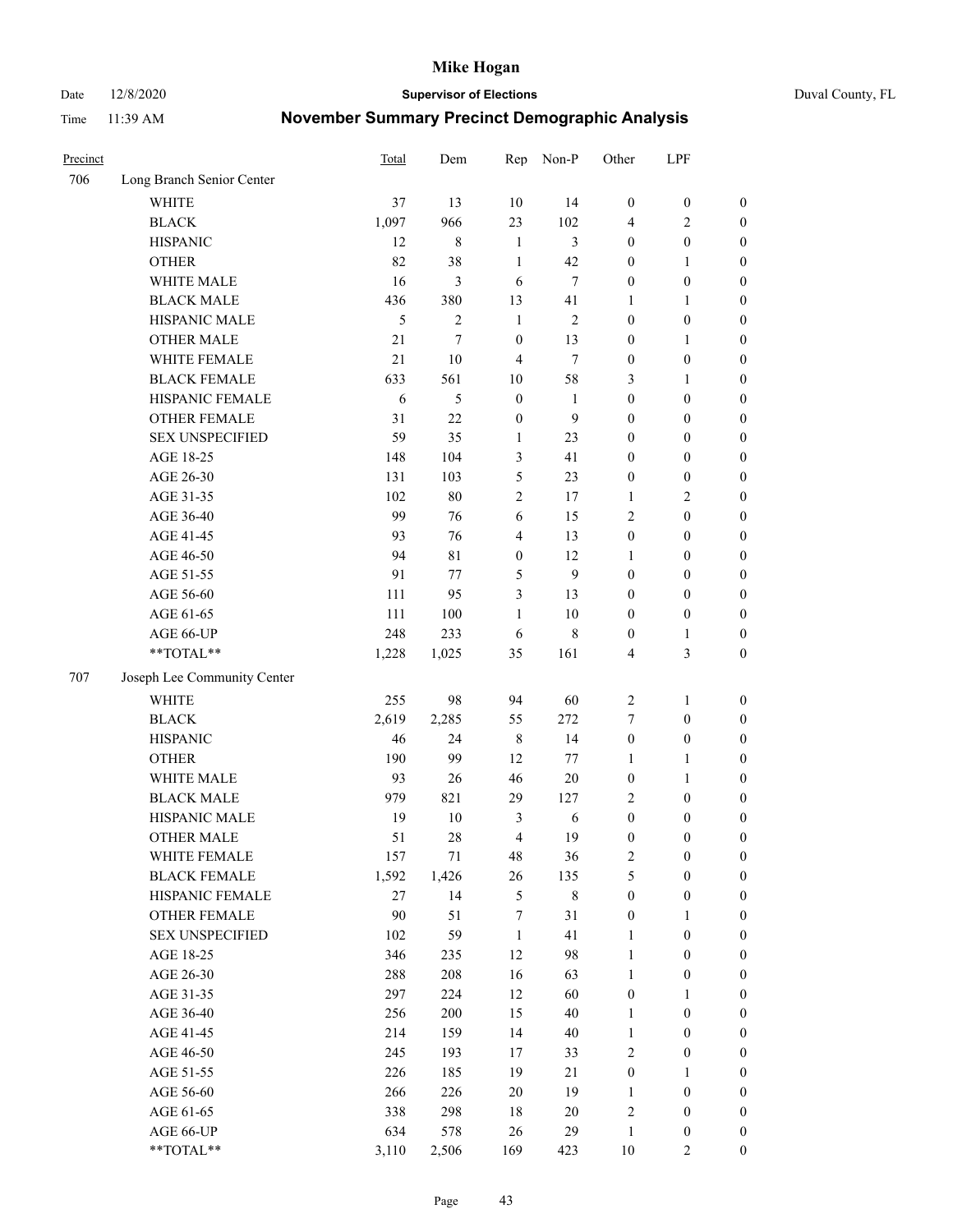Date 12/8/2020 **Supervisor of Elections** Duval County, FL

| Precinct |                               | <b>Total</b> | Dem            | Rep              | Non-P        | Other                   | LPF              |                  |
|----------|-------------------------------|--------------|----------------|------------------|--------------|-------------------------|------------------|------------------|
| 708      | Brown Eastside Branch Library |              |                |                  |              |                         |                  |                  |
|          | <b>WHITE</b>                  | 196          | 68             | 79               | 48           | $\mathbf{1}$            | $\boldsymbol{0}$ | 0                |
|          | <b>BLACK</b>                  | 1,067        | 897            | 34               | 132          | 3                       | $\mathbf{1}$     | $\boldsymbol{0}$ |
|          | <b>HISPANIC</b>               | 12           | $\,$ 8 $\,$    | $\mathbf{1}$     | 3            | $\boldsymbol{0}$        | $\boldsymbol{0}$ | $\boldsymbol{0}$ |
|          | <b>OTHER</b>                  | 94           | 44             | 6                | 44           | $\boldsymbol{0}$        | $\boldsymbol{0}$ | $\boldsymbol{0}$ |
|          | WHITE MALE                    | 88           | 20             | 51               | 17           | $\boldsymbol{0}$        | $\boldsymbol{0}$ | $\boldsymbol{0}$ |
|          | <b>BLACK MALE</b>             | 442          | 352            | 19               | 68           | 3                       | $\boldsymbol{0}$ | $\boldsymbol{0}$ |
|          | HISPANIC MALE                 | 5            | $\overline{4}$ | $\boldsymbol{0}$ | $\mathbf{1}$ | $\boldsymbol{0}$        | $\boldsymbol{0}$ | $\boldsymbol{0}$ |
|          | <b>OTHER MALE</b>             | 40           | 21             | $\mathfrak{Z}$   | 16           | $\boldsymbol{0}$        | $\boldsymbol{0}$ | $\boldsymbol{0}$ |
|          | WHITE FEMALE                  | 103          | 45             | 27               | $30\,$       | 1                       | $\boldsymbol{0}$ | $\boldsymbol{0}$ |
|          | <b>BLACK FEMALE</b>           | 599          | 526            | 14               | 59           | $\boldsymbol{0}$        | $\boldsymbol{0}$ | $\boldsymbol{0}$ |
|          | HISPANIC FEMALE               | 7            | $\overline{4}$ | $\mathbf{1}$     | $\sqrt{2}$   | $\boldsymbol{0}$        | $\boldsymbol{0}$ | $\boldsymbol{0}$ |
|          | <b>OTHER FEMALE</b>           | 33           | 16             | $\sqrt{2}$       | 15           | $\boldsymbol{0}$        | $\boldsymbol{0}$ | $\boldsymbol{0}$ |
|          | <b>SEX UNSPECIFIED</b>        | 52           | 29             | 3                | 19           | $\boldsymbol{0}$        | $\mathbf{1}$     | $\boldsymbol{0}$ |
|          | AGE 18-25                     | 172          | 106            | $\,8\,$          | 57           | $\boldsymbol{0}$        | $\mathbf{1}$     | $\boldsymbol{0}$ |
|          | AGE 26-30                     | 131          | 91             | $\,8\,$          | 31           | 1                       | $\boldsymbol{0}$ | $\boldsymbol{0}$ |
|          | AGE 31-35                     | 129          | 92             | 10               | 27           | $\boldsymbol{0}$        | $\boldsymbol{0}$ | $\boldsymbol{0}$ |
|          | AGE 36-40                     | 123          | 90             | 13               | $20\,$       | $\boldsymbol{0}$        | $\boldsymbol{0}$ | $\boldsymbol{0}$ |
|          | AGE 41-45                     | 104          | 74             | $\overline{7}$   | 22           | $\mathbf{1}$            | $\boldsymbol{0}$ | $\boldsymbol{0}$ |
|          | AGE 46-50                     | 119          | 91             | 12               | 16           | $\boldsymbol{0}$        | $\boldsymbol{0}$ | $\boldsymbol{0}$ |
|          | AGE 51-55                     | 104          | 78             | 12               | 14           | $\boldsymbol{0}$        | $\boldsymbol{0}$ | $\boldsymbol{0}$ |
|          | AGE 56-60                     | 145          | 109            | 18               | 17           | 1                       | $\boldsymbol{0}$ | 0                |
|          | AGE 61-65                     | 130          | 107            | 9                | 13           | 1                       | $\boldsymbol{0}$ | $\boldsymbol{0}$ |
|          | AGE 66-UP                     | 212          | 179            | 23               | $10\,$       | $\boldsymbol{0}$        | $\boldsymbol{0}$ | $\boldsymbol{0}$ |
|          | **TOTAL**                     | 1,369        | 1,017          | 120              | 227          | 4                       | $\mathbf{1}$     | $\boldsymbol{0}$ |
| 709      | First Timothy Baptist Church  |              |                |                  |              |                         |                  |                  |
|          | WHITE                         | 262          | 74             | 105              | 74           | 9                       | $\boldsymbol{0}$ | $\boldsymbol{0}$ |
|          | <b>BLACK</b>                  | 4,245        | 3,661          | 119              | 440          | 23                      | $\sqrt{2}$       | $\boldsymbol{0}$ |
|          | <b>HISPANIC</b>               | 143          | 71             | 22               | 50           | $\boldsymbol{0}$        | $\boldsymbol{0}$ | $\boldsymbol{0}$ |
|          | <b>OTHER</b>                  | 311          | 171            | 26               | 107          | 6                       | $\mathbf{1}$     | $\boldsymbol{0}$ |
|          | WHITE MALE                    | 108          | 19             | 54               | 32           | 3                       | $\boldsymbol{0}$ | $\boldsymbol{0}$ |
|          | <b>BLACK MALE</b>             | 1,720        | 1,405          | 58               | 241          | 15                      | $\mathbf{1}$     | $\boldsymbol{0}$ |
|          | HISPANIC MALE                 | 66           | 36             | 12               | 18           | $\boldsymbol{0}$        | $\boldsymbol{0}$ | $\boldsymbol{0}$ |
|          | OTHER MALE                    | 92           | 58             | $\,$ 8 $\,$      | 24           | 2                       | $\boldsymbol{0}$ | $\boldsymbol{0}$ |
|          | WHITE FEMALE                  | 151          | 55             | 50               | 40           | 6                       | $\boldsymbol{0}$ | 0                |
|          | <b>BLACK FEMALE</b>           | 2,458        | 2,200          | 61               | 188          | 8                       | $\mathbf{1}$     | $\boldsymbol{0}$ |
|          | HISPANIC FEMALE               | 75           | 34             | $10\,$           | 31           | $\boldsymbol{0}$        | $\boldsymbol{0}$ | $\overline{0}$   |
|          | OTHER FEMALE                  | 139          | 79             | 13               | $44\,$       | $\overline{\mathbf{c}}$ | $\mathbf{1}$     | $\overline{0}$   |
|          | <b>SEX UNSPECIFIED</b>        | 152          | 91             | 6                | 53           | 2                       | $\boldsymbol{0}$ | 0                |
|          | AGE 18-25                     | 654          | 444            | 33               | 167          | 9                       | $\mathbf{1}$     | $\overline{0}$   |
|          | AGE 26-30                     | 524          | 386            | 26               | 107          | 3                       | $\overline{2}$   | 0                |
|          | AGE 31-35                     | 452          | 351            | 14               | 79           | 8                       | $\boldsymbol{0}$ | 0                |
|          | AGE 36-40                     | 409          | 318            | $22\,$           | 65           | 4                       | $\boldsymbol{0}$ | 0                |
|          | AGE 41-45                     | 374          | 296            | 17               | 60           | $\mathbf{1}$            | $\boldsymbol{0}$ | 0                |
|          | AGE 46-50                     | 414          | 322            | 35               | 53           | 4                       | $\boldsymbol{0}$ | 0                |
|          | AGE 51-55                     | 450          | 383            | 25               | 39           | 3                       | $\boldsymbol{0}$ | $\boldsymbol{0}$ |
|          | AGE 56-60                     | 421          | 351            | 33               | 35           | 2                       | $\boldsymbol{0}$ | $\boldsymbol{0}$ |
|          | AGE 61-65                     | 451          | 387            | 27               | 34           | 3                       | $\boldsymbol{0}$ | $\boldsymbol{0}$ |
|          | AGE 66-UP                     | 812          | 739            | 40               | 32           | $\mathbf{1}$            | $\boldsymbol{0}$ | 0                |
|          | **TOTAL**                     | 4,961        | 3,977          | 272              | 671          | 38                      | $\mathfrak{Z}$   | $\boldsymbol{0}$ |
|          |                               |              |                |                  |              |                         |                  |                  |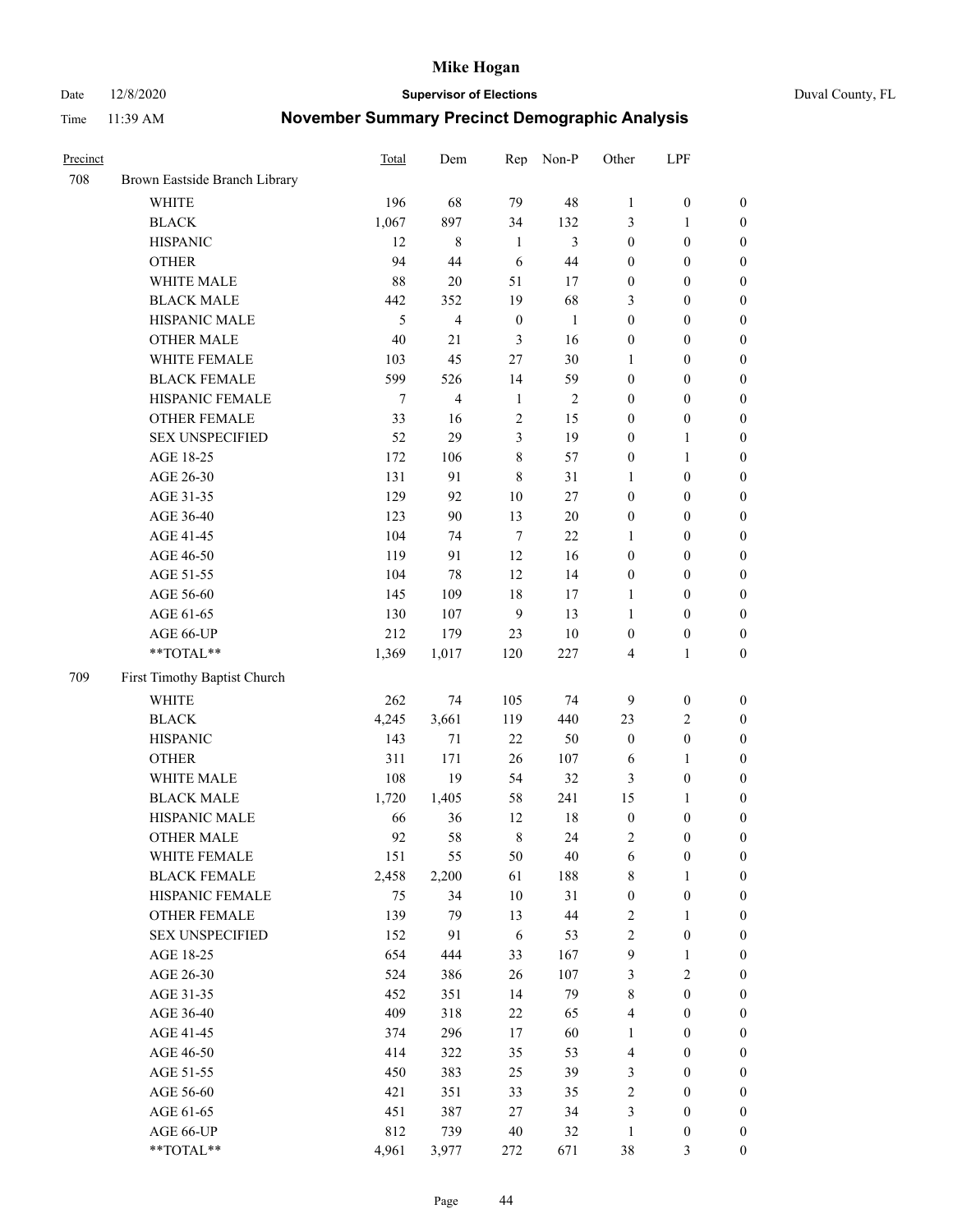Date 12/8/2020 **Supervisor of Elections** Duval County, FL

| Precinct |                                                   | <b>Total</b> | Dem            | Rep                     | Non-P                   | Other            | LPF                     |                  |  |  |
|----------|---------------------------------------------------|--------------|----------------|-------------------------|-------------------------|------------------|-------------------------|------------------|--|--|
| 710      | Highlands Regional Library                        |              |                |                         |                         |                  |                         |                  |  |  |
|          | <b>WHITE</b>                                      | 419          | 91             | 209                     | 108                     | $\,8\,$          | $\mathfrak{Z}$          | 0                |  |  |
|          | <b>BLACK</b>                                      | 3,432        | 2,976          | 77                      | 360                     | 18               | $\mathbf{1}$            | 0                |  |  |
|          | <b>HISPANIC</b>                                   | 106          | 52             | 13                      | 40                      | $\mathbf{1}$     | $\boldsymbol{0}$        | $\boldsymbol{0}$ |  |  |
|          | <b>OTHER</b>                                      | 280          | 156            | 19                      | 102                     | 3                | $\boldsymbol{0}$        | $\boldsymbol{0}$ |  |  |
|          | WHITE MALE                                        | 202          | 41             | 99                      | 56                      | 5                | $\mathbf{1}$            | $\boldsymbol{0}$ |  |  |
|          | <b>BLACK MALE</b>                                 | 1,402        | 1,156          | 45                      | 190                     | 11               | $\boldsymbol{0}$        | $\boldsymbol{0}$ |  |  |
|          | HISPANIC MALE                                     | 45           | 21             | $\tau$                  | 17                      | $\boldsymbol{0}$ | $\boldsymbol{0}$        | $\boldsymbol{0}$ |  |  |
|          | <b>OTHER MALE</b>                                 | 86           | 44             | $\,8\,$                 | 33                      | $\mathbf{1}$     | $\boldsymbol{0}$        | $\boldsymbol{0}$ |  |  |
|          | WHITE FEMALE                                      | 210          | 49             | 108                     | 48                      | 3                | $\mathfrak{2}$          | $\boldsymbol{0}$ |  |  |
|          | <b>BLACK FEMALE</b>                               | 1,974        | 1,782          | 29                      | 155                     | 7                | $\mathbf{1}$            | $\boldsymbol{0}$ |  |  |
|          | HISPANIC FEMALE                                   | 52           | 27             | 6                       | 18                      | $\mathbf{1}$     | $\boldsymbol{0}$        | 0                |  |  |
|          | <b>OTHER FEMALE</b>                               | 131          | 82             | 9                       | 38                      | $\mathfrak{2}$   | $\boldsymbol{0}$        | 0                |  |  |
|          | <b>SEX UNSPECIFIED</b>                            | 135          | 73             | 7                       | 55                      | $\boldsymbol{0}$ | $\boldsymbol{0}$        | $\boldsymbol{0}$ |  |  |
|          | AGE 18-25                                         | 669          | 462            | 37                      | 161                     | 8                | $\mathbf{1}$            | $\boldsymbol{0}$ |  |  |
|          | AGE 26-30                                         | 408          | 282            | 30                      | 93                      | 2                | $\mathbf{1}$            | $\boldsymbol{0}$ |  |  |
|          | AGE 31-35                                         | 360          | 269            | 24                      | 64                      | 3                | $\boldsymbol{0}$        | $\boldsymbol{0}$ |  |  |
|          | AGE 36-40                                         | 354          | 274            | 21                      | 54                      | 4                | $\mathbf{1}$            | $\boldsymbol{0}$ |  |  |
|          | AGE 41-45                                         | 342          | 263            | 19                      | 57                      | 3                | $\boldsymbol{0}$        | $\boldsymbol{0}$ |  |  |
|          | AGE 46-50                                         | 384          | 304            | 26                      | 53                      | $\mathbf{1}$     | $\boldsymbol{0}$        | $\boldsymbol{0}$ |  |  |
|          | AGE 51-55                                         | 357          | 293            | 24                      | 34                      | 6                | $\boldsymbol{0}$        | $\boldsymbol{0}$ |  |  |
|          | AGE 56-60                                         | 356          | 290            | 32                      | 32                      | $\overline{c}$   | $\boldsymbol{0}$        | 0                |  |  |
|          | AGE 61-65                                         | 327          | 283            | 23                      | 19                      | 1                | $\mathbf{1}$            | 0                |  |  |
|          | AGE 66-UP                                         | 680          | 555            | 82                      | 43                      | $\boldsymbol{0}$ | $\boldsymbol{0}$        | $\boldsymbol{0}$ |  |  |
|          | $**TOTAL**$                                       | 4,237        | 3,275          | 318                     | 610                     | 30               | $\overline{\mathbf{4}}$ | $\boldsymbol{0}$ |  |  |
| 711      | Robert F. Kennedy Community Center, Gymn and Park |              |                |                         |                         |                  |                         |                  |  |  |
|          | WHITE                                             | 145          | 41             | 44                      | 57                      | 3                | $\boldsymbol{0}$        | $\boldsymbol{0}$ |  |  |
|          | <b>BLACK</b>                                      | 1,061        | 905            | $28\,$                  | 121                     | 6                | $\mathbf{1}$            | $\boldsymbol{0}$ |  |  |
|          | <b>HISPANIC</b>                                   | 13           | $\tau$         | $\overline{2}$          | $\overline{\mathbf{4}}$ | $\boldsymbol{0}$ | $\boldsymbol{0}$        | $\boldsymbol{0}$ |  |  |
|          | <b>OTHER</b>                                      | 94           | 50             | 10                      | 32                      | $\mathbf{1}$     | $\mathbf{1}$            | $\boldsymbol{0}$ |  |  |
|          | WHITE MALE                                        | 61           | 13             | 23                      | 24                      | $\mathbf{1}$     | $\boldsymbol{0}$        | $\boldsymbol{0}$ |  |  |
|          | <b>BLACK MALE</b>                                 | 434          | 350            | 15                      | 64                      | 4                | $\mathbf{1}$            | $\boldsymbol{0}$ |  |  |
|          | HISPANIC MALE                                     | 5            | $\overline{c}$ | $\mathbf{1}$            | $\sqrt{2}$              | $\boldsymbol{0}$ | $\boldsymbol{0}$        | $\boldsymbol{0}$ |  |  |
|          | <b>OTHER MALE</b>                                 | 32           | 11             | 5                       | 15                      | 1                | $\boldsymbol{0}$        | $\boldsymbol{0}$ |  |  |
|          | WHITE FEMALE                                      | 75           | 24             | 19                      | 30                      | 2                | $\boldsymbol{0}$        | 0                |  |  |
|          | <b>BLACK FEMALE</b>                               | 609          | 539            | 13                      | 55                      | $\sqrt{2}$       | $\boldsymbol{0}$        | $\boldsymbol{0}$ |  |  |
|          | HISPANIC FEMALE                                   | $\,$ 8 $\,$  | 5              | $\mathbf{1}$            | $\overline{c}$          | $\boldsymbol{0}$ | $\boldsymbol{0}$        | $\overline{0}$   |  |  |
|          | OTHER FEMALE                                      | 39           | 28             | $\overline{\mathbf{4}}$ | 6                       | $\boldsymbol{0}$ | $\mathbf{1}$            | $\boldsymbol{0}$ |  |  |
|          | <b>SEX UNSPECIFIED</b>                            | 49           | 31             | $\mathfrak{Z}$          | 15                      | $\boldsymbol{0}$ | $\boldsymbol{0}$        | $\overline{0}$   |  |  |
|          | AGE 18-25                                         | 203          | 147            | $\mathbf{9}$            | 43                      | $\mathfrak{2}$   | $\sqrt{2}$              | $\overline{0}$   |  |  |
|          | AGE 26-30                                         | 132          | 89             | $\boldsymbol{7}$        | 36                      | $\boldsymbol{0}$ | $\boldsymbol{0}$        | $\overline{0}$   |  |  |
|          | AGE 31-35                                         | 133          | 97             | $\tau$                  | $28\,$                  | $\mathbf{1}$     | $\boldsymbol{0}$        | 0                |  |  |
|          | AGE 36-40                                         | 122          | 92             | $10\,$                  | $20\,$                  | $\boldsymbol{0}$ | $\boldsymbol{0}$        | 0                |  |  |
|          | AGE 41-45                                         | 104          | 75             | $\mathfrak{H}$          | 23                      | $\mathbf{1}$     | $\boldsymbol{0}$        | 0                |  |  |
|          | AGE 46-50                                         | 82           | 56             | 10                      | 16                      | $\boldsymbol{0}$ | $\boldsymbol{0}$        | 0                |  |  |
|          | AGE 51-55                                         | 115          | 93             | 12                      | 10                      | $\boldsymbol{0}$ | $\boldsymbol{0}$        | $\boldsymbol{0}$ |  |  |
|          | AGE 56-60                                         | 100          | 82             | 5                       | 11                      | 2                | $\boldsymbol{0}$        | $\boldsymbol{0}$ |  |  |
|          | AGE 61-65                                         | 122          | 102            | 10                      | 8                       | $\overline{c}$   | $\boldsymbol{0}$        | $\boldsymbol{0}$ |  |  |
|          | AGE 66-UP                                         | 200          | 170            | $\boldsymbol{9}$        | 19                      | 2                | $\boldsymbol{0}$        | $\boldsymbol{0}$ |  |  |
|          | **TOTAL**                                         | 1,313        | 1,003          | 84                      | 214                     | 10               | $\mathbf{2}$            | $\boldsymbol{0}$ |  |  |
|          |                                                   |              |                |                         |                         |                  |                         |                  |  |  |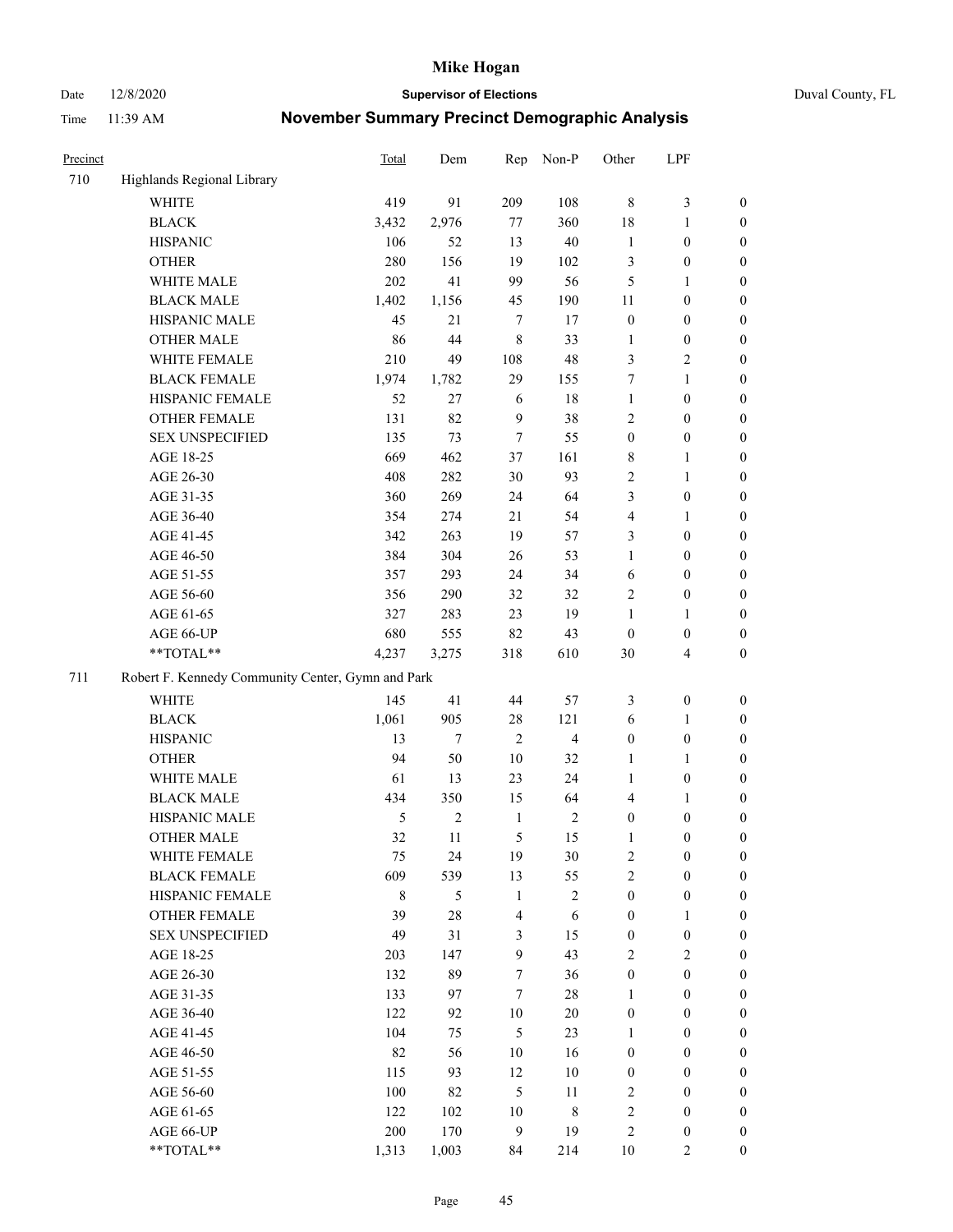Date 12/8/2020 **Supervisor of Elections** Duval County, FL

| Precinct |                                      | Total | Dem    | Rep           | Non-P  | Other            | LPF                     |                  |
|----------|--------------------------------------|-------|--------|---------------|--------|------------------|-------------------------|------------------|
| 712      | Mary Singleton Senior Citizen Center |       |        |               |        |                  |                         |                  |
|          | WHITE                                | 561   | 244    | 175           | 131    | 7                | $\overline{\mathbf{4}}$ | 0                |
|          | <b>BLACK</b>                         | 1,054 | 896    | 33            | 114    | 9                | $\overline{c}$          | 0                |
|          | <b>HISPANIC</b>                      | 77    | 39     | 12            | 26     | $\boldsymbol{0}$ | $\boldsymbol{0}$        | $\boldsymbol{0}$ |
|          | <b>OTHER</b>                         | 128   | 60     | 13            | 50     | 3                | $\sqrt{2}$              | $\boldsymbol{0}$ |
|          | WHITE MALE                           | 291   | 113    | 98            | 73     | 3                | $\overline{\mathbf{4}}$ | $\boldsymbol{0}$ |
|          | <b>BLACK MALE</b>                    | 448   | 367    | 16            | 58     | 5                | $\sqrt{2}$              | $\boldsymbol{0}$ |
|          | HISPANIC MALE                        | 32    | 15     | $\mathfrak s$ | 12     | $\boldsymbol{0}$ | $\boldsymbol{0}$        | $\boldsymbol{0}$ |
|          | <b>OTHER MALE</b>                    | 57    | 24     | $\tau$        | 24     | $\mathbf{1}$     | $\mathbf{1}$            | $\boldsymbol{0}$ |
|          | WHITE FEMALE                         | 257   | 124    | 76            | 53     | 4                | $\boldsymbol{0}$        | $\boldsymbol{0}$ |
|          | <b>BLACK FEMALE</b>                  | 579   | 511    | 16            | 48     | 4                | $\boldsymbol{0}$        | 0                |
|          | HISPANIC FEMALE                      | 42    | 23     | $\tau$        | 12     | $\boldsymbol{0}$ | $\boldsymbol{0}$        | 0                |
|          | OTHER FEMALE                         | 53    | 28     | 6             | 17     | $\mathbf{1}$     | $\mathbf{1}$            | 0                |
|          | <b>SEX UNSPECIFIED</b>               | 61    | 34     | $\sqrt{2}$    | 24     | $\mathbf{1}$     | $\boldsymbol{0}$        | $\boldsymbol{0}$ |
|          | AGE 18-25                            | 157   | 101    | 13            | 40     | $\sqrt{2}$       | $\mathbf{1}$            | $\boldsymbol{0}$ |
|          | AGE 26-30                            | 178   | 123    | 16            | 34     | 3                | $\sqrt{2}$              | $\boldsymbol{0}$ |
|          | AGE 31-35                            | 193   | 122    | 29            | 38     | 4                | $\boldsymbol{0}$        | $\boldsymbol{0}$ |
|          | AGE 36-40                            | 192   | 118    | 24            | 44     | 4                | $\sqrt{2}$              | $\boldsymbol{0}$ |
|          | AGE 41-45                            | 134   | 88     | 19            | 25     | $\mathfrak{2}$   | $\boldsymbol{0}$        | $\boldsymbol{0}$ |
|          | AGE 46-50                            | 133   | $78\,$ | 25            | $28\,$ | $\mathbf{1}$     | $\mathbf{1}$            | $\boldsymbol{0}$ |
|          | AGE 51-55                            | 137   | $88\,$ | 19            | $28\,$ | 1                | $\mathbf{1}$            | 0                |
|          | AGE 56-60                            | 194   | 128    | 40            | 24     | $\overline{2}$   | $\boldsymbol{0}$        | 0                |
|          | AGE 61-65                            | 203   | 151    | 27            | 25     | $\boldsymbol{0}$ | $\boldsymbol{0}$        | 0                |
|          | AGE 66-UP                            | 299   | 242    | $21\,$        | 35     | $\boldsymbol{0}$ | $\mathbf{1}$            | 0                |
|          | **TOTAL**                            | 1,820 | 1,239  | 233           | 321    | 19               | $\,$ 8 $\,$             | $\boldsymbol{0}$ |
| 713      | First Baptist Church of Jacksonville |       |        |               |        |                  |                         |                  |
|          | <b>WHITE</b>                         | 2,155 | 664    | 914           | 519    | 48               | 10                      | $\boldsymbol{0}$ |
|          | <b>BLACK</b>                         | 1,601 | 1,205  | 106           | 261    | 25               | $\overline{4}$          | $\boldsymbol{0}$ |
|          | <b>HISPANIC</b>                      | 211   | 85     | 51            | 67     | 5                | $\mathfrak{Z}$          | $\boldsymbol{0}$ |
|          | <b>OTHER</b>                         | 544   | 247    | 93            | 182    | 22               | $\boldsymbol{0}$        | $\boldsymbol{0}$ |
|          | WHITE MALE                           | 1,215 | 321    | 537           | 318    | 32               | $\tau$                  | $\boldsymbol{0}$ |
|          | <b>BLACK MALE</b>                    | 788   | 549    | 67            | 156    | 12               | $\overline{\mathbf{4}}$ | $\boldsymbol{0}$ |
|          | HISPANIC MALE                        | 117   | 39     | 36            | 38     | $\sqrt{2}$       | $\sqrt{2}$              | $\boldsymbol{0}$ |
|          | <b>OTHER MALE</b>                    | 248   | 107    | 50            | 81     | 10               | $\boldsymbol{0}$        | 0                |
|          | WHITE FEMALE                         | 905   | 331    | 363           | 192    | 16               | 3                       | 0                |
|          | <b>BLACK FEMALE</b>                  | 779   | 630    | 37            | 101    | 11               | $\boldsymbol{0}$        | $\boldsymbol{0}$ |
|          | HISPANIC FEMALE                      | 92    | 46     | 14            | 28     | 3                | $\mathbf{1}$            | $\overline{0}$   |
|          | OTHER FEMALE                         | 200   | 113    | 31            | 47     | 9                | $\boldsymbol{0}$        | $\overline{0}$   |
|          | <b>SEX UNSPECIFIED</b>               | 167   | 65     | 29            | 68     | 5                | $\boldsymbol{0}$        | 0                |
|          | AGE 18-25                            | 319   | 154    | 68            | $88\,$ | 7                | $\sqrt{2}$              | 0                |
|          | AGE 26-30                            | 503   | 227    | 110           | 152    | $10\,$           | $\overline{\mathbf{4}}$ | 0                |
|          | AGE 31-35                            | 493   | 229    | 104           | 140    | 15               | $\mathfrak s$           | 0                |
|          | AGE 36-40                            | 487   | 220    | 122           | 133    | $10\,$           | $\sqrt{2}$              | 0                |
|          | AGE 41-45                            | 413   | 163    | 125           | 114    | $\overline{9}$   | $\sqrt{2}$              | 0                |
|          | AGE 46-50                            | 456   | 173    | 168           | 101    | 13               | $\mathbf{1}$            | 0                |
|          | AGE 51-55                            | 393   | 183    | 119           | $80\,$ | 11               | $\boldsymbol{0}$        | 0                |
|          | AGE 56-60                            | 354   | 163    | 102           | $80\,$ | 8                | $\mathbf{1}$            | 0                |
|          | AGE 61-65                            | 313   | 180    | $70\,$        | 57     | 6                | $\boldsymbol{0}$        | $\boldsymbol{0}$ |
|          | AGE 66-UP                            | 780   | 509    | 176           | 84     | 11               | $\boldsymbol{0}$        | 0                |
|          | **TOTAL**                            | 4,511 | 2,201  | 1,164         | 1,029  | 100              | 17                      | $\boldsymbol{0}$ |
|          |                                      |       |        |               |        |                  |                         |                  |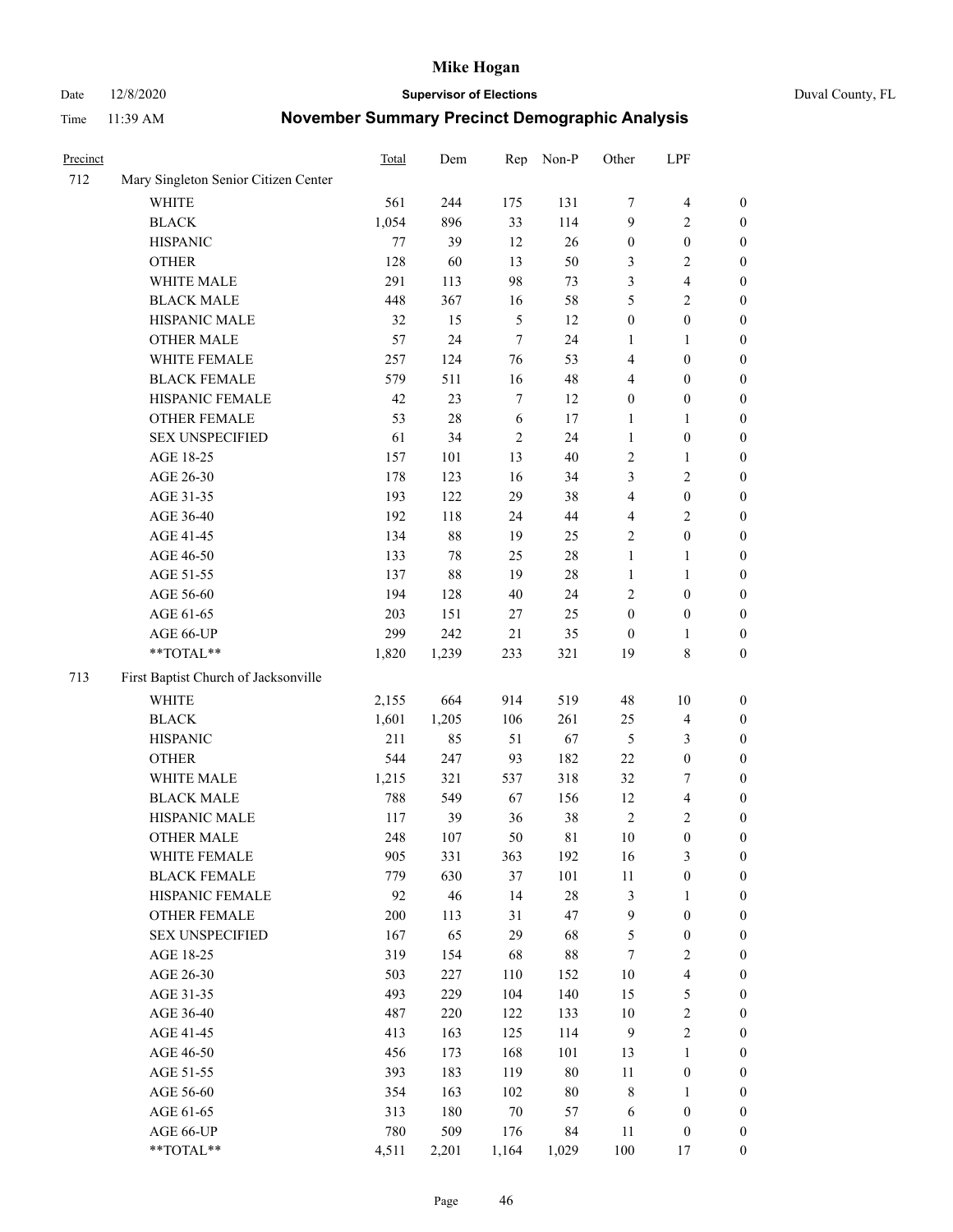Date 12/8/2020 **Supervisor of Elections** Duval County, FL

| Precinct |                                  | <b>Total</b> | Dem            | Rep                     | Non-P          | Other            | LPF                     |                  |
|----------|----------------------------------|--------------|----------------|-------------------------|----------------|------------------|-------------------------|------------------|
| 714      | Grace Baptist Church             |              |                |                         |                |                  |                         |                  |
|          | <b>WHITE</b>                     | 275          | 104            | 79                      | $78\,$         | 11               | $\mathfrak{Z}$          | 0                |
|          | <b>BLACK</b>                     | 1,616        | 1,370          | 50                      | 187            | $\boldsymbol{7}$ | $\sqrt{2}$              | $\boldsymbol{0}$ |
|          | <b>HISPANIC</b>                  | 42           | 24             | 3                       | 13             | $\sqrt{2}$       | $\boldsymbol{0}$        | $\boldsymbol{0}$ |
|          | <b>OTHER</b>                     | 144          | 78             | 10                      | 54             | $\mathfrak{2}$   | $\boldsymbol{0}$        | $\boldsymbol{0}$ |
|          | WHITE MALE                       | 140          | 44             | 49                      | 41             | 4                | $\sqrt{2}$              | $\boldsymbol{0}$ |
|          | <b>BLACK MALE</b>                | 646          | 517            | 26                      | 95             | 6                | $\sqrt{2}$              | $\boldsymbol{0}$ |
|          | HISPANIC MALE                    | 20           | 7              | $\sqrt{2}$              | $10\,$         | 1                | $\boldsymbol{0}$        | $\boldsymbol{0}$ |
|          | <b>OTHER MALE</b>                | 50           | 24             | 5                       | $20\,$         | $\mathbf{1}$     | $\boldsymbol{0}$        | $\boldsymbol{0}$ |
|          | WHITE FEMALE                     | 126          | 56             | 26                      | 36             | 7                | $\mathbf{1}$            | $\boldsymbol{0}$ |
|          | <b>BLACK FEMALE</b>              | 935          | 829            | 24                      | $8\sqrt{1}$    | $\mathbf{1}$     | $\boldsymbol{0}$        | 0                |
|          | HISPANIC FEMALE                  | $21\,$       | 16             | $\mathbf{1}$            | $\mathfrak{Z}$ | $\mathbf{1}$     | $\boldsymbol{0}$        | 0                |
|          | OTHER FEMALE                     | 59           | 36             | $\overline{4}$          | 19             | $\boldsymbol{0}$ | $\boldsymbol{0}$        | $\boldsymbol{0}$ |
|          | <b>SEX UNSPECIFIED</b>           | 80           | 47             | 5                       | 27             | $\mathbf{1}$     | $\boldsymbol{0}$        | $\boldsymbol{0}$ |
|          | AGE 18-25                        | 258          | 163            | 15                      | 74             | 6                | $\boldsymbol{0}$        | $\boldsymbol{0}$ |
|          | AGE 26-30                        | 198          | 141            | 10                      | 42             | 4                | $\mathbf{1}$            | $\boldsymbol{0}$ |
|          | AGE 31-35                        | 183          | 129            | 14                      | 38             | $\mathbf{1}$     | $\mathbf{1}$            | $\boldsymbol{0}$ |
|          | AGE 36-40                        | 213          | 153            | 13                      | 44             | 2                | $\mathbf{1}$            | $\boldsymbol{0}$ |
|          | AGE 41-45                        | 159          | 119            | $11\,$                  | $27\,$         | $\overline{2}$   | $\boldsymbol{0}$        | $\boldsymbol{0}$ |
|          | AGE 46-50                        | 144          | 113            | $\,8\,$                 | 21             | $\overline{2}$   | $\boldsymbol{0}$        | $\boldsymbol{0}$ |
|          | AGE 51-55                        | 177          | 134            | 16                      | $27\,$         | $\boldsymbol{0}$ | $\boldsymbol{0}$        | $\boldsymbol{0}$ |
|          | AGE 56-60                        | 214          | 172            | 14                      | 22             | 4                | $\sqrt{2}$              | 0                |
|          | AGE 61-65                        | 199          | 168            | 13                      | 17             | 1                | $\boldsymbol{0}$        | 0                |
|          | AGE 66-UP                        | 332          | 284            | 28                      | $20\,$         | $\boldsymbol{0}$ | $\boldsymbol{0}$        | $\boldsymbol{0}$ |
|          | **TOTAL**                        | 2,077        | 1,576          | 142                     | 332            | $22\,$           | $\mathfrak{S}$          | $\boldsymbol{0}$ |
| 801      | North Jacksonville Church of God |              |                |                         |                |                  |                         |                  |
|          | <b>WHITE</b>                     | 353          | 103            | 189                     | 51             | 6                | $\overline{4}$          | $\boldsymbol{0}$ |
|          | <b>BLACK</b>                     | 1,826        | 1,567          | 57                      | 188            | 9                | $\mathfrak{S}$          | $\boldsymbol{0}$ |
|          | <b>HISPANIC</b>                  | 27           | 11             | $\mathfrak{H}$          | 11             | $\boldsymbol{0}$ | $\boldsymbol{0}$        | $\boldsymbol{0}$ |
|          | <b>OTHER</b>                     | 152          | 79             | 10                      | 62             | $\mathbf{1}$     | $\boldsymbol{0}$        | $\boldsymbol{0}$ |
|          | WHITE MALE                       | 172          | 45             | 94                      | $28\,$         | 3                | $\overline{2}$          | $\overline{0}$   |
|          | <b>BLACK MALE</b>                | 737          | 594            | 29                      | 108            | $\overline{4}$   | $\overline{2}$          | $\boldsymbol{0}$ |
|          | HISPANIC MALE                    | 11           | $\overline{4}$ | 5                       | $\sqrt{2}$     | $\boldsymbol{0}$ | $\boldsymbol{0}$        | $\boldsymbol{0}$ |
|          | OTHER MALE                       | 42           | 21             | $\overline{4}$          | 17             | $\boldsymbol{0}$ | $\boldsymbol{0}$        | $\boldsymbol{0}$ |
|          | WHITE FEMALE                     | 175          | 57             | 92                      | 21             | 3                | 2                       | 0                |
|          | <b>BLACK FEMALE</b>              | 1,048        | 940            | 26                      | 74             | 5                | $\mathfrak{Z}$          | $\boldsymbol{0}$ |
|          | HISPANIC FEMALE                  | 15           | 6              | $\boldsymbol{0}$        | $\mathbf{9}$   | $\boldsymbol{0}$ | $\boldsymbol{0}$        | $\overline{0}$   |
|          | <b>OTHER FEMALE</b>              | 62           | 38             | $\overline{\mathbf{4}}$ | $20\,$         | $\boldsymbol{0}$ | $\boldsymbol{0}$        | $\overline{0}$   |
|          | <b>SEX UNSPECIFIED</b>           | 96           | 55             | 7                       | 33             | $\mathbf{1}$     | $\boldsymbol{0}$        | 0                |
|          | AGE 18-25                        | 292          | 193            | $11\,$                  | $8\sqrt{1}$    | 3                | $\overline{\mathbf{4}}$ | 0                |
|          | AGE 26-30                        | 204          | 146            | 10                      | 47             | $\boldsymbol{0}$ | $\mathbf{1}$            | 0                |
|          | AGE 31-35                        | 227          | 165            | 18                      | 42             | 2                | $\boldsymbol{0}$        | 0                |
|          | AGE 36-40                        | 192          | 145            | 19                      | 24             | 3                | 1                       | 0                |
|          | AGE 41-45                        | 162          | 122            | 19                      | 18             | $\overline{c}$   | $\mathbf{1}$            | 0                |
|          | AGE 46-50                        | 168          | 126            | 19                      | $22\,$         | $\mathbf{1}$     | $\boldsymbol{0}$        | 0                |
|          | AGE 51-55                        | 185          | 134            | 29                      | 18             | 2                | $\sqrt{2}$              | 0                |
|          | AGE 56-60                        | 208          | 155            | 26                      | $27\,$         | $\boldsymbol{0}$ | $\boldsymbol{0}$        | $\boldsymbol{0}$ |
|          | AGE 61-65                        | 251          | 210            | 24                      | 15             | 2                | $\boldsymbol{0}$        | $\boldsymbol{0}$ |
|          | AGE 66-UP                        | 469          | 364            | 86                      | 18             | $\mathbf{1}$     | $\boldsymbol{0}$        | 0                |
|          | **TOTAL**                        | 2,358        | 1,760          | 261                     | 312            | 16               | 9                       | $\boldsymbol{0}$ |
|          |                                  |              |                |                         |                |                  |                         |                  |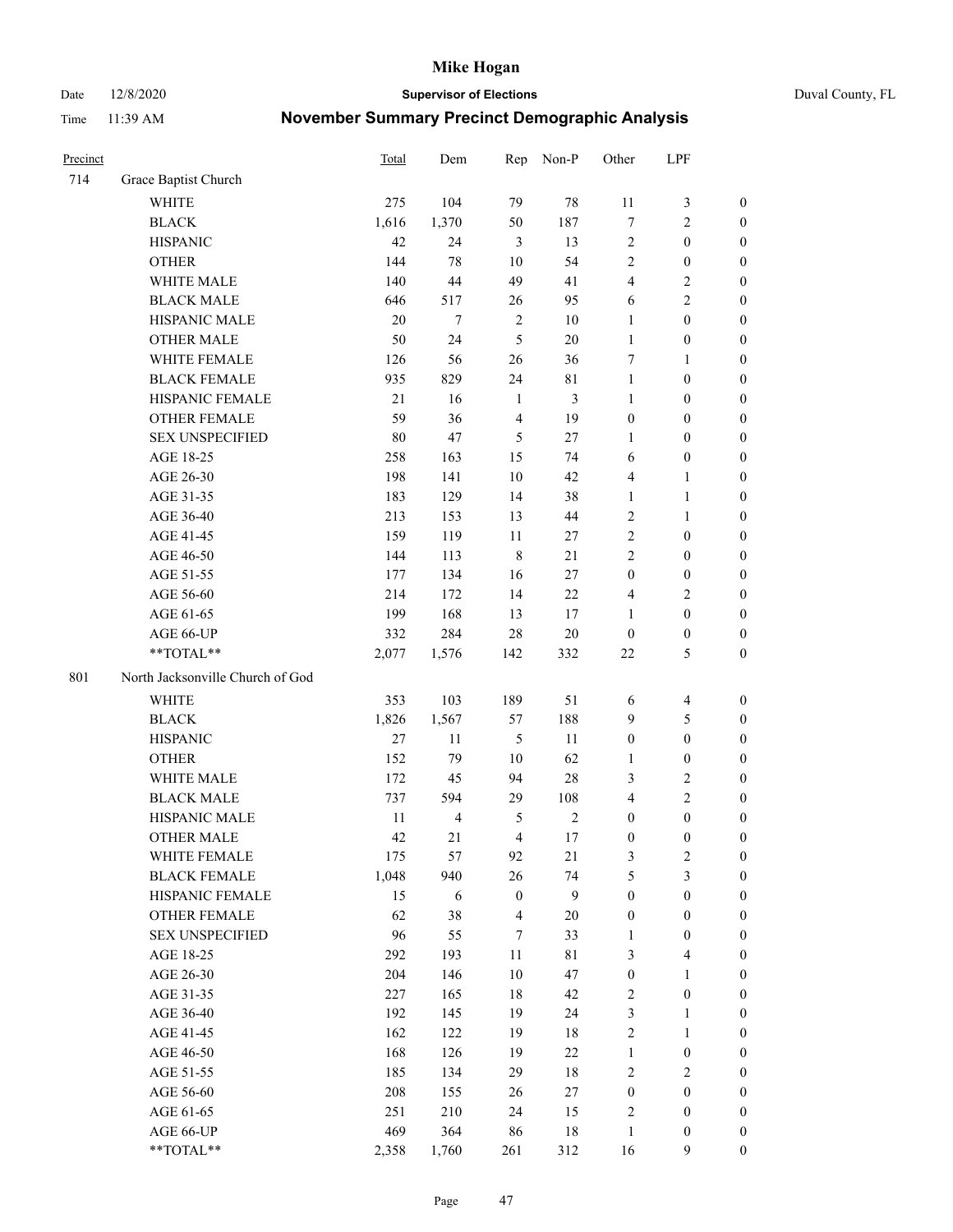Date 12/8/2020 **Supervisor of Elections** Duval County, FL

| Precinct |                                   | <b>Total</b> | Dem          | Rep              | Non-P   | Other                   | LPF              |                  |
|----------|-----------------------------------|--------------|--------------|------------------|---------|-------------------------|------------------|------------------|
| 802      | St Paul Missionary Baptist Church |              |              |                  |         |                         |                  |                  |
|          | <b>WHITE</b>                      | 91           | 41           | 24               | 25      | 1                       | $\boldsymbol{0}$ | 0                |
|          | $\operatorname{BLACK}$            | 2,447        | 2,170        | 44               | 223     | 9                       | $\mathbf{1}$     | $\boldsymbol{0}$ |
|          | <b>HISPANIC</b>                   | 18           | $\tau$       | 3                | $\,8\,$ | $\boldsymbol{0}$        | $\boldsymbol{0}$ | $\boldsymbol{0}$ |
|          | <b>OTHER</b>                      | 118          | 63           | 5                | 49      | 1                       | $\boldsymbol{0}$ | $\boldsymbol{0}$ |
|          | WHITE MALE                        | 38           | 14           | 12               | 11      | 1                       | $\boldsymbol{0}$ | $\boldsymbol{0}$ |
|          | <b>BLACK MALE</b>                 | 991          | 844          | 24               | 116     | 7                       | $\boldsymbol{0}$ | $\boldsymbol{0}$ |
|          | HISPANIC MALE                     | $\tau$       | $\mathbf{2}$ | $\sqrt{2}$       | 3       | $\boldsymbol{0}$        | $\boldsymbol{0}$ | $\boldsymbol{0}$ |
|          | <b>OTHER MALE</b>                 | 42           | 23           | 3                | 16      | $\boldsymbol{0}$        | $\boldsymbol{0}$ | $\boldsymbol{0}$ |
|          | WHITE FEMALE                      | 52           | 26           | 12               | 14      | $\boldsymbol{0}$        | $\boldsymbol{0}$ | $\boldsymbol{0}$ |
|          | <b>BLACK FEMALE</b>               | 1,415        | 1,292        | 20               | 100     | 2                       | $\mathbf{1}$     | $\boldsymbol{0}$ |
|          | HISPANIC FEMALE                   | 11           | 5            | $\mathbf{1}$     | 5       | $\boldsymbol{0}$        | $\boldsymbol{0}$ | 0                |
|          | <b>OTHER FEMALE</b>               | 46           | 27           | $\mathfrak{2}$   | 16      | 1                       | $\boldsymbol{0}$ | $\boldsymbol{0}$ |
|          | <b>SEX UNSPECIFIED</b>            | 72           | 48           | $\boldsymbol{0}$ | 24      | $\boldsymbol{0}$        | $\boldsymbol{0}$ | $\boldsymbol{0}$ |
|          | AGE 18-25                         | 290          | 199          | 6                | 85      | $\boldsymbol{0}$        | $\boldsymbol{0}$ | $\boldsymbol{0}$ |
|          | AGE 26-30                         | 200          | 153          | 6                | 39      | 2                       | $\boldsymbol{0}$ | $\boldsymbol{0}$ |
|          | AGE 31-35                         | 198          | 154          | 12               | 32      | $\boldsymbol{0}$        | $\boldsymbol{0}$ | $\boldsymbol{0}$ |
|          | AGE 36-40                         | 188          | 159          | $\overline{4}$   | 25      | $\boldsymbol{0}$        | $\boldsymbol{0}$ | $\boldsymbol{0}$ |
|          | AGE 41-45                         | 206          | 168          | 9                | 25      | 4                       | $\boldsymbol{0}$ | $\boldsymbol{0}$ |
|          | AGE 46-50                         | 208          | 176          | 6                | 24      | 2                       | $\boldsymbol{0}$ | $\boldsymbol{0}$ |
|          | AGE 51-55                         | 212          | 189          | 7                | 16      | $\boldsymbol{0}$        | $\boldsymbol{0}$ | $\boldsymbol{0}$ |
|          | AGE 56-60                         | 222          | 190          | $\tau$           | 23      | $\mathfrak{2}$          | $\boldsymbol{0}$ | 0                |
|          | AGE 61-65                         | 208          | 190          | 5                | 13      | $\boldsymbol{0}$        | $\boldsymbol{0}$ | $\boldsymbol{0}$ |
|          | AGE 66-UP                         | 742          | 703          | 14               | 23      | $\mathbf{1}$            | $\mathbf{1}$     | $\boldsymbol{0}$ |
|          | **TOTAL**                         | 2,674        | 2,281        | 76               | 305     | $11\,$                  | $\mathbf{1}$     | $\boldsymbol{0}$ |
| 803      | New Life Community Church         |              |              |                  |         |                         |                  |                  |
|          | <b>WHITE</b>                      | 853          | 215          | 444              | 177     | 12                      | $\mathfrak{S}$   | $\boldsymbol{0}$ |
|          | <b>BLACK</b>                      | 3,622        | 3,141        | 95               | 356     | 25                      | $\mathfrak{S}$   | $\boldsymbol{0}$ |
|          | <b>HISPANIC</b>                   | 120          | 48           | 35               | 35      | $\mathfrak{2}$          | $\boldsymbol{0}$ | $\boldsymbol{0}$ |
|          | <b>OTHER</b>                      | 295          | 154          | 29               | 104     | 5                       | $\mathfrak{Z}$   | $\boldsymbol{0}$ |
|          | WHITE MALE                        | 384          | 78           | 205              | 94      | $\overline{4}$          | $\mathfrak{Z}$   | $\boldsymbol{0}$ |
|          | <b>BLACK MALE</b>                 | 1,372        | 1,117        | 53               | 180     | 19                      | $\mathfrak{Z}$   | $\overline{0}$   |
|          | HISPANIC MALE                     | 58           | 22           | 17               | $18\,$  | $\mathbf{1}$            | $\boldsymbol{0}$ | $\boldsymbol{0}$ |
|          | <b>OTHER MALE</b>                 | 94           | 47           | 16               | 29      | $\mathbf{1}$            | $\mathbf{1}$     | $\boldsymbol{0}$ |
|          | WHITE FEMALE                      | 455          | 135          | 234              | 76      | 8                       | 2                | 0                |
|          | <b>BLACK FEMALE</b>               | 2,189        | 1,973        | 41               | 167     | 6                       | $\sqrt{2}$       | $\boldsymbol{0}$ |
|          | HISPANIC FEMALE                   | 59           | 25           | 16               | $17\,$  | $\mathbf{1}$            | $\boldsymbol{0}$ | $\overline{0}$   |
|          | OTHER FEMALE                      | 118          | 71           | 7                | 36      | $\overline{c}$          | $\sqrt{2}$       | $\overline{0}$   |
|          | <b>SEX UNSPECIFIED</b>            | 161          | 90           | 14               | 55      | 2                       | $\boldsymbol{0}$ | $\overline{0}$   |
|          | AGE 18-25                         | 601          | 409          | 33               | 150     | 9                       | $\boldsymbol{0}$ | $\overline{0}$   |
|          | AGE 26-30                         | 414          | 285          | 36               | 84      | $\overline{\mathbf{4}}$ | $\mathfrak{S}$   | 0                |
|          | AGE 31-35                         | 455          | 308          | 46               | 94      | 5                       | $\sqrt{2}$       | 0                |
|          | AGE 36-40                         | 419          | 303          | 40               | 70      | 3                       | $\mathfrak{Z}$   | 0                |
|          | AGE 41-45                         | 407          | 303          | 44               | 55      | 5                       | $\boldsymbol{0}$ | 0                |
|          | AGE 46-50                         | 423          | 335          | 43               | 40      | 3                       | $\sqrt{2}$       | 0                |
|          | AGE 51-55                         | 425          | 314          | 52               | 52      | 6                       | $\mathbf{1}$     | $\boldsymbol{0}$ |
|          | AGE 56-60                         | 458          | 349          | 64               | 42      | 3                       | $\boldsymbol{0}$ | $\overline{0}$   |
|          | AGE 61-65                         | 421          | 304          | 80               | 36      | $\mathbf{1}$            | $\boldsymbol{0}$ | $\boldsymbol{0}$ |
|          | AGE 66-UP                         | 867          | 648          | 165              | 49      | 5                       | $\boldsymbol{0}$ | $\boldsymbol{0}$ |
|          | **TOTAL**                         | 4,890        | 3,558        | 603              | 672     | 44                      | 13               | $\boldsymbol{0}$ |
|          |                                   |              |              |                  |         |                         |                  |                  |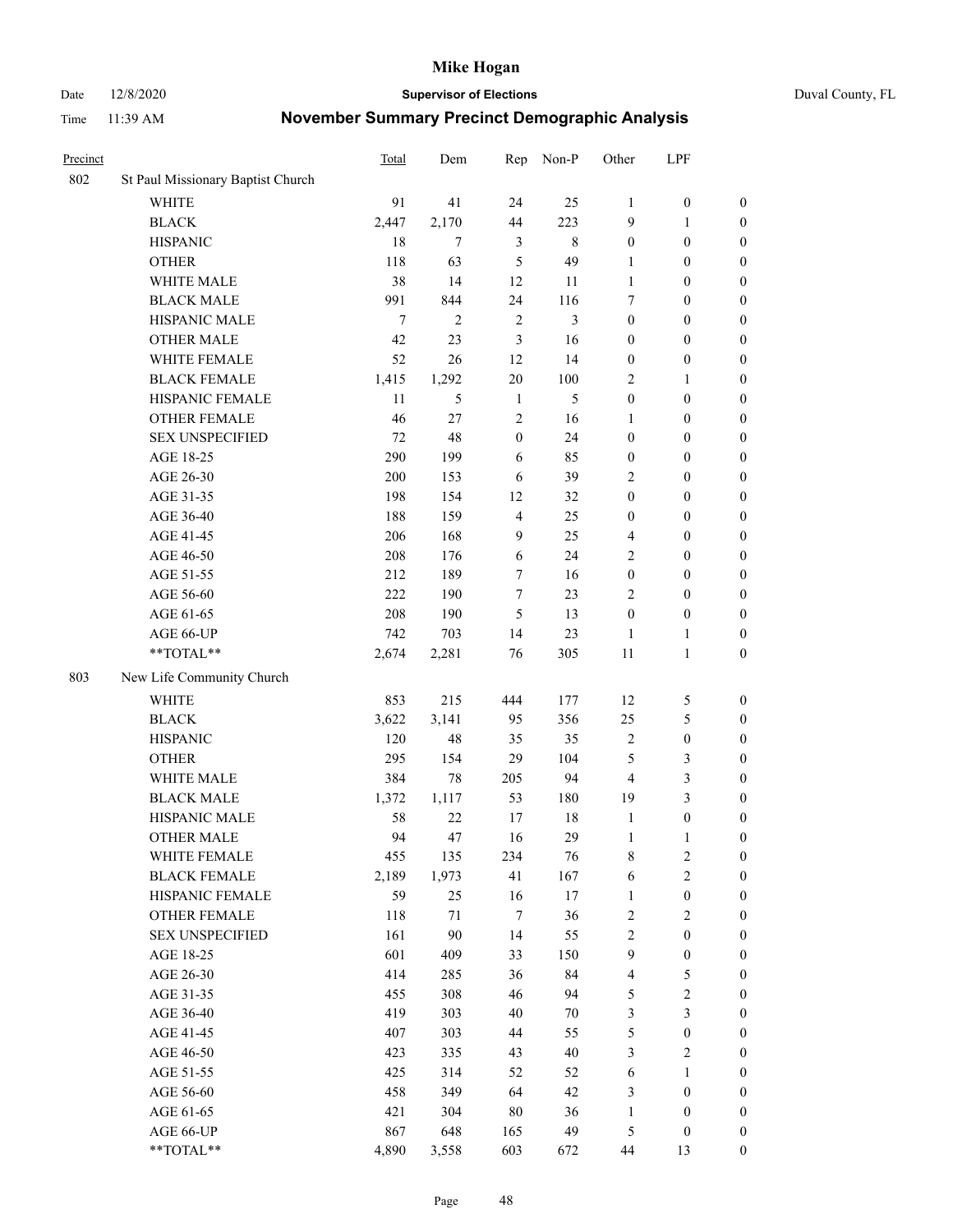Date 12/8/2020 **Supervisor of Elections** Duval County, FL

| Precinct |                         | Total | Dem    |              | Rep Non-P    | Other            | LPF              |                  |
|----------|-------------------------|-------|--------|--------------|--------------|------------------|------------------|------------------|
| 804      | Universal Church        |       |        |              |              |                  |                  |                  |
|          | <b>WHITE</b>            | 988   | 264    | 505          | 196          | 16               | $\boldsymbol{7}$ | 0                |
|          | <b>BLACK</b>            | 1,464 | 1,220  | 47           | 187          | $10\,$           | $\boldsymbol{0}$ | 0                |
|          | <b>HISPANIC</b>         | 68    | 23     | 19           | 25           | $\boldsymbol{0}$ | $\mathbf{1}$     | 0                |
|          | <b>OTHER</b>            | 185   | 73     | 36           | 76           | $\boldsymbol{0}$ | $\boldsymbol{0}$ | $\boldsymbol{0}$ |
|          | WHITE MALE              | 444   | 108    | 245          | 82           | 6                | $\mathfrak{Z}$   | $\boldsymbol{0}$ |
|          | <b>BLACK MALE</b>       | 562   | 438    | 24           | 94           | 6                | $\boldsymbol{0}$ | $\boldsymbol{0}$ |
|          | HISPANIC MALE           | 34    | 9      | 10           | 14           | $\boldsymbol{0}$ | $\mathbf{1}$     | $\boldsymbol{0}$ |
|          | <b>OTHER MALE</b>       | 66    | 25     | 13           | 28           | $\boldsymbol{0}$ | $\boldsymbol{0}$ | $\boldsymbol{0}$ |
|          | WHITE FEMALE            | 536   | 154    | 256          | 112          | 10               | $\overline{4}$   | $\boldsymbol{0}$ |
|          | <b>BLACK FEMALE</b>     | 877   | 763    | 21           | 89           | 4                | $\boldsymbol{0}$ | $\boldsymbol{0}$ |
|          | HISPANIC FEMALE         | 33    | 14     | $\,8\,$      | 11           | 0                | $\boldsymbol{0}$ | 0                |
|          | <b>OTHER FEMALE</b>     | 71    | 35     | 18           | 18           | $\boldsymbol{0}$ | $\boldsymbol{0}$ | 0                |
|          | <b>SEX UNSPECIFIED</b>  | 82    | 34     | 12           | 36           | $\boldsymbol{0}$ | $\boldsymbol{0}$ | $\boldsymbol{0}$ |
|          | AGE 18-25               | 284   | 151    | 41           | 86           | 4                | $\sqrt{2}$       | $\boldsymbol{0}$ |
|          | AGE 26-30               | 264   | 149    | 43           | 68           | 4                | $\boldsymbol{0}$ | $\boldsymbol{0}$ |
|          | AGE 31-35               | 258   | 151    | 42           | 61           | $\overline{c}$   | $\sqrt{2}$       | $\boldsymbol{0}$ |
|          | AGE 36-40               | 214   | 120    | 43           | 47           | 4                | $\boldsymbol{0}$ | $\boldsymbol{0}$ |
|          | AGE 41-45               | 178   | 98     | 38           | 36           | 5                | $\mathbf{1}$     | $\boldsymbol{0}$ |
|          | AGE 46-50               | 197   | 115    | 44           | 36           | $\mathbf{1}$     | $\mathbf{1}$     | $\boldsymbol{0}$ |
|          | AGE 51-55               | 241   | 146    | 56           | 36           | 2                | $\mathbf{1}$     | 0                |
|          | AGE 56-60               | 297   | 191    | 72           | 32           | $\mathfrak{2}$   | $\boldsymbol{0}$ | 0                |
|          | AGE 61-65               | 273   | 167    | 67           | 37           | $\mathbf{1}$     | $\mathbf{1}$     | 0                |
|          | AGE 66-UP               | 499   | 292    | 161          | 45           | $\mathbf{1}$     | $\boldsymbol{0}$ | 0                |
|          | **TOTAL**               | 2,705 | 1,580  | 607          | 484          | 26               | $\,$ 8 $\,$      | $\boldsymbol{0}$ |
| 805      | Riverview Senior Center |       |        |              |              |                  |                  |                  |
|          | <b>WHITE</b>            | 651   | 171    | 312          | 160          | 5                | $\mathfrak{Z}$   | $\boldsymbol{0}$ |
|          | <b>BLACK</b>            | 1,920 | 1,612  | 59           | 238          | $10\,$           | $\mathbf{1}$     | $\boldsymbol{0}$ |
|          | <b>HISPANIC</b>         | 56    | $20\,$ | 10           | 23           | 2                | $\mathbf{1}$     | $\boldsymbol{0}$ |
|          | <b>OTHER</b>            | 169   | 82     | 18           | 68           | $\mathbf{1}$     | $\boldsymbol{0}$ | $\boldsymbol{0}$ |
|          | <b>WHITE MALE</b>       | 302   | 71     | 154          | 73           | $\mathfrak{2}$   | $\overline{2}$   | $\overline{0}$   |
|          | <b>BLACK MALE</b>       | 772   | 620    | 27           | 120          | 5                | $\boldsymbol{0}$ | $\boldsymbol{0}$ |
|          | HISPANIC MALE           | 29    | $10\,$ | 6            | 12           | $\mathbf{1}$     | $\boldsymbol{0}$ | 0                |
|          | <b>OTHER MALE</b>       | 61    | 30     | 8            | 22           | $\mathbf{1}$     | $\boldsymbol{0}$ | 0                |
|          | WHITE FEMALE            | 334   | 94     | 152          | 84           | 3                | 1                | 0                |
|          | <b>BLACK FEMALE</b>     | 1,114 | 966    | 32           | 110          | 5                | $\mathbf{1}$     | $\boldsymbol{0}$ |
|          | HISPANIC FEMALE         | 24    | $10\,$ | 3            | $\mathbf{9}$ | $\mathbf{1}$     | $\mathbf{1}$     | $\overline{0}$   |
|          | OTHER FEMALE            | 68    | 40     | 8            | $20\,$       | $\boldsymbol{0}$ | $\boldsymbol{0}$ | $\overline{0}$   |
|          | <b>SEX UNSPECIFIED</b>  | 92    | 44     | $\mathbf{9}$ | 39           | $\boldsymbol{0}$ | $\boldsymbol{0}$ | 0                |
|          | AGE 18-25               | 371   | 230    | 27           | 108          | 3                | $\mathfrak{Z}$   | 0                |
|          | AGE 26-30               | 269   | 151    | 32           | 84           | 2                | $\boldsymbol{0}$ | 0                |
|          | AGE 31-35               | 232   | 160    | 19           | 51           | $\mathbf{1}$     | 1                | 0                |
|          | AGE 36-40               | 262   | 180    | 33           | 45           | 3                | $\mathbf{1}$     | 0                |
|          | AGE 41-45               | 203   | 138    | 22           | 41           | 2                | $\boldsymbol{0}$ | 0                |
|          | AGE 46-50               | 217   | 150    | 24           | 42           | $\mathbf{1}$     | $\boldsymbol{0}$ | 0                |
|          | AGE 51-55               | 222   | 155    | 35           | 31           | $\mathbf{1}$     | $\boldsymbol{0}$ | 0                |
|          | AGE 56-60               | 253   | 162    | 53           | 34           | 4                | $\boldsymbol{0}$ | $\boldsymbol{0}$ |
|          | AGE 61-65               | 247   | 179    | 45           | 23           | $\boldsymbol{0}$ | $\boldsymbol{0}$ | 0                |
|          | AGE 66-UP               | 520   | 380    | 109          | $30\,$       | $\mathbf{1}$     | $\boldsymbol{0}$ | 0                |
|          | **TOTAL**               | 2,796 | 1,885  | 399          | 489          | $18\,$           | $\mathfrak{S}$   | $\boldsymbol{0}$ |
|          |                         |       |        |              |              |                  |                  |                  |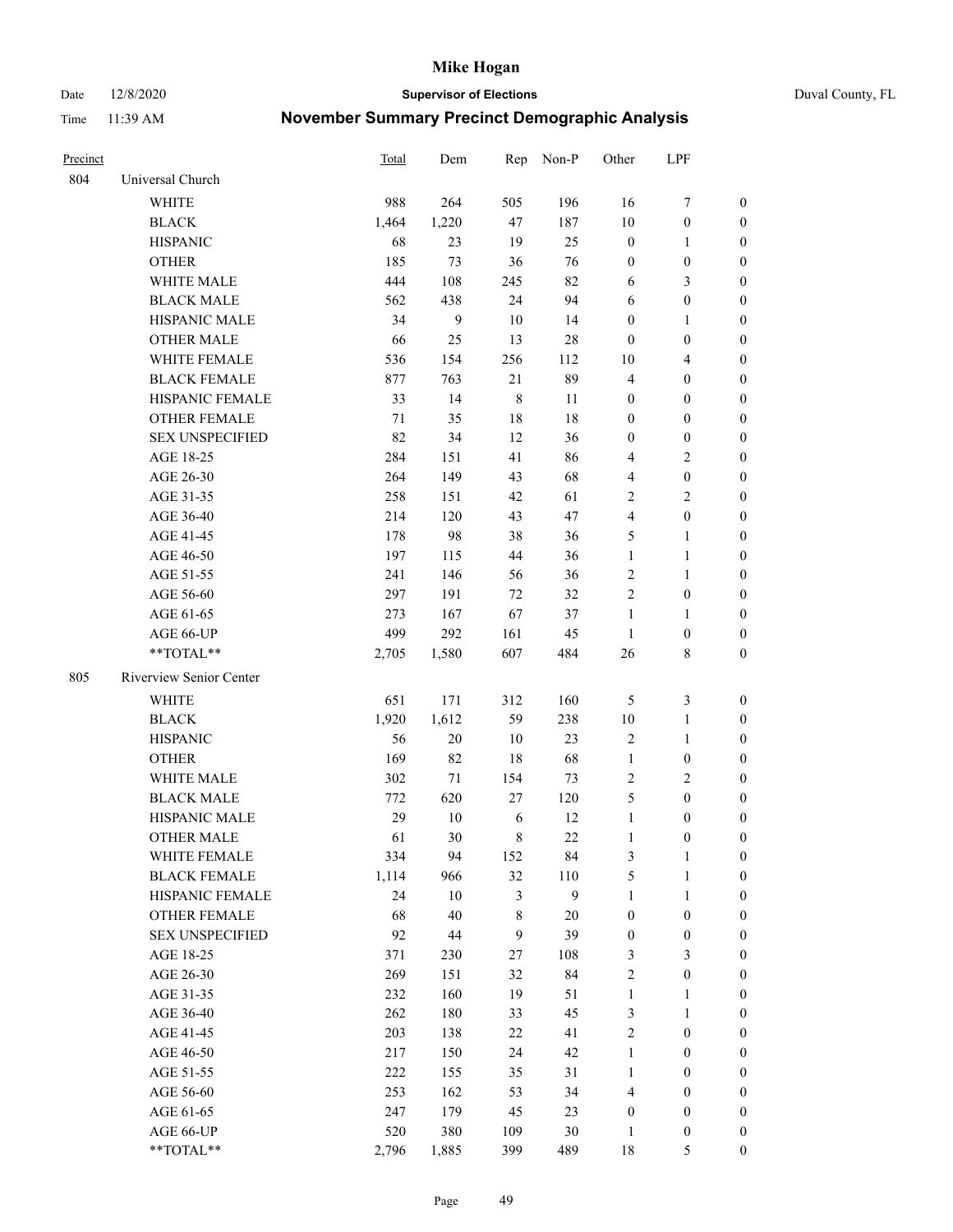#### Date 12/8/2020 **Supervisor of Elections** Duval County, FL

| Precinct |                                   | Total          | Dem                     | Rep                     | Non-P                   | Other            | LPF              |                  |
|----------|-----------------------------------|----------------|-------------------------|-------------------------|-------------------------|------------------|------------------|------------------|
| 806      | Clanzel T. Brown Community Center |                |                         |                         |                         |                  |                  |                  |
|          | <b>WHITE</b>                      | 20             | $\tau$                  | 9                       | $\overline{4}$          | $\boldsymbol{0}$ | $\boldsymbol{0}$ | $\boldsymbol{0}$ |
|          | <b>BLACK</b>                      | 810            | 692                     | 22                      | 92                      | 3                | 1                | $\boldsymbol{0}$ |
|          | <b>HISPANIC</b>                   | 5              | $\overline{2}$          | $\mathbf{1}$            | $\overline{2}$          | $\boldsymbol{0}$ | $\boldsymbol{0}$ | $\boldsymbol{0}$ |
|          | <b>OTHER</b>                      | 71             | 41                      | 3                       | $27\,$                  | $\boldsymbol{0}$ | $\boldsymbol{0}$ | $\boldsymbol{0}$ |
|          | WHITE MALE                        | 5              | 3                       | $\mathbf{1}$            | 1                       | $\boldsymbol{0}$ | $\boldsymbol{0}$ | $\boldsymbol{0}$ |
|          | <b>BLACK MALE</b>                 | 322            | 273                     | 9                       | 38                      | 2                | $\boldsymbol{0}$ | $\boldsymbol{0}$ |
|          | HISPANIC MALE                     | $\mathbf{1}$   | $\boldsymbol{0}$        | $\mathbf{1}$            | $\boldsymbol{0}$        | $\boldsymbol{0}$ | $\boldsymbol{0}$ | $\boldsymbol{0}$ |
|          | <b>OTHER MALE</b>                 | 20             | $10\,$                  | $\mathfrak{2}$          | 8                       | $\boldsymbol{0}$ | $\boldsymbol{0}$ | $\boldsymbol{0}$ |
|          | WHITE FEMALE                      | 15             | $\overline{\mathbf{4}}$ | $\,$ 8 $\,$             | 3                       | $\boldsymbol{0}$ | $\boldsymbol{0}$ | $\boldsymbol{0}$ |
|          | <b>BLACK FEMALE</b>               | 471            | 404                     | 13                      | 52                      | 1                | 1                | 0                |
|          | HISPANIC FEMALE                   | $\overline{4}$ | $\mathfrak{2}$          | $\boldsymbol{0}$        | $\sqrt{2}$              | $\boldsymbol{0}$ | $\boldsymbol{0}$ | $\boldsymbol{0}$ |
|          | <b>OTHER FEMALE</b>               | 30             | 23                      | $\mathbf{1}$            | 6                       | $\boldsymbol{0}$ | $\boldsymbol{0}$ | $\boldsymbol{0}$ |
|          | <b>SEX UNSPECIFIED</b>            | 38             | 23                      | $\boldsymbol{0}$        | 15                      | $\boldsymbol{0}$ | $\boldsymbol{0}$ | $\boldsymbol{0}$ |
|          | AGE 18-25                         | 132            | 90                      | 5                       | 35                      | 1                | $\mathbf{1}$     | $\boldsymbol{0}$ |
|          | AGE 26-30                         | 93             | 63                      | 7                       | 23                      | $\boldsymbol{0}$ | $\boldsymbol{0}$ | $\boldsymbol{0}$ |
|          | AGE 31-35                         | $80\,$         | 61                      | 3                       | 15                      | 1                | $\boldsymbol{0}$ | $\boldsymbol{0}$ |
|          | AGE 36-40                         | 72             | 50                      | $\mathbf{1}$            | $20\,$                  | $\mathbf{1}$     | $\boldsymbol{0}$ | $\boldsymbol{0}$ |
|          | AGE 41-45                         | 69             | 57                      | 3                       | $\mathbf{9}$            | $\boldsymbol{0}$ | $\boldsymbol{0}$ | $\boldsymbol{0}$ |
|          | AGE 46-50                         | 65             | 56                      | $\sqrt{2}$              | 7                       | $\boldsymbol{0}$ | $\boldsymbol{0}$ | $\boldsymbol{0}$ |
|          | AGE 51-55                         | 66             | 56                      | $\overline{4}$          | 6                       | $\boldsymbol{0}$ | $\boldsymbol{0}$ | 0                |
|          | AGE 56-60                         | 83             | 72                      | 6                       | $\mathfrak{S}$          | $\boldsymbol{0}$ | $\boldsymbol{0}$ | $\boldsymbol{0}$ |
|          | AGE 61-65                         | 70             | 66                      | $\mathfrak{2}$          | $\mathfrak{2}$          | $\boldsymbol{0}$ | $\boldsymbol{0}$ | $\boldsymbol{0}$ |
|          | AGE 66-UP                         | 176            | 171                     | $\mathfrak{2}$          | 3                       | $\boldsymbol{0}$ | $\boldsymbol{0}$ | $\boldsymbol{0}$ |
|          | **TOTAL**                         | 906            | 742                     | 35                      | 125                     | 3                | $\mathbf{1}$     | $\boldsymbol{0}$ |
| 807      | Bradham Brooks Regional Library   |                |                         |                         |                         |                  |                  |                  |
|          | <b>WHITE</b>                      | 27             | $\mathfrak{S}$          | 14                      | 6                       | 2                | $\boldsymbol{0}$ | $\boldsymbol{0}$ |
|          | <b>BLACK</b>                      | 1,074          | 965                     | 25                      | 82                      | $\boldsymbol{0}$ | $\mathfrak{2}$   | $\boldsymbol{0}$ |
|          | <b>HISPANIC</b>                   | 12             | 5                       | 3                       | $\overline{4}$          | $\boldsymbol{0}$ | $\boldsymbol{0}$ | $\boldsymbol{0}$ |
|          | <b>OTHER</b>                      | 56             | 24                      | 6                       | 25                      | $\mathbf{1}$     | $\boldsymbol{0}$ | $\boldsymbol{0}$ |
|          | WHITE MALE                        | 15             | 3                       | 8                       | $\overline{2}$          | 2                | $\boldsymbol{0}$ | $\boldsymbol{0}$ |
|          | <b>BLACK MALE</b>                 | 408            | 351                     | 15                      | 41                      | $\boldsymbol{0}$ | 1                | $\boldsymbol{0}$ |
|          | HISPANIC MALE                     | 3              | 1                       | $\overline{2}$          | $\boldsymbol{0}$        | $\boldsymbol{0}$ | $\boldsymbol{0}$ | 0                |
|          | <b>OTHER MALE</b>                 | 14             | 9                       | $\boldsymbol{0}$        | 5                       | $\boldsymbol{0}$ | $\boldsymbol{0}$ | $\boldsymbol{0}$ |
|          | WHITE FEMALE                      | 12             | 2                       | 6                       | $\overline{4}$          | 0                | $\boldsymbol{0}$ | $\boldsymbol{0}$ |
|          | <b>BLACK FEMALE</b>               | 648            | 598                     | 9                       | 40                      | $\boldsymbol{0}$ | 1                | $\overline{0}$   |
|          | HISPANIC FEMALE                   | 9              | $\overline{4}$          | $\mathbf{1}$            | $\overline{\mathbf{4}}$ | $\boldsymbol{0}$ | $\boldsymbol{0}$ | $\overline{0}$   |
|          | <b>OTHER FEMALE</b>               | $18\,$         | $10\,$                  | $\overline{\mathbf{4}}$ | 3                       | 1                | $\boldsymbol{0}$ | $\overline{0}$   |
|          | <b>SEX UNSPECIFIED</b>            | 42             | 21                      | 3                       | 18                      | $\boldsymbol{0}$ | $\boldsymbol{0}$ | $\overline{0}$   |
|          | AGE 18-25                         | 112            | $80\,$                  | 3                       | 29                      | $\boldsymbol{0}$ | $\boldsymbol{0}$ | $\overline{0}$   |
|          | AGE 26-30                         | 74             | 57                      | $\sqrt{2}$              | 15                      | $\boldsymbol{0}$ | $\boldsymbol{0}$ | 0                |
|          | AGE 31-35                         | 78             | 59                      | $\sqrt{2}$              | 16                      | $\boldsymbol{0}$ | $\mathbf{1}$     | 0                |
|          | AGE 36-40                         | 79             | 63                      | $\overline{4}$          | 11                      | $\mathbf{1}$     | $\boldsymbol{0}$ | 0                |
|          | AGE 41-45                         | 65             | 54                      | 3                       | $8\,$                   | $\boldsymbol{0}$ | $\boldsymbol{0}$ | 0                |
|          | AGE 46-50                         | 87             | 71                      | 7                       | 9                       | $\boldsymbol{0}$ | $\boldsymbol{0}$ | $\overline{0}$   |
|          | AGE 51-55                         | 78             | 63                      | 5                       | 9                       | 1                | $\boldsymbol{0}$ | $\boldsymbol{0}$ |
|          | AGE 56-60                         | 96             | 83                      | 7                       | 6                       | $\boldsymbol{0}$ | $\boldsymbol{0}$ | $\boldsymbol{0}$ |
|          | AGE 61-65                         | 103            | 89                      | 5                       | $8\,$                   | $\boldsymbol{0}$ | $\mathbf{1}$     | $\boldsymbol{0}$ |
|          | AGE 66-UP                         | 397            | 380                     | 10                      | 6                       | $\mathbf{1}$     | $\boldsymbol{0}$ | $\boldsymbol{0}$ |
|          | **TOTAL**                         | 1,169          | 999                     | 48                      | 117                     | 3                | $\mathfrak{2}$   | $\overline{0}$   |
|          |                                   |                |                         |                         |                         |                  |                  |                  |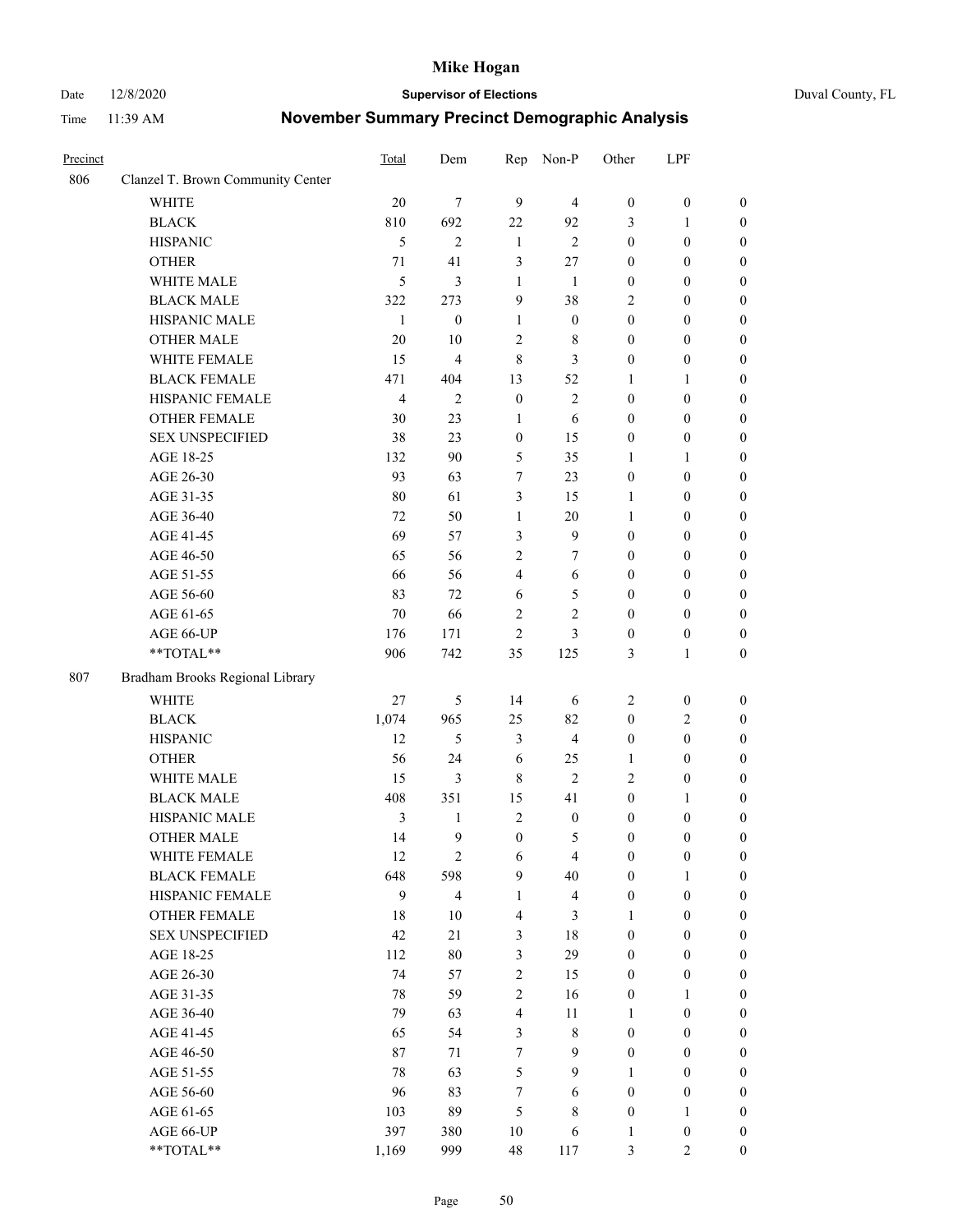Date 12/8/2020 **Supervisor of Elections** Duval County, FL

| Precinct |                                  | <b>Total</b> | Dem    | Rep              | Non-P          | Other            | LPF              |                  |
|----------|----------------------------------|--------------|--------|------------------|----------------|------------------|------------------|------------------|
| 808      | Fairway Oaks                     |              |        |                  |                |                  |                  |                  |
|          | <b>WHITE</b>                     | 61           | 19     | 17               | 22             | 3                | $\boldsymbol{0}$ | 0                |
|          | <b>BLACK</b>                     | 1,803        | 1,561  | 38               | 199            | 5                | $\boldsymbol{0}$ | $\boldsymbol{0}$ |
|          | <b>HISPANIC</b>                  | 23           | 6      | $\sqrt{2}$       | 15             | $\boldsymbol{0}$ | $\boldsymbol{0}$ | $\boldsymbol{0}$ |
|          | <b>OTHER</b>                     | 119          | 62     | 7                | 49             | $\boldsymbol{0}$ | 1                | $\boldsymbol{0}$ |
|          | WHITE MALE                       | 17           | 6      | 6                | 3              | 2                | $\boldsymbol{0}$ | $\boldsymbol{0}$ |
|          | <b>BLACK MALE</b>                | 679          | 570    | 18               | 89             | $\overline{c}$   | $\boldsymbol{0}$ | $\boldsymbol{0}$ |
|          | HISPANIC MALE                    | 6            | 3      | $\boldsymbol{0}$ | 3              | $\boldsymbol{0}$ | $\boldsymbol{0}$ | $\boldsymbol{0}$ |
|          | <b>OTHER MALE</b>                | 32           | 17     | $\mathfrak{Z}$   | 12             | $\boldsymbol{0}$ | $\boldsymbol{0}$ | $\boldsymbol{0}$ |
|          | WHITE FEMALE                     | 44           | 13     | 11               | 19             | 1                | $\boldsymbol{0}$ | $\boldsymbol{0}$ |
|          | <b>BLACK FEMALE</b>              | 1,104        | 975    | 20               | 106            | 3                | $\boldsymbol{0}$ | $\boldsymbol{0}$ |
|          | HISPANIC FEMALE                  | 17           | 3      | $\sqrt{2}$       | 12             | $\boldsymbol{0}$ | $\boldsymbol{0}$ | $\boldsymbol{0}$ |
|          | <b>OTHER FEMALE</b>              | 45           | 29     | $\mathfrak{Z}$   | 12             | $\boldsymbol{0}$ | $\mathbf{1}$     | $\boldsymbol{0}$ |
|          | <b>SEX UNSPECIFIED</b>           | 62           | 32     | $\mathbf{1}$     | 29             | $\boldsymbol{0}$ | $\boldsymbol{0}$ | $\boldsymbol{0}$ |
|          | AGE 18-25                        | 294          | 203    | 7                | 83             | 1                | $\boldsymbol{0}$ | $\boldsymbol{0}$ |
|          | AGE 26-30                        | 246          | 180    | 9                | 55             | 2                | $\boldsymbol{0}$ | $\boldsymbol{0}$ |
|          | AGE 31-35                        | 248          | 191    | 6                | 48             | $\overline{c}$   | $\mathbf{1}$     | $\boldsymbol{0}$ |
|          | AGE 36-40                        | 178          | 141    | 7                | 29             | $\mathbf{1}$     | $\boldsymbol{0}$ | $\boldsymbol{0}$ |
|          | AGE 41-45                        | 132          | 104    | $11\,$           | 17             | $\boldsymbol{0}$ | $\boldsymbol{0}$ | $\boldsymbol{0}$ |
|          | AGE 46-50                        | 126          | 109    | 5                | 11             | 1                | $\boldsymbol{0}$ | $\boldsymbol{0}$ |
|          | AGE 51-55                        | 150          | 132    | 6                | 12             | $\boldsymbol{0}$ | $\boldsymbol{0}$ | $\boldsymbol{0}$ |
|          | AGE 56-60                        | 173          | 161    | 5                | $\tau$         | $\boldsymbol{0}$ | $\boldsymbol{0}$ | 0                |
|          | AGE 61-65                        | 184          | 169    | $\overline{4}$   | 11             | $\boldsymbol{0}$ | $\boldsymbol{0}$ | $\boldsymbol{0}$ |
|          | AGE 66-UP                        | 275          | 258    | $\overline{4}$   | 12             | 1                | $\boldsymbol{0}$ | $\boldsymbol{0}$ |
|          | **TOTAL**                        | 2,006        | 1,648  | 64               | 285            | 8                | $\mathbf{1}$     | $\boldsymbol{0}$ |
| 809      | Simonds-Johnson Community Center |              |        |                  |                |                  |                  |                  |
|          | <b>WHITE</b>                     | 84           | 32     | 27               | 23             | $\sqrt{2}$       | $\boldsymbol{0}$ | $\boldsymbol{0}$ |
|          | <b>BLACK</b>                     | 2,293        | 1,963  | 54               | 264            | $11\,$           | $\mathbf{1}$     | $\boldsymbol{0}$ |
|          | <b>HISPANIC</b>                  | 31           | 18     | $\mathfrak{Z}$   | $\,8\,$        | 2                | $\boldsymbol{0}$ | $\boldsymbol{0}$ |
|          | <b>OTHER</b>                     | 197          | $80\,$ | 14               | 102            | $\mathbf{1}$     | $\boldsymbol{0}$ | $\boldsymbol{0}$ |
|          | WHITE MALE                       | 38           | 13     | 15               | 9              | $\mathbf{1}$     | $\boldsymbol{0}$ | $\boldsymbol{0}$ |
|          | <b>BLACK MALE</b>                | 887          | 734    | 23               | 126            | 4                | $\boldsymbol{0}$ | $\boldsymbol{0}$ |
|          | HISPANIC MALE                    | 15           | 11     | $\boldsymbol{0}$ | $\mathfrak{Z}$ | $\mathbf{1}$     | $\boldsymbol{0}$ | $\boldsymbol{0}$ |
|          | OTHER MALE                       | 64           | 26     | 7                | 31             | $\boldsymbol{0}$ | $\boldsymbol{0}$ | $\boldsymbol{0}$ |
|          | WHITE FEMALE                     | 43           | 18     | 12               | 12             | 1                | $\boldsymbol{0}$ | 0                |
|          | <b>BLACK FEMALE</b>              | 1,356        | 1,193  | 31               | 124            | 7                | $\mathbf{1}$     | $\boldsymbol{0}$ |
|          | HISPANIC FEMALE                  | 16           | $\tau$ | 3                | $\mathfrak{S}$ | $\mathbf{1}$     | $\boldsymbol{0}$ | $\overline{0}$   |
|          | OTHER FEMALE                     | 76           | 38     | 7                | 31             | $\boldsymbol{0}$ | $\boldsymbol{0}$ | $\overline{0}$   |
|          | <b>SEX UNSPECIFIED</b>           | 110          | 53     | $\boldsymbol{0}$ | 56             | $\mathbf{1}$     | $\boldsymbol{0}$ | $\overline{0}$   |
|          | AGE 18-25                        | 430          | 285    | 17               | 123            | 5                | $\boldsymbol{0}$ | $\overline{0}$   |
|          | AGE 26-30                        | 278          | 201    | 12               | 63             | 2                | $\boldsymbol{0}$ | 0                |
|          | AGE 31-35                        | 287          | 207    | 14               | 62             | 3                | 1                | 0                |
|          | AGE 36-40                        | 226          | 170    | 10               | 46             | $\boldsymbol{0}$ | $\boldsymbol{0}$ | 0                |
|          | AGE 41-45                        | 190          | 153    | $\tau$           | $28\,$         | 2                | $\boldsymbol{0}$ | 0                |
|          | AGE 46-50                        | 188          | 151    | $\,$ 8 $\,$      | 26             | 3                | $\boldsymbol{0}$ | 0                |
|          | AGE 51-55                        | 174          | 145    | 13               | 16             | $\boldsymbol{0}$ | $\boldsymbol{0}$ | $\boldsymbol{0}$ |
|          | AGE 56-60                        | 230          | 211    | 6                | 13             | $\boldsymbol{0}$ | $\boldsymbol{0}$ | $\boldsymbol{0}$ |
|          | AGE 61-65                        | 200          | 190    | 4                | 6              | $\boldsymbol{0}$ | $\boldsymbol{0}$ | $\overline{0}$   |
|          | AGE 66-UP                        | 402          | 380    | 7                | 14             | $\mathbf{1}$     | $\boldsymbol{0}$ | 0                |
|          | **TOTAL**                        | 2,605        | 2,093  | 98               | 397            | 16               | $\mathbf{1}$     | $\boldsymbol{0}$ |
|          |                                  |              |        |                  |                |                  |                  |                  |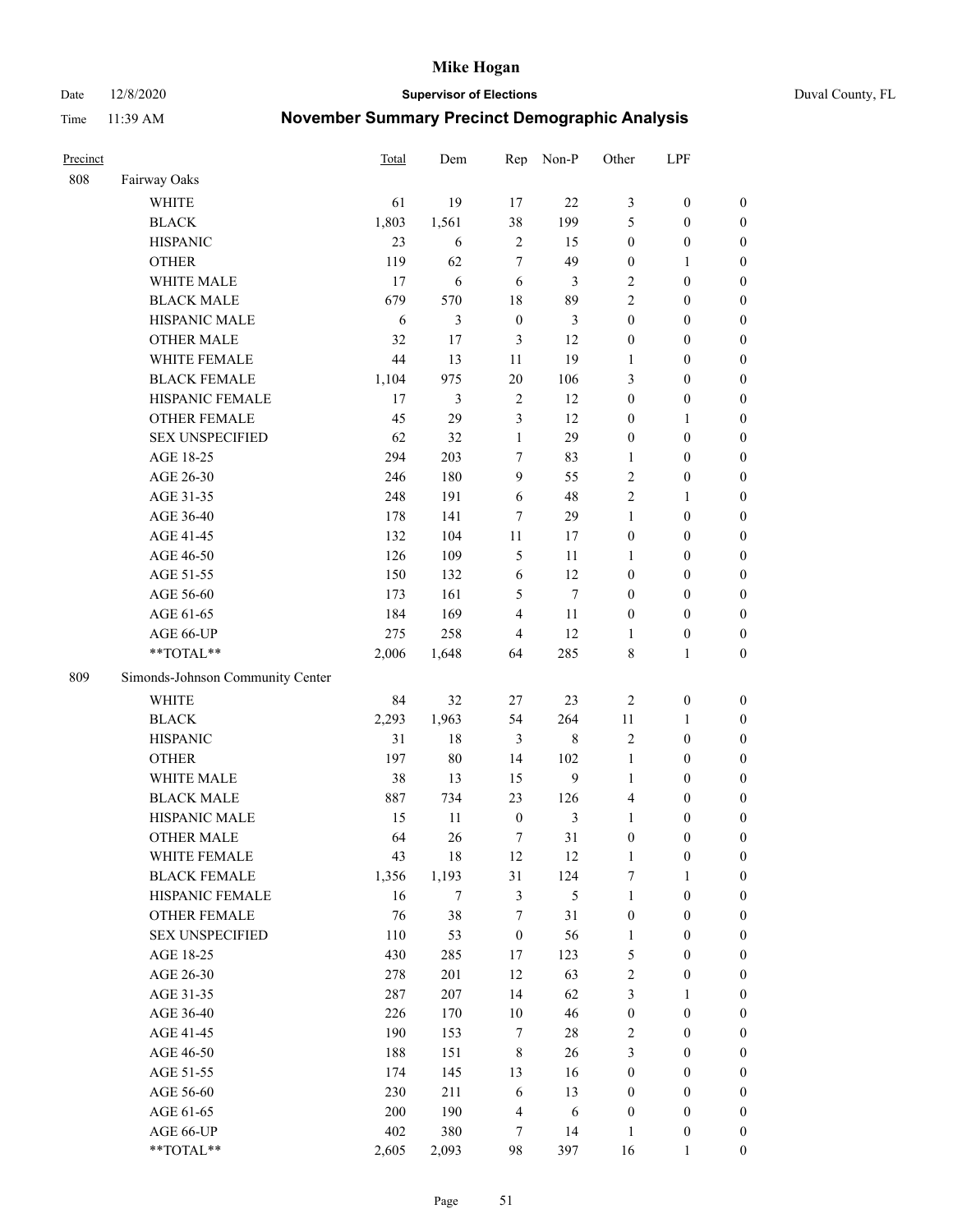#### Date 12/8/2020 **Supervisor of Elections** Duval County, FL

| Precinct |                                             | <b>Total</b>   | Dem                     | Rep              | Non-P                   | Other            | LPF              |                  |
|----------|---------------------------------------------|----------------|-------------------------|------------------|-------------------------|------------------|------------------|------------------|
| 810      | Temple Baptist Church                       |                |                         |                  |                         |                  |                  |                  |
|          | <b>WHITE</b>                                | 1,068          | 124                     | 799              | 134                     | 6                | $\mathfrak{S}$   | 0                |
|          | <b>BLACK</b>                                | 136            | 109                     | 5                | 20                      | 2                | $\boldsymbol{0}$ | $\boldsymbol{0}$ |
|          | <b>HISPANIC</b>                             | 24             | 9                       | 9                | 6                       | $\boldsymbol{0}$ | $\boldsymbol{0}$ | $\boldsymbol{0}$ |
|          | <b>OTHER</b>                                | 73             | 15                      | 30               | $28\,$                  | $\boldsymbol{0}$ | $\boldsymbol{0}$ | $\boldsymbol{0}$ |
|          | WHITE MALE                                  | 523            | 56                      | 390              | 70                      | 4                | $\mathfrak{Z}$   | $\boldsymbol{0}$ |
|          | <b>BLACK MALE</b>                           | 51             | 39                      | $\sqrt{2}$       | $10\,$                  | $\boldsymbol{0}$ | $\boldsymbol{0}$ | $\boldsymbol{0}$ |
|          | HISPANIC MALE                               | 11             | $\overline{\mathbf{4}}$ | 5                | $\sqrt{2}$              | $\boldsymbol{0}$ | $\boldsymbol{0}$ | $\boldsymbol{0}$ |
|          | OTHER MALE                                  | 26             | 5                       | 10               | 11                      | $\boldsymbol{0}$ | $\boldsymbol{0}$ | $\boldsymbol{0}$ |
|          | WHITE FEMALE                                | 529            | 67                      | 401              | 57                      | 2                | $\overline{2}$   | $\boldsymbol{0}$ |
|          | <b>BLACK FEMALE</b>                         | 80             | 66                      | $\mathfrak{Z}$   | $10\,$                  | $\mathbf{1}$     | $\boldsymbol{0}$ | $\boldsymbol{0}$ |
|          | HISPANIC FEMALE                             | 13             | 5                       | $\overline{4}$   | $\overline{4}$          | $\boldsymbol{0}$ | $\boldsymbol{0}$ | $\boldsymbol{0}$ |
|          | <b>OTHER FEMALE</b>                         | 29             | 6                       | 14               | 9                       | $\boldsymbol{0}$ | $\boldsymbol{0}$ | $\boldsymbol{0}$ |
|          | <b>SEX UNSPECIFIED</b>                      | 39             | 9                       | 14               | 15                      | $\mathbf{1}$     | $\boldsymbol{0}$ | $\boldsymbol{0}$ |
|          | AGE 18-25                                   | 126            | 26                      | 65               | 33                      | $\mathbf{1}$     | 1                | $\boldsymbol{0}$ |
|          | AGE 26-30                                   | 96             | $22\,$                  | 49               | $22\,$                  | 2                | $\mathbf{1}$     | $\boldsymbol{0}$ |
|          | AGE 31-35                                   | 95             | 21                      | 49               | 23                      | $\boldsymbol{0}$ | $\sqrt{2}$       | $\boldsymbol{0}$ |
|          | AGE 36-40                                   | 104            | 15                      | 63               | 23                      | 2                | $\mathbf{1}$     | $\boldsymbol{0}$ |
|          | AGE 41-45                                   | 107            | 19                      | 64               | 24                      | $\boldsymbol{0}$ | $\boldsymbol{0}$ | $\boldsymbol{0}$ |
|          | AGE 46-50                                   | 108            | 27                      | 71               | $10\,$                  | $\boldsymbol{0}$ | $\boldsymbol{0}$ | $\boldsymbol{0}$ |
|          | AGE 51-55                                   | 123            | 19                      | 90               | 14                      | $\boldsymbol{0}$ | $\boldsymbol{0}$ | $\boldsymbol{0}$ |
|          | AGE 56-60                                   | 133            | 23                      | 93               | 15                      | 2                | $\boldsymbol{0}$ | 0                |
|          | AGE 61-65                                   | 147            | 25                      | 109              | 13                      | $\boldsymbol{0}$ | $\boldsymbol{0}$ | 0                |
|          | AGE 66-UP                                   | 262            | 60                      | 190              | 11                      | 1                | $\boldsymbol{0}$ | $\boldsymbol{0}$ |
|          | **TOTAL**                                   | 1,301          | 257                     | 843              | 188                     | 8                | $\mathfrak{S}$   | $\boldsymbol{0}$ |
| 811      | Police Athletic League of Jacksonville, Inc |                |                         |                  |                         |                  |                  |                  |
|          | WHITE                                       | 47             | $18\,$                  | 14               | 15                      | $\boldsymbol{0}$ | $\boldsymbol{0}$ | $\boldsymbol{0}$ |
|          | <b>BLACK</b>                                | 1,317          | 1,145                   | 30               | 133                     | 9                | $\boldsymbol{0}$ | $\boldsymbol{0}$ |
|          | <b>HISPANIC</b>                             | 11             | 3                       | $\mathfrak{Z}$   | $\overline{\mathbf{4}}$ | $\mathbf{1}$     | $\boldsymbol{0}$ | $\boldsymbol{0}$ |
|          | <b>OTHER</b>                                | 95             | 55                      | 3                | 35                      | 2                | $\boldsymbol{0}$ | $\boldsymbol{0}$ |
|          | WHITE MALE                                  | 15             | $\sqrt{6}$              | 6                | 3                       | $\boldsymbol{0}$ | $\boldsymbol{0}$ | $\boldsymbol{0}$ |
|          | <b>BLACK MALE</b>                           | 538            | 445                     | 19               | 68                      | 6                | $\boldsymbol{0}$ | $\boldsymbol{0}$ |
|          | HISPANIC MALE                               | $\mathfrak{Z}$ | $\mathbf{1}$            | $\mathbf{1}$     | $\mathbf{1}$            | $\boldsymbol{0}$ | $\boldsymbol{0}$ | $\boldsymbol{0}$ |
|          | OTHER MALE                                  | 35             | 20                      | $\boldsymbol{0}$ | 14                      | $\mathbf{1}$     | $\boldsymbol{0}$ | $\boldsymbol{0}$ |
|          | WHITE FEMALE                                | 29             | 11                      | 7                | 11                      | 0                | $\boldsymbol{0}$ | 0                |
|          | <b>BLACK FEMALE</b>                         | 760            | 686                     | $11\,$           | 60                      | 3                | $\boldsymbol{0}$ | $\boldsymbol{0}$ |
|          | HISPANIC FEMALE                             | 7              | $\mathbf{1}$            | $\sqrt{2}$       | 3                       | $\mathbf{1}$     | $\boldsymbol{0}$ | $\overline{0}$   |
|          | OTHER FEMALE                                | 37             | 23                      | $\boldsymbol{2}$ | 12                      | $\boldsymbol{0}$ | $\boldsymbol{0}$ | $\overline{0}$   |
|          | <b>SEX UNSPECIFIED</b>                      | 46             | $28\,$                  | $\sqrt{2}$       | 15                      | $\mathbf{1}$     | $\boldsymbol{0}$ | $\overline{0}$   |
|          | AGE 18-25                                   | 201            | 147                     | $\mathfrak s$    | 46                      | 3                | $\boldsymbol{0}$ | $\overline{0}$   |
|          | AGE 26-30                                   | 136            | 100                     | $10\,$           | 24                      | $\overline{c}$   | $\boldsymbol{0}$ | $\overline{0}$   |
|          | AGE 31-35                                   | 153            | 110                     | $10\,$           | 31                      | $\overline{2}$   | $\boldsymbol{0}$ | 0                |
|          | AGE 36-40                                   | 128            | 93                      | 3                | $30\,$                  | 2                | $\boldsymbol{0}$ | 0                |
|          | AGE 41-45                                   | 120            | 102                     | $\sqrt{2}$       | 15                      | $\mathbf{1}$     | $\boldsymbol{0}$ | 0                |
|          | AGE 46-50                                   | 117            | 105                     | $\sqrt{2}$       | $10\,$                  | $\boldsymbol{0}$ | $\boldsymbol{0}$ | 0                |
|          | AGE 51-55                                   | 104            | 93                      | 5                | $\mathfrak{S}$          | $\mathbf{1}$     | $\boldsymbol{0}$ | $\boldsymbol{0}$ |
|          | AGE 56-60                                   | 125            | 113                     | 3                | $\mathbf{9}$            | $\boldsymbol{0}$ | $\boldsymbol{0}$ | $\overline{0}$   |
|          | AGE 61-65                                   | 120            | 107                     | 6                | $\tau$                  | $\boldsymbol{0}$ | $\boldsymbol{0}$ | $\overline{0}$   |
|          | AGE 66-UP                                   | 266            | 251                     | $\overline{4}$   | $10\,$                  | $\mathbf{1}$     | $\boldsymbol{0}$ | 0                |
|          | **TOTAL**                                   | 1,470          | 1,221                   | 50               | 187                     | 12               | $\boldsymbol{0}$ | $\boldsymbol{0}$ |
|          |                                             |                |                         |                  |                         |                  |                  |                  |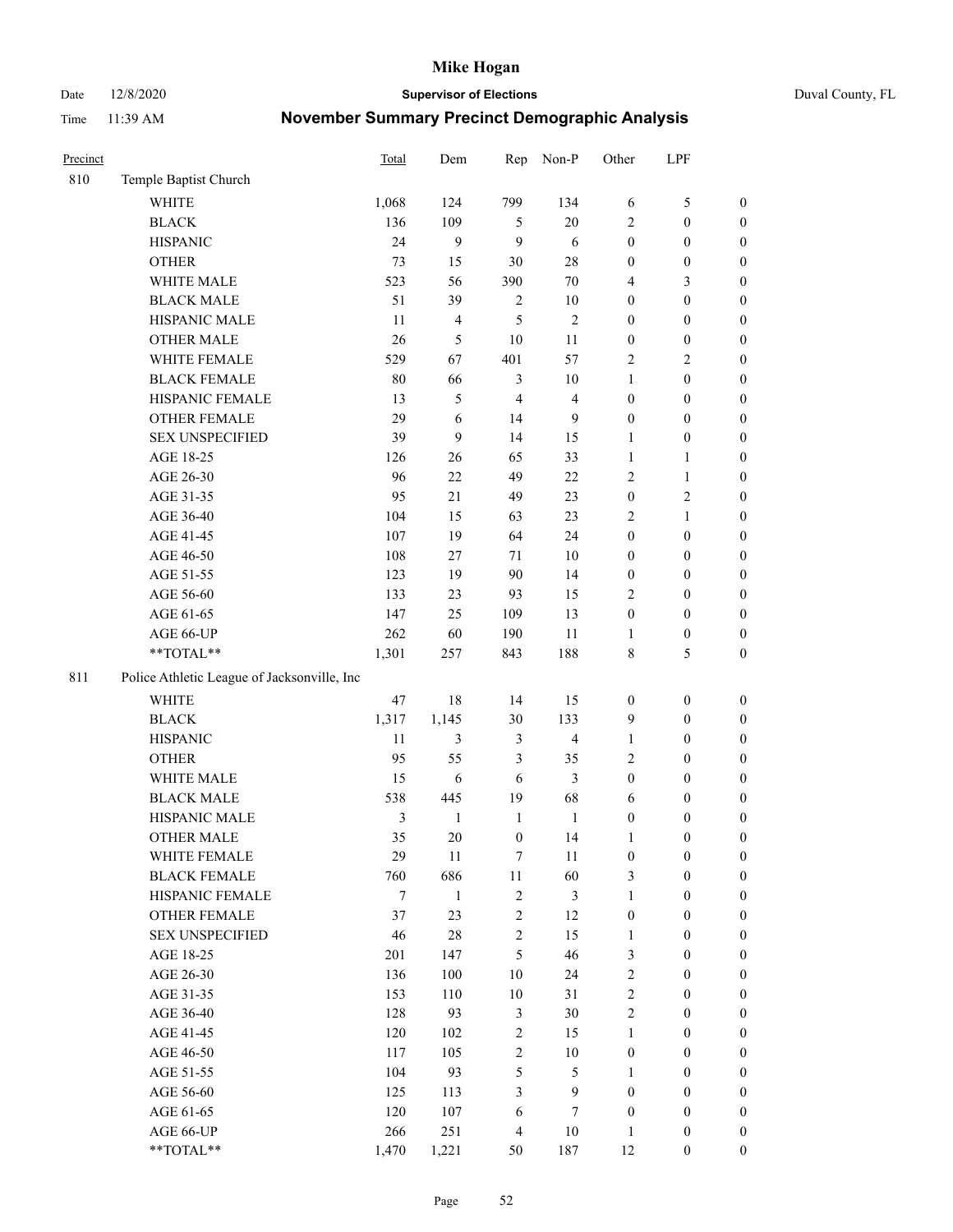Date 12/8/2020 **Supervisor of Elections** Duval County, FL

| Precinct |                              | Total  | Dem    |                  | Rep Non-P    | Other                   | LPF              |                  |
|----------|------------------------------|--------|--------|------------------|--------------|-------------------------|------------------|------------------|
| 812      | <b>Emmett Reed Center</b>    |        |        |                  |              |                         |                  |                  |
|          | <b>WHITE</b>                 | 69     | 30     | 16               | 21           | $\mathbf{1}$            | $\mathbf{1}$     | 0                |
|          | <b>BLACK</b>                 | 1,258  | 1,100  | 23               | 131          | 4                       | $\boldsymbol{0}$ | 0                |
|          | <b>HISPANIC</b>              | 23     | 13     | $\overline{4}$   | $\sqrt{6}$   | $\boldsymbol{0}$        | $\boldsymbol{0}$ | $\boldsymbol{0}$ |
|          | <b>OTHER</b>                 | 87     | 45     | $\overline{4}$   | 37           | 1                       | $\boldsymbol{0}$ | $\boldsymbol{0}$ |
|          | WHITE MALE                   | 24     | 10     | $\tau$           | $\tau$       | $\boldsymbol{0}$        | $\boldsymbol{0}$ | $\boldsymbol{0}$ |
|          | <b>BLACK MALE</b>            | 496    | 416    | 11               | 66           | 3                       | $\boldsymbol{0}$ | $\boldsymbol{0}$ |
|          | HISPANIC MALE                | 10     | 6      | $\overline{c}$   | $\mathbf{2}$ | $\boldsymbol{0}$        | $\boldsymbol{0}$ | $\boldsymbol{0}$ |
|          | <b>OTHER MALE</b>            | 24     | $10\,$ | 3                | $10\,$       | $\mathbf{1}$            | $\boldsymbol{0}$ | $\boldsymbol{0}$ |
|          | WHITE FEMALE                 | $44\,$ | $20\,$ | $\boldsymbol{9}$ | 13           | $\mathbf{1}$            | 1                | $\boldsymbol{0}$ |
|          | <b>BLACK FEMALE</b>          | 736    | 665    | 11               | 59           | $\mathbf{1}$            | $\boldsymbol{0}$ | 0                |
|          | HISPANIC FEMALE              | 11     | 6      | $\sqrt{2}$       | 3            | $\boldsymbol{0}$        | $\boldsymbol{0}$ | 0                |
|          | <b>OTHER FEMALE</b>          | 30     | 23     | $\mathbf{1}$     | 6            | $\boldsymbol{0}$        | $\boldsymbol{0}$ | $\boldsymbol{0}$ |
|          | <b>SEX UNSPECIFIED</b>       | 62     | 32     | $\mathbf{1}$     | 29           | $\boldsymbol{0}$        | $\boldsymbol{0}$ | $\boldsymbol{0}$ |
|          | AGE 18-25                    | 155    | 92     | 5                | 57           | 1                       | $\boldsymbol{0}$ | $\boldsymbol{0}$ |
|          | AGE 26-30                    | 110    | 77     | 4                | $27\,$       | $\mathbf{1}$            | $\mathbf{1}$     | $\boldsymbol{0}$ |
|          | AGE 31-35                    | 123    | 101    | 4                | 17           | $\mathbf{1}$            | $\boldsymbol{0}$ | $\boldsymbol{0}$ |
|          | AGE 36-40                    | 107    | 89     | 3                | 15           | $\boldsymbol{0}$        | $\boldsymbol{0}$ | $\boldsymbol{0}$ |
|          | AGE 41-45                    | 110    | 85     | $\,$ $\,$        | 16           | $\mathbf{1}$            | $\boldsymbol{0}$ | $\boldsymbol{0}$ |
|          | AGE 46-50                    | 104    | 85     | 3                | 16           | $\boldsymbol{0}$        | $\boldsymbol{0}$ | $\boldsymbol{0}$ |
|          | AGE 51-55                    | 105    | 84     | 5                | 14           | 2                       | $\boldsymbol{0}$ | $\boldsymbol{0}$ |
|          | AGE 56-60                    | 140    | 127    | 5                | $\,$ 8 $\,$  | $\boldsymbol{0}$        | $\boldsymbol{0}$ | 0                |
|          | AGE 61-65                    | 156    | 141    | 3                | 12           | $\boldsymbol{0}$        | $\boldsymbol{0}$ | 0                |
|          | AGE 66-UP                    | 327    | 307    | 7                | 13           | $\boldsymbol{0}$        | $\boldsymbol{0}$ | $\boldsymbol{0}$ |
|          | **TOTAL**                    | 1,437  | 1,188  | 47               | 195          | 6                       | $\mathbf{1}$     | $\boldsymbol{0}$ |
| 813      | Our Redeemer Lutheran Church |        |        |                  |              |                         |                  |                  |
|          | <b>WHITE</b>                 | 2,360  | 420    | 1,514            | 391          | 25                      | 10               | $\boldsymbol{0}$ |
|          | <b>BLACK</b>                 | 3,645  | 3,098  | 101              | 415          | 29                      | $\sqrt{2}$       | $\boldsymbol{0}$ |
|          | <b>HISPANIC</b>              | 157    | 60     | 43               | 51           | 2                       | $\mathbf{1}$     | $\boldsymbol{0}$ |
|          | <b>OTHER</b>                 | 350    | 156    | 60               | 131          | $\overline{c}$          | $\mathbf{1}$     | $\boldsymbol{0}$ |
|          | WHITE MALE                   | 1,138  | 182    | 746              | 192          | $11\,$                  | $\boldsymbol{7}$ | $\overline{0}$   |
|          | <b>BLACK MALE</b>            | 1,565  | 1,263  | 62               | 225          | 13                      | $\overline{c}$   | $\overline{0}$   |
|          | HISPANIC MALE                | $72\,$ | $20\,$ | 24               | 27           | $\mathbf{1}$            | $\boldsymbol{0}$ | 0                |
|          | <b>OTHER MALE</b>            | 135    | 49     | 23               | 62           | $\boldsymbol{0}$        | $\mathbf{1}$     | 0                |
|          | WHITE FEMALE                 | 1,197  | 235    | 751              | 194          | 14                      | 3                | 0                |
|          | <b>BLACK FEMALE</b>          | 2,039  | 1,807  | 38               | 178          | 16                      | $\boldsymbol{0}$ | 0                |
|          | HISPANIC FEMALE              | 84     | $40\,$ | 18               | 24           | $\mathbf{1}$            | 1                | 0                |
|          | OTHER FEMALE                 | 139    | 76     | 31               | $31\,$       | $\mathbf{1}$            | $\boldsymbol{0}$ | 0                |
|          | <b>SEX UNSPECIFIED</b>       | 143    | 62     | 25               | 55           | $\mathbf{1}$            | $\boldsymbol{0}$ | 0                |
|          | AGE 18-25                    | 834    | 490    | 130              | 196          | 15                      | $\mathfrak z$    | 0                |
|          | AGE 26-30                    | 522    | 261    | 120              | 133          | 6                       | $\sqrt{2}$       | 0                |
|          | AGE 31-35                    | 499    | 274    | 112              | 105          | 5                       | $\mathfrak{Z}$   | 0                |
|          | AGE 36-40                    | 600    | 353    | 130              | 113          | 3                       | $\mathbf{1}$     | 0                |
|          | AGE 41-45                    | 534    | 347    | 90               | $88\,$       | 9                       | $\boldsymbol{0}$ | 0                |
|          | AGE 46-50                    | 652    | 416    | 144              | 90           | $\mathbf{1}$            | 1                | 0                |
|          | AGE 51-55                    | 675    | 412    | 198              | 58           | 6                       | $\mathbf{1}$     | 0                |
|          | AGE 56-60                    | 607    | 314    | 205              | 82           | 6                       | $\boldsymbol{0}$ | 0                |
|          | AGE 61-65                    | 577    | 326    | 184              | 60           | 5                       | $\sqrt{2}$       | 0                |
|          | AGE 66-UP                    | 1,012  | 541    | 405              | 63           | $\overline{\mathbf{c}}$ | $\mathbf{1}$     | 0                |
|          | **TOTAL**                    | 6,512  | 3,734  | 1,718            | 988          | 58                      | 14               | $\boldsymbol{0}$ |
|          |                              |        |        |                  |              |                         |                  |                  |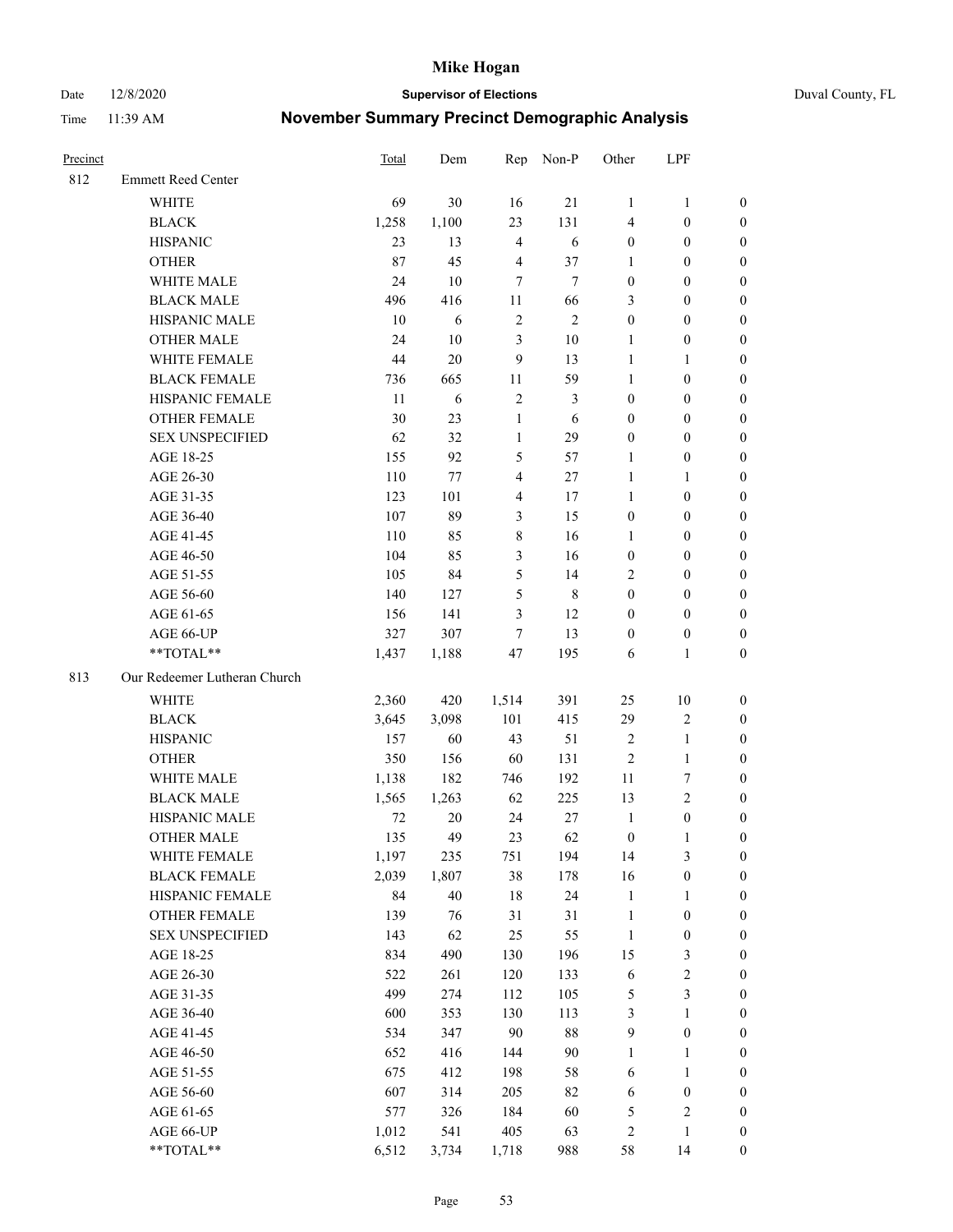#### Date 12/8/2020 **Supervisor of Elections** Duval County, FL

| Precinct |                               | Total  | Dem    | Rep              | Non-P       | Other            | LPF              |                  |
|----------|-------------------------------|--------|--------|------------------|-------------|------------------|------------------|------------------|
| 814      | Cisco Garden Community Center |        |        |                  |             |                  |                  |                  |
|          | <b>WHITE</b>                  | 2,850  | 424    | 2,048            | 363         | 12               | $\mathfrak{Z}$   | $\boldsymbol{0}$ |
|          | <b>BLACK</b>                  | 443    | 381    | 16               | 43          | 3                | $\boldsymbol{0}$ | $\boldsymbol{0}$ |
|          | <b>HISPANIC</b>               | 57     | 18     | 24               | 15          | $\boldsymbol{0}$ | $\boldsymbol{0}$ | $\boldsymbol{0}$ |
|          | <b>OTHER</b>                  | 151    | 31     | 59               | 59          | $\overline{c}$   | $\boldsymbol{0}$ | $\boldsymbol{0}$ |
|          | WHITE MALE                    | 1,363  | 169    | 1,000            | 186         | 6                | $\sqrt{2}$       | $\boldsymbol{0}$ |
|          | <b>BLACK MALE</b>             | 199    | 163    | 12               | 23          | $\mathbf{1}$     | $\boldsymbol{0}$ | $\boldsymbol{0}$ |
|          | HISPANIC MALE                 | 29     | 9      | 12               | $\,$ 8 $\,$ | $\boldsymbol{0}$ | $\boldsymbol{0}$ | $\boldsymbol{0}$ |
|          | <b>OTHER MALE</b>             | 49     | $10\,$ | 21               | 17          | $\mathbf{1}$     | $\boldsymbol{0}$ | $\boldsymbol{0}$ |
|          | WHITE FEMALE                  | 1,453  | 252    | 1,024            | 170         | 6                | $\mathbf{1}$     | $\boldsymbol{0}$ |
|          | <b>BLACK FEMALE</b>           | 240    | 214    | $\overline{4}$   | $20\,$      | $\sqrt{2}$       | $\boldsymbol{0}$ | $\boldsymbol{0}$ |
|          | HISPANIC FEMALE               | 26     | 8      | 11               | $\tau$      | $\boldsymbol{0}$ | $\boldsymbol{0}$ | 0                |
|          | <b>OTHER FEMALE</b>           | 62     | 14     | 21               | 26          | $\mathbf{1}$     | $\boldsymbol{0}$ | $\boldsymbol{0}$ |
|          | <b>SEX UNSPECIFIED</b>        | 80     | 15     | 42               | 23          | $\boldsymbol{0}$ | $\boldsymbol{0}$ | $\boldsymbol{0}$ |
|          | AGE 18-25                     | 410    | 93     | 218              | 92          | 5                | $\sqrt{2}$       | $\boldsymbol{0}$ |
|          | AGE 26-30                     | 235    | 42     | 136              | 54          | 2                | $\mathbf{1}$     | $\boldsymbol{0}$ |
|          | AGE 31-35                     | 252    | 52     | 156              | 43          | $\mathbf{1}$     | $\boldsymbol{0}$ | $\boldsymbol{0}$ |
|          | AGE 36-40                     | 270    | 72     | 151              | 47          | $\boldsymbol{0}$ | $\boldsymbol{0}$ | $\boldsymbol{0}$ |
|          | AGE 41-45                     | 223    | 52     | 128              | 42          | $\mathbf{1}$     | $\boldsymbol{0}$ | $\boldsymbol{0}$ |
|          | AGE 46-50                     | 275    | 70     | 173              | 31          | $\mathbf{1}$     | $\boldsymbol{0}$ | $\boldsymbol{0}$ |
|          | AGE 51-55                     | 327    | 92     | 190              | 43          | $\sqrt{2}$       | $\boldsymbol{0}$ | $\boldsymbol{0}$ |
|          | AGE 56-60                     | 380    | 87     | 243              | 47          | 3                | $\boldsymbol{0}$ | 0                |
|          | AGE 61-65                     | 338    | 88     | 223              | 27          | $\boldsymbol{0}$ | $\boldsymbol{0}$ | 0                |
|          | AGE 66-UP                     | 791    | 206    | 529              | 54          | $\overline{2}$   | $\boldsymbol{0}$ | $\boldsymbol{0}$ |
|          | $**TOTAL**$                   | 3,501  | 854    | 2,147            | 480         | 17               | $\mathfrak{Z}$   | $\boldsymbol{0}$ |
| 815      | Graham Branch Library         |        |        |                  |             |                  |                  |                  |
|          | WHITE                         | $78\,$ | 25     | $22\,$           | 25          | 6                | $\boldsymbol{0}$ | $\boldsymbol{0}$ |
|          | <b>BLACK</b>                  | 1,616  | 1,392  | 36               | 179         | 7                | $\sqrt{2}$       | $\boldsymbol{0}$ |
|          | <b>HISPANIC</b>               | 20     | 12     | $\mathbf{1}$     | $\tau$      | $\boldsymbol{0}$ | $\boldsymbol{0}$ | $\boldsymbol{0}$ |
|          | <b>OTHER</b>                  | 120    | 66     | $\overline{4}$   | 50          | $\boldsymbol{0}$ | $\boldsymbol{0}$ | $\boldsymbol{0}$ |
|          | WHITE MALE                    | 22     | $\tau$ | $\tau$           | 6           | $\mathbf{2}$     | $\boldsymbol{0}$ | $\boldsymbol{0}$ |
|          | <b>BLACK MALE</b>             | 698    | 593    | 21               | 81          | 3                | $\boldsymbol{0}$ | $\boldsymbol{0}$ |
|          | HISPANIC MALE                 | $\tau$ | 5      | $\boldsymbol{0}$ | $\sqrt{2}$  | $\boldsymbol{0}$ | $\boldsymbol{0}$ | $\boldsymbol{0}$ |
|          | <b>OTHER MALE</b>             | 34     | 19     | $\boldsymbol{0}$ | 15          | $\boldsymbol{0}$ | $\boldsymbol{0}$ | $\boldsymbol{0}$ |
|          | WHITE FEMALE                  | 55     | 18     | 15               | 18          | 4                | $\boldsymbol{0}$ | 0                |
|          | <b>BLACK FEMALE</b>           | 885    | 773    | 15               | 91          | 4                | $\overline{2}$   | $\overline{0}$   |
|          | HISPANIC FEMALE               | 13     | $\tau$ | $\mathbf{1}$     | 5           | $\boldsymbol{0}$ | $\boldsymbol{0}$ | $\overline{0}$   |
|          | <b>OTHER FEMALE</b>           | 53     | 34     | $\overline{4}$   | 15          | $\boldsymbol{0}$ | $\boldsymbol{0}$ | $\overline{0}$   |
|          | <b>SEX UNSPECIFIED</b>        | 67     | 39     | $\boldsymbol{0}$ | 28          | $\boldsymbol{0}$ | $\boldsymbol{0}$ | $\overline{0}$   |
|          | AGE 18-25                     | 227    | 153    | $\sqrt{2}$       | 69          | $\overline{c}$   | $\mathbf{1}$     | $\overline{0}$   |
|          | AGE 26-30                     | 162    | 121    | $\sqrt{6}$       | 34          | $\boldsymbol{0}$ | $\mathbf{1}$     | $\overline{0}$   |
|          | AGE 31-35                     | 178    | 130    | $8\,$            | 37          | 3                | $\boldsymbol{0}$ | 0                |
|          | AGE 36-40                     | 167    | 124    | $\mathfrak{Z}$   | 39          | $\mathbf{1}$     | $\boldsymbol{0}$ | 0                |
|          | AGE 41-45                     | 145    | 117    | 9                | 17          | $\mathbf{2}$     | $\boldsymbol{0}$ | 0                |
|          | AGE 46-50                     | 122    | 95     | $10\,$           | 16          | $\mathbf{1}$     | $\boldsymbol{0}$ | 0                |
|          | AGE 51-55                     | 145    | 128    | $\mathfrak s$    | 11          | $\mathbf{1}$     | $\boldsymbol{0}$ | $\boldsymbol{0}$ |
|          | AGE 56-60                     | 170    | 147    | $\tau$           | 15          | $\mathbf{1}$     | $\boldsymbol{0}$ | $\boldsymbol{0}$ |
|          | AGE 61-65                     | 173    | 159    | 6                | 6           | 2                | $\boldsymbol{0}$ | $\boldsymbol{0}$ |
|          | AGE 66-UP                     | 345    | 321    | 7                | 17          | $\boldsymbol{0}$ | $\boldsymbol{0}$ | $\boldsymbol{0}$ |
|          | **TOTAL**                     | 1,834  | 1,495  | 63               | 261         | 13               | $\overline{2}$   | $\boldsymbol{0}$ |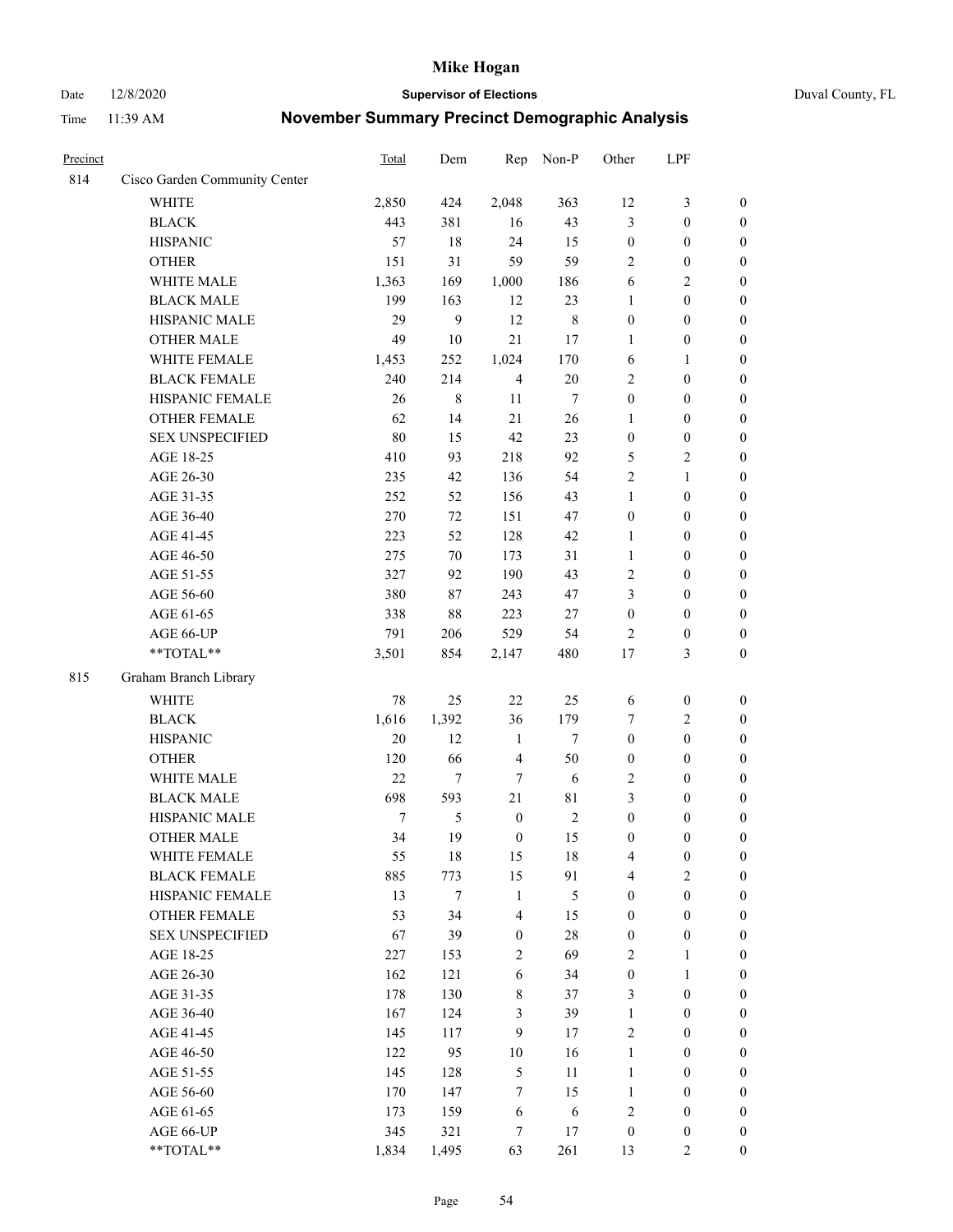Date 12/8/2020 **Supervisor of Elections** Duval County, FL

| Precinct |                          | <b>Total</b> | Dem          | Rep                     | Non-P          | Other            | LPF              |                  |
|----------|--------------------------|--------------|--------------|-------------------------|----------------|------------------|------------------|------------------|
| 816      | Norwood Community Church |              |              |                         |                |                  |                  |                  |
|          | <b>WHITE</b>             | 112          | 35           | 35                      | 35             | 6                | $\mathbf{1}$     | 0                |
|          | <b>BLACK</b>             | 688          | 576          | 19                      | 90             | 3                | $\boldsymbol{0}$ | $\boldsymbol{0}$ |
|          | <b>HISPANIC</b>          | 20           | 14           | $\sqrt{2}$              | $\mathfrak{Z}$ | $\boldsymbol{0}$ | $\mathbf{1}$     | $\boldsymbol{0}$ |
|          | <b>OTHER</b>             | $70\,$       | $28\,$       | 3                       | 38             | 1                | $\boldsymbol{0}$ | $\boldsymbol{0}$ |
|          | WHITE MALE               | 53           | 16           | 19                      | 15             | 2                | $\mathbf{1}$     | $\boldsymbol{0}$ |
|          | <b>BLACK MALE</b>        | 282          | 220          | $\mathbf{9}$            | 50             | 3                | $\boldsymbol{0}$ | $\boldsymbol{0}$ |
|          | HISPANIC MALE            | $\mathbf{9}$ | 5            | $\mathbf{1}$            | $\sqrt{2}$     | $\boldsymbol{0}$ | $\mathbf{1}$     | $\boldsymbol{0}$ |
|          | <b>OTHER MALE</b>        | 25           | 11           | $\overline{c}$          | 12             | $\boldsymbol{0}$ | $\boldsymbol{0}$ | $\boldsymbol{0}$ |
|          | WHITE FEMALE             | 56           | 18           | 14                      | $20\,$         | 4                | $\boldsymbol{0}$ | $\boldsymbol{0}$ |
|          | <b>BLACK FEMALE</b>      | 390          | 342          | $10\,$                  | 38             | $\boldsymbol{0}$ | $\boldsymbol{0}$ | $\boldsymbol{0}$ |
|          | HISPANIC FEMALE          | 11           | $\mathbf{9}$ | $\mathbf{1}$            | $\mathbf{1}$   | $\boldsymbol{0}$ | $\boldsymbol{0}$ | $\boldsymbol{0}$ |
|          | <b>OTHER FEMALE</b>      | 21           | 13           | $\boldsymbol{0}$        | $\,$ 8 $\,$    | $\boldsymbol{0}$ | $\boldsymbol{0}$ | $\boldsymbol{0}$ |
|          | <b>SEX UNSPECIFIED</b>   | 43           | 19           | $\mathfrak{Z}$          | $20\,$         | $\mathbf{1}$     | $\boldsymbol{0}$ | $\boldsymbol{0}$ |
|          | AGE 18-25                | 126          | 72           | $\overline{\mathbf{4}}$ | 49             | $\mathbf{1}$     | $\boldsymbol{0}$ | $\boldsymbol{0}$ |
|          | AGE 26-30                | 87           | 59           | 6                       | $21\,$         | $\mathbf{1}$     | $\boldsymbol{0}$ | $\boldsymbol{0}$ |
|          | AGE 31-35                | 88           | 64           | $\sqrt{2}$              | 22             | $\boldsymbol{0}$ | $\boldsymbol{0}$ | $\boldsymbol{0}$ |
|          | AGE 36-40                | 86           | 62           | 3                       | 19             | $\mathbf{1}$     | $\mathbf{1}$     | $\boldsymbol{0}$ |
|          | AGE 41-45                | 71           | 53           | 3                       | 13             | $\mathbf{1}$     | $\mathbf{1}$     | $\boldsymbol{0}$ |
|          | AGE 46-50                | 84           | 59           | 5                       | 17             | 3                | $\boldsymbol{0}$ | $\boldsymbol{0}$ |
|          | AGE 51-55                | 67           | 56           | 5                       | 5              | $\mathbf{1}$     | $\boldsymbol{0}$ | $\boldsymbol{0}$ |
|          | AGE 56-60                | 73           | 51           | 11                      | 10             | $\mathbf{1}$     | $\boldsymbol{0}$ | 0                |
|          | AGE 61-65                | $80\,$       | 68           | 6                       | 6              | $\boldsymbol{0}$ | $\boldsymbol{0}$ | 0                |
|          | AGE 66-UP                | 128          | 109          | 14                      | $\overline{4}$ | 1                | $\boldsymbol{0}$ | $\boldsymbol{0}$ |
|          | **TOTAL**                | 890          | 653          | 59                      | 166            | 10               | $\sqrt{2}$       | $\boldsymbol{0}$ |
| 817      | Highlands Baptist Church |              |              |                         |                |                  |                  |                  |
|          | <b>WHITE</b>             | 1,482        | 348          | 744                     | 357            | 23               | $10\,$           | $\boldsymbol{0}$ |
|          | <b>BLACK</b>             | 2,464        | 2,048        | 65                      | 333            | 13               | $\mathfrak s$    | $\boldsymbol{0}$ |
|          | <b>HISPANIC</b>          | 194          | 83           | 35                      | $72\,$         | 4                | $\boldsymbol{0}$ | $\boldsymbol{0}$ |
|          | <b>OTHER</b>             | 294          | 103          | 58                      | 126            | 4                | $\mathfrak{Z}$   | $\boldsymbol{0}$ |
|          | WHITE MALE               | 668          | 133          | 353                     | 165            | 9                | $\,$ 8 $\,$      | $\boldsymbol{0}$ |
|          | <b>BLACK MALE</b>        | 948          | 742          | 29                      | 162            | $10\,$           | 5                | $\boldsymbol{0}$ |
|          | HISPANIC MALE            | 88           | $30\,$       | 23                      | 34             | $\mathbf{1}$     | $\boldsymbol{0}$ | $\boldsymbol{0}$ |
|          | <b>OTHER MALE</b>        | 102          | 33           | 26                      | 41             | $\mathbf{1}$     | $\mathbf{1}$     | $\boldsymbol{0}$ |
|          | WHITE FEMALE             | 795          | 211          | 381                     | 187            | 14               | $\overline{c}$   | 0                |
|          | <b>BLACK FEMALE</b>      | 1,462        | 1,265        | 33                      | 161            | 3                | $\boldsymbol{0}$ | $\boldsymbol{0}$ |
|          | HISPANIC FEMALE          | 102          | 51           | $11\,$                  | 37             | 3                | $\boldsymbol{0}$ | $\overline{0}$   |
|          | OTHER FEMALE             | 123          | 52           | 23                      | 45             | 3                | $\boldsymbol{0}$ | $\overline{0}$   |
|          | <b>SEX UNSPECIFIED</b>   | 146          | 65           | 23                      | 56             | $\boldsymbol{0}$ | $\mathfrak{2}$   | 0                |
|          | AGE 18-25                | 639          | 344          | 82                      | 199            | 13               | $\mathbf{1}$     | 0                |
|          | AGE 26-30                | 529          | 286          | 71                      | 159            | 6                | $\boldsymbol{7}$ | 0                |
|          | AGE 31-35                | 460          | 263          | 65                      | 127            | $\mathbf{1}$     | $\overline{4}$   | 0                |
|          | AGE 36-40                | 396          | 240          | 61                      | 89             | 4                | $\sqrt{2}$       | 0                |
|          | AGE 41-45                | 329          | 212          | 48                      | 65             | 4                | $\boldsymbol{0}$ | 0                |
|          | AGE 46-50                | 319          | 185          | 63                      | 64             | 6                | 1                | 0                |
|          | AGE 51-55                | 339          | 199          | 89                      | 45             | 4                | $\sqrt{2}$       | 0                |
|          | AGE 56-60                | 390          | 247          | 100                     | $40\,$         | 3                | $\boldsymbol{0}$ | $\boldsymbol{0}$ |
|          | AGE 61-65                | 341          | 212          | 95                      | 34             | $\boldsymbol{0}$ | $\boldsymbol{0}$ | $\boldsymbol{0}$ |
|          | AGE 66-UP                | 692          | 394          | 228                     | 66             | 3                | $\mathbf{1}$     | 0                |
|          | **TOTAL**                | 4,434        | 2,582        | 902                     | 888            | 44               | 18               | $\boldsymbol{0}$ |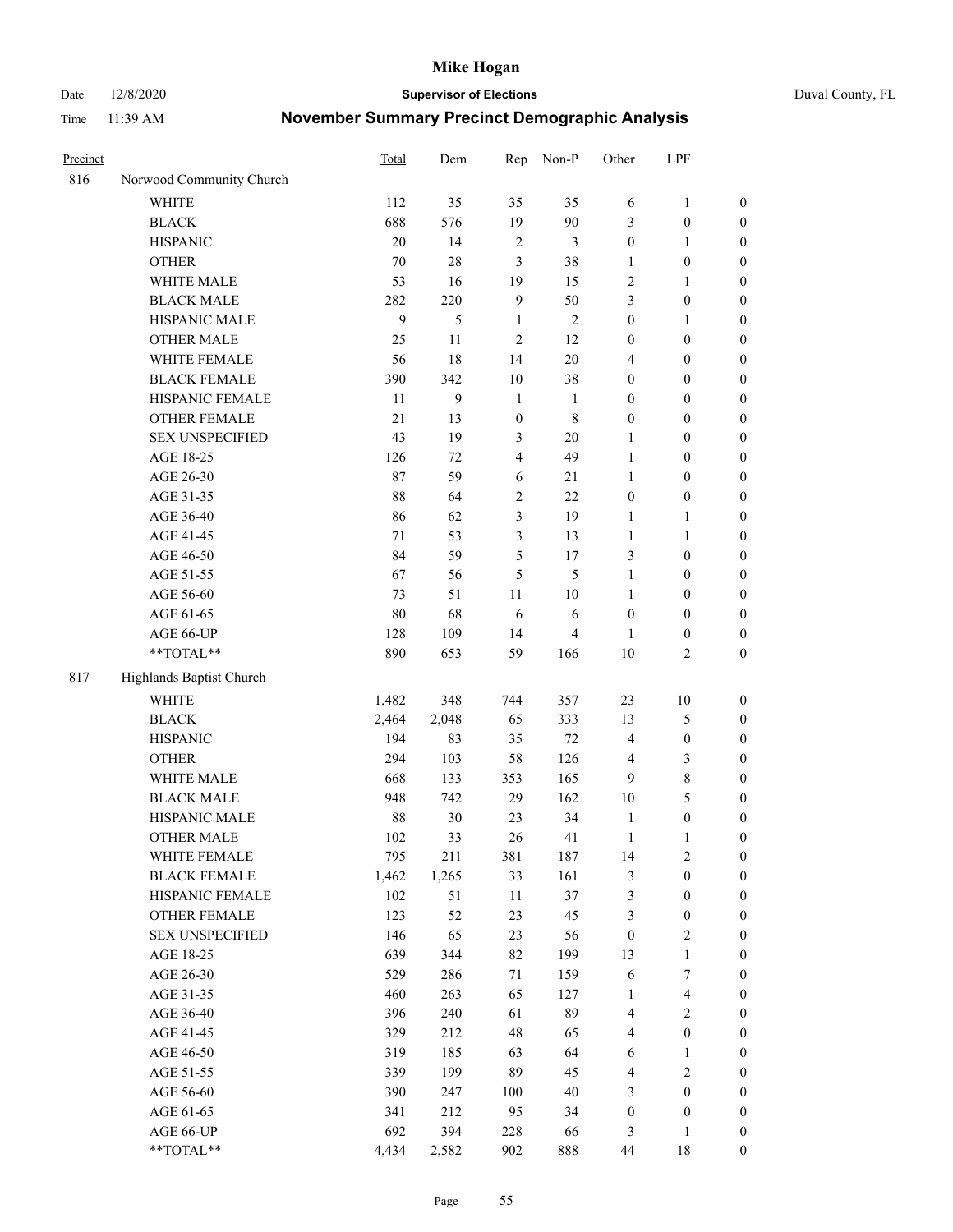Date 12/8/2020 **Supervisor of Elections** Duval County, FL

| Precinct |                                      | Total        | Dem            | Rep           | Non-P        | Other            | LPF              |                  |
|----------|--------------------------------------|--------------|----------------|---------------|--------------|------------------|------------------|------------------|
| 818      | Greater Harvest Christian Fellowship |              |                |               |              |                  |                  |                  |
|          | <b>WHITE</b>                         | 317          | 88             | 163           | 63           | 3                | $\boldsymbol{0}$ | 0                |
|          | <b>BLACK</b>                         | 1,031        | 888            | 29            | 110          | 4                | $\boldsymbol{0}$ | 0                |
|          | <b>HISPANIC</b>                      | 21           | $\overline{4}$ | $\tau$        | $10\,$       | $\boldsymbol{0}$ | $\boldsymbol{0}$ | $\boldsymbol{0}$ |
|          | <b>OTHER</b>                         | 88           | 40             | 12            | 35           | $\boldsymbol{0}$ | 1                | $\boldsymbol{0}$ |
|          | WHITE MALE                           | 147          | 27             | 79            | 38           | 3                | $\boldsymbol{0}$ | $\boldsymbol{0}$ |
|          | <b>BLACK MALE</b>                    | 418          | 342            | 20            | 52           | 4                | $\boldsymbol{0}$ | $\boldsymbol{0}$ |
|          | HISPANIC MALE                        | $\mathbf{9}$ | $\overline{2}$ | $\mathfrak s$ | $\sqrt{2}$   | $\boldsymbol{0}$ | $\boldsymbol{0}$ | $\boldsymbol{0}$ |
|          | <b>OTHER MALE</b>                    | 30           | 14             | 6             | $\mathbf{9}$ | $\boldsymbol{0}$ | $\mathbf{1}$     | $\boldsymbol{0}$ |
|          | WHITE FEMALE                         | 165          | 59             | 82            | 24           | $\boldsymbol{0}$ | $\boldsymbol{0}$ | $\boldsymbol{0}$ |
|          | <b>BLACK FEMALE</b>                  | 596          | 529            | $\mathbf{9}$  | 58           | $\boldsymbol{0}$ | $\boldsymbol{0}$ | 0                |
|          | HISPANIC FEMALE                      | 10           | $\mathbf{2}$   | $\sqrt{2}$    | 6            | $\boldsymbol{0}$ | $\boldsymbol{0}$ | 0                |
|          | <b>OTHER FEMALE</b>                  | 34           | 19             | 5             | $10\,$       | $\boldsymbol{0}$ | $\boldsymbol{0}$ | $\boldsymbol{0}$ |
|          | <b>SEX UNSPECIFIED</b>               | 48           | 26             | 3             | 19           | $\boldsymbol{0}$ | $\boldsymbol{0}$ | $\boldsymbol{0}$ |
|          | AGE 18-25                            | 177          | 108            | 15            | 53           | 1                | $\boldsymbol{0}$ | $\boldsymbol{0}$ |
|          | AGE 26-30                            | 112          | 76             | 13            | $22\,$       | $\boldsymbol{0}$ | $\mathbf{1}$     | $\boldsymbol{0}$ |
|          | AGE 31-35                            | 117          | 76             | 11            | 29           | $\mathbf{1}$     | $\boldsymbol{0}$ | $\boldsymbol{0}$ |
|          | AGE 36-40                            | 143          | 95             | 20            | $28\,$       | $\boldsymbol{0}$ | $\boldsymbol{0}$ | $\boldsymbol{0}$ |
|          | AGE 41-45                            | 163          | 129            | 16            | $18\,$       | $\boldsymbol{0}$ | $\boldsymbol{0}$ | $\boldsymbol{0}$ |
|          | AGE 46-50                            | 122          | $88\,$         | 12            | $20\,$       | 2                | $\boldsymbol{0}$ | $\boldsymbol{0}$ |
|          | AGE 51-55                            | 112          | 75             | 20            | 14           | 3                | $\boldsymbol{0}$ | $\boldsymbol{0}$ |
|          | AGE 56-60                            | 122          | 85             | 25            | 12           | $\boldsymbol{0}$ | $\boldsymbol{0}$ | 0                |
|          | AGE 61-65                            | 123          | $88\,$         | 25            | $10\,$       | $\boldsymbol{0}$ | $\boldsymbol{0}$ | 0                |
|          | AGE 66-UP                            | 266          | 200            | 54            | 12           | $\boldsymbol{0}$ | $\boldsymbol{0}$ | $\boldsymbol{0}$ |
|          | **TOTAL**                            | 1,457        | 1,020          | 211           | 218          | 7                | $\mathbf{1}$     | $\boldsymbol{0}$ |
| 901      | CWA AFL-CIO Local #3106              |              |                |               |              |                  |                  |                  |
|          | <b>WHITE</b>                         | 1,691        | 738            | 499           | 394          | 37               | 23               | $\boldsymbol{0}$ |
|          | <b>BLACK</b>                         | 1,270        | 1,033          | 46            | 180          | 9                | $\sqrt{2}$       | $\boldsymbol{0}$ |
|          | <b>HISPANIC</b>                      | 134          | 66             | 21            | 45           | $\mathbf{1}$     | $\mathbf{1}$     | $\boldsymbol{0}$ |
|          | <b>OTHER</b>                         | 276          | 119            | 49            | 100          | 6                | $\overline{c}$   | $\boldsymbol{0}$ |
|          | WHITE MALE                           | 828          | 334            | 263           | 198          | 19               | 14               | $\boldsymbol{0}$ |
|          | <b>BLACK MALE</b>                    | 544          | 414            | 27            | 94           | 7                | $\overline{2}$   | $\boldsymbol{0}$ |
|          | HISPANIC MALE                        | $70\,$       | 36             | 10            | 23           | $\mathbf{1}$     | $\boldsymbol{0}$ | 0                |
|          | <b>OTHER MALE</b>                    | 101          | 43             | 18            | 38           | $\boldsymbol{0}$ | $\mathbf{2}$     | $\boldsymbol{0}$ |
|          | WHITE FEMALE                         | 840          | 393            | 233           | 187          | 18               | 9                | 0                |
|          | <b>BLACK FEMALE</b>                  | 703          | 602            | 19            | $80\,$       | 2                | $\boldsymbol{0}$ | $\boldsymbol{0}$ |
|          | HISPANIC FEMALE                      | 59           | 29             | 10            | 19           | $\boldsymbol{0}$ | $\mathbf{1}$     | $\overline{0}$   |
|          | OTHER FEMALE                         | 114          | 53             | $22\,$        | 34           | 5                | $\boldsymbol{0}$ | $\overline{0}$   |
|          | <b>SEX UNSPECIFIED</b>               | 112          | 52             | 13            | 46           | $\mathbf{1}$     | $\boldsymbol{0}$ | 0                |
|          | AGE 18-25                            | 362          | 192            | 38            | 122          | 7                | $\mathfrak{Z}$   | 0                |
|          | AGE 26-30                            | 472          | 260            | 70            | 125          | $\boldsymbol{9}$ | $\,$ 8 $\,$      | 0                |
|          | AGE 31-35                            | 446          | 256            | 54            | 112          | 15               | $\boldsymbol{9}$ | 0                |
|          | AGE 36-40                            | 333          | 210            | 43            | 75           | $\mathfrak{Z}$   | $\sqrt{2}$       | 0                |
|          | AGE 41-45                            | 285          | 158            | 56            | 63           | $\boldsymbol{7}$ | $\mathbf{1}$     | 0                |
|          | AGE 46-50                            | 245          | 132            | 54            | 50           | 7                | $\sqrt{2}$       | 0                |
|          | AGE 51-55                            | 266          | 142            | 61            | 62           | $\mathbf{1}$     | $\boldsymbol{0}$ | 0                |
|          | AGE 56-60                            | 290          | 174            | 78            | 35           | $\sqrt{2}$       | $\mathbf{1}$     | $\boldsymbol{0}$ |
|          | AGE 61-65                            | 254          | 158            | 62            | 32           | $\mathbf{1}$     | $\mathbf{1}$     | $\boldsymbol{0}$ |
|          | AGE 66-UP                            | 418          | 274            | 99            | 43           | $\mathbf{1}$     | $\mathbf{1}$     | $\boldsymbol{0}$ |
|          | **TOTAL**                            | 3,371        | 1,956          | 615           | 719          | 53               | $28\,$           | $\boldsymbol{0}$ |
|          |                                      |              |                |               |              |                  |                  |                  |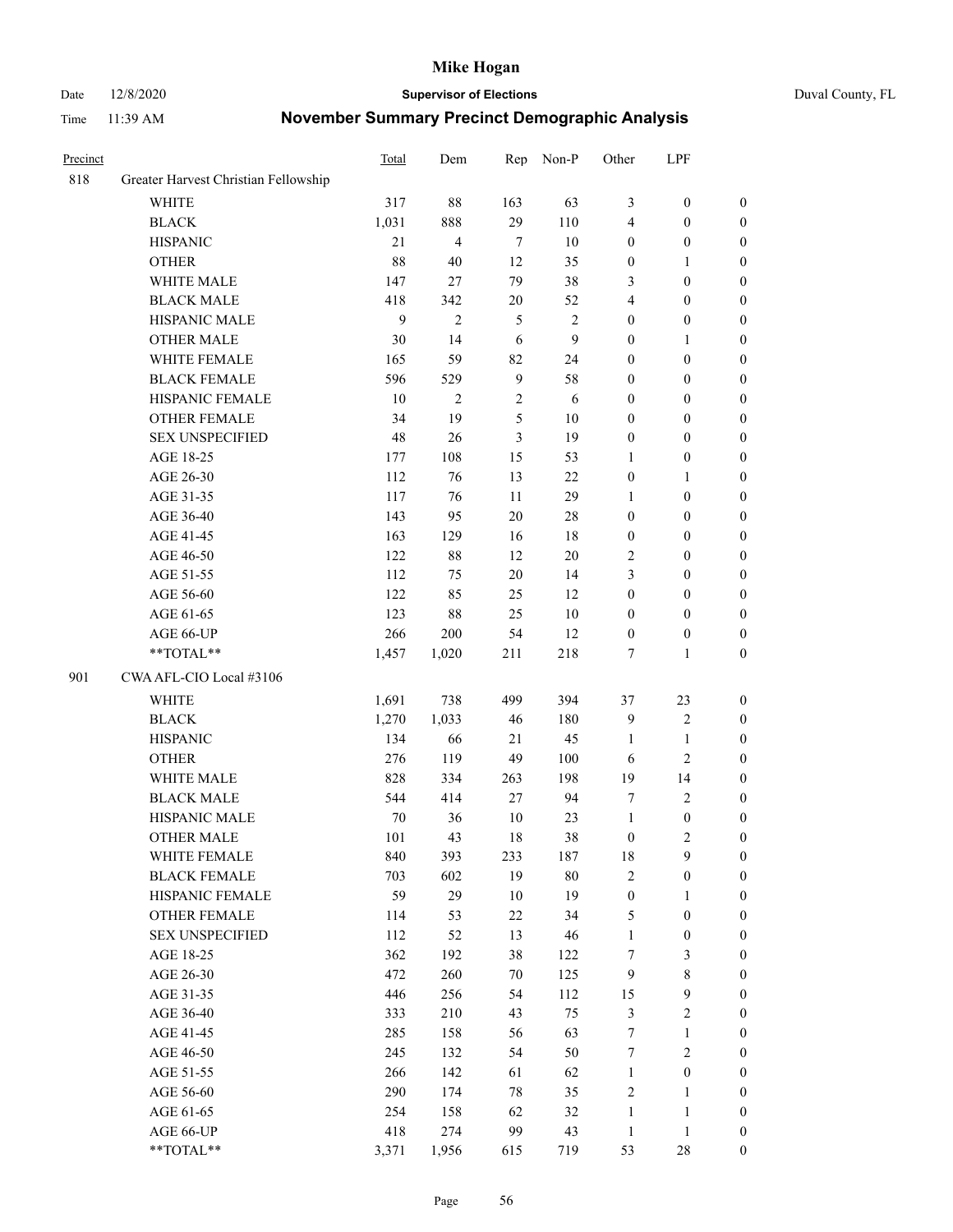#### Date 12/8/2020 **Supervisor of Elections** Duval County, FL

| Precinct |                                       | Total       | Dem         | Rep            | Non-P      | Other            | LPF              |                  |
|----------|---------------------------------------|-------------|-------------|----------------|------------|------------------|------------------|------------------|
| 902      | Schell-Sweet Resource Wellness Center |             |             |                |            |                  |                  |                  |
|          | <b>WHITE</b>                          | 72          | 29          | 10             | 32         | $\mathbf{1}$     | $\boldsymbol{0}$ | $\boldsymbol{0}$ |
|          | <b>BLACK</b>                          | 2,656       | 2,307       | 69             | 263        | 13               | $\overline{4}$   | $\boldsymbol{0}$ |
|          | <b>HISPANIC</b>                       | 23          | 13          | 3              | $\tau$     | $\boldsymbol{0}$ | $\boldsymbol{0}$ | $\boldsymbol{0}$ |
|          | <b>OTHER</b>                          | 161         | 78          | 9              | $71\,$     | 3                | $\boldsymbol{0}$ | $\boldsymbol{0}$ |
|          | WHITE MALE                            | 27          | $\,$ 8 $\,$ | 7              | 12         | $\boldsymbol{0}$ | $\boldsymbol{0}$ | $\boldsymbol{0}$ |
|          | <b>BLACK MALE</b>                     | 1,079       | 899         | 39             | 132        | 6                | $\mathfrak{Z}$   | $\boldsymbol{0}$ |
|          | HISPANIC MALE                         | 10          | 6           | $\mathbf{1}$   | 3          | $\boldsymbol{0}$ | $\boldsymbol{0}$ | $\boldsymbol{0}$ |
|          | <b>OTHER MALE</b>                     | 62          | 34          | 5              | 22         | $\mathbf{1}$     | $\boldsymbol{0}$ | $\boldsymbol{0}$ |
|          | WHITE FEMALE                          | 44          | $21\,$      | $\mathfrak{Z}$ | 19         | $\mathbf{1}$     | $\boldsymbol{0}$ | 0                |
|          | <b>BLACK FEMALE</b>                   | 1,521       | 1,361       | 29             | 123        | 7                | $\mathbf{1}$     | 0                |
|          | HISPANIC FEMALE                       | 11          | 7           | $\sqrt{2}$     | $\sqrt{2}$ | $\boldsymbol{0}$ | $\boldsymbol{0}$ | $\boldsymbol{0}$ |
|          | OTHER FEMALE                          | 58          | 30          | $\mathfrak{Z}$ | 23         | $\overline{2}$   | $\boldsymbol{0}$ | $\boldsymbol{0}$ |
|          | <b>SEX UNSPECIFIED</b>                | 100         | 61          | $\overline{2}$ | 37         | $\boldsymbol{0}$ | $\boldsymbol{0}$ | $\boldsymbol{0}$ |
|          | AGE 18-25                             | 341         | 211         | $17$           | 106        | 6                | $\mathbf{1}$     | $\boldsymbol{0}$ |
|          | AGE 26-30                             | 276         | 218         | $\tau$         | 49         | $\boldsymbol{0}$ | $\sqrt{2}$       | $\boldsymbol{0}$ |
|          | AGE 31-35                             | 269         | 199         | 11             | 53         | $\sqrt{6}$       | $\boldsymbol{0}$ | $\boldsymbol{0}$ |
|          | AGE 36-40                             | 242         | 192         | 7              | 41         | 2                | $\boldsymbol{0}$ | $\boldsymbol{0}$ |
|          | AGE 41-45                             | 185         | 149         | $\mathfrak s$  | 31         | $\boldsymbol{0}$ | $\boldsymbol{0}$ | $\boldsymbol{0}$ |
|          | AGE 46-50                             | 179         | 159         | 5              | 15         | $\boldsymbol{0}$ | $\boldsymbol{0}$ | $\boldsymbol{0}$ |
|          | AGE 51-55                             | 235         | 210         | 9              | 16         | $\boldsymbol{0}$ | $\boldsymbol{0}$ | 0                |
|          | AGE 56-60                             | 247         | 220         | 10             | 15         | 1                | $\mathbf{1}$     | $\boldsymbol{0}$ |
|          | AGE 61-65                             | 248         | 224         | 6              | $18\,$     | $\boldsymbol{0}$ | $\boldsymbol{0}$ | $\boldsymbol{0}$ |
|          | AGE 66-UP                             | 690         | 645         | 14             | 29         | $\overline{2}$   | $\boldsymbol{0}$ | $\boldsymbol{0}$ |
|          | **TOTAL**                             | 2,912       | 2,427       | 91             | 373        | 17               | $\overline{4}$   | $\boldsymbol{0}$ |
| 903      | Redemption Church                     |             |             |                |            |                  |                  |                  |
|          | <b>WHITE</b>                          | 1,227       | 359         | 596            | 246        | $20\,$           | 6                | $\boldsymbol{0}$ |
|          | <b>BLACK</b>                          | 1,480       | 1,176       | 54             | 234        | 15               | $\mathbf{1}$     | $\boldsymbol{0}$ |
|          | <b>HISPANIC</b>                       | 184         | 71          | 25             | 82         | 5                | $\mathbf{1}$     | $\boldsymbol{0}$ |
|          | <b>OTHER</b>                          | 277         | 106         | 67             | 96         | $\tau$           | $\mathbf{1}$     | $\boldsymbol{0}$ |
|          | WHITE MALE                            | 541         | 139         | 275            | 113        | $10\,$           | $\overline{4}$   | 0                |
|          | <b>BLACK MALE</b>                     | 570         | 431         | 24             | 110        | 5                | $\boldsymbol{0}$ | $\boldsymbol{0}$ |
|          | HISPANIC MALE                         | $8\sqrt{1}$ | 29          | 16             | 34         | $\mathbf{1}$     | $\mathbf{1}$     | 0                |
|          | <b>OTHER MALE</b>                     | 102         | 32          | 27             | 42         | $\mathbf{1}$     | $\boldsymbol{0}$ | $\boldsymbol{0}$ |
|          | WHITE FEMALE                          | 674         | 215         | 315            | 132        | 10               | $\sqrt{2}$       | 0                |
|          | <b>BLACK FEMALE</b>                   | 868         | 711         | 30             | 116        | $10\,$           | $\mathbf{1}$     | $\overline{0}$   |
|          | HISPANIC FEMALE                       | 93          | 38          | 9              | 43         | 3                | $\boldsymbol{0}$ | $\overline{0}$   |
|          | <b>OTHER FEMALE</b>                   | 127         | 59          | 31             | 34         | 3                | $\boldsymbol{0}$ | 0                |
|          | <b>SEX UNSPECIFIED</b>                | 112         | 58          | 15             | 34         | 4                | $\mathbf{1}$     | $\overline{0}$   |
|          | AGE 18-25                             | 395         | 216         | 51             | 119        | $\boldsymbol{7}$ | $\sqrt{2}$       | 0                |
|          | AGE 26-30                             | 370         | 202         | 52             | 105        | $\mathbf{9}$     | $\sqrt{2}$       | 0                |
|          | AGE 31-35                             | 313         | 167         | 43             | 92         | $\boldsymbol{9}$ | $\sqrt{2}$       | 0                |
|          | AGE 36-40                             | 260         | 139         | 48             | 67         | 5                | $\mathbf{1}$     | 0                |
|          | AGE 41-45                             | 216         | 116         | 41             | 54         | 4                | $\mathbf{1}$     | 0                |
|          | AGE 46-50                             | 241         | 131         | 58             | 48         | $\overline{4}$   | $\boldsymbol{0}$ | $\overline{0}$   |
|          | AGE 51-55                             | 243         | 131         | 68             | 41         | 3                | $\boldsymbol{0}$ | $\boldsymbol{0}$ |
|          | AGE 56-60                             | 273         | 157         | 78             | 35         | 3                | $\boldsymbol{0}$ | $\overline{0}$   |
|          | AGE 61-65                             | 267         | 148         | 79             | 39         | $\mathbf{1}$     | $\boldsymbol{0}$ | 0                |
|          | AGE 66-UP                             | 590         | 305         | 224            | 58         | 2                | $\mathbf{1}$     | $\boldsymbol{0}$ |
|          | **TOTAL**                             | 3,168       | 1,712       | 742            | 658        | 47               | 9                | $\boldsymbol{0}$ |
|          |                                       |             |             |                |            |                  |                  |                  |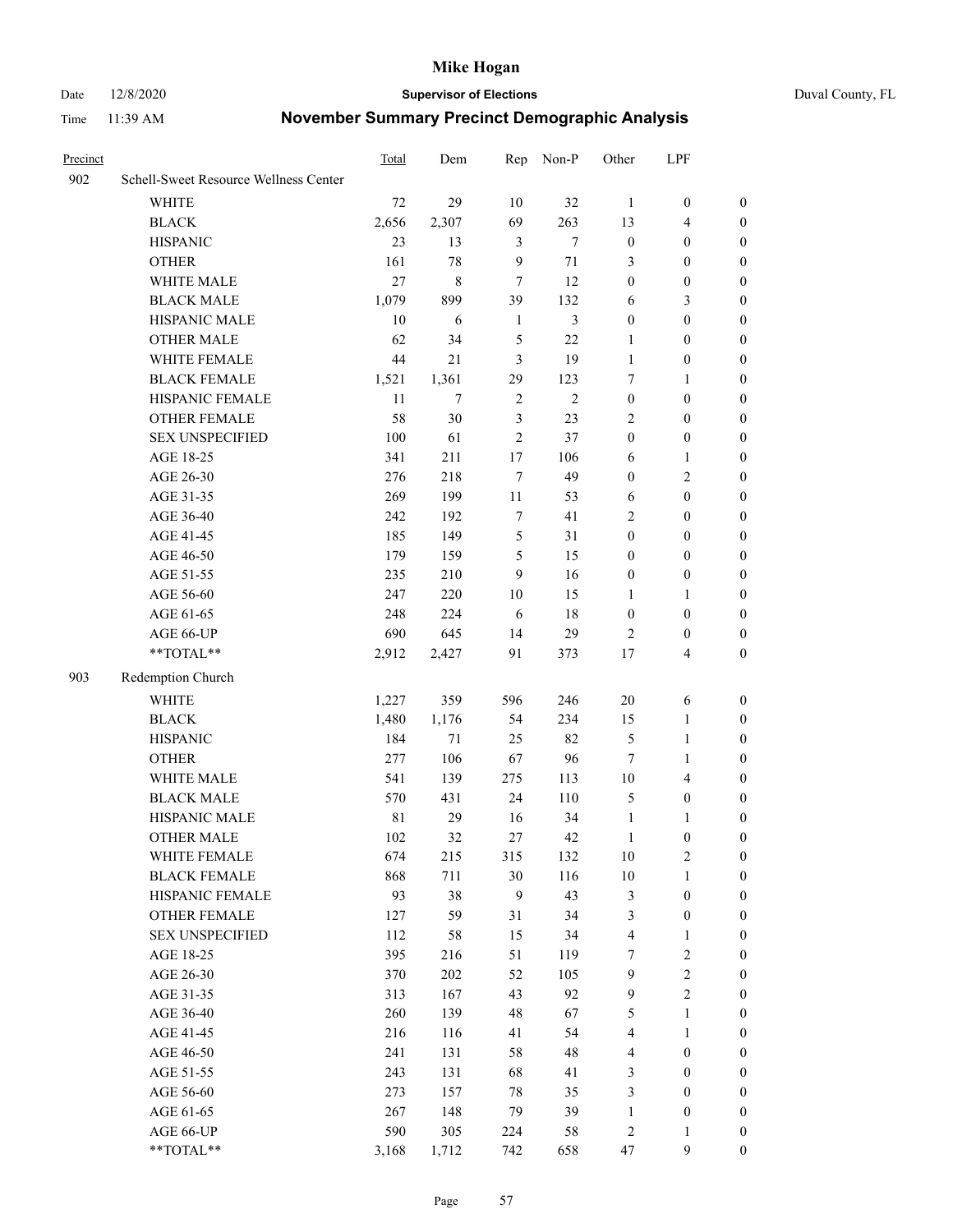#### Date 12/8/2020 **Supervisor of Elections** Duval County, FL

| Precinct |                                    | Total | Dem            | Rep              | Non-P          | Other            | LPF              |                  |
|----------|------------------------------------|-------|----------------|------------------|----------------|------------------|------------------|------------------|
| 904      | Johnnie W. Walker Community Center |       |                |                  |                |                  |                  |                  |
|          | <b>WHITE</b>                       | 40    | 22             | $\tau$           | 10             | $\mathbf{1}$     | $\boldsymbol{0}$ | $\boldsymbol{0}$ |
|          | <b>BLACK</b>                       | 2,435 | 2,143          | 51               | 233            | 7                | $\mathbf{1}$     | $\boldsymbol{0}$ |
|          | <b>HISPANIC</b>                    | 10    | 6              | $\boldsymbol{0}$ | $\overline{4}$ | $\boldsymbol{0}$ | $\boldsymbol{0}$ | $\boldsymbol{0}$ |
|          | <b>OTHER</b>                       | 129   | 68             | 5                | 55             | $\boldsymbol{0}$ | 1                | $\boldsymbol{0}$ |
|          | WHITE MALE                         | 20    | 9              | 6                | 5              | $\boldsymbol{0}$ | $\boldsymbol{0}$ | $\boldsymbol{0}$ |
|          | <b>BLACK MALE</b>                  | 958   | 821            | 18               | 115            | 4                | $\boldsymbol{0}$ | $\boldsymbol{0}$ |
|          | HISPANIC MALE                      | 3     | $\overline{2}$ | $\boldsymbol{0}$ | $\mathbf{1}$   | $\boldsymbol{0}$ | $\boldsymbol{0}$ | $\boldsymbol{0}$ |
|          | <b>OTHER MALE</b>                  | 38    | 22             | 1                | 15             | $\boldsymbol{0}$ | $\boldsymbol{0}$ | 0                |
|          | WHITE FEMALE                       | 20    | 13             | $\mathbf{1}$     | 5              | 1                | $\boldsymbol{0}$ | 0                |
|          | <b>BLACK FEMALE</b>                | 1,431 | 1,287          | 30               | 110            | 3                | $\mathbf{1}$     | 0                |
|          | HISPANIC FEMALE                    | 6     | 4              | $\boldsymbol{0}$ | 2              | $\boldsymbol{0}$ | $\boldsymbol{0}$ | $\boldsymbol{0}$ |
|          | OTHER FEMALE                       | 48    | 30             | $\mathfrak{Z}$   | 15             | $\boldsymbol{0}$ | $\boldsymbol{0}$ | $\boldsymbol{0}$ |
|          | <b>SEX UNSPECIFIED</b>             | 90    | 51             | $\overline{4}$   | 34             | $\boldsymbol{0}$ | $\mathbf{1}$     | $\boldsymbol{0}$ |
|          | AGE 18-25                          | 288   | 203            | 7                | 75             | 2                | $\mathbf{1}$     | $\boldsymbol{0}$ |
|          | AGE 26-30                          | 224   | 171            | 5                | 46             | $\sqrt{2}$       | $\boldsymbol{0}$ | $\boldsymbol{0}$ |
|          | AGE 31-35                          | 227   | 177            | $\overline{4}$   | 43             | 3                | $\boldsymbol{0}$ | $\boldsymbol{0}$ |
|          | AGE 36-40                          | 176   | 141            | 8                | 26             | $\boldsymbol{0}$ | $\mathbf{1}$     | $\boldsymbol{0}$ |
|          | AGE 41-45                          | 171   | 144            | $\mathbf{2}$     | 25             | $\boldsymbol{0}$ | $\boldsymbol{0}$ | $\boldsymbol{0}$ |
|          | AGE 46-50                          | 192   | 164            | 5                | 23             | $\boldsymbol{0}$ | $\boldsymbol{0}$ | $\boldsymbol{0}$ |
|          | AGE 51-55                          | 216   | 188            | $\overline{7}$   | 21             | $\boldsymbol{0}$ | $\boldsymbol{0}$ | 0                |
|          | AGE 56-60                          | 245   | 225            | 6                | 14             | $\boldsymbol{0}$ | $\boldsymbol{0}$ | $\boldsymbol{0}$ |
|          | AGE 61-65                          | 224   | 204            | 9                | 11             | $\boldsymbol{0}$ | $\boldsymbol{0}$ | $\boldsymbol{0}$ |
|          | AGE 66-UP                          | 651   | 622            | 10               | 18             | 1                | $\boldsymbol{0}$ | $\boldsymbol{0}$ |
|          | **TOTAL**                          | 2,614 | 2,239          | 63               | 302            | 8                | $\mathbf{2}$     | $\boldsymbol{0}$ |
| 905      | Webb Wesconnett Regional Library   |       |                |                  |                |                  |                  |                  |
|          | <b>WHITE</b>                       | 797   | 190            | 391              | 196            | 12               | $8\,$            | $\boldsymbol{0}$ |
|          | <b>BLACK</b>                       | 1,323 | 1,067          | 44               | 203            | 9                | $\boldsymbol{0}$ | $\boldsymbol{0}$ |
|          | <b>HISPANIC</b>                    | 191   | 67             | 41               | $80\,$         | $\mathbf{1}$     | $\sqrt{2}$       | $\boldsymbol{0}$ |
|          | <b>OTHER</b>                       | 253   | 88             | 54               | 107            | 3                | $\mathbf{1}$     | $\boldsymbol{0}$ |
|          | WHITE MALE                         | 336   | 65             | 176              | 86             | 4                | $\mathfrak s$    | $\boldsymbol{0}$ |
|          | <b>BLACK MALE</b>                  | 496   | 363            | 21               | 103            | 9                | $\boldsymbol{0}$ | $\boldsymbol{0}$ |
|          | HISPANIC MALE                      | 82    | $20\,$         | $20\,$           | 41             | $\boldsymbol{0}$ | 1                | 0                |
|          | <b>OTHER MALE</b>                  | 100   | 35             | 28               | 37             | $\boldsymbol{0}$ | $\boldsymbol{0}$ | $\boldsymbol{0}$ |
|          | WHITE FEMALE                       | 446   | 121            | 209              | 105            | 8                | $\mathfrak{Z}$   | $\boldsymbol{0}$ |
|          | <b>BLACK FEMALE</b>                | 809   | 689            | 23               | 97             | $\boldsymbol{0}$ | $\boldsymbol{0}$ | $\overline{0}$   |
|          | HISPANIC FEMALE                    | 108   | 46             | 21               | 39             | $\mathbf{1}$     | $\mathbf{1}$     | $\overline{0}$   |
|          | <b>OTHER FEMALE</b>                | 120   | 48             | 21               | 47             | 3                | $\mathbf{1}$     | 0                |
|          | <b>SEX UNSPECIFIED</b>             | 67    | 25             | $11\,$           | 31             | $\boldsymbol{0}$ | $\boldsymbol{0}$ | $\theta$         |
|          | AGE 18-25                          | 333   | 189            | 40               | 100            | $\mathbf{1}$     | $\mathfrak{Z}$   | 0                |
|          | AGE 26-30                          | 286   | 153            | 32               | 91             | 5                | $\mathfrak s$    | 0                |
|          | AGE 31-35                          | 269   | 141            | 38               | 82             | $\,$ $\,$        | $\boldsymbol{0}$ | 0                |
|          | AGE 36-40                          | 255   | 147            | 44               | 60             | 3                | $\mathbf{1}$     | 0                |
|          | AGE 41-45                          | 203   | 116            | 33               | 52             | $\mathbf{1}$     | $\mathbf{1}$     | 0                |
|          | AGE 46-50                          | 217   | 124            | 47               | 43             | $\sqrt{2}$       | $\mathbf{1}$     | 0                |
|          | AGE 51-55                          | 221   | 119            | 55               | 45             | $\sqrt{2}$       | $\boldsymbol{0}$ | $\boldsymbol{0}$ |
|          | AGE 56-60                          | 205   | 114            | 60               | 31             | $\boldsymbol{0}$ | $\boldsymbol{0}$ | $\overline{0}$   |
|          | AGE 61-65                          | 164   | 90             | 42               | 30             | 2                | $\boldsymbol{0}$ | $\boldsymbol{0}$ |
|          | AGE 66-UP                          | 411   | 219            | 139              | 52             | $\mathbf{1}$     | $\boldsymbol{0}$ | $\boldsymbol{0}$ |
|          | **TOTAL**                          | 2,564 | 1,412          | 530              | 586            | 25               | 11               | $\boldsymbol{0}$ |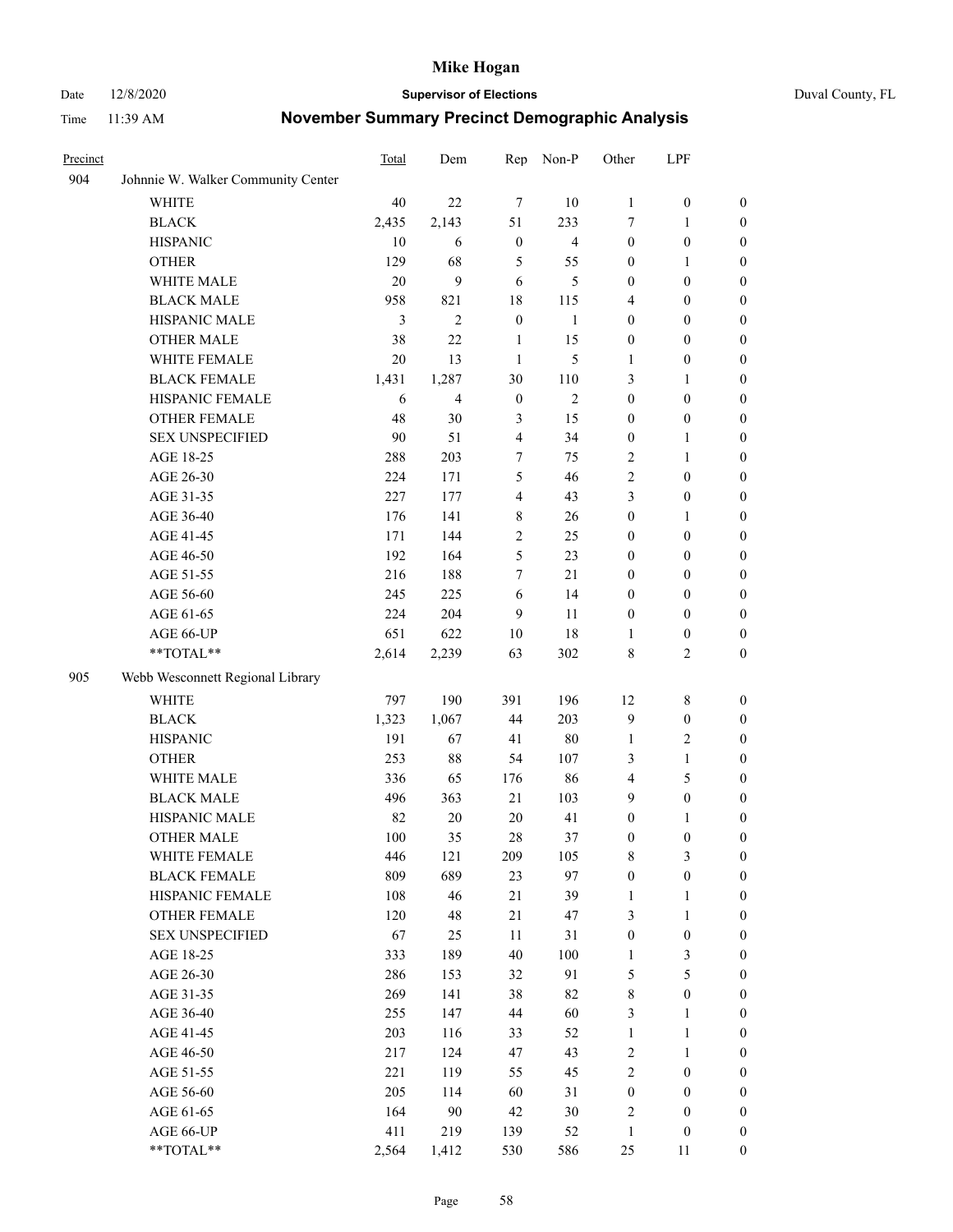Date 12/8/2020 **Supervisor of Elections** Duval County, FL

| Precinct |                                | Total | Dem    | Rep            | Non-P | Other            | LPF                     |                  |
|----------|--------------------------------|-------|--------|----------------|-------|------------------|-------------------------|------------------|
| 906      | St Andrews Presbyterian Church |       |        |                |       |                  |                         |                  |
|          | <b>WHITE</b>                   | 1,064 | 264    | 548            | 223   | 18               | 11                      | 0                |
|          | <b>BLACK</b>                   | 359   | 290    | 12             | 52    | 5                | $\boldsymbol{0}$        | 0                |
|          | <b>HISPANIC</b>                | 86    | 28     | 19             | 39    | $\boldsymbol{0}$ | $\boldsymbol{0}$        | $\boldsymbol{0}$ |
|          | <b>OTHER</b>                   | 134   | 46     | $46\,$         | 36    | $\overline{4}$   | $\sqrt{2}$              | $\boldsymbol{0}$ |
|          | WHITE MALE                     | 518   | 112    | 282            | 107   | 10               | $\tau$                  | $\boldsymbol{0}$ |
|          | <b>BLACK MALE</b>              | 153   | 120    | 5              | 27    | $\mathbf{1}$     | $\boldsymbol{0}$        | $\boldsymbol{0}$ |
|          | HISPANIC MALE                  | 42    | 12     | 13             | 17    | $\boldsymbol{0}$ | $\boldsymbol{0}$        | $\boldsymbol{0}$ |
|          | <b>OTHER MALE</b>              | 53    | 14     | 23             | 14    | $\mathbf{1}$     | $\mathbf{1}$            | $\boldsymbol{0}$ |
|          | WHITE FEMALE                   | 534   | 148    | 263            | 113   | 7                | $\mathfrak{Z}$          | $\boldsymbol{0}$ |
|          | <b>BLACK FEMALE</b>            | 203   | 169    | $\tau$         | 23    | 4                | $\boldsymbol{0}$        | 0                |
|          | HISPANIC FEMALE                | 42    | 14     | 6              | 22    | $\boldsymbol{0}$ | $\boldsymbol{0}$        | 0                |
|          | <b>OTHER FEMALE</b>            | 60    | 23     | 20             | 14    | $\overline{2}$   | $\mathbf{1}$            | 0                |
|          | <b>SEX UNSPECIFIED</b>         | 38    | 16     | 6              | 13    | $\mathbf{2}$     | $\mathbf{1}$            | $\boldsymbol{0}$ |
|          | AGE 18-25                      | 176   | 74     | 38             | 60    | 3                | $\mathbf{1}$            | $\boldsymbol{0}$ |
|          | AGE 26-30                      | 129   | 51     | 36             | 39    | $\mathbf{1}$     | $\sqrt{2}$              | $\boldsymbol{0}$ |
|          | AGE 31-35                      | 134   | 63     | $27\,$         | 36    | 6                | $\sqrt{2}$              | $\boldsymbol{0}$ |
|          | AGE 36-40                      | 144   | 47     | 48             | 43    | 3                | $\mathfrak{Z}$          | $\boldsymbol{0}$ |
|          | AGE 41-45                      | 140   | 57     | 47             | 34    | $\mathbf{2}$     | $\boldsymbol{0}$        | $\boldsymbol{0}$ |
|          | AGE 46-50                      | 127   | 60     | 36             | 27    | 4                | $\boldsymbol{0}$        | $\boldsymbol{0}$ |
|          | AGE 51-55                      | 123   | 42     | 54             | 26    | $\boldsymbol{0}$ | $\mathbf{1}$            | $\boldsymbol{0}$ |
|          | AGE 56-60                      | 158   | 47     | 85             | 21    | 5                | $\boldsymbol{0}$        | 0                |
|          | AGE 61-65                      | 160   | 57     | 72             | 29    | $\mathbf{1}$     | $\mathbf{1}$            | 0                |
|          | AGE 66-UP                      | 352   | 130    | 182            | 35    | $\sqrt{2}$       | $\mathfrak{Z}$          | $\boldsymbol{0}$ |
|          | $**TOTAL**$                    | 1,643 | 628    | 625            | 350   | $27\,$           | 13                      | $\boldsymbol{0}$ |
| 907      | Wesconnett Church of Christ    |       |        |                |       |                  |                         |                  |
|          | <b>WHITE</b>                   | 987   | 231    | 550            | 187   | 15               | $\overline{\mathbf{4}}$ | $\boldsymbol{0}$ |
|          | <b>BLACK</b>                   | 829   | 661    | $27\,$         | 128   | 10               | $\mathfrak{Z}$          | $\boldsymbol{0}$ |
|          | <b>HISPANIC</b>                | 80    | 41     | $\,$ 8 $\,$    | 30    | $\mathbf{1}$     | $\boldsymbol{0}$        | $\boldsymbol{0}$ |
|          | <b>OTHER</b>                   | 151   | 49     | 39             | 61    | $\mathbf{1}$     | $\mathbf{1}$            | $\boldsymbol{0}$ |
|          | WHITE MALE                     | 468   | 83     | 278            | 97    | 6                | $\overline{\mathbf{4}}$ | $\boldsymbol{0}$ |
|          | <b>BLACK MALE</b>              | 326   | 252    | 13             | 50    | 8                | $\mathfrak{Z}$          | $\boldsymbol{0}$ |
|          | HISPANIC MALE                  | 29    | 15     | $\mathfrak{Z}$ | 10    | $\mathbf{1}$     | $\boldsymbol{0}$        | $\boldsymbol{0}$ |
|          | <b>OTHER MALE</b>              | 63    | 20     | 15             | 27    | $\mathbf{1}$     | $\boldsymbol{0}$        | 0                |
|          | WHITE FEMALE                   | 502   | 144    | 268            | 81    | 9                | $\boldsymbol{0}$        | 0                |
|          | <b>BLACK FEMALE</b>            | 490   | 399    | 13             | 76    | 2                | $\boldsymbol{0}$        | $\boldsymbol{0}$ |
|          | HISPANIC FEMALE                | 49    | 25     | 5              | 19    | $\boldsymbol{0}$ | $\boldsymbol{0}$        | $\overline{0}$   |
|          | OTHER FEMALE                   | 72    | 24     | 23             | 24    | $\boldsymbol{0}$ | $\mathbf{1}$            | $\overline{0}$   |
|          | <b>SEX UNSPECIFIED</b>         | 48    | $20\,$ | 6              | 22    | $\boldsymbol{0}$ | $\boldsymbol{0}$        | 0                |
|          | AGE 18-25                      | 235   | 111    | 40             | 79    | 3                | $\sqrt{2}$              | 0                |
|          | AGE 26-30                      | 203   | 121    | 38             | 42    | $\sqrt{2}$       | $\boldsymbol{0}$        | 0                |
|          | AGE 31-35                      | 208   | 116    | 35             | 51    | 4                | $\sqrt{2}$              | 0                |
|          | AGE 36-40                      | 200   | 100    | 44             | 46    | 8                | $\sqrt{2}$              | 0                |
|          | AGE 41-45                      | 160   | 93     | 29             | 35    | $\sqrt{2}$       | $\mathbf{1}$            | 0                |
|          | AGE 46-50                      | 155   | 82     | 41             | 31    | $\mathbf{1}$     | $\boldsymbol{0}$        | 0                |
|          | AGE 51-55                      | 155   | 65     | 57             | 30    | $\sqrt{2}$       | $\mathbf{1}$            | 0                |
|          | AGE 56-60                      | 167   | 72     | $70\,$         | 24    | $\mathbf{1}$     | $\boldsymbol{0}$        | $\overline{0}$   |
|          | AGE 61-65                      | 166   | 65     | 79             | 21    | $\mathbf{1}$     | $\boldsymbol{0}$        | $\overline{0}$   |
|          | AGE 66-UP                      | 398   | 157    | 191            | 47    | 3                | $\boldsymbol{0}$        | 0                |
|          | **TOTAL**                      | 2,047 | 982    | 624            | 406   | 27               | 8                       | $\boldsymbol{0}$ |
|          |                                |       |        |                |       |                  |                         |                  |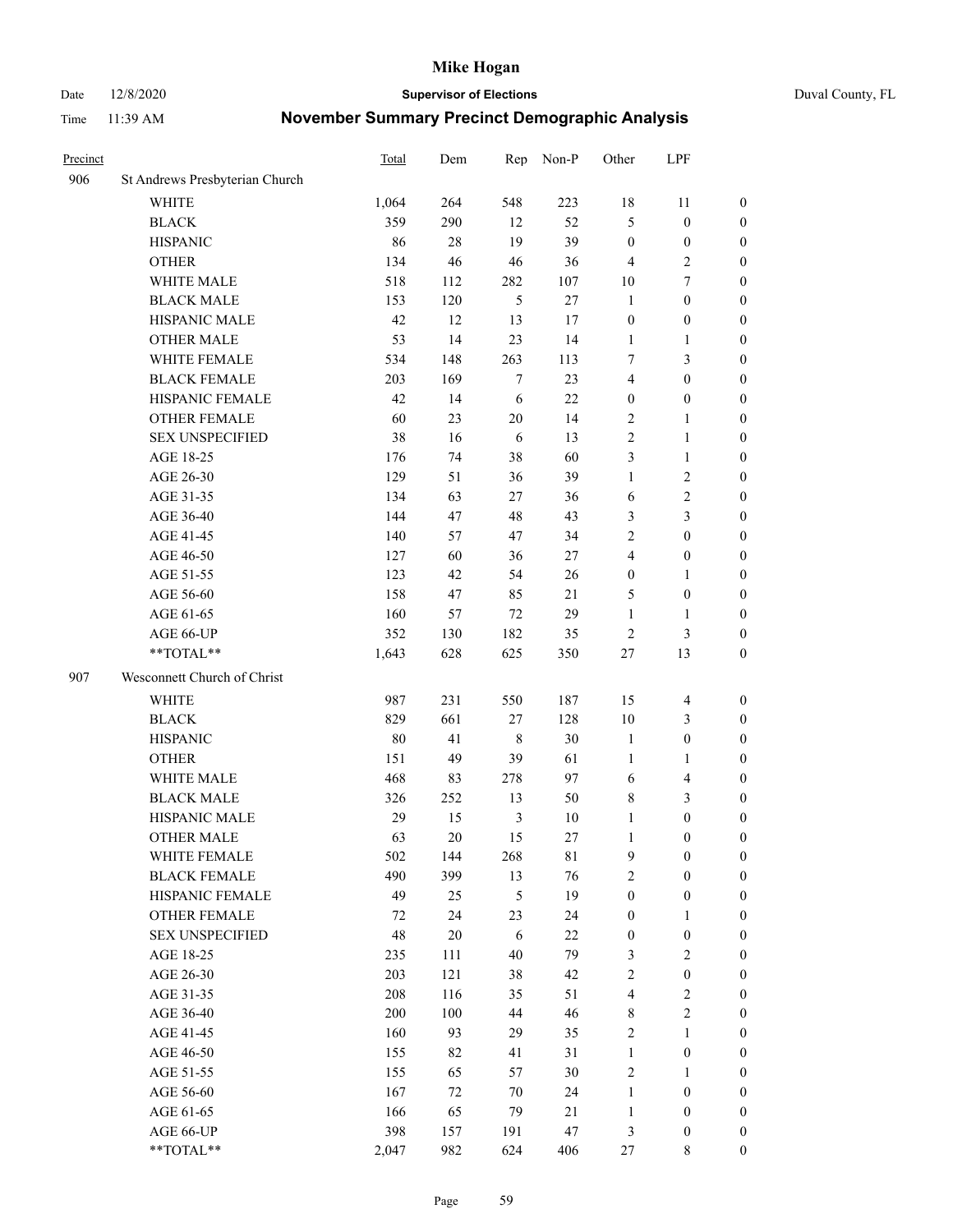#### Date 12/8/2020 **Supervisor of Elections** Duval County, FL

| Precinct |                                  | Total | Dem         | Rep            | Non-P      | Other            | LPF                     |                  |
|----------|----------------------------------|-------|-------------|----------------|------------|------------------|-------------------------|------------------|
| 908      | West Jacksonville Baptist Church |       |             |                |            |                  |                         |                  |
|          | <b>WHITE</b>                     | 2,209 | 690         | 954            | 497        | 45               | 23                      | 0                |
|          | <b>BLACK</b>                     | 1,629 | 1,251       | 69             | 292        | 16               | $\mathbf{1}$            | 0                |
|          | <b>HISPANIC</b>                  | 194   | 83          | 37             | 67         | 6                | $\mathbf{1}$            | $\boldsymbol{0}$ |
|          | <b>OTHER</b>                     | 379   | 133         | 74             | 166        | 6                | $\boldsymbol{0}$        | $\boldsymbol{0}$ |
|          | WHITE MALE                       | 991   | 265         | 463            | 227        | 21               | 15                      | $\boldsymbol{0}$ |
|          | <b>BLACK MALE</b>                | 568   | 400         | $27\,$         | 134        | 7                | $\boldsymbol{0}$        | $\boldsymbol{0}$ |
|          | HISPANIC MALE                    | 73    | 26          | $21\,$         | 21         | 4                | $\mathbf{1}$            | $\boldsymbol{0}$ |
|          | <b>OTHER MALE</b>                | 124   | 39          | 33             | 48         | $\overline{4}$   | $\boldsymbol{0}$        | $\boldsymbol{0}$ |
|          | WHITE FEMALE                     | 1,192 | 415         | 481            | 264        | 24               | $8\,$                   | $\boldsymbol{0}$ |
|          | <b>BLACK FEMALE</b>              | 1,032 | 828         | 42             | 152        | $\overline{9}$   | $\mathbf{1}$            | $\boldsymbol{0}$ |
|          | HISPANIC FEMALE                  | 112   | 52          | 14             | 44         | $\sqrt{2}$       | $\boldsymbol{0}$        | 0                |
|          | <b>OTHER FEMALE</b>              | 171   | 69          | 31             | 69         | $\mathfrak{2}$   | $\boldsymbol{0}$        | 0                |
|          | <b>SEX UNSPECIFIED</b>           | 148   | 63          | 22             | 63         | $\boldsymbol{0}$ | $\boldsymbol{0}$        | $\boldsymbol{0}$ |
|          | AGE 18-25                        | 619   | 307         | 79             | 207        | 24               | $\sqrt{2}$              | $\boldsymbol{0}$ |
|          | AGE 26-30                        | 525   | 249         | 100            | 155        | 16               | $\mathfrak{S}$          | $\boldsymbol{0}$ |
|          | AGE 31-35                        | 517   | 281         | 80             | 141        | 10               | $\mathfrak s$           | $\boldsymbol{0}$ |
|          | AGE 36-40                        | 415   | 209         | 79             | 114        | $\,$ $\,$        | $\mathfrak{S}$          | $\boldsymbol{0}$ |
|          | AGE 41-45                        | 351   | 176         | $8\sqrt{1}$    | 83         | 7                | $\overline{\mathbf{4}}$ | $\boldsymbol{0}$ |
|          | AGE 46-50                        | 344   | 179         | 83             | $78\,$     | $\mathbf{1}$     | $\mathfrak{Z}$          | $\boldsymbol{0}$ |
|          | AGE 51-55                        | 336   | 158         | 117            | 59         | $\sqrt{2}$       | $\boldsymbol{0}$        | $\boldsymbol{0}$ |
|          | AGE 56-60                        | 363   | 189         | 120            | 52         | $\mathbf{1}$     | $\mathbf{1}$            | 0                |
|          | AGE 61-65                        | 294   | 131         | 115            | 46         | $\overline{c}$   | $\boldsymbol{0}$        | 0                |
|          | AGE 66-UP                        | 647   | 278         | 280            | $87\,$     | $\sqrt{2}$       | $\boldsymbol{0}$        | $\boldsymbol{0}$ |
|          | $**TOTAL**$                      | 4,411 | 2,157       | 1,134          | 1,022      | 73               | 25                      | $\boldsymbol{0}$ |
| 909      | City Rescue Mission              |       |             |                |            |                  |                         |                  |
|          | <b>WHITE</b>                     | 184   | 65          | 49             | 64         | $\overline{4}$   | $\boldsymbol{2}$        | $\boldsymbol{0}$ |
|          | <b>BLACK</b>                     | 1,350 | 1,152       | 32             | 157        | 8                | $\mathbf{1}$            | $\boldsymbol{0}$ |
|          | <b>HISPANIC</b>                  | 41    | 23          | $\mathfrak{S}$ | 12         | $\mathbf{1}$     | $\boldsymbol{0}$        | $\boldsymbol{0}$ |
|          | <b>OTHER</b>                     | 126   | 68          | 9              | 48         | $\mathbf{1}$     | $\boldsymbol{0}$        | $\boldsymbol{0}$ |
|          | WHITE MALE                       | 76    | 21          | 24             | $28\,$     | $\mathbf{1}$     | $\overline{2}$          | $\boldsymbol{0}$ |
|          | <b>BLACK MALE</b>                | 526   | 434         | 14             | $72\,$     | 5                | $\mathbf{1}$            | $\boldsymbol{0}$ |
|          | HISPANIC MALE                    | 16    | $\,$ 8 $\,$ | $\mathfrak{Z}$ | 5          | $\boldsymbol{0}$ | $\boldsymbol{0}$        | 0                |
|          | <b>OTHER MALE</b>                | 35    | 17          | 3              | 15         | $\boldsymbol{0}$ | $\boldsymbol{0}$        | $\boldsymbol{0}$ |
|          | WHITE FEMALE                     | 107   | 44          | 24             | 36         | 3                | $\boldsymbol{0}$        | 0                |
|          | <b>BLACK FEMALE</b>              | 797   | 697         | 15             | 82         | 3                | $\boldsymbol{0}$        | $\boldsymbol{0}$ |
|          | HISPANIC FEMALE                  | 23    | 15          | $\mathbf{1}$   | $\sqrt{6}$ | $\mathbf{1}$     | $\boldsymbol{0}$        | $\overline{0}$   |
|          | OTHER FEMALE                     | 59    | 40          | $\mathfrak{Z}$ | 16         | $\boldsymbol{0}$ | $\boldsymbol{0}$        | $\overline{0}$   |
|          | <b>SEX UNSPECIFIED</b>           | 62    | 32          | $\,8\,$        | 21         | $\mathbf{1}$     | $\boldsymbol{0}$        | $\overline{0}$   |
|          | AGE 18-25                        | 223   | 140         | 11             | $70\,$     | $\mathbf{2}$     | $\boldsymbol{0}$        | $\overline{0}$   |
|          | AGE 26-30                        | 185   | 124         | 10             | 50         | $\boldsymbol{0}$ | $\mathbf{1}$            | $\overline{0}$   |
|          | AGE 31-35                        | 213   | 153         | 11             | 44         | 5                | $\boldsymbol{0}$        | 0                |
|          | AGE 36-40                        | 152   | 110         | 12             | 30         | $\boldsymbol{0}$ | $\boldsymbol{0}$        | 0                |
|          | AGE 41-45                        | 120   | 93          | $\,$ 8 $\,$    | 17         | $\sqrt{2}$       | $\boldsymbol{0}$        | 0                |
|          | AGE 46-50                        | 139   | 105         | $\tau$         | 25         | $\mathbf{1}$     | $\mathbf{1}$            | 0                |
|          | AGE 51-55                        | 128   | 102         | $11\,$         | 14         | $\mathbf{1}$     | $\boldsymbol{0}$        | $\overline{0}$   |
|          | AGE 56-60                        | 159   | 135         | $\tau$         | 15         | $\overline{c}$   | $\boldsymbol{0}$        | $\boldsymbol{0}$ |
|          | AGE 61-65                        | 139   | 120         | 10             | 8          | $\boldsymbol{0}$ | $\mathbf{1}$            | $\boldsymbol{0}$ |
|          | AGE 66-UP                        | 243   | 226         | $\,$ 8 $\,$    | 8          | $\mathbf{1}$     | $\boldsymbol{0}$        | $\boldsymbol{0}$ |
|          | **TOTAL**                        | 1,701 | 1,308       | 95             | 281        | 14               | $\mathfrak{Z}$          | $\boldsymbol{0}$ |
|          |                                  |       |             |                |            |                  |                         |                  |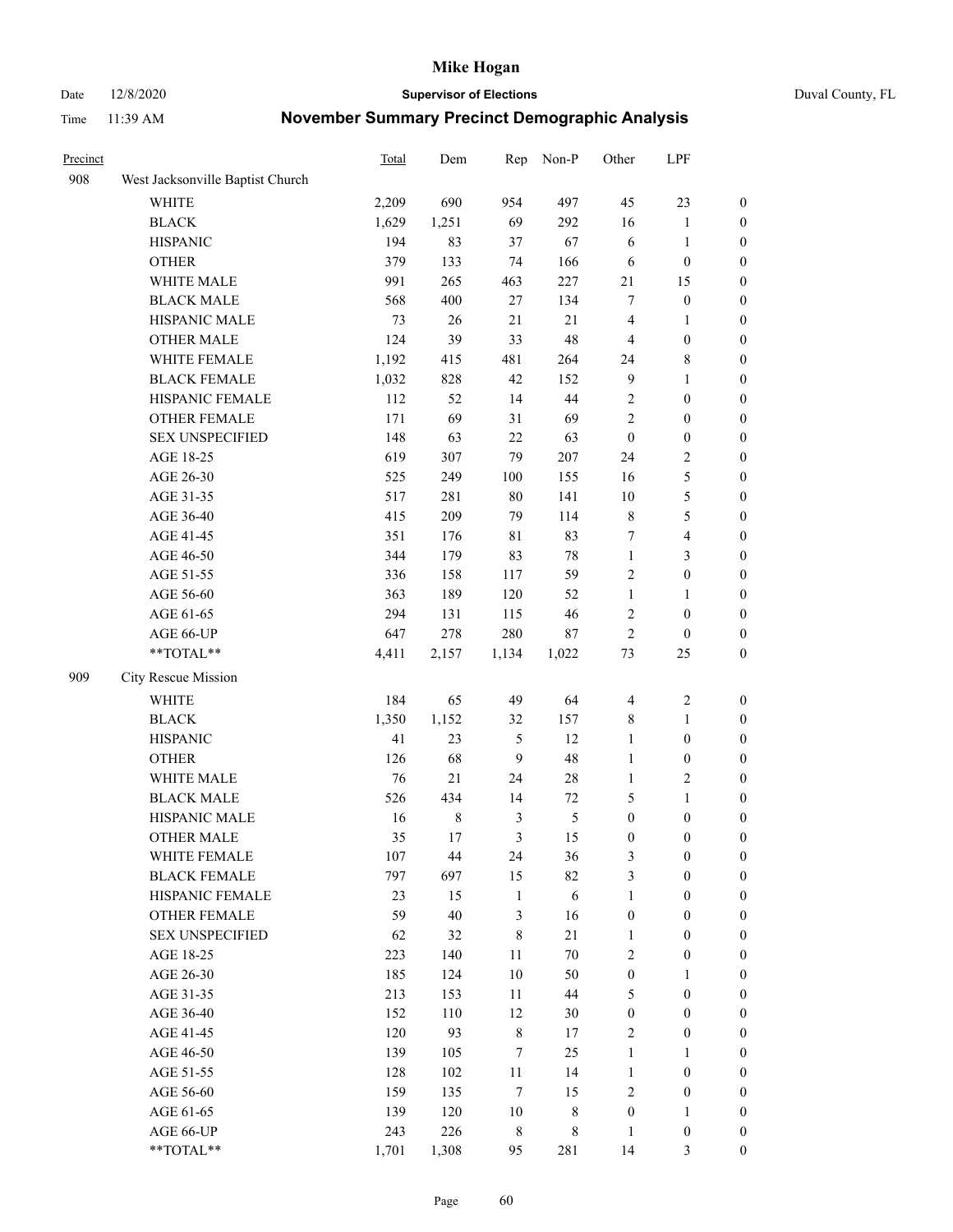Date 12/8/2020 **Supervisor of Elections** Duval County, FL

| Precinct |                                     | <b>Total</b> | Dem   | Rep          | Non-P  | Other                   | LPF              |                  |
|----------|-------------------------------------|--------------|-------|--------------|--------|-------------------------|------------------|------------------|
| 910      | Wallace Small Senior Citizen Center |              |       |              |        |                         |                  |                  |
|          | <b>WHITE</b>                        | 317          | 106   | 132          | 71     | 6                       | $\sqrt{2}$       | 0                |
|          | <b>BLACK</b>                        | 2,090        | 1,767 | 64           | 249    | 9                       | $\mathbf{1}$     | 0                |
|          | <b>HISPANIC</b>                     | 38           | 19    | 6            | 13     | $\boldsymbol{0}$        | $\boldsymbol{0}$ | $\boldsymbol{0}$ |
|          | <b>OTHER</b>                        | 174          | 88    | $\,8\,$      | 77     | 1                       | $\boldsymbol{0}$ | $\boldsymbol{0}$ |
|          | WHITE MALE                          | 129          | 38    | 57           | $28\,$ | 4                       | $\sqrt{2}$       | $\boldsymbol{0}$ |
|          | <b>BLACK MALE</b>                   | 831          | 688   | 25           | 110    | 7                       | $\mathbf{1}$     | $\boldsymbol{0}$ |
|          | HISPANIC MALE                       | 13           | 6     | $\mathbf{1}$ | 6      | $\boldsymbol{0}$        | $\boldsymbol{0}$ | $\boldsymbol{0}$ |
|          | <b>OTHER MALE</b>                   | 59           | 31    | 3            | 25     | $\boldsymbol{0}$        | $\boldsymbol{0}$ | $\boldsymbol{0}$ |
|          | WHITE FEMALE                        | 184          | 67    | 75           | $40\,$ | 2                       | $\boldsymbol{0}$ | $\boldsymbol{0}$ |
|          | <b>BLACK FEMALE</b>                 | 1,209        | 1,043 | 36           | 128    | 2                       | $\boldsymbol{0}$ | 0                |
|          | HISPANIC FEMALE                     | 24           | 12    | 5            | 7      | $\boldsymbol{0}$        | $\boldsymbol{0}$ | 0                |
|          | <b>OTHER FEMALE</b>                 | 74           | 46    | 5            | 23     | $\boldsymbol{0}$        | $\boldsymbol{0}$ | 0                |
|          | <b>SEX UNSPECIFIED</b>              | 96           | 49    | 3            | 43     | $\mathbf{1}$            | $\boldsymbol{0}$ | $\boldsymbol{0}$ |
|          | AGE 18-25                           | 343          | 233   | 25           | 81     | 4                       | $\boldsymbol{0}$ | $\boldsymbol{0}$ |
|          | AGE 26-30                           | 266          | 186   | 18           | 61     | $\mathbf{1}$            | $\boldsymbol{0}$ | $\boldsymbol{0}$ |
|          | AGE 31-35                           | 291          | 201   | 13           | 75     | $\mathfrak{2}$          | $\boldsymbol{0}$ | $\boldsymbol{0}$ |
|          | AGE 36-40                           | 241          | 174   | 15           | 50     | $\boldsymbol{0}$        | $\sqrt{2}$       | $\boldsymbol{0}$ |
|          | AGE 41-45                           | 194          | 146   | 13           | 32     | 2                       | $\mathbf{1}$     | $\boldsymbol{0}$ |
|          | AGE 46-50                           | 217          | 171   | 18           | 26     | $\mathbf{2}$            | $\boldsymbol{0}$ | $\boldsymbol{0}$ |
|          | AGE 51-55                           | 210          | 165   | 21           | 24     | $\boldsymbol{0}$        | $\boldsymbol{0}$ | 0                |
|          | AGE 56-60                           | 241          | 185   | 28           | 26     | $\overline{2}$          | $\boldsymbol{0}$ | 0                |
|          | AGE 61-65                           | 228          | 188   | 21           | 19     | $\boldsymbol{0}$        | $\boldsymbol{0}$ | 0                |
|          | AGE 66-UP                           | 388          | 331   | 38           | 16     | 3                       | $\boldsymbol{0}$ | $\boldsymbol{0}$ |
|          | **TOTAL**                           | 2,619        | 1,980 | 210          | 410    | 16                      | $\mathfrak{Z}$   | $\boldsymbol{0}$ |
| 911      | Edith Brown Ford Community Center   |              |       |              |        |                         |                  |                  |
|          | <b>WHITE</b>                        | 800          | 247   | 322          | 212    | 17                      | $\sqrt{2}$       | $\boldsymbol{0}$ |
|          | <b>BLACK</b>                        | 2,655        | 2,193 | 99           | 342    | 19                      | $\sqrt{2}$       | $\boldsymbol{0}$ |
|          | <b>HISPANIC</b>                     | 87           | 42    | 14           | 29     | $\sqrt{2}$              | $\boldsymbol{0}$ | $\boldsymbol{0}$ |
|          | <b>OTHER</b>                        | 247          | 102   | 39           | 104    | 2                       | $\boldsymbol{0}$ | $\boldsymbol{0}$ |
|          | WHITE MALE                          | 379          | 98    | 172          | 101    | 8                       | $\boldsymbol{0}$ | $\boldsymbol{0}$ |
|          | <b>BLACK MALE</b>                   | 1,020        | 806   | 48           | 160    | 5                       | $\mathbf{1}$     | $\boldsymbol{0}$ |
|          | HISPANIC MALE                       | 37           | 15    | $\,$ 8 $\,$  | 14     | $\boldsymbol{0}$        | $\boldsymbol{0}$ | 0                |
|          | <b>OTHER MALE</b>                   | 82           | 33    | 12           | 36     | 1                       | $\boldsymbol{0}$ | 0                |
|          | WHITE FEMALE                        | 403          | 146   | 143          | 105    | 7                       | 2                | 0                |
|          | <b>BLACK FEMALE</b>                 | 1,560        | 1,325 | 47           | 174    | 13                      | $\mathbf{1}$     | $\boldsymbol{0}$ |
|          | HISPANIC FEMALE                     | 49           | 26    | 6            | 15     | $\overline{c}$          | $\boldsymbol{0}$ | $\overline{0}$   |
|          | OTHER FEMALE                        | 96           | 49    | 17           | 30     | $\boldsymbol{0}$        | $\boldsymbol{0}$ | $\overline{0}$   |
|          | <b>SEX UNSPECIFIED</b>              | 163          | 86    | 21           | 52     | 4                       | $\boldsymbol{0}$ | 0                |
|          | AGE 18-25                           | 487          | 273   | 41           | 165    | $\,$ 8 $\,$             | $\boldsymbol{0}$ | $\theta$         |
|          | AGE 26-30                           | 394          | 260   | 33           | 95     | $\overline{\mathbf{4}}$ | $\overline{2}$   | 0                |
|          | AGE 31-35                           | 372          | 250   | 33           | 82     | 7                       | $\boldsymbol{0}$ | 0                |
|          | AGE 36-40                           | 341          | 239   | 24           | 75     | 3                       | $\boldsymbol{0}$ | 0                |
|          | AGE 41-45                           | 295          | 195   | 34           | 63     | 2                       | $\mathbf{1}$     | 0                |
|          | AGE 46-50                           | 300          | 200   | 38           | 57     | 5                       | $\boldsymbol{0}$ | 0                |
|          | AGE 51-55                           | 281          | 201   | 32           | 42     | 6                       | $\boldsymbol{0}$ | 0                |
|          | AGE 56-60                           | 377          | 274   | 65           | 35     | $\sqrt{2}$              | 1                | $\boldsymbol{0}$ |
|          | AGE 61-65                           | 344          | 237   | 64           | 41     | 2                       | $\boldsymbol{0}$ | $\overline{0}$   |
|          | AGE 66-UP                           | 598          | 455   | 110          | 32     | $\mathbf{1}$            | $\boldsymbol{0}$ | 0                |
|          | **TOTAL**                           | 3,789        | 2,584 | 474          | 687    | $40\,$                  | $\overline{4}$   | $\boldsymbol{0}$ |
|          |                                     |              |       |              |        |                         |                  |                  |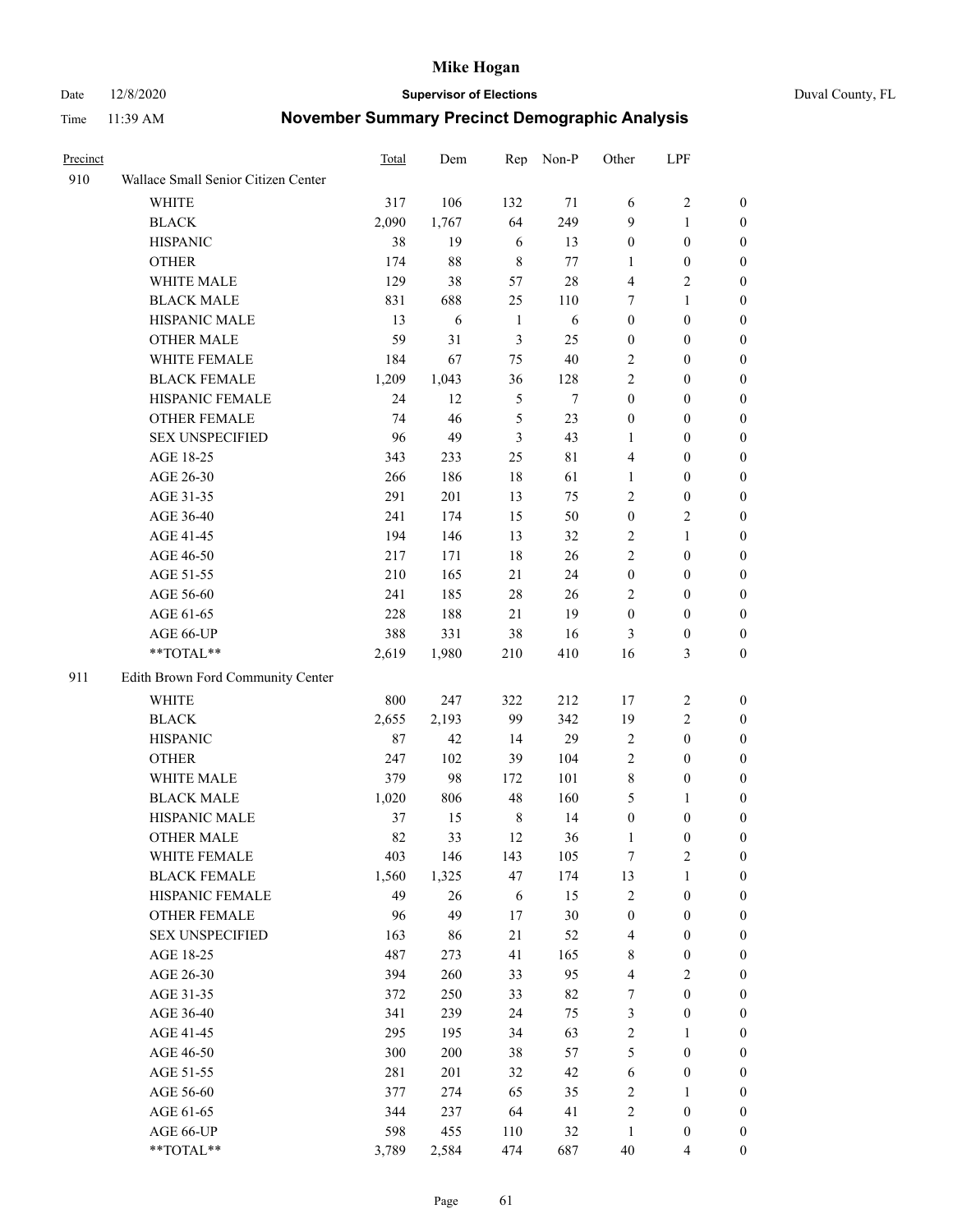Date 12/8/2020 **Supervisor of Elections** Duval County, FL

| Precinct |                             | <b>Total</b> | Dem            | Rep              | Non-P          | Other                   | LPF              |                  |
|----------|-----------------------------|--------------|----------------|------------------|----------------|-------------------------|------------------|------------------|
| 912      | Beaver St Enterprise Center |              |                |                  |                |                         |                  |                  |
|          | <b>WHITE</b>                | 58           | 20             | 16               | 21             | 1                       | $\boldsymbol{0}$ | $\boldsymbol{0}$ |
|          | <b>BLACK</b>                | 1,632        | 1,354          | 38               | 229            | 9                       | $\overline{2}$   | $\boldsymbol{0}$ |
|          | <b>HISPANIC</b>             | 17           | 6              | $\overline{2}$   | 9              | $\boldsymbol{0}$        | $\boldsymbol{0}$ | $\boldsymbol{0}$ |
|          | <b>OTHER</b>                | 170          | 77             | 3                | 87             | $\overline{2}$          | 1                | $\boldsymbol{0}$ |
|          | WHITE MALE                  | 22           | 8              | 6                | $\tau$         | 1                       | $\boldsymbol{0}$ | $\boldsymbol{0}$ |
|          | <b>BLACK MALE</b>           | 711          | 563            | 15               | 127            | 4                       | $\mathbf{2}$     | $\boldsymbol{0}$ |
|          | HISPANIC MALE               | $\tau$       | $\mathbf{2}$   | $\mathbf{0}$     | 5              | $\boldsymbol{0}$        | $\boldsymbol{0}$ | $\boldsymbol{0}$ |
|          | <b>OTHER MALE</b>           | 58           | 33             | $\boldsymbol{0}$ | 23             | $\mathbf{1}$            | $\mathbf{1}$     | $\boldsymbol{0}$ |
|          | WHITE FEMALE                | 32           | 12             | 7                | 13             | $\boldsymbol{0}$        | $\boldsymbol{0}$ | $\boldsymbol{0}$ |
|          | <b>BLACK FEMALE</b>         | 883          | 765            | 22               | 91             | 5                       | $\boldsymbol{0}$ | $\boldsymbol{0}$ |
|          | HISPANIC FEMALE             | 10           | $\overline{4}$ | $\sqrt{2}$       | $\overline{4}$ | $\boldsymbol{0}$        | $\boldsymbol{0}$ | $\boldsymbol{0}$ |
|          | <b>OTHER FEMALE</b>         | 47           | 27             | $\mathfrak{Z}$   | 17             | $\boldsymbol{0}$        | $\boldsymbol{0}$ | $\boldsymbol{0}$ |
|          | <b>SEX UNSPECIFIED</b>      | 107          | 43             | $\overline{4}$   | 59             | $\mathbf{1}$            | $\boldsymbol{0}$ | $\boldsymbol{0}$ |
|          | AGE 18-25                   | 374          | 245            | 7                | 117            | 4                       | $\mathbf{1}$     | $\boldsymbol{0}$ |
|          | AGE 26-30                   | 252          | 179            | 3                | 69             | $\boldsymbol{0}$        | $\mathbf{1}$     | $\boldsymbol{0}$ |
|          | AGE 31-35                   | 222          | 171            | 6                | 43             | $\mathbf{1}$            | $\mathbf{1}$     | $\boldsymbol{0}$ |
|          | AGE 36-40                   | 174          | 122            | 7                | 42             | 3                       | $\boldsymbol{0}$ | $\boldsymbol{0}$ |
|          | AGE 41-45                   | 115          | 93             | $\overline{4}$   | 17             | $\mathbf{1}$            | $\boldsymbol{0}$ | $\boldsymbol{0}$ |
|          | AGE 46-50                   | 117          | 97             | 5                | 14             | $\mathbf{1}$            | $\boldsymbol{0}$ | $\boldsymbol{0}$ |
|          | AGE 51-55                   | 120          | 95             | 9                | 16             | $\boldsymbol{0}$        | $\boldsymbol{0}$ | $\boldsymbol{0}$ |
|          | AGE 56-60                   | 147          | 125            | $\tau$           | 14             | 1                       | $\boldsymbol{0}$ | 0                |
|          | AGE 61-65                   | 137          | 125            | $\overline{4}$   | $\tau$         | $\mathbf{1}$            | $\boldsymbol{0}$ | $\boldsymbol{0}$ |
|          | AGE 66-UP                   | 219          | 205            | $\tau$           | $\tau$         | $\boldsymbol{0}$        | $\boldsymbol{0}$ | $\boldsymbol{0}$ |
|          | **TOTAL**                   | 1,877        | 1,457          | 59               | 346            | 12                      | $\mathfrak{Z}$   | $\boldsymbol{0}$ |
| 913      | Wesconnett Assembly of God  |              |                |                  |                |                         |                  |                  |
|          | <b>WHITE</b>                | 828          | 206            | 408              | 190            | 19                      | 5                | $\boldsymbol{0}$ |
|          | <b>BLACK</b>                | 1,228        | 968            | 50               | 199            | 8                       | $\mathfrak{Z}$   | $\boldsymbol{0}$ |
|          | <b>HISPANIC</b>             | 248          | 103            | 30               | 109            | 6                       | $\boldsymbol{0}$ | $\boldsymbol{0}$ |
|          | <b>OTHER</b>                | 207          | $70\,$         | 50               | 85             | $\mathbf{1}$            | $\mathbf{1}$     | $\boldsymbol{0}$ |
|          | WHITE MALE                  | 368          | $78\,$         | 202              | 73             | 10                      | $\mathfrak{S}$   | $\boldsymbol{0}$ |
|          | <b>BLACK MALE</b>           | 378          | 280            | 21               | 74             | 3                       | $\boldsymbol{0}$ | $\boldsymbol{0}$ |
|          | HISPANIC MALE               | 95           | 35             | 15               | 43             | $\sqrt{2}$              | $\boldsymbol{0}$ | $\boldsymbol{0}$ |
|          | OTHER MALE                  | 68           | 17             | 18               | 32             | $\boldsymbol{0}$        | $\mathbf{1}$     | $\boldsymbol{0}$ |
|          | WHITE FEMALE                | 450          | 126            | 202              | 113            | 9                       | $\boldsymbol{0}$ | 0                |
|          | <b>BLACK FEMALE</b>         | 824          | 669            | 27               | 121            | 4                       | 3                | $\boldsymbol{0}$ |
|          | HISPANIC FEMALE             | 150          | 65             | 15               | 66             | 4                       | $\boldsymbol{0}$ | $\overline{0}$   |
|          | OTHER FEMALE                | 111          | 45             | 30               | 36             | $\boldsymbol{0}$        | $\boldsymbol{0}$ | $\overline{0}$   |
|          | <b>SEX UNSPECIFIED</b>      | 67           | 32             | $\,$ 8 $\,$      | 25             | 2                       | $\boldsymbol{0}$ | 0                |
|          | AGE 18-25                   | 300          | 145            | 44               | 106            | 4                       | $\mathbf{1}$     | $\overline{0}$   |
|          | AGE 26-30                   | 337          | 178            | 52               | 100            | 4                       | $\mathfrak{Z}$   | 0                |
|          | AGE 31-35                   | 274          | 144            | 35               | $88\,$         | 5                       | $\sqrt{2}$       | 0                |
|          | AGE 36-40                   | 226          | 127            | 37               | 58             | 4                       | $\boldsymbol{0}$ | 0                |
|          | AGE 41-45                   | 199          | 110            | 42               | 42             | $\overline{\mathbf{4}}$ | $\mathbf{1}$     | 0                |
|          | AGE 46-50                   | 204          | 114            | 39               | 47             | 3                       | $\mathbf{1}$     | 0                |
|          | AGE 51-55                   | 208          | 117            | 51               | 36             | 3                       | $\mathbf{1}$     | 0                |
|          | AGE 56-60                   | 198          | 118            | 45               | 32             | 3                       | $\boldsymbol{0}$ | $\overline{0}$   |
|          | AGE 61-65                   | 181          | 104            | 49               | 27             | $\mathbf{1}$            | $\boldsymbol{0}$ | $\boldsymbol{0}$ |
|          | AGE 66-UP                   | 384          | 190            | 144              | $47\,$         | 3                       | $\boldsymbol{0}$ | 0                |
|          | **TOTAL**                   | 2,511        | 1,347          | 538              | 583            | 34                      | 9                | $\boldsymbol{0}$ |
|          |                             |              |                |                  |                |                         |                  |                  |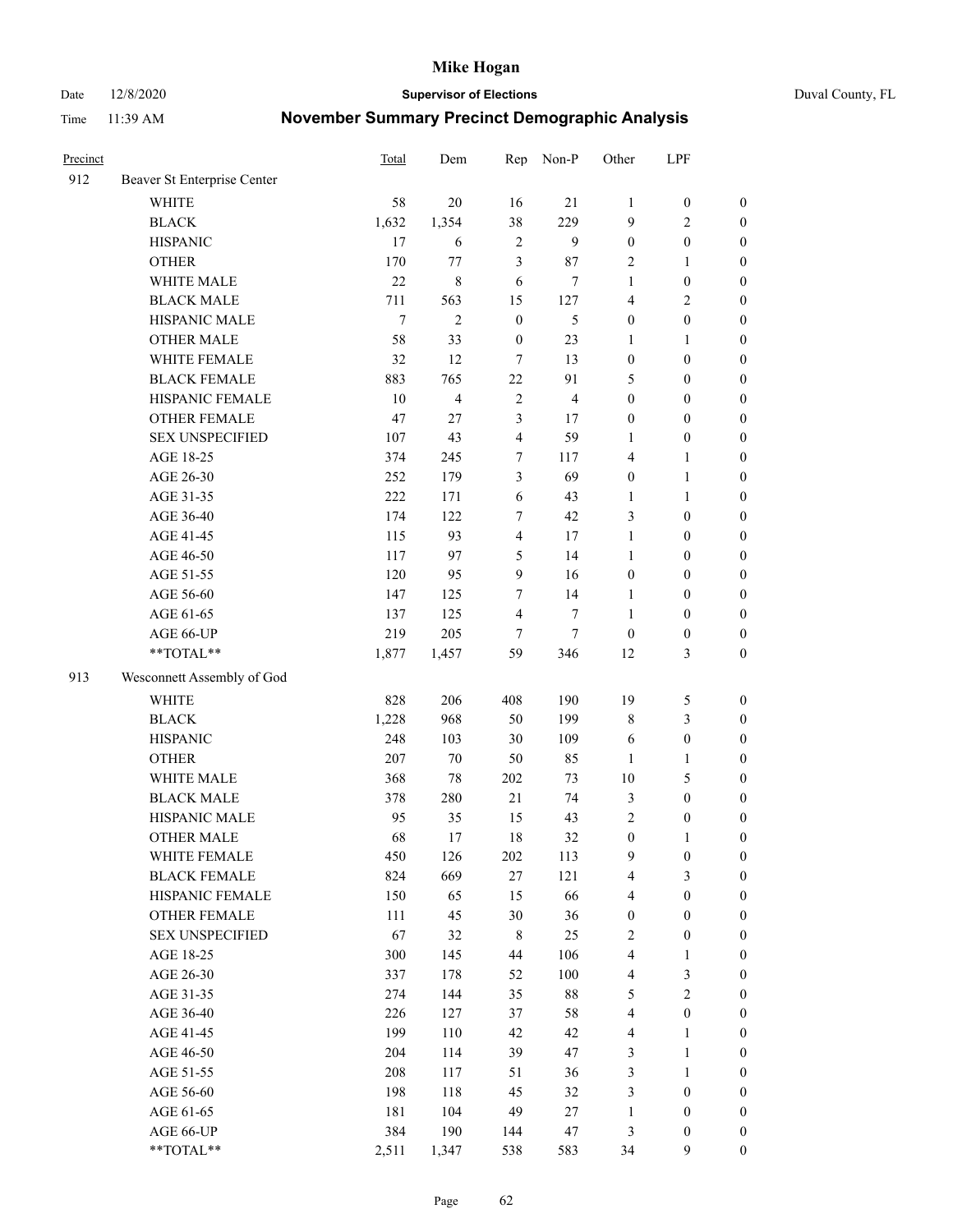Date 12/8/2020 **Supervisor of Elections** Duval County, FL

| Precinct |                                | <b>Total</b> | Dem            | Rep              | Non-P       | Other            | LPF              |                  |
|----------|--------------------------------|--------------|----------------|------------------|-------------|------------------|------------------|------------------|
| 914      | Elks Lodge #2605               |              |                |                  |             |                  |                  |                  |
|          | <b>WHITE</b>                   | 1,923        | 434            | 990              | 452         | 31               | 16               | 0                |
|          | <b>BLACK</b>                   | 2,199        | 1,691          | 71               | 409         | 27               | $\mathbf{1}$     | 0                |
|          | <b>HISPANIC</b>                | 561          | 219            | 99               | 233         | 9                | $\mathbf{1}$     | $\boldsymbol{0}$ |
|          | <b>OTHER</b>                   | 669          | 231            | 170              | 254         | 12               | $\sqrt{2}$       | $\boldsymbol{0}$ |
|          | WHITE MALE                     | 925          | 162            | 503              | 227         | $22\,$           | 11               | $\boldsymbol{0}$ |
|          | <b>BLACK MALE</b>              | 853          | 600            | 35               | 205         | 13               | $\boldsymbol{0}$ | $\boldsymbol{0}$ |
|          | HISPANIC MALE                  | 256          | 91             | 54               | 104         | 7                | $\boldsymbol{0}$ | $\boldsymbol{0}$ |
|          | <b>OTHER MALE</b>              | 225          | 65             | 60               | 93          | 6                | $\mathbf{1}$     | $\boldsymbol{0}$ |
|          | WHITE FEMALE                   | 974          | 265            | 478              | 217         | 9                | 5                | $\boldsymbol{0}$ |
|          | <b>BLACK FEMALE</b>            | 1,312        | 1,062          | 36               | 199         | 14               | $\mathbf{1}$     | 0                |
|          | HISPANIC FEMALE                | 283          | 120            | 42               | 120         | $\boldsymbol{0}$ | $\mathbf{1}$     | 0                |
|          | <b>OTHER FEMALE</b>            | 352          | 138            | 94               | 115         | 5                | $\boldsymbol{0}$ | $\boldsymbol{0}$ |
|          | <b>SEX UNSPECIFIED</b>         | 172          | 72             | 28               | 68          | 3                | $\mathbf{1}$     | $\boldsymbol{0}$ |
|          | AGE 18-25                      | 702          | 319            | 123              | 236         | 21               | $\mathfrak{Z}$   | $\boldsymbol{0}$ |
|          | AGE 26-30                      | 650          | 284            | 119              | 227         | 17               | $\mathfrak{Z}$   | $\boldsymbol{0}$ |
|          | AGE 31-35                      | 614          | 331            | 106              | 167         | $\boldsymbol{7}$ | $\mathfrak{Z}$   | $\boldsymbol{0}$ |
|          | AGE 36-40                      | 575          | 300            | 113              | 151         | 9                | $\sqrt{2}$       | $\boldsymbol{0}$ |
|          | AGE 41-45                      | 490          | 257            | 96               | 129         | $\sqrt{6}$       | $\overline{c}$   | $\boldsymbol{0}$ |
|          | AGE 46-50                      | 426          | 219            | 101              | 104         | $\overline{2}$   | $\boldsymbol{0}$ | $\boldsymbol{0}$ |
|          | AGE 51-55                      | 403          | 209            | 105              | 84          | 5                | $\boldsymbol{0}$ | $\boldsymbol{0}$ |
|          | AGE 56-60                      | 430          | 199            | 144              | $78\,$      | 4                | $\mathfrak s$    | 0                |
|          | AGE 61-65                      | 363          | 168            | 125              | 67          | 2                | $\mathbf{1}$     | $\boldsymbol{0}$ |
|          | AGE 66-UP                      | 699          | 289            | 298              | 105         | 6                | $\mathbf{1}$     | $\boldsymbol{0}$ |
|          | **TOTAL**                      | 5,352        | 2,575          | 1,330            | 1,348       | 79               | 20               | $\boldsymbol{0}$ |
| 1001     | Charles Clark Community Center |              |                |                  |             |                  |                  |                  |
|          | <b>WHITE</b>                   | 252          | 68             | 116              | 63          | 4                | $\mathbf{1}$     | $\boldsymbol{0}$ |
|          | <b>BLACK</b>                   | 2,847        | 2,486          | 73               | 270         | 17               | $\mathbf{1}$     | $\boldsymbol{0}$ |
|          | <b>HISPANIC</b>                | 39           | 16             | $\overline{9}$   | 14          | $\boldsymbol{0}$ | $\boldsymbol{0}$ | $\boldsymbol{0}$ |
|          | <b>OTHER</b>                   | 188          | 115            | 12               | 58          | 2                | $\mathbf{1}$     | $\boldsymbol{0}$ |
|          | WHITE MALE                     | 119          | 31             | 53               | 32          | $\overline{c}$   | $\mathbf{1}$     | $\boldsymbol{0}$ |
|          | <b>BLACK MALE</b>              | 1,146        | 965            | 39               | 133         | 9                | $\boldsymbol{0}$ | $\boldsymbol{0}$ |
|          | HISPANIC MALE                  | 18           | $\mathfrak{S}$ | $\mathfrak{S}$   | $\,$ 8 $\,$ | $\boldsymbol{0}$ | $\boldsymbol{0}$ | 0                |
|          | <b>OTHER MALE</b>              | 67           | 41             | $\boldsymbol{7}$ | 18          | $\boldsymbol{0}$ | $\mathbf{1}$     | $\boldsymbol{0}$ |
|          | WHITE FEMALE                   | 126          | 34             | 60               | 30          | 2                | 0                | 0                |
|          | <b>BLACK FEMALE</b>            | 1,644        | 1,473          | 33               | 129         | 8                | $\mathbf{1}$     | $\boldsymbol{0}$ |
|          | HISPANIC FEMALE                | $20\,$       | 11             | 3                | 6           | $\boldsymbol{0}$ | $\boldsymbol{0}$ | $\overline{0}$   |
|          | OTHER FEMALE                   | 73           | 49             | 4                | 18          | 2                | $\boldsymbol{0}$ | $\overline{0}$   |
|          | <b>SEX UNSPECIFIED</b>         | 113          | 76             | 6                | 31          | $\boldsymbol{0}$ | $\boldsymbol{0}$ | 0                |
|          | AGE 18-25                      | 387          | 244            | 23               | 113         | 6                | $\mathbf{1}$     | 0                |
|          | AGE 26-30                      | 276          | 194            | 16               | 62          | 3                | $\mathbf{1}$     | 0                |
|          | AGE 31-35                      | 269          | 190            | 24               | 50          | 4                | $\mathbf{1}$     | 0                |
|          | AGE 36-40                      | 235          | 182            | $20\,$           | 33          | $\boldsymbol{0}$ | $\boldsymbol{0}$ | 0                |
|          | AGE 41-45                      | 235          | 183            | 21               | $28\,$      | 3                | $\boldsymbol{0}$ | 0                |
|          | AGE 46-50                      | 274          | 221            | 18               | 32          | 3                | $\boldsymbol{0}$ | 0                |
|          | AGE 51-55                      | 238          | 191            | 17               | $28\,$      | 2                | $\boldsymbol{0}$ | 0                |
|          | AGE 56-60                      | 309          | 266            | 18               | 25          | $\boldsymbol{0}$ | $\boldsymbol{0}$ | $\overline{0}$   |
|          | AGE 61-65                      | 273          | 234            | 20               | 17          | 2                | $\boldsymbol{0}$ | $\overline{0}$   |
|          | AGE 66-UP                      | 830          | 780            | 33               | 17          | $\boldsymbol{0}$ | $\boldsymbol{0}$ | 0                |
|          | **TOTAL**                      | 3,326        | 2,685          | 210              | 405         | 23               | 3                | $\boldsymbol{0}$ |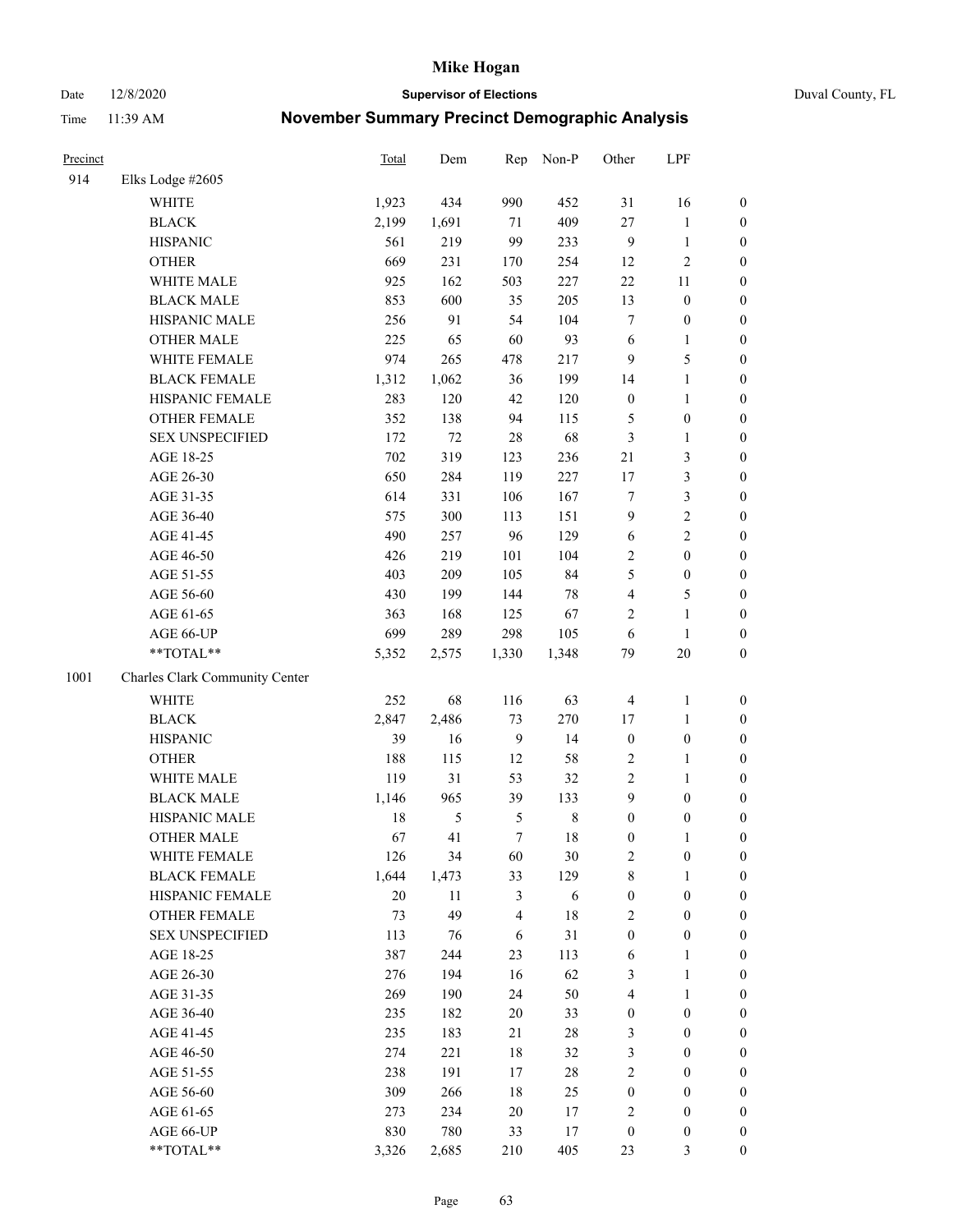Date 12/8/2020 **Supervisor of Elections** Duval County, FL

| Precinct |                                     | <b>Total</b> | Dem            | Rep                     | Non-P          | Other            | LPF              |                  |
|----------|-------------------------------------|--------------|----------------|-------------------------|----------------|------------------|------------------|------------------|
| 1002     | Woodlawn Presbyterian Church        |              |                |                         |                |                  |                  |                  |
|          | <b>WHITE</b>                        | 82           | 30             | 34                      | 14             | $\overline{4}$   | $\boldsymbol{0}$ | 0                |
|          | <b>BLACK</b>                        | 3,208        | 2,818          | 70                      | 310            | 9                | 1                | 0                |
|          | <b>HISPANIC</b>                     | 15           | 7              | $\overline{2}$          | 6              | $\boldsymbol{0}$ | $\boldsymbol{0}$ | $\boldsymbol{0}$ |
|          | <b>OTHER</b>                        | 190          | 96             | 5                       | 87             | 2                | $\boldsymbol{0}$ | $\boldsymbol{0}$ |
|          | WHITE MALE                          | 33           | 11             | 13                      | 7              | 2                | $\boldsymbol{0}$ | $\boldsymbol{0}$ |
|          | <b>BLACK MALE</b>                   | 1,275        | 1,088          | 35                      | 144            | 7                | 1                | $\boldsymbol{0}$ |
|          | HISPANIC MALE                       | 4            | $\mathfrak{2}$ | $\mathbf{1}$            | 1              | 0                | $\boldsymbol{0}$ | $\boldsymbol{0}$ |
|          | <b>OTHER MALE</b>                   | 70           | 38             | $\mathbf{1}$            | 30             | 1                | $\boldsymbol{0}$ | $\boldsymbol{0}$ |
|          | WHITE FEMALE                        | 43           | 18             | 16                      | 7              | $\overline{c}$   | $\boldsymbol{0}$ | $\boldsymbol{0}$ |
|          | <b>BLACK FEMALE</b>                 | 1,875        | 1,685          | 34                      | 155            | 1                | $\boldsymbol{0}$ | $\boldsymbol{0}$ |
|          | HISPANIC FEMALE                     | 11           | 5              | $\mathbf{1}$            | 5              | $\boldsymbol{0}$ | $\boldsymbol{0}$ | 0                |
|          | OTHER FEMALE                        | 62           | 35             | $\mathbf{1}$            | 25             | $\mathbf{1}$     | $\boldsymbol{0}$ | $\boldsymbol{0}$ |
|          | <b>SEX UNSPECIFIED</b>              | 122          | 69             | 9                       | 43             | $\mathbf{1}$     | $\boldsymbol{0}$ | $\boldsymbol{0}$ |
|          | AGE 18-25                           | 392          | 273            | 7                       | 110            | $\mathbf{1}$     | 1                | $\boldsymbol{0}$ |
|          | AGE 26-30                           | 287          | 209            | $11\,$                  | 67             | $\boldsymbol{0}$ | $\boldsymbol{0}$ | $\boldsymbol{0}$ |
|          | AGE 31-35                           | 285          | 229            | $\overline{4}$          | 49             | 3                | $\boldsymbol{0}$ | $\boldsymbol{0}$ |
|          | AGE 36-40                           | 267          | 217            | 8                       | 39             | 3                | $\boldsymbol{0}$ | $\boldsymbol{0}$ |
|          | AGE 41-45                           | 248          | 201            | 13                      | 34             | $\boldsymbol{0}$ | $\boldsymbol{0}$ | $\boldsymbol{0}$ |
|          | AGE 46-50                           | 264          | 229            | $\,$ 8 $\,$             | 26             | 1                | $\boldsymbol{0}$ | $\boldsymbol{0}$ |
|          | AGE 51-55                           | 242          | 208            | 7                       | 25             | 2                | $\boldsymbol{0}$ | $\boldsymbol{0}$ |
|          | AGE 56-60                           | 322          | 283            | 16                      | 21             | $\overline{c}$   | $\boldsymbol{0}$ | 0                |
|          | AGE 61-65                           | 326          | 284            | 17                      | 24             | $\mathbf{1}$     | $\boldsymbol{0}$ | 0                |
|          | AGE 66-UP                           | 862          | 818            | $20\,$                  | 22             | 2                | $\boldsymbol{0}$ | $\boldsymbol{0}$ |
|          | $**TOTAL**$                         | 3,495        | 2,951          | 111                     | 417            | 15               | $\mathbf{1}$     | $\boldsymbol{0}$ |
| 1003     | Zion Hope Missionary Baptist Church |              |                |                         |                |                  |                  |                  |
|          | WHITE                               | 34           | 12             | 14                      | 7              | $\mathbf{1}$     | $\boldsymbol{0}$ | $\boldsymbol{0}$ |
|          | <b>BLACK</b>                        | 1,950        | 1,721          | 47                      | 175            | 7                | $\boldsymbol{0}$ | $\boldsymbol{0}$ |
|          | <b>HISPANIC</b>                     | 18           | 10             | $\boldsymbol{0}$        | $\,$ 8 $\,$    | $\boldsymbol{0}$ | $\boldsymbol{0}$ | $\boldsymbol{0}$ |
|          | <b>OTHER</b>                        | 107          | 56             | 5                       | 46             | 0                | $\boldsymbol{0}$ | $\boldsymbol{0}$ |
|          | WHITE MALE                          | 12           | 3              | $\sqrt{6}$              | $\mathfrak{Z}$ | 0                | $\boldsymbol{0}$ | $\boldsymbol{0}$ |
|          | <b>BLACK MALE</b>                   | 723          | 612            | 22                      | 83             | 6                | $\boldsymbol{0}$ | $\boldsymbol{0}$ |
|          | HISPANIC MALE                       | 7            | $\overline{4}$ | $\boldsymbol{0}$        | $\mathfrak{Z}$ | $\boldsymbol{0}$ | $\boldsymbol{0}$ | 0                |
|          | <b>OTHER MALE</b>                   | 43           | 26             | $\mathbf{1}$            | 16             | $\boldsymbol{0}$ | $\boldsymbol{0}$ | $\boldsymbol{0}$ |
|          | WHITE FEMALE                        | 22           | 9              | 8                       | 4              | 1                | 0                | 0                |
|          | <b>BLACK FEMALE</b>                 | 1,186        | 1,077          | 23                      | 85             | 1                | $\boldsymbol{0}$ | $\boldsymbol{0}$ |
|          | HISPANIC FEMALE                     | 8            | 6              | $\boldsymbol{0}$        | $\sqrt{2}$     | $\boldsymbol{0}$ | $\boldsymbol{0}$ | $\overline{0}$   |
|          | OTHER FEMALE                        | 34           | 15             | $\overline{\mathbf{c}}$ | 17             | $\boldsymbol{0}$ | $\boldsymbol{0}$ | $\overline{0}$   |
|          | <b>SEX UNSPECIFIED</b>              | 74           | 47             | 4                       | 23             | 0                | $\boldsymbol{0}$ | $\overline{0}$   |
|          | AGE 18-25                           | 245          | 172            | 7                       | 65             | $\mathbf{1}$     | $\boldsymbol{0}$ | $\overline{0}$   |
|          | AGE 26-30                           | 208          | 171            | 6                       | 30             | $\mathbf{1}$     | $\boldsymbol{0}$ | 0                |
|          | AGE 31-35                           | 200          | 167            | 5                       | 28             | 0                | $\boldsymbol{0}$ | 0                |
|          | AGE 36-40                           | 167          | 129            | 6                       | 32             | 0                | $\boldsymbol{0}$ | 0                |
|          | AGE 41-45                           | 152          | 119            | 6                       | 26             | $\mathbf{1}$     | $\boldsymbol{0}$ | 0                |
|          | AGE 46-50                           | 147          | 126            | 10                      | 10             | $\mathbf{1}$     | $\boldsymbol{0}$ | 0                |
|          | AGE 51-55                           | 141          | 124            | $\sqrt{6}$              | 10             | $\mathbf{1}$     | $\boldsymbol{0}$ | $\boldsymbol{0}$ |
|          | AGE 56-60                           | 189          | 173            | 5                       | 9              | 2                | $\boldsymbol{0}$ | $\boldsymbol{0}$ |
|          | AGE 61-65                           | 186          | 166            | $\boldsymbol{7}$        | 12             | 1                | $\boldsymbol{0}$ | $\boldsymbol{0}$ |
|          | AGE 66-UP                           | 474          | 452            | 8                       | 14             | $\boldsymbol{0}$ | $\boldsymbol{0}$ | $\boldsymbol{0}$ |
|          | **TOTAL**                           | 2,109        | 1,799          | 66                      | 236            | 8                | $\boldsymbol{0}$ | $\boldsymbol{0}$ |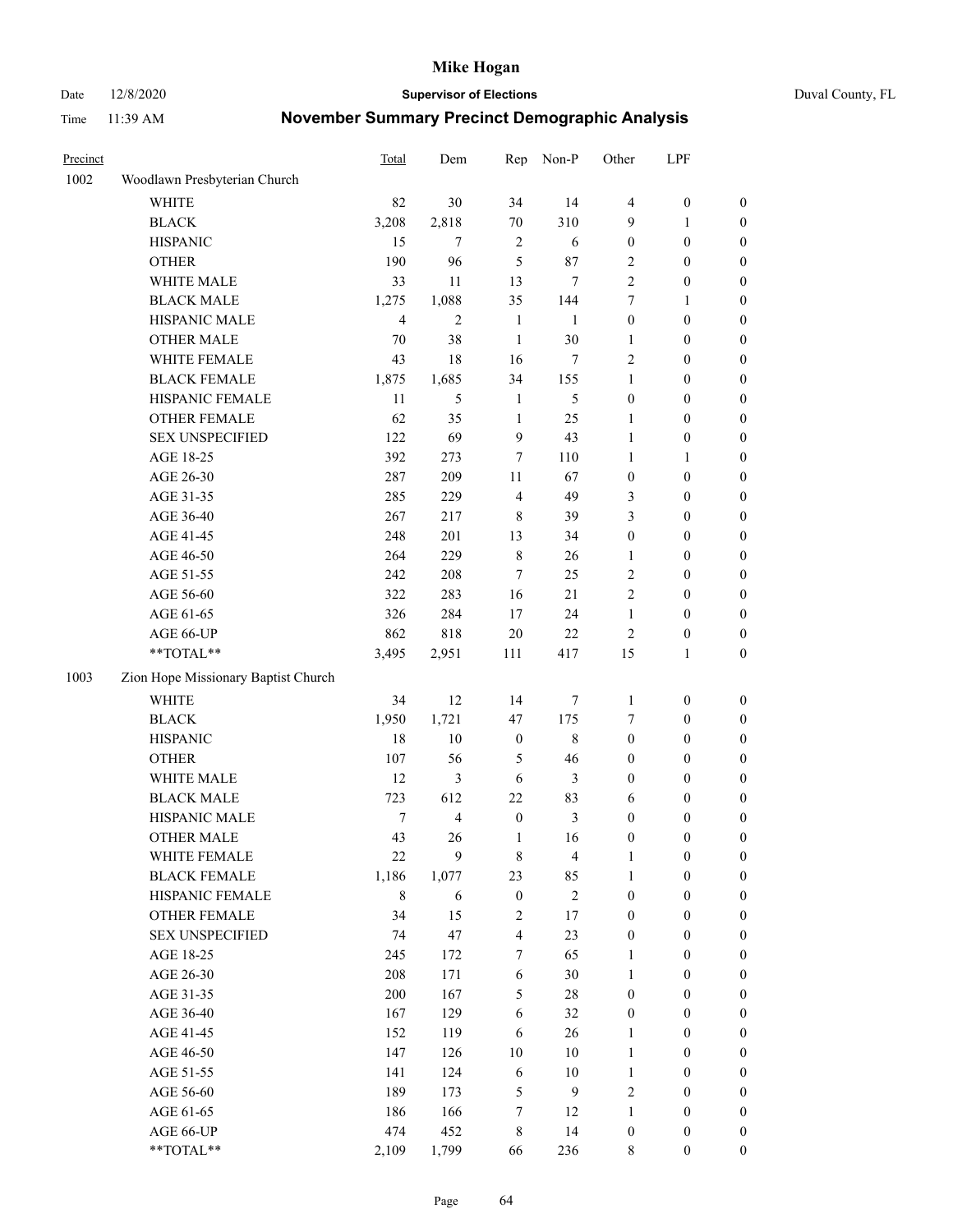Date 12/8/2020 **Supervisor of Elections** Duval County, FL

| Precinct |                          | <b>Total</b>   | Dem                     | Rep                     | Non-P          | Other            | LPF              |                  |
|----------|--------------------------|----------------|-------------------------|-------------------------|----------------|------------------|------------------|------------------|
| 1004     | St Paul AME Church       |                |                         |                         |                |                  |                  |                  |
|          | <b>WHITE</b>             | 30             | 15                      | $\,8\,$                 | 7              | $\boldsymbol{0}$ | $\boldsymbol{0}$ | 0                |
|          | <b>BLACK</b>             | 2,467          | 2,213                   | 36                      | 206            | 12               | $\boldsymbol{0}$ | $\boldsymbol{0}$ |
|          | <b>HISPANIC</b>          | 10             | 6                       | $\mathbf{1}$            | 3              | $\boldsymbol{0}$ | $\boldsymbol{0}$ | $\boldsymbol{0}$ |
|          | <b>OTHER</b>             | 119            | 73                      | 8                       | 37             | 1                | $\boldsymbol{0}$ | $\boldsymbol{0}$ |
|          | WHITE MALE               | 13             | $\overline{\mathbf{4}}$ | 4                       | 5              | $\boldsymbol{0}$ | $\boldsymbol{0}$ | $\boldsymbol{0}$ |
|          | <b>BLACK MALE</b>        | 978            | 840                     | 21                      | 111            | 6                | $\boldsymbol{0}$ | $\boldsymbol{0}$ |
|          | HISPANIC MALE            | $\overline{4}$ | $\mathfrak{2}$          | $\mathbf{0}$            | $\overline{c}$ | $\boldsymbol{0}$ | $\boldsymbol{0}$ | $\boldsymbol{0}$ |
|          | <b>OTHER MALE</b>        | 32             | 19                      | $\overline{4}$          | $\,$ 8 $\,$    | $\mathbf{1}$     | $\boldsymbol{0}$ | $\boldsymbol{0}$ |
|          | WHITE FEMALE             | 15             | 11                      | 3                       | 1              | $\boldsymbol{0}$ | $\boldsymbol{0}$ | $\boldsymbol{0}$ |
|          | <b>BLACK FEMALE</b>      | 1,457          | 1,346                   | 15                      | $90\,$         | 6                | $\boldsymbol{0}$ | $\boldsymbol{0}$ |
|          | HISPANIC FEMALE          | 6              | $\overline{4}$          | $\mathbf{1}$            | $\mathbf{1}$   | $\boldsymbol{0}$ | $\boldsymbol{0}$ | 0                |
|          | <b>OTHER FEMALE</b>      | 57             | 46                      | 3                       | $\,$ 8 $\,$    | $\boldsymbol{0}$ | $\boldsymbol{0}$ | $\boldsymbol{0}$ |
|          | <b>SEX UNSPECIFIED</b>   | 64             | 35                      | $\mathfrak{2}$          | 27             | $\boldsymbol{0}$ | $\boldsymbol{0}$ | $\boldsymbol{0}$ |
|          | AGE 18-25                | 245            | 177                     | 6                       | 56             | 6                | $\boldsymbol{0}$ | $\boldsymbol{0}$ |
|          | AGE 26-30                | 213            | 160                     | 7                       | 46             | $\boldsymbol{0}$ | $\boldsymbol{0}$ | $\boldsymbol{0}$ |
|          | AGE 31-35                | 216            | 168                     | 6                       | 40             | $\overline{c}$   | $\boldsymbol{0}$ | $\boldsymbol{0}$ |
|          | AGE 36-40                | 172            | 148                     | 8                       | 16             | $\boldsymbol{0}$ | $\boldsymbol{0}$ | $\boldsymbol{0}$ |
|          | AGE 41-45                | 142            | 121                     | 2                       | 16             | 3                | $\boldsymbol{0}$ | $\boldsymbol{0}$ |
|          | AGE 46-50                | 168            | 146                     | 3                       | 18             | $\mathbf{1}$     | $\boldsymbol{0}$ | $\boldsymbol{0}$ |
|          | AGE 51-55                | 224            | 205                     | $\overline{\mathbf{4}}$ | 14             | $\mathbf{1}$     | $\boldsymbol{0}$ | $\boldsymbol{0}$ |
|          | AGE 56-60                | 228            | 206                     | 9                       | 13             | $\boldsymbol{0}$ | $\boldsymbol{0}$ | 0                |
|          | AGE 61-65                | 201            | 182                     | 3                       | 16             | $\boldsymbol{0}$ | $\boldsymbol{0}$ | 0                |
|          | AGE 66-UP                | 817            | 794                     | 5                       | 18             | $\boldsymbol{0}$ | $\boldsymbol{0}$ | $\boldsymbol{0}$ |
|          | **TOTAL**                | 2,626          | 2,307                   | 53                      | 253            | 13               | $\boldsymbol{0}$ | $\boldsymbol{0}$ |
| 1005     | Legends Community Center |                |                         |                         |                |                  |                  |                  |
|          | <b>WHITE</b>             | 135            | 37                      | 53                      | 34             | $10\,$           | $\mathbf{1}$     | $\boldsymbol{0}$ |
|          | <b>BLACK</b>             | 3,635          | 3,237                   | 71                      | 315            | 11               | $\mathbf{1}$     | $\boldsymbol{0}$ |
|          | <b>HISPANIC</b>          | 31             | 18                      | $\sqrt{6}$              | $\tau$         | $\boldsymbol{0}$ | $\boldsymbol{0}$ | $\boldsymbol{0}$ |
|          | <b>OTHER</b>             | 183            | 109                     | 7                       | 66             | $\mathbf{1}$     | $\boldsymbol{0}$ | $\boldsymbol{0}$ |
|          | WHITE MALE               | 61             | 17                      | 25                      | 16             | 3                | $\boldsymbol{0}$ | $\boldsymbol{0}$ |
|          | <b>BLACK MALE</b>        | 1,445          | 1,241                   | 35                      | 164            | 4                | 1                | $\boldsymbol{0}$ |
|          | HISPANIC MALE            | 13             | $\mathfrak{S}$          | $\overline{4}$          | $\overline{4}$ | $\boldsymbol{0}$ | $\boldsymbol{0}$ | $\boldsymbol{0}$ |
|          | <b>OTHER MALE</b>        | 62             | 34                      | $\mathfrak{2}$          | 26             | $\boldsymbol{0}$ | $\boldsymbol{0}$ | $\boldsymbol{0}$ |
|          | WHITE FEMALE             | 70             | 17                      | 27                      | 18             | 7                | 1                | 0                |
|          | <b>BLACK FEMALE</b>      | 2,132          | 1,946                   | 36                      | 143            | 7                | $\boldsymbol{0}$ | $\boldsymbol{0}$ |
|          | HISPANIC FEMALE          | 16             | 12                      | $\mathbf{1}$            | 3              | $\boldsymbol{0}$ | $\boldsymbol{0}$ | $\overline{0}$   |
|          | OTHER FEMALE             | 66             | 49                      | 3                       | 14             | $\boldsymbol{0}$ | $\boldsymbol{0}$ | $\overline{0}$   |
|          | <b>SEX UNSPECIFIED</b>   | 119            | $80\,$                  | $\overline{\mathbf{4}}$ | 34             | $\mathbf{1}$     | $\boldsymbol{0}$ | 0                |
|          | AGE 18-25                | 421            | 304                     | $11\,$                  | 101            | 4                | $\mathbf{1}$     | $\overline{0}$   |
|          | AGE 26-30                | 295            | 224                     | 14                      | 54             | 3                | $\boldsymbol{0}$ | 0                |
|          | AGE 31-35                | 328            | 268                     | $\,$ 8 $\,$             | 51             | $\mathbf{1}$     | $\boldsymbol{0}$ | 0                |
|          | AGE 36-40                | 289            | 234                     | 13                      | $40\,$         | 2                | $\boldsymbol{0}$ | 0                |
|          | AGE 41-45                | 297            | 242                     | 10                      | 43             | $\overline{c}$   | $\boldsymbol{0}$ | 0                |
|          | AGE 46-50                | 288            | 228                     | 17                      | 41             | 2                | $\boldsymbol{0}$ | 0                |
|          | AGE 51-55                | 300            | 263                     | $10\,$                  | 25             | $\overline{c}$   | $\boldsymbol{0}$ | $\boldsymbol{0}$ |
|          | AGE 56-60                | 352            | 307                     | 17                      | 26             | 2                | $\boldsymbol{0}$ | $\boldsymbol{0}$ |
|          | AGE 61-65                | 329            | 298                     | 14                      | 16             | $\mathbf{1}$     | $\boldsymbol{0}$ | $\boldsymbol{0}$ |
|          | AGE 66-UP                | 1,085          | 1,033                   | 23                      | 25             | 3                | $\mathbf{1}$     | $\boldsymbol{0}$ |
|          | **TOTAL**                | 3,984          | 3,401                   | 137                     | 422            | 22               | $\mathfrak{2}$   | $\boldsymbol{0}$ |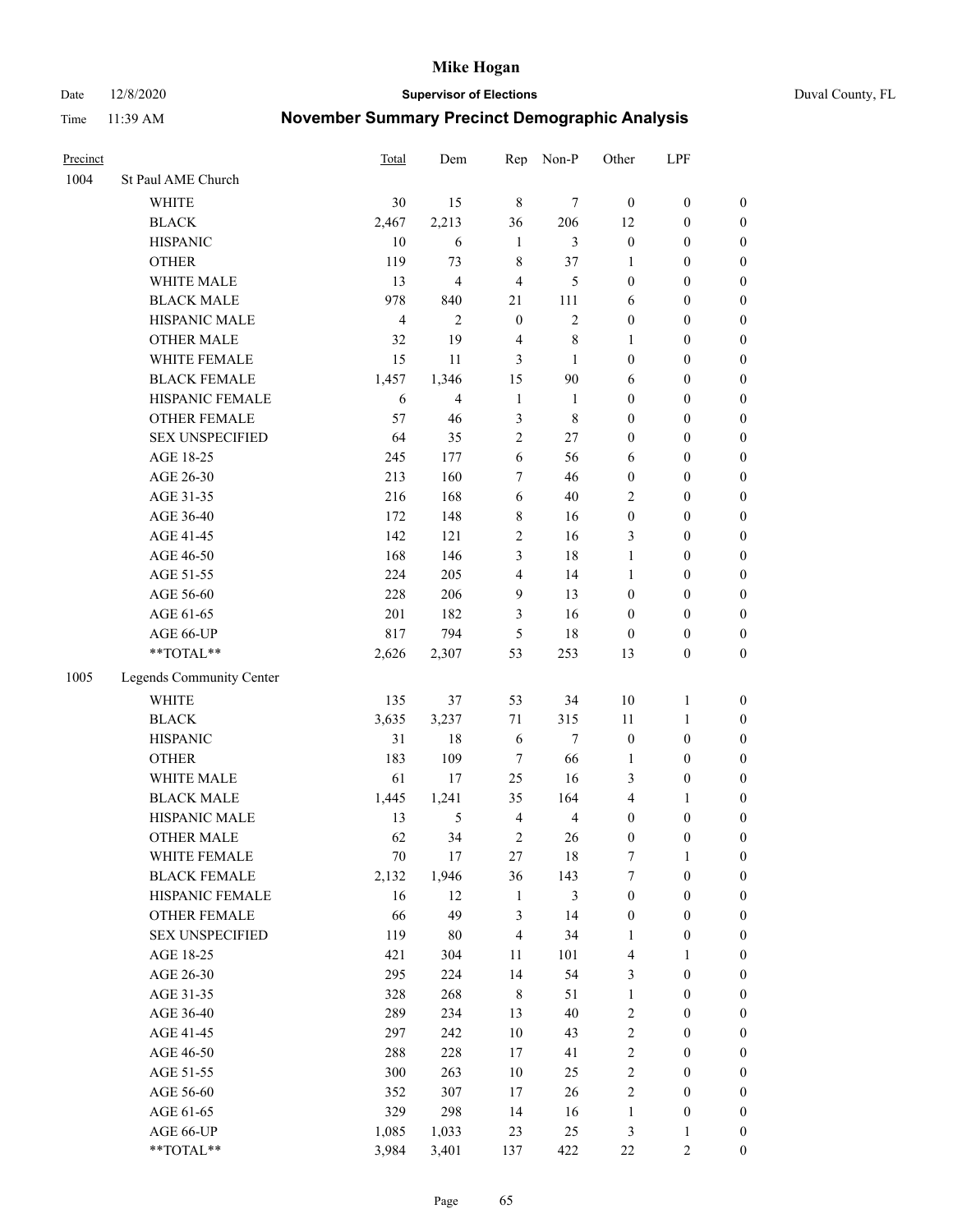Date 12/8/2020 **Supervisor of Elections** Duval County, FL

| Precinct |                                | Total | Dem    | Rep          | Non-P  | Other            | LPF              |                  |
|----------|--------------------------------|-------|--------|--------------|--------|------------------|------------------|------------------|
| 1006     | Church of God - N Lane Ave     |       |        |              |        |                  |                  |                  |
|          | <b>WHITE</b>                   | 1,120 | 242    | 618          | 235    | $20\,$           | $\mathfrak s$    | 0                |
|          | <b>BLACK</b>                   | 858   | 703    | 35           | 117    | 3                | $\boldsymbol{0}$ | 0                |
|          | <b>HISPANIC</b>                | 71    | 26     | 17           | 27     | $\mathbf{1}$     | $\boldsymbol{0}$ | $\boldsymbol{0}$ |
|          | <b>OTHER</b>                   | 156   | 58     | 33           | 63     | 2                | 0                | $\boldsymbol{0}$ |
|          | WHITE MALE                     | 507   | 98     | 288          | 109    | 8                | $\overline{4}$   | $\boldsymbol{0}$ |
|          | <b>BLACK MALE</b>              | 355   | 275    | 22           | 56     | $\overline{c}$   | $\boldsymbol{0}$ | $\boldsymbol{0}$ |
|          | HISPANIC MALE                  | 37    | 13     | $\,$ 8 $\,$  | 15     | $\mathbf{1}$     | $\boldsymbol{0}$ | $\boldsymbol{0}$ |
|          | <b>OTHER MALE</b>              | 64    | 19     | 17           | $28\,$ | $\boldsymbol{0}$ | $\boldsymbol{0}$ | $\boldsymbol{0}$ |
|          | WHITE FEMALE                   | 597   | 143    | 321          | 120    | 12               | 1                | $\boldsymbol{0}$ |
|          | <b>BLACK FEMALE</b>            | 483   | 412    | 13           | 57     | $\mathbf{1}$     | $\boldsymbol{0}$ | 0                |
|          | HISPANIC FEMALE                | 33    | 13     | $\,$ 8 $\,$  | 12     | $\boldsymbol{0}$ | $\boldsymbol{0}$ | 0                |
|          | <b>OTHER FEMALE</b>            | 56    | 24     | 12           | 19     | $\mathbf{1}$     | $\boldsymbol{0}$ | 0                |
|          | <b>SEX UNSPECIFIED</b>         | 73    | 32     | 14           | 26     | $\mathbf{1}$     | $\boldsymbol{0}$ | $\boldsymbol{0}$ |
|          | AGE 18-25                      | 252   | 113    | 46           | 85     | 7                | 1                | $\boldsymbol{0}$ |
|          | AGE 26-30                      | 220   | 97     | 52           | 67     | 4                | $\boldsymbol{0}$ | $\boldsymbol{0}$ |
|          | AGE 31-35                      | 211   | 104    | 57           | 46     | 2                | $\sqrt{2}$       | $\boldsymbol{0}$ |
|          | AGE 36-40                      | 194   | 104    | 41           | 46     | $\overline{c}$   | $\mathbf{1}$     | $\boldsymbol{0}$ |
|          | AGE 41-45                      | 160   | 82     | 52           | 24     | 2                | $\boldsymbol{0}$ | $\boldsymbol{0}$ |
|          | AGE 46-50                      | 210   | 101    | 69           | 37     | 3                | $\boldsymbol{0}$ | $\boldsymbol{0}$ |
|          | AGE 51-55                      | 185   | $88\,$ | 65           | 31     | $\mathbf{1}$     | $\boldsymbol{0}$ | $\boldsymbol{0}$ |
|          | AGE 56-60                      | 222   | 92     | $88\,$       | 40     | $\mathbf{1}$     | 1                | 0                |
|          | AGE 61-65                      | 167   | 76     | 62           | 26     | 3                | $\boldsymbol{0}$ | 0                |
|          | AGE 66-UP                      | 384   | 172    | 171          | $40\,$ | $\mathbf{1}$     | $\boldsymbol{0}$ | 0                |
|          | **TOTAL**                      | 2,205 | 1,029  | 703          | 442    | 26               | $\mathfrak s$    | $\boldsymbol{0}$ |
| 1007     | Evangel Temple Assembly of God |       |        |              |        |                  |                  |                  |
|          | <b>WHITE</b>                   | 959   | 253    | 482          | 206    | 16               | $\sqrt{2}$       | $\boldsymbol{0}$ |
|          | <b>BLACK</b>                   | 593   | 474    | 26           | 91     | $\mathbf{1}$     | $\mathbf{1}$     | $\boldsymbol{0}$ |
|          | <b>HISPANIC</b>                | 102   | 46     | 18           | 37     | $\mathbf{1}$     | $\boldsymbol{0}$ | $\boldsymbol{0}$ |
|          | <b>OTHER</b>                   | 159   | 62     | 43           | 53     | $\boldsymbol{0}$ | $\mathbf{1}$     | $\boldsymbol{0}$ |
|          | WHITE MALE                     | 435   | 110    | 232          | 84     | 8                | $\mathbf{1}$     | $\boldsymbol{0}$ |
|          | <b>BLACK MALE</b>              | 226   | 158    | 17           | 49     | $\mathbf{1}$     | 1                | $\boldsymbol{0}$ |
|          | HISPANIC MALE                  | 38    | 14     | $\mathbf{9}$ | 14     | 1                | $\boldsymbol{0}$ | 0                |
|          | <b>OTHER MALE</b>              | 47    | 13     | 17           | 16     | $\boldsymbol{0}$ | $\mathbf{1}$     | 0                |
|          | WHITE FEMALE                   | 516   | 141    | 246          | 120    | 8                | 1                | 0                |
|          | <b>BLACK FEMALE</b>            | 359   | 308    | 9            | 42     | $\boldsymbol{0}$ | $\boldsymbol{0}$ | $\overline{0}$   |
|          | HISPANIC FEMALE                | 64    | 32     | 9            | 23     | $\boldsymbol{0}$ | $\boldsymbol{0}$ | $\overline{0}$   |
|          | OTHER FEMALE                   | 73    | 30     | $20\,$       | 23     | $\boldsymbol{0}$ | $\boldsymbol{0}$ | $\overline{0}$   |
|          | <b>SEX UNSPECIFIED</b>         | 55    | 29     | 10           | 16     | $\boldsymbol{0}$ | $\boldsymbol{0}$ | 0                |
|          | AGE 18-25                      | 201   | 96     | 37           | 65     | $\mathbf{1}$     | $\sqrt{2}$       | 0                |
|          | AGE 26-30                      | 179   | 91     | 34           | 52     | $\mathbf{1}$     | $\mathbf{1}$     | 0                |
|          | AGE 31-35                      | 172   | 91     | 37           | 41     | 3                | $\boldsymbol{0}$ | 0                |
|          | AGE 36-40                      | 158   | 77     | 41           | 37     | 2                | 1                | 0                |
|          | AGE 41-45                      | 151   | 73     | 40           | 37     | $\mathbf{1}$     | $\boldsymbol{0}$ | 0                |
|          | AGE 46-50                      | 121   | 46     | 33           | $40\,$ | 2                | $\boldsymbol{0}$ | 0                |
|          | AGE 51-55                      | 154   | 58     | 62           | 31     | 3                | $\boldsymbol{0}$ | $\overline{0}$   |
|          | AGE 56-60                      | 164   | 79     | 59           | 26     | $\boldsymbol{0}$ | $\boldsymbol{0}$ | $\overline{0}$   |
|          | AGE 61-65                      | 167   | 66     | 74           | 26     | 1                | $\boldsymbol{0}$ | $\overline{0}$   |
|          | AGE 66-UP                      | 346   | 158    | 152          | $32\,$ | 4                | $\boldsymbol{0}$ | 0                |
|          | **TOTAL**                      | 1,813 | 835    | 569          | 387    | 18               | $\overline{4}$   | $\boldsymbol{0}$ |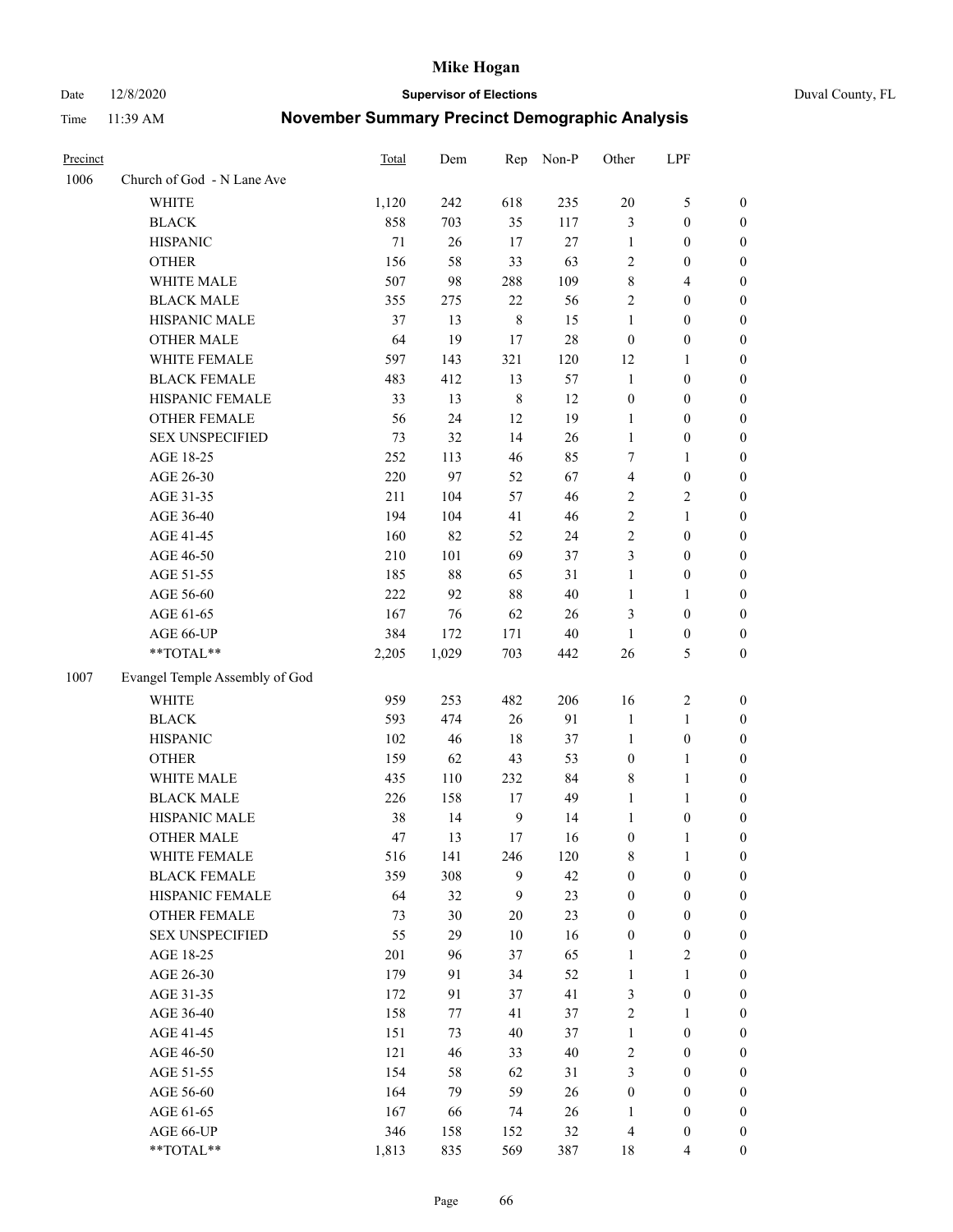Date 12/8/2020 **Supervisor of Elections** Duval County, FL

| Precinct |                                    | Total | Dem   | Rep | Non-P       | Other            | LPF                             |                  |
|----------|------------------------------------|-------|-------|-----|-------------|------------------|---------------------------------|------------------|
| 1008     | Mary Lena Gibbs Center             |       |       |     |             |                  |                                 |                  |
|          | <b>WHITE</b>                       | 1,283 | 305   | 682 | 261         | 24               | 11                              | 0                |
|          | <b>BLACK</b>                       | 2,226 | 1,812 | 86  | 317         | $10\,$           | $\mathbf{1}$                    | 0                |
|          | <b>HISPANIC</b>                    | 226   | 91    | 38  | 95          | $\mathbf{2}$     | $\boldsymbol{0}$                | $\boldsymbol{0}$ |
|          | <b>OTHER</b>                       | 421   | 143   | 117 | 156         | 4                | 1                               | $\boldsymbol{0}$ |
|          | WHITE MALE                         | 595   | 116   | 336 | 126         | 11               | 6                               | $\boldsymbol{0}$ |
|          | <b>BLACK MALE</b>                  | 906   | 702   | 46  | 154         | 4                | $\boldsymbol{0}$                | $\boldsymbol{0}$ |
|          | HISPANIC MALE                      | 100   | 36    | 24  | 39          | $\mathbf{1}$     | $\boldsymbol{0}$                | $\boldsymbol{0}$ |
|          | <b>OTHER MALE</b>                  | 163   | 44    | 54  | 63          | $\mathbf{2}$     | $\boldsymbol{0}$                | $\boldsymbol{0}$ |
|          | WHITE FEMALE                       | 667   | 183   | 338 | 128         | 13               | $\mathfrak{S}$                  | $\boldsymbol{0}$ |
|          | <b>BLACK FEMALE</b>                | 1,279 | 1,080 | 39  | 153         | 6                | $\mathbf{1}$                    | 0                |
|          | HISPANIC FEMALE                    | 121   | 54    | 14  | 52          | 1                | $\boldsymbol{0}$                | 0                |
|          | <b>OTHER FEMALE</b>                | 186   | 77    | 52  | 55          | $\mathbf{1}$     | $\mathbf{1}$                    | 0                |
|          | <b>SEX UNSPECIFIED</b>             | 139   | 59    | 20  | 59          | $\mathbf{1}$     | $\boldsymbol{0}$                | $\boldsymbol{0}$ |
|          | AGE 18-25                          | 569   | 294   | 76  | 189         | 7                | $\mathfrak{Z}$                  | $\boldsymbol{0}$ |
|          | AGE 26-30                          | 402   | 207   | 68  | 122         | 4                | $\mathbf{1}$                    | $\boldsymbol{0}$ |
|          | AGE 31-35                          | 419   | 219   | 76  | 113         | 7                | $\overline{\mathbf{4}}$         | $\boldsymbol{0}$ |
|          | AGE 36-40                          | 407   | 253   | 47  | 97          | $10\,$           | $\boldsymbol{0}$                | $\boldsymbol{0}$ |
|          | AGE 41-45                          | 338   | 193   | 69  | 73          | $\sqrt{2}$       | $\mathbf{1}$                    | $\boldsymbol{0}$ |
|          | AGE 46-50                          | 330   | 202   | 60  | 64          | $\overline{2}$   | $\sqrt{2}$                      | $\boldsymbol{0}$ |
|          | AGE 51-55                          | 308   | 182   | 82  | 41          | 2                | $\mathbf{1}$                    | 0                |
|          | AGE 56-60                          | 342   | 210   | 90  | 42          | $\boldsymbol{0}$ | $\boldsymbol{0}$                | 0                |
|          | AGE 61-65                          | 315   | 174   | 105 | 33          | 3                | $\boldsymbol{0}$                | 0                |
|          | AGE 66-UP                          | 726   | 417   | 250 | 55          | 3                | 1                               | $\boldsymbol{0}$ |
|          | **TOTAL**                          | 4,156 | 2,351 | 923 | 829         | 40               | 13                              | $\boldsymbol{0}$ |
| 1009     | Oak Hill Church of the Nazarene    |       |       |     |             |                  |                                 |                  |
|          | <b>WHITE</b>                       | 977   | 217   | 555 | 191         |                  |                                 |                  |
|          | <b>BLACK</b>                       | 1,534 | 1,200 | 62  | 245         | 8                | 6<br>$\mathfrak{Z}$             | $\boldsymbol{0}$ |
|          | <b>HISPANIC</b>                    | 216   | 95    | 51  | 67          | 24               | $\sqrt{2}$                      | $\boldsymbol{0}$ |
|          |                                    |       |       |     |             | $\mathbf{1}$     |                                 | $\boldsymbol{0}$ |
|          | <b>OTHER</b>                       | 311   | 104   | 84  | 118         | 3                | $\sqrt{2}$                      | $\boldsymbol{0}$ |
|          | WHITE MALE                         | 446   | 83    | 276 | 79          | 3                | $\mathfrak s$<br>$\overline{2}$ | $\boldsymbol{0}$ |
|          | <b>BLACK MALE</b>                  | 632   | 468   | 29  | 124         | $\boldsymbol{9}$ |                                 | $\boldsymbol{0}$ |
|          | HISPANIC MALE<br><b>OTHER MALE</b> | 111   | 47    | 27  | 34          | $\mathbf{1}$     | $\sqrt{2}$<br>$\overline{c}$    | 0                |
|          |                                    | 124   | 42    | 34  | 45          | $\mathbf{1}$     |                                 | $\boldsymbol{0}$ |
|          | WHITE FEMALE                       | 524   | 131   | 276 | 111         | 5                | 1                               | 0                |
|          | <b>BLACK FEMALE</b>                | 876   | 711   | 33  | 117         | 14               | $\mathbf{1}$                    | $\boldsymbol{0}$ |
|          | HISPANIC FEMALE                    | 98    | 45    | 23  | 30          | $\boldsymbol{0}$ | $\boldsymbol{0}$                | $\overline{0}$   |
|          | OTHER FEMALE                       | 139   | 51    | 44  | $44\,$      | $\boldsymbol{0}$ | $\boldsymbol{0}$                | $\overline{0}$   |
|          | <b>SEX UNSPECIFIED</b>             | 88    | 38    | 10  | 37          | 3                | $\boldsymbol{0}$                | 0                |
|          | AGE 18-25                          | 410   | 206   | 53  | 138         | 11               | $\sqrt{2}$                      | 0                |
|          | AGE 26-30                          | 281   | 149   | 45  | $8\sqrt{1}$ | 4                | $\sqrt{2}$                      | 0                |
|          | AGE 31-35                          | 285   | 144   | 60  | 73          | 4                | $\overline{4}$                  | 0                |
|          | AGE 36-40                          | 257   | 149   | 45  | 60          | 3                | $\boldsymbol{0}$                | 0                |
|          | AGE 41-45                          | 258   | 162   | 42  | 50          | 3                | $\mathbf{1}$                    | 0                |
|          | AGE 46-50                          | 284   | 148   | 80  | 52          | 2                | $\sqrt{2}$                      | 0                |
|          | AGE 51-55                          | 240   | 151   | 54  | 34          | $\mathbf{1}$     | $\boldsymbol{0}$                | 0                |
|          | AGE 56-60                          | 274   | 140   | 84  | 47          | 3                | $\boldsymbol{0}$                | 0                |
|          | AGE 61-65                          | 263   | 122   | 104 | 34          | 3                | $\boldsymbol{0}$                | $\overline{0}$   |
|          | AGE 66-UP                          | 486   | 245   | 185 | 52          | 2                | $\sqrt{2}$                      | 0                |
|          | **TOTAL**                          | 3,038 | 1,616 | 752 | 621         | 36               | 13                              | $\boldsymbol{0}$ |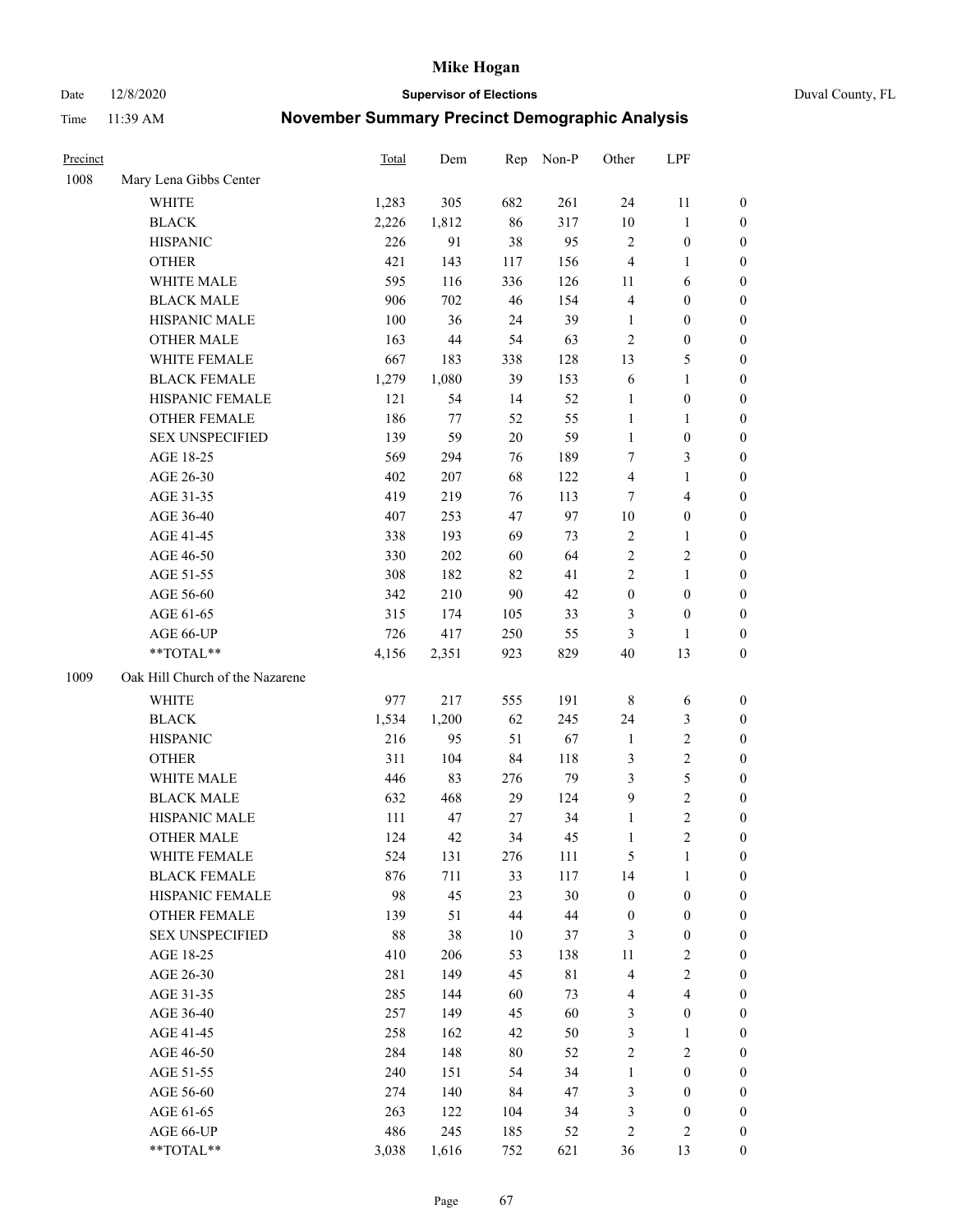Date 12/8/2020 **Supervisor of Elections** Duval County, FL

| Precinct |                             | Total       | Dem    | Rep     | Non-P          | Other            | LPF                     |                  |
|----------|-----------------------------|-------------|--------|---------|----------------|------------------|-------------------------|------------------|
| 1010     | Sweetwater Church of Christ |             |        |         |                |                  |                         |                  |
|          | <b>WHITE</b>                | 1,398       | 315    | 745     | 303            | 30               | $\mathfrak{S}$          | 0                |
|          | <b>BLACK</b>                | 793         | 637    | $27\,$  | 115            | 12               | $\sqrt{2}$              | 0                |
|          | <b>HISPANIC</b>             | 164         | 76     | 33      | 50             | $\overline{4}$   | $\mathbf{1}$            | $\boldsymbol{0}$ |
|          | <b>OTHER</b>                | 233         | 83     | 58      | $88\,$         | 4                | $\boldsymbol{0}$        | $\boldsymbol{0}$ |
|          | WHITE MALE                  | 635         | 117    | 360     | 144            | 11               | $\mathfrak{Z}$          | $\boldsymbol{0}$ |
|          | <b>BLACK MALE</b>           | 318         | 234    | 15      | 60             | 7                | $\sqrt{2}$              | $\boldsymbol{0}$ |
|          | HISPANIC MALE               | 77          | 30     | 17      | 28             | $\mathbf{1}$     | $\mathbf{1}$            | $\boldsymbol{0}$ |
|          | <b>OTHER MALE</b>           | 89          | 33     | 19      | 34             | 3                | $\boldsymbol{0}$        | $\boldsymbol{0}$ |
|          | WHITE FEMALE                | 747         | 194    | 378     | 155            | 18               | $\overline{2}$          | $\boldsymbol{0}$ |
|          | <b>BLACK FEMALE</b>         | 465         | 395    | 11      | 54             | 5                | $\boldsymbol{0}$        | 0                |
|          | HISPANIC FEMALE             | $8\sqrt{1}$ | 41     | 16      | 21             | 3                | $\boldsymbol{0}$        | 0                |
|          | OTHER FEMALE                | 102         | 37     | 31      | 33             | $\mathbf{1}$     | $\boldsymbol{0}$        | 0                |
|          | <b>SEX UNSPECIFIED</b>      | 74          | 30     | 16      | $27\,$         | $\mathbf{1}$     | $\boldsymbol{0}$        | $\boldsymbol{0}$ |
|          | AGE 18-25                   | 330         | 146    | 53      | 117            | 14               | $\boldsymbol{0}$        | $\boldsymbol{0}$ |
|          | AGE 26-30                   | 243         | 104    | 63      | 69             | 3                | $\overline{\mathbf{4}}$ | $\boldsymbol{0}$ |
|          | AGE 31-35                   | 232         | 101    | 51      | 73             | 5                | $\sqrt{2}$              | $\boldsymbol{0}$ |
|          | AGE 36-40                   | 194         | 89     | 50      | 53             | $\mathbf{1}$     | $\mathbf{1}$            | $\boldsymbol{0}$ |
|          | AGE 41-45                   | 208         | 95     | 56      | 52             | 5                | $\boldsymbol{0}$        | $\boldsymbol{0}$ |
|          | AGE 46-50                   | 213         | 107    | 62      | 37             | 7                | $\boldsymbol{0}$        | $\boldsymbol{0}$ |
|          | AGE 51-55                   | 213         | 106    | 74      | 29             | $\overline{4}$   | $\boldsymbol{0}$        | $\boldsymbol{0}$ |
|          | AGE 56-60                   | 234         | 84     | 105     | 44             | $\mathbf{1}$     | $\boldsymbol{0}$        | 0                |
|          | AGE 61-65                   | 226         | 87     | 102     | 32             | 5                | $\boldsymbol{0}$        | 0                |
|          | AGE 66-UP                   | 495         | 192    | 247     | 50             | 5                | $\mathbf{1}$            | 0                |
|          | **TOTAL**                   | 2,588       | 1,111  | 863     | 556            | 50               | $8\,$                   | $\boldsymbol{0}$ |
| 1011     | Teamsters 512               |             |        |         |                |                  |                         |                  |
|          | <b>WHITE</b>                | 1,119       | 216    | 669     | 219            | 8                | $\boldsymbol{7}$        | $\boldsymbol{0}$ |
|          | <b>BLACK</b>                | 403         | 314    | 15      | 71             | $\sqrt{2}$       | $\mathbf{1}$            | $\boldsymbol{0}$ |
|          | <b>HISPANIC</b>             | 70          | 31     | 20      | 18             | $\mathbf{1}$     | $\boldsymbol{0}$        | $\boldsymbol{0}$ |
|          | <b>OTHER</b>                | 74          | 17     | 31      | 25             | $\mathbf{1}$     | $\boldsymbol{0}$        | $\boldsymbol{0}$ |
|          | WHITE MALE                  | 514         | 90     | 318     | 97             | 5                | $\overline{\mathbf{4}}$ | $\boldsymbol{0}$ |
|          | <b>BLACK MALE</b>           | 157         | 107    | 6       | 41             | $\overline{c}$   | $\mathbf{1}$            | $\boldsymbol{0}$ |
|          | HISPANIC MALE               | 35          | 14     | 12      | $\overline{9}$ | $\boldsymbol{0}$ | $\boldsymbol{0}$        | 0                |
|          | <b>OTHER MALE</b>           | 26          | 5      | 11      | 10             | $\boldsymbol{0}$ | $\boldsymbol{0}$        | 0                |
|          | WHITE FEMALE                | 585         | 121    | 344     | 115            | 2                | 3                       | 0                |
|          | <b>BLACK FEMALE</b>         | 237         | 201    | 7       | 29             | $\boldsymbol{0}$ | $\boldsymbol{0}$        | $\overline{0}$   |
|          | HISPANIC FEMALE             | 34          | 16     | $\,8\,$ | $\mathbf{9}$   | $\mathbf{1}$     | $\boldsymbol{0}$        | $\overline{0}$   |
|          | OTHER FEMALE                | 34          | 9      | 16      | 8              | $\mathbf{1}$     | $\boldsymbol{0}$        | $\overline{0}$   |
|          | <b>SEX UNSPECIFIED</b>      | 44          | 15     | 13      | 15             | $\mathbf{1}$     | $\boldsymbol{0}$        | 0                |
|          | AGE 18-25                   | 169         | 54     | 54      | 58             | 3                | $\boldsymbol{0}$        | 0                |
|          | AGE 26-30                   | 136         | 45     | 38      | 49             | 3                | $\mathbf{1}$            | 0                |
|          | AGE 31-35                   | 150         | 59     | 49      | 40             | $\mathbf{1}$     | $\mathbf{1}$            | 0                |
|          | AGE 36-40                   | 151         | 60     | 61      | $28\,$         | $\mathbf{1}$     | $\mathbf{1}$            | 0                |
|          | AGE 41-45                   | 137         | 51     | 61      | 24             | $\boldsymbol{0}$ | $\mathbf{1}$            | 0                |
|          | AGE 46-50                   | 155         | 50     | 70      | 32             | $\mathbf{1}$     | $\sqrt{2}$              | 0                |
|          | AGE 51-55                   | 127         | 53     | 50      | 22             | $\boldsymbol{0}$ | $\sqrt{2}$              | 0                |
|          | AGE 56-60                   | 168         | 61     | 76      | 30             | 1                | $\boldsymbol{0}$        | $\overline{0}$   |
|          | AGE 61-65                   | 148         | $40\,$ | 80      | 26             | 2                | $\boldsymbol{0}$        | $\overline{0}$   |
|          | AGE 66-UP                   | 325         | 105    | 196     | 24             | $\boldsymbol{0}$ | $\boldsymbol{0}$        | 0                |
|          | **TOTAL**                   | 1,666       | 578    | 735     | 333            | 12               | 8                       | $\boldsymbol{0}$ |
|          |                             |             |        |         |                |                  |                         |                  |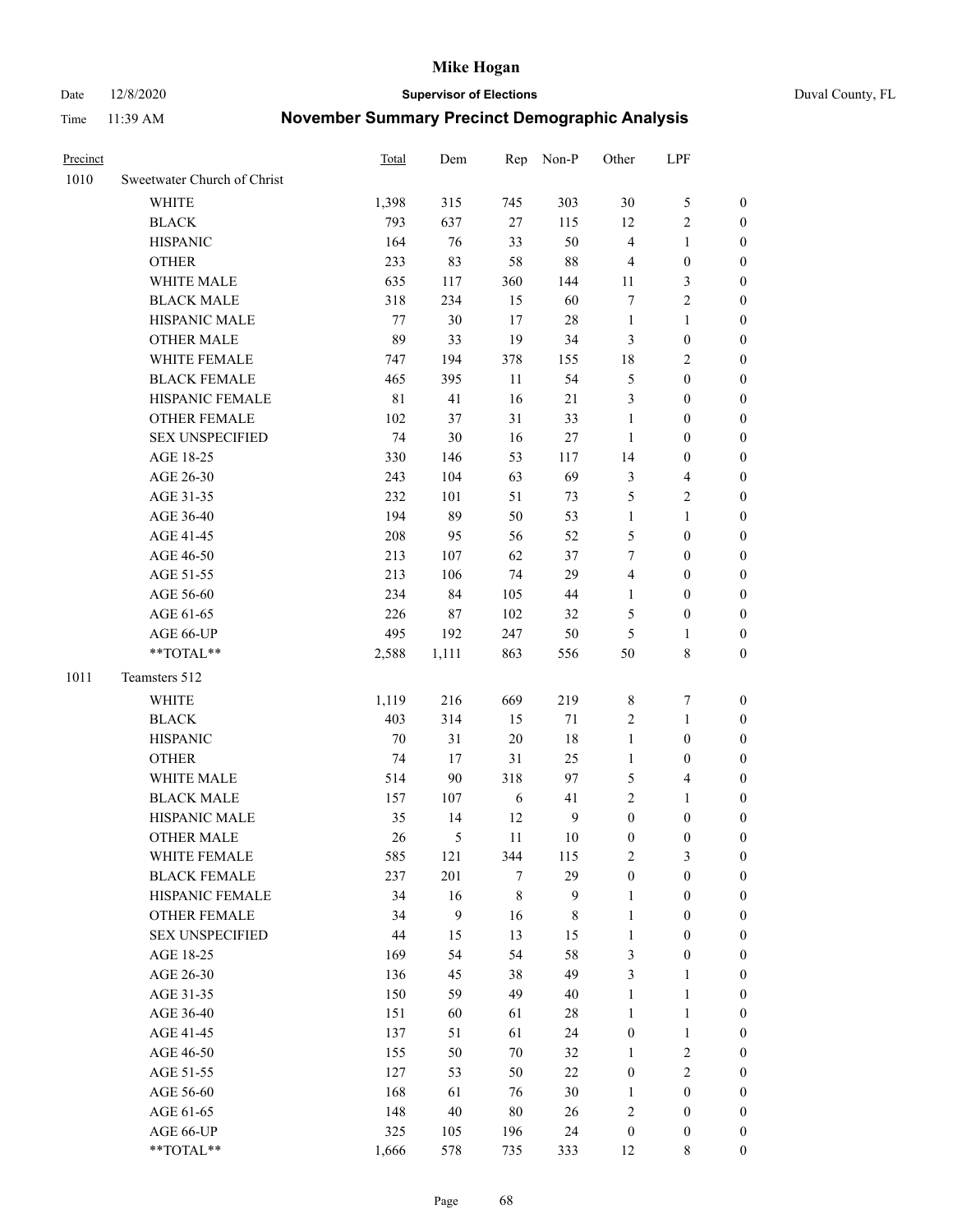Date 12/8/2020 **Supervisor of Elections** Duval County, FL

| Precinct |                            | <b>Total</b> | Dem         | Rep              | Non-P  | Other            | LPF              |                  |
|----------|----------------------------|--------------|-------------|------------------|--------|------------------|------------------|------------------|
| 1012     | Gregory West Apartments    |              |             |                  |        |                  |                  |                  |
|          | <b>WHITE</b>               | 741          | 182         | 348              | 199    | $\overline{9}$   | $\mathfrak{Z}$   | 0                |
|          | <b>BLACK</b>               | 1,892        | 1,493       | 66               | 319    | 14               | $\boldsymbol{0}$ | $\boldsymbol{0}$ |
|          | <b>HISPANIC</b>            | 368          | 186         | 50               | 129    | 3                | $\boldsymbol{0}$ | $\boldsymbol{0}$ |
|          | <b>OTHER</b>               | 355          | 126         | 73               | 154    | 2                | $\boldsymbol{0}$ | $\boldsymbol{0}$ |
|          | WHITE MALE                 | 328          | 54          | 177              | 93     | 2                | $\sqrt{2}$       | $\boldsymbol{0}$ |
|          | <b>BLACK MALE</b>          | 686          | 491         | 39               | 146    | $10\,$           | $\boldsymbol{0}$ | $\boldsymbol{0}$ |
|          | HISPANIC MALE              | 163          | 63          | 24               | 74     | 2                | $\boldsymbol{0}$ | $\boldsymbol{0}$ |
|          | <b>OTHER MALE</b>          | 127          | $40\,$      | 33               | 52     | $\overline{c}$   | $\boldsymbol{0}$ | $\boldsymbol{0}$ |
|          | WHITE FEMALE               | 397          | 124         | 167              | 98     | 7                | 1                | $\boldsymbol{0}$ |
|          | <b>BLACK FEMALE</b>        | 1,183        | 985         | $27\,$           | 167    | 4                | $\boldsymbol{0}$ | $\boldsymbol{0}$ |
|          | HISPANIC FEMALE            | 193          | 114         | 25               | 53     | $\mathbf{1}$     | $\boldsymbol{0}$ | $\boldsymbol{0}$ |
|          | <b>OTHER FEMALE</b>        | 174          | 69          | 36               | 69     | $\boldsymbol{0}$ | $\boldsymbol{0}$ | $\boldsymbol{0}$ |
|          | <b>SEX UNSPECIFIED</b>     | 105          | 47          | 9                | 49     | $\boldsymbol{0}$ | $\boldsymbol{0}$ | $\boldsymbol{0}$ |
|          | AGE 18-25                  | 471          | 272         | 29               | 166    | 4                | $\boldsymbol{0}$ | $\boldsymbol{0}$ |
|          | AGE 26-30                  | 393          | 211         | 45               | 130    | 7                | $\boldsymbol{0}$ | $\boldsymbol{0}$ |
|          | AGE 31-35                  | 392          | 245         | 39               | 105    | $\overline{c}$   | $\mathbf{1}$     | $\boldsymbol{0}$ |
|          | AGE 36-40                  | 354          | 219         | $40\,$           | 91     | 4                | $\boldsymbol{0}$ | $\boldsymbol{0}$ |
|          | AGE 41-45                  | 310          | 215         | 33               | 60     | $\mathbf{1}$     | $\mathbf{1}$     | $\boldsymbol{0}$ |
|          | AGE 46-50                  | 290          | 180         | 51               | 55     | 4                | $\boldsymbol{0}$ | $\boldsymbol{0}$ |
|          | AGE 51-55                  | 245          | 149         | 51               | 45     | $\boldsymbol{0}$ | $\boldsymbol{0}$ | $\boldsymbol{0}$ |
|          | AGE 56-60                  | 268          | 144         | 68               | 52     | 3                | 1                | 0                |
|          | AGE 61-65                  | 226          | 130         | 53               | 42     | $\mathbf{1}$     | $\boldsymbol{0}$ | $\boldsymbol{0}$ |
|          | AGE 66-UP                  | 407          | 222         | 128              | 55     | $\sqrt{2}$       | $\boldsymbol{0}$ | $\boldsymbol{0}$ |
|          | **TOTAL**                  | 3,356        | 1,987       | 537              | 801    | $28\,$           | $\mathfrak{Z}$   | $\boldsymbol{0}$ |
| 1013     | Cedar Creek Baptist Church |              |             |                  |        |                  |                  |                  |
|          | <b>WHITE</b>               | 817          | 189         | 477              | 129    | 14               | $\,$ $\,$        | $\boldsymbol{0}$ |
|          | <b>BLACK</b>               | 509          | 396         | 14               | 92     | 7                | $\boldsymbol{0}$ | $\boldsymbol{0}$ |
|          | <b>HISPANIC</b>            | 84           | 39          | 15               | $28\,$ | 2                | $\boldsymbol{0}$ | $\boldsymbol{0}$ |
|          | <b>OTHER</b>               | 87           | 23          | 25               | 38     | $\boldsymbol{0}$ | $\mathbf{1}$     | $\boldsymbol{0}$ |
|          | WHITE MALE                 | 379          | $8\sqrt{1}$ | 218              | 67     | 6                | 7                | $\boldsymbol{0}$ |
|          | <b>BLACK MALE</b>          | 173          | 121         | $\boldsymbol{7}$ | 42     | 3                | $\boldsymbol{0}$ | $\boldsymbol{0}$ |
|          | HISPANIC MALE              | 29           | 9           | 7                | 12     | $\mathbf{1}$     | $\boldsymbol{0}$ | $\boldsymbol{0}$ |
|          | <b>OTHER MALE</b>          | 32           | $\tau$      | 9                | 16     | $\boldsymbol{0}$ | $\boldsymbol{0}$ | $\boldsymbol{0}$ |
|          | WHITE FEMALE               | 431          | 106         | 254              | 62     | 8                | 1                | 0                |
|          | <b>BLACK FEMALE</b>        | 322          | 264         | 7                | 47     | 4                | $\boldsymbol{0}$ | $\overline{0}$   |
|          | HISPANIC FEMALE            | 53           | 29          | $\,$ $\,$        | 15     | $\mathbf{1}$     | $\boldsymbol{0}$ | $\overline{0}$   |
|          | OTHER FEMALE               | 32           | 9           | $10\,$           | 13     | $\boldsymbol{0}$ | $\boldsymbol{0}$ | 0                |
|          | <b>SEX UNSPECIFIED</b>     | 46           | 21          | 11               | 13     | $\boldsymbol{0}$ | $\mathbf{1}$     | 0                |
|          | AGE 18-25                  | 171          | 66          | 48               | 51     | 6                | $\boldsymbol{0}$ | 0                |
|          | AGE 26-30                  | 173          | $78\,$      | 37               | 50     | 7                | $\mathbf{1}$     | 0                |
|          | AGE 31-35                  | 149          | 67          | 38               | $40\,$ | $\mathbf{1}$     | $\mathfrak{Z}$   | 0                |
|          | AGE 36-40                  | 123          | 53          | 41               | 27     | 2                | $\boldsymbol{0}$ | 0                |
|          | AGE 41-45                  | 106          | 53          | 24               | 27     | $\mathbf{1}$     | $\mathbf{1}$     | 0                |
|          | AGE 46-50                  | 115          | 60          | 35               | 17     | 2                | $\mathbf{1}$     | 0                |
|          | AGE 51-55                  | 122          | 54          | 41               | 24     | $\overline{c}$   | $\mathbf{1}$     | 0                |
|          | AGE 56-60                  | 135          | 57          | 55               | $20\,$ | $\mathbf{1}$     | $\sqrt{2}$       | 0                |
|          | AGE 61-65                  | 113          | 58          | 45               | 10     | $\boldsymbol{0}$ | $\boldsymbol{0}$ | 0                |
|          | AGE 66-UP                  | 290          | 101         | 167              | 21     | $\mathbf{1}$     | $\boldsymbol{0}$ | 0                |
|          | **TOTAL**                  | 1,497        | 647         | 531              | 287    | 23               | 9                | $\boldsymbol{0}$ |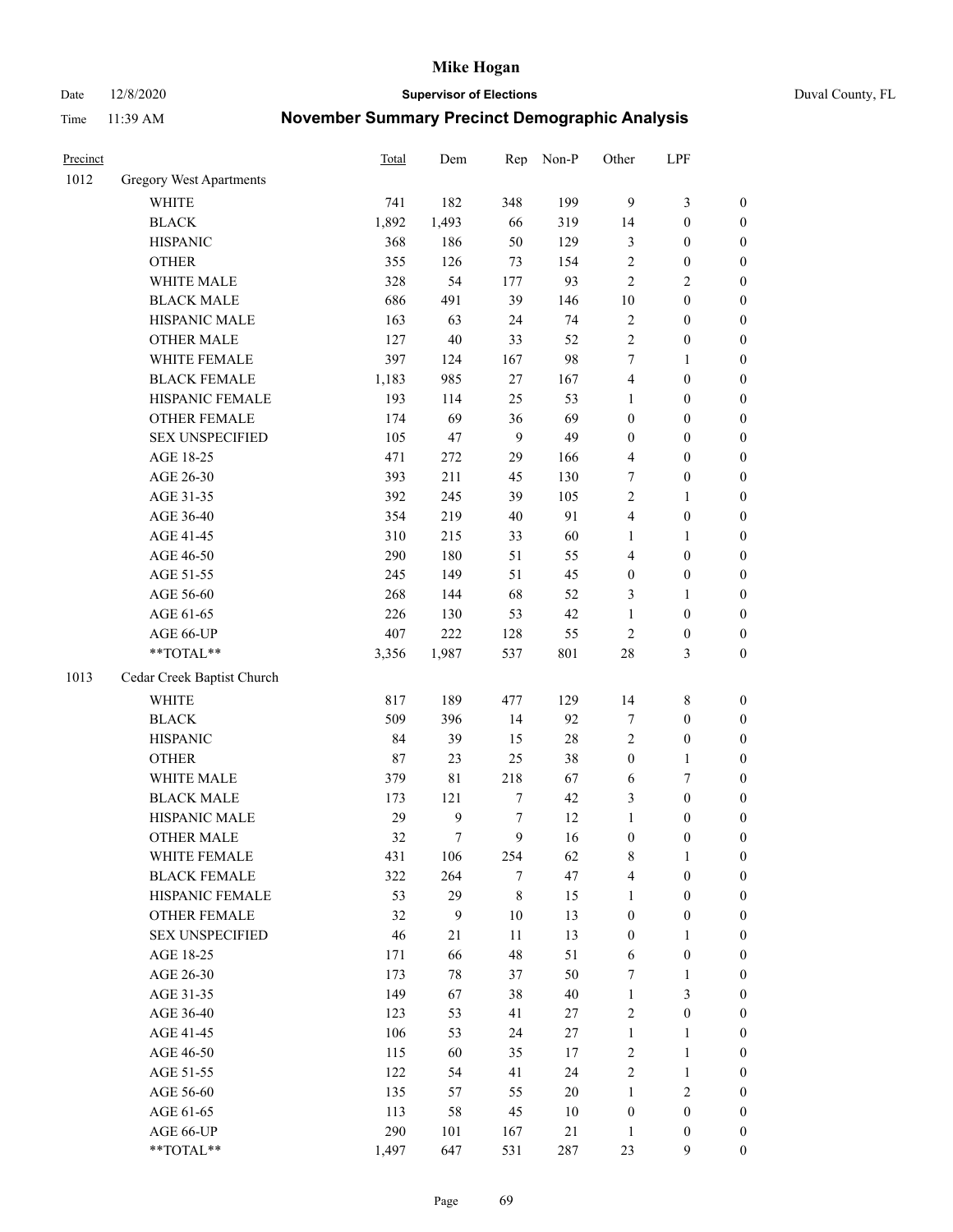Date 12/8/2020 **Supervisor of Elections** Duval County, FL

| Precinct |                             | <b>Total</b> | Dem    | Rep    | Non-P       | Other                   | LPF              |                  |
|----------|-----------------------------|--------------|--------|--------|-------------|-------------------------|------------------|------------------|
| 1014     | McGirts Creek Regional Park |              |        |        |             |                         |                  |                  |
|          | <b>WHITE</b>                | 1,343        | 323    | 680    | 311         | 21                      | $\,$ 8 $\,$      | 0                |
|          | <b>BLACK</b>                | 1,873        | 1,526  | 59     | 263         | 24                      | $\mathbf{1}$     | $\boldsymbol{0}$ |
|          | <b>HISPANIC</b>             | 275          | 115    | 51     | 106         | 3                       | $\boldsymbol{0}$ | $\boldsymbol{0}$ |
|          | <b>OTHER</b>                | 373          | 124    | 111    | 130         | 6                       | $\sqrt{2}$       | $\boldsymbol{0}$ |
|          | WHITE MALE                  | 650          | 138    | 335    | 157         | 12                      | $\,$ 8 $\,$      | $\boldsymbol{0}$ |
|          | <b>BLACK MALE</b>           | 767          | 580    | 33     | 143         | $11\,$                  | $\boldsymbol{0}$ | $\boldsymbol{0}$ |
|          | HISPANIC MALE               | 123          | 42     | 28     | 52          | $\mathbf{1}$            | $\boldsymbol{0}$ | $\boldsymbol{0}$ |
|          | <b>OTHER MALE</b>           | 140          | $40\,$ | 49     | 51          | $\boldsymbol{0}$        | $\boldsymbol{0}$ | $\boldsymbol{0}$ |
|          | WHITE FEMALE                | 681          | 183    | 337    | 152         | $\mathbf{9}$            | $\boldsymbol{0}$ | $\boldsymbol{0}$ |
|          | <b>BLACK FEMALE</b>         | 1,073        | 919    | 25     | 116         | 12                      | $\mathbf{1}$     | $\boldsymbol{0}$ |
|          | HISPANIC FEMALE             | 146          | 69     | 22     | 53          | $\sqrt{2}$              | $\boldsymbol{0}$ | $\boldsymbol{0}$ |
|          | <b>OTHER FEMALE</b>         | 174          | 66     | 54     | 47          | 5                       | $\sqrt{2}$       | $\boldsymbol{0}$ |
|          | <b>SEX UNSPECIFIED</b>      | 110          | 51     | $18\,$ | 39          | $\overline{2}$          | $\boldsymbol{0}$ | $\boldsymbol{0}$ |
|          | AGE 18-25                   | 463          | 248    | 63     | 141         | $10\,$                  | 1                | $\boldsymbol{0}$ |
|          | AGE 26-30                   | 410          | 190    | 74     | 137         | 5                       | $\overline{4}$   | $\boldsymbol{0}$ |
|          | AGE 31-35                   | 385          | 195    | 69     | 113         | $\,$ $\,$               | $\boldsymbol{0}$ | $\boldsymbol{0}$ |
|          | AGE 36-40                   | 304          | 174    | 50     | 75          | 5                       | $\boldsymbol{0}$ | $\boldsymbol{0}$ |
|          | AGE 41-45                   | 292          | 167    | 46     | 68          | $11\,$                  | $\boldsymbol{0}$ | $\boldsymbol{0}$ |
|          | AGE 46-50                   | 323          | 186    | $78\,$ | 52          | $\sqrt{6}$              | 1                | $\boldsymbol{0}$ |
|          | AGE 51-55                   | 338          | 192    | 75     | 65          | 2                       | $\overline{4}$   | $\boldsymbol{0}$ |
|          | AGE 56-60                   | 322          | 190    | 84     | 46          | $\overline{2}$          | $\boldsymbol{0}$ | 0                |
|          | AGE 61-65                   | 316          | 185    | 94     | 36          | $\boldsymbol{0}$        | $\mathbf{1}$     | $\boldsymbol{0}$ |
|          | AGE 66-UP                   | 711          | 361    | 268    | $77\,$      | 5                       | $\boldsymbol{0}$ | $\boldsymbol{0}$ |
|          | $**TOTAL**$                 | 3,864        | 2,088  | 901    | $810\,$     | 54                      | 11               | $\boldsymbol{0}$ |
| 1015     | River City Community Church |              |        |        |             |                         |                  |                  |
|          | <b>WHITE</b>                | 1,283        | 318    | 685    | 256         | 19                      | 5                | $\boldsymbol{0}$ |
|          | <b>BLACK</b>                | 1,308        | 1,056  | 34     | 200         | 18                      | $\boldsymbol{0}$ | $\boldsymbol{0}$ |
|          | <b>HISPANIC</b>             | 231          | 101    | 39     | 85          | 4                       | $\sqrt{2}$       | $\boldsymbol{0}$ |
|          | <b>OTHER</b>                | 384          | 114    | 124    | 139         | 6                       | $\mathbf{1}$     | $\boldsymbol{0}$ |
|          | WHITE MALE                  | 621          | 117    | 348    | 139         | 13                      | $\overline{4}$   | $\boldsymbol{0}$ |
|          | <b>BLACK MALE</b>           | 544          | 422    | $18\,$ | 96          | 8                       | $\boldsymbol{0}$ | $\boldsymbol{0}$ |
|          | HISPANIC MALE               | 97           | 36     | 23     | 35          | 2                       | 1                | $\boldsymbol{0}$ |
|          | <b>OTHER MALE</b>           | 151          | 39     | 57     | 53          | $\mathbf{1}$            | $\mathbf{1}$     | $\boldsymbol{0}$ |
|          | WHITE FEMALE                | 649          | 198    | 330    | 114         | 6                       | 1                | 0                |
|          | <b>BLACK FEMALE</b>         | 735          | 613    | 16     | 97          | 9                       | $\boldsymbol{0}$ | $\overline{0}$   |
|          | HISPANIC FEMALE             | 131          | 65     | 16     | 47          | 2                       | 1                | $\overline{0}$   |
|          | <b>OTHER FEMALE</b>         | 183          | 60     | 54     | 65          | 4                       | $\boldsymbol{0}$ | $\overline{0}$   |
|          | <b>SEX UNSPECIFIED</b>      | 95           | 39     | $20\,$ | 34          | 2                       | $\boldsymbol{0}$ | 0                |
|          | AGE 18-25                   | 409          | 189    | 69     | 139         | $10\,$                  | $\sqrt{2}$       | 0                |
|          | AGE 26-30                   | 312          | 153    | 64     | 86          | 8                       | $\mathbf{1}$     | 0                |
|          | AGE 31-35                   | 292          | 152    | 53     | $80\,$      | 5                       | $\sqrt{2}$       | 0                |
|          | AGE 36-40                   | 280          | 144    | 48     | $8\sqrt{1}$ | 5                       | $\sqrt{2}$       | 0                |
|          | AGE 41-45                   | 249          | 131    | 58     | 56          | $\overline{\mathbf{4}}$ | $\boldsymbol{0}$ | 0                |
|          | AGE 46-50                   | 265          | 142    | 71     | 49          | 3                       | $\boldsymbol{0}$ | 0                |
|          | AGE 51-55                   | 247          | 129    | 69     | 48          | $\mathbf{1}$            | $\boldsymbol{0}$ | 0                |
|          | AGE 56-60                   | 290          | 150    | 94     | 41          | 5                       | $\boldsymbol{0}$ | $\overline{0}$   |
|          | AGE 61-65                   | 306          | 154    | 108    | 43          | $\mathbf{1}$            | $\boldsymbol{0}$ | $\overline{0}$   |
|          | AGE 66-UP                   | 556          | 245    | 248    | 57          | 5                       | $\mathbf{1}$     | 0                |
|          | $**TOTAL**$                 | 3,206        | 1,589  | 882    | 680         | 47                      | 8                | $\boldsymbol{0}$ |
|          |                             |              |        |        |             |                         |                  |                  |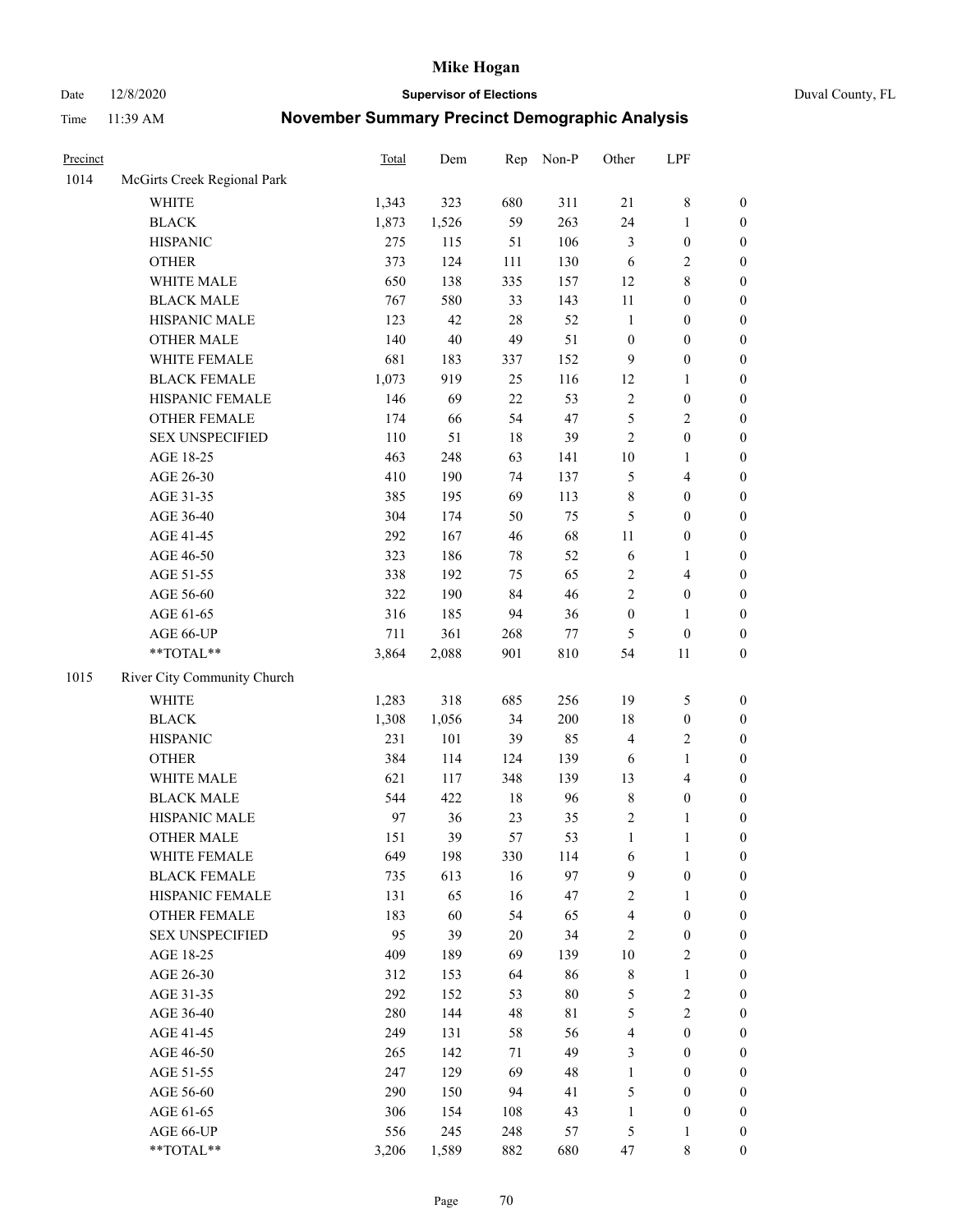Date 12/8/2020 **Supervisor of Elections** Duval County, FL

| Precinct |                         | Total  | Dem         | Rep                     | Non-P       | Other            | LPF              |                  |
|----------|-------------------------|--------|-------------|-------------------------|-------------|------------------|------------------|------------------|
| 1016     | Argyle Church of Christ |        |             |                         |             |                  |                  |                  |
|          | <b>WHITE</b>            | 881    | 192         | 457                     | 215         | $\overline{9}$   | $\,$ $\,$        | 0                |
|          | <b>BLACK</b>            | 855    | 660         | 42                      | 142         | 10               | $\mathbf{1}$     | 0                |
|          | <b>HISPANIC</b>         | 198    | 62          | 52                      | 79          | 4                | $\mathbf{1}$     | $\boldsymbol{0}$ |
|          | <b>OTHER</b>            | 261    | 90          | $77 \,$                 | 92          | 1                | $\mathbf{1}$     | $\boldsymbol{0}$ |
|          | WHITE MALE              | 413    | 84          | 221                     | 97          | 3                | $\,$ 8 $\,$      | $\boldsymbol{0}$ |
|          | <b>BLACK MALE</b>       | 346    | 238         | 22                      | $8\sqrt{1}$ | 5                | $\boldsymbol{0}$ | $\boldsymbol{0}$ |
|          | HISPANIC MALE           | 95     | 30          | 25                      | 37          | 2                | $\mathbf{1}$     | $\boldsymbol{0}$ |
|          | <b>OTHER MALE</b>       | 91     | 26          | 32                      | 33          | $\boldsymbol{0}$ | $\boldsymbol{0}$ | $\boldsymbol{0}$ |
|          | WHITE FEMALE            | 457    | 106         | 232                     | 113         | 6                | $\boldsymbol{0}$ | $\boldsymbol{0}$ |
|          | <b>BLACK FEMALE</b>     | 496    | 412         | 19                      | 59          | 5                | 1                | 0                |
|          | HISPANIC FEMALE         | 99     | 30          | 27                      | 40          | $\overline{c}$   | $\boldsymbol{0}$ | 0                |
|          | OTHER FEMALE            | 124    | 49          | 36                      | 39          | $\boldsymbol{0}$ | $\boldsymbol{0}$ | $\boldsymbol{0}$ |
|          | <b>SEX UNSPECIFIED</b>  | 74     | 29          | 14                      | 29          | $\mathbf{1}$     | $\mathbf{1}$     | $\boldsymbol{0}$ |
|          | AGE 18-25               | 305    | 144         | 68                      | 82          | 8                | $\mathfrak{Z}$   | $\boldsymbol{0}$ |
|          | AGE 26-30               | 291    | 146         | 50                      | 87          | 4                | $\overline{4}$   | $\boldsymbol{0}$ |
|          | AGE 31-35               | 203    | 94          | 38                      | 69          | 1                | $\mathbf{1}$     | $\boldsymbol{0}$ |
|          | AGE 36-40               | 187    | $8\sqrt{1}$ | 41                      | 60          | 4                | $\mathbf{1}$     | $\boldsymbol{0}$ |
|          | AGE 41-45               | 170    | 81          | 46                      | 43          | $\boldsymbol{0}$ | $\boldsymbol{0}$ | $\boldsymbol{0}$ |
|          | AGE 46-50               | 192    | 96          | 49                      | 43          | 3                | $\mathbf{1}$     | $\boldsymbol{0}$ |
|          | AGE 51-55               | 191    | 89          | 68                      | 33          | $\boldsymbol{0}$ | $\mathbf{1}$     | 0                |
|          | AGE 56-60               | 216    | 89          | 79                      | 46          | 2                | $\boldsymbol{0}$ | 0                |
|          | AGE 61-65               | 163    | 68          | $72\,$                  | 22          | $\mathbf{1}$     | $\boldsymbol{0}$ | 0                |
|          | AGE 66-UP               | 277    | 116         | 117                     | 43          | $\mathbf{1}$     | $\boldsymbol{0}$ | $\boldsymbol{0}$ |
|          | $**TOTAL**$             | 2,195  | 1,004       | 628                     | 528         | 24               | 11               | $\boldsymbol{0}$ |
| 1101     | FSCJ - Deerwood Center  |        |             |                         |             |                  |                  |                  |
|          | <b>WHITE</b>            | 774    | 189         | 407                     | 163         | 10               | 5                | $\boldsymbol{0}$ |
|          | <b>BLACK</b>            | 163    | 130         | 7                       | 23          | 3                | $\boldsymbol{0}$ | $\boldsymbol{0}$ |
|          | <b>HISPANIC</b>         | 82     | 31          | 22                      | $27\,$      | 2                | $\boldsymbol{0}$ | $\boldsymbol{0}$ |
|          | <b>OTHER</b>            | 183    | 41          | 53                      | 84          | 5                | $\boldsymbol{0}$ | $\boldsymbol{0}$ |
|          | WHITE MALE              | 357    | 70          | 196                     | 82          | 8                | $\mathbf{1}$     | $\boldsymbol{0}$ |
|          | <b>BLACK MALE</b>       | 60     | 44          | $\overline{\mathbf{4}}$ | $11\,$      | $\mathbf{1}$     | $\boldsymbol{0}$ | $\boldsymbol{0}$ |
|          | HISPANIC MALE           | 36     | 12          | $\mathbf{9}$            | 13          | 2                | $\boldsymbol{0}$ | 0                |
|          | <b>OTHER MALE</b>       | 72     | 11          | 26                      | 35          | $\boldsymbol{0}$ | $\boldsymbol{0}$ | $\boldsymbol{0}$ |
|          | WHITE FEMALE            | 406    | 118         | 206                     | 76          | 2                | 4                | 0                |
|          | <b>BLACK FEMALE</b>     | 101    | 84          | 3                       | 12          | $\mathbf{2}$     | $\boldsymbol{0}$ | $\overline{0}$   |
|          | HISPANIC FEMALE         | 46     | 19          | 13                      | 14          | $\boldsymbol{0}$ | $\boldsymbol{0}$ | $\overline{0}$   |
|          | OTHER FEMALE            | 89     | 25          | 22                      | 38          | 4                | $\boldsymbol{0}$ | $\overline{0}$   |
|          | <b>SEX UNSPECIFIED</b>  | 35     | $\,$ 8 $\,$ | 10                      | 16          | 1                | $\boldsymbol{0}$ | 0                |
|          | AGE 18-25               | 117    | 38          | 41                      | 34          | 4                | $\boldsymbol{0}$ | 0                |
|          | AGE 26-30               | 96     | 37          | 31                      | $21\,$      | 4                | 3                | 0                |
|          | AGE 31-35               | 116    | 57          | 21                      | 36          | $\overline{c}$   | $\boldsymbol{0}$ | 0                |
|          | AGE 36-40               | $90\,$ | 34          | 23                      | 33          | $\boldsymbol{0}$ | $\boldsymbol{0}$ | 0                |
|          | AGE 41-45               | 93     | 32          | 34                      | 27          | $\boldsymbol{0}$ | $\boldsymbol{0}$ | 0                |
|          | AGE 46-50               | 117    | 25          | 51                      | 38          | 1                | $\overline{c}$   | 0                |
|          | AGE 51-55               | 131    | 35          | 62                      | 32          | 2                | $\boldsymbol{0}$ | 0                |
|          | AGE 56-60               | 130    | 40          | 59                      | 28          | 3                | $\boldsymbol{0}$ | $\overline{0}$   |
|          | AGE 61-65               | 79     | 26          | 39                      | 14          | $\boldsymbol{0}$ | $\boldsymbol{0}$ | 0                |
|          | AGE 66-UP               | 233    | 67          | 128                     | 34          | 4                | $\boldsymbol{0}$ | 0                |
|          | **TOTAL**               | 1,202  | 391         | 489                     | 297         | 20               | $\mathfrak s$    | $\boldsymbol{0}$ |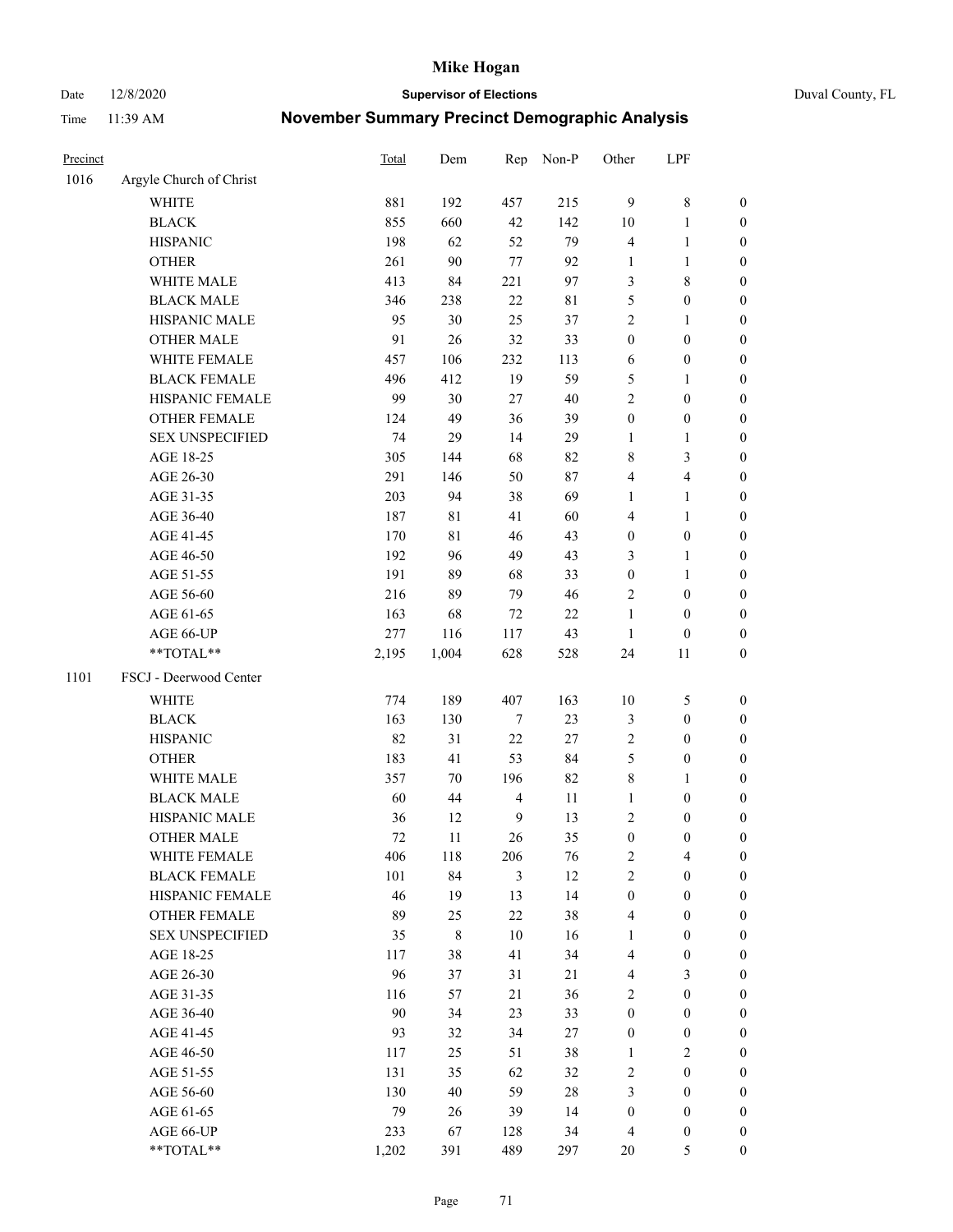#### Date 12/8/2020 **Supervisor of Elections** Duval County, FL

| Precinct |                                   | Total  | Dem            | Rep              | Non-P                   | Other            | LPF                     |                  |
|----------|-----------------------------------|--------|----------------|------------------|-------------------------|------------------|-------------------------|------------------|
| 1102     | Glen Kernan Golf and Country Club |        |                |                  |                         |                  |                         |                  |
|          | <b>WHITE</b>                      | 375    | 60             | 245              | 64                      | 5                | $\mathbf{1}$            | 0                |
|          | <b>BLACK</b>                      | 29     | $20\,$         | $\overline{2}$   | $\tau$                  | $\boldsymbol{0}$ | $\boldsymbol{0}$        | 0                |
|          | <b>HISPANIC</b>                   | 20     | 3              | 9                | $\,$ 8 $\,$             | $\boldsymbol{0}$ | $\boldsymbol{0}$        | $\boldsymbol{0}$ |
|          | <b>OTHER</b>                      | 159    | 51             | 31               | $72\,$                  | 4                | 1                       | $\boldsymbol{0}$ |
|          | WHITE MALE                        | 181    | 24             | 126              | $30\,$                  | 1                | $\boldsymbol{0}$        | $\boldsymbol{0}$ |
|          | <b>BLACK MALE</b>                 | 18     | 12             | $\sqrt{2}$       | $\overline{\mathbf{4}}$ | $\boldsymbol{0}$ | $\boldsymbol{0}$        | $\boldsymbol{0}$ |
|          | HISPANIC MALE                     | 6      | $\mathbf{1}$   | $\mathbf{1}$     | $\overline{4}$          | $\boldsymbol{0}$ | $\boldsymbol{0}$        | $\boldsymbol{0}$ |
|          | <b>OTHER MALE</b>                 | 72     | 24             | 15               | 31                      | $\mathbf{1}$     | $\mathbf{1}$            | $\boldsymbol{0}$ |
|          | WHITE FEMALE                      | 192    | 36             | 118              | 33                      | 4                | 1                       | $\boldsymbol{0}$ |
|          | <b>BLACK FEMALE</b>               | 10     | 7              | $\boldsymbol{0}$ | $\mathfrak{Z}$          | $\boldsymbol{0}$ | $\boldsymbol{0}$        | 0                |
|          | HISPANIC FEMALE                   | 14     | $\overline{2}$ | $\,8\,$          | $\overline{4}$          | $\boldsymbol{0}$ | $\boldsymbol{0}$        | 0                |
|          | <b>OTHER FEMALE</b>               | 65     | 24             | 11               | 29                      | $\mathbf{1}$     | $\boldsymbol{0}$        | $\boldsymbol{0}$ |
|          | <b>SEX UNSPECIFIED</b>            | 25     | $\overline{4}$ | 6                | 13                      | 2                | $\boldsymbol{0}$        | $\boldsymbol{0}$ |
|          | AGE 18-25                         | 110    | 34             | 38               | 33                      | 4                | 1                       | $\boldsymbol{0}$ |
|          | AGE 26-30                         | $22\,$ | 7              | 10               | $\mathfrak{S}$          | $\boldsymbol{0}$ | $\boldsymbol{0}$        | $\boldsymbol{0}$ |
|          | AGE 31-35                         | 27     | 6              | 12               | 6                       | $\overline{c}$   | $\mathbf{1}$            | $\boldsymbol{0}$ |
|          | AGE 36-40                         | 36     | 8              | 15               | 12                      | $\mathbf{1}$     | $\boldsymbol{0}$        | $\boldsymbol{0}$ |
|          | AGE 41-45                         | 39     | $\,$ 8 $\,$    | 14               | 17                      | $\boldsymbol{0}$ | $\boldsymbol{0}$        | $\boldsymbol{0}$ |
|          | AGE 46-50                         | 78     | 19             | 36               | 22                      | 1                | $\boldsymbol{0}$        | $\boldsymbol{0}$ |
|          | AGE 51-55                         | 69     | 11             | 39               | 19                      | $\boldsymbol{0}$ | $\boldsymbol{0}$        | $\boldsymbol{0}$ |
|          | AGE 56-60                         | 69     | 14             | 41               | 14                      | $\boldsymbol{0}$ | $\boldsymbol{0}$        | 0                |
|          | AGE 61-65                         | 34     | $\overline{4}$ | 21               | 9                       | $\boldsymbol{0}$ | $\boldsymbol{0}$        | 0                |
|          | AGE 66-UP                         | 99     | 23             | 61               | 14                      | 1                | $\boldsymbol{0}$        | $\boldsymbol{0}$ |
|          | **TOTAL**                         | 583    | 134            | 287              | 151                     | 9                | $\sqrt{2}$              | $\boldsymbol{0}$ |
| 1103     | Hampton Glen                      |        |                |                  |                         |                  |                         |                  |
|          | <b>WHITE</b>                      | 2,099  | 507            | 1,131            | 417                     | 37               | $\boldsymbol{7}$        | $\boldsymbol{0}$ |
|          | <b>BLACK</b>                      | 383    | 276            | 16               | 85                      | 5                | $\mathbf{1}$            | $\boldsymbol{0}$ |
|          | <b>HISPANIC</b>                   | 226    | 100            | 59               | 61                      | 5                | $\mathbf{1}$            | $\boldsymbol{0}$ |
|          | <b>OTHER</b>                      | 681    | 221            | 157              | 300                     | 3                | $\boldsymbol{0}$        | $\boldsymbol{0}$ |
|          | WHITE MALE                        | 965    | 192            | 546              | 208                     | 15               | $\overline{4}$          | $\boldsymbol{0}$ |
|          | <b>BLACK MALE</b>                 | 163    | 104            | $10\,$           | 46                      | 3                | $\boldsymbol{0}$        | $\boldsymbol{0}$ |
|          | HISPANIC MALE                     | 103    | 42             | 28               | $30\,$                  | 3                | $\boldsymbol{0}$        | $\boldsymbol{0}$ |
|          | OTHER MALE                        | 290    | 88             | 71               | 129                     | $\overline{c}$   | $\boldsymbol{0}$        | $\boldsymbol{0}$ |
|          | WHITE FEMALE                      | 1,119  | 314            | 574              | 206                     | 22               | 3                       | 0                |
|          | <b>BLACK FEMALE</b>               | 217    | 169            | 6                | 39                      | $\sqrt{2}$       | $\mathbf{1}$            | $\boldsymbol{0}$ |
|          | HISPANIC FEMALE                   | 115    | 54             | 28               | $30\,$                  | $\overline{c}$   | $\mathbf{1}$            | $\overline{0}$   |
|          | OTHER FEMALE                      | 327    | 116            | 76               | 135                     | $\boldsymbol{0}$ | $\boldsymbol{0}$        | $\overline{0}$   |
|          | <b>SEX UNSPECIFIED</b>            | 90     | 25             | 24               | $40\,$                  | $\mathbf{1}$     | $\boldsymbol{0}$        | 0                |
|          | AGE 18-25                         | 506    | 192            | 145              | 148                     | 17               | $\overline{\mathbf{4}}$ | 0                |
|          | AGE 26-30                         | 364    | 151            | 105              | 99                      | 8                | $\mathbf{1}$            | 0                |
|          | AGE 31-35                         | 254    | 98             | 86               | 66                      | 4                | $\boldsymbol{0}$        | 0                |
|          | AGE 36-40                         | 238    | 72             | 76               | 84                      | 4                | $\sqrt{2}$              | 0                |
|          | AGE 41-45                         | 226    | 95             | 77               | 52                      | $\mathbf{1}$     | $\mathbf{1}$            | 0                |
|          | AGE 46-50                         | 299    | 76             | 130              | 91                      | 2                | $\boldsymbol{0}$        | 0                |
|          | AGE 51-55                         | 349    | 102            | 137              | 104                     | 6                | $\boldsymbol{0}$        | 0                |
|          | AGE 56-60                         | 337    | 93             | 164              | 79                      | $\boldsymbol{0}$ | 1                       | $\boldsymbol{0}$ |
|          | AGE 61-65                         | 240    | 62             | 138              | 38                      | 2                | $\boldsymbol{0}$        | $\boldsymbol{0}$ |
|          | AGE 66-UP                         | 576    | 163            | 305              | 102                     | 6                | $\boldsymbol{0}$        | 0                |
|          | **TOTAL**                         | 3,389  | 1,104          | 1,363            | 863                     | 50               | $\mathbf{9}$            | $\boldsymbol{0}$ |
|          |                                   |        |                |                  |                         |                  |                         |                  |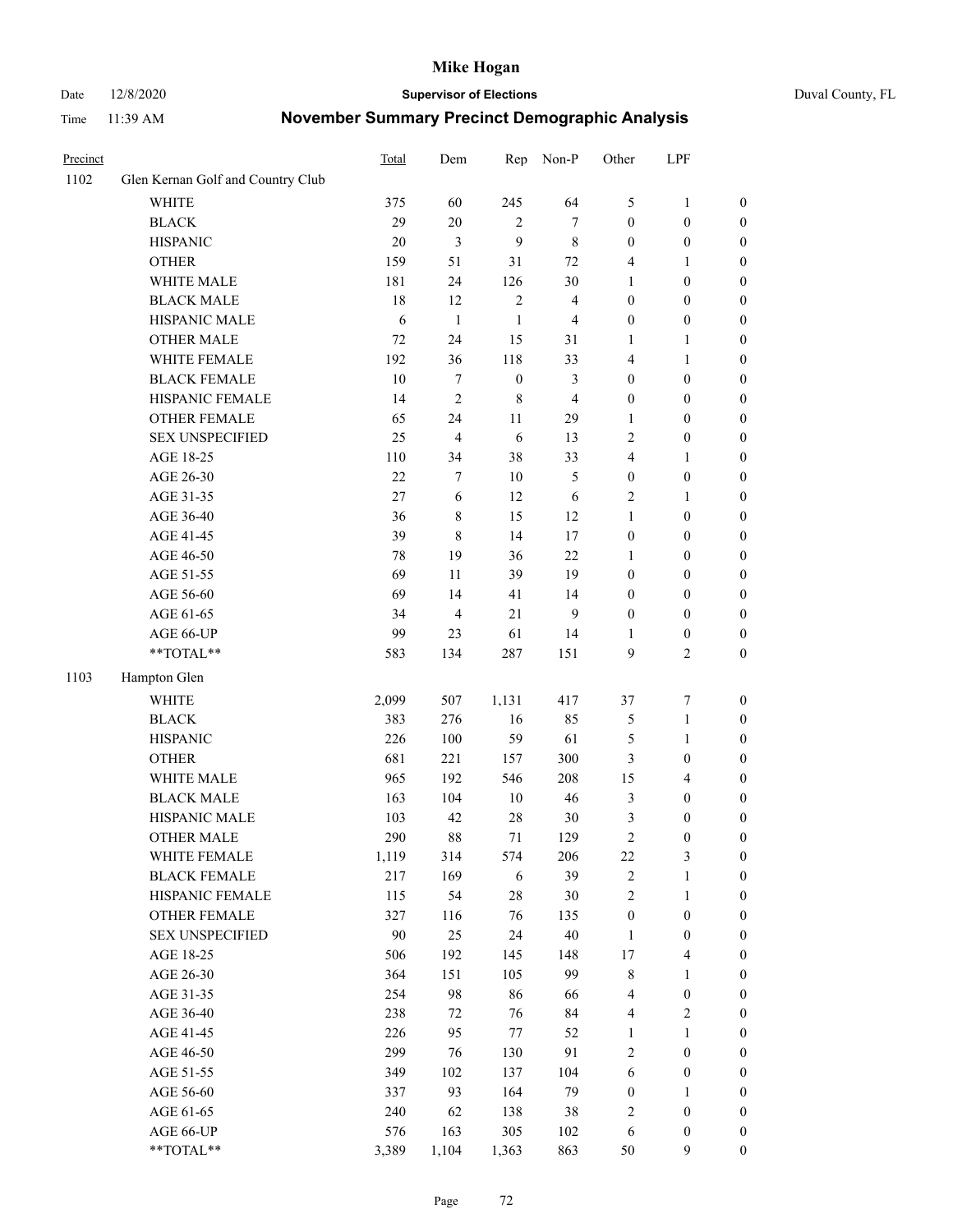Date 12/8/2020 **Supervisor of Elections** Duval County, FL

| Precinct |                            | Total | Dem    | Rep    | Non-P  | Other            | LPF                     |                  |
|----------|----------------------------|-------|--------|--------|--------|------------------|-------------------------|------------------|
| 1104     | Julington Baptist Church   |       |        |        |        |                  |                         |                  |
|          | <b>WHITE</b>               | 3,253 | 744    | 1,714  | 711    | 63               | $21\,$                  | 0                |
|          | <b>BLACK</b>               | 845   | 639    | 41     | 153    | $11\,$           | $\mathbf{1}$            | 0                |
|          | <b>HISPANIC</b>            | 421   | 139    | 118    | 156    | $\boldsymbol{7}$ | $\mathbf{1}$            | $\boldsymbol{0}$ |
|          | <b>OTHER</b>               | 901   | 295    | 242    | 345    | 12               | $\boldsymbol{7}$        | $\boldsymbol{0}$ |
|          | WHITE MALE                 | 1,558 | 308    | 848    | 362    | $27\,$           | 13                      | $\boldsymbol{0}$ |
|          | <b>BLACK MALE</b>          | 366   | 254    | 24     | 79     | 8                | 1                       | $\boldsymbol{0}$ |
|          | HISPANIC MALE              | 194   | 67     | 58     | 69     | $\boldsymbol{0}$ | $\boldsymbol{0}$        | $\boldsymbol{0}$ |
|          | <b>OTHER MALE</b>          | 382   | 123    | 100    | 148    | 5                | 6                       | $\boldsymbol{0}$ |
|          | WHITE FEMALE               | 1,655 | 431    | 844    | 337    | 36               | $\boldsymbol{7}$        | $\boldsymbol{0}$ |
|          | <b>BLACK FEMALE</b>        | 467   | 378    | 16     | $70\,$ | $\mathfrak{Z}$   | $\boldsymbol{0}$        | $\boldsymbol{0}$ |
|          | HISPANIC FEMALE            | 218   | 66     | 60     | 84     | 7                | $\mathbf{1}$            | $\boldsymbol{0}$ |
|          | OTHER FEMALE               | 430   | 155    | 117    | 152    | 5                | $\mathbf{1}$            | $\boldsymbol{0}$ |
|          | <b>SEX UNSPECIFIED</b>     | 150   | 35     | 48     | 64     | $\sqrt{2}$       | $\mathbf{1}$            | $\boldsymbol{0}$ |
|          | AGE 18-25                  | 690   | 242    | 219    | 199    | 21               | $\mathbf{9}$            | $\boldsymbol{0}$ |
|          | AGE 26-30                  | 629   | 195    | 218    | 198    | 13               | $\mathfrak{S}$          | $\boldsymbol{0}$ |
|          | AGE 31-35                  | 583   | 190    | 206    | 169    | $10\,$           | $\,8\,$                 | $\boldsymbol{0}$ |
|          | AGE 36-40                  | 526   | 194    | 170    | 152    | 7                | $\mathfrak{Z}$          | $\boldsymbol{0}$ |
|          | AGE 41-45                  | 474   | 147    | 169    | 150    | $\tau$           | $\mathbf{1}$            | $\boldsymbol{0}$ |
|          | AGE 46-50                  | 512   | 155    | 205    | 139    | $10\,$           | $\mathfrak{Z}$          | $\boldsymbol{0}$ |
|          | AGE 51-55                  | 474   | 132    | 222    | 112    | 8                | $\boldsymbol{0}$        | $\boldsymbol{0}$ |
|          | AGE 56-60                  | 446   | 157    | 219    | 66     | $\overline{4}$   | $\boldsymbol{0}$        | 0                |
|          | AGE 61-65                  | 374   | 127    | 163    | 74     | $10\,$           | $\boldsymbol{0}$        | $\boldsymbol{0}$ |
|          | AGE 66-UP                  | 712   | 278    | 324    | 106    | 3                | 1                       | $\boldsymbol{0}$ |
|          | **TOTAL**                  | 5,420 | 1,817  | 2,115  | 1,365  | 93               | 30                      | $\boldsymbol{0}$ |
| 1105     | Kernan Blvd Baptist Church |       |        |        |        |                  |                         |                  |
|          | <b>WHITE</b>               | 3,256 | 833    | 1,445  | 881    | 68               | 29                      | $\boldsymbol{0}$ |
|          | <b>BLACK</b>               | 723   | 488    | 33     | 187    | 13               | $\sqrt{2}$              | $\boldsymbol{0}$ |
|          | <b>HISPANIC</b>            | 438   | 196    | 92     | 142    | 3                | $\mathfrak{S}$          | $\boldsymbol{0}$ |
|          | <b>OTHER</b>               | 687   | 227    | 170    | 277    | 12               | $\mathbf{1}$            | $\boldsymbol{0}$ |
|          | WHITE MALE                 | 1,528 | 304    | 748    | 429    | 26               | $21\,$                  | $\boldsymbol{0}$ |
|          | <b>BLACK MALE</b>          | 292   | 172    | $17\,$ | 96     | $\sqrt{6}$       | $\mathbf{1}$            | $\boldsymbol{0}$ |
|          | HISPANIC MALE              | 191   | 69     | 48     | 69     | $\sqrt{2}$       | 3                       | 0                |
|          | <b>OTHER MALE</b>          | 252   | 72     | 68     | 109    | $\overline{c}$   | $\mathbf{1}$            | $\boldsymbol{0}$ |
|          | WHITE FEMALE               | 1,653 | 511    | 668    | 427    | 39               | 8                       | 0                |
|          | <b>BLACK FEMALE</b>        | 399   | 296    | 13     | 82     | 7                | $\mathbf{1}$            | $\boldsymbol{0}$ |
|          | HISPANIC FEMALE            | 232   | 121    | 40     | 69     | $\mathbf{1}$     | $\mathbf{1}$            | $\overline{0}$   |
|          | <b>OTHER FEMALE</b>        | 278   | 113    | 72     | $88\,$ | 5                | $\boldsymbol{0}$        | $\overline{0}$   |
|          | <b>SEX UNSPECIFIED</b>     | 279   | 86     | 66     | 118    | 8                | $\mathbf{1}$            | 0                |
|          | AGE 18-25                  | 1,293 | 542    | 326    | 383    | 35               | 7                       | $\theta$         |
|          | AGE 26-30                  | 904   | 298    | 270    | 309    | 19               | $\,$ 8 $\,$             | 0                |
|          | AGE 31-35                  | 602   | 204    | 183    | 193    | 17               | $\mathfrak s$           | 0                |
|          | AGE 36-40                  | 430   | 134    | 136    | 147    | $\,$ 8 $\,$      | $\mathfrak{S}$          | 0                |
|          | AGE 41-45                  | 331   | 102    | 105    | 117    | 3                | $\overline{\mathbf{4}}$ | 0                |
|          | AGE 46-50                  | 313   | 102    | 125    | 76     | 6                | $\overline{\mathbf{4}}$ | 0                |
|          | AGE 51-55                  | 298   | $87\,$ | 140    | 67     | 2                | $\sqrt{2}$              | 0                |
|          | AGE 56-60                  | 318   | 81     | 161    | 76     | $\boldsymbol{0}$ | $\boldsymbol{0}$        | $\boldsymbol{0}$ |
|          | AGE 61-65                  | 241   | 74     | 110    | 54     | 3                | $\boldsymbol{0}$        | $\overline{0}$   |
|          | AGE 66-UP                  | 374   | 120    | 184    | 65     | 3                | $\mathfrak{2}$          | 0                |
|          | **TOTAL**                  | 5,104 | 1,744  | 1,740  | 1,487  | 96               | 37                      | $\boldsymbol{0}$ |
|          |                            |       |        |        |        |                  |                         |                  |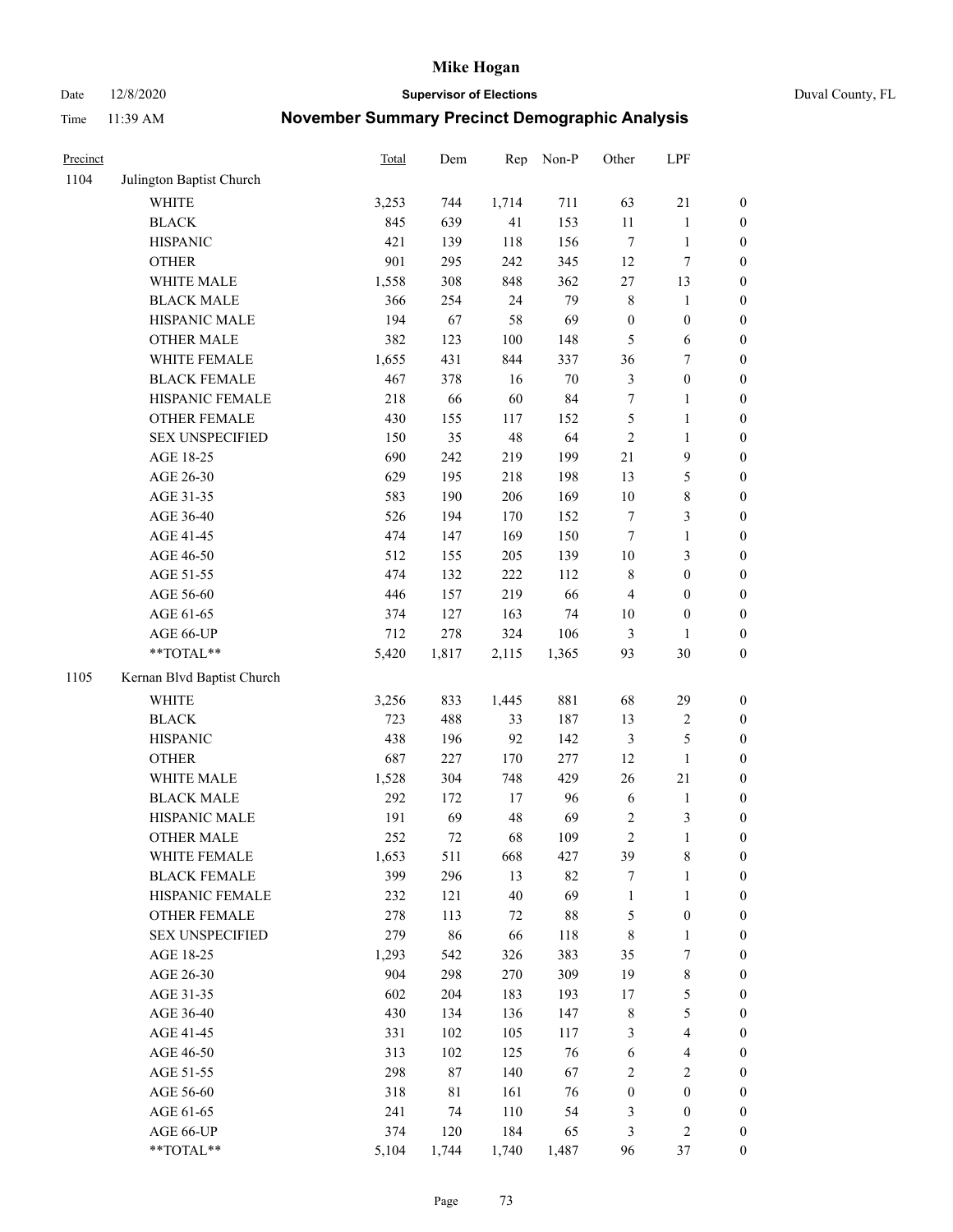Date 12/8/2020 **Supervisor of Elections** Duval County, FL

| Precinct |                        | <b>Total</b> | Dem   | Rep            | Non-P  | Other            | LPF                     |                  |
|----------|------------------------|--------------|-------|----------------|--------|------------------|-------------------------|------------------|
| 1106     | Church of Eleven 22    |              |       |                |        |                  |                         |                  |
|          | <b>WHITE</b>           | 4,522        | 1,060 | 2,459          | 913    | 70               | $20\,$                  | $\boldsymbol{0}$ |
|          | <b>BLACK</b>           | 749          | 543   | 27             | 158    | 19               | $\sqrt{2}$              | $\boldsymbol{0}$ |
|          | <b>HISPANIC</b>        | 473          | 179   | 121            | 168    | 3                | $\sqrt{2}$              | $\boldsymbol{0}$ |
|          | <b>OTHER</b>           | 871          | 318   | 196            | 341    | 14               | $\sqrt{2}$              | $\boldsymbol{0}$ |
|          | WHITE MALE             | 1,999        | 397   | 1,091          | 462    | 37               | 12                      | $\boldsymbol{0}$ |
|          | <b>BLACK MALE</b>      | 325          | 214   | $20\,$         | 83     | 7                | $\mathbf{1}$            | $\boldsymbol{0}$ |
|          | HISPANIC MALE          | 195          | 65    | 53             | 75     | $\mathbf{1}$     | $\mathbf{1}$            | $\boldsymbol{0}$ |
|          | <b>OTHER MALE</b>      | 370          | 107   | 91             | 166    | $\overline{4}$   | $\sqrt{2}$              | $\boldsymbol{0}$ |
|          | WHITE FEMALE           | 2,486        | 651   | 1,354          | 441    | 32               | $\,8\,$                 | $\boldsymbol{0}$ |
|          | <b>BLACK FEMALE</b>    | 418          | 326   | 7              | 73     | 11               | $\mathbf{1}$            | 0                |
|          | HISPANIC FEMALE        | 272          | 112   | 66             | 92     | $\mathbf{1}$     | $\mathbf{1}$            | 0                |
|          | OTHER FEMALE           | 423          | 178   | 92             | 144    | 9                | $\boldsymbol{0}$        | $\boldsymbol{0}$ |
|          | <b>SEX UNSPECIFIED</b> | 127          | 50    | 29             | 44     | $\overline{4}$   | $\boldsymbol{0}$        | $\boldsymbol{0}$ |
|          | AGE 18-25              | 751          | 278   | 239            | 204    | 24               | 6                       | $\boldsymbol{0}$ |
|          | AGE 26-30              | 632          | 193   | 228            | 181    | 21               | 9                       | $\boldsymbol{0}$ |
|          | AGE 31-35              | 517          | 179   | 150            | 168    | 16               | $\overline{\mathbf{4}}$ | $\boldsymbol{0}$ |
|          | AGE 36-40              | 513          | 186   | 167            | 150    | $\,$ 8 $\,$      | $\sqrt{2}$              | $\boldsymbol{0}$ |
|          | AGE 41-45              | 464          | 153   | 175            | 132    | $\sqrt{2}$       | $\overline{2}$          | $\boldsymbol{0}$ |
|          | AGE 46-50              | 466          | 141   | 176            | 141    | $\,$ $\,$        | $\boldsymbol{0}$        | $\boldsymbol{0}$ |
|          | AGE 51-55              | 453          | 140   | 208            | 101    | 4                | $\boldsymbol{0}$        | $\boldsymbol{0}$ |
|          | AGE 56-60              | 482          | 137   | 206            | 133    | 6                | $\boldsymbol{0}$        | 0                |
|          | AGE 61-65              | 436          | 127   | 219            | 82     | 6                | $\overline{c}$          | 0                |
|          | AGE 66-UP              | 1,901        | 566   | 1,035          | 288    | 11               | $\mathbf{1}$            | $\boldsymbol{0}$ |
|          | **TOTAL**              | 6,615        | 2,100 | 2,803          | 1,580  | 106              | $26\,$                  | $\boldsymbol{0}$ |
| 1107     | Deercreek Country Club |              |       |                |        |                  |                         |                  |
|          | <b>WHITE</b>           | 1,124        | 174   | 771            | 167    | 9                | $\mathfrak{Z}$          | $\boldsymbol{0}$ |
|          | <b>BLACK</b>           | 96           | 62    | $\,$ 8 $\,$    | 25     | $\mathbf{1}$     | $\boldsymbol{0}$        | $\boldsymbol{0}$ |
|          | <b>HISPANIC</b>        | 68           | 14    | 29             | 25     | $\boldsymbol{0}$ | $\boldsymbol{0}$        | $\boldsymbol{0}$ |
|          | <b>OTHER</b>           | 441          | 136   | 111            | 188    | 4                | $\sqrt{2}$              | $\boldsymbol{0}$ |
|          | WHITE MALE             | 543          | 75    | 374            | $87\,$ | $\overline{4}$   | $\mathfrak{Z}$          | $\boldsymbol{0}$ |
|          | <b>BLACK MALE</b>      | $46\,$       | 27    | $\mathfrak{Z}$ | 15     | $\mathbf{1}$     | $\boldsymbol{0}$        | $\boldsymbol{0}$ |
|          | HISPANIC MALE          | 39           | $8\,$ | 16             | 15     | $\boldsymbol{0}$ | $\boldsymbol{0}$        | $\boldsymbol{0}$ |
|          | OTHER MALE             | 189          | 54    | 53             | 79     | $\mathbf{1}$     | $\mathbf{2}$            | $\boldsymbol{0}$ |
|          | WHITE FEMALE           | 567          | 99    | 390            | 73     | 5                | $\boldsymbol{0}$        | 0                |
|          | <b>BLACK FEMALE</b>    | 49           | 35    | 5              | 9      | $\boldsymbol{0}$ | $\boldsymbol{0}$        | $\overline{0}$   |
|          | HISPANIC FEMALE        | 29           | 6     | 13             | $10\,$ | $\boldsymbol{0}$ | $\boldsymbol{0}$        | $\overline{0}$   |
|          | <b>OTHER FEMALE</b>    | 216          | 73    | 54             | 86     | 3                | $\boldsymbol{0}$        | $\overline{0}$   |
|          | <b>SEX UNSPECIFIED</b> | 51           | 9     | 11             | 31     | $\boldsymbol{0}$ | $\boldsymbol{0}$        | 0                |
|          | AGE 18-25              | 209          | 64    | 83             | 55     | 6                | $\mathbf{1}$            | 0                |
|          | AGE 26-30              | 108          | 34    | 39             | 33     | $\mathbf{1}$     | $\mathbf{1}$            | 0                |
|          | AGE 31-35              | 75           | 22    | 30             | 21     | $\mathbf{1}$     | $\mathbf{1}$            | 0                |
|          | AGE 36-40              | 74           | 19    | 23             | 32     | $\boldsymbol{0}$ | $\boldsymbol{0}$        | 0                |
|          | AGE 41-45              | 90           | 22    | 39             | $28\,$ | $\boldsymbol{0}$ | 1                       | 0                |
|          | AGE 46-50              | 123          | 21    | 64             | 37     | $\mathbf{1}$     | $\boldsymbol{0}$        | 0                |
|          | AGE 51-55              | 153          | 30    | 72             | 49     | 2                | $\boldsymbol{0}$        | 0                |
|          | AGE 56-60              | 194          | 33    | 106            | 53     | 1                | 1                       | 0                |
|          | AGE 61-65              | 190          | 33    | 126            | 31     | $\boldsymbol{0}$ | $\boldsymbol{0}$        | 0                |
|          | AGE 66-UP              | 513          | 108   | 337            | 66     | 2                | $\boldsymbol{0}$        | 0                |
|          | **TOTAL**              | 1,729        | 386   | 919            | 405    | 14               | 5                       | $\boldsymbol{0}$ |
|          |                        |              |       |                |        |                  |                         |                  |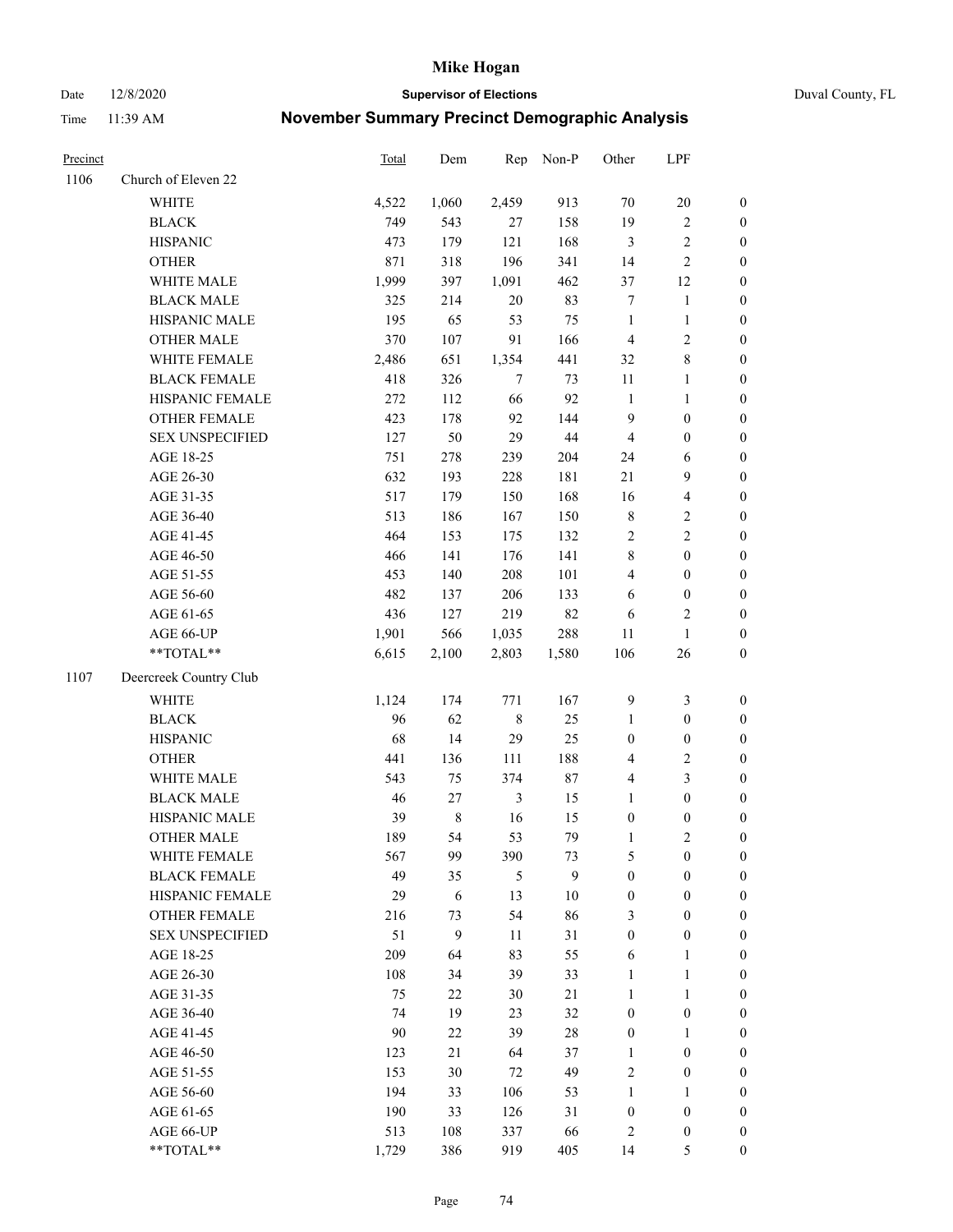Date 12/8/2020 **Supervisor of Elections** Duval County, FL

| Precinct |                        | <b>Total</b> | Dem          | Rep            | Non-P          | Other                 | LPF              |                  |
|----------|------------------------|--------------|--------------|----------------|----------------|-----------------------|------------------|------------------|
| 1108     | FSCJ - Deerwood Center |              |              |                |                |                       |                  |                  |
|          | <b>WHITE</b>           | 2,358        | 680          | 1,038          | 582            | 44                    | 14               | $\boldsymbol{0}$ |
|          | <b>BLACK</b>           | 843          | 602          | 36             | 187            | 16                    | $\sqrt{2}$       | $\boldsymbol{0}$ |
|          | <b>HISPANIC</b>        | 329          | 129          | 83             | 108            | 8                     | $\mathbf{1}$     | $\boldsymbol{0}$ |
|          | <b>OTHER</b>           | 373          | 146          | 65             | 149            | 9                     | $\overline{4}$   | $\boldsymbol{0}$ |
|          | WHITE MALE             | 1,106        | 278          | 502            | 300            | 14                    | 12               | $\boldsymbol{0}$ |
|          | <b>BLACK MALE</b>      | 339          | 214          | 15             | 98             | 11                    | $\mathbf{1}$     | $\boldsymbol{0}$ |
|          | HISPANIC MALE          | 135          | 48           | 34             | 48             | 4                     | $\mathbf{1}$     | $\boldsymbol{0}$ |
|          | <b>OTHER MALE</b>      | 130          | 47           | 23             | 54             | 3                     | $\mathfrak{Z}$   | $\boldsymbol{0}$ |
|          | WHITE FEMALE           | 1,228        | 397          | 525            | 275            | 29                    | $\overline{c}$   | $\boldsymbol{0}$ |
|          | <b>BLACK FEMALE</b>    | 492          | 378          | 21             | $87\,$         | 5                     | $\mathbf{1}$     | $\boldsymbol{0}$ |
|          | HISPANIC FEMALE        | 190          | 79           | 49             | 58             | 4                     | $\boldsymbol{0}$ | 0                |
|          | <b>OTHER FEMALE</b>    | 186          | $87\,$       | 28             | 65             | 6                     | $\boldsymbol{0}$ | $\boldsymbol{0}$ |
|          | <b>SEX UNSPECIFIED</b> | 97           | 29           | 25             | 41             | $\mathbf{1}$          | $\mathbf{1}$     | $\boldsymbol{0}$ |
|          | AGE 18-25              | 591          | 233          | 157            | 170            | $28\,$                | $\mathfrak{Z}$   | $\boldsymbol{0}$ |
|          | AGE 26-30              | 611          | 265          | 133            | 195            | 13                    | $\mathfrak s$    | $\boldsymbol{0}$ |
|          | AGE 31-35              | 473          | 208          | 109            | 142            | 9                     | 5                | $\boldsymbol{0}$ |
|          | AGE 36-40              | 330          | 139          | 76             | 111            | 3                     | $\mathbf{1}$     | $\boldsymbol{0}$ |
|          | AGE 41-45              | 287          | 121          | 75             | 86             | $\overline{2}$        | 3                | $\boldsymbol{0}$ |
|          | AGE 46-50              | 269          | 98           | 96             | 67             | 7                     | $\mathbf{1}$     | $\boldsymbol{0}$ |
|          | AGE 51-55              | 256          | 102          | $90\,$         | 58             | 5                     | $\mathbf{1}$     | $\boldsymbol{0}$ |
|          | AGE 56-60              | 281          | 95           | 126            | 58             | $\overline{c}$        | $\boldsymbol{0}$ | 0                |
|          | AGE 61-65              | 249          | 95           | 101            | 47             | 5                     | $\mathbf{1}$     | 0                |
|          | AGE 66-UP              | 556          | 201          | 259            | 92             | 3                     | $\mathbf{1}$     | $\boldsymbol{0}$ |
|          | $**TOTAL**$            | 3,903        | 1,557        | 1,222          | 1,026          | $77 \,$               | $21\,$           | $\boldsymbol{0}$ |
| 1109     | Deerwood Country Club  |              |              |                |                |                       |                  |                  |
|          | <b>WHITE</b>           | 1,794        | 303          | 1,244          | 233            | 11                    | $\mathfrak{Z}$   | $\boldsymbol{0}$ |
|          | <b>BLACK</b>           | 55           | 36           | $\mathfrak{S}$ | 12             | 2                     | $\boldsymbol{0}$ | $\boldsymbol{0}$ |
|          | <b>HISPANIC</b>        | 86           | 15           | 48             | 23             | $\boldsymbol{0}$      | $\boldsymbol{0}$ | $\boldsymbol{0}$ |
|          | <b>OTHER</b>           | 211          | 57           | 77             | 76             | 1                     | $\boldsymbol{0}$ | $\boldsymbol{0}$ |
|          | WHITE MALE             | 844          | 116          | 601            | 120            | 4                     | $\mathfrak{Z}$   | $\boldsymbol{0}$ |
|          | <b>BLACK MALE</b>      | 26           | 14           | $\sqrt{2}$     | $\mathbf{9}$   | $\mathbf{1}$          | $\boldsymbol{0}$ | $\boldsymbol{0}$ |
|          | HISPANIC MALE          | 40           | $\sqrt{6}$   | 21             | 13             | $\boldsymbol{0}$      | $\boldsymbol{0}$ | $\boldsymbol{0}$ |
|          | <b>OTHER MALE</b>      | 78           | 24           | 26             | $28\,$         | $\boldsymbol{0}$      | $\boldsymbol{0}$ | $\boldsymbol{0}$ |
|          | WHITE FEMALE           | 939          | 184          | 637            | 111            | 7                     | 0                | 0                |
|          | <b>BLACK FEMALE</b>    | 27           | $21\,$       | 3              | $\overline{2}$ | $\mathbf{1}$          | $\boldsymbol{0}$ | $\overline{0}$   |
|          | HISPANIC FEMALE        | 45           | $\,$ $\,$    | 27             | $10\,$         | $\boldsymbol{0}$      | $\boldsymbol{0}$ | $\overline{0}$   |
|          | <b>OTHER FEMALE</b>    | 95           | 30           | 36             | $28\,$         | $\mathbf{1}$          | $\boldsymbol{0}$ | $\overline{0}$   |
|          | <b>SEX UNSPECIFIED</b> | 52           | $\,8\,$      | 21             | 23             | $\boldsymbol{0}$      | $\boldsymbol{0}$ | 0                |
|          | AGE 18-25              | 234          | 47           | 131            | 55             | $\mathbf{1}$          | $\boldsymbol{0}$ | $\theta$         |
|          | AGE 26-30              | 125          | 21           | 72             | 32             | $\boldsymbol{0}$      | $\boldsymbol{0}$ | 0                |
|          | AGE 31-35              | 119          | 24           | 76             | 16             | 3                     | $\boldsymbol{0}$ | 0                |
|          | AGE 36-40              | 142          | 32           | 82             | $28\,$         | $\boldsymbol{0}$      | $\boldsymbol{0}$ | 0                |
|          | AGE 41-45              | 149          | 25           | 88             | 31             | 3                     | $\mathfrak{2}$   | 0                |
|          |                        | 193          |              |                | $30\,$         | 3                     | $\boldsymbol{0}$ | 0                |
|          | AGE 46-50<br>AGE 51-55 | 176          | 26           | 134<br>117     | $28\,$         |                       | $\boldsymbol{0}$ | 0                |
|          |                        | 175          | 31           | 106            |                | $\boldsymbol{0}$      | $\boldsymbol{0}$ | $\overline{0}$   |
|          | AGE 56-60              |              | 31<br>$30\,$ | 120            | 37<br>23       | 1                     | $\boldsymbol{0}$ | $\overline{0}$   |
|          | AGE 61-65<br>AGE 66-UP | 173<br>660   | 144          | 448            | 64             | $\boldsymbol{0}$<br>3 | $\mathbf{1}$     | 0                |
|          | **TOTAL**              |              |              |                |                |                       |                  | $\boldsymbol{0}$ |
|          |                        | 2,146        | 411          | 1,374          | 344            | 14                    | 3                |                  |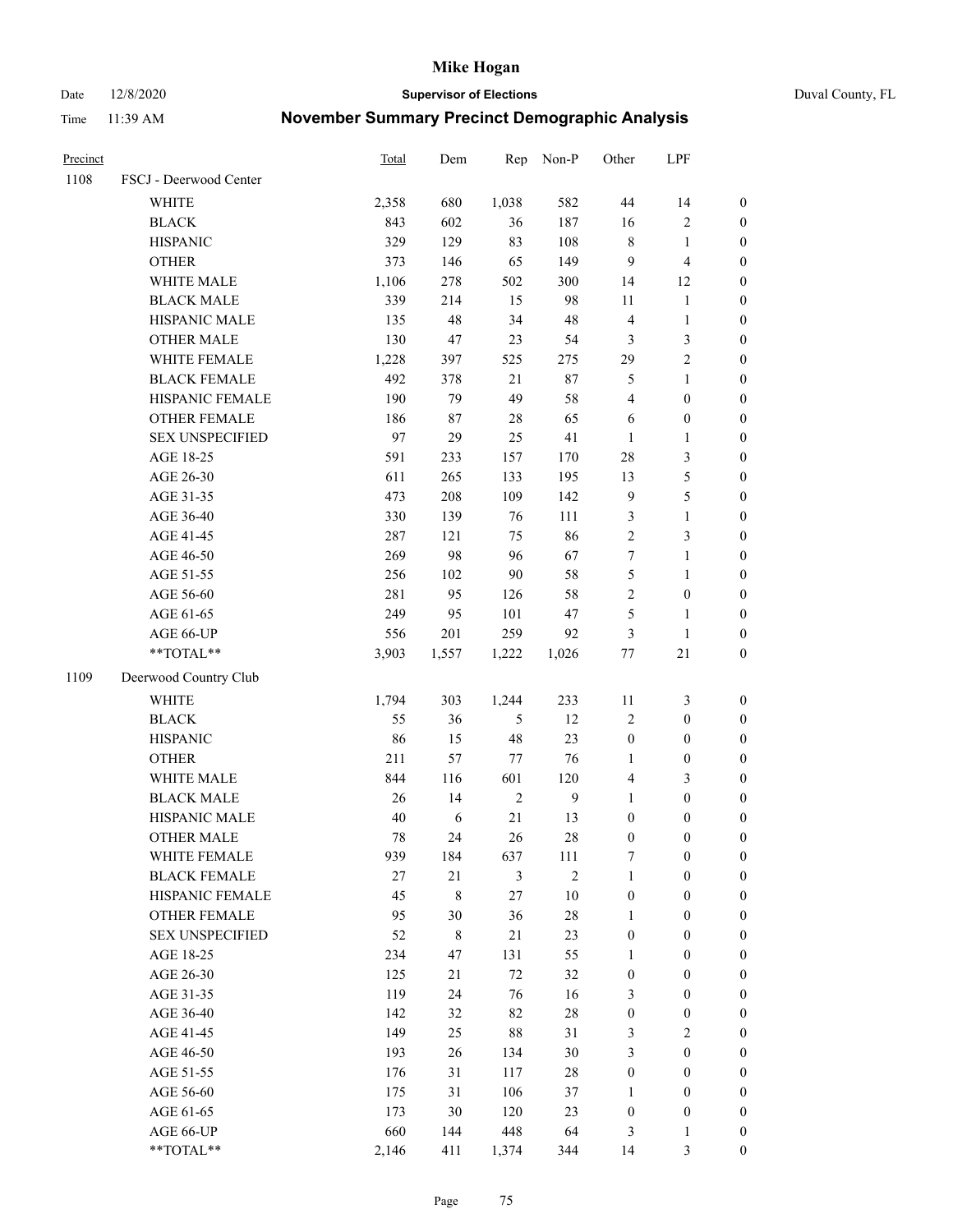Date 12/8/2020 **Supervisor of Elections** Duval County, FL

| Precinct |                                       | Total | Dem   | Rep    | Non-P  | Other            | LPF                     |                  |
|----------|---------------------------------------|-------|-------|--------|--------|------------------|-------------------------|------------------|
| 1110     | Mission Way Church                    |       |       |        |        |                  |                         |                  |
|          | WHITE                                 | 5,041 | 1,143 | 2,583  | 1,166  | 126              | 23                      | 0                |
|          | <b>BLACK</b>                          | 1,100 | 791   | 58     | 226    | 23               | $\sqrt{2}$              | 0                |
|          | <b>HISPANIC</b>                       | 696   | 265   | 175    | 241    | 11               | $\overline{\mathbf{4}}$ | 0                |
|          | <b>OTHER</b>                          | 779   | 237   | 229    | 298    | 12               | 3                       | $\boldsymbol{0}$ |
|          | WHITE MALE                            | 2,182 | 414   | 1,150  | 555    | 50               | 13                      | $\boldsymbol{0}$ |
|          | <b>BLACK MALE</b>                     | 453   | 288   | 29     | 125    | 11               | $\boldsymbol{0}$        | $\boldsymbol{0}$ |
|          | HISPANIC MALE                         | 310   | 105   | 82     | 113    | 6                | $\overline{\mathbf{4}}$ | $\boldsymbol{0}$ |
|          | <b>OTHER MALE</b>                     | 302   | 79    | 91     | 122    | $\overline{9}$   | $\mathbf{1}$            | $\boldsymbol{0}$ |
|          | WHITE FEMALE                          | 2,823 | 718   | 1,422  | 599    | 74               | $10\,$                  | $\boldsymbol{0}$ |
|          | <b>BLACK FEMALE</b>                   | 635   | 496   | 27     | 98     | 12               | $\sqrt{2}$              | 0                |
|          | HISPANIC FEMALE                       | 380   | 158   | 93     | 124    | 5                | $\boldsymbol{0}$        | 0                |
|          | OTHER FEMALE                          | 382   | 132   | 117    | 129    | $\sqrt{2}$       | $\sqrt{2}$              | 0                |
|          | <b>SEX UNSPECIFIED</b>                | 149   | 46    | 34     | 66     | 3                | $\boldsymbol{0}$        | $\boldsymbol{0}$ |
|          | AGE 18-25                             | 785   | 253   | 277    | 227    | 21               | $\boldsymbol{7}$        | $\boldsymbol{0}$ |
|          | AGE 26-30                             | 1,026 | 305   | 407    | 273    | 33               | $8\,$                   | $\boldsymbol{0}$ |
|          | AGE 31-35                             | 1,047 | 342   | 390    | 290    | $20\,$           | $\mathfrak{S}$          | $\boldsymbol{0}$ |
|          | AGE 36-40                             | 810   | 257   | 247    | 286    | 15               | $\mathfrak s$           | $\boldsymbol{0}$ |
|          | AGE 41-45                             | 687   | 260   | 227    | 181    | 17               | $\sqrt{2}$              | $\boldsymbol{0}$ |
|          | AGE 46-50                             | 610   | 193   | 238    | 165    | $\overline{9}$   | $\mathfrak s$           | $\boldsymbol{0}$ |
|          | AGE 51-55                             | 538   | 172   | 239    | 121    | 6                | $\boldsymbol{0}$        | 0                |
|          | AGE 56-60                             | 498   | 140   | 240    | 105    | 13               | $\boldsymbol{0}$        | 0                |
|          | AGE 61-65                             | 479   | 148   | 238    | $87\,$ | 6                | $\boldsymbol{0}$        | 0                |
|          | AGE 66-UP                             | 1,136 | 366   | 542    | 196    | 32               | $\boldsymbol{0}$        | $\boldsymbol{0}$ |
|          | **TOTAL**                             | 7,616 | 2,436 | 3,045  | 1,931  | 172              | $32\,$                  | $\boldsymbol{0}$ |
| 1111     | Shepherd of the Woods Lutheran Church |       |       |        |        |                  |                         |                  |
|          | <b>WHITE</b>                          | 1,085 | 319   | 417    | 322    | $21\,$           | 6                       | $\boldsymbol{0}$ |
|          | <b>BLACK</b>                          | 609   | 457   | $17$   | 125    | 7                | $\mathfrak{Z}$          | $\boldsymbol{0}$ |
|          | <b>HISPANIC</b>                       | 251   | 109   | 44     | 94     | $\mathbf{1}$     | 3                       | $\boldsymbol{0}$ |
|          | <b>OTHER</b>                          | 206   | 86    | 36     | 79     | 5                | $\boldsymbol{0}$        | $\boldsymbol{0}$ |
|          | WHITE MALE                            | 490   | 127   | 193    | 156    | $10\,$           | $\overline{\mathbf{4}}$ | $\boldsymbol{0}$ |
|          | <b>BLACK MALE</b>                     | 237   | 154   | $11\,$ | 69     | $\overline{2}$   | $\mathbf{1}$            | $\boldsymbol{0}$ |
|          | HISPANIC MALE                         | 99    | 40    | 21     | 36     | $\boldsymbol{0}$ | $\sqrt{2}$              | 0                |
|          | <b>OTHER MALE</b>                     | 71    | 26    | 16     | 26     | 3                | $\boldsymbol{0}$        | 0                |
|          | WHITE FEMALE                          | 575   | 185   | 219    | 158    | 11               | 2                       | 0                |
|          | <b>BLACK FEMALE</b>                   | 363   | 294   | 6      | 56     | 5                | $\sqrt{2}$              | 0                |
|          | HISPANIC FEMALE                       | 146   | 67    | 20     | 57     | $\mathbf{1}$     | 1                       | 0                |
|          | <b>OTHER FEMALE</b>                   | 98    | 46    | 15     | 35     | 2                | $\boldsymbol{0}$        | 0                |
|          | <b>SEX UNSPECIFIED</b>                | 72    | 32    | 13     | 27     | $\boldsymbol{0}$ | $\boldsymbol{0}$        | 0                |
|          | AGE 18-25                             | 334   | 146   | 74     | 101    | 8                | $\mathfrak{S}$          | 0                |
|          | AGE 26-30                             | 419   | 197   | 72     | 137    | 12               | $\mathbf{1}$            | 0                |
|          | AGE 31-35                             | 279   | 119   | 50     | 104    | 4                | $\mathbf{2}$            | 0                |
|          | AGE 36-40                             | 196   | 90    | 41     | 61     | 2                | $\sqrt{2}$              | 0                |
|          | AGE 41-45                             | 135   | 66    | 27     | 42     | $\boldsymbol{0}$ | $\boldsymbol{0}$        | 0                |
|          | AGE 46-50                             | 160   | 75    | 33     | 48     | 3                | $\mathbf{1}$            | 0                |
|          | AGE 51-55                             | 108   | 53    | 23     | 32     | $\boldsymbol{0}$ | $\boldsymbol{0}$        | 0                |
|          | AGE 56-60                             | 147   | 74    | 44     | 28     | 1                | $\boldsymbol{0}$        | 0                |
|          | AGE 61-65                             | 103   | 51    | 30     | $20\,$ | 2                | $\boldsymbol{0}$        | 0                |
|          | AGE 66-UP                             | 270   | 100   | 120    | 47     | 2                | $\mathbf{1}$            | 0                |
|          | **TOTAL**                             | 2,151 | 971   | 514    | 620    | 34               | 12                      | $\boldsymbol{0}$ |
|          |                                       |       |       |        |        |                  |                         |                  |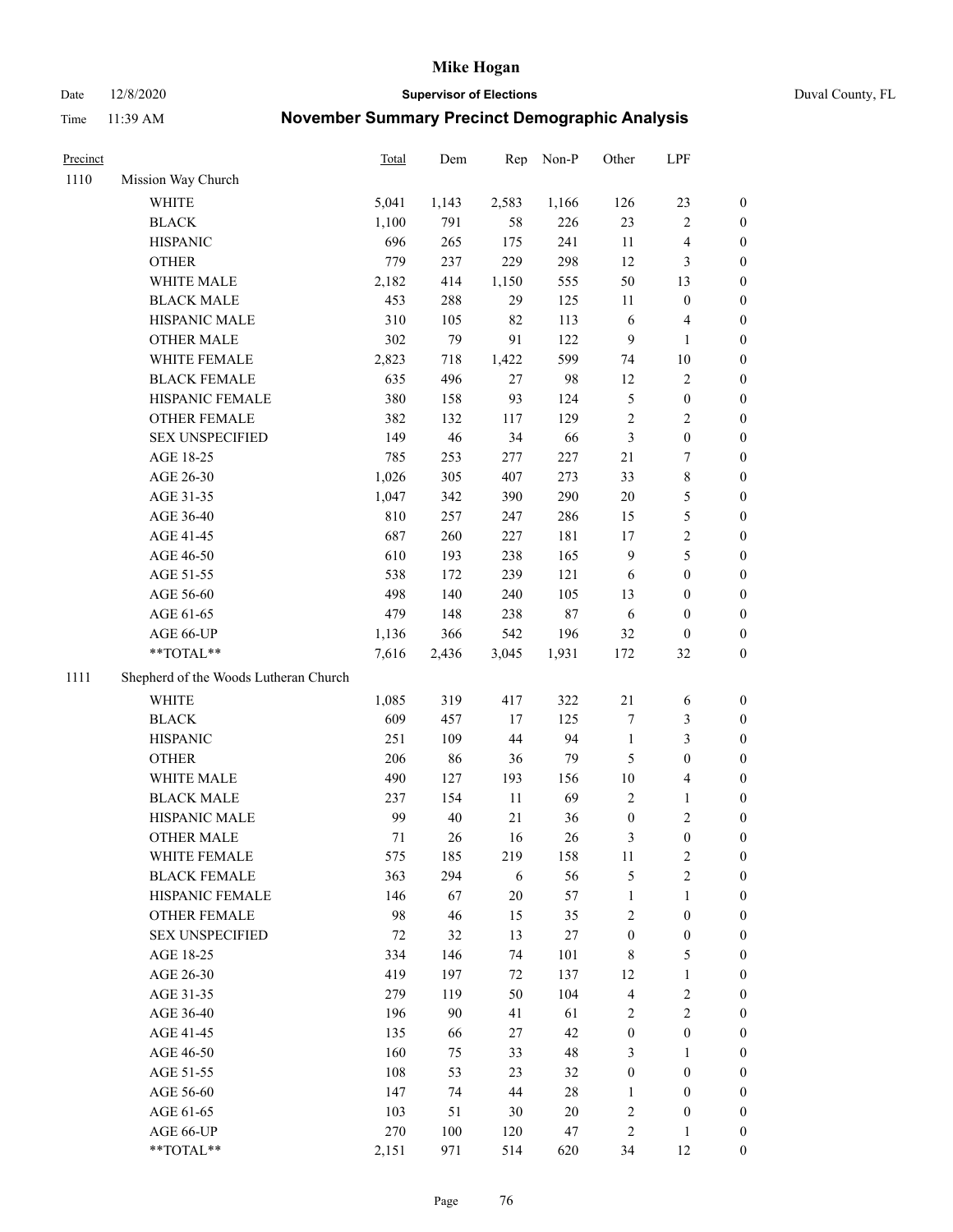Date 12/8/2020 **Supervisor of Elections** Duval County, FL

| Precinct |                            | Total | Dem         | Rep    | Non-P  | Other          | LPF              |                  |
|----------|----------------------------|-------|-------------|--------|--------|----------------|------------------|------------------|
| 1112     | Southeast Regional Library |       |             |        |        |                |                  |                  |
|          | <b>WHITE</b>               | 2,545 | 599         | 1,350  | 534    | 49             | 13               | 0                |
|          | <b>BLACK</b>               | 503   | 362         | 27     | 101    | 12             | $\mathbf{1}$     | 0                |
|          | <b>HISPANIC</b>            | 245   | $8\sqrt{1}$ | $77\,$ | $80\,$ | 5              | $\sqrt{2}$       | $\boldsymbol{0}$ |
|          | <b>OTHER</b>               | 625   | 227         | 143    | 246    | 7              | $\sqrt{2}$       | $\boldsymbol{0}$ |
|          | WHITE MALE                 | 1,183 | 227         | 654    | 273    | 19             | 10               | $\boldsymbol{0}$ |
|          | <b>BLACK MALE</b>          | 207   | 130         | 15     | 58     | 4              | $\boldsymbol{0}$ | $\boldsymbol{0}$ |
|          | HISPANIC MALE              | 105   | 31          | 33     | 38     | $\mathbf{1}$   | $\sqrt{2}$       | $\boldsymbol{0}$ |
|          | <b>OTHER MALE</b>          | 263   | 82          | 66     | 110    | 3              | $\sqrt{2}$       | $\boldsymbol{0}$ |
|          | WHITE FEMALE               | 1,337 | 369         | 684    | 253    | 29             | $\sqrt{2}$       | $\boldsymbol{0}$ |
|          | <b>BLACK FEMALE</b>        | 291   | 228         | 12     | 42     | 8              | $\mathbf{1}$     | $\boldsymbol{0}$ |
|          | HISPANIC FEMALE            | 136   | 48          | 43     | 41     | 4              | $\boldsymbol{0}$ | $\boldsymbol{0}$ |
|          | <b>OTHER FEMALE</b>        | 285   | 116         | 64     | 102    | 3              | $\boldsymbol{0}$ | $\boldsymbol{0}$ |
|          | <b>SEX UNSPECIFIED</b>     | 111   | 38          | 26     | $44\,$ | $\sqrt{2}$     | $\mathbf{1}$     | $\boldsymbol{0}$ |
|          | AGE 18-25                  | 575   | 217         | 188    | 147    | 21             | $\sqrt{2}$       | $\boldsymbol{0}$ |
|          | AGE 26-30                  | 471   | 165         | 141    | 148    | 13             | $\overline{4}$   | $\boldsymbol{0}$ |
|          | AGE 31-35                  | 365   | 122         | 114    | 117    | $\,$ $\,$      | $\overline{4}$   | $\boldsymbol{0}$ |
|          | AGE 36-40                  | 334   | 113         | 122    | 92     | 5              | $\sqrt{2}$       | $\boldsymbol{0}$ |
|          | AGE 41-45                  | 300   | 105         | 103    | $88\,$ | 3              | $\mathbf{1}$     | $\boldsymbol{0}$ |
|          | AGE 46-50                  | 373   | 108         | 159    | 98     | 7              | $\mathbf{1}$     | $\boldsymbol{0}$ |
|          | AGE 51-55                  | 315   | $88\,$      | 151    | $70\,$ | 6              | $\boldsymbol{0}$ | 0                |
|          | AGE 56-60                  | 331   | 95          | 177    | 56     | $\overline{c}$ | 1                | 0                |
|          | AGE 61-65                  | 280   | 78          | 142    | 56     | 3              | $\mathbf{1}$     | 0                |
|          | AGE 66-UP                  | 574   | 178         | 300    | 89     | 5              | $\sqrt{2}$       | $\boldsymbol{0}$ |
|          | $**TOTAL**$                | 3,918 | 1,269       | 1,597  | 961    | 73             | 18               | $\boldsymbol{0}$ |
| 1113     | Deermeadows Church         |       |             |        |        |                |                  |                  |
|          | <b>WHITE</b>               | 2,056 | 628         | 809    | 553    | 48             | 18               | $\boldsymbol{0}$ |
|          | <b>BLACK</b>               | 1,188 | 872         | 43     | 251    | $21\,$         | $\mathbf{1}$     | $\boldsymbol{0}$ |
|          | <b>HISPANIC</b>            | 379   | 164         | 73     | 137    | 3              | $\sqrt{2}$       | $\boldsymbol{0}$ |
|          | <b>OTHER</b>               | 385   | 167         | 62     | 146    | 8              | $\overline{2}$   | $\boldsymbol{0}$ |
|          | WHITE MALE                 | 944   | 267         | 386    | 266    | 15             | 10               | $\boldsymbol{0}$ |
|          | <b>BLACK MALE</b>          | 472   | 315         | $18\,$ | 131    | $\,$ $\,$      | $\boldsymbol{0}$ | $\boldsymbol{0}$ |
|          | HISPANIC MALE              | 179   | 77          | 39     | 59     | 2              | $\sqrt{2}$       | $\boldsymbol{0}$ |
|          | <b>OTHER MALE</b>          | 156   | 51          | 32     | 69     | 3              | $\mathbf{1}$     | $\boldsymbol{0}$ |
|          | WHITE FEMALE               | 1,087 | 354         | 416    | 277    | 32             | 8                | 0                |
|          | <b>BLACK FEMALE</b>        | 704   | 547         | 25     | 118    | 13             | $\mathbf{1}$     | $\boldsymbol{0}$ |
|          | HISPANIC FEMALE            | 191   | $8\sqrt{1}$ | 33     | 76     | $\mathbf{1}$   | $\boldsymbol{0}$ | $\overline{0}$   |
|          | <b>OTHER FEMALE</b>        | 169   | 93          | 23     | 48     | 4              | $\mathbf{1}$     | $\overline{0}$   |
|          | <b>SEX UNSPECIFIED</b>     | 106   | 46          | 15     | 43     | 2              | $\boldsymbol{0}$ | 0                |
|          | AGE 18-25                  | 619   | 265         | 116    | 207    | 26             | $\mathfrak s$    | 0                |
|          | AGE 26-30                  | 737   | 351         | 125    | 238    | 16             | 7                | 0                |
|          | AGE 31-35                  | 519   | 246         | 93     | 162    | 13             | $\mathfrak s$    | 0                |
|          | AGE 36-40                  | 350   | 153         | 73     | 114    | 6              | $\overline{4}$   | 0                |
|          | AGE 41-45                  | 285   | 145         | 57     | 77     | 6              | $\boldsymbol{0}$ | 0                |
|          | AGE 46-50                  | 270   | 130         | 74     | 62     | 4              | $\boldsymbol{0}$ | 0                |
|          | AGE 51-55                  | 270   | 139         | 66     | 61     | 3              | 1                | 0                |
|          | AGE 56-60                  | 242   | 96          | 90     | 55     | $\mathbf{1}$   | $\boldsymbol{0}$ | 0                |
|          | AGE 61-65                  | 207   | 92          | 74     | 38     | 2              | 1                | 0                |
|          | AGE 66-UP                  | 509   | 214         | 219    | 73     | 3              | $\boldsymbol{0}$ | 0                |
|          | **TOTAL**                  | 4,008 | 1,831       | 987    | 1,087  | 80             | 23               | $\boldsymbol{0}$ |
|          |                            |       |             |        |        |                |                  |                  |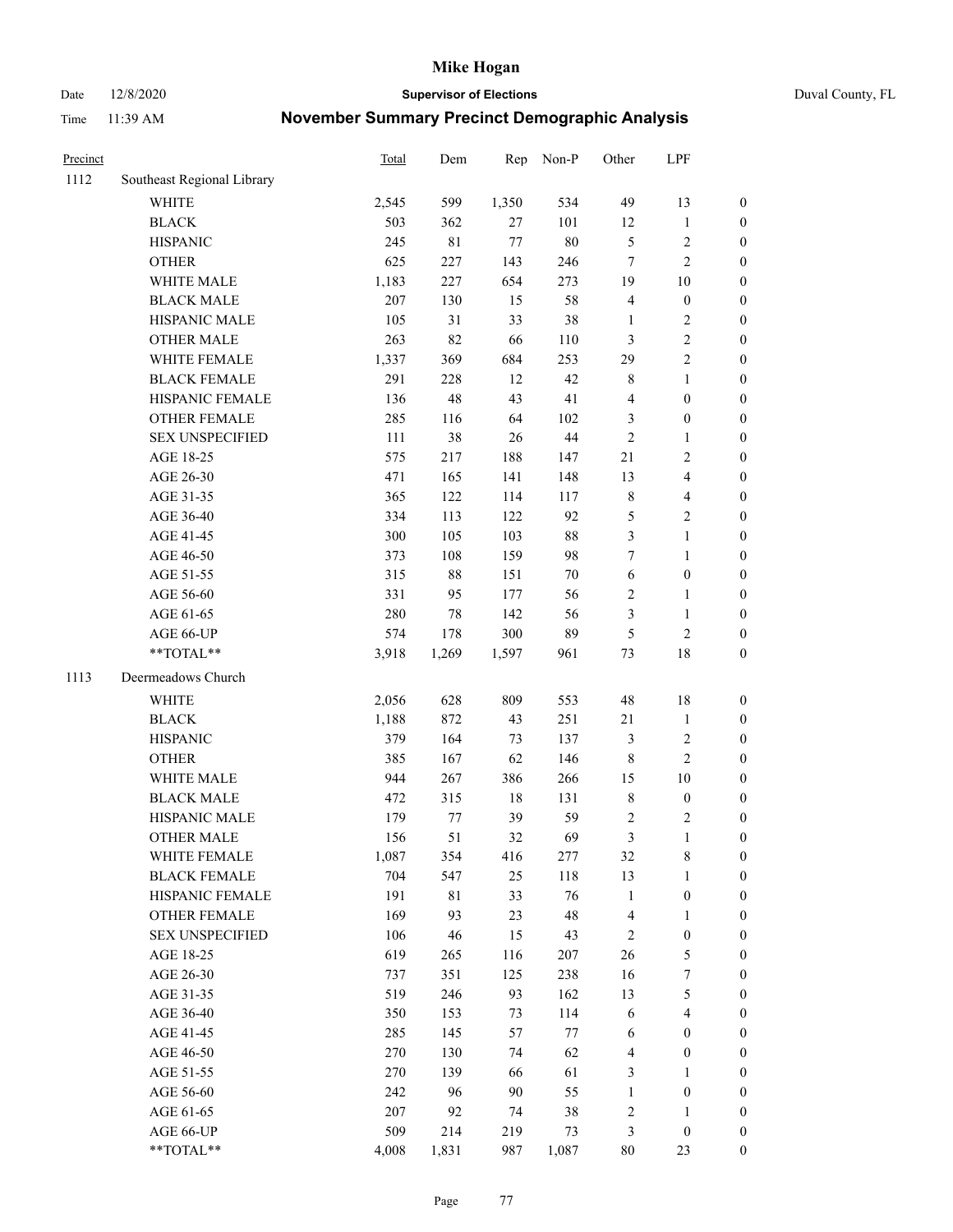Date 12/8/2020 **Supervisor of Elections** Duval County, FL

| Precinct |                                                            | Total | Dem   | Rep   | Non-P  | Other            | LPF              |                  |
|----------|------------------------------------------------------------|-------|-------|-------|--------|------------------|------------------|------------------|
| 1114     | The Salem Center                                           |       |       |       |        |                  |                  |                  |
|          | WHITE                                                      | 2,500 | 713   | 1,125 | 587    | 59               | 16               | 0                |
|          | <b>BLACK</b>                                               | 907   | 686   | 23    | 176    | 19               | $\mathfrak{Z}$   | 0                |
|          | <b>HISPANIC</b>                                            | 384   | 136   | 83    | 159    | 5                | $\mathbf{1}$     | $\boldsymbol{0}$ |
|          | <b>OTHER</b>                                               | 482   | 181   | 106   | 182    | 11               | $\sqrt{2}$       | $\boldsymbol{0}$ |
|          | WHITE MALE                                                 | 1,078 | 269   | 508   | 264    | 25               | 12               | $\boldsymbol{0}$ |
|          | <b>BLACK MALE</b>                                          | 345   | 247   | 6     | 85     | 6                | 1                | $\boldsymbol{0}$ |
|          | HISPANIC MALE                                              | 180   | 52    | 51    | 74     | 3                | $\boldsymbol{0}$ | $\boldsymbol{0}$ |
|          | <b>OTHER MALE</b>                                          | 204   | 66    | 50    | 83     | $\overline{4}$   | $\mathbf{1}$     | $\boldsymbol{0}$ |
|          | WHITE FEMALE                                               | 1,383 | 428   | 609   | 311    | 31               | $\overline{4}$   | $\boldsymbol{0}$ |
|          | <b>BLACK FEMALE</b>                                        | 546   | 429   | 16    | 86     | 13               | $\sqrt{2}$       | 0                |
|          | HISPANIC FEMALE                                            | 200   | 82    | 31    | 84     | $\mathbf{2}$     | $\mathbf{1}$     | 0                |
|          | OTHER FEMALE                                               | 215   | 95    | 43    | 69     | $\boldsymbol{7}$ | $\mathbf{1}$     | $\boldsymbol{0}$ |
|          | <b>SEX UNSPECIFIED</b>                                     | 122   | 48    | 23    | 48     | 3                | $\boldsymbol{0}$ | $\boldsymbol{0}$ |
|          | AGE 18-25                                                  | 722   | 299   | 188   | 203    | $27\,$           | $\mathfrak s$    | $\boldsymbol{0}$ |
|          | AGE 26-30                                                  | 824   | 336   | 219   | 245    | $21\,$           | $\mathfrak{Z}$   | $\boldsymbol{0}$ |
|          | AGE 31-35                                                  | 578   | 226   | 144   | 196    | 7                | 5                | $\boldsymbol{0}$ |
|          | AGE 36-40                                                  | 353   | 163   | 92    | $87\,$ | $\boldsymbol{7}$ | $\overline{4}$   | $\boldsymbol{0}$ |
|          | AGE 41-45                                                  | 286   | 118   | 73    | 85     | 9                | $\mathbf{1}$     | $\boldsymbol{0}$ |
|          | AGE 46-50                                                  | 254   | 99    | 71    | 78     | 4                | $\sqrt{2}$       | $\boldsymbol{0}$ |
|          | AGE 51-55                                                  | 226   | 103   | 75    | $44\,$ | 4                | $\boldsymbol{0}$ | $\boldsymbol{0}$ |
|          | AGE 56-60                                                  | 229   | 80    | 105   | 39     | 5                | $\boldsymbol{0}$ | 0                |
|          | AGE 61-65                                                  | 201   | 68    | 83    | 43     | $\boldsymbol{7}$ | $\boldsymbol{0}$ | 0                |
|          | AGE 66-UP                                                  | 600   | 224   | 287   | 84     | 3                | $\mathfrak{2}$   | $\boldsymbol{0}$ |
|          | $**TOTAL**$                                                | 4,273 | 1,716 | 1,337 | 1,104  | 94               | $22\,$           | $\boldsymbol{0}$ |
| 1115     | Bartram Springs Clubhouse                                  |       |       |       |        |                  |                  |                  |
|          | <b>WHITE</b>                                               | 2,838 | 575   | 1,539 | 661    | 43               | 20               | $\boldsymbol{0}$ |
|          | <b>BLACK</b>                                               | 739   | 533   | 47    | 148    | 10               | $\mathbf{1}$     | $\boldsymbol{0}$ |
|          | <b>HISPANIC</b>                                            | 368   | 132   | 93    | 140    | $\mathbf{1}$     | $\sqrt{2}$       | $\boldsymbol{0}$ |
|          | <b>OTHER</b>                                               | 609   | 198   | 173   | 226    | 10               | $\sqrt{2}$       | $\boldsymbol{0}$ |
|          | WHITE MALE                                                 | 1,334 | 216   | 759   | 326    | 19               | 14               | $\boldsymbol{0}$ |
|          | <b>BLACK MALE</b>                                          | 320   | 208   | 32    | $72\,$ | 7                | $\mathbf{1}$     | $\boldsymbol{0}$ |
|          | HISPANIC MALE                                              | 174   | 54    | 45    | 73     | $\boldsymbol{0}$ | $\sqrt{2}$       | 0                |
|          | <b>OTHER MALE</b>                                          | 247   | 71    | 78    | 95     | 2                | $\mathbf{1}$     | 0                |
|          | WHITE FEMALE                                               | 1,479 | 355   | 767   | 327    | 24               | 6                | 0                |
|          | <b>BLACK FEMALE</b>                                        | 413   | 320   | 15    | 76     | 2                | $\boldsymbol{0}$ | $\boldsymbol{0}$ |
|          | HISPANIC FEMALE                                            | 189   | 75    | 47    | 66     | 1                | $\boldsymbol{0}$ | $\overline{0}$   |
|          | OTHER FEMALE                                               | 292   | 107   | 80    | 97     | 7                | $\mathbf{1}$     | $\overline{0}$   |
|          | <b>SEX UNSPECIFIED</b>                                     | 106   | 32    | 29    | 43     | 2                | $\boldsymbol{0}$ | 0                |
|          | AGE 18-25                                                  | 548   | 201   | 166   | 164    | 15               | $\sqrt{2}$       | 0                |
|          | AGE 26-30                                                  | 419   | 137   | 147   | 122    | $10\,$           | 3                | 0                |
|          | AGE 31-35                                                  | 499   | 154   | 163   | 172    | 5                | 5                | 0                |
|          | AGE 36-40                                                  | 507   | 126   | 213   | 156    | 9                | $\mathfrak{Z}$   | 0                |
|          | AGE 41-45                                                  | 528   | 156   | 208   | 149    | 7                | $\,$ 8 $\,$      | 0                |
|          | AGE 46-50                                                  | 492   | 151   | 206   | 132    | 2                | $\mathbf{1}$     | 0                |
|          | AGE 51-55                                                  | 413   | 131   | 193   | 84     | 4                | $\mathbf{1}$     | 0                |
|          | AGE 56-60                                                  | 375   | 124   | 181   | 65     | 4                | $\mathbf{1}$     | 0                |
|          | AGE 61-65                                                  | 261   | 94    | 128   | 35     | 3                | $\mathbf{1}$     | $\boldsymbol{0}$ |
|          | AGE 66-UP                                                  | 512   | 164   | 247   | 96     | 5                | $\boldsymbol{0}$ | 0                |
|          | $\mathrm{*}\mathrm{*} \mathrm{TOTAL} \mathrm{*}\mathrm{*}$ | 4,554 | 1,438 | 1,852 | 1,175  | 64               | 25               | $\boldsymbol{0}$ |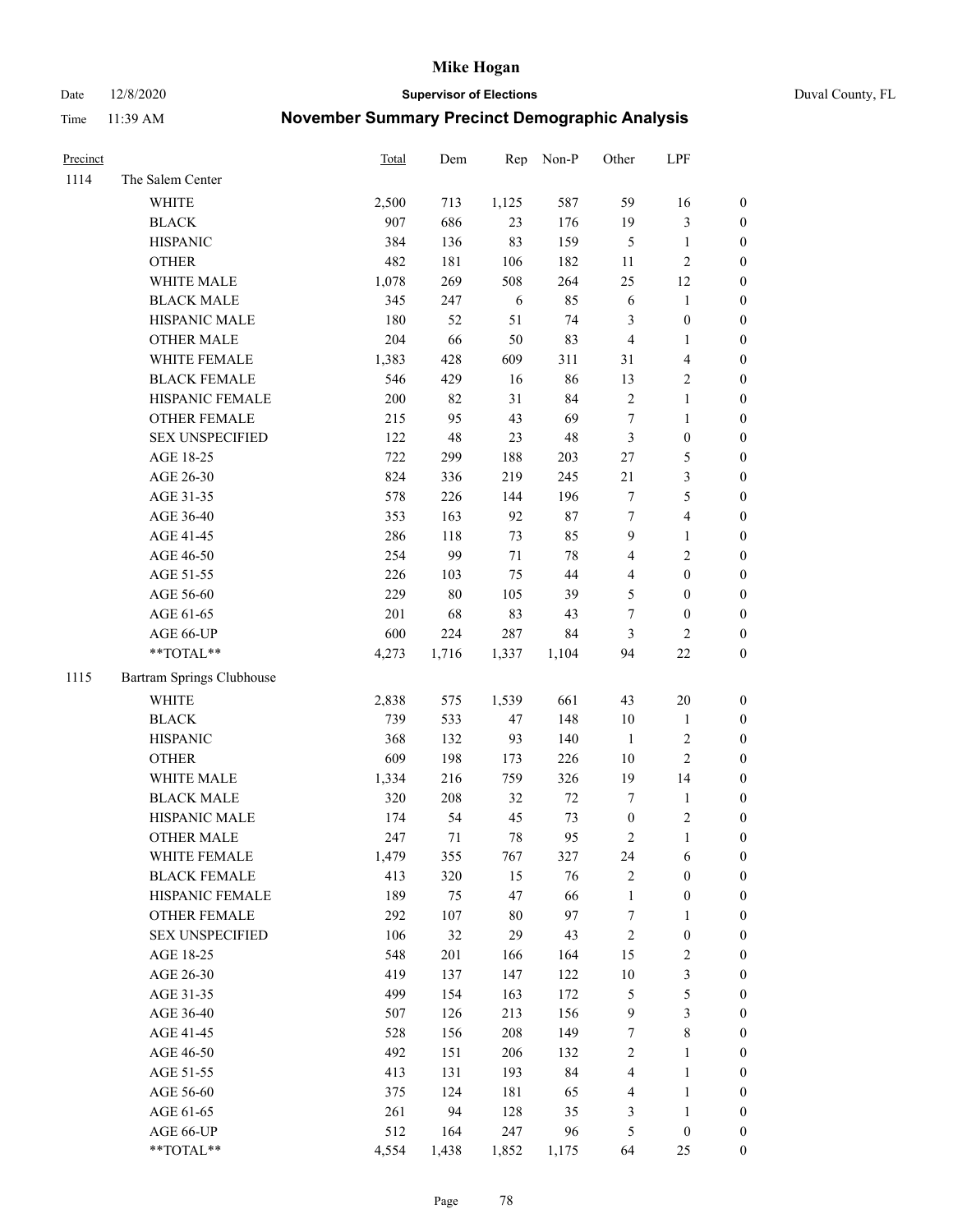# Date 12/8/2020 **Supervisor of Elections** Duval County, FL

| Precinct |                                                 | Total | Dem        | Rep            | Non-P          | Other            | LPF              |                  |
|----------|-------------------------------------------------|-------|------------|----------------|----------------|------------------|------------------|------------------|
| 1116     | First Baptist Church of Jacksonville at Nocatee |       |            |                |                |                  |                  |                  |
|          | <b>WHITE</b>                                    | 1,670 | 369        | 951            | 309            | 36               | $\mathfrak{S}$   | $\boldsymbol{0}$ |
|          | <b>BLACK</b>                                    | 87    | 59         | $\sqrt{6}$     | 19             | $\mathfrak{Z}$   | $\boldsymbol{0}$ | $\boldsymbol{0}$ |
|          | <b>HISPANIC</b>                                 | 88    | 31         | 35             | $22\,$         | $\boldsymbol{0}$ | $\boldsymbol{0}$ | $\boldsymbol{0}$ |
|          | <b>OTHER</b>                                    | 110   | 30         | 39             | $40\,$         | $\boldsymbol{0}$ | $\mathbf{1}$     | $\boldsymbol{0}$ |
|          | WHITE MALE                                      | 797   | 144        | 474            | 158            | 19               | $\mathfrak{2}$   | $\boldsymbol{0}$ |
|          | <b>BLACK MALE</b>                               | 46    | 29         | $\mathfrak{Z}$ | 12             | $\sqrt{2}$       | $\boldsymbol{0}$ | $\boldsymbol{0}$ |
|          | HISPANIC MALE                                   | 42    | 14         | 16             | 12             | $\boldsymbol{0}$ | $\boldsymbol{0}$ | 0                |
|          | <b>OTHER MALE</b>                               | 43    | 14         | 12             | 16             | $\boldsymbol{0}$ | 1                | 0                |
|          | WHITE FEMALE                                    | 864   | 224        | 471            | 149            | $17\,$           | $\mathfrak{Z}$   | $\boldsymbol{0}$ |
|          | <b>BLACK FEMALE</b>                             | 41    | $30\,$     | $\mathfrak{Z}$ | $\tau$         | $\mathbf{1}$     | $\boldsymbol{0}$ | $\boldsymbol{0}$ |
|          | HISPANIC FEMALE                                 | 45    | $17\,$     | 19             | 9              | $\boldsymbol{0}$ | $\boldsymbol{0}$ | $\boldsymbol{0}$ |
|          | OTHER FEMALE                                    | 52    | 15         | $22\,$         | 15             | $\boldsymbol{0}$ | $\boldsymbol{0}$ | $\boldsymbol{0}$ |
|          | <b>SEX UNSPECIFIED</b>                          | 25    | $\sqrt{2}$ | 11             | 12             | $\boldsymbol{0}$ | $\boldsymbol{0}$ | $\boldsymbol{0}$ |
|          | AGE 18-25                                       | 135   | 45         | 48             | 36             | 5                | $\mathbf{1}$     | $\boldsymbol{0}$ |
|          | AGE 26-30                                       | 76    | $17\,$     | 32             | 25             | $\mathbf{1}$     | $\mathbf{1}$     | $\boldsymbol{0}$ |
|          | AGE 31-35                                       | 129   | 36         | 57             | 34             | $\boldsymbol{0}$ | $\sqrt{2}$       | $\boldsymbol{0}$ |
|          | AGE 36-40                                       | 139   | 35         | 62             | 41             | 1                | $\boldsymbol{0}$ | 0                |
|          | AGE 41-45                                       | 113   | 29         | 51             | 32             | $\mathbf{1}$     | $\boldsymbol{0}$ | 0                |
|          | AGE 46-50                                       | 115   | 33         | 48             | $27\,$         | 7                | $\boldsymbol{0}$ | 0                |
|          | AGE 51-55                                       | 181   | 33         | 96             | $46\,$         | 5                | $\mathbf{1}$     | $\boldsymbol{0}$ |
|          | AGE 56-60                                       | 207   | 48         | 124            | 31             | 3                | $\mathbf{1}$     | $\boldsymbol{0}$ |
|          | AGE 61-65                                       | 218   | 57         | 127            | 34             | $\boldsymbol{0}$ | $\boldsymbol{0}$ | $\boldsymbol{0}$ |
|          | AGE 66-UP                                       | 642   | 156        | 386            | 84             | 16               | $\boldsymbol{0}$ | $\boldsymbol{0}$ |
|          | **TOTAL**                                       | 1,955 | 489        | 1,031          | 390            | 39               | 6                | $\boldsymbol{0}$ |
| 1201     | Church of God Marietta                          |       |            |                |                |                  |                  |                  |
|          | WHITE                                           | 2,336 | 396        | 1,545          | 369            | 17               | $\boldsymbol{9}$ | $\boldsymbol{0}$ |
|          | <b>BLACK</b>                                    | 389   | 305        | 25             | 53             | 3                | $\mathfrak{Z}$   | $\boldsymbol{0}$ |
|          | <b>HISPANIC</b>                                 | 114   | 52         | 36             | $26\,$         | $\boldsymbol{0}$ | $\boldsymbol{0}$ | $\boldsymbol{0}$ |
|          | <b>OTHER</b>                                    | 204   | 49         | 85             | 67             | 3                | $\boldsymbol{0}$ | 0                |
|          | WHITE MALE                                      | 1,066 | 155        | 725            | 172            | 11               | $\mathfrak{Z}$   | 0                |
|          | <b>BLACK MALE</b>                               | 170   | 124        | 16             | $28\,$         | $\mathbf{1}$     | $\mathbf{1}$     | 0                |
|          | HISPANIC MALE                                   | 51    | 25         | 17             | $\overline{9}$ | $\boldsymbol{0}$ | $\boldsymbol{0}$ | 0                |
|          | <b>OTHER MALE</b>                               | 75    | 17         | 36             | 22             | $\boldsymbol{0}$ | $\boldsymbol{0}$ | $\boldsymbol{0}$ |
|          | WHITE FEMALE                                    | 1,243 | 237        | 803            | 191            | 6                | 6                | $\boldsymbol{0}$ |
|          | <b>BLACK FEMALE</b>                             | 211   | 175        | 9              | 23             | $\sqrt{2}$       | $\sqrt{2}$       | $\overline{0}$   |
|          | HISPANIC FEMALE                                 | 61    | 26         | 19             | 16             | $\boldsymbol{0}$ | $\boldsymbol{0}$ | $\theta$         |
|          | <b>OTHER FEMALE</b>                             | 82    | $27\,$     | 34             | 19             | 2                | $\boldsymbol{0}$ | 0                |
|          | <b>SEX UNSPECIFIED</b>                          | 84    | 16         | 32             | 35             | $\mathbf{1}$     | $\boldsymbol{0}$ | 0                |
|          | AGE 18-25                                       | 278   | 67         | 125            | 78             | 6                | $\sqrt{2}$       | 0                |
|          | AGE 26-30                                       | 238   | 49         | 117            | 69             | 3                | $\boldsymbol{0}$ | 0                |
|          | AGE 31-35                                       | 240   | 64         | 108            | 60             | 6                | $\sqrt{2}$       | 0                |
|          | AGE 36-40                                       | 229   | 47         | 124            | 56             | $\mathbf{1}$     | $\mathbf{1}$     | 0                |
|          | AGE 41-45                                       | 211   | 71         | $88\,$         | 51             | $\boldsymbol{0}$ | $\mathbf{1}$     | $\boldsymbol{0}$ |
|          | AGE 46-50                                       | 206   | 53         | 113            | 35             | $\boldsymbol{2}$ | $\mathfrak{Z}$   | $\overline{0}$   |
|          | AGE 51-55                                       | 246   | 62         | 144            | 38             | $\sqrt{2}$       | $\boldsymbol{0}$ | $\boldsymbol{0}$ |
|          | AGE 56-60                                       | 313   | 84         | 190            | 37             | $\sqrt{2}$       | $\boldsymbol{0}$ | $\overline{0}$   |
|          | AGE 61-65                                       | 297   | 87         | 176            | 33             | $\mathbf{1}$     | $\boldsymbol{0}$ | 0                |
|          | AGE 66-UP                                       | 785   | 218        | 506            | 58             | $\boldsymbol{0}$ | $\mathfrak{Z}$   | 0                |
|          | **TOTAL**                                       | 3,043 | 802        | 1,691          | 515            | 23               | 12               | $\boldsymbol{0}$ |
|          |                                                 |       |            |                |                |                  |                  |                  |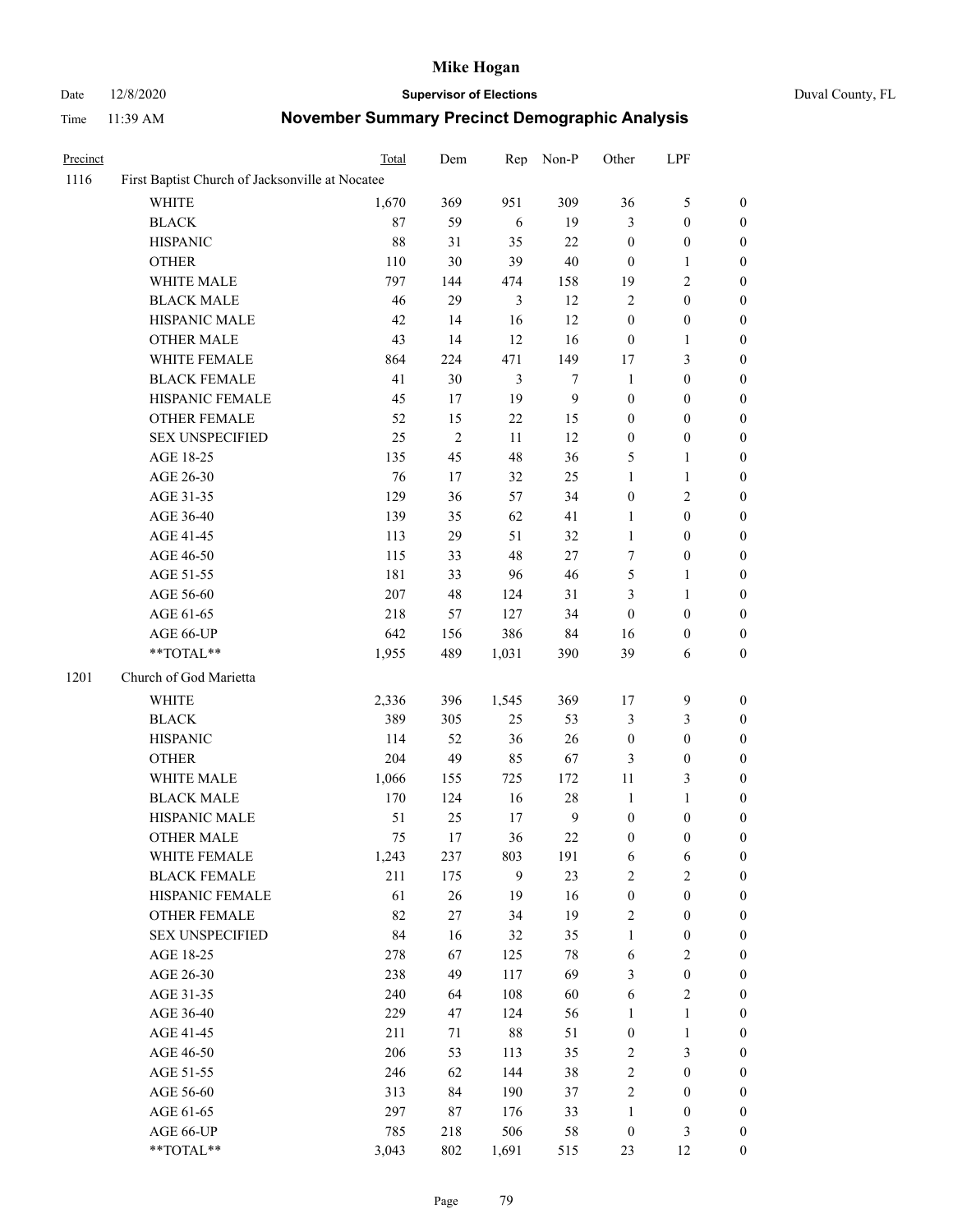Date 12/8/2020 **Supervisor of Elections** Duval County, FL

| Precinct |                                | Total | Dem              | Rep            | Non-P        | Other            | LPF              |                  |
|----------|--------------------------------|-------|------------------|----------------|--------------|------------------|------------------|------------------|
| 1202     | Hillcrest at Crystal Springs   |       |                  |                |              |                  |                  |                  |
|          | <b>WHITE</b>                   | 1,638 | 258              | 1,158          | 198          | 16               | $\,$ 8 $\,$      | 0                |
|          | <b>BLACK</b>                   | 595   | 474              | 25             | 91           | 5                | $\boldsymbol{0}$ | $\boldsymbol{0}$ |
|          | <b>HISPANIC</b>                | 87    | $28\,$           | 38             | $20\,$       | $\mathbf{1}$     | $\boldsymbol{0}$ | $\boldsymbol{0}$ |
|          | <b>OTHER</b>                   | 186   | 51               | $77\,$         | 58           | $\boldsymbol{0}$ | $\boldsymbol{0}$ | $\boldsymbol{0}$ |
|          | WHITE MALE                     | 784   | 115              | 554            | 102          | 9                | $\overline{4}$   | $\boldsymbol{0}$ |
|          | <b>BLACK MALE</b>              | 268   | 204              | 16             | 48           | 0                | $\boldsymbol{0}$ | $\boldsymbol{0}$ |
|          | HISPANIC MALE                  | 42    | 14               | 18             | $10\,$       | 0                | $\boldsymbol{0}$ | $\boldsymbol{0}$ |
|          | <b>OTHER MALE</b>              | 61    | 15               | 30             | 16           | $\boldsymbol{0}$ | $\boldsymbol{0}$ | $\boldsymbol{0}$ |
|          | WHITE FEMALE                   | 824   | 139              | 587            | $87\,$       | 7                | $\overline{4}$   | $\boldsymbol{0}$ |
|          | <b>BLACK FEMALE</b>            | 318   | 263              | $\,$ 8 $\,$    | 42           | 5                | $\boldsymbol{0}$ | $\boldsymbol{0}$ |
|          | HISPANIC FEMALE                | 42    | 12               | 19             | $10\,$       | $\mathbf{1}$     | $\boldsymbol{0}$ | 0                |
|          | <b>OTHER FEMALE</b>            | 86    | $30\,$           | 34             | 22           | $\boldsymbol{0}$ | $\boldsymbol{0}$ | $\boldsymbol{0}$ |
|          | <b>SEX UNSPECIFIED</b>         | 81    | 19               | 32             | $30\,$       | $\boldsymbol{0}$ | $\boldsymbol{0}$ | $\boldsymbol{0}$ |
|          | AGE 18-25                      | 283   | $88\,$           | 120            | 67           | 6                | $\sqrt{2}$       | $\boldsymbol{0}$ |
|          | AGE 26-30                      | 200   | 58               | 91             | 46           | 5                | $\boldsymbol{0}$ | $\boldsymbol{0}$ |
|          | AGE 31-35                      | 186   | 58               | 79             | 48           | $\boldsymbol{0}$ | $\mathbf{1}$     | $\boldsymbol{0}$ |
|          | AGE 36-40                      | 186   | 63               | 96             | 25           | $\boldsymbol{0}$ | $\sqrt{2}$       | $\boldsymbol{0}$ |
|          | AGE 41-45                      | 180   | 52               | 93             | 32           | 2                | $\mathbf{1}$     | $\boldsymbol{0}$ |
|          | AGE 46-50                      | 168   | 49               | $88\,$         | $28\,$       | 3                | $\boldsymbol{0}$ | $\boldsymbol{0}$ |
|          | AGE 51-55                      | 243   | 87               | 121            | $30\,$       | 3                | $\sqrt{2}$       | $\boldsymbol{0}$ |
|          | AGE 56-60                      | 291   | 101              | 164            | 25           | $\mathbf{1}$     | $\boldsymbol{0}$ | 0                |
|          | AGE 61-65                      | 260   | 82               | 153            | 24           | $\mathbf{1}$     | $\boldsymbol{0}$ | 0                |
|          | AGE 66-UP                      | 509   | 173              | 293            | 42           | $\mathbf{1}$     | $\boldsymbol{0}$ | $\boldsymbol{0}$ |
|          | **TOTAL**                      | 2,506 | 811              | 1,298          | 367          | $22\,$           | $\,$ 8 $\,$      | $\boldsymbol{0}$ |
| 1203     | Leroy D. Clemons Senior Center |       |                  |                |              |                  |                  |                  |
|          | <b>WHITE</b>                   | 1,174 | 178              | 779            | 199          | $10\,$           | $\,$ 8 $\,$      | $\boldsymbol{0}$ |
|          | <b>BLACK</b>                   | 122   | 97               | $\sqrt{6}$     | 19           | $\boldsymbol{0}$ | $\boldsymbol{0}$ | $\boldsymbol{0}$ |
|          | <b>HISPANIC</b>                | 37    | $\boldsymbol{7}$ | 16             | 14           | $\boldsymbol{0}$ | $\boldsymbol{0}$ | $\boldsymbol{0}$ |
|          | <b>OTHER</b>                   | 62    | 11               | 25             | 25           | $\mathbf{1}$     | $\boldsymbol{0}$ | $\boldsymbol{0}$ |
|          | WHITE MALE                     | 549   | 66               | 382            | 93           | 5                | 3                | $\boldsymbol{0}$ |
|          | <b>BLACK MALE</b>              | 55    | 43               | 3              | $\mathbf{9}$ | $\boldsymbol{0}$ | $\boldsymbol{0}$ | $\boldsymbol{0}$ |
|          | HISPANIC MALE                  | 21    | $\mathfrak{S}$   | $\overline{9}$ | 7            | $\boldsymbol{0}$ | $\boldsymbol{0}$ | $\boldsymbol{0}$ |
|          | <b>OTHER MALE</b>              | 24    | 3                | 11             | 9            | $\mathbf{1}$     | $\boldsymbol{0}$ | $\boldsymbol{0}$ |
|          | WHITE FEMALE                   | 611   | 109              | 389            | 103          | 5                | 5                | 0                |
|          | <b>BLACK FEMALE</b>            | 63    | 52               | 3              | $8\,$        | $\boldsymbol{0}$ | $\boldsymbol{0}$ | $\overline{0}$   |
|          | HISPANIC FEMALE                | 15    | $\sqrt{2}$       | 7              | $\sqrt{6}$   | $\boldsymbol{0}$ | $\boldsymbol{0}$ | $\overline{0}$   |
|          | <b>OTHER FEMALE</b>            | 23    | 7                | $\mathbf{9}$   | $\tau$       | $\boldsymbol{0}$ | $\boldsymbol{0}$ | $\overline{0}$   |
|          | <b>SEX UNSPECIFIED</b>         | 34    | 6                | 13             | 15           | $\boldsymbol{0}$ | $\boldsymbol{0}$ | 0                |
|          | AGE 18-25                      | 134   | 24               | 69             | 37           | 2                | $\sqrt{2}$       | 0                |
|          | AGE 26-30                      | 118   | 23               | 66             | $27\,$       | $\boldsymbol{0}$ | $\overline{c}$   | 0                |
|          | AGE 31-35                      | 134   | 21               | 74             | 36           | 3                | $\boldsymbol{0}$ | 0                |
|          | AGE 36-40                      | 115   | 19               | 64             | 29           | 2                | 1                | 0                |
|          | AGE 41-45                      | 87    | 14               | 50             | 23           | $\boldsymbol{0}$ | $\boldsymbol{0}$ | 0                |
|          | AGE 46-50                      | 113   | 11               | 74             | 26           | 1                | $\mathbf{1}$     | 0                |
|          | AGE 51-55                      | 115   | 27               | 67             | $20\,$       | $\boldsymbol{0}$ | $\mathbf{1}$     | 0                |
|          | AGE 56-60                      | 155   | 35               | 102            | 18           | $\boldsymbol{0}$ | $\boldsymbol{0}$ | $\overline{0}$   |
|          | AGE 61-65                      | 153   | 35               | 90             | 24           | 3                | 1                | $\overline{0}$   |
|          | AGE 66-UP                      | 271   | 84               | 170            | 17           | $\boldsymbol{0}$ | $\boldsymbol{0}$ | 0                |
|          | **TOTAL**                      | 1,395 | 293              | 826            | 257          | 11               | 8                | $\boldsymbol{0}$ |
|          |                                |       |                  |                |              |                  |                  |                  |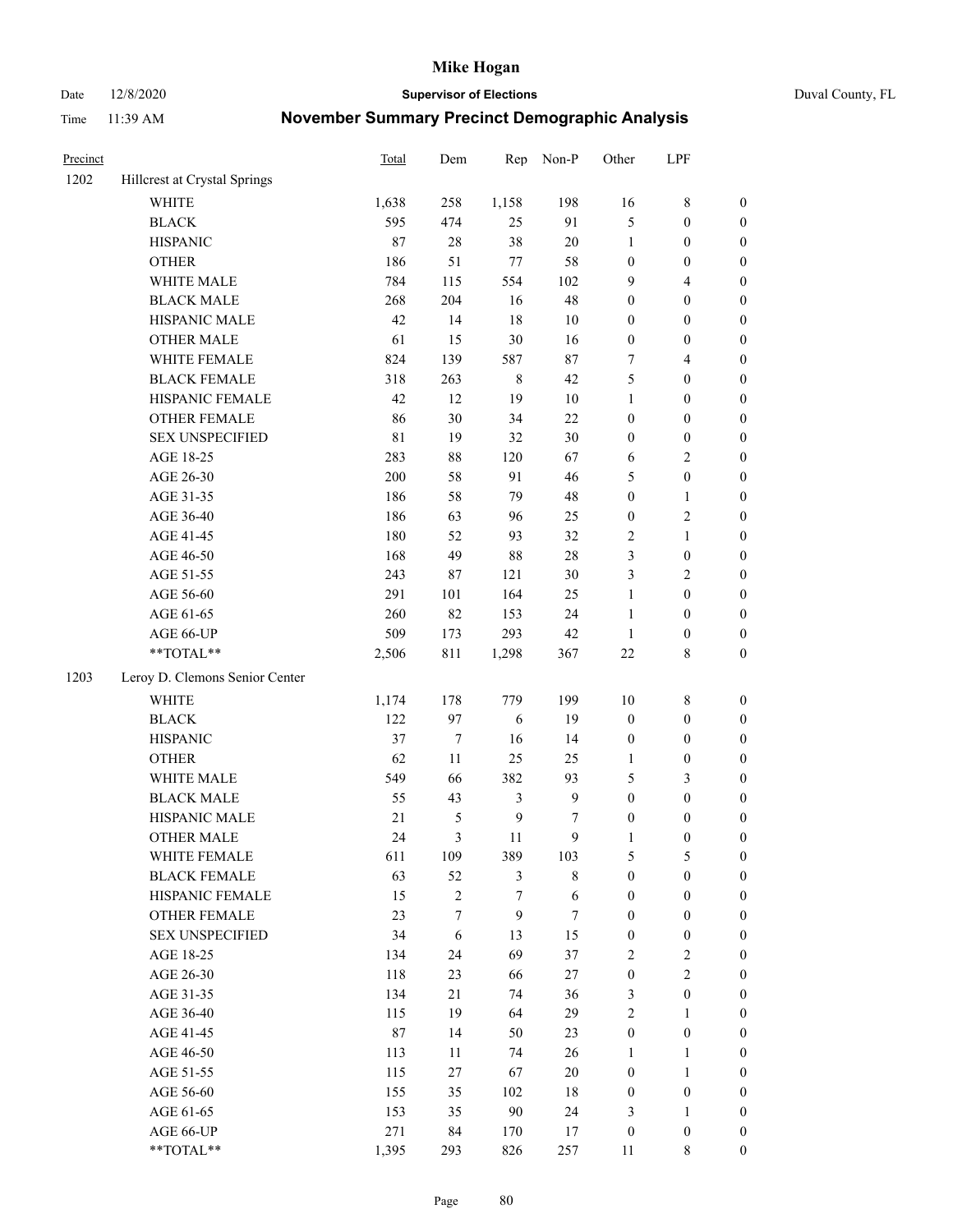Date 12/8/2020 **Supervisor of Elections** Duval County, FL

| Precinct |                                                           | Total                      | Dem                        | Rep                        | Non-P                   | Other                            | LPF                     |                  |
|----------|-----------------------------------------------------------|----------------------------|----------------------------|----------------------------|-------------------------|----------------------------------|-------------------------|------------------|
| 1204     | Maxville Community Center                                 |                            |                            |                            |                         |                                  |                         |                  |
|          | <b>WHITE</b>                                              | 1,653                      | 247                        | 1,119                      | 262                     | 17                               | $8\,$                   | 0                |
|          | <b>BLACK</b>                                              | 363                        | 301                        | 14                         | 46                      | $\overline{2}$                   | $\boldsymbol{0}$        | $\boldsymbol{0}$ |
|          | <b>HISPANIC</b>                                           | 67                         | 19                         | 29                         | 19                      | $\boldsymbol{0}$                 | $\boldsymbol{0}$        | $\boldsymbol{0}$ |
|          | <b>OTHER</b>                                              | 124                        | 34                         | 46                         | 42                      | $\boldsymbol{0}$                 | $\sqrt{2}$              | $\boldsymbol{0}$ |
|          | WHITE MALE                                                | 773                        | 93                         | 546                        | 124                     | 4                                | 6                       | $\boldsymbol{0}$ |
|          | <b>BLACK MALE</b>                                         | 151                        | 122                        | 6                          | 21                      | 2                                | $\boldsymbol{0}$        | $\boldsymbol{0}$ |
|          | HISPANIC MALE                                             | 36                         | $\tau$                     | 20                         | $\boldsymbol{9}$        | $\boldsymbol{0}$                 | $\boldsymbol{0}$        | $\boldsymbol{0}$ |
|          | <b>OTHER MALE</b>                                         | 47                         | 9                          | 21                         | 15                      | $\boldsymbol{0}$                 | $\sqrt{2}$              | $\boldsymbol{0}$ |
|          | WHITE FEMALE                                              | 856                        | 151                        | 553                        | 137                     | 13                               | $\overline{2}$          | $\boldsymbol{0}$ |
|          | <b>BLACK FEMALE</b>                                       | 205                        | 174                        | 6                          | 25                      | $\boldsymbol{0}$                 | $\boldsymbol{0}$        | $\boldsymbol{0}$ |
|          | HISPANIC FEMALE                                           | 29                         | 10                         | $\overline{9}$             | $10\,$                  | $\boldsymbol{0}$                 | $\boldsymbol{0}$        | $\boldsymbol{0}$ |
|          | OTHER FEMALE                                              | 46                         | $20\,$                     | 13                         | 13                      | $\boldsymbol{0}$                 | $\boldsymbol{0}$        | $\boldsymbol{0}$ |
|          | <b>SEX UNSPECIFIED</b>                                    | 64                         | 15                         | 34                         | 15                      | $\boldsymbol{0}$                 | $\boldsymbol{0}$        | $\boldsymbol{0}$ |
|          | AGE 18-25                                                 | 277                        | 63                         | 144                        | 65                      | 5                                | $\boldsymbol{0}$        | $\boldsymbol{0}$ |
|          | AGE 26-30                                                 | 186                        | 38                         | 96                         | 47                      | $\mathbf{1}$                     | $\overline{\mathbf{4}}$ | $\boldsymbol{0}$ |
|          | AGE 31-35                                                 | 194                        | 44                         | 93                         | 52                      | 3                                | $\sqrt{2}$              | $\boldsymbol{0}$ |
|          | AGE 36-40                                                 | 182                        | 73                         | 77                         | $28\,$                  | 3                                | $\mathbf{1}$            | $\boldsymbol{0}$ |
|          | AGE 41-45                                                 | 175                        | 62                         | 68                         | $40\,$                  | $\overline{c}$                   | 3                       | $\boldsymbol{0}$ |
|          | AGE 46-50                                                 | 180                        | 43                         | 106                        | 29                      | $\overline{2}$                   | $\boldsymbol{0}$        | $\boldsymbol{0}$ |
|          | AGE 51-55                                                 | 208                        | 55                         | 118                        | 33                      | $\overline{c}$                   | $\boldsymbol{0}$        | $\boldsymbol{0}$ |
|          | AGE 56-60                                                 | 234                        | 61                         | 152                        | 21                      | $\boldsymbol{0}$                 | $\boldsymbol{0}$        | 0                |
|          | AGE 61-65                                                 | 189                        | 56                         | 108                        | 25                      | $\boldsymbol{0}$                 | $\boldsymbol{0}$        | $\boldsymbol{0}$ |
|          | AGE 66-UP                                                 | 382                        | 106                        | 246                        | 29                      | 1                                | $\boldsymbol{0}$        | $\boldsymbol{0}$ |
|          | $\mathrm{*}\mathrm{*}\mathrm{TOTAL} \mathrm{*}\mathrm{*}$ | 2,207                      | 601                        | 1,208                      | 369                     | 19                               | $10\,$                  | $\boldsymbol{0}$ |
| 1205     | Midnight Cry Ministries                                   |                            |                            |                            |                         |                                  |                         |                  |
|          | <b>WHITE</b>                                              | 2,280                      | 436                        | 1,328                      | 470                     | $28\,$                           | $18\,$                  | $\boldsymbol{0}$ |
|          | <b>BLACK</b>                                              | 1,633                      | 1,324                      | 58                         | 239                     | 12                               | $\boldsymbol{0}$        | $\boldsymbol{0}$ |
|          | <b>HISPANIC</b>                                           | 323                        | 130                        | 65                         | 127                     | $\boldsymbol{0}$                 | $\mathbf{1}$            | $\boldsymbol{0}$ |
|          | <b>OTHER</b>                                              | 416                        | 115                        | 128                        | 166                     | 5                                | $\sqrt{2}$              | $\boldsymbol{0}$ |
|          | WHITE MALE                                                | 1,078                      | 173                        | 641                        | 236                     | 15                               | 13                      | $\boldsymbol{0}$ |
|          | <b>BLACK MALE</b>                                         | 675                        | 511                        | 32                         | 127                     | 5                                | $\boldsymbol{0}$        | $\boldsymbol{0}$ |
|          | HISPANIC MALE                                             | 137                        | 59                         | 30                         | 48                      | $\boldsymbol{0}$                 | $\boldsymbol{0}$        | 0                |
|          | OTHER MALE                                                | 152                        | 31                         | 59                         | 57                      | 4                                | $\mathbf{1}$            | $\boldsymbol{0}$ |
|          | WHITE FEMALE                                              | 1,167                      | 257                        | 668                        | 224                     | 13                               | 5                       | 0                |
|          | <b>BLACK FEMALE</b>                                       | 926                        | 790                        | 25                         | 104                     | 7                                | $\boldsymbol{0}$        | $\boldsymbol{0}$ |
|          | HISPANIC FEMALE                                           | 178                        | 67                         | 34                         | 76                      | $\boldsymbol{0}$                 | $\mathbf{1}$            | $\boldsymbol{0}$ |
|          | <b>OTHER FEMALE</b>                                       | 189                        | 62                         | 56                         | 69                      | $\mathbf{1}$                     | $\mathbf{1}$            | $\overline{0}$   |
|          | <b>SEX UNSPECIFIED</b>                                    | 149                        | 55                         | 34                         | 60                      | $\boldsymbol{0}$                 | $\boldsymbol{0}$        | 0                |
|          | AGE 18-25                                                 | 616                        | 257                        | 141                        | 206                     | 9                                | $\mathfrak{Z}$          | 0                |
|          | AGE 26-30                                                 | 449                        | 175                        | 118                        | 143                     | 11                               | $\sqrt{2}$              | 0                |
|          | AGE 31-35                                                 | 424                        | 173                        | 118                        | 131                     | $\boldsymbol{0}$                 | $\sqrt{2}$              | 0                |
|          | AGE 36-40                                                 | 394                        | 172                        | 103                        | 112                     | 4                                | $\mathfrak{Z}$          | 0                |
|          | AGE 41-45                                                 | 368                        | 192                        | 101                        | $70\,$                  | 5                                | $\boldsymbol{0}$        | 0                |
|          | AGE 46-50                                                 | 413                        | 187                        | 131                        | 86                      | 6                                | $\mathfrak{Z}$          | 0                |
|          | AGE 51-55                                                 | 425                        | 185                        | 159                        | 75                      | 3                                | $\mathfrak{Z}$          | $\boldsymbol{0}$ |
|          |                                                           |                            |                            |                            |                         |                                  |                         | $\boldsymbol{0}$ |
|          |                                                           |                            |                            |                            |                         |                                  | $\mathbf{1}$            | $\boldsymbol{0}$ |
|          |                                                           |                            |                            |                            |                         |                                  | $\mathbf{1}$            | $\boldsymbol{0}$ |
|          | **TOTAL**                                                 |                            |                            |                            |                         |                                  |                         | $\boldsymbol{0}$ |
|          | AGE 56-60<br>AGE 61-65<br>AGE 66-UP                       | 473<br>349<br>741<br>4,652 | 210<br>138<br>316<br>2,005 | 189<br>168<br>351<br>1,579 | 68<br>42<br>69<br>1,002 | 3<br>$\boldsymbol{0}$<br>4<br>45 | $\mathfrak{Z}$<br>21    |                  |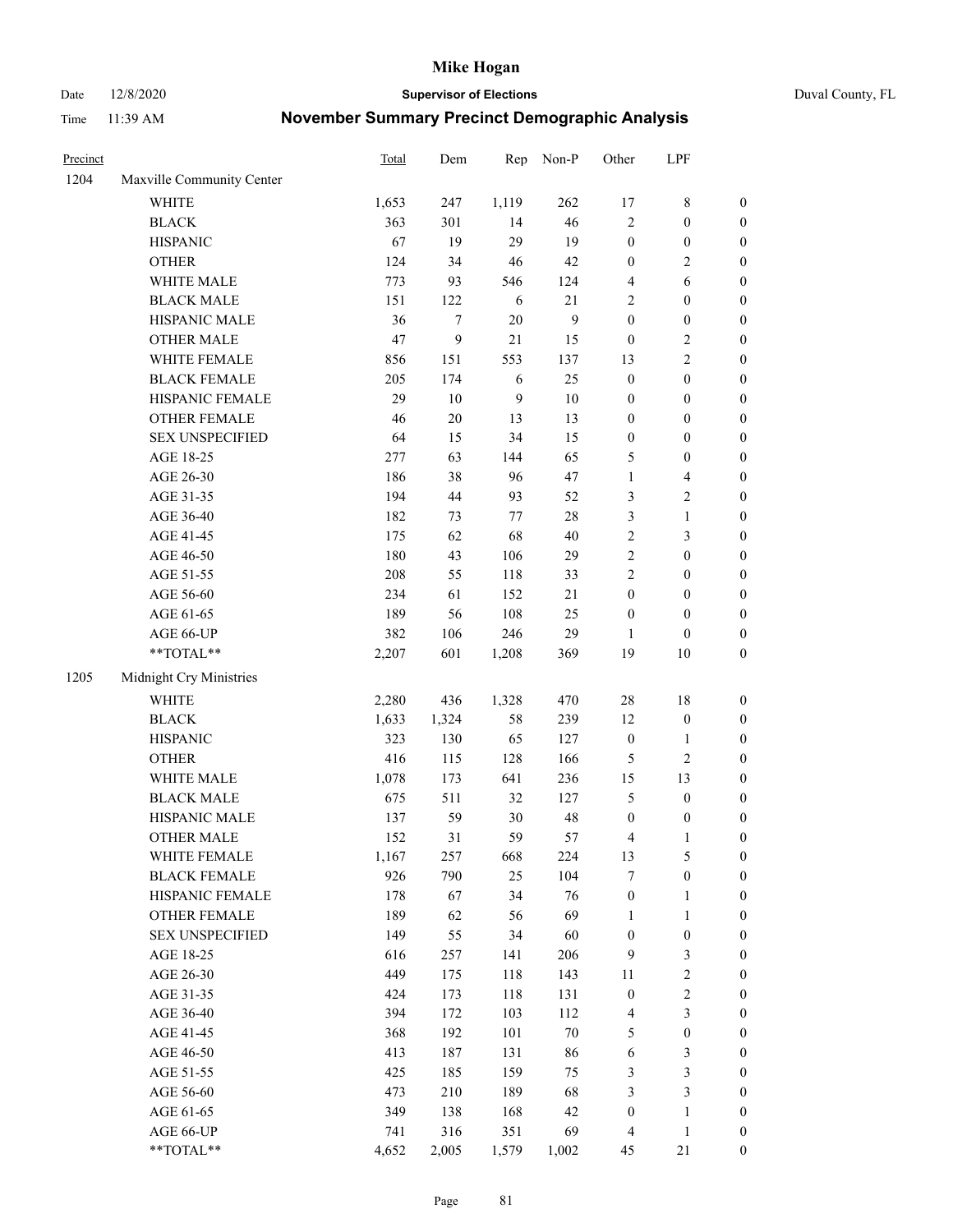Date 12/8/2020 **Supervisor of Elections** Duval County, FL

| Precinct |                             | <b>Total</b> | Dem          | Rep                     | Non-P            | Other            | LPF                     |                  |
|----------|-----------------------------|--------------|--------------|-------------------------|------------------|------------------|-------------------------|------------------|
| 1206     | Promise Land Baptist Church |              |              |                         |                  |                  |                         |                  |
|          | <b>WHITE</b>                | 2,062        | 284          | 1,476                   | 281              | 14               | $\boldsymbol{7}$        | 0                |
|          | <b>BLACK</b>                | 1,349        | 1,060        | 55                      | 216              | 14               | $\overline{\mathbf{4}}$ | $\boldsymbol{0}$ |
|          | <b>HISPANIC</b>             | 99           | 43           | 29                      | 26               | 1                | $\boldsymbol{0}$        | $\boldsymbol{0}$ |
|          | <b>OTHER</b>                | 319          | 102          | 107                     | 100              | 10               | $\boldsymbol{0}$        | $\boldsymbol{0}$ |
|          | WHITE MALE                  | 984          | 108          | 736                     | 128              | 7                | 5                       | $\boldsymbol{0}$ |
|          | <b>BLACK MALE</b>           | 603          | 439          | 35                      | 120              | 7                | $\sqrt{2}$              | $\boldsymbol{0}$ |
|          | HISPANIC MALE               | 40           | 18           | 13                      | $\overline{9}$   | $\boldsymbol{0}$ | $\boldsymbol{0}$        | $\boldsymbol{0}$ |
|          | <b>OTHER MALE</b>           | 104          | 33           | 37                      | 31               | 3                | $\boldsymbol{0}$        | $\boldsymbol{0}$ |
|          | WHITE FEMALE                | 1,051        | 172          | 722                     | 148              | 7                | $\sqrt{2}$              | $\boldsymbol{0}$ |
|          | <b>BLACK FEMALE</b>         | 713          | 597          | 18                      | 89               | 7                | $\sqrt{2}$              | $\boldsymbol{0}$ |
|          | HISPANIC FEMALE             | 58           | 24           | 16                      | 17               | $\mathbf{1}$     | $\boldsymbol{0}$        | $\boldsymbol{0}$ |
|          | OTHER FEMALE                | 158          | 55           | 54                      | 44               | 5                | $\boldsymbol{0}$        | $\boldsymbol{0}$ |
|          | <b>SEX UNSPECIFIED</b>      | 118          | 43           | 36                      | 37               | $\mathbf{2}$     | $\boldsymbol{0}$        | $\boldsymbol{0}$ |
|          | AGE 18-25                   | 467          | 167          | 162                     | 127              | $10\,$           | 1                       | $\boldsymbol{0}$ |
|          | AGE 26-30                   | 313          | 105          | 101                     | 98               | 5                | $\overline{\mathbf{4}}$ | $\boldsymbol{0}$ |
|          | AGE 31-35                   | 300          | 102          | 120                     | $70\,$           | 5                | $\mathfrak{Z}$          | $\boldsymbol{0}$ |
|          | AGE 36-40                   | 305          | 116          | 131                     | 55               | 3                | $\boldsymbol{0}$        | $\boldsymbol{0}$ |
|          | AGE 41-45                   | 320          | 152          | 115                     | 49               | $\overline{c}$   | $\overline{2}$          | $\boldsymbol{0}$ |
|          | AGE 46-50                   | 342          | 141          | 136                     | 64               | $\mathbf{1}$     | $\boldsymbol{0}$        | $\boldsymbol{0}$ |
|          | AGE 51-55                   | 371          | 172          | 159                     | 40               | $\boldsymbol{0}$ | $\boldsymbol{0}$        | $\boldsymbol{0}$ |
|          | AGE 56-60                   | 431          | 162          | 219                     | 49               | 1                | $\boldsymbol{0}$        | 0                |
|          | AGE 61-65                   | 331          | 144          | 144                     | $40\,$           | $\mathbf{2}$     | $\mathbf{1}$            | $\boldsymbol{0}$ |
|          | AGE 66-UP                   | 649          | 228          | 380                     | 31               | $10\,$           | $\boldsymbol{0}$        | $\boldsymbol{0}$ |
|          | **TOTAL**                   | 3,829        | 1,489        | 1,667                   | 623              | 39               | 11                      | $\boldsymbol{0}$ |
| 1207     | Baldwin Town Hall           |              |              |                         |                  |                  |                         |                  |
|          | <b>WHITE</b>                | 679          | 137          | 414                     | 117              | $\,$ 8 $\,$      | $\mathfrak{Z}$          | $\boldsymbol{0}$ |
|          | <b>BLACK</b>                | 250          | 223          | $\overline{9}$          | 17               | $\mathbf{1}$     | $\boldsymbol{0}$        | $\boldsymbol{0}$ |
|          | <b>HISPANIC</b>             | 10           | $\mathbf{2}$ | 7                       | $\mathbf{1}$     | $\boldsymbol{0}$ | $\boldsymbol{0}$        | $\boldsymbol{0}$ |
|          | <b>OTHER</b>                | 40           | $\,$ $\,$    | 14                      | 17               | $\mathbf{1}$     | $\boldsymbol{0}$        | $\boldsymbol{0}$ |
|          | WHITE MALE                  | 304          | 60           | 187                     | 50               | 6                | $\mathbf{1}$            | $\boldsymbol{0}$ |
|          | <b>BLACK MALE</b>           | 91           | $78\,$       | 6                       | $\boldsymbol{7}$ | $\boldsymbol{0}$ | $\boldsymbol{0}$        | $\boldsymbol{0}$ |
|          | HISPANIC MALE               | 5            | $\mathbf{1}$ | 3                       | $\mathbf{1}$     | $\boldsymbol{0}$ | $\boldsymbol{0}$        | $\boldsymbol{0}$ |
|          | OTHER MALE                  | 18           | 6            | $\overline{4}$          | $8\,$            | $\boldsymbol{0}$ | $\boldsymbol{0}$        | $\boldsymbol{0}$ |
|          | WHITE FEMALE                | 366          | 76           | 223                     | 63               | 2                | 2                       | 0                |
|          | <b>BLACK FEMALE</b>         | 151          | 140          | 3                       | $\tau$           | $\mathbf{1}$     | $\boldsymbol{0}$        | $\overline{0}$   |
|          | HISPANIC FEMALE             | 5            | $\mathbf{1}$ | $\overline{\mathbf{4}}$ | $\boldsymbol{0}$ | $\boldsymbol{0}$ | $\boldsymbol{0}$        | $\overline{0}$   |
|          | OTHER FEMALE                | 11           | $\mathbf{1}$ | 7                       | $\sqrt{2}$       | $\mathbf{1}$     | $\boldsymbol{0}$        | $\overline{0}$   |
|          | <b>SEX UNSPECIFIED</b>      | 28           | $\tau$       | $\tau$                  | 14               | $\boldsymbol{0}$ | $\boldsymbol{0}$        | 0                |
|          | AGE 18-25                   | 93           | 33           | 33                      | 26               | $\boldsymbol{0}$ | $\mathbf{1}$            | $\theta$         |
|          | AGE 26-30                   | 95           | 27           | 45                      | $20\,$           | 3                | $\boldsymbol{0}$        | 0                |
|          | AGE 31-35                   | 77           | $20\,$       | 40                      | 16               | $\boldsymbol{0}$ | $\mathbf{1}$            | 0                |
|          | AGE 36-40                   | 83           | $20\,$       | 45                      | 16               | 2                | $\boldsymbol{0}$        | 0                |
|          | AGE 41-45                   | 55           | 21           | 24                      | $10\,$           | $\boldsymbol{0}$ | $\boldsymbol{0}$        | 0                |
|          | AGE 46-50                   | 68           | 23           | 34                      | 9                | $\mathbf{1}$     | $\mathbf{1}$            | 0                |
|          | AGE 51-55                   | 76           | 27           | 39                      | 8                | 2                | $\boldsymbol{0}$        | $\overline{0}$   |
|          | AGE 56-60                   | 90           | 35           | 39                      | 15               | $\mathbf{1}$     | $\boldsymbol{0}$        | $\overline{0}$   |
|          | AGE 61-65                   | 88           | 33           | 44                      | 11               | $\boldsymbol{0}$ | $\boldsymbol{0}$        | $\overline{0}$   |
|          | AGE 66-UP                   | 254          | 131          | 101                     | $21\,$           | $\mathbf{1}$     | $\boldsymbol{0}$        | 0                |
|          | **TOTAL**                   | 979          | 370          | 444                     | 152              | $10\,$           | 3                       | $\boldsymbol{0}$ |
|          |                             |              |              |                         |                  |                  |                         |                  |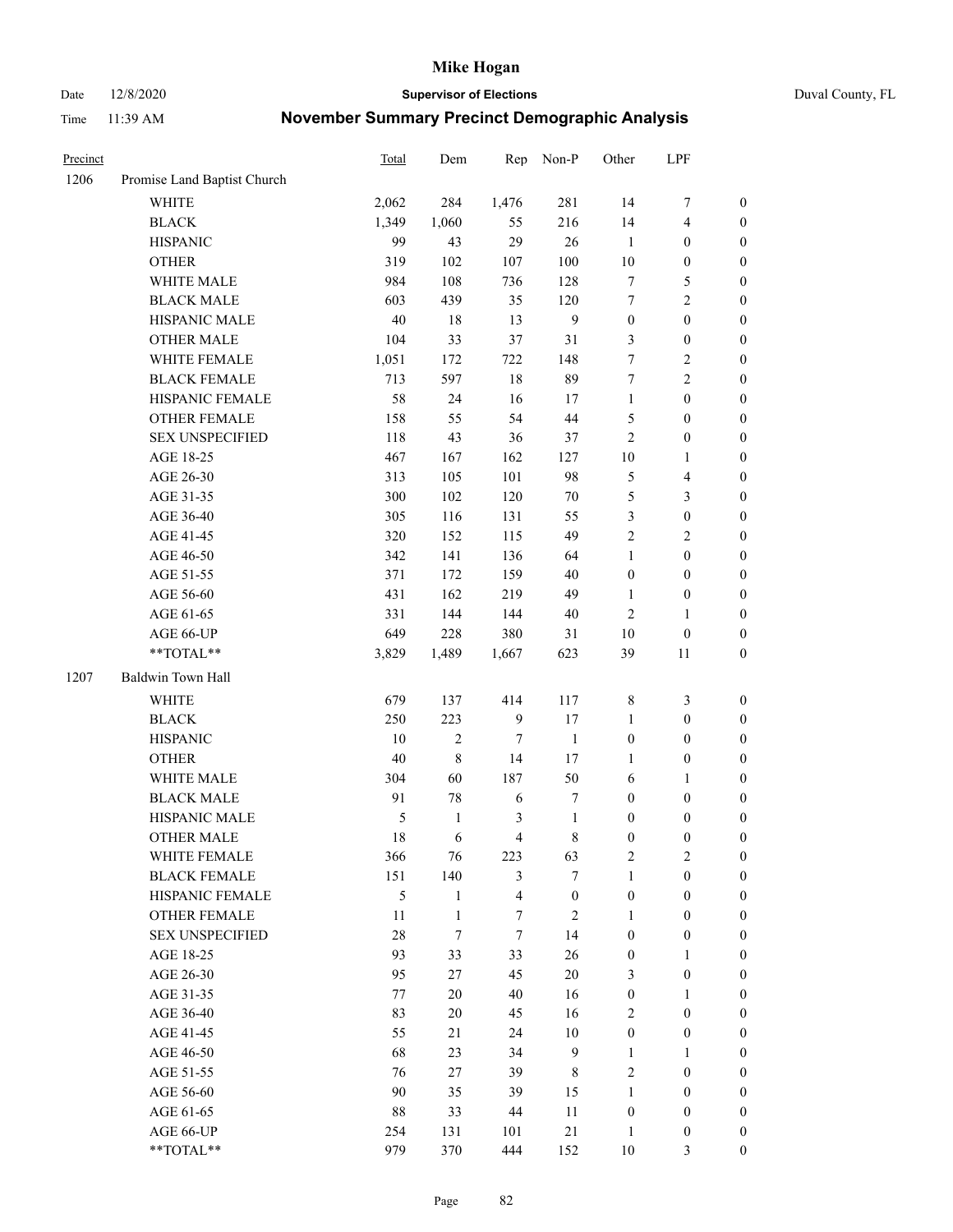Date 12/8/2020 **Supervisor of Elections** Duval County, FL

| Precinct |                           | <b>Total</b> | Dem    | Rep    | Non-P       | Other            | LPF              |                  |
|----------|---------------------------|--------------|--------|--------|-------------|------------------|------------------|------------------|
| 1208     | Harvest Ministries        |              |        |        |             |                  |                  |                  |
|          | <b>WHITE</b>              | 2,001        | 420    | 1,174  | 374         | 23               | 10               | 0                |
|          | <b>BLACK</b>              | 1,475        | 1,167  | 48     | 238         | $21\,$           | $\mathbf{1}$     | 0                |
|          | <b>HISPANIC</b>           | 251          | 102    | 53     | 93          | 3                | $\boldsymbol{0}$ | $\boldsymbol{0}$ |
|          | <b>OTHER</b>              | 457          | 135    | 149    | 167         | 5                | 1                | $\boldsymbol{0}$ |
|          | WHITE MALE                | 926          | 165    | 575    | 174         | 5                | $\boldsymbol{7}$ | $\boldsymbol{0}$ |
|          | <b>BLACK MALE</b>         | 522          | 378    | 25     | 106         | 12               | $\mathbf{1}$     | $\boldsymbol{0}$ |
|          | HISPANIC MALE             | 116          | 45     | $27\,$ | 43          | $\mathbf{1}$     | $\boldsymbol{0}$ | $\boldsymbol{0}$ |
|          | <b>OTHER MALE</b>         | 169          | 47     | 56     | 65          | $\mathbf{1}$     | $\boldsymbol{0}$ | $\boldsymbol{0}$ |
|          | WHITE FEMALE              | 1,058        | 254    | 590    | 194         | $17$             | $\mathfrak{Z}$   | $\boldsymbol{0}$ |
|          | <b>BLACK FEMALE</b>       | 933          | 774    | 22     | 128         | $\boldsymbol{9}$ | $\boldsymbol{0}$ | $\boldsymbol{0}$ |
|          | HISPANIC FEMALE           | 131          | 54     | 25     | 50          | $\sqrt{2}$       | $\boldsymbol{0}$ | $\boldsymbol{0}$ |
|          | OTHER FEMALE              | 218          | $71\,$ | 75     | 69          | $\overline{c}$   | $\mathbf{1}$     | $\boldsymbol{0}$ |
|          | <b>SEX UNSPECIFIED</b>    | 111          | 36     | 29     | 43          | 3                | $\boldsymbol{0}$ | $\boldsymbol{0}$ |
|          | AGE 18-25                 | 495          | 215    | 109    | 157         | 14               | $\boldsymbol{0}$ | $\boldsymbol{0}$ |
|          | AGE 26-30                 | 389          | 167    | 95     | 115         | 9                | $\mathfrak{Z}$   | $\boldsymbol{0}$ |
|          | AGE 31-35                 | 441          | 206    | 107    | 121         | 4                | $\mathfrak{Z}$   | $\boldsymbol{0}$ |
|          | AGE 36-40                 | 365          | 161    | 101    | 96          | 5                | $\sqrt{2}$       | $\boldsymbol{0}$ |
|          | AGE 41-45                 | 335          | 167    | 94     | 68          | 5                | $\mathbf{1}$     | $\boldsymbol{0}$ |
|          | AGE 46-50                 | 356          | 167    | 118    | 61          | $\boldsymbol{9}$ | $\mathbf{1}$     | $\boldsymbol{0}$ |
|          | AGE 51-55                 | 320          | 141    | 116    | 61          | $\mathbf{1}$     | $\mathbf{1}$     | 0                |
|          | AGE 56-60                 | 399          | 162    | 178    | 57          | $\mathbf{1}$     | 1                | 0                |
|          | AGE 61-65                 | 367          | 155    | 159    | 51          | 2                | $\boldsymbol{0}$ | 0                |
|          | AGE 66-UP                 | 717          | 283    | 347    | 85          | $\sqrt{2}$       | $\boldsymbol{0}$ | $\boldsymbol{0}$ |
|          | $**TOTAL**$               | 4,184        | 1,824  | 1,424  | 872         | 52               | 12               | $\boldsymbol{0}$ |
| 1209     | Whitehouse Baptist Church |              |        |        |             |                  |                  |                  |
|          | <b>WHITE</b>              | 2,827        | 430    | 1,939  | 416         | 30               | 12               | $\boldsymbol{0}$ |
|          | <b>BLACK</b>              | 523          | 407    | $28\,$ | 84          | 4                | $\boldsymbol{0}$ | $\boldsymbol{0}$ |
|          | <b>HISPANIC</b>           | 109          | 34     | $40\,$ | 34          | $\boldsymbol{0}$ | $\mathbf{1}$     | $\boldsymbol{0}$ |
|          | <b>OTHER</b>              | 204          | $44\,$ | 85     | 68          | 6                | $\mathbf{1}$     | $\boldsymbol{0}$ |
|          | WHITE MALE                | 1,345        | 181    | 938    | 204         | 18               | $\overline{4}$   | $\boldsymbol{0}$ |
|          | <b>BLACK MALE</b>         | 224          | 164    | 21     | 39          | $\boldsymbol{0}$ | $\boldsymbol{0}$ | $\boldsymbol{0}$ |
|          | HISPANIC MALE             | 67           | 17     | 27     | 23          | $\boldsymbol{0}$ | $\boldsymbol{0}$ | $\boldsymbol{0}$ |
|          | <b>OTHER MALE</b>         | 67           | 12     | 32     | 22          | $\mathbf{1}$     | $\boldsymbol{0}$ | $\boldsymbol{0}$ |
|          | WHITE FEMALE              | 1,450        | 247    | 983    | 201         | 12               | 7                | 0                |
|          | <b>BLACK FEMALE</b>       | 287          | 237    | 7      | 39          | 4                | $\boldsymbol{0}$ | $\overline{0}$   |
|          | HISPANIC FEMALE           | 40           | 16     | 13     | $10\,$      | $\boldsymbol{0}$ | $\mathbf{1}$     | $\overline{0}$   |
|          | <b>OTHER FEMALE</b>       | 82           | $18\,$ | 39     | $22\,$      | 3                | $\boldsymbol{0}$ | 0                |
|          | <b>SEX UNSPECIFIED</b>    | 101          | 23     | 32     | 42          | 2                | $\sqrt{2}$       | 0                |
|          | AGE 18-25                 | 388          | 93     | 186    | 92          | 14               | 3                | 0                |
|          | AGE 26-30                 | 278          | 69     | 146    | 57          | 3                | 3                | 0                |
|          | AGE 31-35                 | 326          | 73     | 161    | $8\sqrt{1}$ | 9                | $\sqrt{2}$       | 0                |
|          | AGE 36-40                 | 307          | 65     | 163    | 75          | 4                | $\boldsymbol{0}$ | 0                |
|          | AGE 41-45                 | 297          | 78     | 165    | 51          | $\mathbf{1}$     | $\mathfrak{2}$   | 0                |
|          | AGE 46-50                 | 333          | 77     | 196    | 56          | 3                | $\mathbf{1}$     | 0                |
|          | AGE 51-55                 | 351          | 99     | 200    | 51          | $\mathbf{1}$     | $\boldsymbol{0}$ | 0                |
|          | AGE 56-60                 | 386          | 104    | 227    | 52          | 2                | $\mathbf{1}$     | 0                |
|          | AGE 61-65                 | 316          | 77     | 201    | 35          | 2                | $\mathbf{1}$     | 0                |
|          | AGE 66-UP                 | 681          | 180    | 447    | 52          | $\mathbf{1}$     | $\mathbf{1}$     | 0                |
|          | **TOTAL**                 | 3,663        | 915    | 2,092  | 602         | $40\,$           | 14               | $\boldsymbol{0}$ |
|          |                           |              |        |        |             |                  |                  |                  |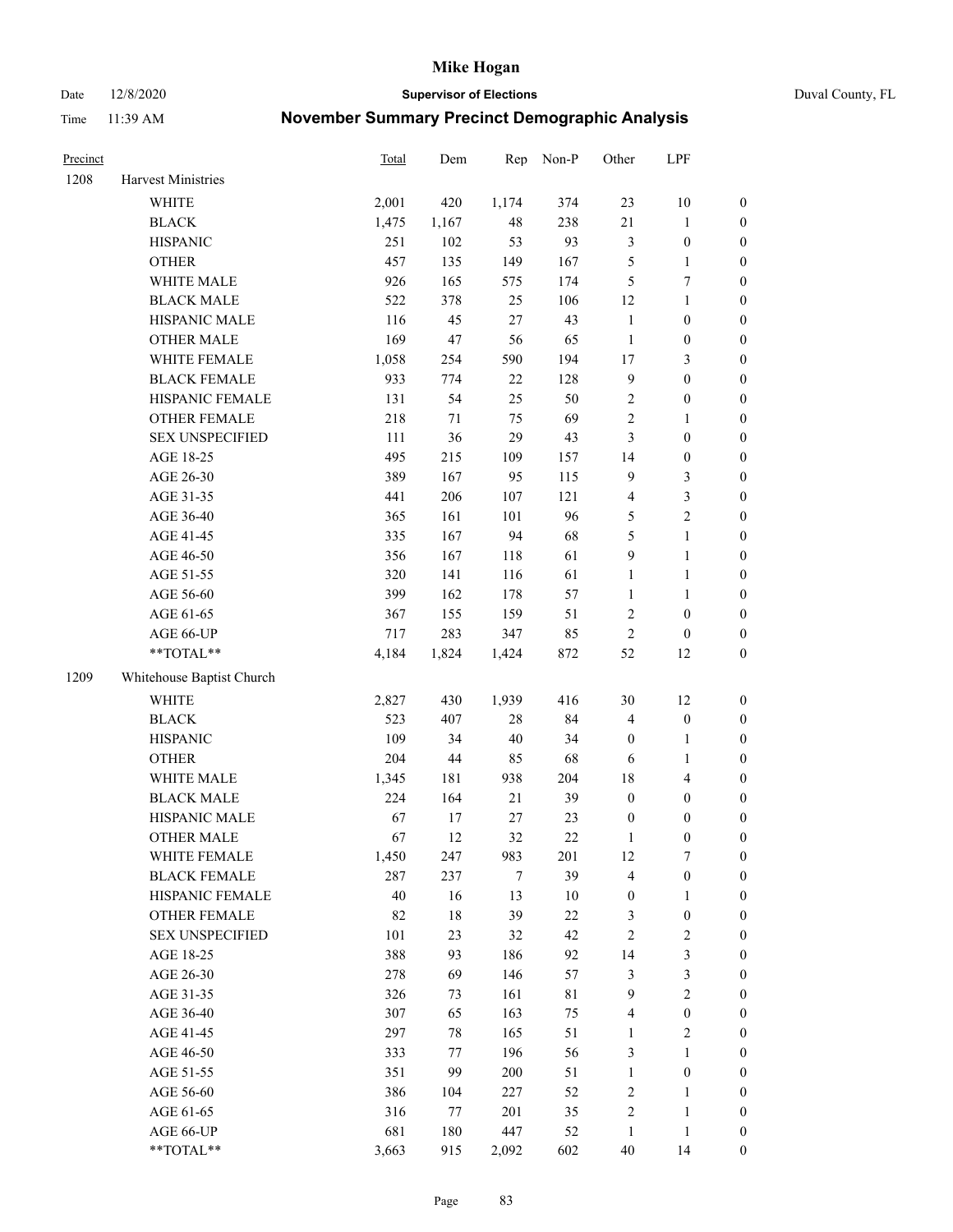Date 12/8/2020 **Supervisor of Elections** Duval County, FL

| Precinct |                             | <b>Total</b> | Dem    | Rep    | Non-P | Other            | LPF              |                  |
|----------|-----------------------------|--------------|--------|--------|-------|------------------|------------------|------------------|
| 1210     | Shindler Dr Baptist Church  |              |        |        |       |                  |                  |                  |
|          | <b>WHITE</b>                | 1,820        | 340    | 1,055  | 383   | 26               | 16               | 0                |
|          | <b>BLACK</b>                | 759          | 586    | 42     | 124   | $\tau$           | $\boldsymbol{0}$ | 0                |
|          | <b>HISPANIC</b>             | 265          | 106    | 54     | 98    | 4                | 3                | $\boldsymbol{0}$ |
|          | <b>OTHER</b>                | 269          | 92     | 79     | 91    | 6                | $\mathbf{1}$     | $\boldsymbol{0}$ |
|          | WHITE MALE                  | 872          | 134    | 532    | 184   | $10\,$           | 12               | $\boldsymbol{0}$ |
|          | <b>BLACK MALE</b>           | 326          | 232    | 24     | 63    | 7                | $\boldsymbol{0}$ | $\boldsymbol{0}$ |
|          | HISPANIC MALE               | 129          | 48     | 32     | 46    | $\mathbf{1}$     | $\sqrt{2}$       | $\boldsymbol{0}$ |
|          | <b>OTHER MALE</b>           | 94           | $27\,$ | 33     | 33    | $\mathbf{1}$     | $\boldsymbol{0}$ | $\boldsymbol{0}$ |
|          | WHITE FEMALE                | 924          | 202    | 509    | 193   | 16               | $\overline{4}$   | $\boldsymbol{0}$ |
|          | <b>BLACK FEMALE</b>         | 419          | 345    | 17     | 57    | $\boldsymbol{0}$ | $\boldsymbol{0}$ | $\boldsymbol{0}$ |
|          | HISPANIC FEMALE             | 132          | 55     | $22\,$ | 51    | 3                | $\mathbf{1}$     | $\boldsymbol{0}$ |
|          | <b>OTHER FEMALE</b>         | 136          | 48     | 42     | 43    | 3                | $\boldsymbol{0}$ | $\boldsymbol{0}$ |
|          | <b>SEX UNSPECIFIED</b>      | 81           | 33     | 19     | 26    | 2                | $\mathbf{1}$     | $\boldsymbol{0}$ |
|          | AGE 18-25                   | 380          | 127    | 123    | 115   | $11\,$           | $\overline{4}$   | $\boldsymbol{0}$ |
|          | AGE 26-30                   | 310          | 105    | 97     | 95    | 8                | $\mathfrak s$    | $\boldsymbol{0}$ |
|          | AGE 31-35                   | 269          | 100    | 94     | 69    | 4                | $\sqrt{2}$       | $\boldsymbol{0}$ |
|          | AGE 36-40                   | 256          | 94     | 78     | 76    | 5                | 3                | $\boldsymbol{0}$ |
|          | AGE 41-45                   | 242          | $87\,$ | 88     | 63    | $\overline{c}$   | $\overline{c}$   | $\boldsymbol{0}$ |
|          | AGE 46-50                   | 269          | 91     | 110    | 64    | 4                | $\boldsymbol{0}$ | $\boldsymbol{0}$ |
|          | AGE 51-55                   | 308          | 116    | 131    | 58    | $\overline{c}$   | $\mathbf{1}$     | $\boldsymbol{0}$ |
|          | AGE 56-60                   | 281          | 104    | 130    | 44    | $\overline{c}$   | 1                | 0                |
|          | AGE 61-65                   | 270          | 109    | 115    | 43    | $\mathbf{1}$     | $\sqrt{2}$       | $\boldsymbol{0}$ |
|          | AGE 66-UP                   | 528          | 191    | 264    | 69    | 4                | $\boldsymbol{0}$ | $\boldsymbol{0}$ |
|          | $**TOTAL**$                 | 3,113        | 1,124  | 1,230  | 696   | 43               | 20               | $\boldsymbol{0}$ |
| 1211     | Christian Family Fellowship |              |        |        |       |                  |                  |                  |
|          | <b>WHITE</b>                | 2,497        | 430    | 1,491  | 517   | 46               | 13               | $\boldsymbol{0}$ |
|          | <b>BLACK</b>                | 2,080        | 1,590  | 84     | 382   | 21               | $\mathfrak{Z}$   | $\boldsymbol{0}$ |
|          | <b>HISPANIC</b>             | 547          | 193    | 154    | 193   | $\boldsymbol{7}$ | $\boldsymbol{0}$ | $\boldsymbol{0}$ |
|          | <b>OTHER</b>                | 640          | 205    | 184    | 235   | 15               | $\mathbf{1}$     | $\boldsymbol{0}$ |
|          | WHITE MALE                  | 1,214        | 165    | 739    | 280   | $22\,$           | $\,$ 8 $\,$      | $\boldsymbol{0}$ |
|          | <b>BLACK MALE</b>           | 909          | 641    | 49     | 205   | 13               | $\mathbf{1}$     | $\boldsymbol{0}$ |
|          | HISPANIC MALE               | 256          | 76     | 83     | 95    | $\sqrt{2}$       | $\boldsymbol{0}$ | $\boldsymbol{0}$ |
|          | <b>OTHER MALE</b>           | 243          | 69     | 81     | 89    | 3                | $\mathbf{1}$     | $\boldsymbol{0}$ |
|          | WHITE FEMALE                | 1,261        | 263    | 736    | 233   | 24               | 5                | 0                |
|          | <b>BLACK FEMALE</b>         | 1,146        | 930    | 35     | 171   | 8                | $\sqrt{2}$       | $\overline{0}$   |
|          | HISPANIC FEMALE             | 282          | 115    | 67     | 95    | 5                | $\boldsymbol{0}$ | $\overline{0}$   |
|          | <b>OTHER FEMALE</b>         | 323          | 109    | 86     | 117   | $11\,$           | $\boldsymbol{0}$ | $\overline{0}$   |
|          | <b>SEX UNSPECIFIED</b>      | 130          | 50     | 37     | 42    | $\mathbf{1}$     | $\boldsymbol{0}$ | 0                |
|          | AGE 18-25                   | 728          | 289    | 178    | 239   | 21               | $\mathbf{1}$     | 0                |
|          | AGE 26-30                   | 595          | 233    | 161    | 176   | $20\,$           | $\mathfrak s$    | 0                |
|          | AGE 31-35                   | 547          | 229    | 145    | 163   | 8                | $\sqrt{2}$       | 0                |
|          | AGE 36-40                   | 542          | 236    | 148    | 147   | 6                | 5                | 0                |
|          | AGE 41-45                   | 517          | 213    | 146    | 150   | 6                | $\sqrt{2}$       | 0                |
|          | AGE 46-50                   | 571          | 262    | 204    | 97    | 8                | $\boldsymbol{0}$ | 0                |
|          | AGE 51-55                   | 541          | 256    | 184    | 95    | 4                | $\mathfrak{2}$   | 0                |
|          | AGE 56-60                   | 554          | 242    | 209    | 99    | 4                | $\boldsymbol{0}$ | $\boldsymbol{0}$ |
|          | AGE 61-65                   | 431          | 184    | 186    | 59    | 2                | $\boldsymbol{0}$ | $\boldsymbol{0}$ |
|          | AGE 66-UP                   | 738          | 274    | 352    | 102   | 10               | $\boldsymbol{0}$ | 0                |
|          | **TOTAL**                   | 5,764        | 2,418  | 1,913  | 1,327 | 89               | 17               | $\boldsymbol{0}$ |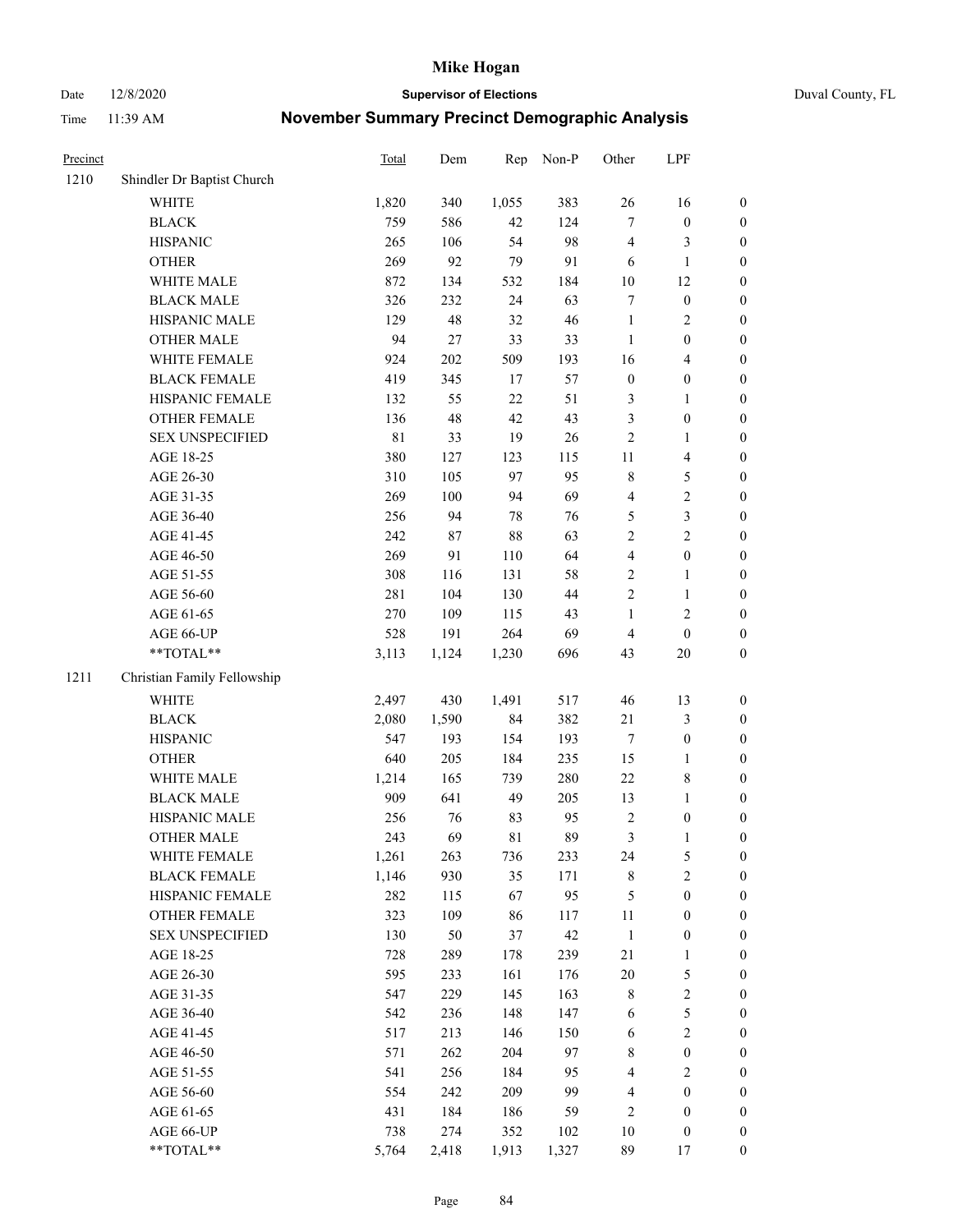Date 12/8/2020 **Supervisor of Elections** Duval County, FL

| Precinct |                         | <b>Total</b> | Dem   | Rep    | Non-P  | Other          | LPF              |                  |
|----------|-------------------------|--------------|-------|--------|--------|----------------|------------------|------------------|
| 1212     | West Regional Library   |              |       |        |        |                |                  |                  |
|          | <b>WHITE</b>            | 2,976        | 477   | 1,919  | 530    | 38             | 12               | 0                |
|          | <b>BLACK</b>            | 2,914        | 2,349 | 104    | 427    | 34             | $\boldsymbol{0}$ | $\boldsymbol{0}$ |
|          | <b>HISPANIC</b>         | 435          | 173   | 106    | 150    | 5              | 1                | $\boldsymbol{0}$ |
|          | <b>OTHER</b>            | 593          | 218   | 154    | 212    | 9              | $\boldsymbol{0}$ | $\boldsymbol{0}$ |
|          | WHITE MALE              | 1,386        | 187   | 928    | 244    | 19             | $\,$ 8 $\,$      | $\boldsymbol{0}$ |
|          | <b>BLACK MALE</b>       | 1,266        | 977   | 55     | 216    | 18             | $\boldsymbol{0}$ | $\boldsymbol{0}$ |
|          | HISPANIC MALE           | 211          | 77    | 63     | 66     | 4              | $\mathbf{1}$     | $\boldsymbol{0}$ |
|          | <b>OTHER MALE</b>       | 222          | 75    | 66     | 76     | 5              | $\boldsymbol{0}$ | $\boldsymbol{0}$ |
|          | WHITE FEMALE            | 1,549        | 284   | 966    | 276    | 19             | $\overline{4}$   | $\boldsymbol{0}$ |
|          | <b>BLACK FEMALE</b>     | 1,587        | 1,327 | 46     | 198    | 16             | $\boldsymbol{0}$ | $\boldsymbol{0}$ |
|          | HISPANIC FEMALE         | 213          | 93    | $40\,$ | 79     | $\mathbf{1}$   | $\boldsymbol{0}$ | 0                |
|          | <b>OTHER FEMALE</b>     | 272          | 107   | 76     | 86     | 3              | $\boldsymbol{0}$ | $\boldsymbol{0}$ |
|          | <b>SEX UNSPECIFIED</b>  | 212          | 90    | 43     | $78\,$ | $\mathbf{1}$   | $\boldsymbol{0}$ | $\boldsymbol{0}$ |
|          | AGE 18-25               | 899          | 436   | 193    | 248    | 21             | 1                | $\boldsymbol{0}$ |
|          | AGE 26-30               | 539          | 236   | 135    | 157    | 10             | $\mathbf{1}$     | $\boldsymbol{0}$ |
|          | AGE 31-35               | 700          | 313   | 211    | 168    | 7              | $\mathbf{1}$     | $\boldsymbol{0}$ |
|          | AGE 36-40               | 718          | 337   | 214    | 155    | $11\,$         | $\mathbf{1}$     | $\boldsymbol{0}$ |
|          | AGE 41-45               | 700          | 335   | 226    | 126    | 9              | $\overline{4}$   | $\boldsymbol{0}$ |
|          | AGE 46-50               | 710          | 361   | 221    | 114    | 12             | $\sqrt{2}$       | $\boldsymbol{0}$ |
|          | AGE 51-55               | 660          | 336   | 220    | 97     | 6              | $\mathbf{1}$     | $\boldsymbol{0}$ |
|          | AGE 56-60               | 626          | 285   | 255    | 82     | 3              | $\mathbf{1}$     | 0                |
|          | AGE 61-65               | 467          | 229   | 183    | 53     | 1              | $\mathbf{1}$     | 0                |
|          | AGE 66-UP               | 899          | 349   | 425    | 119    | 6              | $\boldsymbol{0}$ | $\boldsymbol{0}$ |
|          | **TOTAL**               | 6,918        | 3,217 | 2,283  | 1,319  | 86             | 13               | $\boldsymbol{0}$ |
| 1213     | New Hope Baptist Temple |              |       |        |        |                |                  |                  |
|          | <b>WHITE</b>            | 2,617        | 513   | 1,485  | 568    | 36             | 15               | $\boldsymbol{0}$ |
|          | <b>BLACK</b>            | 1,934        | 1,509 | 73     | 331    | $20\,$         | $\mathbf{1}$     | $\boldsymbol{0}$ |
|          | <b>HISPANIC</b>         | 454          | 170   | 69     | 210    | 5              | $\boldsymbol{0}$ | $\boldsymbol{0}$ |
|          | <b>OTHER</b>            | 412          | 140   | 109    | 158    | 5              | $\boldsymbol{0}$ | $\boldsymbol{0}$ |
|          | WHITE MALE              | 1,227        | 187   | 755    | 257    | 17             | $11\,$           | $\boldsymbol{0}$ |
|          | <b>BLACK MALE</b>       | 722          | 524   | 35     | 151    | $11\,$         | $\mathbf{1}$     | $\boldsymbol{0}$ |
|          | HISPANIC MALE           | 210          | 73    | 33     | 102    | $\sqrt{2}$     | $\boldsymbol{0}$ | $\boldsymbol{0}$ |
|          | <b>OTHER MALE</b>       | 139          | 47    | 40     | 50     | $\overline{c}$ | $\boldsymbol{0}$ | $\boldsymbol{0}$ |
|          | WHITE FEMALE            | 1,346        | 314   | 706    | 304    | 18             | 4                | 0                |
|          | <b>BLACK FEMALE</b>     | 1,180        | 959   | 37     | 175    | 9              | $\boldsymbol{0}$ | $\boldsymbol{0}$ |
|          | HISPANIC FEMALE         | 233          | 94    | 36     | 100    | 3              | $\boldsymbol{0}$ | $\overline{0}$   |
|          | <b>OTHER FEMALE</b>     | 195          | 72    | 53     | 67     | 3              | $\boldsymbol{0}$ | $\overline{0}$   |
|          | <b>SEX UNSPECIFIED</b>  | 165          | 62    | 41     | 61     | $\mathbf{1}$   | $\boldsymbol{0}$ | 0                |
|          | AGE 18-25               | 672          | 278   | 143    | 238    | 10             | $\mathfrak{Z}$   | 0                |
|          | AGE 26-30               | 595          | 244   | 129    | 206    | 13             | 3                | 0                |
|          | AGE 31-35               | 540          | 239   | 127    | 164    | 8              | $\sqrt{2}$       | 0                |
|          | AGE 36-40               | 479          | 227   | 115    | 131    | 6              | $\boldsymbol{0}$ | 0                |
|          | AGE 41-45               | 436          | 190   | 108    | 128    | 7              | 3                | 0                |
|          | AGE 46-50               | 445          | 207   | 143    | 89     | 3              | $\mathfrak{Z}$   | 0                |
|          | AGE 51-55               | 509          | 234   | 168    | 99     | 7              | $\mathbf{1}$     | 0                |
|          | AGE 56-60               | 457          | 198   | 186    | 71     | 2              | $\boldsymbol{0}$ | $\boldsymbol{0}$ |
|          | AGE 61-65               | 456          | 191   | 207    | 54     | 3              | 1                | $\boldsymbol{0}$ |
|          | AGE 66-UP               | 828          | 324   | 410    | $87\,$ | 7              | $\boldsymbol{0}$ | 0                |
|          | **TOTAL**               | 5,417        | 2,332 | 1,736  | 1,267  | 66             | 16               | $\boldsymbol{0}$ |
|          |                         |              |       |        |        |                |                  |                  |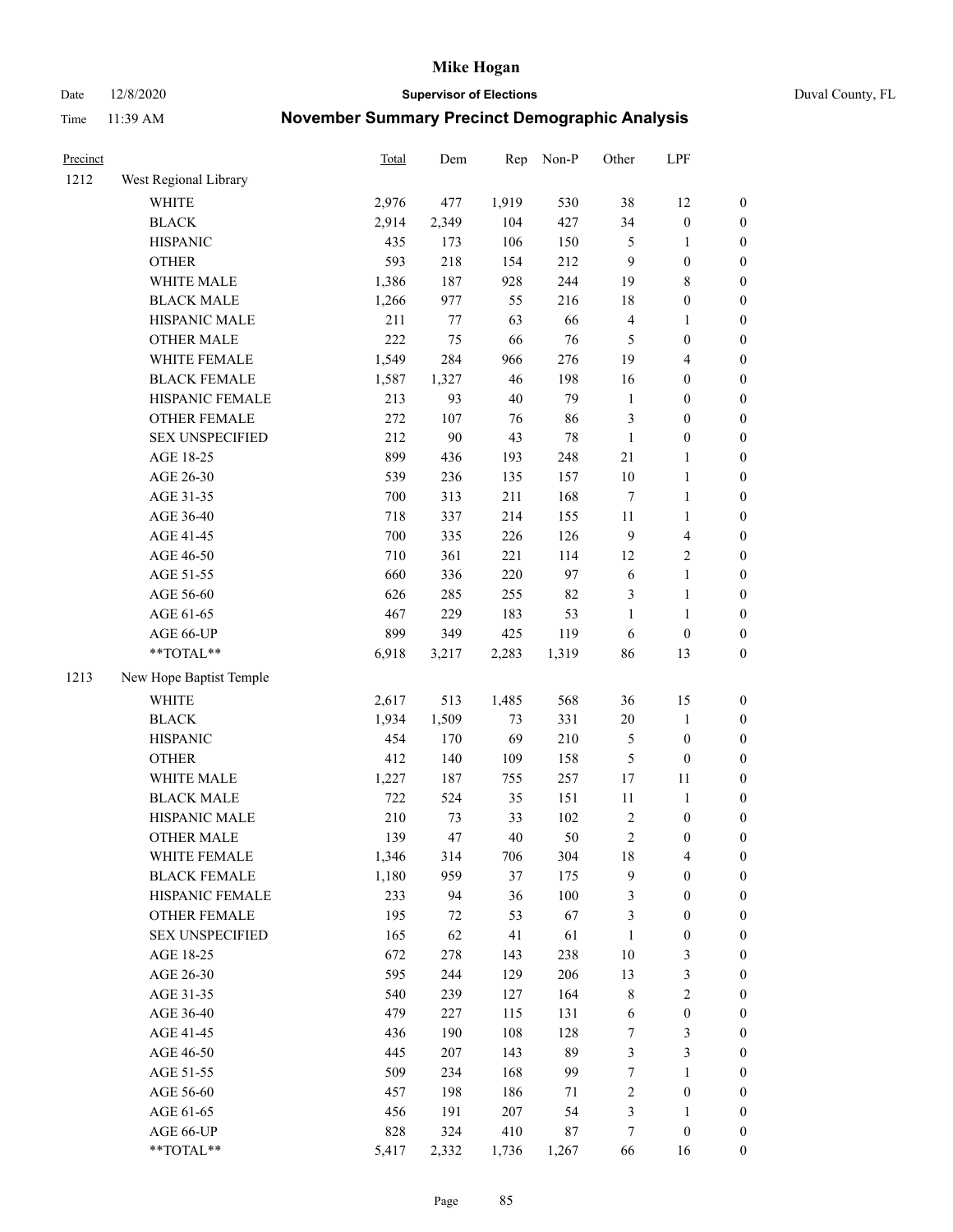Date 12/8/2020 **Supervisor of Elections** Duval County, FL

| Precinct |                              | <b>Total</b> | Dem          | Rep            | Non-P                   | Other            | LPF                     |                  |
|----------|------------------------------|--------------|--------------|----------------|-------------------------|------------------|-------------------------|------------------|
| 1301     | Bennie Furlong Senior Center |              |              |                |                         |                  |                         |                  |
|          | <b>WHITE</b>                 | 3,143        | 801          | 1,689          | 591                     | 43               | 19                      | $\boldsymbol{0}$ |
|          | <b>BLACK</b>                 | 37           | 27           | 3              | $\tau$                  | $\boldsymbol{0}$ | $\boldsymbol{0}$        | 0                |
|          | <b>HISPANIC</b>              | 64           | 23           | 21             | 19                      | $\mathbf{1}$     | $\boldsymbol{0}$        | $\boldsymbol{0}$ |
|          | <b>OTHER</b>                 | 176          | 56           | 45             | 66                      | 6                | 3                       | $\boldsymbol{0}$ |
|          | WHITE MALE                   | 1,561        | 338          | 873            | 320                     | 18               | 12                      | $\boldsymbol{0}$ |
|          | <b>BLACK MALE</b>            | 17           | 12           | $\mathbf{1}$   | $\overline{4}$          | $\boldsymbol{0}$ | $\boldsymbol{0}$        | $\boldsymbol{0}$ |
|          | HISPANIC MALE                | 29           | $\,$ $\,$    | 10             | 11                      | $\boldsymbol{0}$ | $\boldsymbol{0}$        | $\boldsymbol{0}$ |
|          | <b>OTHER MALE</b>            | 69           | 19           | 24             | 23                      | $\mathfrak{2}$   | $\mathbf{1}$            | $\boldsymbol{0}$ |
|          | WHITE FEMALE                 | 1,545        | 453          | 798            | 263                     | 24               | $\boldsymbol{7}$        | $\boldsymbol{0}$ |
|          | <b>BLACK FEMALE</b>          | 18           | 14           | $\sqrt{2}$     | $\sqrt{2}$              | $\boldsymbol{0}$ | $\boldsymbol{0}$        | $\boldsymbol{0}$ |
|          | HISPANIC FEMALE              | 34           | 15           | 11             | $\tau$                  | 1                | $\boldsymbol{0}$        | 0                |
|          | <b>OTHER FEMALE</b>          | 70           | 27           | 18             | 21                      | 2                | $\sqrt{2}$              | $\boldsymbol{0}$ |
|          | <b>SEX UNSPECIFIED</b>       | 77           | 21           | 21             | 32                      | 3                | $\boldsymbol{0}$        | $\boldsymbol{0}$ |
|          | AGE 18-25                    | 291          | 74           | 128            | $78\,$                  | 8                | $\mathfrak{Z}$          | $\boldsymbol{0}$ |
|          | AGE 26-30                    | 272          | 54           | 127            | 78                      | 6                | $\boldsymbol{7}$        | $\boldsymbol{0}$ |
|          | AGE 31-35                    | 293          | 74           | 120            | 89                      | 7                | $\mathfrak{Z}$          | $\boldsymbol{0}$ |
|          | AGE 36-40                    | 232          | 70           | 101            | 58                      | 2                | $\mathbf{1}$            | $\boldsymbol{0}$ |
|          | AGE 41-45                    | 233          | 67           | 103            | 58                      | 3                | $\mathfrak{2}$          | $\boldsymbol{0}$ |
|          | AGE 46-50                    | 280          | 65           | 140            | 67                      | 7                | $\mathbf{1}$            | $\boldsymbol{0}$ |
|          | AGE 51-55                    | 277          | 52           | 177            | 45                      | $\mathbf{1}$     | $\sqrt{2}$              | $\boldsymbol{0}$ |
|          | AGE 56-60                    | 356          | 86           | 209            | 52                      | 7                | $\overline{2}$          | 0                |
|          | AGE 61-65                    | 365          | 90           | 224            | 49                      | 2                | $\boldsymbol{0}$        | $\boldsymbol{0}$ |
|          | AGE 66-UP                    | 821          | 275          | 429            | 109                     | $\tau$           | $\mathbf{1}$            | $\boldsymbol{0}$ |
|          | **TOTAL**                    | 3,420        | 907          | 1,758          | 683                     | 50               | $22\,$                  | $\boldsymbol{0}$ |
| 1302     | Bethlehem Lutheran Church    |              |              |                |                         |                  |                         |                  |
|          | <b>WHITE</b>                 | 3,000        | 677          | 1,713          | 565                     | 22               | 23                      | $\boldsymbol{0}$ |
|          | <b>BLACK</b>                 | 25           | 16           | $\overline{4}$ | $\overline{\mathbf{4}}$ | $\mathbf{1}$     | $\boldsymbol{0}$        | $\boldsymbol{0}$ |
|          | <b>HISPANIC</b>              | 66           | 20           | 28             | 14                      | 2                | $\mathfrak{2}$          | $\boldsymbol{0}$ |
|          | <b>OTHER</b>                 | 178          | 47           | $71\,$         | 54                      | 6                | $\boldsymbol{0}$        | $\boldsymbol{0}$ |
|          | WHITE MALE                   | 1,498        | 272          | 888            | 308                     | $11\,$           | 19                      | $\boldsymbol{0}$ |
|          | <b>BLACK MALE</b>            | 16           | $10\,$       | $\sqrt{2}$     | $\mathfrak{Z}$          | $\mathbf{1}$     | $\boldsymbol{0}$        | $\boldsymbol{0}$ |
|          | HISPANIC MALE                | 24           | $\mathbf{9}$ | $\,$ 8 $\,$    | $\sqrt{6}$              | $\boldsymbol{0}$ | 1                       | 0                |
|          | <b>OTHER MALE</b>            | 74           | 19           | 30             | 21                      | 4                | $\boldsymbol{0}$        | $\boldsymbol{0}$ |
|          | WHITE FEMALE                 | 1,467        | 401          | 802            | 249                     | 11               | 4                       | 0                |
|          | <b>BLACK FEMALE</b>          | 8            | 6            | $\mathbf{1}$   | 1                       | $\boldsymbol{0}$ | $\boldsymbol{0}$        | $\overline{0}$   |
|          | HISPANIC FEMALE              | 42           | 11           | 20             | 8                       | 2                | 1                       | $\overline{0}$   |
|          | OTHER FEMALE                 | 62           | 17           | 30             | 14                      | $\mathbf{1}$     | $\boldsymbol{0}$        | 0                |
|          | <b>SEX UNSPECIFIED</b>       | 78           | 15           | 35             | $27\,$                  | $\mathbf{1}$     | $\boldsymbol{0}$        | 0                |
|          | AGE 18-25                    | 302          | 68           | 154            | 69                      | 7                | $\overline{\mathbf{4}}$ | 0                |
|          | AGE 26-30                    | 324          | 68           | 178            | 71                      | 6                | $\mathbf{1}$            | 0                |
|          | AGE 31-35                    | 340          | 74           | 160            | 98                      | $\overline{c}$   | 6                       | 0                |
|          | AGE 36-40                    | 326          | 71           | 174            | 74                      | 4                | $\mathfrak{Z}$          | 0                |
|          | AGE 41-45                    | 278          | 58           | 135            | 82                      | 2                | $\mathbf{1}$            | 0                |
|          | AGE 46-50                    | 246          | 52           | 134            | 56                      | $\mathbf{1}$     | $\mathfrak{Z}$          | 0                |
|          | AGE 51-55                    | 240          | 46           | 156            | 35                      | 2                | $\mathbf{1}$            | 0                |
|          | AGE 56-60                    | 308          | 59           | 204            | 42                      | 2                | $\mathbf{1}$            | 0                |
|          | AGE 61-65                    | 295          | 82           | 171            | 39                      | $\mathbf{1}$     | $\sqrt{2}$              | 0                |
|          | AGE 66-UP                    | 610          | 182          | 350            | 71                      | 4                | $\mathfrak{Z}$          | 0                |
|          | **TOTAL**                    | 3,269        | 760          | 1,816          | 637                     | 31               | 25                      | $\boldsymbol{0}$ |
|          |                              |              |              |                |                         |                  |                         |                  |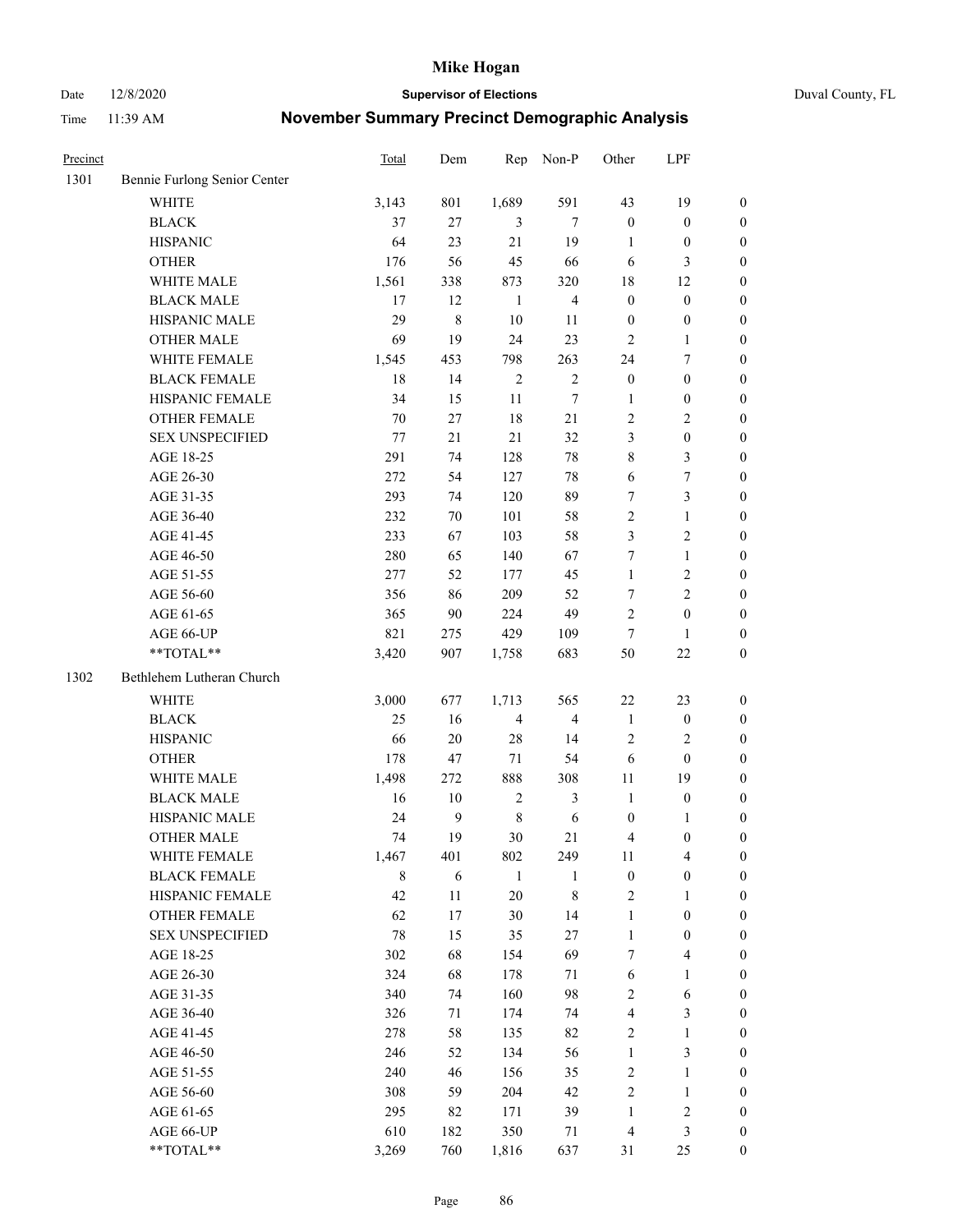Date 12/8/2020 **Supervisor of Elections** Duval County, FL

| Precinct |                              | <b>Total</b> | Dem            | Rep            | Non-P  | Other            | LPF              |                  |
|----------|------------------------------|--------------|----------------|----------------|--------|------------------|------------------|------------------|
| 1303     | American Legion Post 129     |              |                |                |        |                  |                  |                  |
|          | <b>WHITE</b>                 | 2,594        | 621            | 1,361          | 565    | 37               | 10               | 0                |
|          | <b>BLACK</b>                 | 120          | $88\,$         | 5              | 25     | 2                | $\boldsymbol{0}$ | $\boldsymbol{0}$ |
|          | <b>HISPANIC</b>              | 84           | 25             | 34             | 25     | $\boldsymbol{0}$ | $\boldsymbol{0}$ | $\boldsymbol{0}$ |
|          | <b>OTHER</b>                 | 158          | 34             | $70\,$         | 50     | 3                | 1                | $\boldsymbol{0}$ |
|          | WHITE MALE                   | 1,257        | 256            | 687            | 288    | $20\,$           | 6                | $\boldsymbol{0}$ |
|          | <b>BLACK MALE</b>            | 57           | 35             | $\sqrt{2}$     | 18     | 2                | $\boldsymbol{0}$ | $\boldsymbol{0}$ |
|          | HISPANIC MALE                | 36           | $\overline{4}$ | 18             | 14     | $\boldsymbol{0}$ | $\boldsymbol{0}$ | $\boldsymbol{0}$ |
|          | <b>OTHER MALE</b>            | 51           | $10\,$         | 25             | 16     | $\boldsymbol{0}$ | $\boldsymbol{0}$ | $\boldsymbol{0}$ |
|          | WHITE FEMALE                 | 1,323        | 364            | 666            | 272    | 17               | $\overline{4}$   | $\boldsymbol{0}$ |
|          | <b>BLACK FEMALE</b>          | 61           | 51             | $\mathfrak{Z}$ | $\tau$ | $\boldsymbol{0}$ | $\boldsymbol{0}$ | $\boldsymbol{0}$ |
|          | HISPANIC FEMALE              | 47           | 21             | 15             | $11\,$ | $\boldsymbol{0}$ | $\boldsymbol{0}$ | $\boldsymbol{0}$ |
|          | <b>OTHER FEMALE</b>          | 66           | 18             | 31             | 15     | $\overline{c}$   | $\boldsymbol{0}$ | $\boldsymbol{0}$ |
|          | <b>SEX UNSPECIFIED</b>       | 58           | 9              | 23             | 24     | $\mathbf{1}$     | $\mathbf{1}$     | $\boldsymbol{0}$ |
|          | AGE 18-25                    | 298          | 84             | 111            | 94     | 5                | $\overline{4}$   | $\boldsymbol{0}$ |
|          | AGE 26-30                    | 337          | 69             | 161            | 101    | 6                | $\boldsymbol{0}$ | $\boldsymbol{0}$ |
|          | AGE 31-35                    | 271          | 74             | 111            | 83     | $\overline{c}$   | $\mathbf{1}$     | $\boldsymbol{0}$ |
|          | AGE 36-40                    | 256          | 59             | 117            | $70\,$ | 6                | $\overline{4}$   | $\boldsymbol{0}$ |
|          | AGE 41-45                    | 205          | $44\,$         | $100\,$        | 58     | 3                | $\boldsymbol{0}$ | $\boldsymbol{0}$ |
|          | AGE 46-50                    | 210          | 45             | 114            | 45     | 5                | $\mathbf{1}$     | $\boldsymbol{0}$ |
|          | AGE 51-55                    | 208          | 51             | 113            | $40\,$ | 4                | $\boldsymbol{0}$ | $\boldsymbol{0}$ |
|          | AGE 56-60                    | 261          | 61             | 144            | 52     | 4                | $\boldsymbol{0}$ | 0                |
|          | AGE 61-65                    | 277          | 94             | 140            | 39     | 4                | $\boldsymbol{0}$ | $\boldsymbol{0}$ |
|          | AGE 66-UP                    | 633          | 187            | 359            | 83     | 3                | $\mathbf{1}$     | $\boldsymbol{0}$ |
|          | $**TOTAL**$                  | 2,956        | 768            | 1,470          | 665    | $42\,$           | $11\,$           | $\boldsymbol{0}$ |
| 1304     | Jacksonville Beach City Hall |              |                |                |        |                  |                  |                  |
|          | <b>WHITE</b>                 | 2,798        | 744            | 1,302          | 680    | 50               | $22\,$           | $\boldsymbol{0}$ |
|          | <b>BLACK</b>                 | 246          | 193            | $11\,$         | 41     | $\boldsymbol{0}$ | $\mathbf{1}$     | $\boldsymbol{0}$ |
|          | <b>HISPANIC</b>              | 116          | 39             | 40             | 32     | 5                | $\boldsymbol{0}$ | $\boldsymbol{0}$ |
|          | <b>OTHER</b>                 | 230          | 65             | 59             | 97     | 8                | $\mathbf{1}$     | $\boldsymbol{0}$ |
|          | WHITE MALE                   | 1,371        | 301            | 652            | 378    | 25               | 15               | $\boldsymbol{0}$ |
|          | <b>BLACK MALE</b>            | 95           | 68             | $\mathfrak{Z}$ | 23     | $\boldsymbol{0}$ | $\mathbf{1}$     | $\boldsymbol{0}$ |
|          | HISPANIC MALE                | 61           | 17             | $27\,$         | 16     | 1                | $\boldsymbol{0}$ | 0                |
|          | <b>OTHER MALE</b>            | 90           | 24             | 26             | 36     | 3                | $\mathbf{1}$     | $\boldsymbol{0}$ |
|          | WHITE FEMALE                 | 1,395        | 437            | 632            | 295    | 25               | 6                | 0                |
|          | <b>BLACK FEMALE</b>          | 148          | 122            | 8              | 18     | $\boldsymbol{0}$ | $\boldsymbol{0}$ | $\overline{0}$   |
|          | HISPANIC FEMALE              | 53           | 21             | 13             | 15     | 4                | $\boldsymbol{0}$ | $\overline{0}$   |
|          | <b>OTHER FEMALE</b>          | 99           | 33             | 25             | 37     | 4                | $\boldsymbol{0}$ | $\overline{0}$   |
|          | <b>SEX UNSPECIFIED</b>       | 77           | 18             | 26             | 31     | $\mathbf{1}$     | $\mathbf{1}$     | 0                |
|          | AGE 18-25                    | 323          | 114            | 109            | 87     | 12               | $\mathbf{1}$     | 0                |
|          | AGE 26-30                    | 500          | 141            | 191            | 154    | 8                | 6                | 0                |
|          | AGE 31-35                    | 392          | 114            | 135            | 129    | 9                | 5                | 0                |
|          | AGE 36-40                    | 314          | 94             | 104            | 109    | 4                | $\mathfrak{Z}$   | 0                |
|          | AGE 41-45                    | 231          | 64             | 84             | $71\,$ | $10\,$           | $\sqrt{2}$       | 0                |
|          | AGE 46-50                    | 227          | 62             | 107            | 56     | $\mathbf{1}$     | $\mathbf{1}$     | 0                |
|          | AGE 51-55                    | 239          | 61             | 119            | 55     | 2                | $\sqrt{2}$       | 0                |
|          | AGE 56-60                    | 277          | 73             | 139            | 57     | 6                | $\sqrt{2}$       | $\overline{0}$   |
|          | AGE 61-65                    | 197          | 75             | 91             | 29     | 2                | $\boldsymbol{0}$ | $\boldsymbol{0}$ |
|          | AGE 66-UP                    | 690          | 243            | 333            | 103    | 9                | $\mathfrak{2}$   | $\boldsymbol{0}$ |
|          | **TOTAL**                    | 3,390        | 1,041          | 1,412          | 850    | 63               | 24               | $\boldsymbol{0}$ |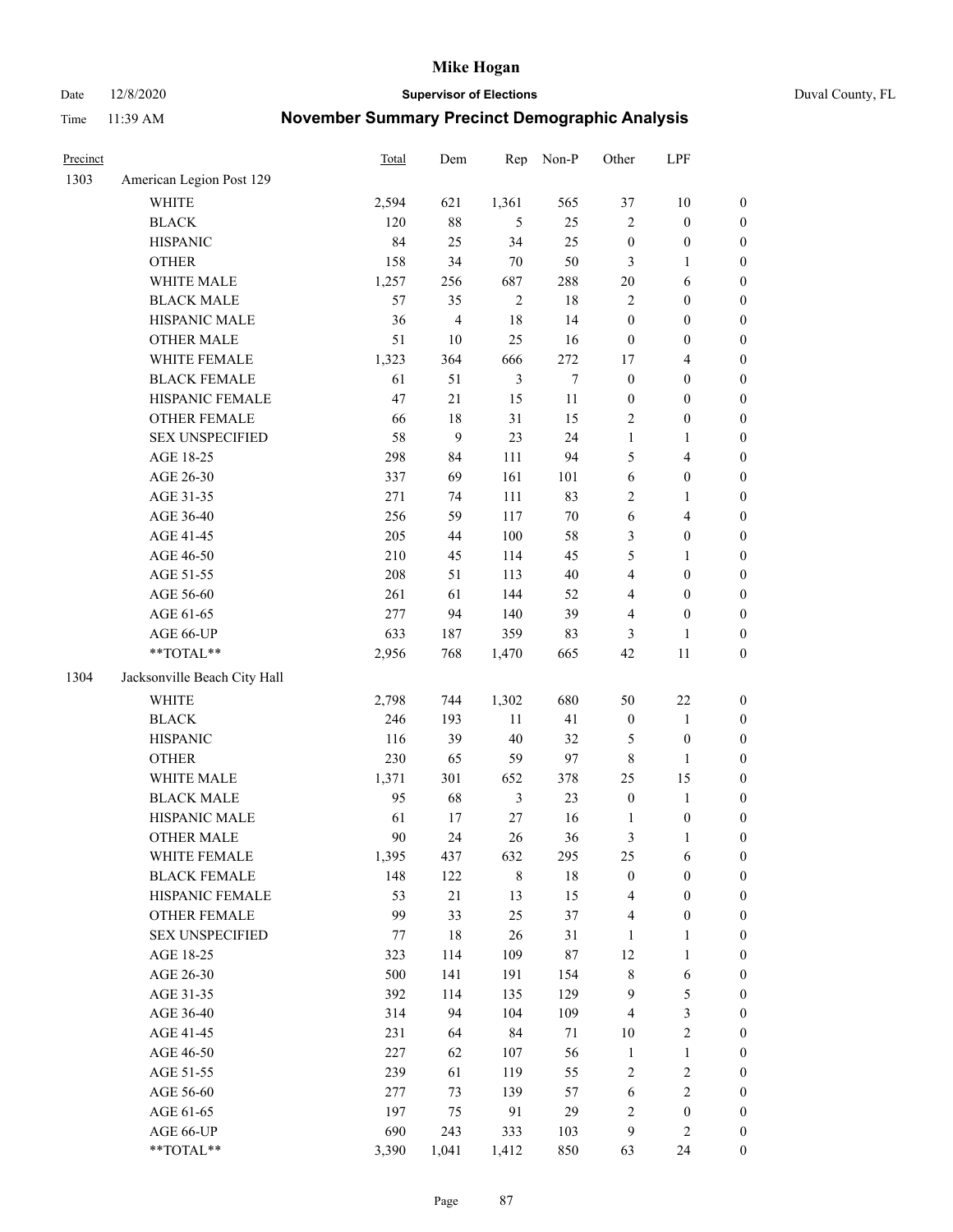Date 12/8/2020 **Supervisor of Elections** Duval County, FL

| Precinct |                          | <b>Total</b> | Dem              | Rep              | Non-P        | Other            | LPF              |                  |
|----------|--------------------------|--------------|------------------|------------------|--------------|------------------|------------------|------------------|
| 1305     | Beaches Regional Library |              |                  |                  |              |                  |                  |                  |
|          | <b>WHITE</b>             | 2,770        | 770              | 1,401            | 552          | 31               | 16               | 0                |
|          | <b>BLACK</b>             | 26           | 16               | $\mathfrak{2}$   | 6            | 2                | $\boldsymbol{0}$ | $\boldsymbol{0}$ |
|          | <b>HISPANIC</b>          | 70           | 28               | 22               | 17           | $\sqrt{2}$       | $\mathbf{1}$     | $\boldsymbol{0}$ |
|          | <b>OTHER</b>             | 136          | 39               | 50               | 42           | 3                | $\sqrt{2}$       | $\boldsymbol{0}$ |
|          | WHITE MALE               | 1,290        | 271              | 708              | 285          | 14               | 12               | $\boldsymbol{0}$ |
|          | <b>BLACK MALE</b>        | 16           | $\tau$           | $\sqrt{2}$       | 5            | $\overline{c}$   | $\boldsymbol{0}$ | $\boldsymbol{0}$ |
|          | HISPANIC MALE            | 27           | 9                | 9                | $\tau$       | $\overline{c}$   | $\boldsymbol{0}$ | $\boldsymbol{0}$ |
|          | <b>OTHER MALE</b>        | 50           | 13               | $20\,$           | 14           | 2                | $\mathbf{1}$     | $\boldsymbol{0}$ |
|          | WHITE FEMALE             | 1,449        | 490              | 680              | 259          | 16               | $\overline{4}$   | $\boldsymbol{0}$ |
|          | <b>BLACK FEMALE</b>      | $10\,$       | 9                | $\boldsymbol{0}$ | $\mathbf{1}$ | $\boldsymbol{0}$ | $\boldsymbol{0}$ | 0                |
|          | HISPANIC FEMALE          | 41           | 18               | 12               | $10\,$       | $\boldsymbol{0}$ | $\mathbf{1}$     | 0                |
|          | <b>OTHER FEMALE</b>      | 54           | $20\,$           | 18               | 14           | $\mathbf{1}$     | $\mathbf{1}$     | $\boldsymbol{0}$ |
|          | <b>SEX UNSPECIFIED</b>   | 65           | 16               | 26               | 22           | $\mathbf{1}$     | $\boldsymbol{0}$ | $\boldsymbol{0}$ |
|          | AGE 18-25                | 296          | 86               | 120              | $77\,$       | $10\,$           | $\mathfrak{Z}$   | $\boldsymbol{0}$ |
|          | AGE 26-30                | 286          | 98               | 108              | $71\,$       | 6                | $\mathfrak{Z}$   | $\boldsymbol{0}$ |
|          | AGE 31-35                | 275          | 69               | 116              | 84           | 4                | $\sqrt{2}$       | $\boldsymbol{0}$ |
|          | AGE 36-40                | 255          | $70\,$           | 105              | 76           | 3                | $\mathbf{1}$     | $\boldsymbol{0}$ |
|          | AGE 41-45                | 208          | 59               | 95               | 46           | 3                | 5                | $\boldsymbol{0}$ |
|          | AGE 46-50                | 245          | 54               | 125              | 62           | $\overline{c}$   | $\sqrt{2}$       | $\boldsymbol{0}$ |
|          | AGE 51-55                | 238          | 58               | 131              | 43           | 4                | $\sqrt{2}$       | $\boldsymbol{0}$ |
|          | AGE 56-60                | 274          | 67               | 163              | 41           | 3                | $\boldsymbol{0}$ | 0                |
|          | AGE 61-65                | 290          | 72               | 164              | 52           | $\mathbf{1}$     | $\mathbf{1}$     | $\boldsymbol{0}$ |
|          | AGE 66-UP                | 635          | 220              | 348              | 65           | $\mathbf{2}$     | $\boldsymbol{0}$ | $\boldsymbol{0}$ |
|          | $**TOTAL**$              | 3,002        | 853              | 1,475            | 617          | 38               | 19               | $\boldsymbol{0}$ |
| 1306     | Atlantic Beach City Hall |              |                  |                  |              |                  |                  |                  |
|          | <b>WHITE</b>             | 2,359        | 745              | 1,077            | 500          | 30               | $\boldsymbol{7}$ | $\boldsymbol{0}$ |
|          | <b>BLACK</b>             | 92           | $71\,$           | $\overline{4}$   | 17           | $\boldsymbol{0}$ | $\boldsymbol{0}$ | $\boldsymbol{0}$ |
|          | <b>HISPANIC</b>          | 50           | 23               | 13               | 14           | $\boldsymbol{0}$ | $\boldsymbol{0}$ | $\boldsymbol{0}$ |
|          | <b>OTHER</b>             | 171          | 45               | 59               | 62           | 2                | 3                | $\boldsymbol{0}$ |
|          | WHITE MALE               | 1,114        | 286              | 543              | 264          | 16               | $\mathfrak s$    | $\boldsymbol{0}$ |
|          | <b>BLACK MALE</b>        | 47           | 33               | $\sqrt{2}$       | 12           | $\boldsymbol{0}$ | $\boldsymbol{0}$ | $\boldsymbol{0}$ |
|          | HISPANIC MALE            | $22\,$       | $\boldsymbol{9}$ | $\boldsymbol{7}$ | $\sqrt{6}$   | $\boldsymbol{0}$ | $\boldsymbol{0}$ | $\boldsymbol{0}$ |
|          | <b>OTHER MALE</b>        | 51           | $10\,$           | $17\,$           | 23           | $\boldsymbol{0}$ | $\mathbf{1}$     | $\boldsymbol{0}$ |
|          | WHITE FEMALE             | 1,222        | 451              | 526              | 229          | 14               | $\overline{c}$   | 0                |
|          | <b>BLACK FEMALE</b>      | 45           | 38               | $\overline{2}$   | 5            | $\boldsymbol{0}$ | $\boldsymbol{0}$ | $\overline{0}$   |
|          | HISPANIC FEMALE          | 27           | 14               | 6                | 7            | $\boldsymbol{0}$ | $\boldsymbol{0}$ | $\overline{0}$   |
|          | <b>OTHER FEMALE</b>      | 77           | $27\,$           | 30               | 18           | 1                | $\mathbf{1}$     | 0                |
|          | <b>SEX UNSPECIFIED</b>   | 67           | 16               | 20               | 29           | $\mathbf{1}$     | $\mathbf{1}$     | 0                |
|          | AGE 18-25                | 234          | 81               | 87               | 61           | 4                | $\mathbf{1}$     | 0                |
|          | AGE 26-30                | 225          | 72               | 81               | 63           | 9                | $\boldsymbol{0}$ | 0                |
|          | AGE 31-35                | 257          | 89               | 85               | 73           | 9                | $\mathbf{1}$     | 0                |
|          | AGE 36-40                | 207          | 66               | 72               | 65           | $\mathbf{1}$     | $\mathfrak{Z}$   | 0                |
|          | AGE 41-45                | 196          | 65               | 75               | 52           | 3                | $\mathbf{1}$     | 0                |
|          | AGE 46-50                | 216          | 58               | 97               | 57           | 3                | $\mathbf{1}$     | 0                |
|          | AGE 51-55                | 192          | 56               | 94               | 40           | 1                | $\mathbf{1}$     | 0                |
|          | AGE 56-60                | 261          | 62               | 150              | 49           | $\boldsymbol{0}$ | $\boldsymbol{0}$ | 0                |
|          | AGE 61-65                | 254          | 100              | 112              | 41           | 1                | $\boldsymbol{0}$ | 0                |
|          | AGE 66-UP                | 630          | 235              | 300              | 92           | $\mathbf{1}$     | $\mathfrak{2}$   | 0                |
|          | **TOTAL**                | 2,672        | 884              | 1,153            | 593          | 32               | 10               | $\boldsymbol{0}$ |
|          |                          |              |                  |                  |              |                  |                  |                  |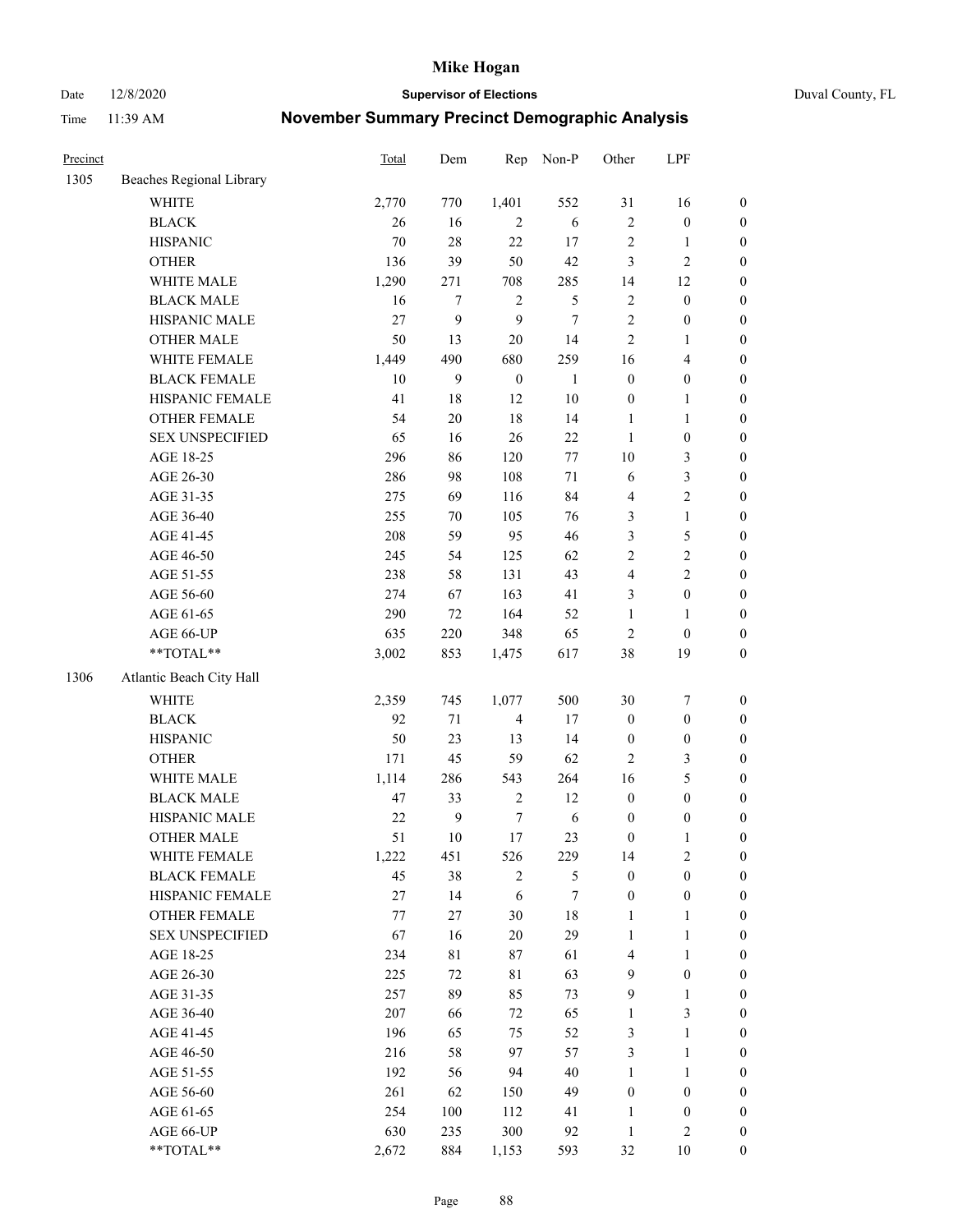Date 12/8/2020 **Supervisor of Elections** Duval County, FL

| Precinct |                               | <b>Total</b> | Dem            | Rep          | Non-P            | Other            | LPF              |                  |
|----------|-------------------------------|--------------|----------------|--------------|------------------|------------------|------------------|------------------|
| 1307     | Adele Grage Cultural Center   |              |                |              |                  |                  |                  |                  |
|          | <b>WHITE</b>                  | 2,827        | 791            | 1,497        | 496              | 31               | 12               | 0                |
|          | <b>BLACK</b>                  | 17           | 11             | 2            | 3                | $\boldsymbol{0}$ | $\mathbf{1}$     | $\boldsymbol{0}$ |
|          | <b>HISPANIC</b>               | 50           | 17             | 24           | 9                | $\boldsymbol{0}$ | $\boldsymbol{0}$ | $\boldsymbol{0}$ |
|          | <b>OTHER</b>                  | 152          | 42             | 63           | 44               | 3                | $\boldsymbol{0}$ | $\boldsymbol{0}$ |
|          | WHITE MALE                    | 1,302        | 296            | 727          | 256              | 14               | 9                | $\boldsymbol{0}$ |
|          | <b>BLACK MALE</b>             | 11           | 6              | $\mathbf{1}$ | 3                | $\boldsymbol{0}$ | $\mathbf{1}$     | $\boldsymbol{0}$ |
|          | HISPANIC MALE                 | 24           | 6              | 11           | 7                | $\boldsymbol{0}$ | $\boldsymbol{0}$ | $\boldsymbol{0}$ |
|          | <b>OTHER MALE</b>             | 61           | 15             | 29           | 17               | $\boldsymbol{0}$ | $\boldsymbol{0}$ | $\boldsymbol{0}$ |
|          | WHITE FEMALE                  | 1,508        | 489            | 761          | 238              | 17               | $\mathfrak{Z}$   | $\boldsymbol{0}$ |
|          | <b>BLACK FEMALE</b>           | 6            | 5              | $\mathbf{1}$ | $\boldsymbol{0}$ | $\boldsymbol{0}$ | $\boldsymbol{0}$ | $\boldsymbol{0}$ |
|          | HISPANIC FEMALE               | 24           | 11             | 11           | $\sqrt{2}$       | $\boldsymbol{0}$ | $\boldsymbol{0}$ | 0                |
|          | <b>OTHER FEMALE</b>           | 61           | 19             | 25           | 15               | 2                | $\boldsymbol{0}$ | $\boldsymbol{0}$ |
|          | <b>SEX UNSPECIFIED</b>        | 49           | 14             | 20           | 14               | $\mathbf{1}$     | $\boldsymbol{0}$ | $\boldsymbol{0}$ |
|          | AGE 18-25                     | 232          | $71\,$         | 106          | 46               | 7                | $\sqrt{2}$       | $\boldsymbol{0}$ |
|          | AGE 26-30                     | 133          | 39             | 56           | 34               | 4                | $\boldsymbol{0}$ | $\boldsymbol{0}$ |
|          | AGE 31-35                     | 107          | 33             | 35           | 36               | 2                | $\mathbf{1}$     | $\boldsymbol{0}$ |
|          | AGE 36-40                     | 148          | 34             | 60           | 51               | $\overline{c}$   | $\mathbf{1}$     | $\boldsymbol{0}$ |
|          | AGE 41-45                     | 126          | 31             | 63           | 31               | $\boldsymbol{0}$ | $\mathbf{1}$     | $\boldsymbol{0}$ |
|          | AGE 46-50                     | 144          | 38             | 58           | 43               | $\mathbf{1}$     | $\overline{4}$   | $\boldsymbol{0}$ |
|          | AGE 51-55                     | 238          | 55             | 140          | 38               | 3                | $\sqrt{2}$       | $\boldsymbol{0}$ |
|          | AGE 56-60                     | 276          | 64             | 162          | 46               | 3                | $\mathbf{1}$     | 0                |
|          | AGE 61-65                     | 308          | 105            | 159          | 39               | 4                | $\mathbf{1}$     | $\boldsymbol{0}$ |
|          | AGE 66-UP                     | 1,334        | 391            | 747          | 188              | 8                | $\boldsymbol{0}$ | $\boldsymbol{0}$ |
|          | $**TOTAL**$                   | 3,046        | 861            | 1,586        | 552              | 34               | 13               | $\boldsymbol{0}$ |
| 1308     | Community Presbyterian Church |              |                |              |                  |                  |                  |                  |
|          | <b>WHITE</b>                  | 2,582        | 717            | 1,281        | 542              | $27\,$           | 15               | $\boldsymbol{0}$ |
|          | <b>BLACK</b>                  | 374          | 300            | 19           | 53               | $\mathbf{1}$     | $\mathbf{1}$     | $\boldsymbol{0}$ |
|          | <b>HISPANIC</b>               | 76           | 31             | 20           | 25               | $\boldsymbol{0}$ | $\boldsymbol{0}$ | $\boldsymbol{0}$ |
|          | <b>OTHER</b>                  | 170          | 58             | 56           | 52               | 3                | $\mathbf{1}$     | $\boldsymbol{0}$ |
|          | WHITE MALE                    | 1,219        | 283            | 647          | 273              | 6                | 10               | $\boldsymbol{0}$ |
|          | <b>BLACK MALE</b>             | 152          | 109            | 12           | 30               | $\mathbf{1}$     | $\boldsymbol{0}$ | $\boldsymbol{0}$ |
|          | HISPANIC MALE                 | 28           | $\overline{9}$ | $\tau$       | 12               | $\boldsymbol{0}$ | $\boldsymbol{0}$ | $\boldsymbol{0}$ |
|          | <b>OTHER MALE</b>             | 54           | 16             | 22           | 14               | 2                | $\boldsymbol{0}$ | $\boldsymbol{0}$ |
|          | WHITE FEMALE                  | 1,341        | 426            | 628          | 262              | 20               | 5                | 0                |
|          | <b>BLACK FEMALE</b>           | 215          | 185            | 7            | 22               | $\boldsymbol{0}$ | $\mathbf{1}$     | $\overline{0}$   |
|          | HISPANIC FEMALE               | 47           | 21             | 13           | 13               | $\boldsymbol{0}$ | $\boldsymbol{0}$ | $\overline{0}$   |
|          | <b>OTHER FEMALE</b>           | $70\,$       | 26             | 23           | $20\,$           | $\mathbf{1}$     | $\boldsymbol{0}$ | 0                |
|          | <b>SEX UNSPECIFIED</b>        | 75           | 31             | 17           | 25               | $\mathbf{1}$     | $\mathbf{1}$     | 0                |
|          | AGE 18-25                     | 347          | 120            | 112          | 104              | $10\,$           | $\mathbf{1}$     | 0                |
|          | AGE 26-30                     | 178          | 62             | 65           | 46               | 3                | $\sqrt{2}$       | 0                |
|          | AGE 31-35                     | 246          | 93             | $80\,$       | 68               | 3                | $\sqrt{2}$       | 0                |
|          | AGE 36-40                     | 273          | 77             | 102          | 90               | $\mathbf{1}$     | $\mathfrak{Z}$   | 0                |
|          | AGE 41-45                     | 222          | 65             | $88\,$       | 65               | $\boldsymbol{0}$ | $\overline{4}$   | 0                |
|          | AGE 46-50                     | 258          | 85             | 117          | 55               | $\boldsymbol{0}$ | $\mathbf{1}$     | 0                |
|          | AGE 51-55                     | 279          | 87             | 131          | 55               | 4                | $\sqrt{2}$       | 0                |
|          | AGE 56-60                     | 370          | 114            | 186          | 62               | 6                | $\sqrt{2}$       | 0                |
|          | AGE 61-65                     | 294          | 107            | 151          | 36               | $\boldsymbol{0}$ | $\boldsymbol{0}$ | $\overline{0}$   |
|          | AGE 66-UP                     | 735          | 296            | 344          | 91               | 4                | $\boldsymbol{0}$ | 0                |
|          | **TOTAL**                     | 3,202        | 1,106          | 1,376        | 672              | 31               | 17               | $\boldsymbol{0}$ |
|          |                               |              |                |              |                  |                  |                  |                  |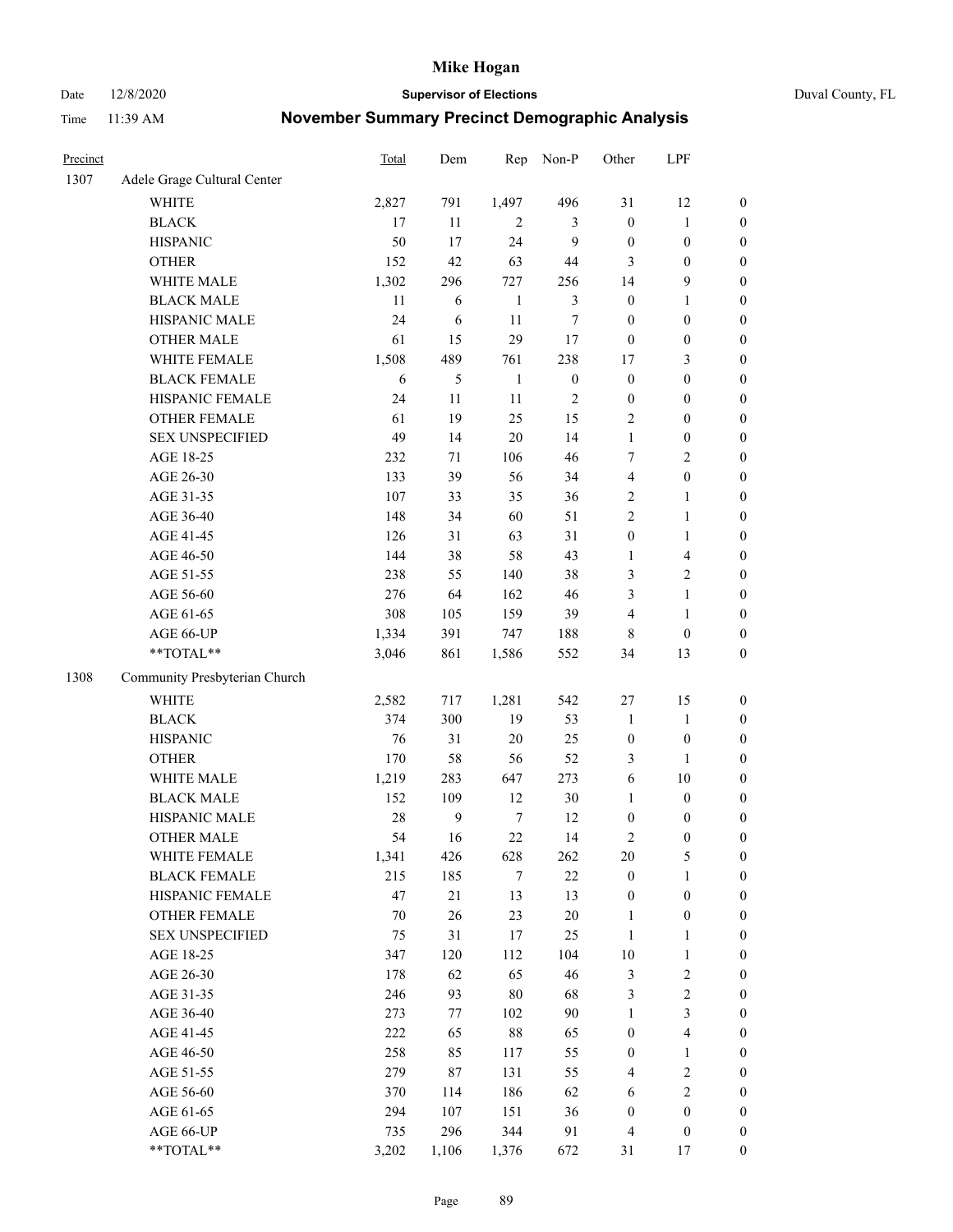Date 12/8/2020 **Supervisor of Elections** Duval County, FL

| Precinct |                                       | <b>Total</b> | Dem         | Rep            | Non-P          | Other                   | LPF                     |                  |
|----------|---------------------------------------|--------------|-------------|----------------|----------------|-------------------------|-------------------------|------------------|
| 1309     | Christ United Methodist Church        |              |             |                |                |                         |                         |                  |
|          | <b>WHITE</b>                          | 2,892        | 723         | 1,495          | 617            | $42\,$                  | 15                      | 0                |
|          | <b>BLACK</b>                          | 36           | 18          | 5              | 11             | $\mathfrak{2}$          | $\boldsymbol{0}$        | 0                |
|          | <b>HISPANIC</b>                       | 63           | 17          | 28             | 16             | $\mathbf{1}$            | $\mathbf{1}$            | 0                |
|          | <b>OTHER</b>                          | 161          | 38          | 45             | 71             | 3                       | $\overline{\mathbf{4}}$ | $\boldsymbol{0}$ |
|          | WHITE MALE                            | 1,385        | 254         | 768            | 326            | 27                      | 10                      | $\boldsymbol{0}$ |
|          | <b>BLACK MALE</b>                     | 19           | 10          | 1              | 6              | $\sqrt{2}$              | $\boldsymbol{0}$        | $\boldsymbol{0}$ |
|          | HISPANIC MALE                         | 32           | 7           | 14             | 10             | $\mathbf{1}$            | $\boldsymbol{0}$        | $\boldsymbol{0}$ |
|          | <b>OTHER MALE</b>                     | 60           | 12          | 18             | 26             | $\mathfrak{2}$          | $\overline{2}$          | $\boldsymbol{0}$ |
|          | WHITE FEMALE                          | 1,470        | 465         | 709            | 276            | 15                      | $\mathfrak s$           | 0                |
|          | <b>BLACK FEMALE</b>                   | 17           | $\,$ 8 $\,$ | $\overline{4}$ | 5              | $\boldsymbol{0}$        | $\boldsymbol{0}$        | 0                |
|          | HISPANIC FEMALE                       | 30           | 10          | 13             | 6              | 0                       | $\mathbf{1}$            | 0                |
|          | OTHER FEMALE                          | 67           | 20          | 21             | 24             | $\boldsymbol{0}$        | $\sqrt{2}$              | 0                |
|          | <b>SEX UNSPECIFIED</b>                | 71           | 10          | 25             | 35             | $\mathbf{1}$            | $\boldsymbol{0}$        | $\boldsymbol{0}$ |
|          | AGE 18-25                             | 305          | 68          | 122            | 103            | 8                       | $\overline{\mathbf{4}}$ | $\boldsymbol{0}$ |
|          | AGE 26-30                             | 262          | 61          | 113            | $80\,$         | 7                       | $\mathbf{1}$            | $\boldsymbol{0}$ |
|          | AGE 31-35                             | 307          | $78\,$      | 118            | 101            | $\,$ $\,$               | $\sqrt{2}$              | $\boldsymbol{0}$ |
|          | AGE 36-40                             | 325          | 74          | 152            | 89             | 5                       | $\mathfrak s$           | $\boldsymbol{0}$ |
|          | AGE 41-45                             | 277          | 65          | 117            | 88             | 5                       | $\overline{2}$          | $\overline{0}$   |
|          | AGE 46-50                             | 268          | 56          | 140            | 67             | 3                       | $\overline{2}$          | $\boldsymbol{0}$ |
|          | AGE 51-55                             | 242          | 58          | 135            | 46             | 2                       | $\mathbf{1}$            | 0                |
|          | AGE 56-60                             | 246          | 53          | 145            | 43             | $\overline{\mathbf{4}}$ | $\mathbf{1}$            | 0                |
|          | AGE 61-65                             | 303          | 77          | 182            | 43             | $\mathbf{1}$            | $\boldsymbol{0}$        | 0                |
|          | AGE 66-UP                             | 617          | 206         | 349            | 55             | 5                       | 2                       | 0                |
|          | **TOTAL**                             | 3,152        | 796         | 1,573          | 715            | 48                      | 20                      | $\boldsymbol{0}$ |
| 1310     | First Christian Church of the Beaches |              |             |                |                |                         |                         |                  |
|          | <b>WHITE</b>                          | 3,009        | 745         | 1,517          | 679            | 55                      | 13                      | $\boldsymbol{0}$ |
|          | <b>BLACK</b>                          | 39           | $22\,$      | $\tau$         | 9              | $\mathbf{1}$            | $\boldsymbol{0}$        | $\boldsymbol{0}$ |
|          | <b>HISPANIC</b>                       | 92           | 25          | 38             | 25             | $\overline{4}$          | $\boldsymbol{0}$        | 0                |
|          | <b>OTHER</b>                          | 189          | 43          | 62             | $78\,$         | 3                       | $\mathfrak{Z}$          | $\boldsymbol{0}$ |
|          | WHITE MALE                            | 1,487        | 321         | 746            | 378            | 31                      | $11\,$                  | $\boldsymbol{0}$ |
|          | <b>BLACK MALE</b>                     | 21           | 9           | $\overline{4}$ | $\tau$         | $\mathbf{1}$            | $\boldsymbol{0}$        | $\boldsymbol{0}$ |
|          | HISPANIC MALE                         | 44           | $\,$ 8 $\,$ | 23             | 11             | $\overline{c}$          | $\boldsymbol{0}$        | 0                |
|          | <b>OTHER MALE</b>                     | 71           | 12          | 24             | 32             | 2                       | 1                       | 0                |
|          | WHITE FEMALE                          | 1,495        | 418         | 758            | 293            | 24                      | 2                       | 0                |
|          | <b>BLACK FEMALE</b>                   | 17           | 12          | $\mathfrak{Z}$ | $\overline{2}$ | $\boldsymbol{0}$        | $\boldsymbol{0}$        | $\boldsymbol{0}$ |
|          | HISPANIC FEMALE                       | 48           | 17          | 15             | 14             | 2                       | $\boldsymbol{0}$        | $\overline{0}$   |
|          | OTHER FEMALE                          | 77           | 23          | 30             | 23             | $\boldsymbol{0}$        | $\mathbf{1}$            | $\overline{0}$   |
|          | <b>SEX UNSPECIFIED</b>                | 69           | 15          | 21             | 31             | $\mathbf{1}$            | $\mathbf{1}$            | 0                |
|          | AGE 18-25                             | 321          | 76          | 130            | 98             | 14                      | $\mathfrak{Z}$          | 0                |
|          | AGE 26-30                             | 371          | 92          | 136            | 130            | $11\,$                  | $\sqrt{2}$              | 0                |
|          | AGE 31-35                             | 372          | 92          | 158            | 113            | 6                       | $\mathfrak{Z}$          | 0                |
|          | AGE 36-40                             | 280          | 70          | 114            | 83             | 9                       | $\overline{\mathbf{4}}$ | 0                |
|          | AGE 41-45                             | 238          | 63          | 107            | 60             | 6                       | $\overline{2}$          | 0                |
|          | AGE 46-50                             | 238          | 61          | 120            | 55             | $\mathbf{1}$            | $\mathbf{1}$            | 0                |
|          | AGE 51-55                             | 279          | 62          | 157            | 58             | 2                       | $\boldsymbol{0}$        | 0                |
|          | AGE 56-60                             | 317          | 70          | 184            | 57             | 5                       | 1                       | $\boldsymbol{0}$ |
|          | AGE 61-65                             | 266          | 64          | 146            | 54             | 2                       | $\boldsymbol{0}$        | $\overline{0}$   |
|          | AGE 66-UP                             | 647          | 185         | 372            | 83             | 7                       | $\boldsymbol{0}$        | 0                |
|          | **TOTAL**                             | 3,329        | 835         | 1,624          | 791            | 63                      | 16                      | $\boldsymbol{0}$ |
|          |                                       |              |             |                |                |                         |                         |                  |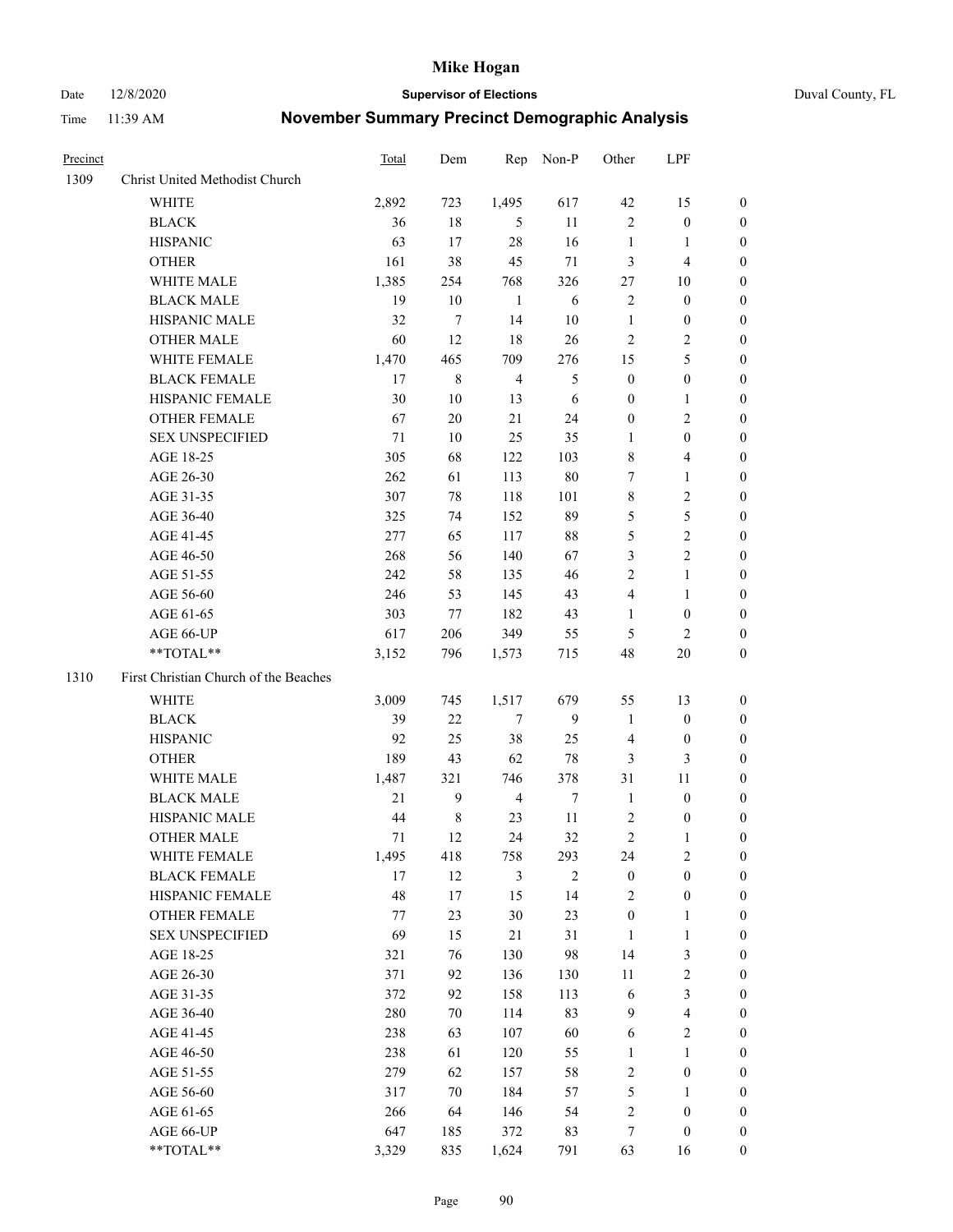Date 12/8/2020 **Supervisor of Elections** Duval County, FL

| Precinct |                            | <b>Total</b> | Dem     | Rep            | Non-P          | Other            | LPF              |                  |
|----------|----------------------------|--------------|---------|----------------|----------------|------------------|------------------|------------------|
| 1311     | Hampton Inn                |              |         |                |                |                  |                  |                  |
|          | <b>WHITE</b>               | 3,461        | 779     | 1,883          | 725            | 51               | 23               | 0                |
|          | <b>BLACK</b>               | 74           | 50      | 8              | 14             | $\mathbf{1}$     | $\mathbf{1}$     | 0                |
|          | <b>HISPANIC</b>            | 95           | 36      | 34             | 23             | $\sqrt{2}$       | $\boldsymbol{0}$ | $\boldsymbol{0}$ |
|          | <b>OTHER</b>               | 242          | 66      | 104            | 69             | $\mathbf{1}$     | $\mathfrak{2}$   | $\boldsymbol{0}$ |
|          | WHITE MALE                 | 1,596        | 272     | 922            | 368            | $22\,$           | 12               | $\boldsymbol{0}$ |
|          | <b>BLACK MALE</b>          | 46           | 29      | 5              | 11             | $\mathbf{1}$     | $\boldsymbol{0}$ | $\boldsymbol{0}$ |
|          | HISPANIC MALE              | 27           | 11      | 10             | 6              | $\boldsymbol{0}$ | $\boldsymbol{0}$ | $\boldsymbol{0}$ |
|          | <b>OTHER MALE</b>          | 97           | 25      | 45             | 25             | $\boldsymbol{0}$ | $\mathfrak{2}$   | $\boldsymbol{0}$ |
|          | WHITE FEMALE               | 1,832        | 499     | 948            | 345            | 29               | $11\,$           | $\boldsymbol{0}$ |
|          | <b>BLACK FEMALE</b>        | 28           | 21      | $\mathfrak{Z}$ | $\mathfrak{Z}$ | $\boldsymbol{0}$ | $\mathbf{1}$     | 0                |
|          | HISPANIC FEMALE            | 65           | 25      | 23             | 15             | 2                | $\boldsymbol{0}$ | 0                |
|          | <b>OTHER FEMALE</b>        | 111          | 34      | 49             | $27\,$         | $\mathbf{1}$     | $\boldsymbol{0}$ | $\boldsymbol{0}$ |
|          | <b>SEX UNSPECIFIED</b>     | 70           | 15      | 24             | 31             | $\boldsymbol{0}$ | $\boldsymbol{0}$ | $\boldsymbol{0}$ |
|          | AGE 18-25                  | 345          | 75      | 156            | 100            | 11               | $\mathfrak{Z}$   | $\boldsymbol{0}$ |
|          | AGE 26-30                  | 352          | 93      | 163            | 89             | 4                | $\mathfrak{Z}$   | $\boldsymbol{0}$ |
|          | AGE 31-35                  | 382          | 66      | 194            | 112            | 5                | 5                | $\boldsymbol{0}$ |
|          | AGE 36-40                  | 342          | 84      | 148            | 99             | 8                | $\mathfrak{Z}$   | $\boldsymbol{0}$ |
|          | AGE 41-45                  | 297          | 72      | 135            | 83             | 4                | 3                | $\boldsymbol{0}$ |
|          | AGE 46-50                  | 294          | 46      | 172            | 67             | 4                | 5                | $\boldsymbol{0}$ |
|          | AGE 51-55                  | 335          | 60      | 209            | 60             | 3                | $\mathfrak{Z}$   | $\boldsymbol{0}$ |
|          | AGE 56-60                  | 345          | 77      | 206            | 53             | 8                | $\mathbf{1}$     | 0                |
|          | AGE 61-65                  | 328          | 108     | 176            | $42\,$         | 2                | $\boldsymbol{0}$ | 0                |
|          | AGE 66-UP                  | 852          | 250     | 470            | 126            | 6                | $\boldsymbol{0}$ | $\boldsymbol{0}$ |
|          | **TOTAL**                  | 3,872        | 931     | 2,029          | 831            | 55               | 26               | $\boldsymbol{0}$ |
| 1312     | Oceanside Church of Christ |              |         |                |                |                  |                  |                  |
|          | <b>WHITE</b>               | 2,028        | 546     | 886            | 557            | 29               | 10               | $\boldsymbol{0}$ |
|          | <b>BLACK</b>               | 363          | 262     | 18             | $8\sqrt{1}$    | 2                | $\boldsymbol{0}$ | $\boldsymbol{0}$ |
|          | <b>HISPANIC</b>            | 143          | $70\,$  | 33             | 38             | 2                | $\boldsymbol{0}$ | $\boldsymbol{0}$ |
|          | <b>OTHER</b>               | 183          | 52      | 54             | 72             | 3                | $\sqrt{2}$       | $\boldsymbol{0}$ |
|          | WHITE MALE                 | 991          | 197     | 472            | 305            | $10\,$           | $\tau$           | $\boldsymbol{0}$ |
|          | <b>BLACK MALE</b>          | 161          | 106     | 12             | 43             | $\boldsymbol{0}$ | $\boldsymbol{0}$ | $\boldsymbol{0}$ |
|          | HISPANIC MALE              | 66           | 24      | $20\,$         | 22             | $\boldsymbol{0}$ | $\boldsymbol{0}$ | 0                |
|          | <b>OTHER MALE</b>          | 63           | 16      | 15             | 32             | $\boldsymbol{0}$ | $\boldsymbol{0}$ | $\boldsymbol{0}$ |
|          | WHITE FEMALE               | 1,016        | 338     | 407            | 249            | 19               | 3                | 0                |
|          | <b>BLACK FEMALE</b>        | 194          | 153     | 5              | 34             | 2                | $\boldsymbol{0}$ | $\overline{0}$   |
|          | HISPANIC FEMALE            | 76           | 46      | 12             | 16             | $\overline{c}$   | $\boldsymbol{0}$ | 0                |
|          | <b>OTHER FEMALE</b>        | 84           | $26\,$  | 30             | 25             | $\mathbf{1}$     | $\sqrt{2}$       | 0                |
|          | <b>SEX UNSPECIFIED</b>     | 66           | 24      | $18\,$         | $22\,$         | 2                | $\boldsymbol{0}$ | 0                |
|          | AGE 18-25                  | 323          | 110     | 97             | 105            | 7                | $\overline{4}$   | 0                |
|          | AGE 26-30                  | 338          | 106     | 113            | 112            | 4                | 3                | 0                |
|          | AGE 31-35                  | 322          | $100\,$ | 97             | 117            | 7                | $\mathbf{1}$     | 0                |
|          | AGE 36-40                  | 278          | 91      | 80             | 99             | 6                | $\sqrt{2}$       | 0                |
|          | AGE 41-45                  | 230          | 83      | 71             | 74             | $\overline{c}$   | $\boldsymbol{0}$ | 0                |
|          | AGE 46-50                  | 236          | 66      | 96             | $70\,$         | 4                | $\boldsymbol{0}$ | 0                |
|          | AGE 51-55                  | 203          | 59      | 96             | 47             | $\boldsymbol{0}$ | $\mathbf{1}$     | 0                |
|          | AGE 56-60                  | 246          | 80      | 121            | 43             | 1                | $\mathbf{1}$     | 0                |
|          | AGE 61-65                  | 203          | 84      | $90\,$         | 27             | 2                | $\boldsymbol{0}$ | 0                |
|          | AGE 66-UP                  | 338          | 151     | 130            | 54             | 3                | $\boldsymbol{0}$ | 0                |
|          | **TOTAL**                  | 2,717        | 930     | 991            | 748            | 36               | 12               | $\boldsymbol{0}$ |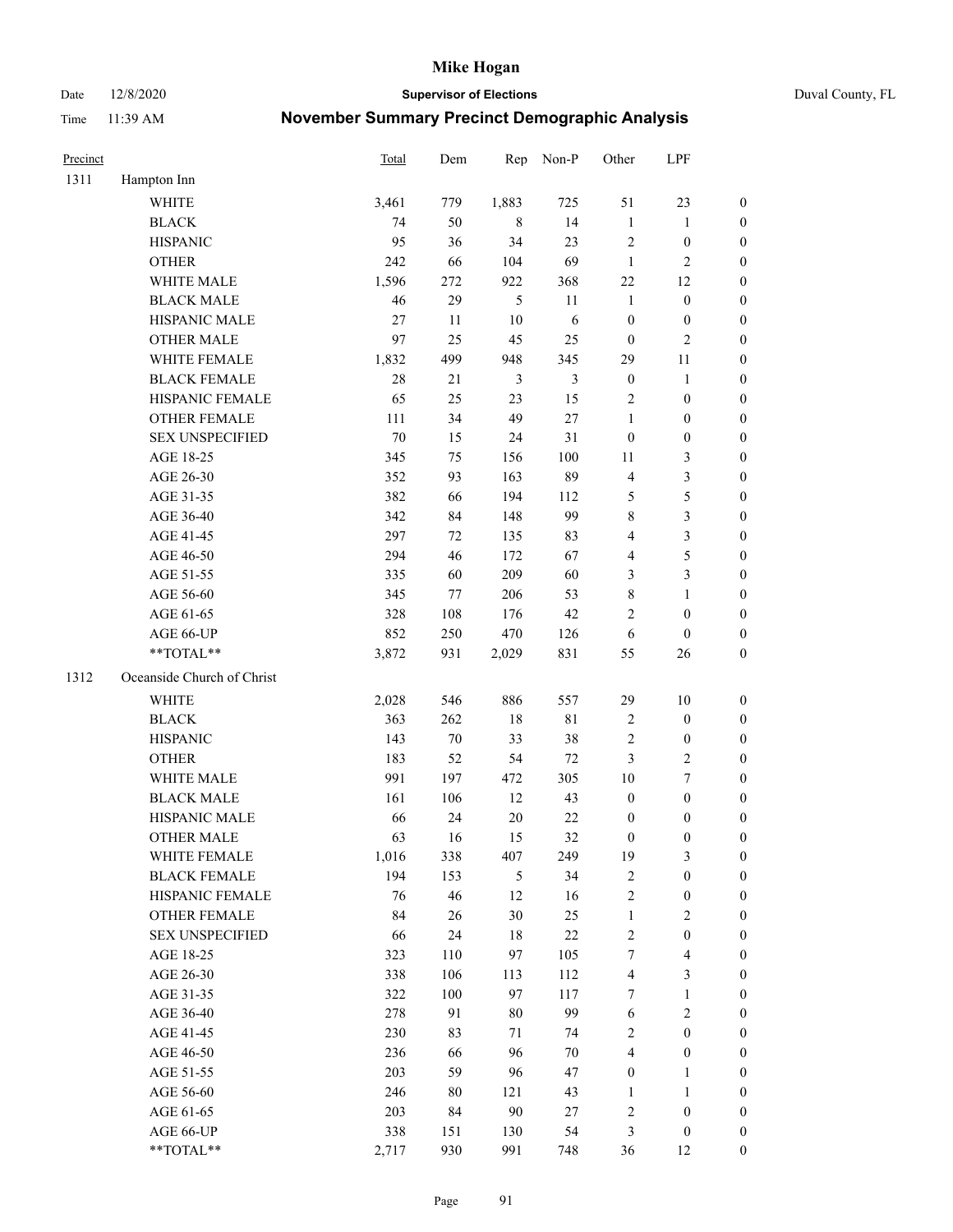Date 12/8/2020 **Supervisor of Elections** Duval County, FL

| Precinct |                          | <b>Total</b> | Dem         | Rep            | Non-P  | Other                   | LPF              |                  |
|----------|--------------------------|--------------|-------------|----------------|--------|-------------------------|------------------|------------------|
| 1313     | Rivertown Church         |              |             |                |        |                         |                  |                  |
|          | <b>WHITE</b>             | 3,784        | 649         | 2,365          | 722    | 40                      | $\,$ $\,$        | 0                |
|          | <b>BLACK</b>             | 220          | 163         | 9              | 47     | $\mathbf{1}$            | $\boldsymbol{0}$ | $\boldsymbol{0}$ |
|          | <b>HISPANIC</b>          | 167          | 68          | 47             | 48     | 3                       | $\mathbf{1}$     | $\boldsymbol{0}$ |
|          | <b>OTHER</b>             | 311          | 68          | 116            | 120    | 6                       | $\mathbf{1}$     | $\boldsymbol{0}$ |
|          | WHITE MALE               | 1,860        | 237         | 1,209          | 396    | 14                      | $\overline{4}$   | $\boldsymbol{0}$ |
|          | <b>BLACK MALE</b>        | 75           | 48          | 6              | $20\,$ | $\mathbf{1}$            | $\boldsymbol{0}$ | $\boldsymbol{0}$ |
|          | HISPANIC MALE            | 84           | $28\,$      | 26             | $27\,$ | 2                       | $\mathbf{1}$     | $\boldsymbol{0}$ |
|          | <b>OTHER MALE</b>        | 104          | 24          | 33             | 47     | $\boldsymbol{0}$        | $\boldsymbol{0}$ | $\boldsymbol{0}$ |
|          | WHITE FEMALE             | 1,891        | 409         | 1,132          | 320    | 26                      | $\overline{4}$   | $\boldsymbol{0}$ |
|          | <b>BLACK FEMALE</b>      | 145          | 115         | $\mathfrak{Z}$ | $27\,$ | $\boldsymbol{0}$        | $\boldsymbol{0}$ | $\boldsymbol{0}$ |
|          | HISPANIC FEMALE          | $80\,$       | 38          | $20\,$         | 21     | 1                       | $\boldsymbol{0}$ | $\boldsymbol{0}$ |
|          | <b>OTHER FEMALE</b>      | 147          | 33          | 64             | 44     | 5                       | 1                | $\boldsymbol{0}$ |
|          | <b>SEX UNSPECIFIED</b>   | 96           | 16          | 44             | 35     | $\mathbf{1}$            | $\boldsymbol{0}$ | $\boldsymbol{0}$ |
|          | AGE 18-25                | 453          | 109         | 195            | 141    | 8                       | $\boldsymbol{0}$ | $\boldsymbol{0}$ |
|          | AGE 26-30                | 349          | 107         | 139            | 97     | 4                       | $\sqrt{2}$       | $\boldsymbol{0}$ |
|          | AGE 31-35                | 362          | 94          | 165            | 95     | 6                       | $\sqrt{2}$       | $\boldsymbol{0}$ |
|          | AGE 36-40                | 380          | $8\sqrt{1}$ | 183            | 106    | 7                       | 3                | $\boldsymbol{0}$ |
|          | AGE 41-45                | 378          | 83          | 193            | 98     | 4                       | $\boldsymbol{0}$ | $\boldsymbol{0}$ |
|          | AGE 46-50                | 355          | 63          | 213            | 73     | 5                       | $\mathbf{1}$     | $\boldsymbol{0}$ |
|          | AGE 51-55                | 332          | 58          | 205            | 66     | 3                       | $\boldsymbol{0}$ | $\boldsymbol{0}$ |
|          | AGE 56-60                | 451          | 66          | 313            | 67     | 4                       | 1                | 0                |
|          | AGE 61-65                | 355          | 53          | 229            | 68     | 4                       | $\mathbf{1}$     | $\boldsymbol{0}$ |
|          | AGE 66-UP                | 1,067        | 234         | 702            | 126    | 5                       | $\boldsymbol{0}$ | $\boldsymbol{0}$ |
|          | $**TOTAL**$              | 4,482        | 948         | 2,537          | 937    | 50                      | 10               | $\boldsymbol{0}$ |
| 1314     | Mayport Community Center |              |             |                |        |                         |                  |                  |
|          | <b>WHITE</b>             | 795          | 135         | 440            | 196    | $17$                    | $\boldsymbol{7}$ | $\boldsymbol{0}$ |
|          | <b>BLACK</b>             | 180          | 121         | 9              | 42     | 8                       | $\boldsymbol{0}$ | $\boldsymbol{0}$ |
|          | <b>HISPANIC</b>          | 84           | 24          | 33             | 24     | $\boldsymbol{0}$        | 3                | $\boldsymbol{0}$ |
|          | <b>OTHER</b>             | 137          | 36          | 54             | 43     | 4                       | $\boldsymbol{0}$ | $\boldsymbol{0}$ |
|          | WHITE MALE               | 407          | 51          | 238            | 104    | $10\,$                  | $\overline{4}$   | $\boldsymbol{0}$ |
|          | <b>BLACK MALE</b>        | 79           | 48          | $\mathfrak{H}$ | 21     | 5                       | $\boldsymbol{0}$ | $\boldsymbol{0}$ |
|          | HISPANIC MALE            | 40           | $10\,$      | $17\,$         | $11\,$ | $\boldsymbol{0}$        | $\sqrt{2}$       | $\boldsymbol{0}$ |
|          | <b>OTHER MALE</b>        | 52           | 11          | 22             | 15     | 4                       | $\boldsymbol{0}$ | $\boldsymbol{0}$ |
|          | WHITE FEMALE             | 369          | 81          | 190            | 88     | 7                       | 3                | 0                |
|          | <b>BLACK FEMALE</b>      | 97           | 71          | $\overline{4}$ | 19     | 3                       | $\boldsymbol{0}$ | $\overline{0}$   |
|          | HISPANIC FEMALE          | 41           | 12          | 15             | 13     | $\boldsymbol{0}$        | $\mathbf{1}$     | 0                |
|          | OTHER FEMALE             | 60           | 17          | 22             | $21\,$ | 0                       | $\boldsymbol{0}$ | 0                |
|          | <b>SEX UNSPECIFIED</b>   | 51           | 15          | 23             | 13     | $\boldsymbol{0}$        | $\boldsymbol{0}$ | 0                |
|          | AGE 18-25                | 169          | 50          | 60             | 52     | 5                       | $\sqrt{2}$       | 0                |
|          | AGE 26-30                | 126          | 29          | 45             | 49     | $\mathbf{1}$            | $\sqrt{2}$       | 0                |
|          | AGE 31-35                | 159          | 49          | 57             | 43     | 6                       | $\overline{4}$   | 0                |
|          | AGE 36-40                | 194          | 54          | 86             | 50     | $\overline{\mathbf{c}}$ | $\sqrt{2}$       | 0                |
|          | AGE 41-45                | 133          | $28\,$      | 67             | 35     | 3                       | $\boldsymbol{0}$ | 0                |
|          | AGE 46-50                | 140          | 31          | 77             | 26     | 6                       | $\boldsymbol{0}$ | 0                |
|          | AGE 51-55                | 70           | 9           | 44             | 14     | 3                       | $\boldsymbol{0}$ | 0                |
|          | AGE 56-60                | 67           | 24          | 28             | 14     | 1                       | $\boldsymbol{0}$ | 0                |
|          | AGE 61-65                | 51           | 13          | 27             | 10     | 1                       | $\boldsymbol{0}$ | 0                |
|          | AGE 66-UP                | $87\,$       | 29          | 45             | 12     | $\mathbf{1}$            | $\boldsymbol{0}$ | 0                |
|          | **TOTAL**                | 1,196        | 316         | 536            | 305    | 29                      | 10               | $\boldsymbol{0}$ |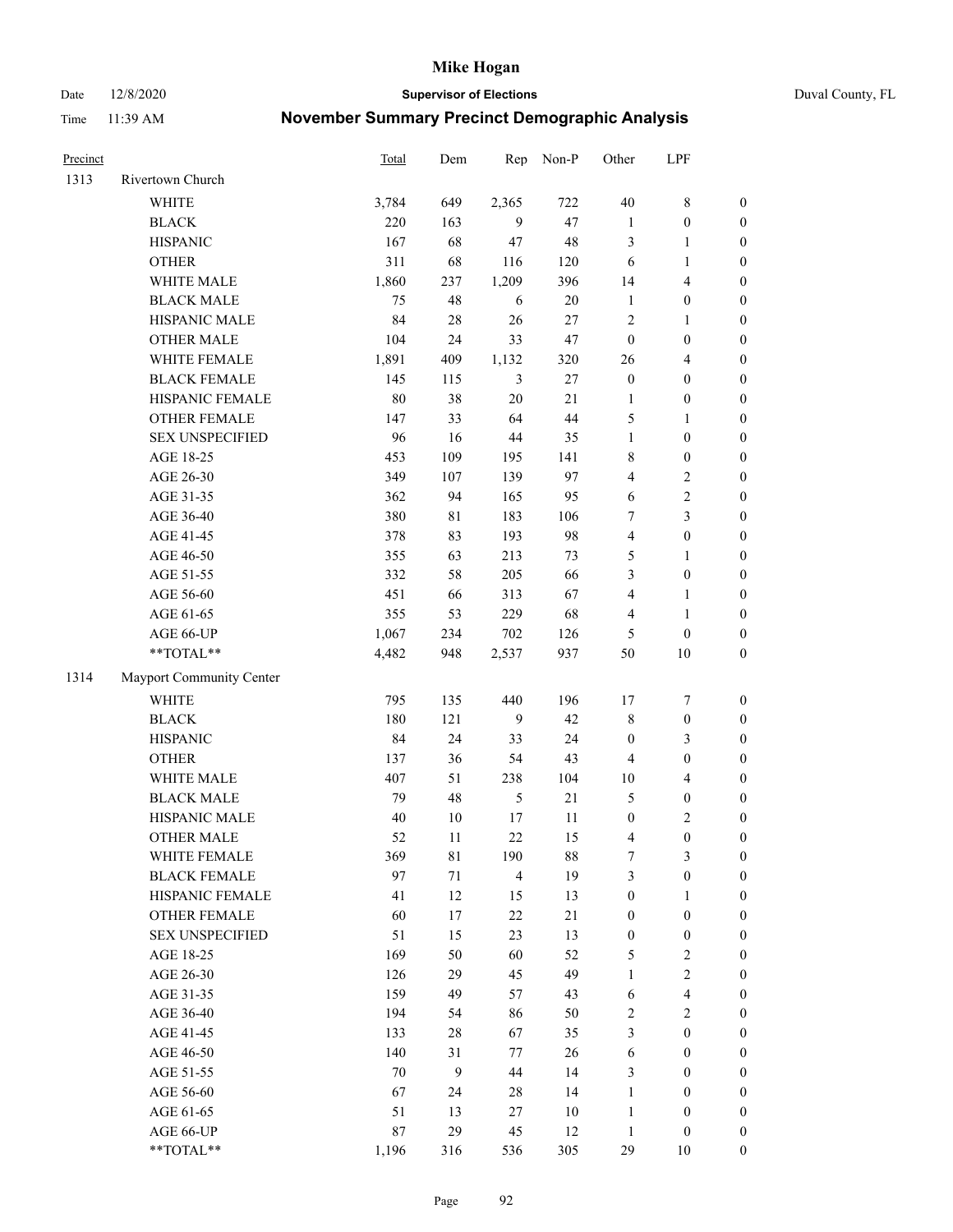Date 12/8/2020 **Supervisor of Elections** Duval County, FL

| Precinct |                            | Total | Dem    | Rep    | Non-P  | Other          | LPF              |                  |
|----------|----------------------------|-------|--------|--------|--------|----------------|------------------|------------------|
| 1315     | USO Center of Jacksonville |       |        |        |        |                |                  |                  |
|          | <b>WHITE</b>               | 4,483 | 1,074  | 2,070  | 1,236  | 73             | 30               | 0                |
|          | <b>BLACK</b>               | 847   | 591    | 57     | 179    | 16             | $\overline{4}$   | $\boldsymbol{0}$ |
|          | <b>HISPANIC</b>            | 463   | 163    | 115    | 176    | 5              | $\overline{4}$   | $\boldsymbol{0}$ |
|          | <b>OTHER</b>               | 625   | 167    | 189    | 259    | 7              | 3                | $\boldsymbol{0}$ |
|          | WHITE MALE                 | 2,133 | 408    | 1,060  | 606    | 39             | 20               | $\boldsymbol{0}$ |
|          | <b>BLACK MALE</b>          | 384   | 238    | 35     | 102    | 6              | $\mathfrak{Z}$   | $\boldsymbol{0}$ |
|          | HISPANIC MALE              | 220   | 64     | 62     | 89     | 4              | $\mathbf{1}$     | $\boldsymbol{0}$ |
|          | <b>OTHER MALE</b>          | 239   | 56     | 86     | 93     | $\mathbf{1}$   | $\mathfrak{Z}$   | $\boldsymbol{0}$ |
|          | WHITE FEMALE               | 2,296 | 649    | 991    | 613    | 33             | $10\,$           | $\boldsymbol{0}$ |
|          | <b>BLACK FEMALE</b>        | 445   | 338    | $22\,$ | 75     | $10\,$         | $\boldsymbol{0}$ | 0                |
|          | HISPANIC FEMALE            | 229   | 93     | 50     | 83     | $\mathbf{1}$   | $\overline{c}$   | 0                |
|          | OTHER FEMALE               | 274   | $80\,$ | 85     | 106    | 3              | $\boldsymbol{0}$ | $\boldsymbol{0}$ |
|          | <b>SEX UNSPECIFIED</b>     | 198   | 69     | 40     | 83     | 4              | $\sqrt{2}$       | $\boldsymbol{0}$ |
|          | AGE 18-25                  | 768   | 243    | 208    | 286    | $25\,$         | 6                | $\boldsymbol{0}$ |
|          | AGE 26-30                  | 770   | 209    | 239    | 293    | 16             | 13               | $\boldsymbol{0}$ |
|          | AGE 31-35                  | 693   | 219    | 206    | 250    | $11\,$         | $\sqrt{ }$       | $\boldsymbol{0}$ |
|          | AGE 36-40                  | 655   | 206    | 212    | 220    | 9              | $\,$ $\,$        | $\boldsymbol{0}$ |
|          | AGE 41-45                  | 476   | 122    | 180    | 165    | 8              | $\mathbf{1}$     | $\boldsymbol{0}$ |
|          | AGE 46-50                  | 541   | 179    | 204    | 149    | 7              | $\sqrt{2}$       | $\boldsymbol{0}$ |
|          | AGE 51-55                  | 477   | 140    | 221    | 112    | 4              | $\boldsymbol{0}$ | $\boldsymbol{0}$ |
|          | AGE 56-60                  | 547   | 168    | 253    | 121    | 4              | $\mathbf{1}$     | 0                |
|          | AGE 61-65                  | 497   | 168    | 224    | 93     | 9              | $\mathfrak{Z}$   | $\boldsymbol{0}$ |
|          | AGE 66-UP                  | 994   | 341    | 484    | 161    | 8              | $\boldsymbol{0}$ | $\boldsymbol{0}$ |
|          | $**TOTAL**$                | 6,418 | 1,995  | 2,431  | 1,850  | 101            | 41               | $\boldsymbol{0}$ |
| 1401     | Church at Argyle           |       |        |        |        |                |                  |                  |
|          | <b>WHITE</b>               | 1,588 | 346    | 848    | 355    | 31             | $\,$ $\,$        | $\boldsymbol{0}$ |
|          | <b>BLACK</b>               | 878   | 665    | 49     | 147    | 17             | $\boldsymbol{0}$ | $\boldsymbol{0}$ |
|          | <b>HISPANIC</b>            | 268   | 115    | 55     | 92     | 5              | $\mathbf{1}$     | $\boldsymbol{0}$ |
|          | <b>OTHER</b>               | 333   | 108    | 91     | 122    | 9              | $\mathfrak{Z}$   | $\boldsymbol{0}$ |
|          | WHITE MALE                 | 712   | 117    | 403    | 176    | $11\,$         | $\mathfrak s$    | $\boldsymbol{0}$ |
|          | <b>BLACK MALE</b>          | 333   | 227    | $27\,$ | $70\,$ | $\mathbf{9}$   | $\boldsymbol{0}$ | $\boldsymbol{0}$ |
|          | HISPANIC MALE              | 112   | 46     | $22\,$ | 41     | 3              | $\boldsymbol{0}$ | $\boldsymbol{0}$ |
|          | <b>OTHER MALE</b>          | 120   | 27     | 44     | 43     | 4              | $\mathfrak{2}$   | $\boldsymbol{0}$ |
|          | WHITE FEMALE               | 865   | 228    | 438    | 176    | 20             | 3                | 0                |
|          | <b>BLACK FEMALE</b>        | 533   | 429    | 21     | 75     | 8              | $\boldsymbol{0}$ | $\overline{0}$   |
|          | HISPANIC FEMALE            | 151   | 66     | 33     | 50     | $\overline{c}$ | $\boldsymbol{0}$ | $\overline{0}$   |
|          | <b>OTHER FEMALE</b>        | 175   | 73     | 40     | 57     | 4              | $\mathbf{1}$     | 0                |
|          | <b>SEX UNSPECIFIED</b>     | 66    | 21     | 15     | $28\,$ | $\mathbf{1}$   | $\mathbf{1}$     | 0                |
|          | AGE 18-25                  | 335   | 128    | 79     | 111    | 15             | $\sqrt{2}$       | 0                |
|          | AGE 26-30                  | 346   | 152    | 75     | 109    | 8              | $\sqrt{2}$       | 0                |
|          | AGE 31-35                  | 348   | 149    | 91     | 100    | 4              | $\overline{4}$   | 0                |
|          | AGE 36-40                  | 302   | 129    | 82     | 79     | $10\,$         | $\sqrt{2}$       | 0                |
|          | AGE 41-45                  | 232   | 85     | 70     | 69     | 7              | $\mathbf{1}$     | 0                |
|          | AGE 46-50                  | 250   | 99     | 97     | 49     | 4              | $\mathbf{1}$     | 0                |
|          | AGE 51-55                  | 237   | 102    | 90     | 42     | 3              | $\boldsymbol{0}$ | 0                |
|          | AGE 56-60                  | 257   | 102    | 107    | 46     | $\overline{c}$ | $\boldsymbol{0}$ | 0                |
|          | AGE 61-65                  | 256   | 89     | 121    | 43     | 3              | $\boldsymbol{0}$ | 0                |
|          | AGE 66-UP                  | 504   | 199    | 231    | 68     | 6              | $\boldsymbol{0}$ | 0                |
|          | **TOTAL**                  | 3,067 | 1,234  | 1,043  | 716    | 62             | 12               | $\boldsymbol{0}$ |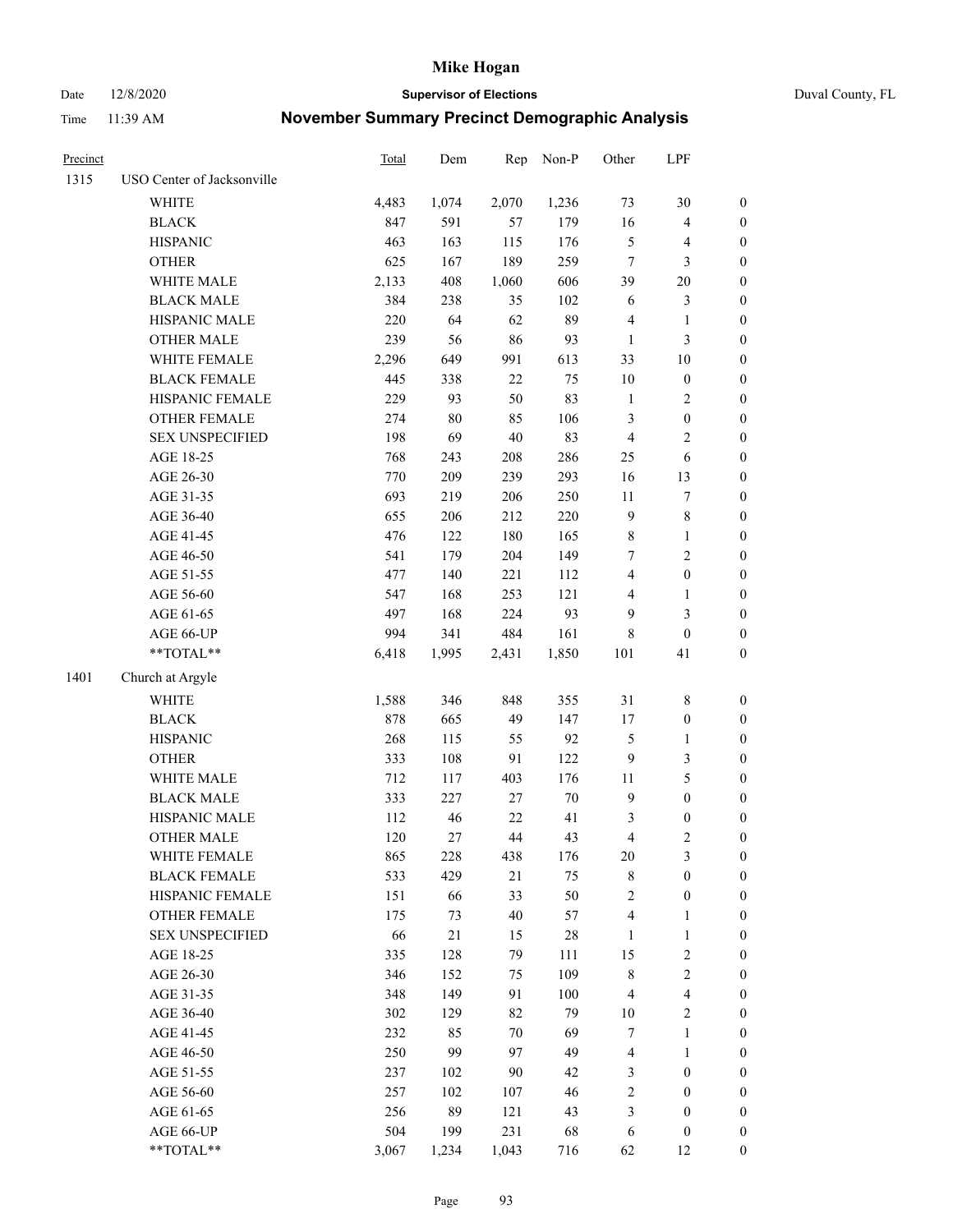Date 12/8/2020 **Supervisor of Elections** Duval County, FL

| Precinct |                              | <b>Total</b> | Dem   | Rep    | Non-P       | Other                   | LPF              |                  |
|----------|------------------------------|--------------|-------|--------|-------------|-------------------------|------------------|------------------|
| 1402     | Kirkwood Presbyterian Church |              |       |        |             |                         |                  |                  |
|          | <b>WHITE</b>                 | 1,548        | 268   | 950    | 295         | 25                      | 10               | 0                |
|          | <b>BLACK</b>                 | 811          | 621   | 48     | 133         | $\boldsymbol{7}$        | $\sqrt{2}$       | 0                |
|          | <b>HISPANIC</b>              | 255          | 94    | 78     | $8\sqrt{1}$ | $\mathbf{1}$            | $\mathbf{1}$     | $\boldsymbol{0}$ |
|          | <b>OTHER</b>                 | 440          | 110   | 166    | 154         | $10\,$                  | $\boldsymbol{0}$ | $\boldsymbol{0}$ |
|          | WHITE MALE                   | 748          | 108   | 472    | 151         | 9                       | $\,$ 8 $\,$      | $\boldsymbol{0}$ |
|          | <b>BLACK MALE</b>            | 362          | 262   | 27     | 68          | 3                       | $\sqrt{2}$       | $\boldsymbol{0}$ |
|          | HISPANIC MALE                | 121          | 39    | 45     | 35          | 1                       | $\mathbf{1}$     | $\boldsymbol{0}$ |
|          | <b>OTHER MALE</b>            | 168          | 43    | 69     | 51          | 5                       | $\boldsymbol{0}$ | $\boldsymbol{0}$ |
|          | WHITE FEMALE                 | 784          | 159   | 468    | 139         | 16                      | $\sqrt{2}$       | $\boldsymbol{0}$ |
|          | <b>BLACK FEMALE</b>          | 438          | 351   | $20\,$ | 63          | $\overline{\mathbf{4}}$ | $\boldsymbol{0}$ | $\boldsymbol{0}$ |
|          | HISPANIC FEMALE              | 134          | 55    | 33     | 46          | $\boldsymbol{0}$        | $\boldsymbol{0}$ | $\boldsymbol{0}$ |
|          | <b>OTHER FEMALE</b>          | 218          | 57    | 89     | 68          | 4                       | $\boldsymbol{0}$ | $\boldsymbol{0}$ |
|          | <b>SEX UNSPECIFIED</b>       | $8\sqrt{1}$  | 19    | 19     | 42          | $\mathbf{1}$            | $\boldsymbol{0}$ | $\boldsymbol{0}$ |
|          | AGE 18-25                    | 277          | 99    | 74     | 98          | 4                       | $\sqrt{2}$       | $\boldsymbol{0}$ |
|          | AGE 26-30                    | 275          | 96    | 83     | 88          | 5                       | 3                | $\boldsymbol{0}$ |
|          | AGE 31-35                    | 285          | 94    | 98     | 87          | 4                       | $\sqrt{2}$       | $\boldsymbol{0}$ |
|          | AGE 36-40                    | 258          | 114   | 66     | 64          | $10\,$                  | $\overline{4}$   | $\boldsymbol{0}$ |
|          | AGE 41-45                    | 254          | 103   | 84     | 63          | 3                       | $\mathbf{1}$     | $\boldsymbol{0}$ |
|          | AGE 46-50                    | 240          | 83    | 105    | 48          | 4                       | $\boldsymbol{0}$ | $\boldsymbol{0}$ |
|          | AGE 51-55                    | 281          | 105   | 126    | 48          | $\mathbf{2}$            | $\boldsymbol{0}$ | $\boldsymbol{0}$ |
|          | AGE 56-60                    | 324          | 113   | 156    | 51          | 4                       | $\boldsymbol{0}$ | $\boldsymbol{0}$ |
|          | AGE 61-65                    | 267          | 75    | 146    | 42          | 4                       | $\boldsymbol{0}$ | $\boldsymbol{0}$ |
|          | AGE 66-UP                    | 593          | 211   | 304    | 74          | 3                       | 1                | $\boldsymbol{0}$ |
|          | $**TOTAL**$                  | 3,054        | 1,093 | 1,242  | 663         | 43                      | 13               | $\boldsymbol{0}$ |
| 1403     | Argyle Branch Library        |              |       |        |             |                         |                  |                  |
|          | <b>WHITE</b>                 | 1,520        | 284   | 855    | 344         | 30                      | $\boldsymbol{7}$ | $\boldsymbol{0}$ |
|          | <b>BLACK</b>                 | 782          | 604   | 28     | 138         | $11\,$                  | $\mathbf{1}$     | $\boldsymbol{0}$ |
|          | <b>HISPANIC</b>              | 311          | 116   | 83     | 109         | 2                       | $\mathbf{1}$     | $\boldsymbol{0}$ |
|          | <b>OTHER</b>                 | 321          | 94    | 116    | 105         | 6                       | $\boldsymbol{0}$ | $\boldsymbol{0}$ |
|          | WHITE MALE                   | 725          | 114   | 426    | 163         | 15                      | $\boldsymbol{7}$ | $\boldsymbol{0}$ |
|          | <b>BLACK MALE</b>            | 344          | 246   | 16     | $72\,$      | 9                       | $\mathbf{1}$     | $\boldsymbol{0}$ |
|          | HISPANIC MALE                | 145          | 48    | 44     | 52          | 1                       | $\boldsymbol{0}$ | 0                |
|          | <b>OTHER MALE</b>            | 125          | 31    | 50     | 42          | 2                       | $\boldsymbol{0}$ | $\boldsymbol{0}$ |
|          | WHITE FEMALE                 | 780          | 168   | 420    | 178         | 14                      | 0                | 0                |
|          | <b>BLACK FEMALE</b>          | 423          | 348   | 11     | 62          | 2                       | $\boldsymbol{0}$ | $\boldsymbol{0}$ |
|          | HISPANIC FEMALE              | 160          | 65    | 38     | 55          | 1                       | 1                | $\overline{0}$   |
|          | OTHER FEMALE                 | 158          | 46    | 61     | 47          | 4                       | $\boldsymbol{0}$ | $\overline{0}$   |
|          | <b>SEX UNSPECIFIED</b>       | 74           | 32    | 16     | 25          | 1                       | $\boldsymbol{0}$ | 0                |
|          | AGE 18-25                    | 340          | 131   | $80\,$ | 121         | 8                       | $\boldsymbol{0}$ | $\theta$         |
|          | AGE 26-30                    | 281          | 92    | 97     | 87          | 5                       | $\boldsymbol{0}$ | 0                |
|          | AGE 31-35                    | 319          | 101   | 107    | 107         | 4                       | $\boldsymbol{0}$ | 0                |
|          | AGE 36-40                    | 297          | 129   | 74     | 86          | 4                       | $\overline{4}$   | 0                |
|          | AGE 41-45                    | 280          | 107   | 82     | 81          | 8                       | $\sqrt{2}$       | 0                |
|          | AGE 46-50                    | 238          | 95    | 86     | 48          | 8                       | $\mathbf{1}$     | 0                |
|          | AGE 51-55                    | 228          | 94    | 89     | 43          | 2                       | $\boldsymbol{0}$ | 0                |
|          | AGE 56-60                    | 264          | 92    | 134    | 35          | 2                       | 1                | $\boldsymbol{0}$ |
|          | AGE 61-65                    | 230          | 89    | 108    | 29          | 3                       | $\mathbf{1}$     | $\boldsymbol{0}$ |
|          | AGE 66-UP                    | 457          | 168   | 225    | 59          | 5                       | $\boldsymbol{0}$ | 0                |
|          | **TOTAL**                    | 2,934        | 1,098 | 1,082  | 696         | 49                      | 9                | $\boldsymbol{0}$ |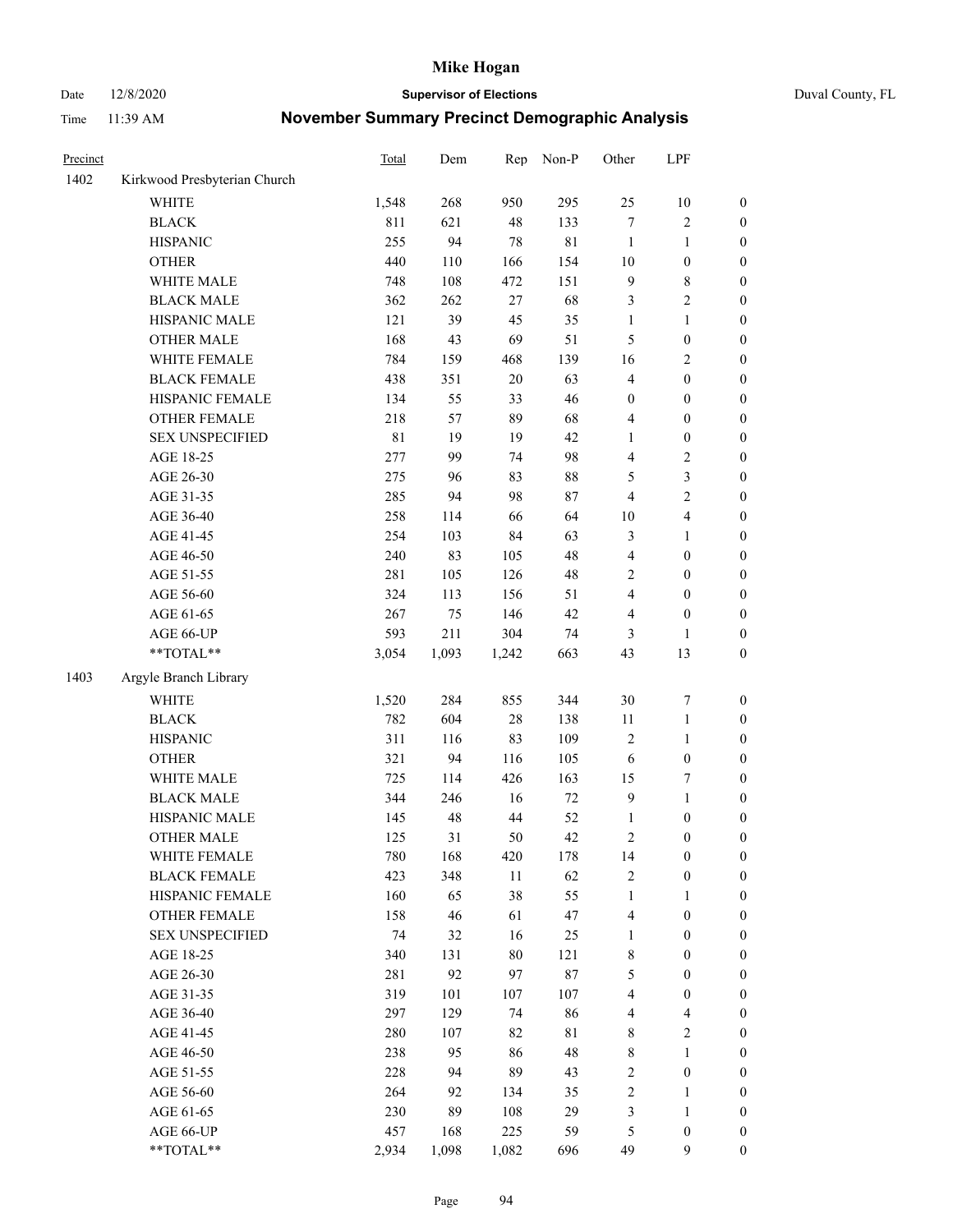Date 12/8/2020 **Supervisor of Elections** Duval County, FL

| Precinct |                            | <b>Total</b> | Dem     | Rep            | Non-P       | Other             | LPF                   |                  |
|----------|----------------------------|--------------|---------|----------------|-------------|-------------------|-----------------------|------------------|
| 1404     | Grace Church of Avondale   |              |         |                |             |                   |                       |                  |
|          | <b>WHITE</b>               | 4,065        | 1,679   | 1,604          | 706         | 45                | 31                    | 0                |
|          | <b>BLACK</b>               | 95           | 73      | 5              | 15          | $\mathbf{1}$      | $\mathbf{1}$          | $\boldsymbol{0}$ |
|          | <b>HISPANIC</b>            | 159          | 85      | 29             | 38          | 5                 | $\sqrt{2}$            | $\boldsymbol{0}$ |
|          | <b>OTHER</b>               | 267          | $118\,$ | 53             | 92          | 3                 | $\mathbf{1}$          | $\boldsymbol{0}$ |
|          | WHITE MALE                 | 1,908        | 682     | 791            | 396         | 19                | 20                    | $\boldsymbol{0}$ |
|          | <b>BLACK MALE</b>          | 50           | 36      | 3              | 9           | $\mathbf{1}$      | 1                     | $\boldsymbol{0}$ |
|          | HISPANIC MALE              | 72           | 39      | 14             | 16          | 2                 | $\mathbf{1}$          | $\boldsymbol{0}$ |
|          | <b>OTHER MALE</b>          | 108          | 46      | $20\,$         | 41          | $\mathbf{1}$      | $\boldsymbol{0}$      | $\boldsymbol{0}$ |
|          | WHITE FEMALE               | 2,127        | 987     | 804            | 300         | 25                | 11                    | $\boldsymbol{0}$ |
|          | <b>BLACK FEMALE</b>        | 43           | 35      | $\overline{c}$ | 6           | $\boldsymbol{0}$  | $\boldsymbol{0}$      | 0                |
|          | HISPANIC FEMALE            | 85           | 45      | 15             | 21          | 3                 | $\mathbf{1}$          | 0                |
|          | OTHER FEMALE               | 112          | 55      | 22             | 33          | $\overline{2}$    | $\boldsymbol{0}$      | $\boldsymbol{0}$ |
|          | <b>SEX UNSPECIFIED</b>     | 81           | $30\,$  | $20\,$         | 29          | $\mathbf{1}$      | $\mathbf{1}$          | $\boldsymbol{0}$ |
|          | AGE 18-25                  | 367          | 156     | 115            | 86          | 6                 | $\overline{4}$        | $\boldsymbol{0}$ |
|          | AGE 26-30                  | 493          | 220     | 155            | 108         | 7                 | $\mathfrak{Z}$        | $\boldsymbol{0}$ |
|          | AGE 31-35                  | 551          | 238     | 165            | 136         | $\boldsymbol{7}$  | 5                     | $\boldsymbol{0}$ |
|          | AGE 36-40                  | 509          | 231     | 134            | 129         | 8                 | 7                     | $\boldsymbol{0}$ |
|          | AGE 41-45                  | 378          | 164     | 110            | 89          | $\tau$            | $\,$ 8 $\,$           | $\boldsymbol{0}$ |
|          | AGE 46-50                  | 357          | 142     | 143            | 65          | 4                 | $\mathfrak{Z}$        | $\boldsymbol{0}$ |
|          | AGE 51-55                  | 382          | 131     | 165            | $8\sqrt{1}$ | 5                 | $\boldsymbol{0}$      | $\boldsymbol{0}$ |
|          | AGE 56-60                  | 387          | 155     | 172            | 54          | 4                 | $\sqrt{2}$            | 0                |
|          | AGE 61-65                  | 318          | 150     | 127            | 38          | 2                 | $\mathbf{1}$          | 0                |
|          | AGE 66-UP                  | 844          | 368     | 405            | 65          | $\overline{4}$    | $\mathbf{2}$          | $\boldsymbol{0}$ |
|          | $**TOTAL**$                | 4,586        | 1,955   | 1,691          | 851         | 54                | 35                    | $\boldsymbol{0}$ |
| 1405     | Murray Hill Baptist Church |              |         |                |             |                   |                       |                  |
|          | <b>WHITE</b>               | 1,904        | 794     | 713            | 357         | 24                | 16                    | $\boldsymbol{0}$ |
|          | <b>BLACK</b>               | 201          | 161     | 10             | $30\,$      | $\boldsymbol{0}$  | $\boldsymbol{0}$      | $\boldsymbol{0}$ |
|          | <b>HISPANIC</b>            | 109          | 55      | 25             | $27\,$      | $\mathbf{1}$      | $\mathbf{1}$          | $\boldsymbol{0}$ |
|          | <b>OTHER</b>               | 147          | 62      | 38             | 42          | 3                 | $\mathfrak{2}$        | $\boldsymbol{0}$ |
|          | WHITE MALE                 | 866          | 321     | 342            | 181         | 12                | 10                    | $\boldsymbol{0}$ |
|          | <b>BLACK MALE</b>          | 83           | 61      | $\sqrt{5}$     | 17          | $\boldsymbol{0}$  | $\boldsymbol{0}$      | $\boldsymbol{0}$ |
|          | HISPANIC MALE              | 46           | 23      | 12             | 11          | $\boldsymbol{0}$  | $\boldsymbol{0}$      | 0                |
|          | <b>OTHER MALE</b>          | 63           | 22      | 16             | 23          | $\mathbf{1}$      | $\mathbf{1}$          | $\boldsymbol{0}$ |
|          | WHITE FEMALE               | 1,017        | 468     | 361            | 171         | 12                | 5                     | 0                |
|          | <b>BLACK FEMALE</b>        | 114          | 96      | $\mathfrak{S}$ | 13          | $\boldsymbol{0}$  | $\boldsymbol{0}$      | $\overline{0}$   |
|          | HISPANIC FEMALE            | 58           | $30\,$  | 12             | 14          | $\mathbf{1}$      | $\mathbf{1}$          | $\overline{0}$   |
|          | <b>OTHER FEMALE</b>        | 48           | $28\,$  | 12             | 6           | 2                 | $\boldsymbol{0}$      | 0                |
|          | <b>SEX UNSPECIFIED</b>     | 66           | 23      | 21             | $20\,$      | $\boldsymbol{0}$  | $\mathfrak{2}$        | 0                |
|          | AGE 18-25                  | 159          | 69      | 35             | 48          | $\tau$            | $\boldsymbol{0}$      | 0                |
|          | AGE 26-30                  | 286          | 138     | 67             | $70\,$      | 6                 | $\mathfrak s$         | 0                |
|          | AGE 31-35                  | 324          | 167     | $80\,$         | 65          | 6                 | 6                     | 0                |
|          |                            | 237          | 127     | 58             | 51          |                   |                       |                  |
|          | AGE 36-40<br>AGE 41-45     | 196          | 95      | 51             | 45          | $\mathbf{1}$<br>2 | $\boldsymbol{0}$<br>3 | 0<br>0           |
|          |                            |              |         |                |             |                   |                       |                  |
|          | AGE 46-50                  | 156          | 60      | 56             | 33          | 3                 | $\overline{4}$        | 0                |
|          | AGE 51-55                  | 152          | 54      | 63             | 35          | $\boldsymbol{0}$  | $\boldsymbol{0}$      | 0                |
|          | AGE 56-60                  | 155          | 60      | 68             | 27          | $\boldsymbol{0}$  | $\boldsymbol{0}$      | 0                |
|          | AGE 61-65                  | 171          | 69      | 76             | 26          | $\boldsymbol{0}$  | $\boldsymbol{0}$      | 0                |
|          | AGE 66-UP                  | 525          | 233     | 232            | 56          | 3                 | $\mathbf{1}$          | 0                |
|          | **TOTAL**                  | 2,361        | 1,072   | 786            | 456         | 28                | 19                    | $\boldsymbol{0}$ |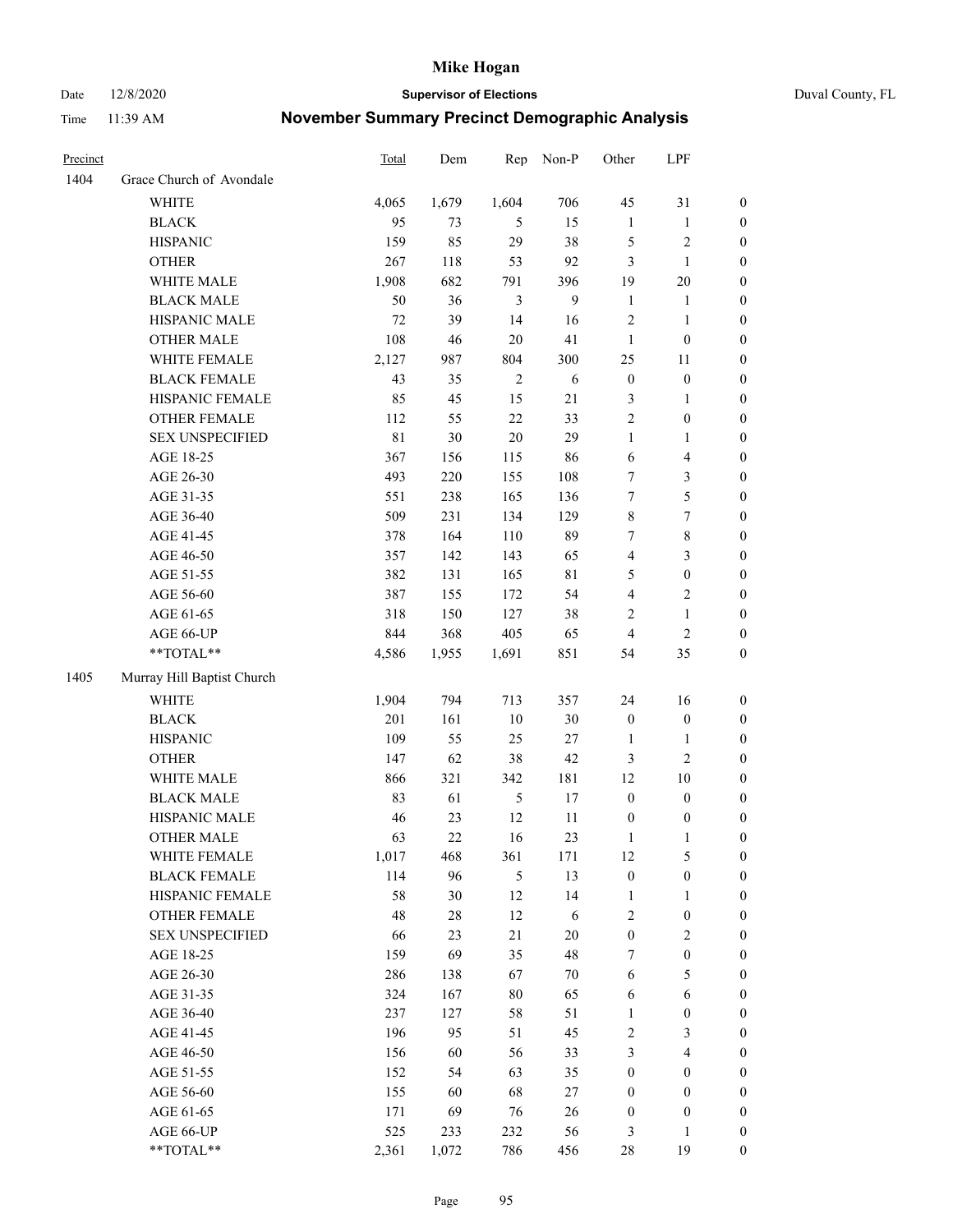Date 12/8/2020 **Supervisor of Elections** Duval County, FL

| Precinct |                                           | Total  | Dem    | Rep            | Non-P  | Other            | LPF                     |                  |
|----------|-------------------------------------------|--------|--------|----------------|--------|------------------|-------------------------|------------------|
| 1406     | <b>Hillcrest Baptist</b>                  |        |        |                |        |                  |                         |                  |
|          | <b>WHITE</b>                              | 1,090  | 215    | 636            | 223    | $10\,$           | 6                       | 0                |
|          | <b>BLACK</b>                              | 369    | 294    | 19             | 49     | 5                | $\sqrt{2}$              | $\boldsymbol{0}$ |
|          | <b>HISPANIC</b>                           | 157    | 65     | 39             | 50     | 2                | $\mathbf{1}$            | $\boldsymbol{0}$ |
|          | <b>OTHER</b>                              | 194    | 38     | 59             | 89     | 6                | $\sqrt{2}$              | $\boldsymbol{0}$ |
|          | WHITE MALE                                | 497    | $78\,$ | 312            | 100    | 3                | $\overline{\mathbf{4}}$ | $\boldsymbol{0}$ |
|          | <b>BLACK MALE</b>                         | 163    | 121    | 13             | 23     | 4                | $\sqrt{2}$              | $\boldsymbol{0}$ |
|          | HISPANIC MALE                             | 64     | 21     | 18             | 24     | $\boldsymbol{0}$ | $\mathbf{1}$            | $\boldsymbol{0}$ |
|          | <b>OTHER MALE</b>                         | 82     | 17     | 27             | 35     | $\mathbf{1}$     | $\sqrt{2}$              | $\boldsymbol{0}$ |
|          | WHITE FEMALE                              | 582    | 133    | 318            | 122    | 7                | $\overline{2}$          | $\boldsymbol{0}$ |
|          | <b>BLACK FEMALE</b>                       | 202    | 171    | 6              | 24     | $\mathbf{1}$     | $\boldsymbol{0}$        | $\boldsymbol{0}$ |
|          | HISPANIC FEMALE                           | 89     | 40     | 21             | 26     | $\overline{c}$   | $\boldsymbol{0}$        | 0                |
|          | OTHER FEMALE                              | 94     | $20\,$ | 28             | 41     | 5                | $\boldsymbol{0}$        | $\boldsymbol{0}$ |
|          | <b>SEX UNSPECIFIED</b>                    | 37     | 11     | $10\,$         | 16     | $\boldsymbol{0}$ | $\boldsymbol{0}$        | $\boldsymbol{0}$ |
|          | AGE 18-25                                 | 162    | 57     | 43             | 58     | 3                | 1                       | $\boldsymbol{0}$ |
|          | AGE 26-30                                 | 154    | 44     | 50             | 50     | 6                | $\overline{\mathbf{4}}$ | $\boldsymbol{0}$ |
|          | AGE 31-35                                 | 184    | 65     | 63             | 50     | 4                | $\sqrt{2}$              | $\boldsymbol{0}$ |
|          | AGE 36-40                                 | 155    | 57     | 46             | 49     | $\mathbf{1}$     | $\sqrt{2}$              | $\boldsymbol{0}$ |
|          | AGE 41-45                                 | 128    | 42     | 44             | 39     | 3                | $\boldsymbol{0}$        | $\boldsymbol{0}$ |
|          | AGE 46-50                                 | 136    | 41     | 62             | 29     | 4                | $\boldsymbol{0}$        | $\boldsymbol{0}$ |
|          | AGE 51-55                                 | 155    | 52     | 73             | 29     | $\mathbf{1}$     | $\boldsymbol{0}$        | $\boldsymbol{0}$ |
|          | AGE 56-60                                 | 187    | 57     | 97             | 31     | $\boldsymbol{0}$ | $\sqrt{2}$              | 0                |
|          | AGE 61-65                                 | 177    | 71     | 85             | 21     | $\boldsymbol{0}$ | $\boldsymbol{0}$        | 0                |
|          | AGE 66-UP                                 | 372    | 126    | 190            | 55     | $\mathbf{1}$     | $\boldsymbol{0}$        | $\boldsymbol{0}$ |
|          | **TOTAL**                                 | 1,810  | 612    | 753            | 411    | 23               | 11                      | $\boldsymbol{0}$ |
| 1407     | Jacksonville Association of Fire Fighters |        |        |                |        |                  |                         |                  |
|          | WHITE                                     | 1,200  | 582    | 296            | 285    | 26               | 11                      | $\boldsymbol{0}$ |
|          | <b>BLACK</b>                              | 262    | 202    | 13             | 43     | 3                | $\mathbf{1}$            | $\boldsymbol{0}$ |
|          | <b>HISPANIC</b>                           | $70\,$ | 33     | 13             | $21\,$ | 3                | $\boldsymbol{0}$        | $\boldsymbol{0}$ |
|          | <b>OTHER</b>                              | 143    | 61     | 23             | 55     | 3                | $\mathbf{1}$            | $\boldsymbol{0}$ |
|          | WHITE MALE                                | 595    | 257    | 158            | 155    | 16               | $\mathbf{9}$            | $\boldsymbol{0}$ |
|          | <b>BLACK MALE</b>                         | 113    | 82     | $\mathfrak s$  | 24     | $\mathbf{1}$     | $\mathbf{1}$            | $\boldsymbol{0}$ |
|          | HISPANIC MALE                             | 26     | $10\,$ | $\overline{4}$ | 11     | $\mathbf{1}$     | $\boldsymbol{0}$        | $\boldsymbol{0}$ |
|          | OTHER MALE                                | 65     | $28\,$ | 11             | 24     | $\mathbf{1}$     | $\mathbf{1}$            | $\boldsymbol{0}$ |
|          | WHITE FEMALE                              | 587    | 316    | 135            | 124    | 10               | 2                       | 0                |
|          | <b>BLACK FEMALE</b>                       | 147    | 120    | 7              | 18     | 2                | $\boldsymbol{0}$        | $\overline{0}$   |
|          | HISPANIC FEMALE                           | 43     | 22     | 9              | $10\,$ | $\overline{c}$   | $\boldsymbol{0}$        | $\overline{0}$   |
|          | <b>OTHER FEMALE</b>                       | 51     | 23     | $\mathbf{9}$   | 18     | $\mathbf{1}$     | $\boldsymbol{0}$        | $\overline{0}$   |
|          | <b>SEX UNSPECIFIED</b>                    | 48     | $20\,$ | 7              | $20\,$ | $\mathbf{1}$     | $\boldsymbol{0}$        | 0                |
|          | AGE 18-25                                 | 172    | 102    | 17             | 46     | 7                | $\boldsymbol{0}$        | 0                |
|          | AGE 26-30                                 | 313    | 170    | 59             | 75     | $\tau$           | $\sqrt{2}$              | 0                |
|          | AGE 31-35                                 | 294    | 138    | 55             | 89     | $\mathbf{9}$     | $\mathfrak{Z}$          | 0                |
|          | AGE 36-40                                 | 184    | 83     | 33             | 62     | 2                | $\overline{\mathbf{4}}$ | 0                |
|          | AGE 41-45                                 | 140    | 66     | 24             | 43     | 5                | $\overline{2}$          | 0                |
|          | AGE 46-50                                 | 119    | 66     | 32             | 19     | $\mathbf{1}$     | $\mathbf{1}$            | 0                |
|          | AGE 51-55                                 | 97     | 50     | 24             | 21     | $\mathbf{1}$     | $\mathbf{1}$            | 0                |
|          | AGE 56-60                                 | 88     | 44     | 25             | 19     | $\boldsymbol{0}$ | $\boldsymbol{0}$        | 0                |
|          | AGE 61-65                                 | 86     | 53     | 22             | 11     | $\boldsymbol{0}$ | $\boldsymbol{0}$        | $\overline{0}$   |
|          | AGE 66-UP                                 | 182    | 106    | 54             | 19     | 3                | $\boldsymbol{0}$        | 0                |
|          | **TOTAL**                                 | 1,675  | 878    | 345            | 404    | 35               | 13                      | $\boldsymbol{0}$ |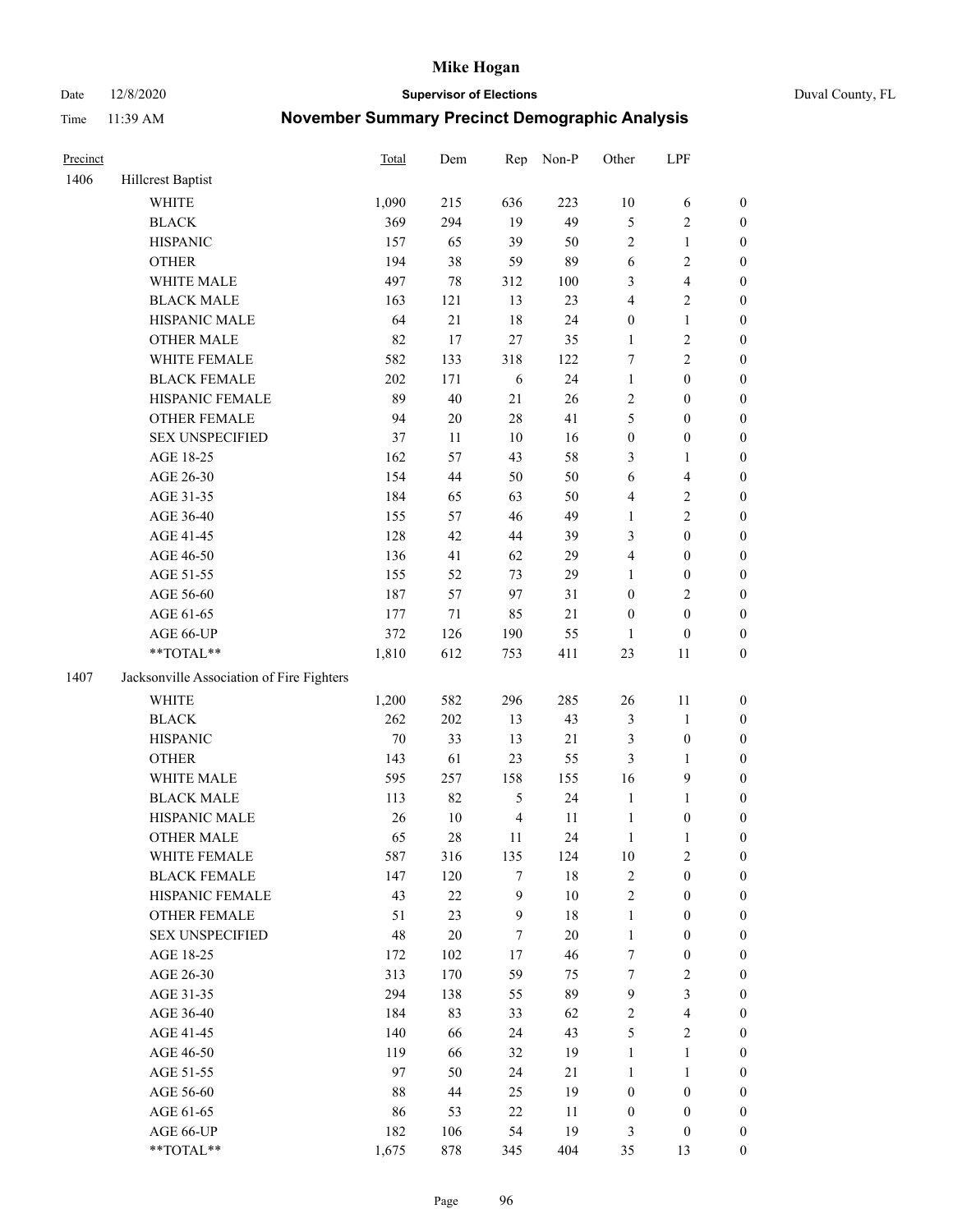Date 12/8/2020 **Supervisor of Elections** Duval County, FL

| Precinct |                               | <b>Total</b> | Dem    | Rep    | Non-P       | Other                   | LPF              |                  |
|----------|-------------------------------|--------------|--------|--------|-------------|-------------------------|------------------|------------------|
| 1408     | St. Johns Presbyterian Church |              |        |        |             |                         |                  |                  |
|          | WHITE                         | 3,079        | 950    | 1,510  | 558         | 42                      | 19               | 0                |
|          | <b>BLACK</b>                  | 215          | 152    | 23     | 38          | $\sqrt{2}$              | $\boldsymbol{0}$ | 0                |
|          | <b>HISPANIC</b>               | 123          | 52     | 33     | 35          | 3                       | $\boldsymbol{0}$ | $\boldsymbol{0}$ |
|          | <b>OTHER</b>                  | 204          | 62     | 59     | 74          | 8                       | $\mathbf{1}$     | $\boldsymbol{0}$ |
|          | WHITE MALE                    | 1,448        | 375    | 747    | 294         | 19                      | 13               | $\boldsymbol{0}$ |
|          | <b>BLACK MALE</b>             | 97           | 62     | 11     | 23          | $\mathbf{1}$            | $\boldsymbol{0}$ | $\boldsymbol{0}$ |
|          | HISPANIC MALE                 | 60           | $26\,$ | 17     | 17          | $\boldsymbol{0}$        | $\boldsymbol{0}$ | $\boldsymbol{0}$ |
|          | <b>OTHER MALE</b>             | 83           | 25     | 28     | $28\,$      | $\mathbf{1}$            | $\mathbf{1}$     | $\boldsymbol{0}$ |
|          | WHITE FEMALE                  | 1,593        | 564    | 745    | 255         | 23                      | 6                | $\boldsymbol{0}$ |
|          | <b>BLACK FEMALE</b>           | 116          | $88\,$ | 12     | 15          | $\mathbf{1}$            | $\boldsymbol{0}$ | $\boldsymbol{0}$ |
|          | HISPANIC FEMALE               | 60           | 25     | 15     | 17          | 3                       | $\boldsymbol{0}$ | 0                |
|          | <b>OTHER FEMALE</b>           | 76           | 26     | 22     | 22          | 6                       | $\boldsymbol{0}$ | $\boldsymbol{0}$ |
|          | <b>SEX UNSPECIFIED</b>        | 88           | 25     | $28\,$ | 34          | $\mathbf{1}$            | $\boldsymbol{0}$ | $\boldsymbol{0}$ |
|          | AGE 18-25                     | 271          | 89     | 87     | 82          | $10\,$                  | $\mathfrak{Z}$   | $\boldsymbol{0}$ |
|          | AGE 26-30                     | 349          | 132    | 121    | $8\sqrt{1}$ | 12                      | $\mathfrak{Z}$   | $\boldsymbol{0}$ |
|          | AGE 31-35                     | 393          | 133    | 141    | 108         | $\boldsymbol{7}$        | $\overline{4}$   | $\boldsymbol{0}$ |
|          | AGE 36-40                     | 320          | 122    | 109    | 82          | 5                       | $\sqrt{2}$       | $\boldsymbol{0}$ |
|          | AGE 41-45                     | 280          | 97     | 101    | 75          | 5                       | $\sqrt{2}$       | $\boldsymbol{0}$ |
|          | AGE 46-50                     | 246          | 71     | 124    | 45          | $\overline{\mathbf{4}}$ | $\sqrt{2}$       | $\boldsymbol{0}$ |
|          | AGE 51-55                     | 266          | 75     | 132    | 53          | 5                       | $\mathbf{1}$     | $\boldsymbol{0}$ |
|          | AGE 56-60                     | 311          | 99     | 167    | 43          | $\overline{c}$          | $\boldsymbol{0}$ | 0                |
|          | AGE 61-65                     | 357          | 103    | 202    | 48          | 3                       | $\mathbf{1}$     | 0                |
|          | AGE 66-UP                     | 828          | 295    | 441    | $88\,$      | $\sqrt{2}$              | $\sqrt{2}$       | $\boldsymbol{0}$ |
|          | $**TOTAL**$                   | 3,621        | 1,216  | 1,625  | 705         | 55                      | $20\,$           | $\boldsymbol{0}$ |
| 1409     | St. Peter's Episcopal Church  |              |        |        |             |                         |                  |                  |
|          | <b>WHITE</b>                  | 3,341        | 730    | 1,835  | 703         | 60                      | 13               | $\boldsymbol{0}$ |
|          | <b>BLACK</b>                  | 1,369        | 1,011  | 59     | 282         | 16                      | $\mathbf{1}$     | $\boldsymbol{0}$ |
|          | <b>HISPANIC</b>               | 454          | 181    | 98     | 162         | $10\,$                  | $\mathfrak{Z}$   | $\boldsymbol{0}$ |
|          | <b>OTHER</b>                  | 579          | 153    | 173    | 239         | 13                      | $\mathbf{1}$     | $\boldsymbol{0}$ |
|          | WHITE MALE                    | 1,622        | 295    | 928    | 363         | 28                      | $\,$ 8 $\,$      | $\boldsymbol{0}$ |
|          | <b>BLACK MALE</b>             | 604          | 409    | 30     | 154         | 11                      | $\boldsymbol{0}$ | $\boldsymbol{0}$ |
|          | HISPANIC MALE                 | 218          | 73     | 55     | 85          | 4                       | 1                | $\boldsymbol{0}$ |
|          | <b>OTHER MALE</b>             | 220          | 56     | 76     | 83          | 5                       | $\boldsymbol{0}$ | $\boldsymbol{0}$ |
|          | WHITE FEMALE                  | 1,671        | 429    | 878    | 329         | 30                      | 5                | 0                |
|          | <b>BLACK FEMALE</b>           | 739          | 585    | 27     | 121         | 5                       | $\mathbf{1}$     | $\boldsymbol{0}$ |
|          | HISPANIC FEMALE               | 223          | 101    | 41     | 74          | 6                       | $\mathbf{1}$     | $\overline{0}$   |
|          | <b>OTHER FEMALE</b>           | 259          | $72\,$ | 79     | 104         | 4                       | $\boldsymbol{0}$ | 0                |
|          | <b>SEX UNSPECIFIED</b>        | 187          | 55     | 51     | 73          | 6                       | $\mathfrak{2}$   | 0                |
|          | AGE 18-25                     | 705          | 224    | 176    | 277         | 22                      | 6                | 0                |
|          | AGE 26-30                     | 587          | 206    | 159    | 205         | 17                      | $\boldsymbol{0}$ | 0                |
|          | AGE 31-35                     | 563          | 217    | 155    | 173         | 14                      | $\overline{4}$   | 0                |
|          | AGE 36-40                     | 489          | 188    | 151    | 132         | 13                      | $\mathfrak s$    | 0                |
|          | AGE 41-45                     | 454          | 157    | 168    | 122         | 7                       | $\boldsymbol{0}$ | 0                |
|          | AGE 46-50                     | 452          | 173    | 183    | 92          | 4                       | $\boldsymbol{0}$ | 0                |
|          | AGE 51-55                     | 441          | 162    | 171    | 103         | 5                       | $\boldsymbol{0}$ | 0                |
|          | AGE 56-60                     | 541          | 218    | 227    | 92          | 3                       | 1                | $\boldsymbol{0}$ |
|          | AGE 61-65                     | 484          | 167    | 245    | 66          | 5                       | $\mathbf{1}$     | $\boldsymbol{0}$ |
|          | AGE 66-UP                     | 1,027        | 363    | 530    | 124         | 9                       | $\mathbf{1}$     | 0                |
|          | **TOTAL**                     | 5,743        | 2,075  | 2,165  | 1,386       | 99                      | 18               | $\boldsymbol{0}$ |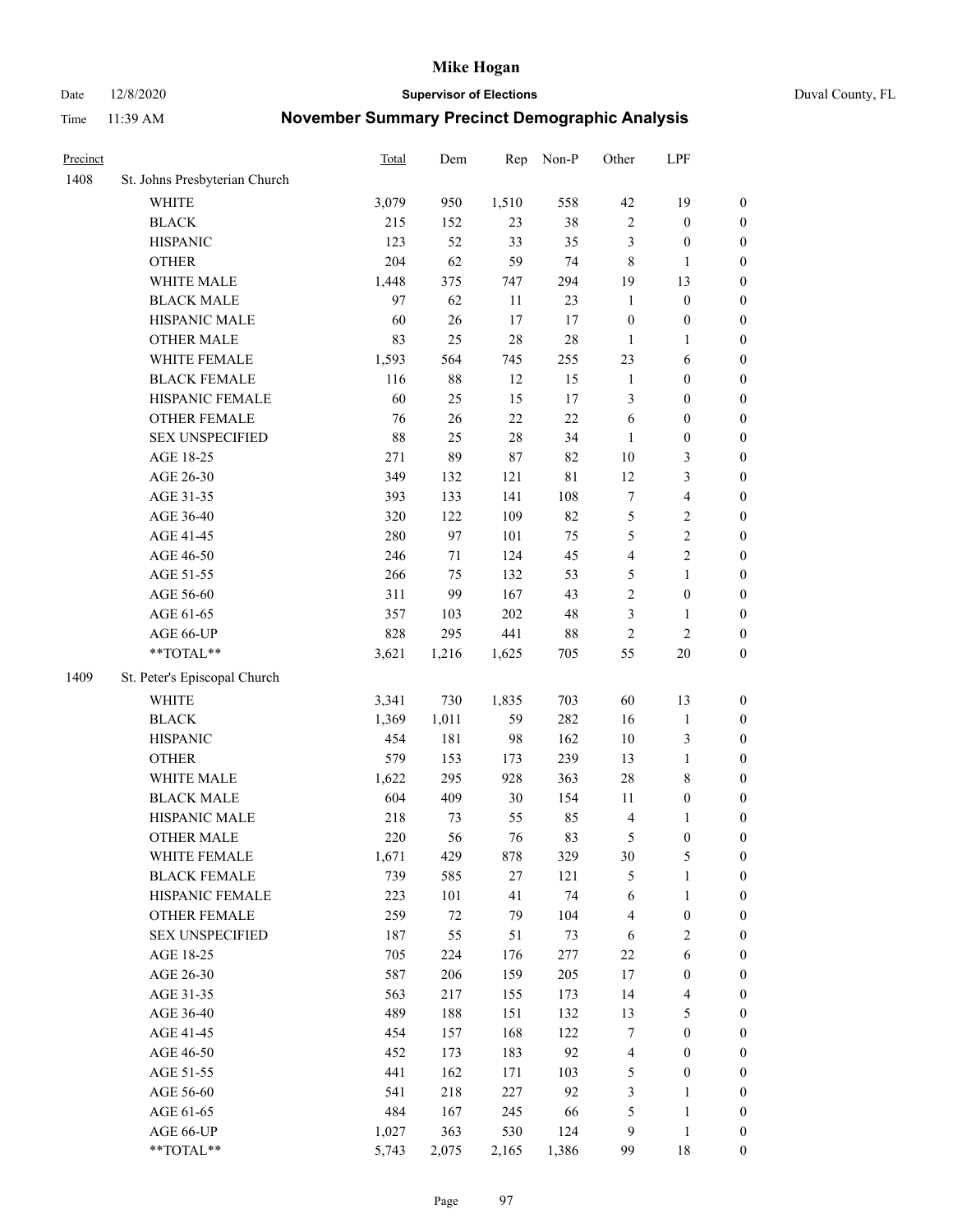Date 12/8/2020 **Supervisor of Elections** Duval County, FL

| Precinct |                                | Total | Dem   | Rep            | Non-P       | Other                   | LPF              |                  |
|----------|--------------------------------|-------|-------|----------------|-------------|-------------------------|------------------|------------------|
| 1410     | Fleet Reserve                  |       |       |                |             |                         |                  |                  |
|          | <b>WHITE</b>                   | 2,643 | 549   | 1,457          | 573         | 48                      | 16               | 0                |
|          | <b>BLACK</b>                   | 1,674 | 1,287 | 71             | 298         | 15                      | $\mathfrak{Z}$   | 0                |
|          | <b>HISPANIC</b>                | 430   | 170   | 91             | 163         | 5                       | $\mathbf{1}$     | $\boldsymbol{0}$ |
|          | <b>OTHER</b>                   | 536   | 184   | 129            | 214         | 5                       | $\overline{4}$   | $\boldsymbol{0}$ |
|          | WHITE MALE                     | 1,209 | 196   | 698            | 282         | $22\,$                  | 11               | $\boldsymbol{0}$ |
|          | <b>BLACK MALE</b>              | 627   | 435   | 46             | 137         | 8                       | 1                | $\boldsymbol{0}$ |
|          | HISPANIC MALE                  | 189   | 71    | 42             | 75          | $\mathbf{1}$            | $\boldsymbol{0}$ | $\boldsymbol{0}$ |
|          | <b>OTHER MALE</b>              | 198   | 60    | 54             | 82          | $\mathbf{1}$            | $\mathbf{1}$     | $\boldsymbol{0}$ |
|          | WHITE FEMALE                   | 1,403 | 344   | 745            | 283         | 26                      | $\mathfrak s$    | $\boldsymbol{0}$ |
|          | <b>BLACK FEMALE</b>            | 1,013 | 826   | 23             | 155         | 7                       | $\sqrt{2}$       | 0                |
|          | HISPANIC FEMALE                | 230   | 97    | 42             | 87          | 3                       | $\mathbf{1}$     | 0                |
|          | OTHER FEMALE                   | 250   | 102   | 55             | 91          | $\mathbf{1}$            | $\mathbf{1}$     | 0                |
|          | <b>SEX UNSPECIFIED</b>         | 164   | 59    | 43             | 56          | $\overline{4}$          | $\sqrt{2}$       | $\boldsymbol{0}$ |
|          | AGE 18-25                      | 625   | 289   | 113            | $202\,$     | 17                      | $\overline{4}$   | $\boldsymbol{0}$ |
|          | AGE 26-30                      | 540   | 220   | 130            | 181         | 6                       | $\mathfrak{Z}$   | $\boldsymbol{0}$ |
|          | AGE 31-35                      | 517   | 212   | 128            | 160         | 10                      | $\boldsymbol{7}$ | $\boldsymbol{0}$ |
|          | AGE 36-40                      | 460   | 202   | 104            | 145         | 4                       | 5                | $\boldsymbol{0}$ |
|          | AGE 41-45                      | 404   | 166   | 121            | 108         | 8                       | $\mathbf{1}$     | $\boldsymbol{0}$ |
|          | AGE 46-50                      | 412   | 176   | 146            | 85          | 4                       | $\mathbf{1}$     | $\boldsymbol{0}$ |
|          | AGE 51-55                      | 491   | 186   | 195            | 103         | 7                       | $\boldsymbol{0}$ | 0                |
|          | AGE 56-60                      | 461   | 198   | 176            | $8\sqrt{1}$ | 5                       | 1                | 0                |
|          | AGE 61-65                      | 441   | 181   | 198            | 56          | 4                       | $\sqrt{2}$       | 0                |
|          | AGE 66-UP                      | 932   | 360   | 437            | 127         | 8                       | $\boldsymbol{0}$ | $\boldsymbol{0}$ |
|          | $**TOTAL**$                    | 5,283 | 2,190 | 1,748          | 1,248       | 73                      | 24               | $\boldsymbol{0}$ |
| 1411     | Ortega United Methodist Church |       |       |                |             |                         |                  |                  |
|          | <b>WHITE</b>                   | 5,189 | 1,037 | 3,442          | 643         | 45                      | $22\,$           | $\boldsymbol{0}$ |
|          | <b>BLACK</b>                   | 140   | 108   | 7              | 23          | $\overline{\mathbf{c}}$ | $\boldsymbol{0}$ | $\boldsymbol{0}$ |
|          | <b>HISPANIC</b>                | 112   | 32    | 52             | 24          | 3                       | $\mathbf{1}$     | $\boldsymbol{0}$ |
|          | <b>OTHER</b>                   | 232   | 55    | 91             | 75          | 10                      | $\mathbf{1}$     | $\boldsymbol{0}$ |
|          | WHITE MALE                     | 2,405 | 388   | 1,648          | 335         | 22                      | 12               | $\boldsymbol{0}$ |
|          | <b>BLACK MALE</b>              | 61    | 42    | $\mathfrak{S}$ | 13          | $\mathbf{1}$            | $\boldsymbol{0}$ | $\boldsymbol{0}$ |
|          | HISPANIC MALE                  | 57    | 19    | 26             | $10\,$      | 2                       | $\boldsymbol{0}$ | 0                |
|          | <b>OTHER MALE</b>              | 79    | 16    | 34             | 26          | 3                       | $\boldsymbol{0}$ | $\boldsymbol{0}$ |
|          | WHITE FEMALE                   | 2,731 | 641   | 1,759          | 298         | 23                      | 10               | 0                |
|          | <b>BLACK FEMALE</b>            | 77    | 64    | 2              | 10          | $\mathbf{1}$            | $\boldsymbol{0}$ | $\boldsymbol{0}$ |
|          | HISPANIC FEMALE                | 55    | 13    | 26             | 14          | $\mathbf{1}$            | $\mathbf{1}$     | $\boldsymbol{0}$ |
|          | OTHER FEMALE                   | 98    | 31    | 41             | 21          | 4                       | $\mathbf{1}$     | $\overline{0}$   |
|          | <b>SEX UNSPECIFIED</b>         | 110   | 18    | 51             | 38          | 3                       | $\boldsymbol{0}$ | 0                |
|          | AGE 18-25                      | 588   | 122   | 321            | 128         | 11                      | 6                | 0                |
|          | AGE 26-30                      | 425   | 89    | 247            | 86          | 3                       | $\boldsymbol{0}$ | 0                |
|          | AGE 31-35                      | 523   | 115   | 300            | 94          | $10\,$                  | $\overline{4}$   | 0                |
|          | AGE 36-40                      | 427   | 90    | 222            | 104         | 5                       | 6                | 0                |
|          | AGE 41-45                      | 394   | 84    | 230            | $72\,$      | 6                       | $\sqrt{2}$       | 0                |
|          | AGE 46-50                      | 437   | 96    | 260            | $77 \,$     | 3                       | $\mathbf{1}$     | 0                |
|          | AGE 51-55                      | 457   | 96    | 291            | 61          | 6                       | 3                | 0                |
|          | AGE 56-60                      | 456   | 83    | 337            | 31          | 4                       | $\mathbf{1}$     | 0                |
|          | AGE 61-65                      | 523   | 124   | 360            | 34          | 4                       | $\mathbf{1}$     | 0                |
|          | AGE 66-UP                      | 1,443 | 333   | 1,024          | 78          | 8                       | $\boldsymbol{0}$ | 0                |
|          | **TOTAL**                      | 5,673 | 1,232 | 3,592          | 765         | 60                      | 24               | $\boldsymbol{0}$ |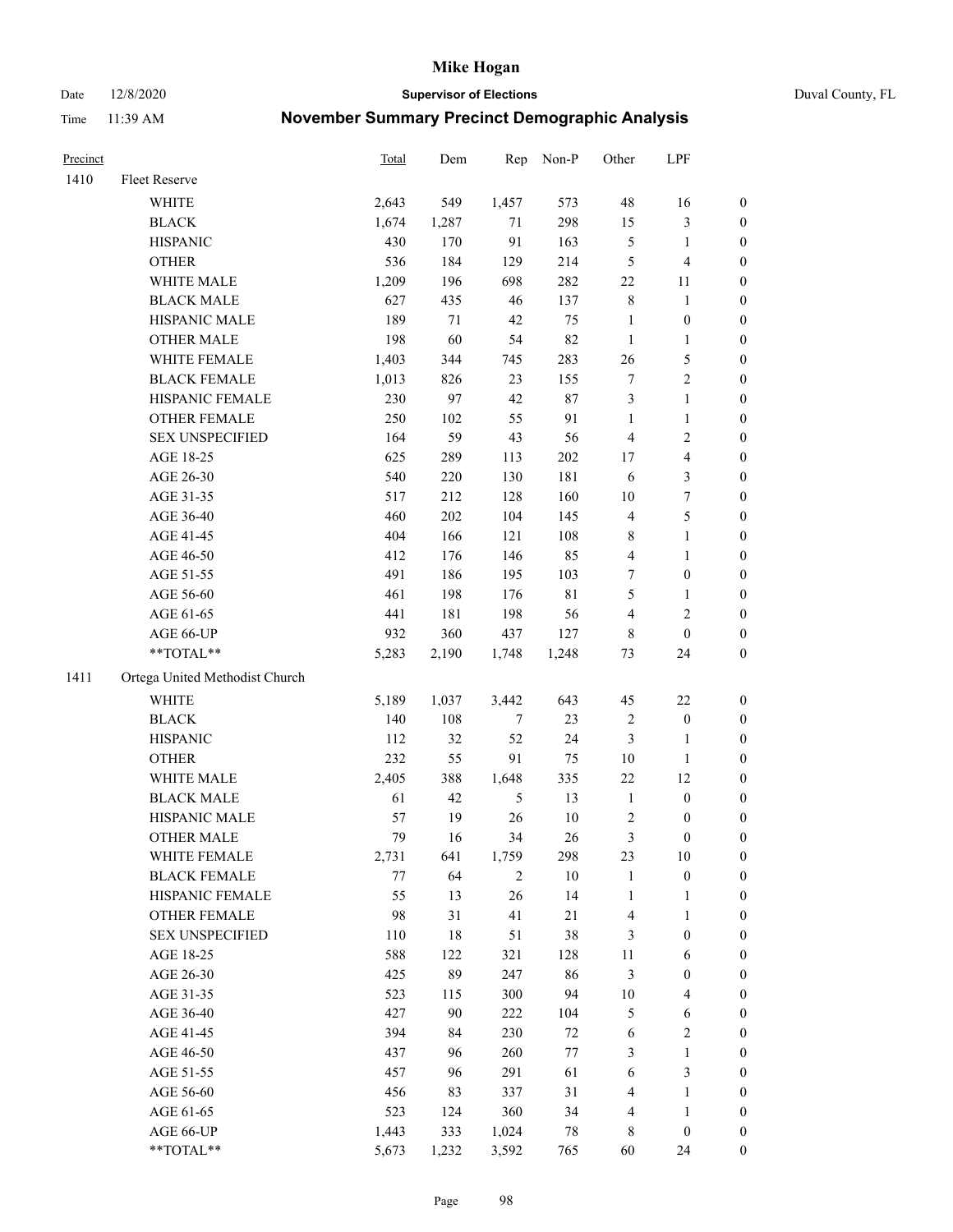### Date 12/8/2020 **Supervisor of Elections** Duval County, FL

| Precinct |                                    | <b>Total</b> | Dem    | Rep          | Non-P       | Other            | LPF              |                  |
|----------|------------------------------------|--------------|--------|--------------|-------------|------------------|------------------|------------------|
| 1412     | Saint Catherine's Episcopal Church |              |        |              |             |                  |                  |                  |
|          | <b>WHITE</b>                       | 1,959        | 603    | 920          | 391         | 31               | 14               | 0                |
|          | <b>BLACK</b>                       | 611          | 493    | 17           | 95          | 6                | $\boldsymbol{0}$ | 0                |
|          | <b>HISPANIC</b>                    | 176          | 77     | 36           | 56          | 6                | $\mathbf{1}$     | $\boldsymbol{0}$ |
|          | <b>OTHER</b>                       | 207          | 62     | 48           | 90          | 6                | $\mathbf{1}$     | $\boldsymbol{0}$ |
|          | WHITE MALE                         | 895          | 249    | 445          | 174         | 15               | 12               | $\boldsymbol{0}$ |
|          | <b>BLACK MALE</b>                  | 208          | 162    | $\tau$       | 36          | 3                | $\boldsymbol{0}$ | $\boldsymbol{0}$ |
|          | HISPANIC MALE                      | 84           | 36     | 23           | 21          | 3                | $\mathbf{1}$     | $\boldsymbol{0}$ |
|          | <b>OTHER MALE</b>                  | 62           | 18     | 17           | 24          | 2                | $\mathbf{1}$     | $\boldsymbol{0}$ |
|          | WHITE FEMALE                       | 1,040        | 347    | 464          | 211         | 16               | $\sqrt{2}$       | $\boldsymbol{0}$ |
|          | <b>BLACK FEMALE</b>                | 389          | 324    | $\mathbf{9}$ | 53          | 3                | $\boldsymbol{0}$ | $\boldsymbol{0}$ |
|          | HISPANIC FEMALE                    | 89           | 41     | 13           | 32          | 3                | $\boldsymbol{0}$ | $\boldsymbol{0}$ |
|          | <b>OTHER FEMALE</b>                | 94           | 32     | 21           | 37          | 4                | $\boldsymbol{0}$ | $\boldsymbol{0}$ |
|          | <b>SEX UNSPECIFIED</b>             | 92           | 26     | 22           | 44          | $\boldsymbol{0}$ | $\boldsymbol{0}$ | $\boldsymbol{0}$ |
|          | AGE 18-25                          | 293          | 123    | 61           | 93          | 14               | $\sqrt{2}$       | $\boldsymbol{0}$ |
|          | AGE 26-30                          | 329          | 157    | 69           | 89          | 9                | $\mathfrak s$    | $\boldsymbol{0}$ |
|          | AGE 31-35                          | 329          | 143    | 79           | 94          | 9                | $\overline{4}$   | $\boldsymbol{0}$ |
|          | AGE 36-40                          | 290          | 118    | 82           | 83          | 4                | 3                | $\boldsymbol{0}$ |
|          | AGE 41-45                          | 211          | 72     | 81           | 52          | 6                | $\boldsymbol{0}$ | $\boldsymbol{0}$ |
|          | AGE 46-50                          | 217          | 94     | 74           | 47          | $\overline{2}$   | $\boldsymbol{0}$ | $\boldsymbol{0}$ |
|          | AGE 51-55                          | 229          | 98     | 96           | 35          | $\boldsymbol{0}$ | $\boldsymbol{0}$ | $\boldsymbol{0}$ |
|          | AGE 56-60                          | 291          | 111    | 125          | 50          | 3                | $\mathfrak{2}$   | 0                |
|          | AGE 61-65                          | 259          | 108    | 117          | 32          | 2                | $\boldsymbol{0}$ | $\boldsymbol{0}$ |
|          | AGE 66-UP                          | 505          | 211    | 237          | 57          | $\boldsymbol{0}$ | $\boldsymbol{0}$ | $\boldsymbol{0}$ |
|          | **TOTAL**                          | 2,953        | 1,235  | 1,021        | 632         | 49               | 16               | $\boldsymbol{0}$ |
| 1413     | Trinity Lutheran Church - ELCA     |              |        |              |             |                  |                  |                  |
|          | <b>WHITE</b>                       | 3,475        | 1,546  | 1,179        | 662         | 61               | $27\,$           | $\boldsymbol{0}$ |
|          | <b>BLACK</b>                       | 279          | 197    | 16           | 62          | 4                | $\boldsymbol{0}$ | $\boldsymbol{0}$ |
|          | <b>HISPANIC</b>                    | 157          | 85     | 27           | $44\,$      | $\mathbf{1}$     | $\boldsymbol{0}$ | $\boldsymbol{0}$ |
|          | <b>OTHER</b>                       | 299          | 132    | 53           | 101         | $11\,$           | $\mathfrak{2}$   | $\boldsymbol{0}$ |
|          | WHITE MALE                         | 1,640        | 640    | 606          | 346         | 27               | 21               | $\boldsymbol{0}$ |
|          | <b>BLACK MALE</b>                  | 129          | 91     | $\tau$       | 29          | $\overline{2}$   | $\boldsymbol{0}$ | $\boldsymbol{0}$ |
|          | HISPANIC MALE                      | 76           | 39     | 15           | $22\,$      | $\boldsymbol{0}$ | $\boldsymbol{0}$ | 0                |
|          | <b>OTHER MALE</b>                  | 117          | 42     | 23           | 46          | 5                | $\mathbf{1}$     | $\boldsymbol{0}$ |
|          | WHITE FEMALE                       | 1,804        | 896    | 558          | 310         | 34               | 6                | 0                |
|          | <b>BLACK FEMALE</b>                | 146          | 105    | 8            | 31          | 2                | $\boldsymbol{0}$ | $\overline{0}$   |
|          | HISPANIC FEMALE                    | $77 \,$      | $44\,$ | $11\,$       | 21          | $\mathbf{1}$     | $\boldsymbol{0}$ | $\overline{0}$   |
|          | <b>OTHER FEMALE</b>                | 120          | 62     | 21           | 33          | 3                | $\mathbf{1}$     | $\overline{0}$   |
|          | <b>SEX UNSPECIFIED</b>             | 101          | 41     | 26           | 31          | 3                | $\boldsymbol{0}$ | 0                |
|          | AGE 18-25                          | 337          | 171    | 68           | 83          | $10\,$           | $\mathfrak s$    | 0                |
|          | AGE 26-30                          | 608          | 288    | 131          | 168         | 16               | $\mathfrak s$    | 0                |
|          | AGE 31-35                          | 676          | 345    | 153          | 158         | 16               | $\overline{4}$   | 0                |
|          | AGE 36-40                          | 455          | 197    | 119          | 120         | $10\,$           | $\boldsymbol{9}$ | 0                |
|          | AGE 41-45                          | 292          | 140    | 67           | 75          | 7                | $\mathfrak{Z}$   | 0                |
|          | AGE 46-50                          | 266          | 119    | 85           | 56          | 5                | $\mathbf{1}$     | 0                |
|          | AGE 51-55                          | 274          | 109    | 104          | 56          | 3                | $\sqrt{2}$       | 0                |
|          | AGE 56-60                          | 271          | 116    | 111          | $40\,$      | 4                | $\boldsymbol{0}$ | 0                |
|          | AGE 61-65                          | 301          | 156    | 110          | 32          | 3                | $\boldsymbol{0}$ | $\overline{0}$   |
|          | AGE 66-UP                          | 730          | 319    | 327          | $8\sqrt{1}$ | 3                | $\boldsymbol{0}$ | 0                |
|          | **TOTAL**                          | 4,210        | 1,960  | 1,275        | 869         | $77 \,$          | 29               | $\boldsymbol{0}$ |
|          |                                    |              |        |              |             |                  |                  |                  |